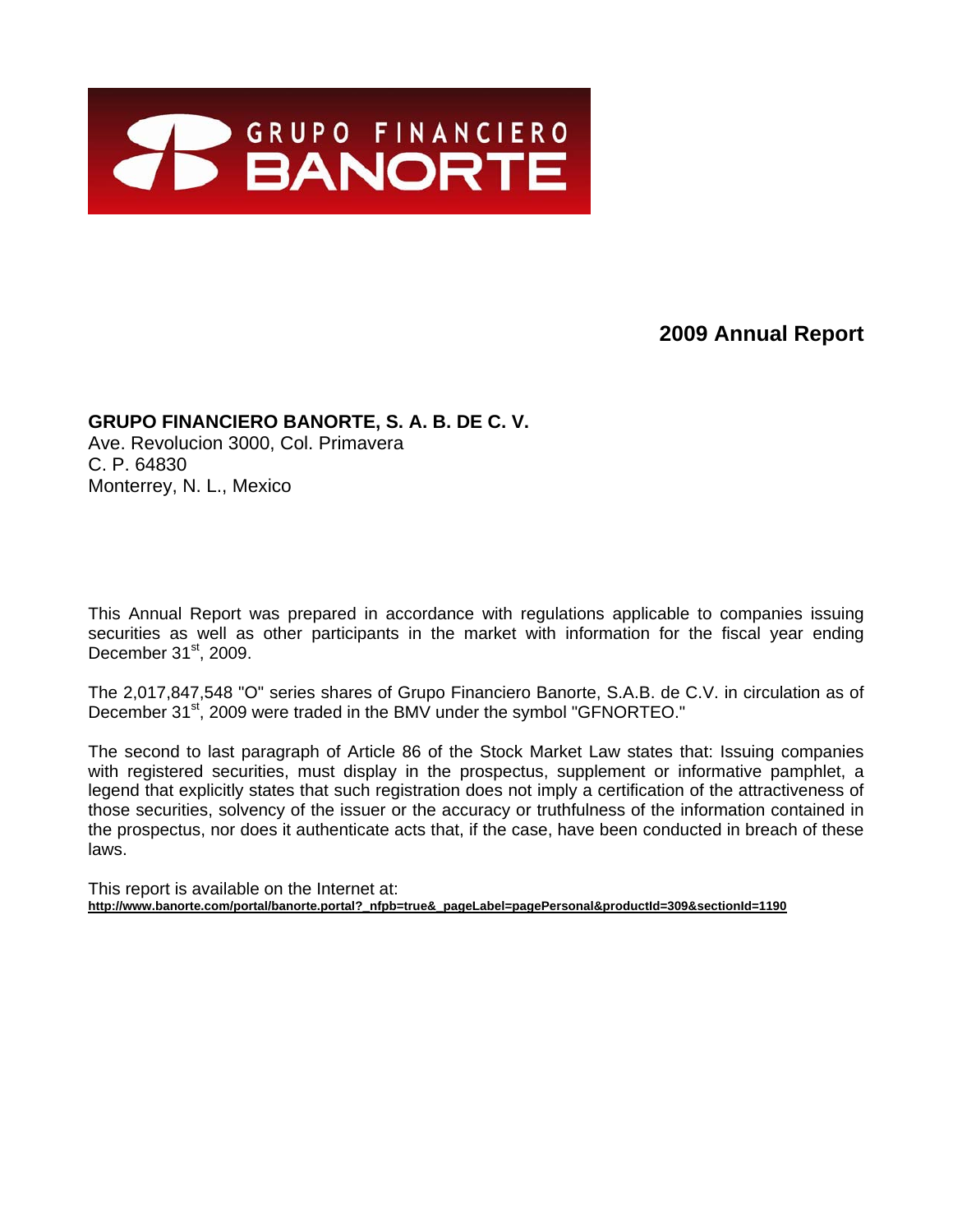# **INDEX**

|                                                                                                | $\overline{\mathbf{3}}$ |
|------------------------------------------------------------------------------------------------|-------------------------|
|                                                                                                | 3                       |
|                                                                                                | $\overline{4}$          |
|                                                                                                | 8                       |
|                                                                                                | 11                      |
|                                                                                                | 11                      |
|                                                                                                | 11                      |
|                                                                                                | 12                      |
|                                                                                                | 13                      |
|                                                                                                | 13                      |
|                                                                                                | 17                      |
|                                                                                                | 17                      |
|                                                                                                | 18                      |
|                                                                                                | 19                      |
| İV.                                                                                            | 21                      |
|                                                                                                | 21                      |
|                                                                                                | 22                      |
|                                                                                                | 22                      |
| viii.                                                                                          | 22                      |
|                                                                                                | 23                      |
|                                                                                                | 23                      |
|                                                                                                | 24                      |
|                                                                                                | 24<br>24                |
|                                                                                                |                         |
|                                                                                                | 25                      |
|                                                                                                | 25                      |
| b) Financial Information per Business Line, Geographical Region and Export Sales               | 26                      |
|                                                                                                | 27                      |
| d) Management Analysis and Comments of Operating Results and the Company's Financial Situation | 28                      |
|                                                                                                | 28                      |
|                                                                                                | 37                      |
|                                                                                                | 47                      |
|                                                                                                | 47                      |
|                                                                                                |                         |
|                                                                                                | 48                      |
|                                                                                                | 48                      |
|                                                                                                | 48                      |
|                                                                                                | 52                      |
|                                                                                                | 78                      |
|                                                                                                | 81                      |
|                                                                                                | 81                      |
|                                                                                                | 81                      |
|                                                                                                | 82                      |
|                                                                                                |                         |
|                                                                                                | 83                      |
| 7. ANNEXES.                                                                                    | 85                      |
|                                                                                                | 85                      |
|                                                                                                | 88                      |
|                                                                                                | 89                      |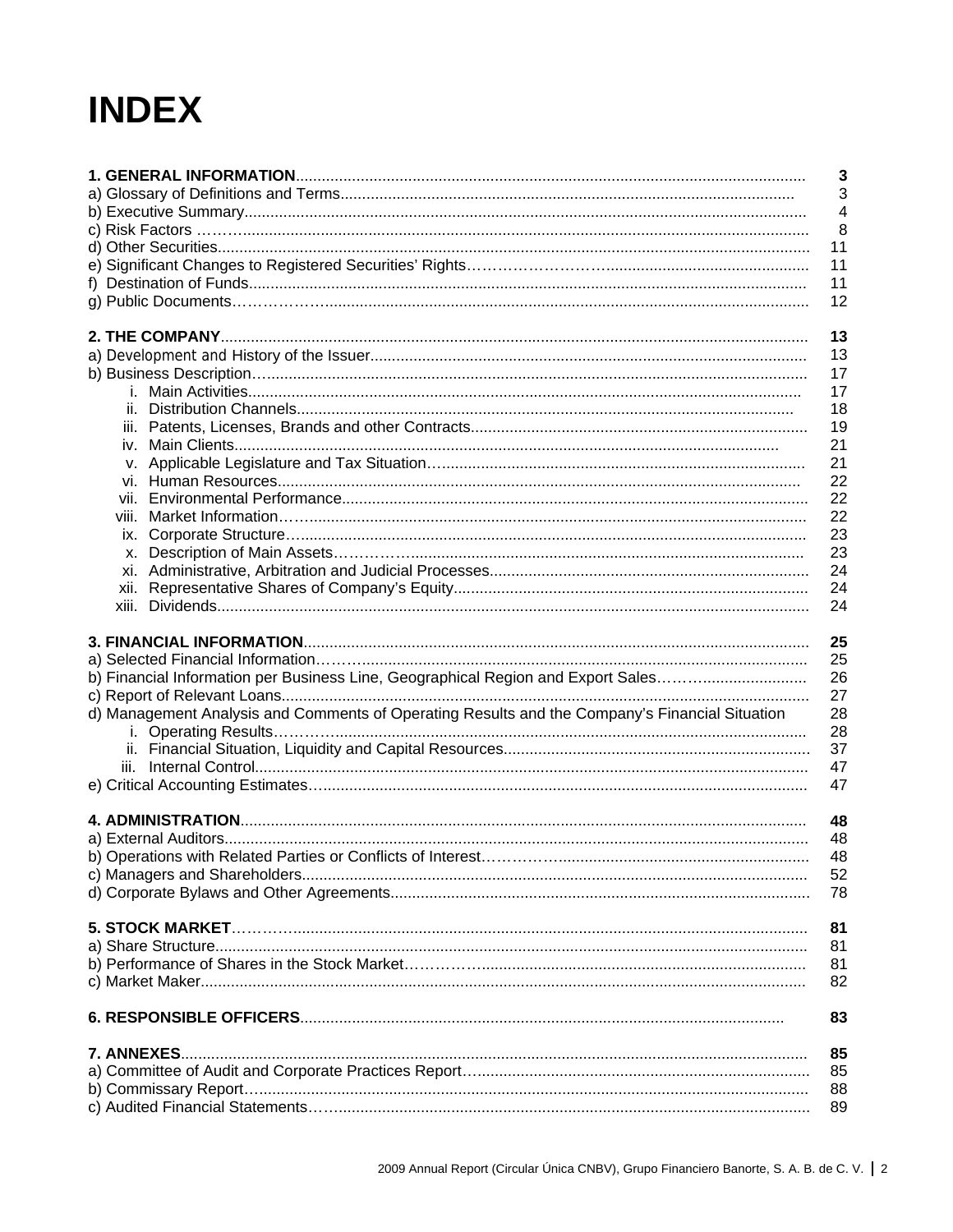# **1. GENERAL INFORMATION**

# **a) GLOSSARY OF TERMS AND DEFINITIONS**

| ABM:            | Asociación de Bancos de México, A. C. (Mexican Bankers Association)                                                                                   |
|-----------------|-------------------------------------------------------------------------------------------------------------------------------------------------------|
| ADE:            | Acuerdo de Apoyo Inmediato a Deudores (Agreement for Immediate Debtor Support)                                                                        |
| ADR's:          | <b>American Depositary Receipts</b>                                                                                                                   |
| Bancen:         | Banco del Centro, S. A.                                                                                                                               |
| Bancrecer:      | Bancrecer, S. A.                                                                                                                                      |
| Banorte:        | Banco Mercantil del Norte, S. A. (Banco Mercantil del Norte, S. A.)                                                                                   |
| Banorte USA:    | Banorte USA Corp., subsidiary of Banco Mercantil del Norte, S. A.                                                                                     |
| Banxico:        | Bank of Mexico (Mexican Central Bank)                                                                                                                 |
| BMV:            | Bolsa Mexicana de Valores, S. A. de C. V. (Mexican Stock Exchange)                                                                                    |
| Call Center:    | Call center for Banortel clients                                                                                                                      |
| CC:             | Credit cards                                                                                                                                          |
| Cetes:          | <b>Mexican Federal Treasury Certificates</b>                                                                                                          |
| CNBV:           | Comisión Nacional Bancaria y de Valores (National Banking and Securities Commission)                                                                  |
| CPO's:          | Certificados de Participación Ordinarios (Ordinary Participation Certificates)                                                                        |
| D:              | Director                                                                                                                                              |
| DE:             | Director Ejecutivo (Executive Director)                                                                                                               |
| DG:             | Director General (General Director)                                                                                                                   |
| Emisnet:        | Electronic Communications System with Securities Issuers                                                                                              |
| EUA:            | <b>United States of America</b>                                                                                                                       |
| FINAPE:         | Agricultural and Fishing Sector Financing Agreement                                                                                                   |
| FOBAPROA:       | Fondo Bancario de Protección al Ahorro (Deposit Insurance Fund)                                                                                       |
| FOPYME:         | Financial and Promotional Support Agreement for Micro, Small and Medium Businesses                                                                    |
| Forward:        | Non-standardized private contract to buy or sell a specific asset at a certain price level whose<br>liquidation will be carried out at a future date. |
| Generali:       | Assicurazioni Generali, company of Italian origin                                                                                                     |
| <b>GFNorte:</b> | Grupo Financiero Banorte, S. A. B. de C. V.                                                                                                           |
| Holding:        | Holding company                                                                                                                                       |
| ICV:            | Past due loan ratio                                                                                                                                   |
| IFC:            | International Finance Corporation                                                                                                                     |
| INB:            | Inter National Bank, INB Financial Corp.                                                                                                              |
| Indeval:        | Institute of Securities Deposit                                                                                                                       |
| IPAB:           | Institute of Deposit Insurance                                                                                                                        |
| ISR:            | Income Tax                                                                                                                                            |
| LIC:            | <b>Credit Institutions Law</b>                                                                                                                        |
| M.E.:           | Moneda extranjera (Foreign currency)                                                                                                                  |
| MF:             | Margin Financiero (Net interest income)                                                                                                               |
| MIN:            | Margen de interés neto (Net interest margin)                                                                                                          |
| $M.N.$ :        | Moneda nacional (Local currency, Mexican pesos)                                                                                                       |
| Motran:         | Motran Services Incorporated (remittance company based en Los Angeles, California)                                                                    |
| pp:             | Percentage points                                                                                                                                     |
| POS:            | Point Of Sale Terminal                                                                                                                                |
| Pronegocio:     | Créditos Pronegocio, S.A. de C.V., Sociedad Financiera de Objeto Limitado, Grupo Financiero<br><b>Banorte</b>                                         |
| PTU:            | <b>Employee Profit Sharing Agreement</b>                                                                                                              |
| PyMES:          | Small and Medium Sized Enterprises                                                                                                                    |
| REPOMO:         | Resultado de posición monetaria (Result of monetary position)                                                                                         |
| ROA:            | Return on Average Assets                                                                                                                              |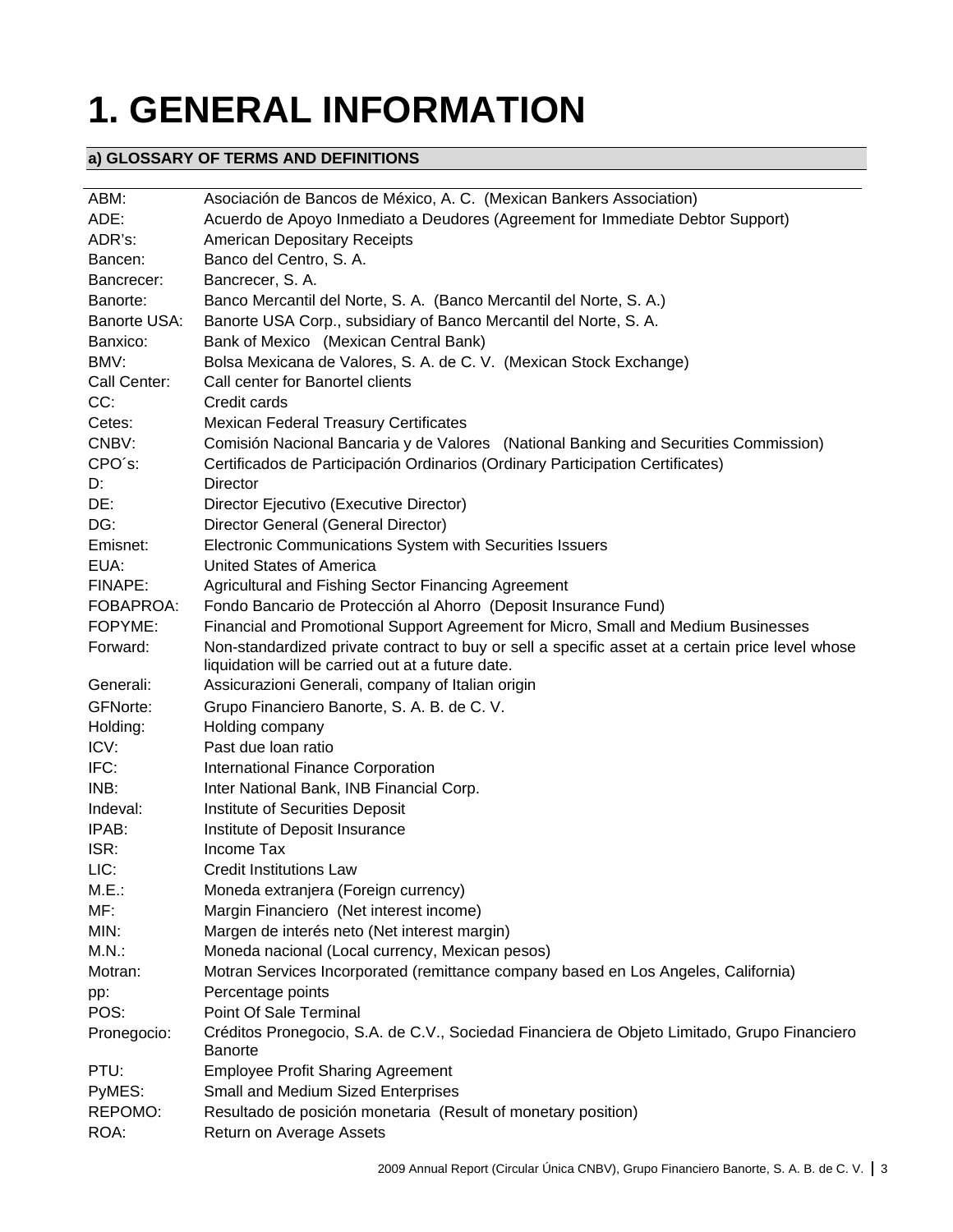| ROE:         | Return on Average Equity                                                                                                                                                                                                                                                                                               |
|--------------|------------------------------------------------------------------------------------------------------------------------------------------------------------------------------------------------------------------------------------------------------------------------------------------------------------------------|
| SD:          | Sub-director                                                                                                                                                                                                                                                                                                           |
| Bank Sector: | Banorte and subsidiaries and the Afore by the participation method                                                                                                                                                                                                                                                     |
| SHCP:        | Secretaría de Hacienda y Crédito Público (Ministry of Finance and Public Credit)                                                                                                                                                                                                                                       |
| SIEFORE:     | Sociedad de Inversión Especializada de Fondos para el Retiro                                                                                                                                                                                                                                                           |
|              | (Specialized Retirement Savings Fund)                                                                                                                                                                                                                                                                                  |
| SOFOL:       | Sociedad Financiera de Objeto Limitado (Restricted Non Banking Financial Institution)                                                                                                                                                                                                                                  |
| SOFOM:       | Sociedad Financiera de Objeto Múltiple (Multi-purpose Non Banking Financial Institution)                                                                                                                                                                                                                               |
| Sólida:      | Sólida Administradora de Portafolios, S. A. de C. V. (Recovery Banking Unit)                                                                                                                                                                                                                                           |
| Swap:        | Private contract that establishes the bilateral obligation to exchange one stream of cash flow<br>for another for a set period of time on pre-established dates. Swaps can be used to hedge<br>certain risks such as interest rate risk, or to speculate on changes in the expected direction of<br>underlying prices. |
| Tier 1:      | Basic capital                                                                                                                                                                                                                                                                                                          |
| Tier $2:$    | Complementary capital                                                                                                                                                                                                                                                                                                  |
| TIIE:        | Tasa de Interés Interbancaria de Equilibrio (Inter-bank Equilibrium Interest Rate)                                                                                                                                                                                                                                     |
| UDIS:        | Units of investment indexed to inflation                                                                                                                                                                                                                                                                               |
| UniTeller:   | UniTeller Holdings, Inc. (remittance company based in New Jersey).                                                                                                                                                                                                                                                     |
| USD:         | US dollars                                                                                                                                                                                                                                                                                                             |

# **b) EXECUTIVE SUMMARY**

**IMPORTANT**: When analyzing the information contained in this report, it is important to consider the following:

- 9 Figures for 2007 and 2008 are not fully comparable with those of 2009 because on April 27th and May 28th, 2009 the CNBV announced changes to accounting regulations and criteria for credit institutions and controlling financial groups. The effects of the reclassifications as a result of the retroactive application of these changes in accounting criteria are shown in Note 4 of the Audited Financial Statements.
- $\checkmark$  Certain amounts and percentages in this report have been rounded off. Consequently, the figures presented in different charts can vary slightly and it is possible that some figures which appear as totals are not an exact arithmetic sum of the figures that precede them.
- $\checkmark$  In accordance with established accounting norms, the re-expression of financial statements as of January 2008 is unnecessary, and the financial statements of previous years remain expressed in pesos of the last upgraded period, which in this case is December 2007.

# **Results**

Grupo Financiero Banorte earned net income in 2009 of Ps 5,854 million, (17%) less than in 2008. The results were affected by an environment of declining interest rates and greater loan loss provisions due to deterioration in the portfolio. Profits declined sequentially only between the first and second quarters, and then grew by 9% between 2Q09 and 3Q09; and 5% between 3Q09 and 4Q09. ROE was 15%, lower when compared to the 19.7% registered in 2008, while ROA was 1%.

In spite of the heavy drop in market interest rates and reduced loan portfolio volumes, net interest income increased by 3% YoY in 2009, to Ps 23,183 million.

During this period, Banking Sector profits (by the participation method of 92.72%) were Ps 4,786 million, a (24%) YoY decline, contributing with 82% of the Group's net income. The Broker Dealer reported profits of Ps 203 million, an 11% YoY increase; Other Finance Companies reported net income of Ps 425 million, 27% more than in 2008, and the Long Term Savings Sector reported profits of Ps 380 million, an 8% YoY increase.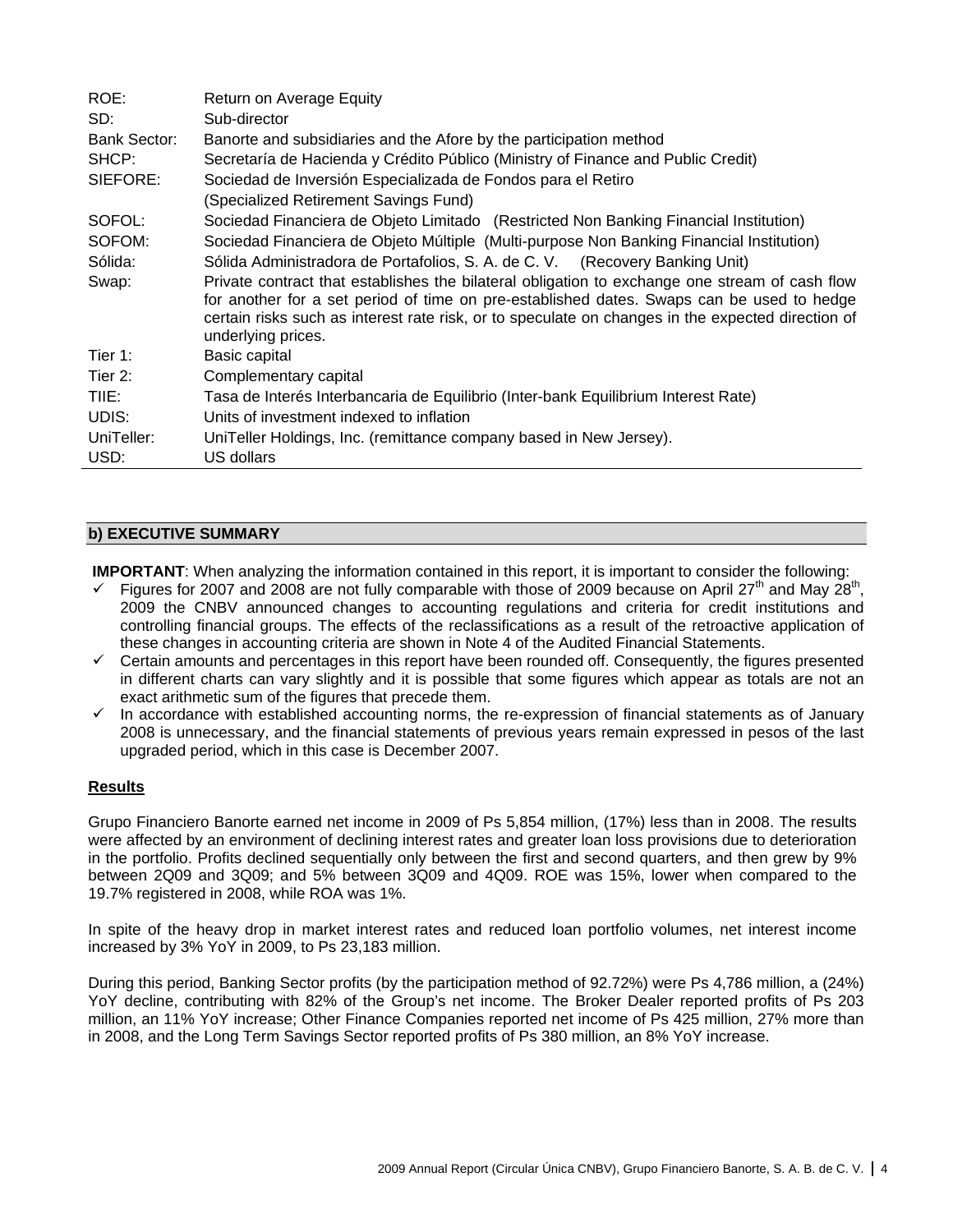| <b>Net Income per Sector</b>                                                          | 2009                    | 2008                   |
|---------------------------------------------------------------------------------------|-------------------------|------------------------|
| <b>Banking Sector (1)</b>                                                             | 4,786                   | 6,257                  |
| <b>Broker Dealer</b>                                                                  | 203                     | 183                    |
| <b>Long Term Savings Sector</b><br>Afore<br>Insurance<br>Annuities                    | 380<br>141<br>224<br>16 | 354<br>94<br>243<br>17 |
| <b>Other Finance Companies</b><br>Leasing and Factoring <sup>(2)</sup><br>Warehousing | 425<br>403<br>22        | 336<br>313<br>23       |
| Micro Lending <sup>(3)</sup>                                                          | 15                      | (120)                  |
| <b>Holding</b>                                                                        | 45                      | 5                      |
| <b>GFNorte</b>                                                                        | 5,854                   | 7,014                  |

Majority participation in millions of pesos.

(1) From 2008 to 2Q09 participation was 97.06%, as of 3Q09 it increased to 97.07%, and in 4Q09 it was 92.72%.

(2) Leasing and Factoring were merged as of February 2008.

(3) Merged with Banco Mercantil del Norte as of August 31st, 2009.

#### **Deposits**

At year end, total deposits were Ps 274,888 million, 5% higher YoY, driven mainly by the 7% annual growth in demand deposits and 13% growth in retail time deposits.

#### **Loans**

Performing loans decreased by (1%) YoY from Ps 239,505 million in 2008 to Ps 238,288 million in 2009; excluding the portfolio managed by the Recovery Bank of Ps 666 million.

# **Asset Quality**

During 2009, past due loans grew by 24%, due to deterioration in the consumer, commercial and mortgage portfolios. The past due loan ratio was 2.5% at year-end, while reserve coverage for past due loans was 122%.

#### **Efficiency**

The efficiency ratio was 53% in 2009 with a moderate YoY increase, although when employee profit sharing (PTU) is included to the 2008 figures in accordance with changes in the accounting criteria which came into effect in April 2009, efficiency shows a slight improvement. Non interest expenses grew by 8% YoY and 2% in comparable terms, lower than the 3.6% inflation rate, which reflects GFNorte's efforts to rationalize expenses.

#### **Capitalization**

At closing of 2009, the Capitalization Ratio was 16.8% considering credit, market and operational risks, and 24.4% considering only credit risks. Tier 1 ratio was 12.0% while Tier 2 was 4.8%.

#### **Relevant Events in 2009**

**Issuance of subordinated obligations:** In March 2009, Banorte issued subordinated obligations to strengthen its regulatory capital. The issuance of preferred non-convertible subordinated obligations (BANORTE 09) was for Ps 2,200 million, maturing in 10 years and paying an interest rate of TIIE to 28 days plus 200 basis points. The debt was rated as Aaa.mx by Moody's and as AA (mex) by Fitch.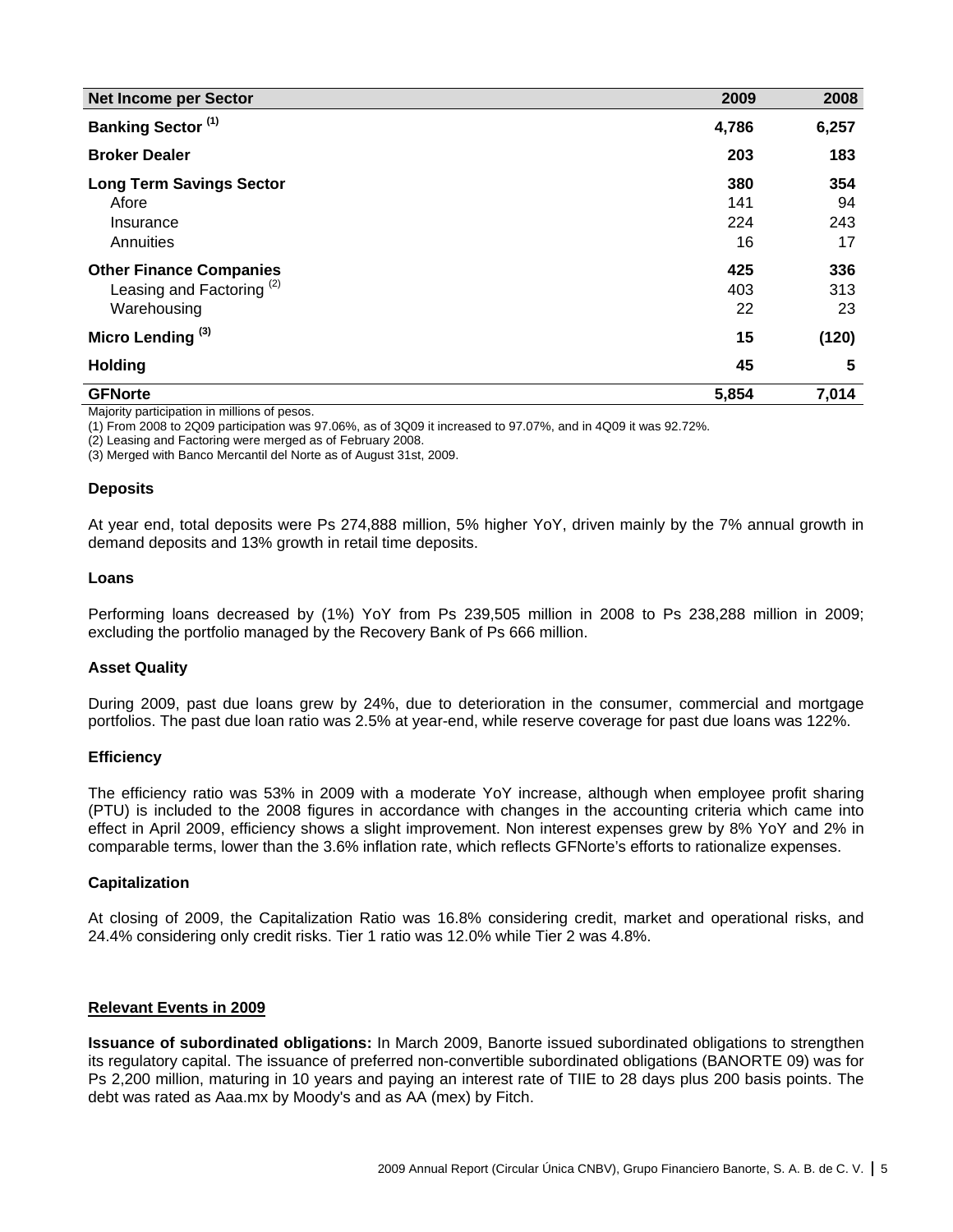**Banorte consolidates its presence in Texas:** On April 1st, 2009, Grupo Financiero Banorte announced the purchase of the remaining 30% of INB Financial Corp's shares (INB), the controlling company of Inter National Bank, headquartered in the state of Texas, USA. This acquisition marks the completion of the original strategy outlined in January 2006, when the acquisition of 70% of Inter National Bank's shares was announced.

**GFNORTE is listed in the Latibex market of the Madrid stock exchange:** On Tuesday June 9th, 2009, the ordinary shares of Grupo Financiero Banorte S. A. B. de C. V., began trading successfully in the Madrid stock exchange through the "Latibex" index under the symbol XNOR.

**Portfolio acquisitions by Afore Banorte Generali, S. A. de C. V. (AFORE Banorte):** In June 2009, AFORE Banorte acquired the assets of IXE AFORE's retirement savings funds. In August 2009, AFORE Banorte also purchased AFORE Ahorra Ahora's assets and on December 21st, 2009 AFORE Argos's assets. These transactions rank AFORE Banorte as the fourth largest Afore in Mexico in terms of number of affiliates.

**GFNorte's General Ordinary Shareholders' Meeting approves a payment of cash dividends:** In 2009, the Board of Directors and Shareholders' Assembly approved the payment of cash dividends for a total of Ps 0.52 per share made in three payments in 2009 and 2010. This payment is equal to 15% of the recurring net income of 2008, demonstrating Banorte's commitment to maintining its dividend policy even under a tough environment.

**GFNORTE initiates a Level I ADR Program in the USA:** Grupo Financiero Banorte (BMV: GFNORTEO) established a Level I Sponsored ADR Program of in the United States, in response to the changes in Rule 12g3- 2b by the Securities and Exchange Commission (SEC) on October  $10^{th}$ , 2008 that facilitate the establishment of sponsored and non-sponsored ADR programs for shares in companies that do not operate in US stock markets.

**IFC investment in Banco Mercantil del Norte:** IFC, a member of the World Bank, invested US 150 million dollars in the capital of Banco Mercantil del Norte, the bank subsidiary of Grupo Financiero Banorte, on November 12th, 2009. This represents 4.48% of Banco Mercantil del Norte's equity.

# **Products and services:**

- **Launching of "Banorte Movil":** On March 5<sup>th</sup>, 2009, the "Banorte Mobile" application became available to our clients. This is a novel electronic banking service that operates through cellular telephones and mobile devices using the Internet.
- **SME Loan Restructuring Campaign:** On March 24th, 2009, Banorte launched an aggressive loan restructuring program for its Crediactivo clients, providing a payment term of up to 7 years and a lower interest rate for timely payments.
- **Launching of the "Dollar Debit Card":** On March 30th, 2009, the "Dollar Debit Card" was launched, as well as the new savings product "Enlace Dollars without a Checkbook", directed to individuals who reside along the country's border.
- **Banorte launches the most attractive credit card in the market:** In response to market demand, Banorte created a credit card that guarantees cardholders the best traditional credit card benefits, as well as the lowest Total Annual Cost (CAT) on the market and added security benefits.
- **Banorte launches "Cuenta Fuerte", an all-inclusive package of products with additional benefits:**  With the objective of offering all Mexicans the best package of banking products with high value added benefits, Banorte launched "Cuenta Fuerte" on September  $7<sup>th</sup>$ , 2009, which is a comprehensive package of products that includes an Enlace Global checking account, credit card, demand and time investments, Internet banking, Banorte Mobile, telephone banking, ATM services and life insurance, all under one contract.
- **Banorte launches the "Anniversary Mortgage":** On September 9<sup>th</sup>, 2009, as part of its 110th Anniversary, Banorte launched a new mortgage product on the market that offers a lower interest rate of 11.0% and initial commission of 1.10%. This product also offers the lowest initial payment in the market and unemployment insurance.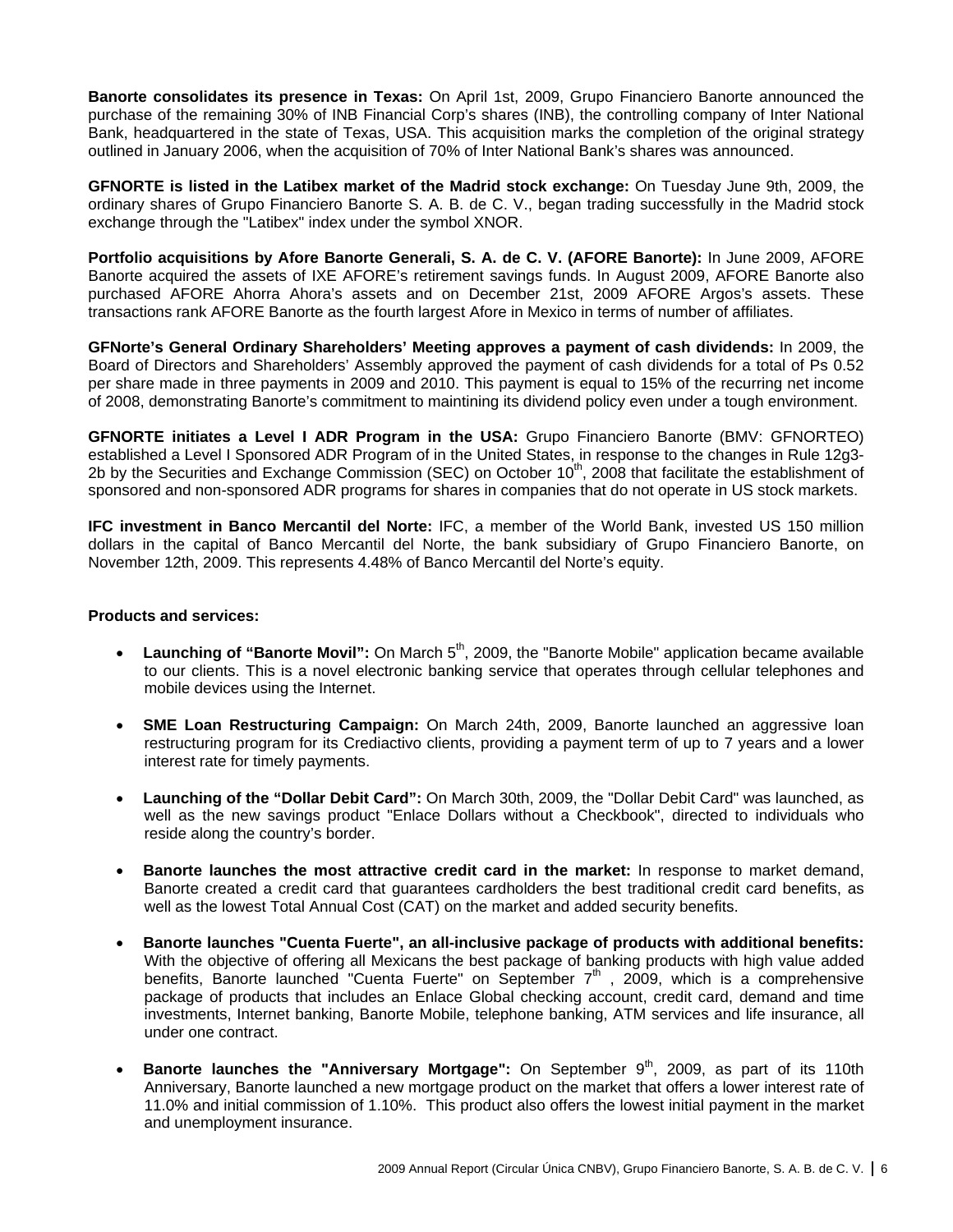• The CNBV authorizes Banorte to operate through third party correspondents: On September 30<sup>th</sup>, 2009, TELECOMM-TELEGRAFOS, a public decentralized entity of the Ministry of Communications and Transportation (SCT), and Banorte, received authorization from the banking commission (CNBV) to jointly offer financial services nationwide in areas with little or no banking presence.

# **Acknowledgements:**

- **Recognized as "Best Financial Group 2009 in Mexico" by World Finance:** In April 2009, Grupo Financiero Banorte received, for the first time, World Finance magazine's award for the "Best Financial Group 2009 in Mexico". This is the first time that a Mexican bank has been recognized with this award by the prestigious media group "World News Media" with headquarters in London.
- **Banorte named Bank of the Year by The Banker Magazine:** In December 2009, the Financial Times Group, through its specialized publication "The Banker", named Banorte as "The Bank of the Year in Mexico 2009", a distinction Banorte has also earned in 2000, 2005, 2006 and 2008.

# **1Q10 Relevant Events**

**GFNorte's Shareholders' Meeting approved payment of a cash dividend:** In February 2010, Grupo Financiero Banorte reported that the Extraordinary Shareholders' Meeting approved payment of a cash dividend of Ps 0.17 for each share in circulation; and in the General Ordinary Assembly held in April 2010, an additional payment was authorized to be made in May for Ps 0.17 pesos for each share in circulation. These payments correspond to the second and third disbursements in order to complete the total cash dividend of Ps 0.52 per share, which was approved by the Board of Directors in October 2009.

# **Recognitions:**

- **Banorte the most transparent bank in payroll accounts:** Banorte was recognized by CONDUSEF as the bank with the most transparency in payroll accounts, receiving a rating of 10 - the highest granted by that Commission. The bank stood out for its transparency in contracts, Internet portals, headlines and account statements issued by the institution.
- **Banorte among the ten best companies to work for "Great Place to Work":** In its first year of participation, Banorte was ranked among the ten best companies with 5,000 or more employees to work for. The "Great Place to Work Institute" Mexico conducted a survey among employees of the 400 participating companies, as well as a review of their human resource related policies.
- **Named "Best Financial Group in Mexico 2010" by World Finance:** In April 2010, World Finance magazine recognized Grupo Financiero Banorte for a second consecutive occasion with the award for the "Best Financial Group in Mexico 2010", which is granted to leading companies in the financial sector. The main selection criteria included: excellence in client service, investor benefits and transparency in disclosure, innovation and flexibility, keeping ahead of the competition, evidence of greater market penetration, market transformations, leadership and geographical scope.

# **Stock Performance**

The performance of GFNORTEO shares in the last 6 months is shown as follows:

|  | <b>Date</b> | M<br><b>ALL ROAD</b> | Mi<br><b>um</b> |  |  | - * *<br><b>PIF</b> |  |
|--|-------------|----------------------|-----------------|--|--|---------------------|--|
|--|-------------|----------------------|-----------------|--|--|---------------------|--|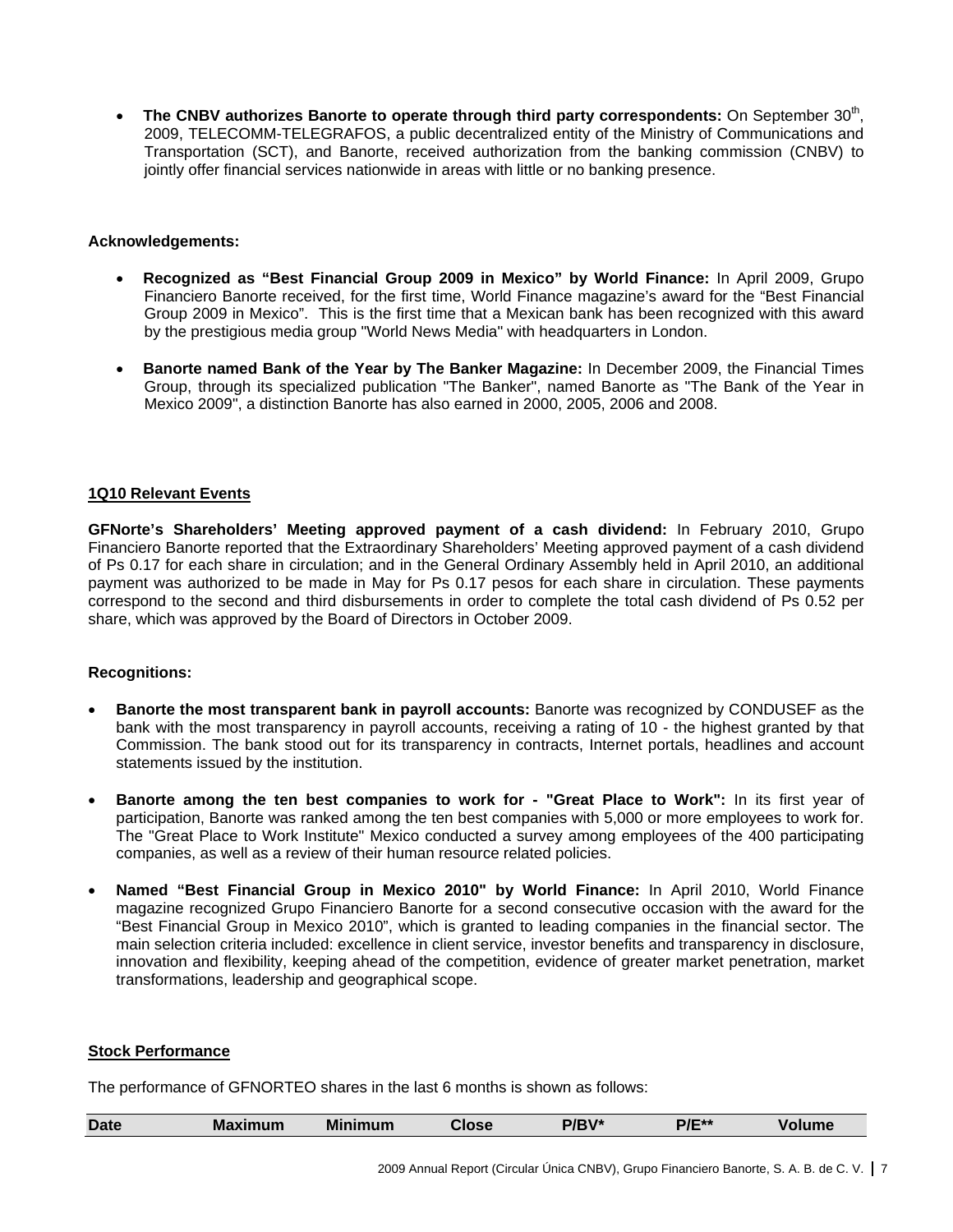| 10/30/2009      | 43.89 | 41.02 | 43.31 | 2.18 | 15.25 | 6.239.500 |
|-----------------|-------|-------|-------|------|-------|-----------|
| 11/30/2009      |       |       |       |      |       |           |
|                 | 47.60 | 44.00 | 44.75 | 2.25 | 15.76 | 8.603.300 |
| 12/31/2009      | 48.10 | 46.50 | 47.84 | 2.33 | 16.16 | 2.191.300 |
| 01/29/2010      | 43.80 | 42.60 | 43.01 | 2.10 | 14.53 | 9.020.400 |
| 02/26/2010      | 48.00 | 47.21 | 47.78 | 2.33 | 16.14 | 5.148.800 |
| 03/31/2010      | 54.99 | 53.51 | 54.57 | 2.62 | 17.49 | 5.735.600 |
| $+$ $+$ $+$ $+$ |       |       |       |      |       |           |

\*P/VL = Price/Book Value

\*\*P/U = Price/Earnings

Source: Casa de Bolsa Banorte (Broker Dealer Banorte). The indicators were calculated with figures known at the time of this report.

# **c) RISK FACTORS**

#### **Risks related to Mexico**

#### **Macro-economic Situation**

To a large extent, GFNorte's main activities are conducted in Mexico and depend on the performance of the Mexican economy. Historically, Mexico has had recurring economic crises characterized by high inflation rates, volatility and devaluation in the exchange rate, high interest rates, reduced consumer demand as well as credit availability, an increase in the unemployment rate and a loss of investors' confidence, among other things. GFNorte cannot guarantee that such events will not happen again in the future and that situations resulting from such events will not affect the financial situation, businesses or operating results of the Group.

#### **Economic Growth**

Any reduction in Mexico's economic growth rate, periods of negative growth and/or increased inflation and/or higher interest rates could create a reduction in the demand for the Group's products and services, a reduction of prices for such products and services, or a demand for products and services with lower margins. Because many of its costs and expenses are fixed, GFNorte would find it difficult to adjust these costs and expenses to face any events which could negatively affect profit margins.

#### **Significant depreciation and/or devaluation of the peso in face of other currencies**

Despite the fact that the peso has been relatively stable in the last few years vis a vis the US dollar and other currencies, (except for the last months of 2008 and first months of 2009), if a significant devaluation of the peso were to happen with respect to the dollar or other currencies, the Mexican economy would be negatively affected and could therefore have to restrict transfers or conversions of pesos into dollars and other foreign currencies.

#### **Inflation**

Inflation in Mexico, measured by the increase in the National Consumer Price Index was 3.57% in 2009. If inflation increases more than wages, the result would adversely affect the purchasing power of individuals and companies with loans, and therefore their payment capacity.

#### **Interest rates**

In the last few years, Mexico has maintained interest rates below two digits. Adverse situations in the national economy could result in substantial increases in market interest rates, which in turn would affect the payment capacity of borrowers, with adverse repercussions in the Bank's business, financial situation and operating results.

#### **Employment Level**

If changes in the economic, political or social environment result in a loss of employment in the country, the payment capacity of individuals and companies with loans would be adversely affected by the loss of their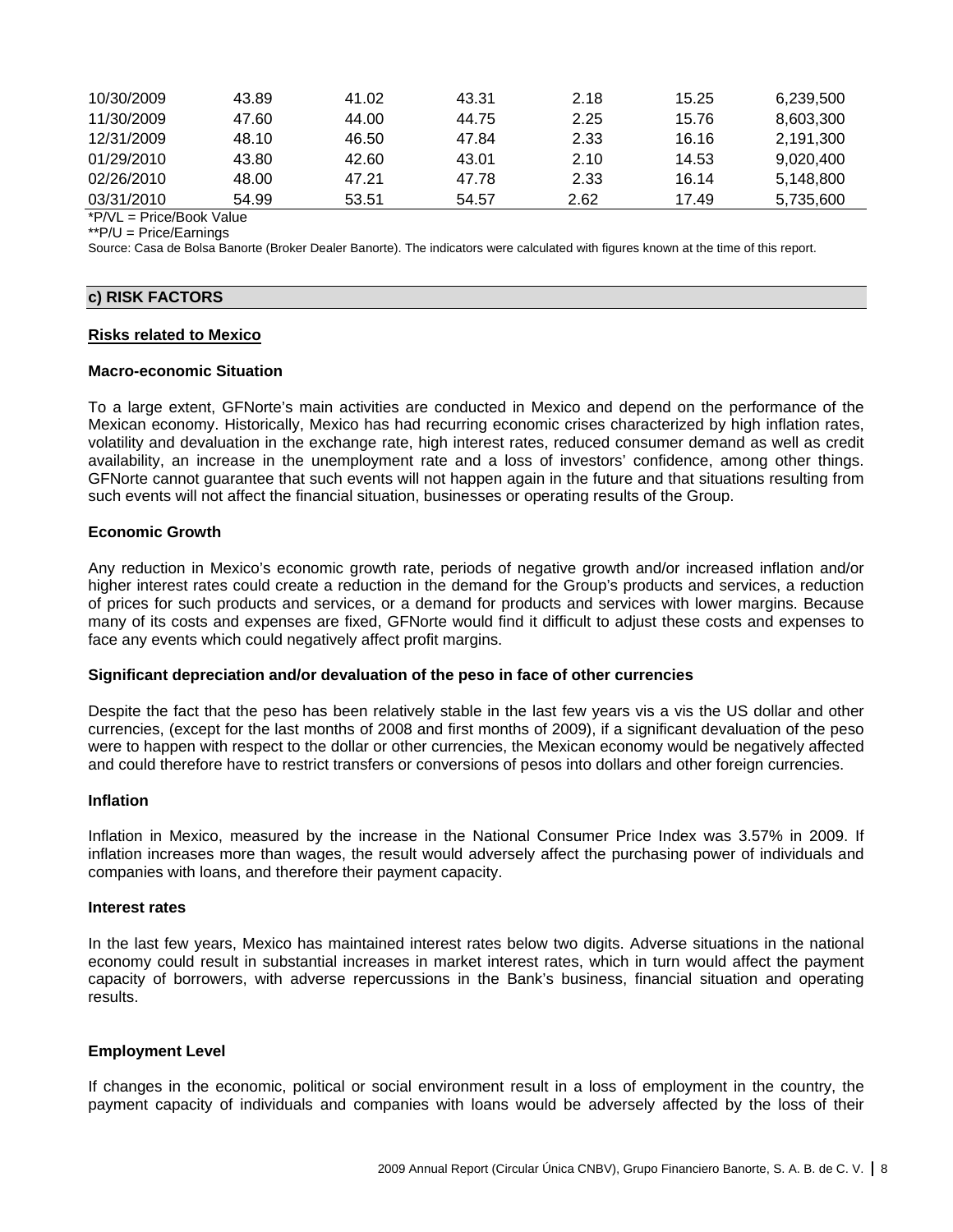source of income, which in turn could cause a decrease in the Group's receivables and therefore an increase in delinquencies.

#### **Changes in governmental dispositions**

Any change in the law or in governmental policies and strategies related to the services and financial products offered by banking institutions could affect the operational and legal framework of Banorte, thereby impacting its business, financial situation or operating results.

#### **Political Situation**

As a result of the federal elections held in July 2006, no party holds a majority in Congress, impeding them from controlling any of the Chambers (Deputies and Senate). This situation will continue, at least until the next election of federal congressmen in 2009 and could result in the impossibility of adopting the structural reforms needed for the country.

GFNorte cannot ensure that political events in Mexico (over which it has no control), will not have an unfavorable effect in its financial situation or results.

#### **Risks related to Multiple Banking Institutions**

#### **Competition in financial services**

Banorte faces strong competition from other Mexican financial institutions that targetthe same corporate and individual segments, as well as global financial institutions. Banorte is constantly facing strong competition from new banks recently authorized by Hacienda to begin operations that, in some way, seek to penetrate the same corporate and individual segments as Banorte, as well as non-regulated entities, commonly known as SOFOMES, whose main activity is originating loans.

#### **Changes in governmental regulations**

Credit institutions are subject to regulations regarding their organization, operation, capitalization, transactions with related parties, reserves for credit losses, diversification of investments, liquidity ratio levels, loan origination policies, interest rate levels and accounting criteria, among other aspects. This regulation has been modified in recent years, causing changes in Banorte's financial statements. Should the applicable regulations be modified again in the future, their effects could have an unfavorable impact in the business, financial situation or the operating results of Banorte.

#### **Foreclosures**

Foreclosures are conducted through legal procedures which, on occasion, can become lengthy or hindered. Delays or impediments in foreclosures can adversely affect the value of the property given as guarantee and the business, financial situation or operating results of Banorte as well.

# **Credit risk reserves**

Banking regulations for loans establish that multiple banking institutions must rate their portfolios based on the estimated level of risk according to qualitative and quantitative factors to establish the corresponding credit reserves. Banorte meets the current requirements for portfolio rating and considers that the preventive estimate for credit risks is enough to cover expected or non expected losses in its loan portfolio. The policy it follows is to create reserves at the maximum levels allowed by the law; its purpose being to have a solid contingency structure in the face of any eventuality in its portfolio. Should an increase in reserves be considered necessary,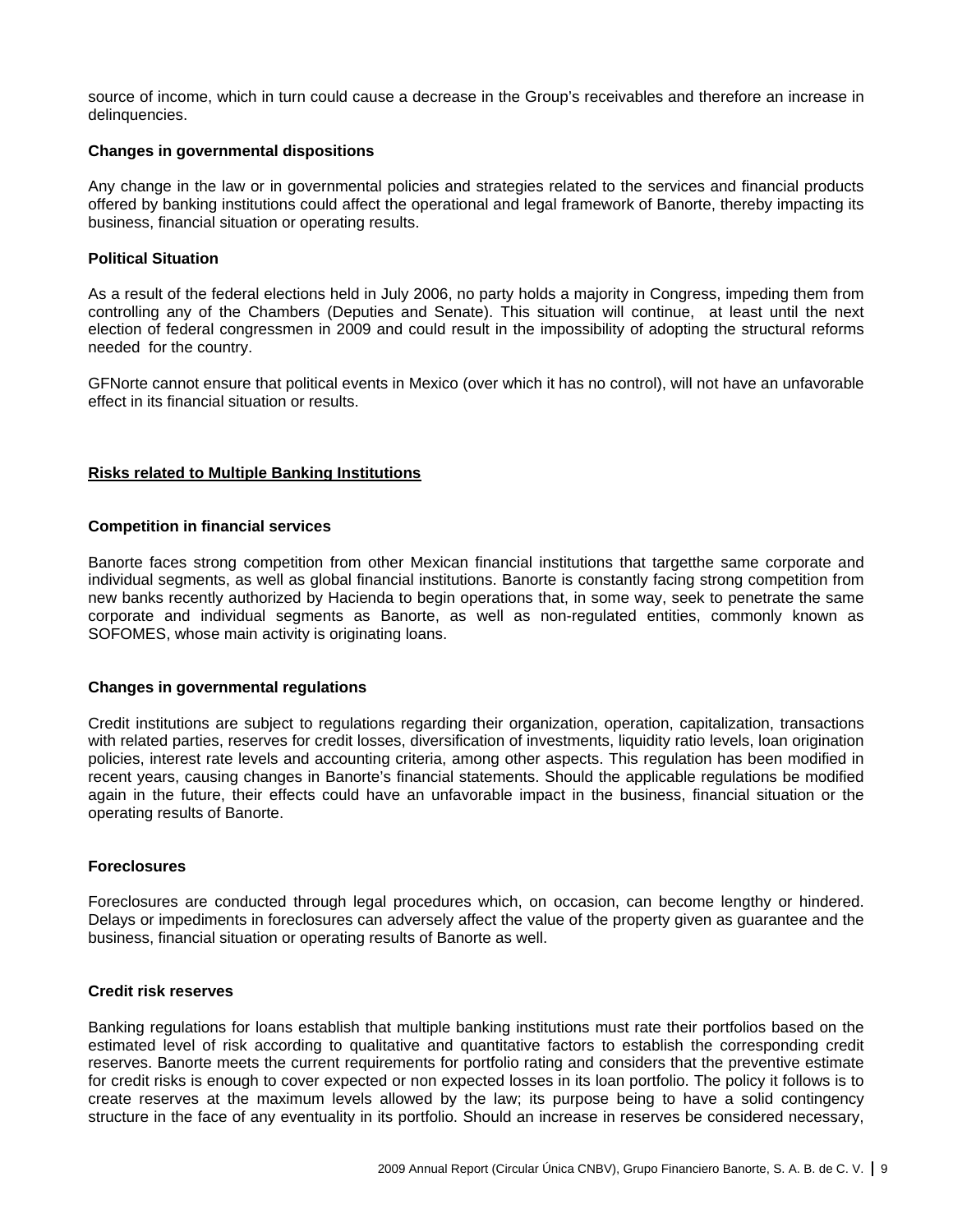or if regulations for rating loan portfolios are modified and require increased reserves, this could adversely affect the operating results and the capitalization level of the bank.

It is important to mention that on August 22, 2008, the Ministry of Finance and Public Credit published in the Diario Oficial de la Federación a resolution that modifies the dispositions applicable to credit institutions. Section II of Article 91 establishes a progressive chart so that credit institutions rate the portfolio, constitute and register preventive reserves for revolving consumer credit portfolios in their accounting. In accordance with the Second Transitory Article of this resolution, credit institutions must adhere to the chart of Section II of Article 91 by the last day of October 2008 at the very latest. In this regard, Banorte has met this requirement and already reflects the changes in regulations in its 2008 financial statements.

# **Liquidity**

Deposits made by clients constitute a source of financing for Banorte. The short term nature of this source of funding can represent a liquidity risk for Banorte if the deposits are not made in the estimated volumes or if these deposits are withdrawn in an unexpected manner.

#### **Foreign currency operations**

In accordance with Banxico regulations, Banorte liabilities expressed in foreign currency are subject to a liquidity coefficient which must not exceed a determined level with respect to its regulatory capital. Although Banorte meets the applicable dispositions and follows procedures for the administration of risk positions in connection with its bank and treasury activities and movements; it cannot ensure that it won't be subject to losses regarding futures positions in the event of volatile exchange rates or interest rates, which could have an adverse effect on business, the financial situation or operating results of Banorte.

#### **Possible Increase in the Past Due Loan Portfolio**

The current global financial crisis has created high volatility in the international and local markets. This crisis has generated devaluation in exchange rates, high interest rates, a strong reduction in consumer demand, increased unemployment ratios, reduction in credit availability and lowered confidence by investors on a global scale, among others. All of these elements could cause Banorte's past due loans to grow, since there is more probability of payment delinquencies. Although Banorte has diverse policies and controls regarding loan placements and collection of payments, these policies and controls cannot prevent an increase in the past due loan portfolio in adverse situations that at the moment reign in the national and international economies.

# **Risk related to Banorte**

#### **Foreseen risks in financial statement notes**

Banorte is subject to series of risks including market risk, credit, liquidity, operating, technological and legal risks. The consolidated financial statement notes for Banorte, included as annexes to this report, contain a description of these risks. Any updateto these risks could adversely affect the business, financial situation or operating results of Banorte.

#### **Repeal of authorization**

In accordance with the LIC (Credit Institutions Law), some of the reasons for which the CNBV could revoke Banorte's authorization to operate as a banking institution are if the bank: (i) doesn't carry out the corrective measures required by the CNBV; (ii) doesn't implement the established capitalization requirements according to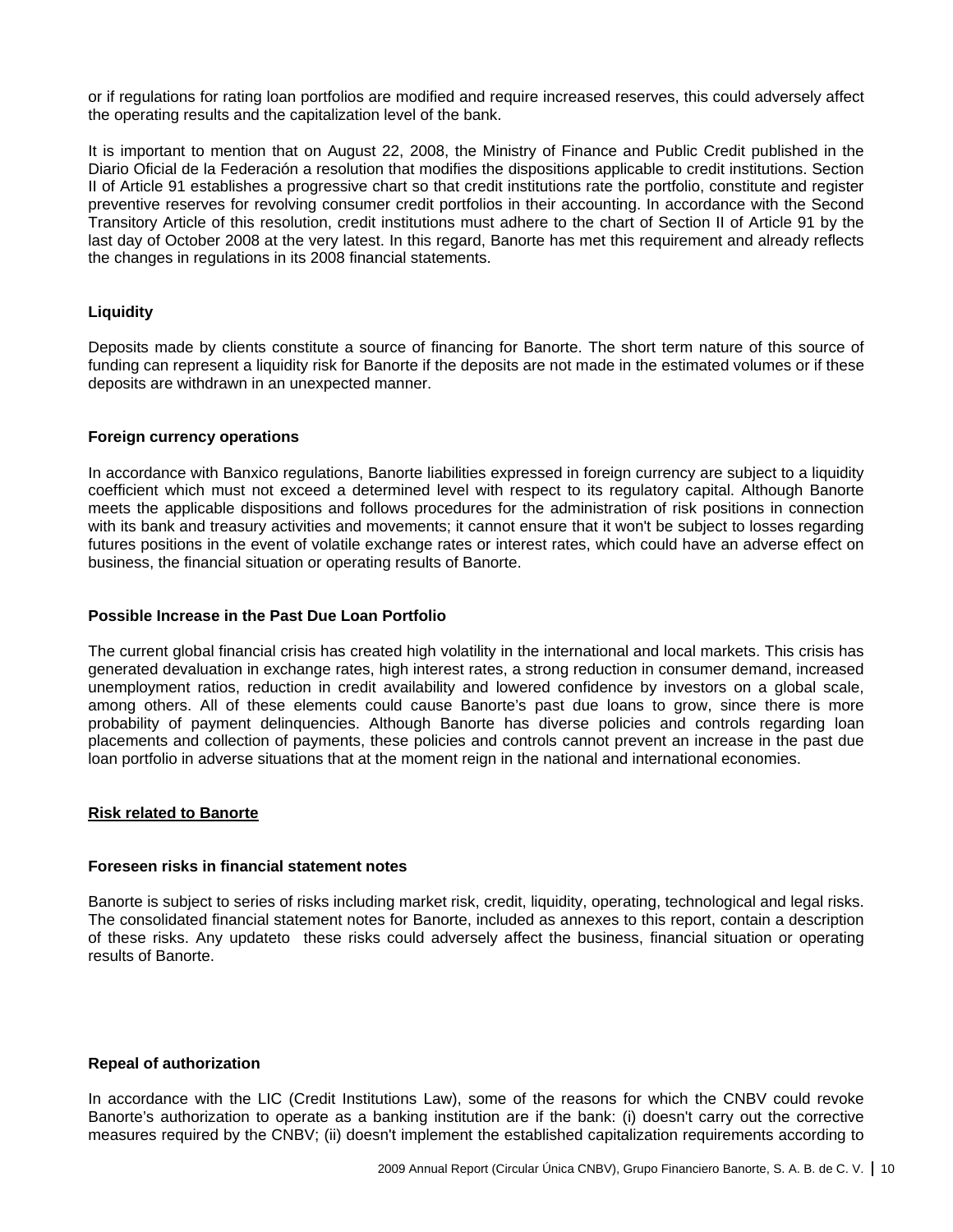applicable legal dispositions; (iii) in certain cases, does not fulfill its debt obligations or its obligations derived from compensation processes or those with its depositors; and (iv) repeatedly conducts operations that are prohibited or sanctioned according to the LIC (see "Applicable Legislation and Tax Situation").

#### **Market risk**

Banorte is exposed to market risks from different risk factors associated to the positions that it maintains in a wide range of financial products, including maturing instruments, derivatives and privately placed debt certificates. Measuring the market risk quantifies the potential change in value of the positions as a consequence of changes in the risk factors associated with these positions. These changes can affect the operating results and the financial position of Banorte.

An integral risk administration assures an appropriate control through a group of management, measurement and information policies, as well as established limits for market risk factors. Global risk measurement is made through a combination of methodologies applied to negotiated portfolios and the structural balance sheet.

Banorte fulfills the dispositions and requirements of authorities in a timely fashion, continuously implementing improvements according to healthy and better market practices with respect to risk administration.

For more information, see Notes 32. Risk Administration and 33. Unit for Integral Risk Administration (UAIR), point 7. ANNEXES of this report.

# **d) OTHER SECURITIES**

GFNorte has fulfilled its obligations in reporting outstanding events through the Emisnet system of the BMV, as well as with the financial and legal information that it is obligated to present periodically in accordance with the law.

# **e) SIGNIFICANT CHANGES TO REGISTERED SECURITIES' RIGHTS**

GFNorte does not have any debt securities issued for terms longer than 1 year.

# **f) DESTINATION OF FUNDS**

Not applicable.

#### **g) PUBLIC DOCUMENTS**

The Investor Relations Department, in charge of David Ricardo Suarez Cortazar, is the area responsible for attending analysts and investors. It is located at:

Ave. Prolongacion Reforma 1230, 4th Floor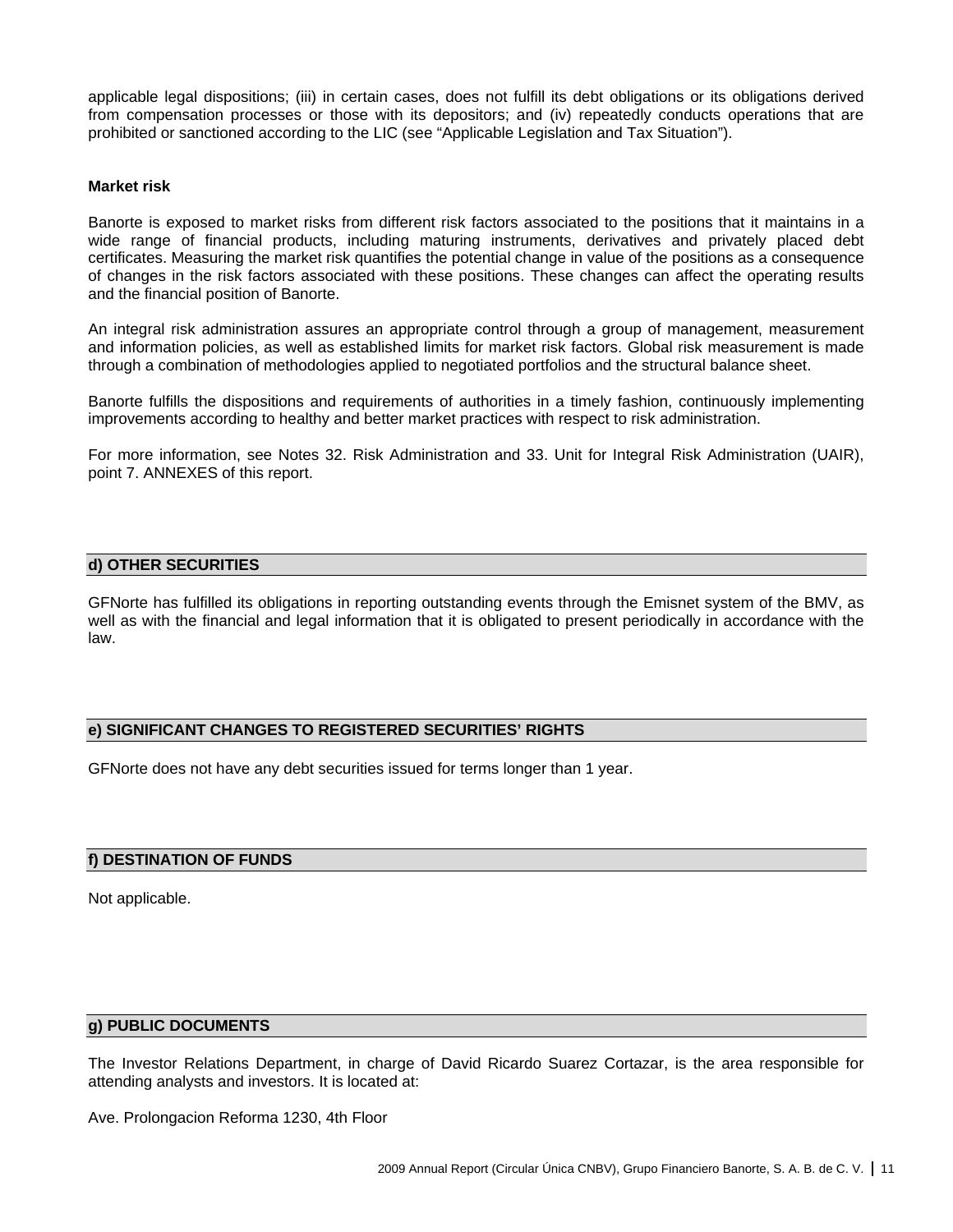Col. Cruz Manca Santa Fe, Delegacion Cuajimalpa, Mexico, D. F., 05300 Telephone: (5255) 5268 1680 E-mail: david.suarez@banorte.com

or at:

Ave. Revolucion 3000, 8th Floor Col. Primavera, Monterrey, Nuevo Leon, 64830 Telephone: (5281) 8318-5002 E-mail: investor@banorte.com.

This report is available to the general public at: www.banorte.com/ri Select "Annual Reports" in the Financial Information section and then the document entitled "Circular Unica CNBV 2009".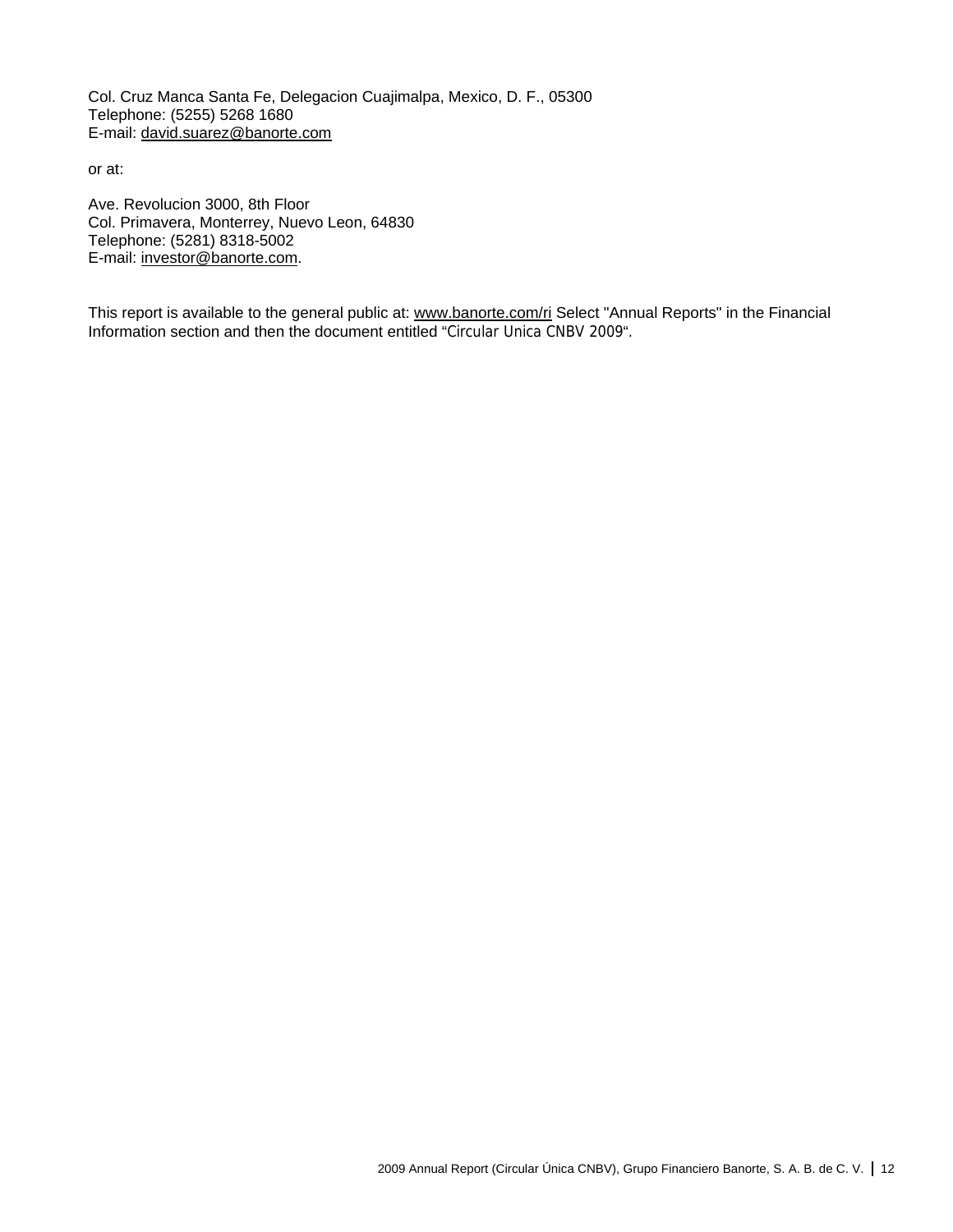# **2. THE COMPANY**

# **a) DEVELOPMENT AND HISTORY OF THE ISSUER**

GFNorte operates under the commercial name of "Banorte" and was constituted on July 21 $^{\text{st}}$ , 1992 in Mexico City for an indefinite period of time.

The main offices are located in:

MEXICO CITY, D. F. Ave. Prolongacion Reforma 1230, Col. Cruz Manca Santa Fe, Delegación Cuajimalpa C. P. 05300, Mexico, D. F. (0155) 1103-4000

MONTERREY, N. L. Ave. Revolucion 3000, Col. Primavera C. P. 64830 Monterrey, N. L., Mexico (0181) 8319-6500

# **GFNorte's most important historical events**

GFNorte's origins date back to the founding of Banco Mercantil de Monterrey in 1899 and the Banco Regional del Norte in 1947, both with headquarters in Monterrey, Nuevo Leon, Mexico. These banks were merged in January 1986 under the name of Banco Mercantil del Norte, Sociedad Nacional de Crédito. In May of 1987 the bank began the private placement of its equity participation certificates, which marked the beginning of its privatization and also of its expansion; as of 1990 leasing services were offered and one year later factoring and warehousing services were also available. In 1993 "Afin Casa de Bolsa" was incorporated which today is the "Casa de Bolsa Banorte", completing the current Grupo Financiero Banorte. In 1997 GFNorte acquired Bancen and Banpaís, strengthening its position and achieving its objective of becoming an institution with nation wide presence. All the necessary corporate acts were successfully conducted for the accounting and fiscal merger of Banpaís with Banorte, as of March  $1<sup>st</sup>$ , 2000 the latter subsists. On September 30<sup>th</sup>, 1997 a joint-investment contract with Assicurazioni Generali S.P.A. was signed, entitling the Italian institution to 49% of Afore Banorte, Seguros Banorte and Pensiones Banorte, officially integrating this partner into the Long Term Savings division. Later on, Banorte acquired Bancrecer and on January 8<sup>th</sup>, 2002 took over its management, initiating the integration process. SHCP authorized the merger, changing the name of the merged entity to "Banco Mercantil del Norte, S. A., Institución de Banca Múltiple, Grupo Financiero Banorte". On August 28th, 2006 Bancen also merged with Banorte through a resolution of their respective Extraordinary General Shareholder Meetings held on August 16<sup>th</sup> and 17<sup>th</sup>, 2006, thereby concluding the last phase of integration of this bank. As part of a developmental strategy in the US, on November 16th, 2006 GFNorte acquired 70% of INB shares. INB had 14 branches when acquired and its headquarters were located in McAllen, Texas. On January  $18<sup>th</sup>$ , 2007 the purchase of 100% of Uniteller, a New Jersey based remittance company was formalized; and in the following December 100% of Motran Services, Inc., another remittance company based in L.A., California was acquired strengthening Banorte's presence in the remittance sector. On March  $30<sup>th</sup>$ , 2007, the Bonding Company was spun-off from Grupo Financiero and as of January 31<sup>st</sup>, 2008 the factoring and leasing companies were merged. Finally, on April 1<sup>st</sup>, the remaining 30% of INB Financial Corp. shares were purchased. On August 31<sup>st</sup>, 2009 Pronegocio and Banorte merged in order to improve efficiency. Pronegocio began operations as a subsidiary of GFNorte in February 2005 with the objective of attending the unbanked population. Finally, on November  $12<sup>th</sup>$ , 2009 the International Financial Corporation (IFC) invested US \$150 million dollars in Banco Mercantil del Norte, which represented 4.48% of Banorte's capital.

# **Relevant events in 2009**

**Issuance of subordinated obligations:** In March 2009 Banorte issued subordinated obligations to strengthen its regulatory capital. The bank issued \$2,200 in 10 year Subordinated Preferred Non-convertible Obligations (BANORTE 09), paying an interest rate of 28 day TIIE plus 200 basis points. The securities were rated as Aaa.mx by Moody's and AA (mex) by Fitch.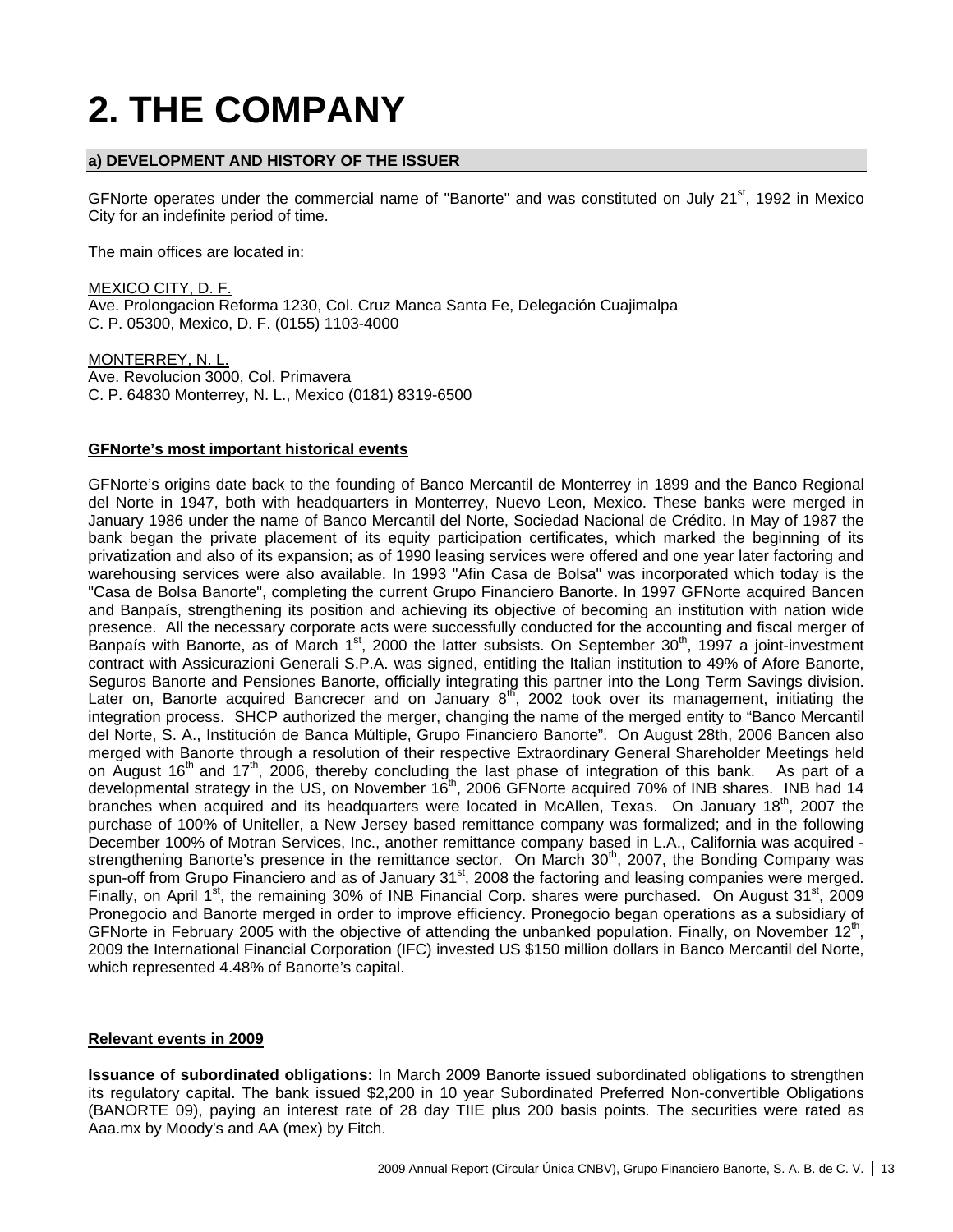**Banorte consolidates its presence in Texas:** On April 1<sup>st</sup>, 2009, Grupo Financiero Banorte announced the purchase of the remaining 30% of INB Financial Corp. ("INB") shares, the controlling company of "Inter National Bank" with corporate offices in the state of Texas, USA. This acquisition concludes the original plan outlined in January 2006 when the acquisition of 70% of Inter National Bank's shares was announced. Banorte paid \$146.6 million dollars with its own resources. This acquisition did not impact Banorte's regulatory capital since 100% of the transaction was accounted in 2006.

**GFNORTE is traded in Latibex index of the Madrid stock exchange:** On Tuesday June 9th, 9 2009, the ordinary shares of Grupo Financiero Banorte S. A. B. de C. V., began trading successfully in the Madrid stock exchange through the "Latibex" index under the symbol XNOR. The shares of Banorte were included in FTSE Latibex All Shares index since their inclusion to the market, and as of June 10<sup>th</sup>, 2009 they were incorporated in the FTSE Latibex TOP index that includes the 16 most important Latin American companies in this market. One share of XNOR represents 10 shares of GFNORTE.

**Portfolio acquisitions by Afore Banorte Generali, S. A. de C. V. (AFORE Banorte):** In June 2009, AFORE Banorte acquired the assets and client base of IXE AFORE. This transaction implies the transfer of a portfolio of 312,489 clients, representing Ps 5,447 million in managed assets. In August 2009 AFORE Banorte acquired AFORE Ahorra Ahora's portfolio of 367,660 clients, representing Ps 1,138 million in managed assets. And, on December 21st, 2009 the AFORE Argos' portfolio of 22,000 clients, representing Ps 600 million in managed assets, was also acquired. These transactions were approved by the respective Boards of Directors, with the authorizations of the Junta de Gobierno de la Comisión Nacional del Sistema de Ahorro para el Retiro (Retirement Savings Commissions) and the Comisión Federal de Competencia (Antitrust Commission). These transactions place AFORE Banorte as the fourth largest Afore in Mexico in terms of number of affiliates.

**GFNorte's General Ordinary Shareholders' Meeting approves payment of cash dividends:** In 2009, the Board of Directors approved the payment of cash dividends for a total of Ps 0.52 per share made in three payments in 2009 and 2010, prior approval by the corresponding Shareholder Assemblies. This payment is equal to 15% of the net recurring income registered in 2008, demonstrating Banorte's commitment to its shareholders.

**GFNORTE initiates a Level I ADR Program in the USA:** Grupo Financiero Banorte (BMV: GFNORTEO) established a Level I Sponsored Program of ADRs in the United States, after changes to Rule 12g3-2b by the Securities and Exchange Commission (SEC) on October 10<sup>th</sup>, 2008 that facilitate the establishment of sponsored and non-sponsored ADR programs for shares in companies that do not operate in US stock markets. Because Banorte shares are one of the most liquid and most traded in the Mexican Stock Market, they have generated great interest among institutional funds around the world; this ADR program enhances Banorte's efforts to obtain presence in the main international financial centers for its shares. The program has been established as Level 1, which allows it to operate in "Over the Counter" markets without having to be listed in the NYSE or NASDAQ. The shares operate under the symbol GBOOY and one ADR represents 5 shares of Banorte. The depository bank is the Bank of New York Mellon.

**Extraordinary Shareholders' Meeting authorizes capital stock increase for Banco Mercantil del Norte S.A.:** Grupo Financiero Banorte reported that on October 23<sup>rd</sup>, 2009, its subsidiary Banco Mercantil del Norte S. A. (the bank), authorized in an Extraordinary Shareholders Meeting the increase in capital stock for this subsidiary and the modification of corporate by-laws to include the capitalization with International Financial Corporation (IFC), an organization that is part of the World Bank. A total of 4,800,380,031 shares of the bank were issued as part of this operation, while any remaining stock was kept in Treasury prior to being cancelled.

**International Financial Corporation (IFC) invests in Banorte:** On November 12<sup>th</sup>, 2009, IFC invested US 150 million dollars in the capital of Banco Mercantil del Norte, the bank subsidiary of Grupo Financiero Banorte; which represents 4.48% of Banco Mercantil del Norte's capital. This operation was approved by the Board of Directors in the session held in July 2009, while the increase in capital of the banking subsidiary was authorized by the Shareholders' Meeting in October 2009. At the moment, IFC and Banorte are working in several initiatives, including a plan of social responsibility for the bank, which will allow it to consolidate this long term relationship. IFC is member of the World Bank Group whose mission is to support the sustainable development of the private sector in developing countries. Through this investment, IFC seeks to strengthen its role in expanding the Mexican financial system.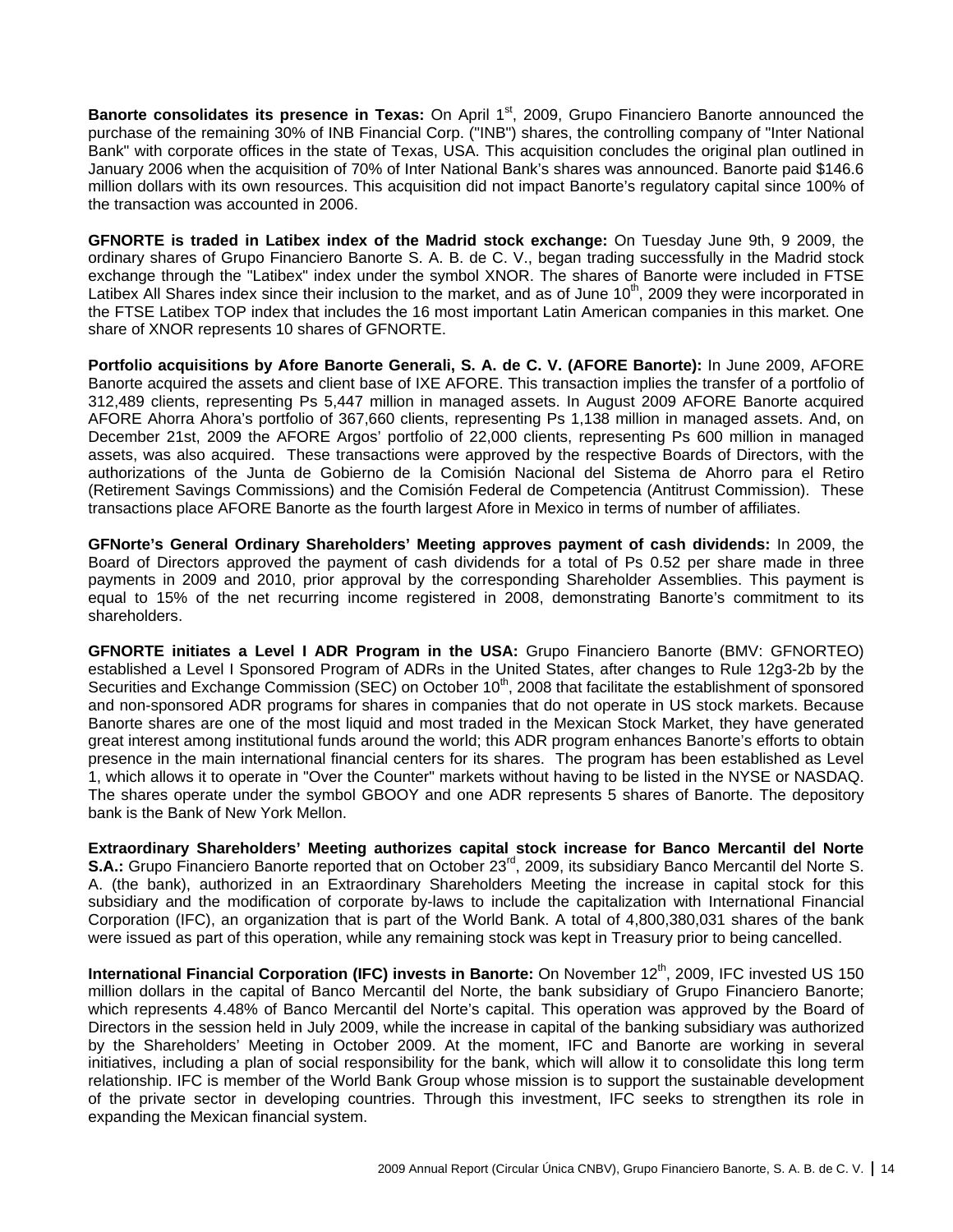**Impact of fiscal modifications approved for 2010 on Grupo Financiero Banorte:** On December 7<sup>th</sup>, 2009 the Diario Oficial de la Federación (Official Gazette) published the tax reforms approved by Congress, which went into effect on January  $1<sup>st</sup>$ , 2010. Banorte informed the financial community and its investors that the new regulations regarding tax consolidation will not have any impact on the Group because financial groups are not permitted to consolidate fiscally. Also, the increase in the income tax rate from 28% to 30% will have a negative impact in Grupo Financiero Banorte because the bank pays the highest marginal tax rate.

#### **Products and services:**

- **Launching of "Banorte Movil":** On March 5<sup>th</sup>, 2009, the "Banorte Mobile" application became available to clients. This is a novel electronic banking service that operates through mobile phones and other mobile devices using the Internet. This service can be accessed from anywhere in the country using amobile device, regardless of the model or the company service provider. During the first weeks of use, a total of 15,000 electronic banking clients downloaded this application to their mobile phones.
- **SME´s Loan Restructuring Campaign:** On March 24th, 2009, Banorte launched an aggressive loan restructuring program for its Crediactivo clients, providing a payment term of up to 7 years and a lower interest rate for clients with timely payments.
- **Launching of the "Dollar Debit Card":** On March 30th, 2009, the "Dollar Debit Card" was launched as well asthe new savings product "Enlace Dollars without a Checkbook", directed to individuals who reside along the country's border.
- **Banorte launches the most attractive credit card on the market:** In response to one of the most significant demands in the market, Banorte created a credit card that guarantees cardholders the best traditional credit card benefits, as well as the lowest Total Annual Cost on the market and security advantages.
- **Banorte launches "Cuenta Fuerte", an all-inclusive package of products with additional benefits:**  With the objective of offering all Mexicans the best package of bank products with high value benefits ; on September 7<sup>th</sup>, 2009 Banorte launched "Cuenta Fuerte", a comprehensive package of products that includes an Enlace Global checking account, a credit card, demand and time investments, Internet banking, Banorte Mobile, telephone banking, services at ATMs and life insurance, all under one single contract.
- **Banorte launches the "Anniversary Mortgage":** On September 9<sup>th</sup>, 2009, as part of its 110th Anniversary, Banorte launched a new mortgage product on the market that offers a reduced interest rate of 11.0% and a lower initial commission of 1.10%. The mortgage also offers the lowest initial payment In the market and unemployment insurance. As part of this offer, Banorte gives clients access to the only tool in the market for mobile phone quotes, helping them to make the best decision when acquiring a home. Through this mortgage, Banorte rolled out an attractive mortage offering during a difficult economic environment, reducing the initial payments and enabling Mexicans to acquire a larger home with the same monthly installment.
- The CNBV authorizes Banorte to operate through third party correspondents: On September 30<sup>th</sup>, 2009 TELECOMM-TELEGRAFOS, public decentralized organism of the Secretary of Communications and Transports (SCT), and Banorte, received authorization from the CNVB to jointly offer financial services on a national level in areas with little or no banking presence. With this authorization, both institutions are ranked as leaders in providing financial services through the new framework designed by CNBV for third parties and commission agents, known as correspondents; and they continue to support the Federal Government's program to make banking services available throughout the country.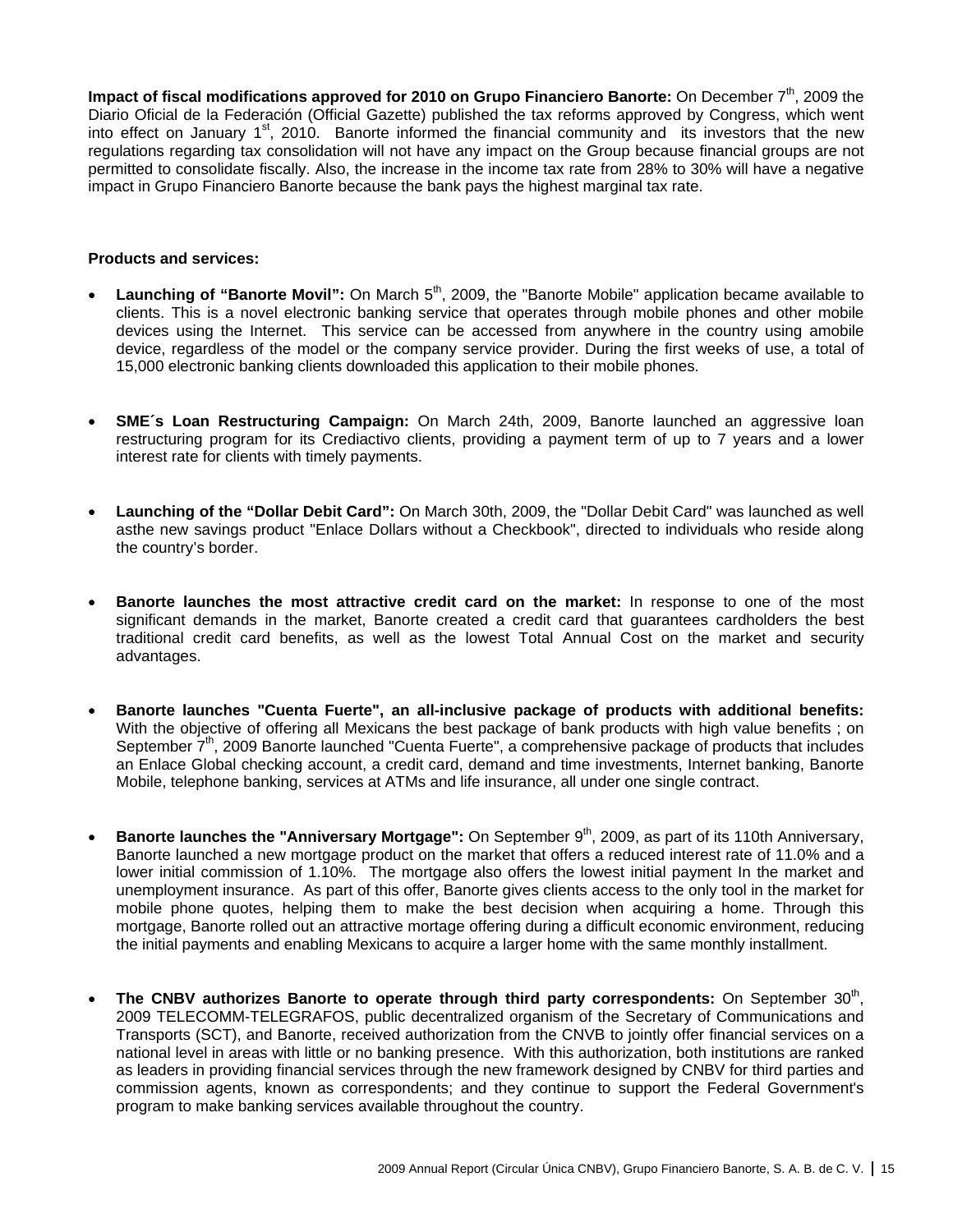# **Recognitions:**

- **Named "Best Financial Group 2009 in Mexico" by World Finance:** In April 2009, for the first time Grupo Financiero Banorte received World Finance magazine's award for the "Best Financial Group 2009 in Mexico". This is the first time that a Mexican bank has been recognized with this award by the prestigious publication group "World News Media" with headquarters in London. Banorte was recognized for its constant innovations, originality and quality of its products and services, continuous market development, a growing participation in all sectors and excellence in attention to clients among others.
- **Banorte named Bank of the Year by The Banker Magazine:** In December 2009, the Financial Times Group, through its specialized publication "The Banker", named Banorte as "The Bank of the Year in Mexico 2009", a distinction Banorte also earned in 2000, 2005, 2006 and 2008. The magazine mentions that BANORTE stood out for its innovation, service to clients, prudence in risk administration and appropriate management.

#### **1Q10 Relevant Events**

**GFNorte's Shareholders' Meeting approved payment of a cash dividend:** In February 2010, Grupo Financiero Banorte reported that the Extraordinary Shareholders' Meeting approved payment of a cash dividend of Ps 0.17 for each share in circulation; and in the General Ordinary Assembly held in April 2010, an additional payment was authorized to be made in May for Ps 0.17 pesos for each share in circulation. These correspond to the second and third payments to complete the total cash dividend of Ps 0.52 per share which was approved by the Board of Directors in October 2009.

#### **Recognitions:**

- **Banorte the most transparent bank in payroll accounts:** Banorte was recognized by CONDUSEF as the bank with the most transparency in payroll accounts, receiving a rating of 10 - the highest granted by that Commission. The bank stood out for its transparency in contracts, Internet pages, headlines and account statements issued by the institution.
- **Banorte among the ten best companies to work for "Great Place to Work":** In its first year of participation, Banorte was ranked among the ten best companies to work among those that have 5,000 or more employees. The "Great Place to Work Institute" Mexico conducted a survey among employees of the 400 participating companies, as well as a revision of their human resource related policies.
- **Named "Best Financial Group in Mexico 2010" by World Finance:** In April 2010, World Finance magazine recognized Grupo Financiero Banorte for a second consecutive occasion with the award for the "Best Financial Group in Mexico 2010", which is granted to leading companies in the financial sector. The main selection criteria included: excellence client service, investor benefits and transparency, innovation and flexibility, keeping ahead of the competition, evidence of greater market penetration, market transformations, leadership and geographical scope.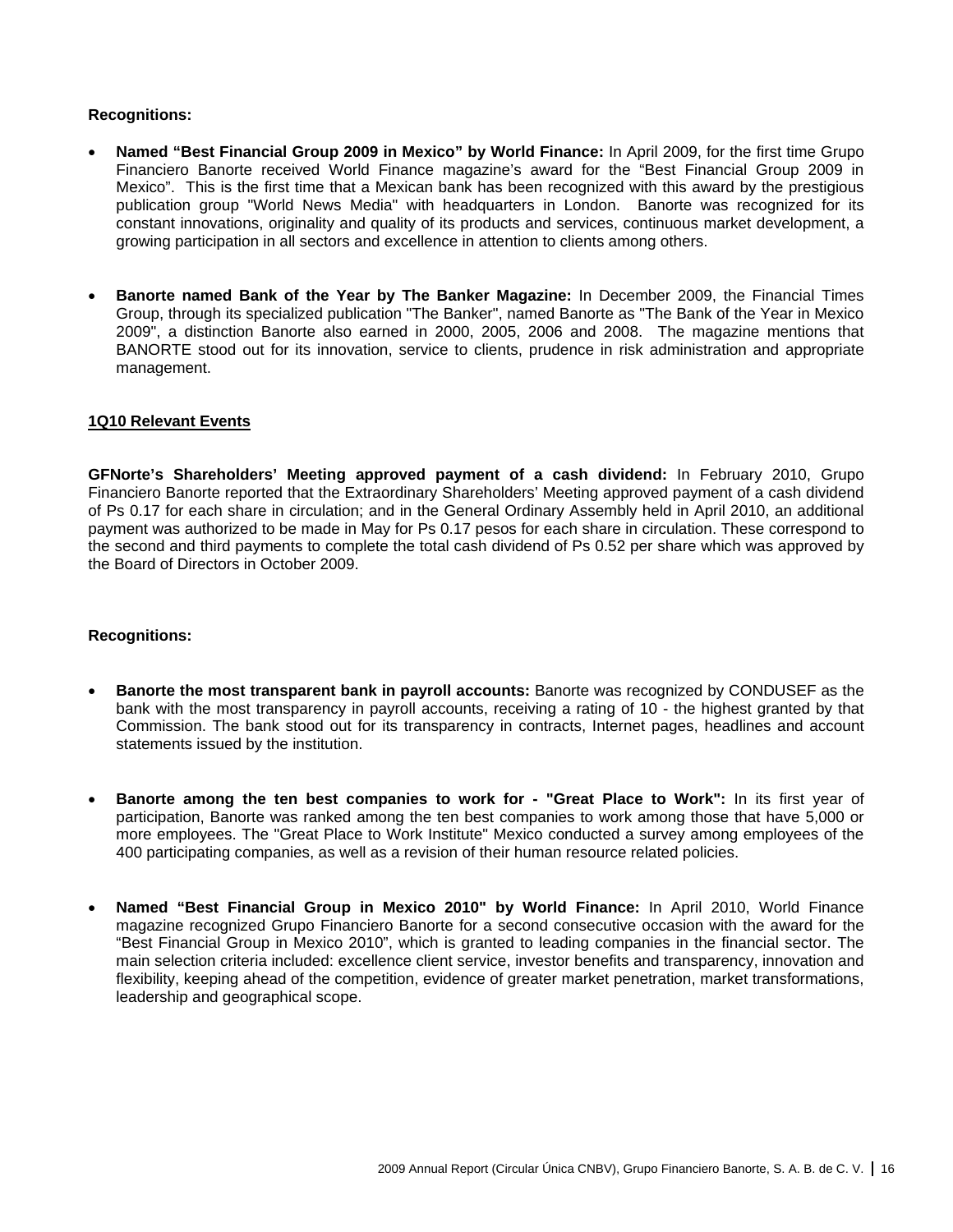# **b) BUSINESS DESCRIPTION**

# **i. MAIN ACTIVITIES**

GFNorte was authorized by the Ministry of Finance and Public Credit (SHCP) to operate as a holding company of those companies mentioned later in this report (item ix. Corporate Structure), according to the guidelines and terms established by the Law to Regulate Financial Groups and general regulations issued by the CNBV.

Its main activity is to acquire and manage shares representing equity of financial entities and societies that provide them with complementary or auxiliary services as well as other types of societies determined by the **SHCP** 

GFNorte offers:

- Banking Sector: universal banking services in Mexico and through INB in the state of Texas, USA.
- Long-term Savings: retirement savings funds (Afore), insurance and annuities.
- Other finance companies: leasing & factoring and warehousing services.
- Broker Dealer: capital market services and products.

The main activity of the Banking Sector is to offer all the universal banking products and services through the following business lines:

- **Retail Bank:** specializing in individuals and small businesses providing them with products and banking services that are not specialized through our distribution channel. Among the products and services offered are: checking and savings accounts, credit cards, mortgages, car loans, payroll and personal loans.
- **Corporate Bank**: this segment specializes in credit products for small and medium sized companies. Main products are loans and lines of credit, cash management, fiduciary and payroll payment services. Comprehensive financial solutions are also offered to our corporate (Mexican corporations and large foreign multi-national corporations) clients through several specialized types of financing.
- **Government Banking:** federal, local and state governments in Mexico and other entities such as social security institutions, etc. are served through this unit. Products and services offered include checking accounts, loans, cash management, payroll services and insurance products, among others.
- **Recovery Bank:** the Solida subsidiary, is responsible for the management, collection and recovery of delinquent loans originated by the bank. It also conducts the management, collection of loan and real estate portfolios acquired through public and private auctions.

# **ii. DISTRIBUTION CHANNELS**

Banorte has one of the best distribution networks in the country currently comprised of 1,088 branches and over 4,400 ATMs, a world-class Call Center, one of the most modern and secure Internet banking service as well as an innovative banking service which clients can access via mobile phones.

# **Branch network**

In 2009, through the strategy to improve branch efficiency, the current network (1,088 branches) was consolidated by merging 51 offices and reinforcing the infrastructure with 22 new branches that were opnened in Mexico City of and its suburbs. As a complement, in order to standarde and improve the quality of service offered by Banorte on a national level, the 6 S quality model (5 S for order and cleanliness plus continuous improvement) was implemented during the year.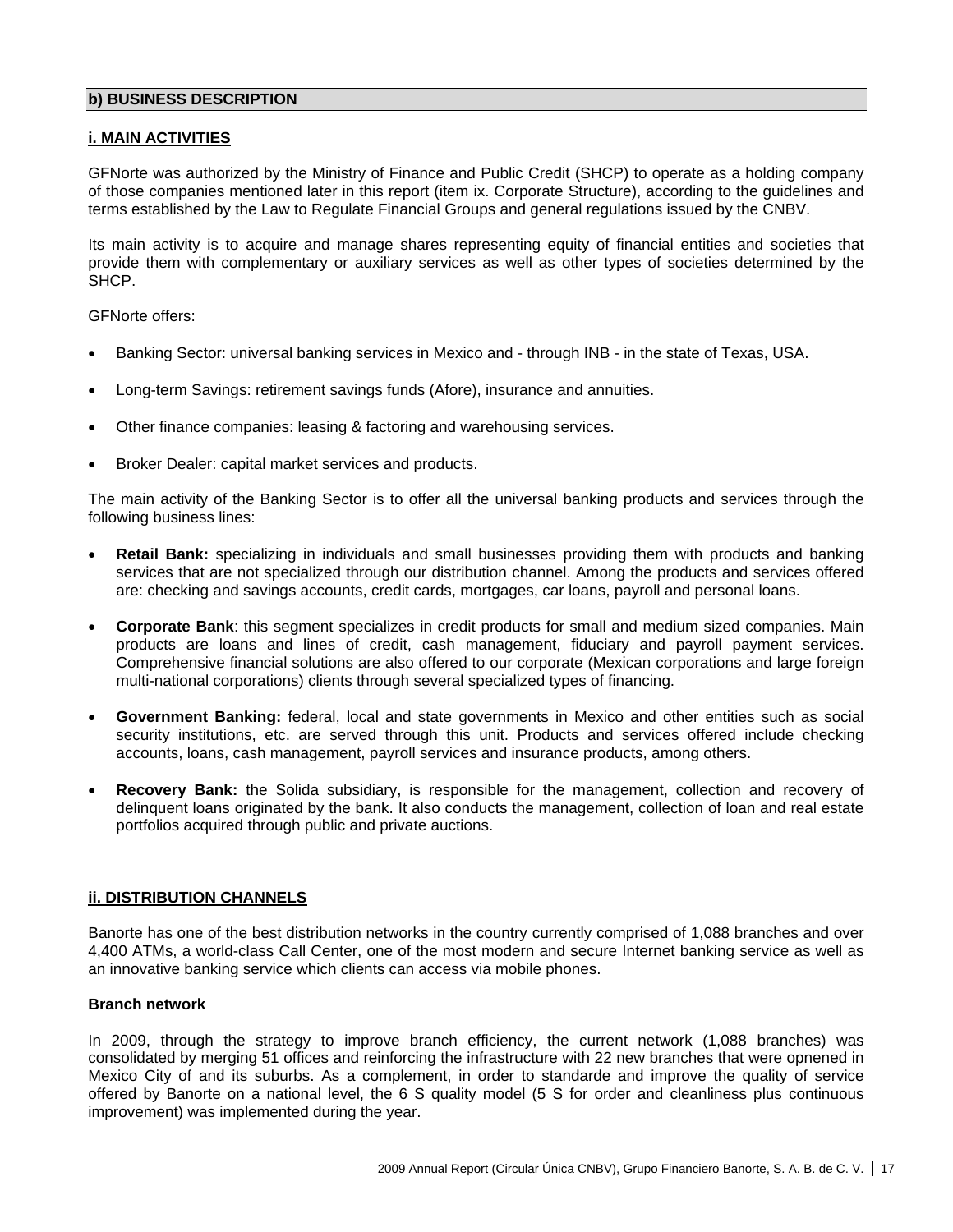For 2010 and subsequent years, the institution will continue with its growth strategy and will focus mainly in providing services and penetrating markets where it has no presence, at the same time that it will continue reinforcing areas where it currently shows leadership.

# **ATMs**

Banorte has increased the number of ATMs in its network to 4,478, which represents an increase of 342 active units during the last year. This growth was one of the most relevant among financial institutions in Mexico. Additionally, in accordance with the technological modernization program, a large number of ATMs were upgraded with more modern equipment, improving the quality of service. This strengthens this distribution channel which currently operates 45% of the bank's transactions.

# **Acquired Business (Point of Sales – POS)**

In 2009 Banorte reached 39,000 affiliations through which 65 million annual transactions were carried out, for a total billing of Ps 44.094 billion. In this way, Banorte can offer clients efficient service with terminals using the Internet. Clients are also able to make on-site credit card sales with mobile terminals and even using electronic banking.

# **Banortel Call Center**

In 2009 Banorte achieved the best service indices with high efficiency ratios. To achieve this, diverse improvement initiatives were carried out that focused mainly inobtaining a new operation model and the installation of point technology for contact centers. Indices of desertion (89%) and waiting times (77%) decreased considerably within the year. During the period, Banortel received a total of 26.6 million calls, of which 23% were answered by an executive, demonstrating a good level of automation without sacrificing quality in service.

# **Banorte through the Internet**

The option to carry-out more than 50 transactions with a high level of security from any computer with Internet access is strongly valued by almost 400,000 Banorte clients. In 2009, 174 million transactions were carried out, which confirms the trust that our clients have in the group's technological services.

# **Innovation in mediums**

# *Banorte Movil*

Another outstanding innovation of Banorte in 2009 was the launching of a mobile strategy, named "Banorte Movil", which enables clients to perform the main electronic banking operations from a mobile phone. This tool consists of an application that is easily installed into the user's phone regardless of the model, brand, technology or service provider. In this way, Banorte provides its services to users with high range telephones (iPhone and BlackBerry) as well as those with lower ranges. In the specific case of the iPhone, a special version was created with functions and image compatible to the applications of this device.

Banorte´s mobile banking has all the security elements required by authorities, offering users simple trustworthy transactions. More than 73,000 downloads were made with middle to low mobile phones and 26,000 connections using iPhones or other mobile devices with Internet access. At year end, nearly 460,000 consulting operations and approximately 60,000 monetary transactions were carried out. Before this technology was available, these transactions would have been carried out through other channels like at branch offices, ATMs or Internet banking.

# *Third Party Correspondents with Telecomm-Telégrafos*

Banorte confirmed its leadership in providing the banking services that the country needs, by being the first institution to receive authorization from the National Banking and Securities Commission (CNBV) to operate as a third party correspondent. Banorte is the only bank that, as of November  $19<sup>th</sup>$ , 2009, offers debit accounts with the Banorte Fácil product at the 1,575 offices of Telecomm – Telégrafos.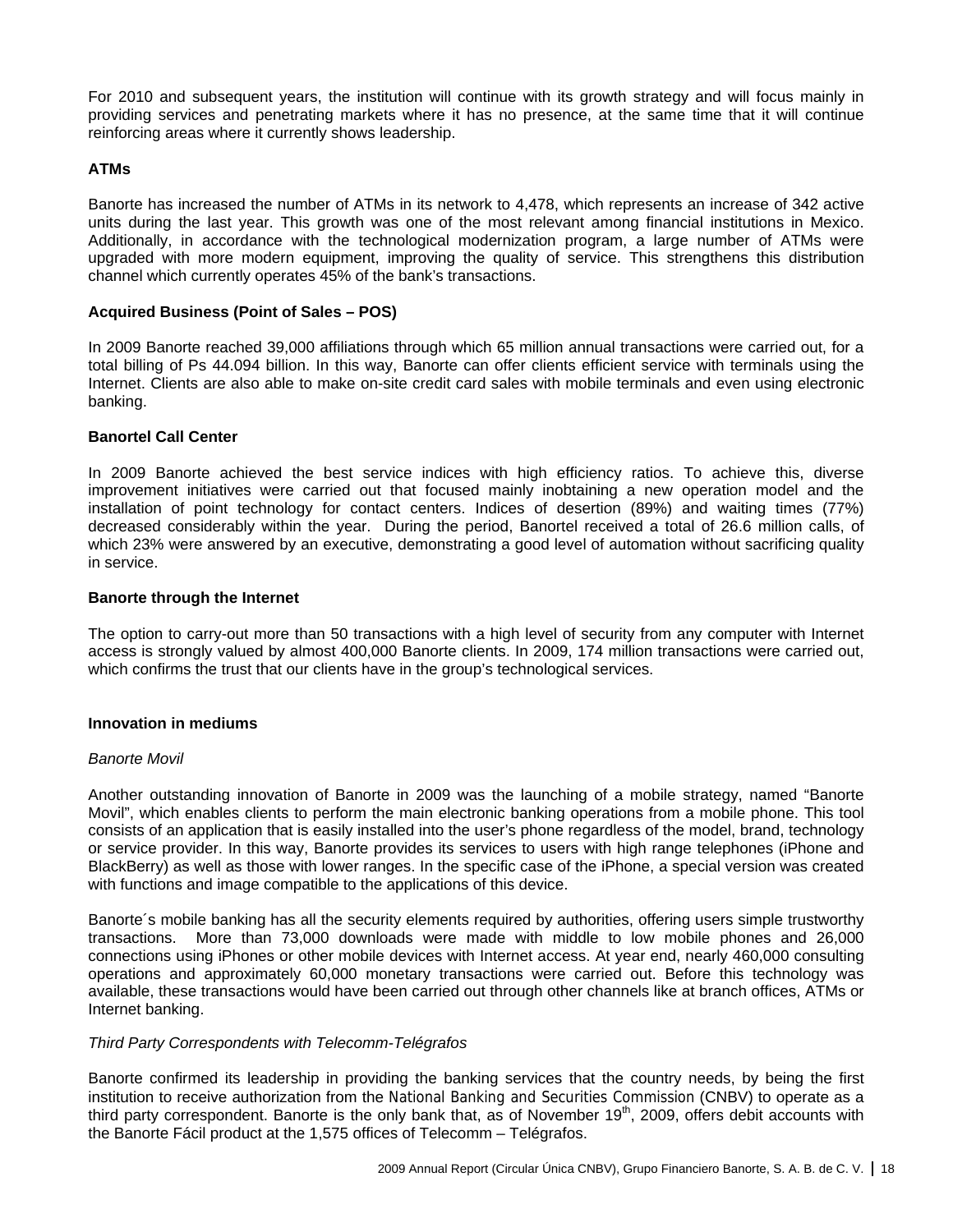The 12,000 savings accounts handled through Telecomm – Telégrafos during 2009 are part of a total of 3 million operations carried out in the year that include deposits, cash withdrawals, service payments and credit cards, as well insurance acquiaition. It is important to emphasize that 36% of the transactions were carried out in areas with no banking services.

# **iii. PATENTS, LICENSES, BRANDS AND OTHER CONTRACTS**

The main registered trademark is BANORTE, since it represents the distinctive symbol of GFNorte and its subsidiaries, having been in use for 10 years since 2000 and currently under the renewal process for an additional 10 years, effective until 2020. GRUPO FINANCIERO BANORTE is another registered trademark since 1994, which is valid until 2014.

Banorte also owns the trademarks of SUMA, IMANORTE, CRÉDITO HIPOTECARIO BANORTE AND AUTOESTRENE BANORTE, which are significant within their sectors since they support the main financial products offered to the public. The trademarks are valid for 10 years starting from 2002, 2000, 2001 and 2005, respectively.

Additionally we have the trademarks for ENLACE TRADICIONAL; ENLACE DINÁMICA; ENLACE INTELIGENTE; COMO UN MEXICANO NO HAY DOS; COMO UN MEXICANO NO HAY DOS, FELICIDADES POR SER MEXICANO; which also cover important financial products that Banorte offers to the public, for a duration of 10 years starting from 2002 and 2009. And the most recent trademarks are MUJER BANORTE and AGROPECUARIO BANORTE, for 10 years as of 2005 and 2006, respectively.

On the other hand, Banorte has registered commercial slogans, among others:

BANORTE, EL BANCO FUERTE DE MÉXICO (BANORTE, THE STRONG BANK OF MEXICO) MÉXICO PIENSA EN GRANDE (MEXICO THINKS BIG) MÉXICO PIENSA EN GRANDE, BANORTE EL BANCO FUERTE DE MÉXICO (MEXICO THINKS BIG, BANORTE THE STRONG BANK OF MEXICO)

These slogans are significant since they form part of an institutional campaign that promotes the solvency, stability and strength of this credit institution, which is one of the most representative subsidiaries of GFNorte,. They are valid for 10 years starting from 1999. The most recent commercial slogans are SIEMPRE TE DA MÁS (YOU ALWAYS GET MORE) and MUJER BANORTE, DETRÁS DE UNA GRAN MUJER HAY UN GRAN BANCO, (BANORTE WOMAN, BEHIND EVERY GREAT WOMAN IS A GREAT BANK) with duration of 10 years as of 2003 and 2005, respectively.

Each one of these property rights is protected by their respective authorities.

# **Relevant contracts:**

Banco Mercantil del Norte, S. A. (Banorte), has celebrated diverse contracts outside of its core business, among the most relevant are:

- The agreement with American Express Company (Mexico), S.A. de C.V. to share Points of Sale Terminals, celebrated on December 2<sup>nd</sup>, 2006 for an indefinite length of time.
- Agreements with IBM Mexico, Comercialización y Servicios, S.A. de C.V., (i) for the acquisition of products (equipment or software licenses) and services, and (ii) leasing of technological equipment. The first contract was signed on December  $5<sup>th</sup>$ , 2005 and the leasing contract was signed on May  $7<sup>th</sup>$ , 2004; with the understanding that both contracts are for indefinite periods of time.
- The agreement celebrated on May 1<sup>st</sup>, 2006 with Sertres del Norte, S.A. de C.V., for preventive maintenance and corrective services to the infrastructure equipment of the institution, as well as other contracts for the installation of mechanisms and/or infrastructure of uninterrupted energy in order to protect Banorte from the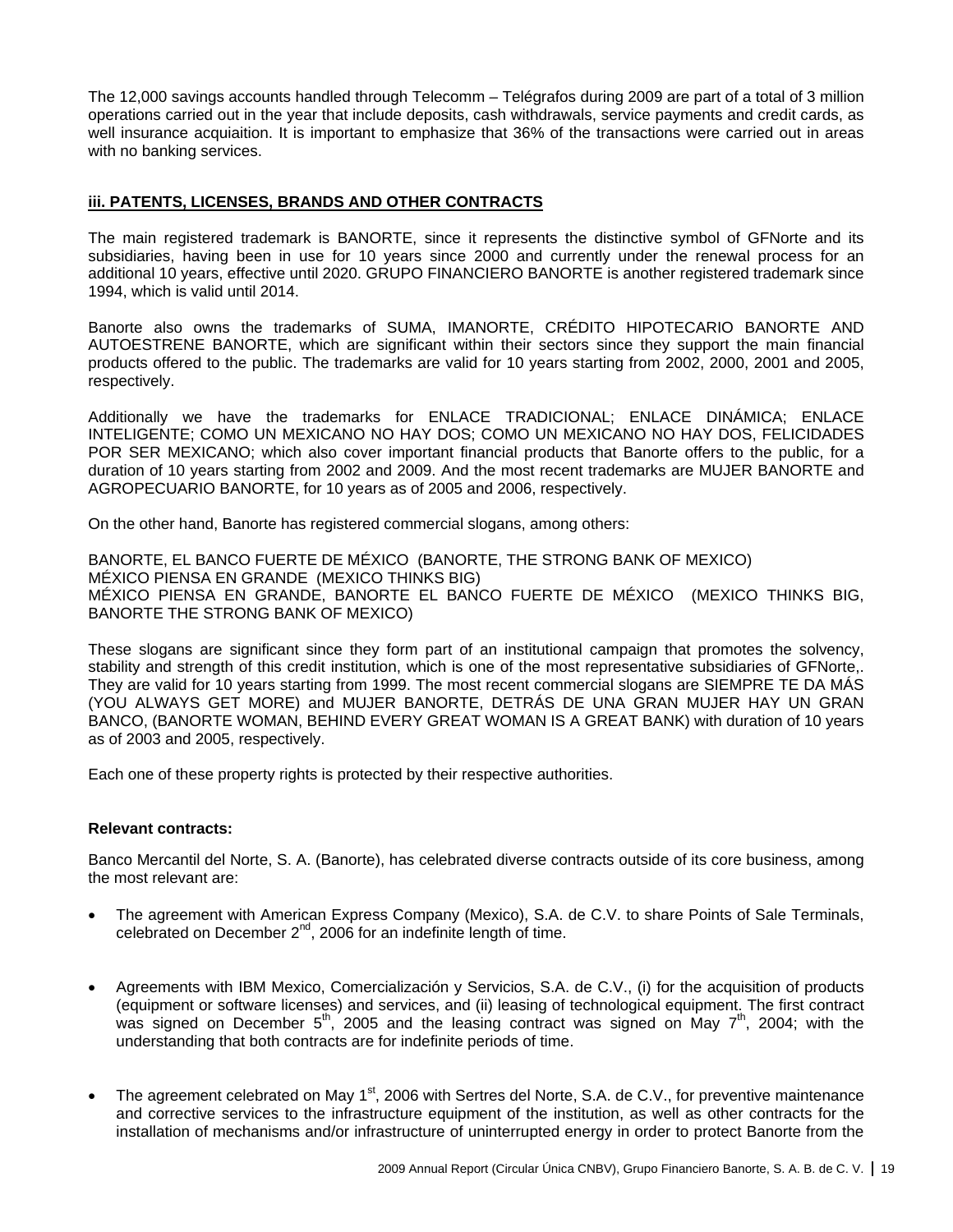possible risk of interrupted transactions. The first agreement mentioned expired on April 30<sup>th</sup>, 2009, but was renewed and will expire in June 2012; and the other agreements were celebrated in accordance with the needs of the institution, with the intention that they will expire as soon as the service or commended task is concluded.

- The agreement with NCR de México, S. de R. L. de C. V., for preventive maintenance and corrective services for ATMs; replacement of consumable and/or vandalized parts was celebrated on March 1st, 2007 for an indefinite period of time.
- The agreement with Diebold de México S. A. de C.V., for preventive maintenance and corrective services for ATMs, replacement of consumable and/or vandalized parts was celebrated on March 1st, 2008 for an indefinite period of time.
- The contract with Winston Data, S.A. de C.V., for printing services and inserting account statements into envelopes, was celebrated on July 15th, 2008 for an indefinite period of time.
- The agreement with Azertia Tecnologías de la Información México, S. A. de C. V., for printing services and inserting account statements into envelopes, was celebrated on October 3rd, 2008 for an indefinite period of time.
- The contract with Satélites Mexicanos S. A. de C.V., for satellite signal services was celebrated on July 31st, 2007, expiring on July 31st, 2012.
- The agreement with Libros Foráneos S.A. de C.V., providing satellite linking services for ATMs was celebrated on October 1st, 2009 for an indefinite length of time.
- The contract with ASAE Consultores S.A. de C.V. for the maintenance of computer equipment and networks, was celebrated on July 1st, 2009 for an indefinite period of time.
- The agreement with NET & SERVICES TRANTOR, S.A. de C.V. for preventative and corrective maintenance of equipment, cabling of nodes, structured cabling for voice data installed in the Central Site, celebrated on August 1st, 2009 and expiring on July 31st, 2011.

With respect to the afore-mentioned contracts, there is no risk involved if the renewals are affected.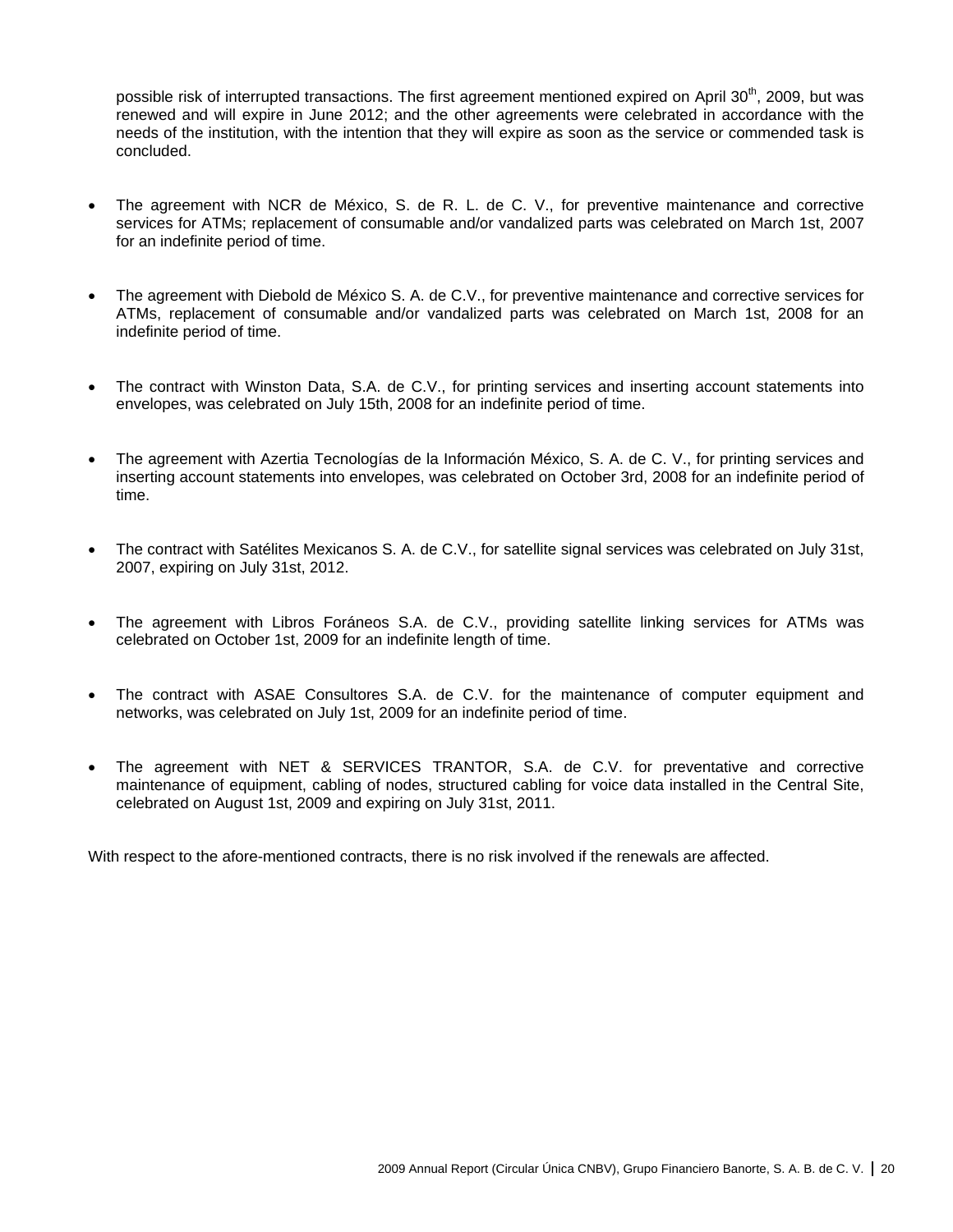#### **iv. MAIN CLIENTS**

By March 31<sup>st</sup>, 2010 Banorte had an ample and diversified client portfolio; with the largest client representing only 2.5% of the total portfolio.

Also, GFNorte's transactions are adequately distributed among the different productive sectors of the economy, with no important concentration in any specific sector and for the same reason, no cyclical relevance.

#### **v. APPLICABLE LEGISLATION AND TAX SITUATION**

GFNorte has the Ministry of Finance and Public Credit's authorization to be constituted and to function as a financial group in accordance with the guidelines and terms established by the Law to Regulate Financial Groups, falling under the inspection and surveillance of CNBV. Its transactions consist of acquiring and managing shares with voting rights issued by members of the Group, as well as of societies that lend complementary or auxiliary services to one or more financial entities of the Group or to itself, and to other societies authorized by the SHCP through general dispositions. Its operations are regulated by the CNBV, the Law to Regulate the Financial Groups, the Stock Market Law, the mercantile legislation, mercantile uses and practices, the Civil Code for the Distrito Federal (Mexico City) and the Federal Tax Code, for the effects of notifications and legal actions referred to in Article 27 of the Law to Regulate Financial Groups; each member of the financial group will be governed by the respective laws that are applicable to them.

As part of the CNBV's faculties in its capacity as regulator of financial groups, it must conduct revisions of financial information and require necessary modifications and if applicable, determine sanctions for noncompliance with the established norms.

GFNorte has signed an agreement of responsibilities in accordance with the Law to Regulate Financial Groups, through which it must respond fully, with the obligations of the Group's financial entities that are their responsibility in accordance with the applicable regulations, even those that were assumed by those financial entities prior to their integration into the Group. GFNorte will also respond in an unlimited way for the losses of all and each one of these entities. In the event that the capital of the Society is not enough to cover the responsibilities of the Group's financial entities, such responsibilities will be covered first by Banco Mercantil del Norte, S. A., and later proportionately with respect to the other entities of the group until the Society's capital is depleted. To that effect, the relationship between the percentages that each one represents in the total equity of these financial entities will be taken into consideration.

The Group will only be able to assume direct or contingent liabilities and use its properties as guarantee according to the agreement of responsibilities referred to in Article 28 of the Law to Regulate the Financial Groups, as well as in operations with the IPAB and with the Bank of Mexico's authorization, to issue subordinated obligations with mandatory conversion to equity securities and to obtain short term loans, until the placement of shares for the incorporation or merger referred to in Article 10 of the referred law.

The Society will be prohibited: (i) to grant loans, except for those which are part of labor benefits; (ii) to process or carry out any arrangement related to the operations of its controlled financial entities, and (iii) to provide information on its operations or those of other entities of the Group, except to the authorities in accordance with the legal framework, this limitation being extended to its Board of Directors, commissaries, officials, employees and in general to anyone who can commit the Society with their signature.

The By-laws of the Society, the Agreement of Responsibilities, as well as any modification to these documents must be submitted for the approval of SHCP who will grant or deny it after hearing the opinion of Banxico and CNBV. Any conflict arising from the interpretation, execution or non-fulfillment of the by-laws will submitted to the legal tribunals of Mexico City, Distrito Federal.

During the 2009 audited fiscal year, the Institution did not enjoy any special tax benefits, subsidies or exemptions granted by tax authorities.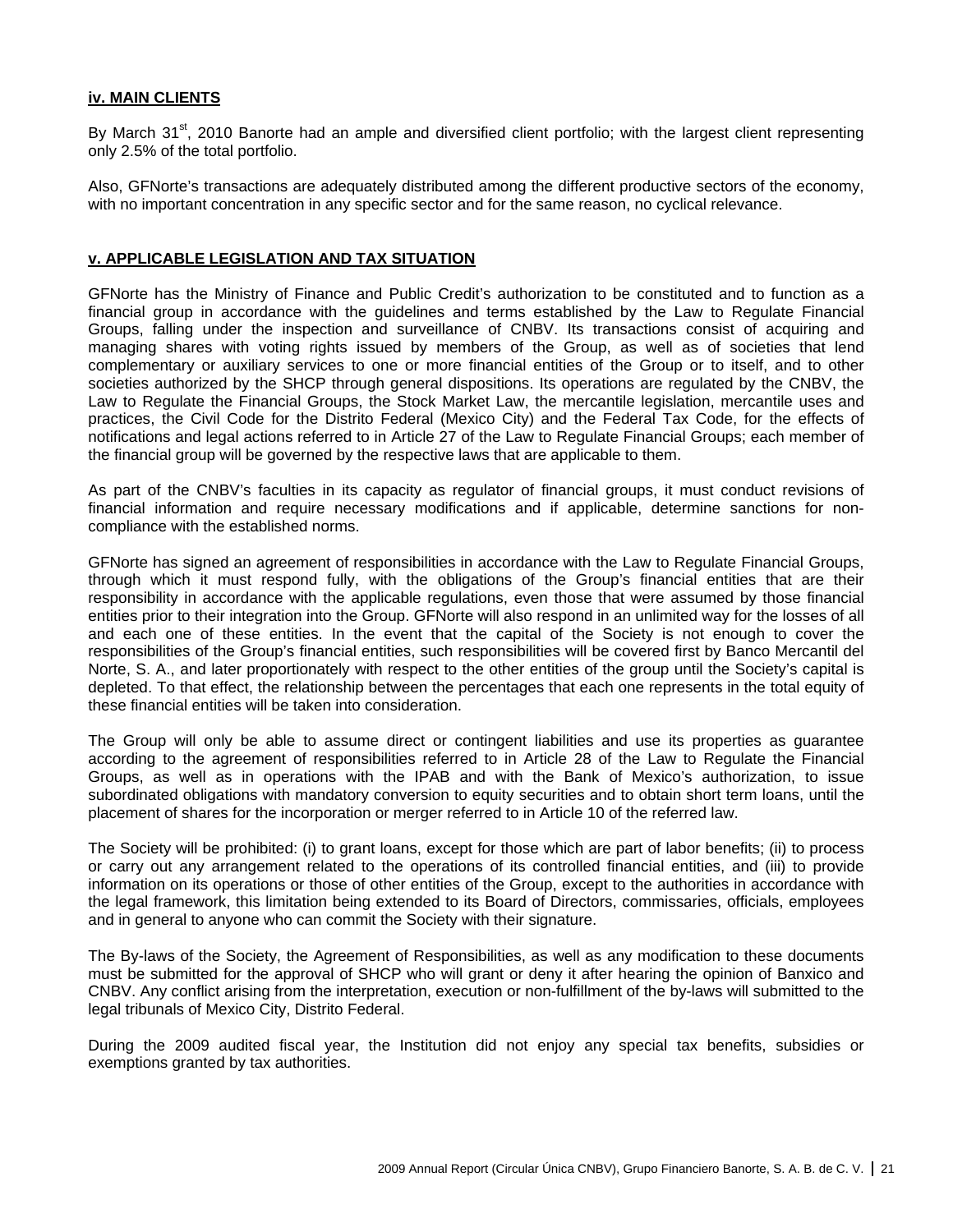# **vi. HUMAN RESOURCES**

GFNorte had 19,327 full-time and professional fee-based employees at the end of the year 2009, of which the Banking Sector makes up 79%.

| <b>Sector</b>                             | 2009   | 2008   | 2007   |
|-------------------------------------------|--------|--------|--------|
| <b>Bank</b>                               | 15,242 | 15,109 | 14,211 |
| Long term savings                         | 3,718  | 3,837  | 2,106  |
| Other finance companies and Micro-lending | 52     | 742    | 710    |
| <b>Broker Dealer</b>                      | 198    | 195    | 188    |
| Remittance companies                      | 101    | 114    | 133    |
| <b>Total full-time employees</b>          | 19.311 | 19,997 | 17,348 |
| Total full-time employees & salaries      | 19.327 | 20,008 | 17,361 |

64% of GFNorte's Banking Sector employees are non-unionized and the rest are union members.

Historically the relationship between Banorte's union and the Institution has been cordial and respectful, without any conflict. There have been no strikes, threats of work disruption or collective conflicts.

# **vii. ENVIRONMENTAL PERFORMANCE**

Banorte has an environmental policy. Since the bankis acompany operating in the service sector, it doesn't represent a significant environmental risk.

#### **viii. MARKET INFORMATION**

The following demonstrates the evolution of GFNorte's market participation by subsidiaries:

| <b>Financial Entity</b> | <b>Concept</b>         | 2009        | 2008    | 2007    |
|-------------------------|------------------------|-------------|---------|---------|
| <b>Banking Sector</b>   | Public deposits*       | 12.8%       | 12.4%   | 11.9%   |
| <b>Broker Dealer</b>    | Equities' transactions | 4.1%        | 6.4%    | $7.2\%$ |
| Afore (retirement fund) | Affiliations           | 9.8%        | $9.7\%$ | 10.3%   |
| Insurance               | Issued premiums        | 3.2%        | 4.2%    | 4.7%    |
| Annuities               | Annuities              | 40.2%       | 52.0%   | 40.0%   |
| Warehousing             | Certificates           | 4.1%        | 6.4%    | 4.6%    |
| Factoring               | <b>Total Portfolio</b> | N.A.        | N.A.    | 23.0%   |
| Leasing                 | <b>Total Portfolio</b> | $21.1\%$ ** | 17.3%   | 12.0%   |

\*Source: ABM. Sample: Banamex, BBVA Bancomer, Santander Serfin, Banorte, HSBC, Scotiabank, Banregio, Bajio, Afirme, Ixe, Banco Ahorro Famsa, Bancoppel and Banco Amigo.

N.A.: Not applicable since Factoring and Leasing were merged as of February 2008.

\*\* Last available Information to November 2009.

GFNorte's attributes are its strength, service and experience, market knowledge and wide range of products and services.

Our main competitors are: Grupo Financiero Banamex, Grupo Financiero BBVA Bancomer, Grupo Financiero Santander, Grupo Financiero Scotiabank and Grupo Financiero HSBC as well as Banregio and Banco del Bajio in some regions of the country. In 2006 and 2007 operations of new banking institutions were authorized; although these new banks are not direct competitors of Banorte, they could become a competitor in the future, depending on the business strategies that they follow.

# **ix. CORPORATE STRUCTURE**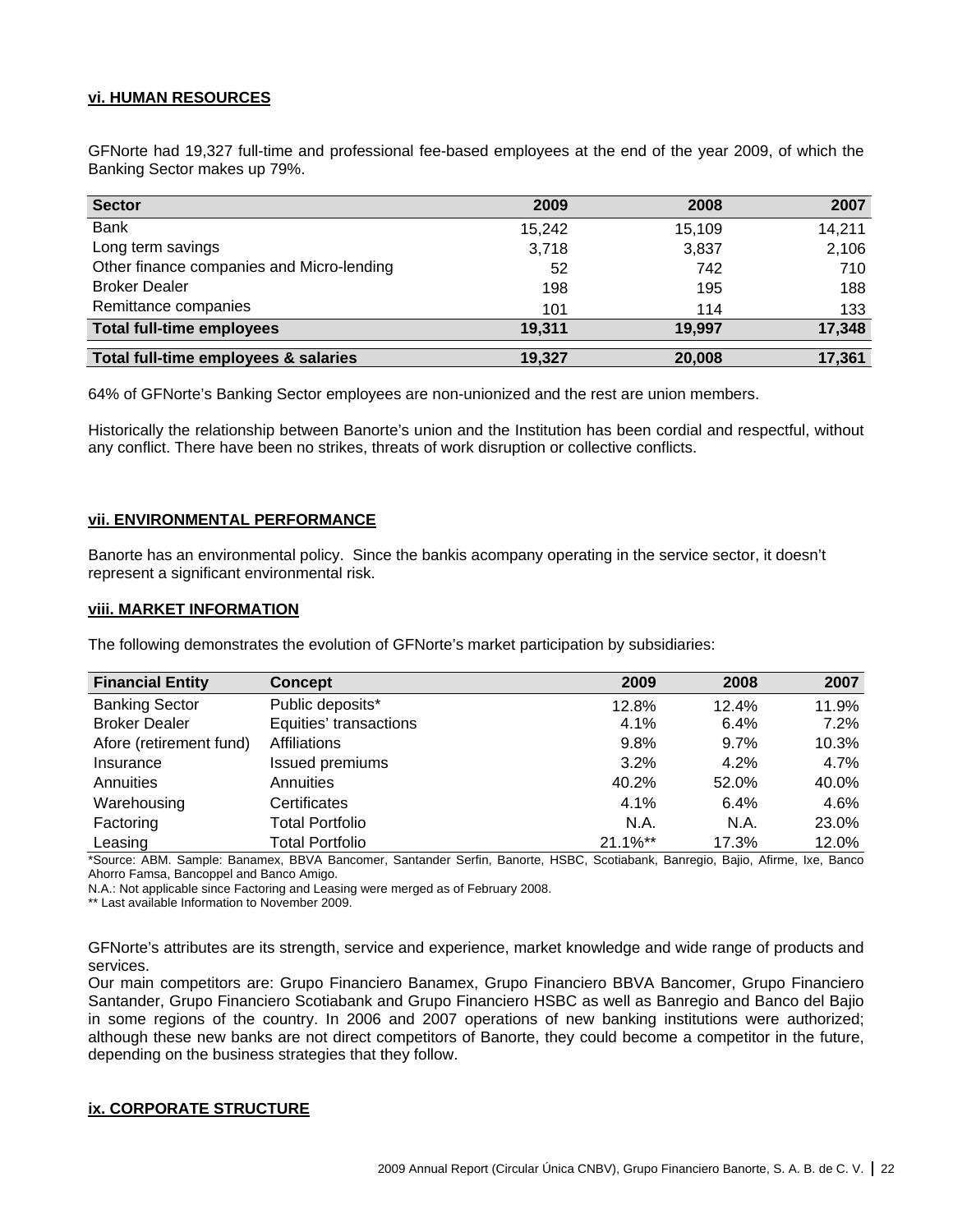GFNorte is made up of six financial entities and it holds the following percentages of their equity:

| <b>Financial Entity</b>                                                                                                                                                                                                                                                                                                                                                          | <b>Total</b><br><b>Equity</b> |
|----------------------------------------------------------------------------------------------------------------------------------------------------------------------------------------------------------------------------------------------------------------------------------------------------------------------------------------------------------------------------------|-------------------------------|
| Banco Mercantil del Norte, S. A., multiple banking institution, Grupo Financiero Banorte.<br>Credit Institution authorized to conduct financial operations.<br>Conducts banking and lending operations.                                                                                                                                                                          | 92.72%                        |
| Arrendadora y Factor Banorte, Sociedad Anónima de Capital Variable, Sociedad Financiera de<br>Objeto Múltiple, regulated entity, Grupo Financiero Banorte<br>Acquires goods and/or real estate for financial leasing<br>Obtains loans and financing from credit and insurance institutions to cover liquidity needs.<br>$\bullet$<br>Celebrates leasing and factoring contracts. | 99.99%                        |
| Almacenadora Banorte, S. A. de C. V., Organización Auxiliar del Crédito, Grupo Financiero Banorte.<br>Storage services, keeps and conserves goods and merchandise.<br>Issues deposit certificates and pledged bonds.<br>$\bullet$<br>Transforms deposited goods in order to increase their value                                                                                 | 99.99%                        |
| Seguros Banorte Generali, S. A. de C. V., Grupo Financiero Banorte.<br>Institution that insures and re-insures individuals and corporations.                                                                                                                                                                                                                                     | 51.00%                        |
| Pensiones Banorte Generali, S. A. de C. V., Grupo Financiero Banorte<br>Acts as an insurance institution whose objective is to exclusively manage annuities derived<br>from Social security laws.                                                                                                                                                                                | 51.00%                        |
| Casa de Bolsa Banorte, S. A. de C. V., Grupo Financiero Banorte<br>Acts as intermediary authorized to operate in the stock market, conducting transactions for<br>$\bullet$<br>the sale and purchase of securities, advise in placement of securities, securities trasactions<br>and mutual funds.                                                                               | 99.99%                        |

*For more information on the main business relationships with subsidiaries, see Number 4, item b) Operations with Related Parties and Conflict of Interest of this report.*

# **x. DESCRIPTION OF MAIN ASSETS**

Below are the most important real estate properties of GFNorte and its subsidiaries:

|                                                                 |                   | Net book value    |
|-----------------------------------------------------------------|-------------------|-------------------|
| Location                                                        | Construction $m2$ | (thousands of Ps) |
| Mexico-Toluca highway, Col. Cruzmanca Mexico D. F.              | 43.761            | 679.557           |
| Av. Revolucion No. 3000, Monterrey, N. L.                       | 40.222            | 339,510           |
| Paseo de la Reforma no. 281 corner of Rio Sena 110 Mexico, D.F. | 1.192             | 107,538           |
| Calle Padre Mier Oriente No. 227, Monterrey, N. L.              | 5.810             | 65.028            |
| Ave. Chapultepec corner of La Paz # 278, Guadalajara, Jalisco.  | 6.695             | 52,647            |
|                                                                 | .                 |                   |

These properties are insured against damages and are not pledged as guarantee in credit operations.

# **xi. ADMINISTRATIVE, ARBITRATION AND JUDICIAL PROCESSES**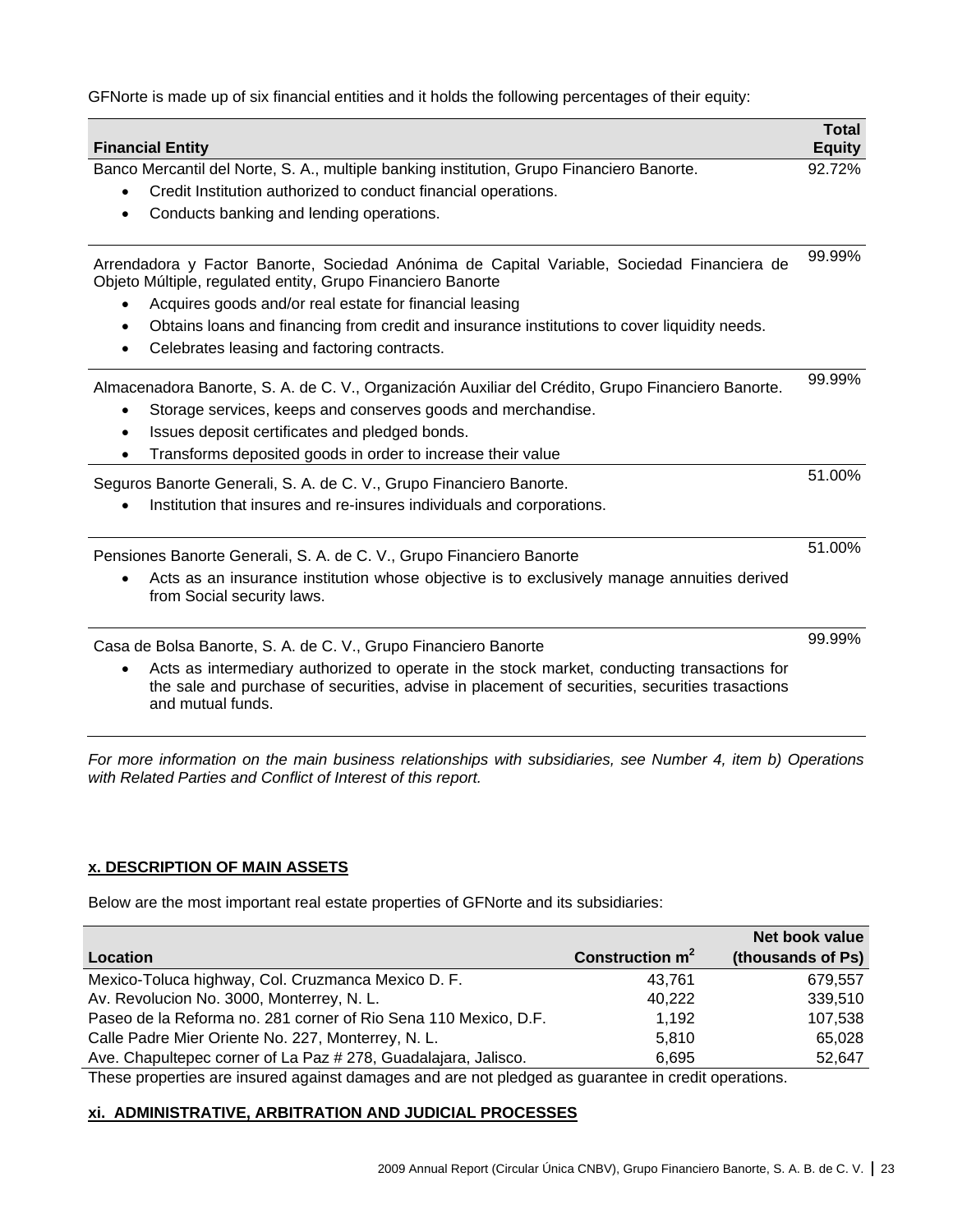For information on Commitments and Contingencies, see Note 35 Commitments and 36 Contingencies of Point 7. ANNEXES of this report.

# **xii. REPRESENTATIVE SHARES OF COMPANY'S EQUITY**

The total subscribed and paid equity is Ps 7,064,216,418.00, represented by 252,157,233 ordinary nominative shares, Series "O", Class I, and 1,766,190,315 ordinary, nominative shares Series "O", Class II, all with a face value of Ps 3.50.

Shares representing subscribed capital are classified as Class I shares which represent the fixed portion of equity and Class II shares which represent the variable portion of the equity.

The variable portion of equity cannot exceed 10 times the fixed portion, and is not subject to withdrawal according to legal and statutory regulations.

Total equity will be composed of common equity and could also include additional equity.

The total common equity is made up of Series "O" shares.

Additional equity will be represented by Series "L" shares that can be issued up to an amount equivalent to forty percent of the ordinary capital, with the previous authorization of the CNBV.

Shares of the Series "O" and "L" will be available to the general public.

In the General Ordinary Shareholders' Meeting held on October 6<sup>th</sup>, 2005, an increase in the variable portion of the total equity was approved, in the amount of Ps 5,298,162,313.50, through the capitalization of the "Retained Earnings" account, issuing 1,513' 760,661 ordinary, nominative shares, Series "O", Class II and giving shareholders 3 new shares for each share in circulation.

*See Note 28. Equity of Point 7. ANNEXES of this report.*

# **xiii. DIVIDENDS**

The company has decreed the following cash dividends for the last fiscal years as follows:

- a) September 30th, 2002, Ps 1.00 per share.
- b) October 16th, 2003, Ps 0.70 per share.
- c) October 4th, 2004, Ps 1.00 per share.
- d) October 6th, 2005, Ps 1.25 per share.
- e) October 12th, 2006, Ps 0.3748 per share.
- f) October 3rd, 2007, Ps 0.45 per share.
- g) October 6th, 2008, Ps 0.47 per share.
- h) October 5th, 2009, Ps 0.18 per share, being the first of three payments to cover the amount of Ps 0.52 per share (the amount approved by the Group's Board of Directors), and two additional dividends decreed by the Shareholders' Meeting as follows:
	- February 15th, 2010, Ps 0.17 per share.
	- April 23rd, 2010, Ps 0.17 per share.

In its session of April 30<sup>th</sup>, 2003 the Board of Directors approved a dividend payment policy stating that the Board will propose to the General Ordinary Shareholders' Meeting, the payment of a dividend of at least 15% of the net recurrent profit of the Group, provided there are no legal impediments and that market conditions and its own financial situation allow it.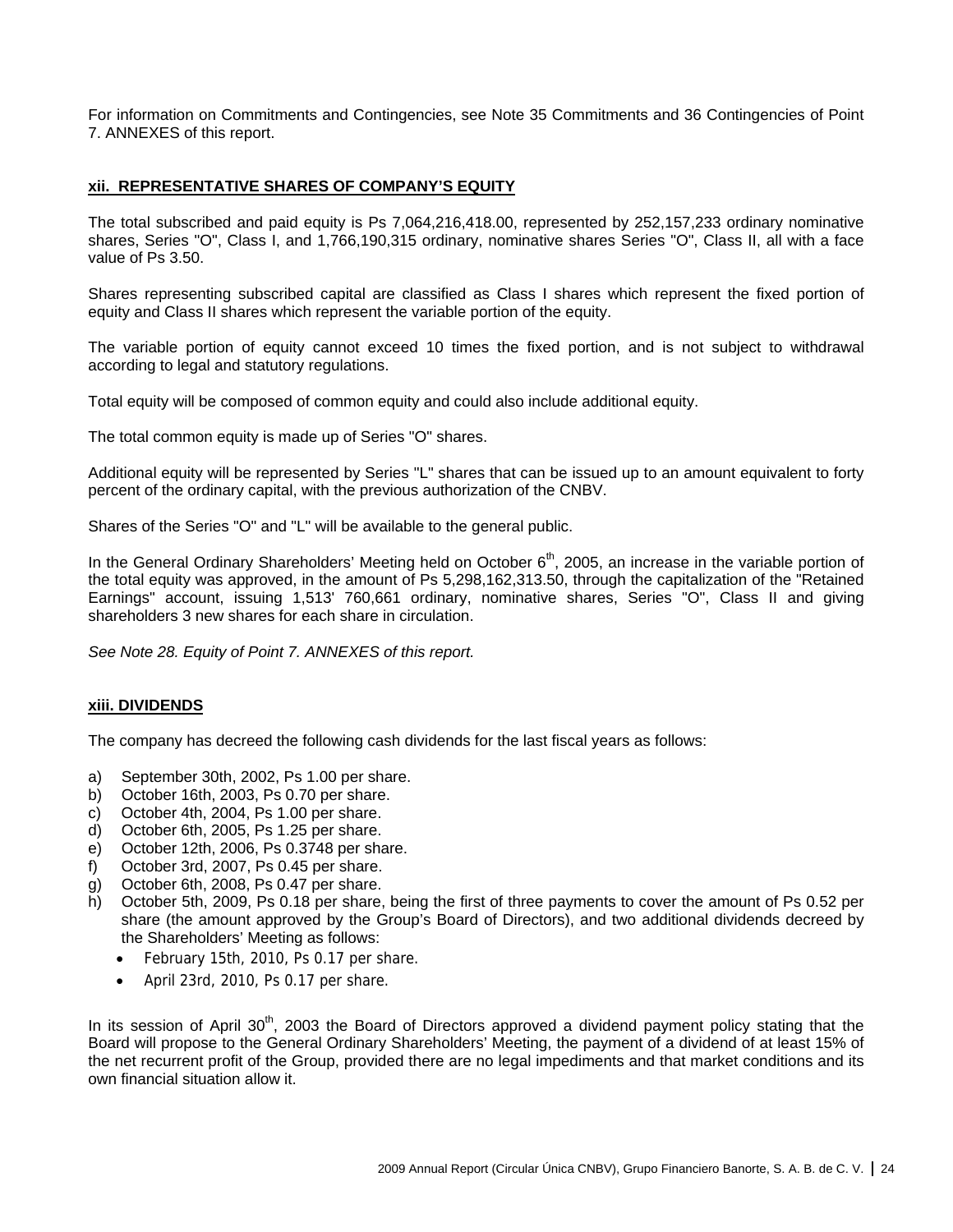# **3. FINANCIAL INFORMATION**

When analyzing the information of this report it is important to consider the following:

- Figures for 2007 and 2008 are not fully comparable with those of 2009 because on April  $27<sup>th</sup>$  and May 28<sup>th</sup>, 2009 the CNBV announced changes to accounting regulations and criteria for credit institutions and controlling financial groups. The effects of the reclassifications as a result of the retroactive application of these changes in accounting criteria are shown in Note 4 of the Audited Financial Statements.
- $\checkmark$  Certain amounts and percentages in this report have been rounded off. Consequently, the figures presented in different charts can vary slightly and it is possible that some figures which appear as totals are not an exact arithmetic sum of the figures that precede them.
- $\checkmark$  In accordance with established accounting norms, the re-expression of financial statements as of January 2008 is unnecessary, and the financial statements of previous years remain expressed in pesos of the last upgraded period, which in this case is December 2007.

# **a) SELECTED FINANCIAL INFORMATION**

|                                                          | 2009    | 2008    | 2007    |
|----------------------------------------------------------|---------|---------|---------|
| Grupo Financiero Banorte net income (GFNorte) (*)        | 5,854   | 7,014   | 6,810   |
| Total Assets of GFNorte (*)                              | 567,138 | 577,025 | 287,283 |
| Total Liabilities of GFNorte (*)                         | 522,164 | 537,279 | 253,127 |
| GFNorte equity (*)                                       | 44,974  | 39,746  | 34,156  |
| GFNorte equity without minority interest (*)             | 41,366  | 37,802  | 32,489  |
| <b>INFORMATION PER SHARE</b>                             |         |         |         |
| Earnings per share (pesos)                               | 2.90    | 3.48    | 3.37    |
| Decreed dividend per share (pesos) <sup>(1)</sup>        | 0.52    | 0.47    | 0.45    |
| Book value per share (pesos) (without minority interest) | 20.50   | 18.77   | 16.42   |
| Shares in circulation (millions)                         | 2,017.8 | 2,014.0 | 2,018.3 |
| <b>DISTRIBUTION NETWORK AND EMPLOYEES</b>                |         |         |         |
| Bank branches <sup>(2)</sup>                             | 1,088   | 1,117   | 1,053   |
| <b>ATMs</b>                                              | 4,478   | 4,136   | 3,674   |
| Full-time employees                                      | 19,311  | 19,997  | 17,348  |
| Full-time employees and professional services            | 19,327  | 20,008  | 17,361  |
| <b>PROFITABILITY RATIOS (3)</b>                          |         |         |         |
| NIM before REPOS                                         | 4.3%    | 6.8%    | 7.6%    |
| NIM adjusted for credit risks                            | 2.8%    | 4.7%    | 6.3%    |
| Return on assets (ROA)                                   | 1.0%    | 1.9%    | 2.6%    |
| Return on equity (ROE)                                   | 14.9%   | 19.7%   | 22.7%   |
| <b>OPERATIONS</b>                                        |         |         |         |
| Efficiency ratio <sup>(4)</sup>                          | 52.6%   | 51.2%   | 56.3%   |
| Operating efficiency ratio <sup>(5)</sup>                | 3.0%    | 4.3%    | 5.4%    |
| Liquidity ratio                                          | 63.2%   | 47.1%   | 49.0%   |
| <b>ASSET QUALITY INDICATORS</b>                          |         |         |         |
| Past due loan ratio                                      | 2.5%    | 2.0%    | 1.5%    |
| Reserve coverage for past due loans                      | 122.4%  | 135.2%  | 130.9%  |
| <b>CAPITALIZATION RATIO (BANKING SECTOR)</b>             | 16.8%   | 15.0%   | 13.8%   |

\*) Millions of pesos.

 $(1)$  The dividend decreed by the Shareholders' Meeting was Ps 0.52 per share, payable in three payments. The first payment was for Ps 0.18 per share in October 2009. The second and third payments were for Ps 0.17 pesos each in February and May of 2010.

(2) Includes bank modules and excludes foreign agencies abroad and remote tellers.

(3) NIM and ROA indicators for 2008 and 2009 are not fully comparable against previous periods as a result of the reclassification of repos as titles kept to expiration within the Group's general balance sheet.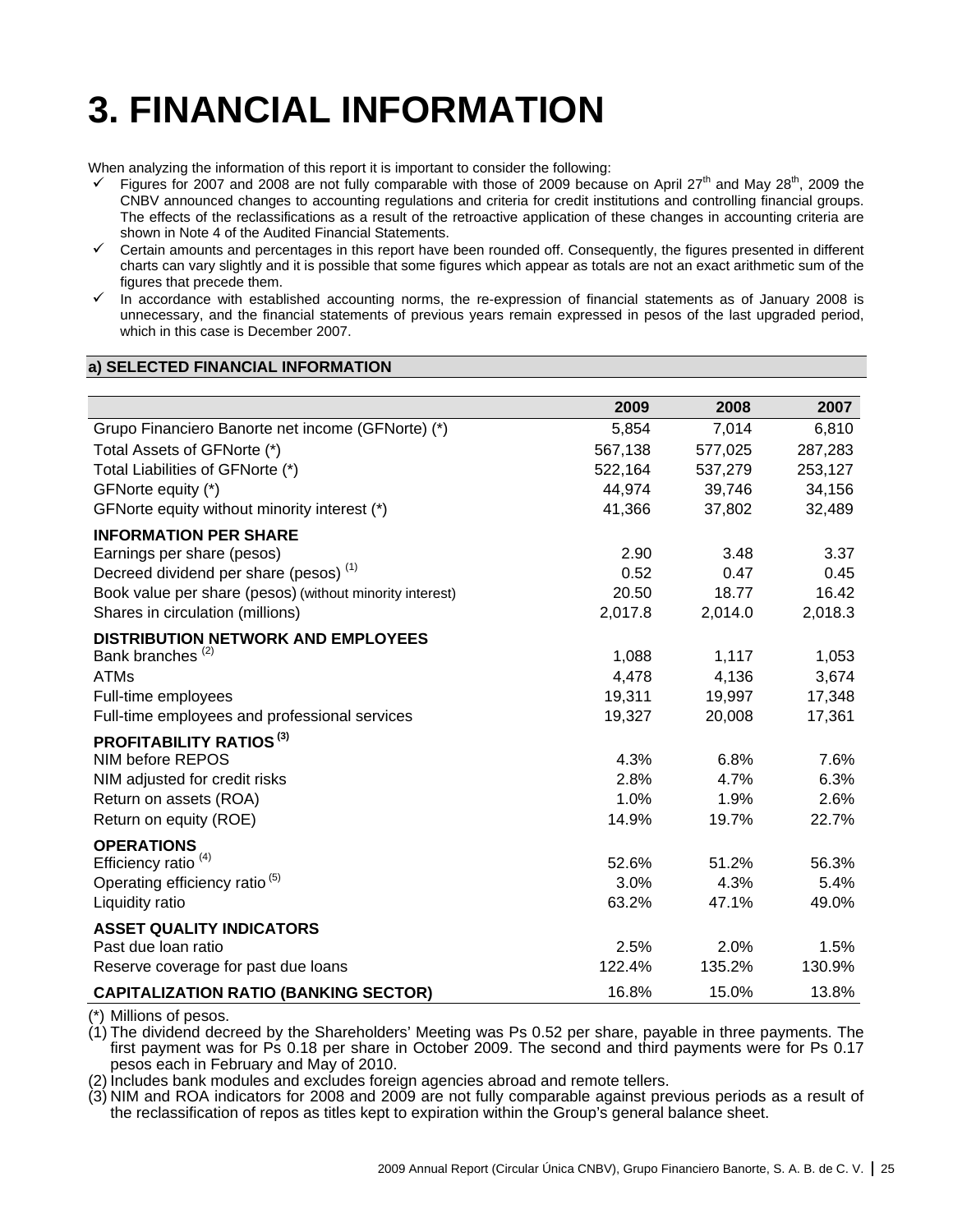- (4) Non interest expense / (total Revenues REPOMO Margin + Loan loss provisions). Figures for 2009 are not fully comparable to previous periods because PTU was reclassified as an operating expense as of April 2009.
- (5) Non interest expenses / Total Average Assets.

# **b) FINANCIAL INFORMATION PER BUSINESS LINE, GEOGRAPHICAL REGION AND EXPORT SALES**

#### **a. Deposits**

# **By Business Line**

| 2009<br>2008<br>2007                                                                                                                  |         |         |         |  |
|---------------------------------------------------------------------------------------------------------------------------------------|---------|---------|---------|--|
| Commercial                                                                                                                            | 257,364 | 242.185 | 224,644 |  |
| Corporate                                                                                                                             | 18.767  | 12.058  | 9,349   |  |
| Government                                                                                                                            | 140,333 | 131.088 | 121,865 |  |
| Consumer                                                                                                                              | 25.706  | 22.594  | 19,822  |  |
| <b>Financial Intermediaries</b>                                                                                                       | 20.589  | 31.945  | 19,224  |  |
| Average balances in millions of current pesos. Includes bank bonds. Government banking includes federal, state and municipal sectors. |         |         |         |  |

#### **By Geographical Regions**

|                                                                                             | 2009    | 2008   | 2007   |
|---------------------------------------------------------------------------------------------|---------|--------|--------|
| Mexico City - South                                                                         | 106,587 | 85,514 | 94,680 |
| Mexico City - North                                                                         | 52,930  | 56,582 | 45,017 |
| Northern                                                                                    | 87,380  | 79,900 | 75,159 |
| Central                                                                                     | 56,230  | 52,020 | 46,276 |
| Northwest                                                                                   | 27,061  | 29,858 | 23,408 |
| West                                                                                        | 32,939  | 30,108 | 28,040 |
| South                                                                                       | 13,820  | 11,817 | 10,082 |
| Peninsular                                                                                  | 14,800  | 14,644 | 12,879 |
| Border                                                                                      | 14,845  | 15,091 | 12,120 |
| <b>Isthmus</b>                                                                              | 12,646  | 12,842 | 12,222 |
| . A consideration of the constitution of complete services. The field of the alternation de |         |        |        |

Average balances in millions of current pesos. Includes bank bonds.

#### **b. Total Loan Portfolio**

#### **By Business Line**

|                        | 2009   | 2008   | 2007   |
|------------------------|--------|--------|--------|
| Commercial             | 44,885 | 48,547 | 39,434 |
| Corporate              | 39,835 | 44,988 | 36,769 |
| Government             | 41,446 | 27,142 | 16,219 |
| Consumer               | 47,568 | 51,059 | 39,560 |
| <b>Recovery Bank</b>   | 143    | 131    | 111    |
| Affiliates             | 4,192  | 6,163  | 5,050  |
| Mortgage               | 47,586 | 43,991 | 35,707 |
| Credit card            | 13,888 | 17,831 | 14,710 |
| <b>Commercial Bank</b> | 44,885 | 48,547 | 39,434 |

Average balances in millions of current pesos. Government banking includes federal, state and municipal sectors.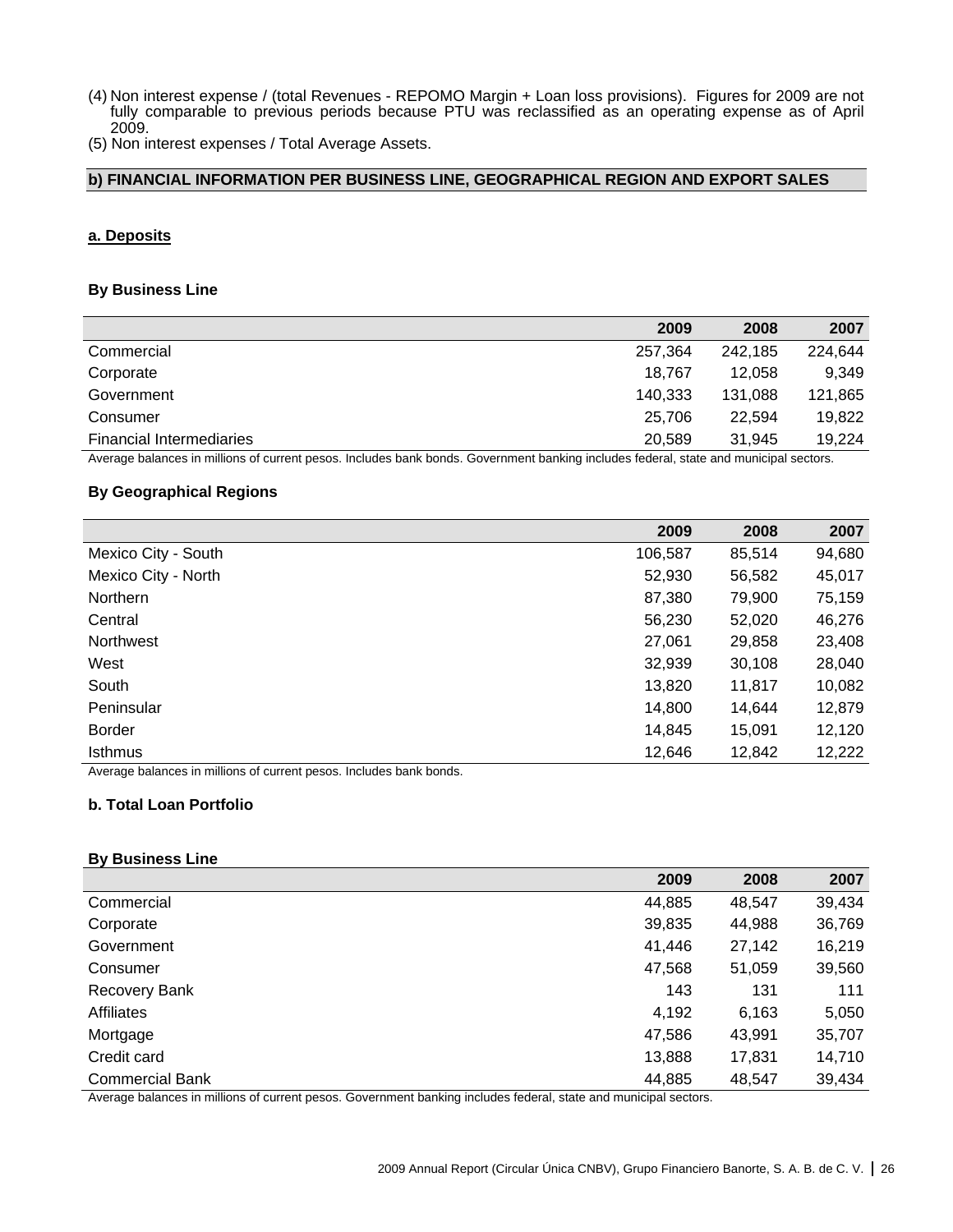# **By Geographical Regions**

|                                                | 2009   | 2008   | 2007   |
|------------------------------------------------|--------|--------|--------|
| Mexico City - South                            | 33,842 | 37,898 | 32,784 |
| Mexico City - North                            | 22,450 | 23,536 | 15,190 |
| North                                          | 51,556 | 50,608 | 39,394 |
| Central                                        | 30,635 | 26,828 | 22,059 |
| Northwest                                      | 23,437 | 23,883 | 15,524 |
| West                                           | 19,570 | 18.917 | 15,667 |
| South                                          | 4,870  | 5,504  | 4,388  |
| Peninsular                                     | 11,389 | 10.784 | 7,818  |
| <b>Border</b>                                  | 12,096 | 11,684 | 9,790  |
| <b>Isthmus</b>                                 | 10,453 | 9,700  | 10,028 |
| Average balances in millions of current pesos. |        |        |        |

#### **c) REPORT OF RELEVANT LOANS**

Financing obtained from the public investment community to December 31<sup>st</sup>, 2009:

#### **Obligations**

*a) Subordinated Non cumulative & Non-preferred Obligations, in US dollars Notes Due 2021 ("Tier 1 Notice"):*

Date Issued: October 13, 2006 Maturity date: October 13, 2021 Amount Issued: US \$200 million dollars Coupon rate: 6.862%.

*b) Subordinated Cumulative & Preferred Obligations, in US dollars, Notes Due 2016 ("Tier 2 Notes")*:

Date Issued: October 13, 2006 Maturity date: October 13, 2016 Amount Issued: US \$400 million dollars Coupon Rate: 6.135%

*c) Subordinated Preferred Non-convertible Obligations, in UDIS (Tier 2)*:

Date Issued: March 11, 2008 Maturity date: February 15, 2028 Amount Issued: UDIS 447 million Coupon Rate: 4.95%

#### *d) Subordinated Non-preferred, Non-convertible Obligations (Tier 1):*

Date Issued: March 11, 2008 Maturity date: February 27, 2018 Amount Issued: Ps 3 billion Coupon Rate: TIIE + 0.60%

*e) Subordinated Preferred Non-convertible Obligations in Mexican pesos (Tier 2):*

Date Issued: June 27, 2008. Maturity date: June 15, 2018 Amount Issued: Ps 2.75 billion Coupon Rate: TIIE + 0.77%.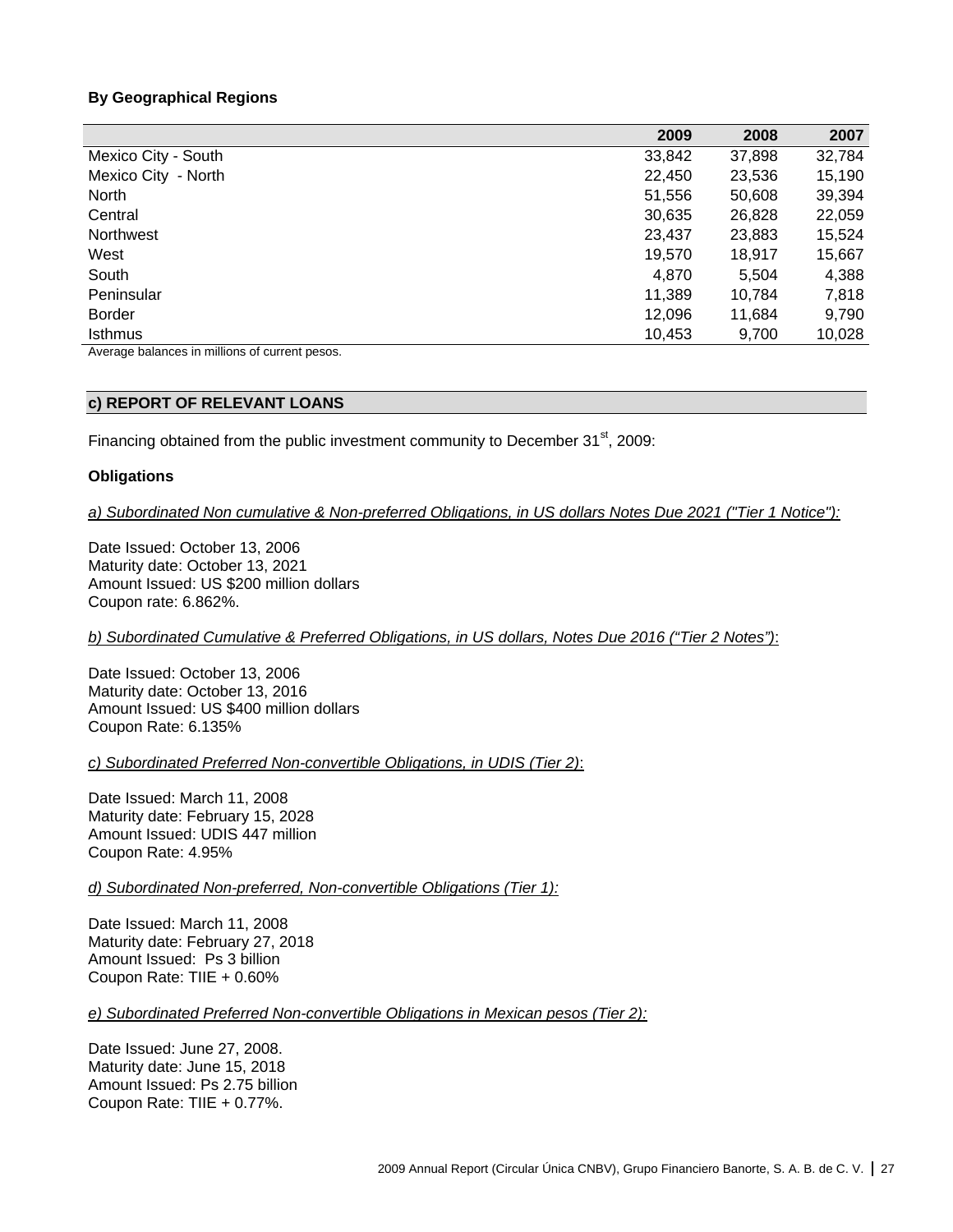Date Issued: March 30, 2009. Maturity date: March 18, 2019. Amount Issued: Ps 2.2 billion Coupon Rate: TIIE +2.00%.

Banorte is current in interest and/or capital payments in all thesefinancial obligations.

# **Banorte liabilities financed in foreign currency**

|                                             | December 2009            |             |
|---------------------------------------------|--------------------------|-------------|
| <b>CONCEPT IN FOREIGN CURRENCY</b>          | <b>Capital (Average)</b> | <b>Cost</b> |
| Core deposits                               | 1,828,072                | 0.46%       |
| Non-traditional deposits                    | 600,000                  | 6.17%       |
| Total interbank loans                       | 425,905                  | 1.40%       |
| <b>Total Deposits in Foreign Currency</b>   | 2,853,977                | 1.80%       |
| Fobaproa Checkbook                          | -                        |             |
| <b>Total Resources in Foreign Currency.</b> | <b>USD \$2,853,977</b>   | 1.80%       |
| Thousands of US dollars.                    |                          |             |

# **INB liabilities financed in foreign currency**

|                                            | December 2009            |       |
|--------------------------------------------|--------------------------|-------|
| <b>CONCEPT IN FOREIGN CURRENCY</b>         | <b>Capital (Average)</b> | Cost  |
| Core deposits                              | 1,695,060                | 2.17% |
| Total interbank loans                      | 5.643                    | 0.40% |
| <b>Total Resources in Foreign Currency</b> | <b>USD \$1,700,703</b>   | 2.17% |
| $-1$<br>$\cdots$                           |                          |       |

Thousands of US dollars.

# **d) MANAGEMENT ANALYSIS AND COMMENTS ON OPERATING RESULTS AND THE COMPANY'S FINANCIAL SITUATION**

Regarding the items in the Financial Statements that were re-expressed using ratios different from the Mexican Consumer Price Index, refer to the item "Recognizing the effects of inflation on financial information" in *Note 4. Principal accounting policies* of Point 7. ANNEXES of this report.

Relevant transactions not registered in the Balance Sheet or Profit and Loss Statement, do not exist.

# **i. OPERATING RESULTS**

In 2009 GFNorte obtained profits of Ps 5,854 million, a (17%) YoY decline and (14%) lower than in 2007. During this period, the Banking Sector profits (92.72% through the equity participation method) reached Ps 4,786 million, (24%) less than in the previous year and contributed to 82% of the Group's profits. The Brokerage Sector reported Ps 203 million in profits, an 11% YoY increase, Other Finance Companies obtained a net income of Ps 425 million, 27% more than in 2008 and the Long Term Savings Sector reported a profit of Ps 380 million, an 8% YoY increase.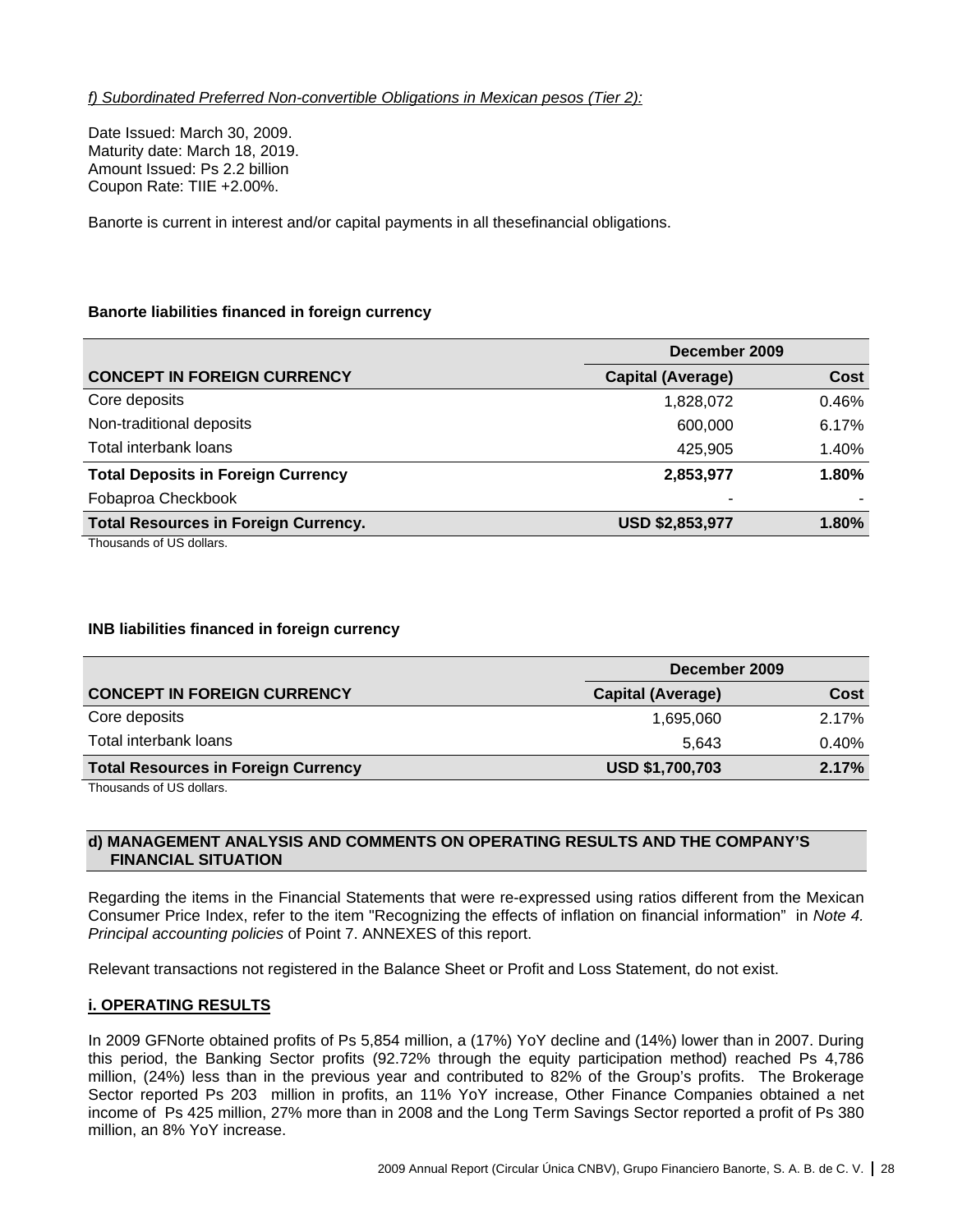#### **Consolidated Income Statement of the Group**

|                                                          | 2009   | 2008   | 2007   |
|----------------------------------------------------------|--------|--------|--------|
| NII before REPOMO                                        | 23,183 | 22,585 | 17,747 |
| + REPOMO -Margin                                         |        |        | (363)  |
| = NII before credit risks                                | 23,183 | 22,585 | 17,384 |
| - Preventive provisions for credit risks                 | 8,286  | 6,896  | 2,646  |
| = NII adjusted for credit risks                          | 14,897 | 15,689 | 14,738 |
| + Non interest income                                    | 9,177  | 8,284  | 7,899  |
| = Total Income                                           | 24,074 | 23,973 | 22,637 |
| - Administration and promotional expenses <sup>(1)</sup> | 17,024 | 15,807 | 14,432 |
| = Net Result of the Operation                            | 7,050  | 8,166  | 8,205  |
| - Other products and expenses, net $(2)$                 | 872    | 2,346  | 1,867  |
| = Net Income before Income Tax                           | 7,922  | 10,511 | 10,072 |
| - Income Tax <sup>(1)</sup>                              | 2,581  | 3,645  | 3,780  |
| - Deferred Income Tax, net                               | (536)  | (245)  | (487)  |
| = Income before subsidiaries                             | 5,877  | 7,111  | 6,779  |
| + Revenues from subsidiaries                             | 313    | 276    | 357    |
| =Profit before discontinued operations                   | 6,190  | 7,387  | 7,136  |
| - Uncontrolled participation                             | 336    | 373    | 326    |
| = Total Net Income                                       | 5,854  | 7,014  | 6,810  |
| Milliana                                                 |        |        |        |

Millions of pesos.

(1) Due to changes in accounting criteria, as of April 2009, caused and deferred PTU is registered as a non interest expense. Due to changes in accounting criteria, as of April 2009, recoveries of previously written-off proprietary portfolios are registered as non interest income under the heading of "Other Operating Income and Expenses".

The following is a breakdown of the most important items in the Income Statement:

#### **Net Interest Income**

|                                            | 2009    | $2008^{(1)}$ | 2007    |
|--------------------------------------------|---------|--------------|---------|
| Interest Revenues                          | 44,873  | 49.864       | 40,336  |
| <b>Interest Expenses</b>                   | 22,235  | 27,789       | 22,838  |
| Loan Fees                                  | 578     | 510          | 248     |
| Fees Paid                                  | 33      |              |         |
| Net Interest Income before REPOMO          | 23,183  | 22,585       | 17,747  |
| <b>Average Productive Assets</b>           | 537,603 | 332,942      | 233,746 |
| % Net Interest Margin (NIM) <sup>(2)</sup> | 4.3%    | 6.8%         | 7.6%    |

Millions of pesos.

(1) In accordance with the accounting Circular B-3 "Repos" issued on October 14, 2008 as well as the authorization given by the Banking and Securities Commission (CNBV), credit institutions were allowed to classify debt instruments, regardless of their category, as Investments in Securities considering that: i) the guidelines relative to the reclassification of the instruments will be equally applicable to proprietary repos transactions and securities' lending, given that investment in securities is equally done through these operations; ii) the value of the instruments to be received in repos and securities' lending transactions may be adjusted to the market value (closing price) of such instruments corresponding to October 1, 2008 in the same manner as was stipulated for the book value adjustment of proprietary investments in securities; iii) once the book value of the instruments to be received in repos and securities' lending operations has been adjusted, such instruments can be reclassified to any category of investments in securities according with the institutions' intentionality for those instruments, and they will be later valued according to the valuation standards for each category established in the accounting criteria; iv) the reclassification of investments in securities, as well as the adjustment to the valuation of the repos to be received and securities' lending transactions, will be done in only one occasion on the date that each institution determines during the last quarter of 2008.

(2) Net Interest Income before REPOMO divided by the average productive assets of the period.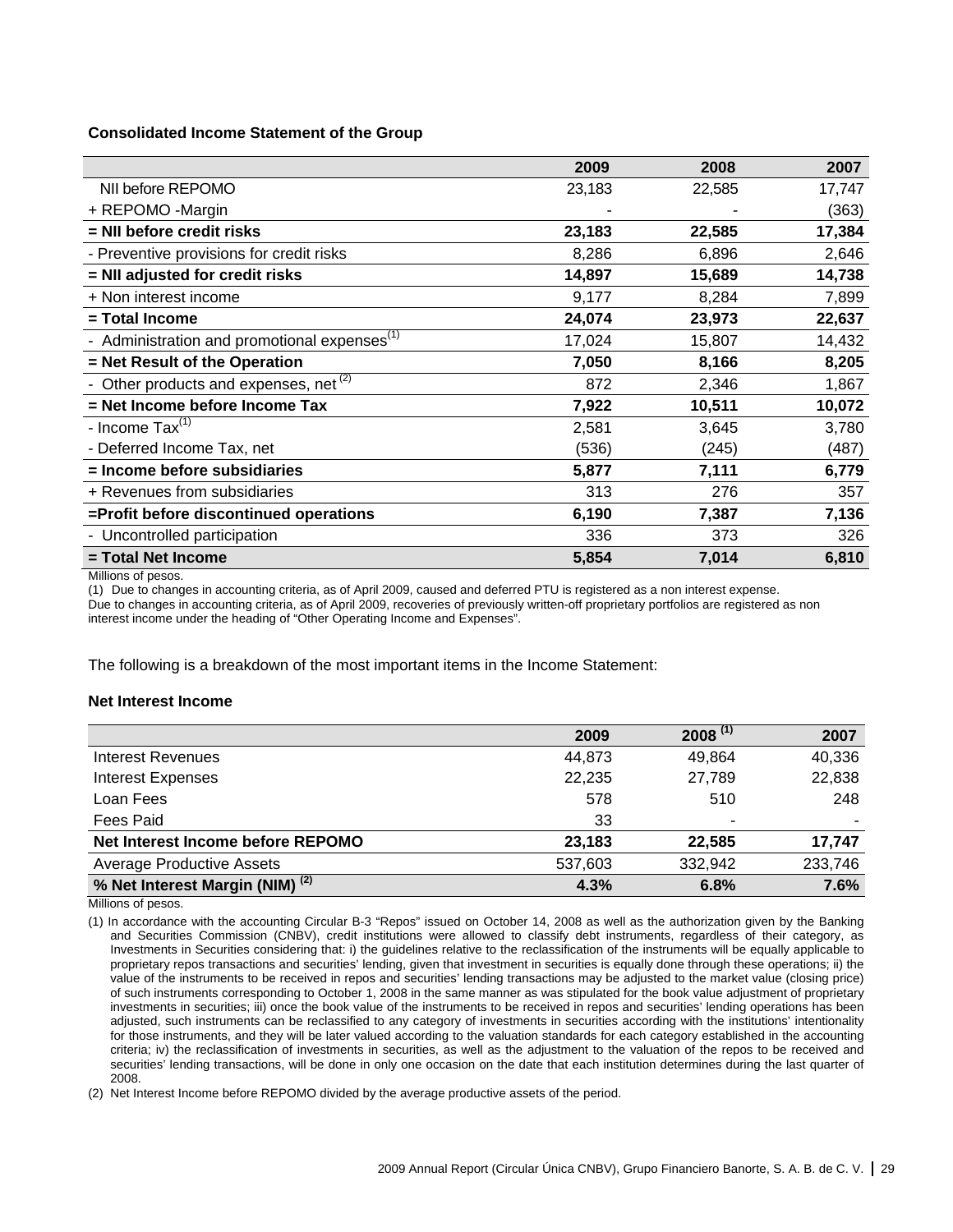In 2009 *Net Interest Income before Monetary Adjustments (REPOMO)* was Ps 23,183 million, a 3% YoY increase, derived from lower funding costs resulting from a 9% YoY increase in retail time deposits. This lower funding costs, coupled with the strong decline in the market interest rates, reduced interest expenses by 20% YoY, which off-set the 10% decline in interest revenues resulting from the lower interest rates and reduced loan placement.

The average annual NIM fell from 6.8% to 4.3% between 2008 and 2009 affected by the drop of 2.2 percentage points in the average market interest rates, as well as by important growth registered for performing assets at the end of 2008 as a result of the accounting regulations issued by the CNBV for the reclassification of repos. When making these figures comparable by excluding the impact from the repo reclassification, annual average NIM was 6.9% for 2009, 0.8 percentage points less than the 7.7% registered for 2008.

#### **Non Interest Income**

|                                                    | 2009  | 2008  | 2007  |
|----------------------------------------------------|-------|-------|-------|
| + Transfer of Funds                                | 248   | 222   | 229   |
| + Account Management Fees                          | 946   | 998   | 976   |
| + Fiduciary                                        | 254   | 295   | 270   |
| + Income from Acquired Real Estate Portfolios      | 818   | 734   | 575   |
| + Electronic Banking Services                      | 1,030 | 1,009 | 944   |
| + Credit Card Fees                                 | 2,310 | 2,533 | 2,132 |
| + IPAB Fees <sup>(1)</sup>                         |       |       | 4     |
| + Afore Fees                                       | 1,070 | 989   | 993   |
| + Other Fees Charged $(2)$                         | 1,613 | 1,671 | 1,571 |
| <b>Fees Charged for Services</b>                   | 8,291 | 8,452 | 7,693 |
| + Transfer of Funds                                | 21    | 19    | 17    |
| + Other Fees Paid                                  | 1,317 | 1,189 | 1,069 |
| + Expenses for Acquired Portfolios                 |       |       |       |
| <b>Fees Paid for Services</b>                      | 1,339 | 1,208 | 1,086 |
| $=$ Net Fees                                       | 6,953 | 7,244 | 6,607 |
| + Foreign Exchange                                 | 875   | 779   | 506   |
| + Securities - Trading                             | 522   | 276   | 459   |
| + Securities - Unrealized Gains                    | (153) | (15)  | 327   |
| = Trading income                                   | 1,244 | 1,040 | 1,292 |
| Other Operating income and expenses <sup>(3)</sup> | 980   |       |       |
| = Non Interest Income                              | 9,177 | 8,284 | 7,899 |

Millions of pesos.

(1) Includes fees received by Recovery Banking and by the Bank.

(2) Includes commissions for letters of credit, operations with annuity funds, storage services, financial advisory services and trading by the Brokerage House among other services.

(3) Due to changes in accounting criteria, as of April 2009, recoveries of previously written-off proprietary portfolios are registered as non interest income under the heading of "Other Operating Income and Expenses".

The following table is a breakdown of the non-interest income by origin:

|                                     | 2009  | 2008  | 2007  |
|-------------------------------------|-------|-------|-------|
| Services                            | 6,134 | 6,509 | 6,028 |
| Recovery                            | 819   | 735   | 580   |
| Trading                             | 1.244 | 1.040 | 1,292 |
| Other Operating Income and Expenses | 980   | ۰     |       |
| Non Interest Income                 | 9,177 | 8,284 | 7,899 |
| Milliano of nonce                   |       |       |       |

Millions of pesos.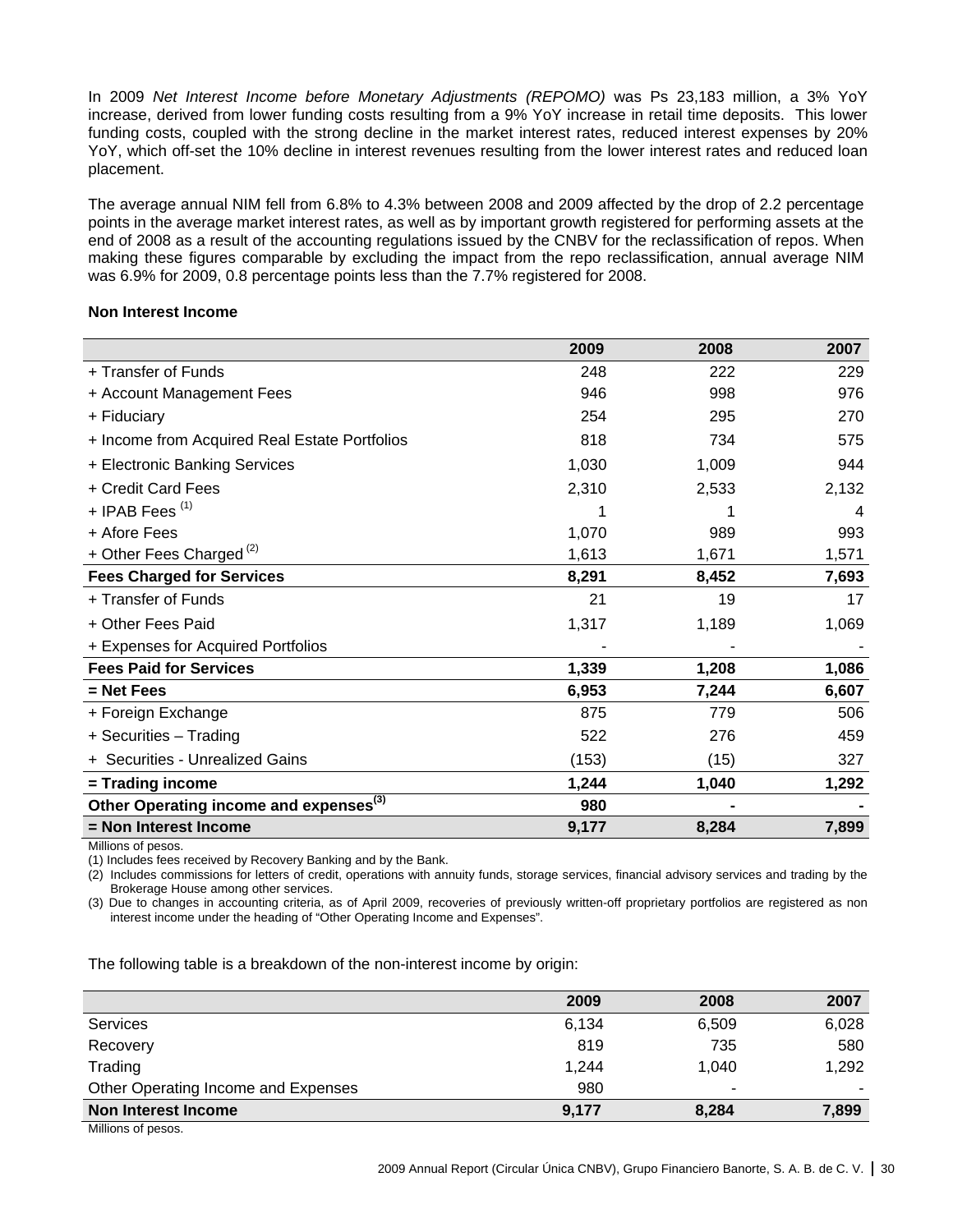Non-interest income for 2009 reached Ps 9,177 million, an 11% YoY increase, driven by the positive impact of the reclassification of revenues from recoveries of proprietary loans to the item "Other Operating Income and Expenses" in accordance with the new accounting criteria, and to increased trading revenues:

- Service Fees: were Ps 6,134 million in 2009, a (6%) YoY decline due to contractions of 9% in credit card commissions and (5%) in account management fees as a result of lower volumes due to the adverse environment and regulatory dispositions requiring the elimination of some fee concepts. Fiduciary services declined by (14%) due to less business activity.
- Portfolio Recovery: accumulated income totaled Ps 819 million, 11% higher than in 2008, due to a 17% growth in revenues from investment projects especially during the second half of the year drived from an improvement in the economic environment.
- Trading: income totaled Ps 1,244 million, 20% higher than in 2008, mainly due to favorable dynamics in foreign exchange operationsdue to market volatility, and to a lesser degree as a result of an improvement in trading of securities.

|                                         | 2009   | 2008   | 2007   |
|-----------------------------------------|--------|--------|--------|
| Personnel                               | 6,763  | 6,156  | 5,723  |
| <b>Professional Fees</b>                | 1,465  | 1,192  | 944    |
| Administration and promotional expenses | 4,452  | 4,941  | 4,742  |
| Rents, Depreciations and Amortizations  | 1,727  | 1,687  | 1,636  |
| Other taxes                             | 865    | 894    | 613    |
| Contributions to IPAB                   | 1,073  | 938    | 774    |
| PTU $(1)$                               | 679    |        |        |
| Non interest expenses                   | 17.024 | 15.807 | 14,432 |

#### **Non Interest Expenses**

Millions of pesos.

(1) Changes in accounting criteria as of April 2009, resulted in caused and deferred PTU to be registered as non interest expenses, approaches starting from April of 2009 caused PTU registers and differed in non financial expense.

In 2009, non interest expense was Ps17.024 billion, 8% higher YoY due mainly to the booking of caused and deferred PTU (employee profit sharing) as an operating expense in accordance with changes to the accounting criteria which came into effect as of April 2009; as well as a 10% increase in personnel expenses associated with the expansion program, a larger sales force in some business areas and reinforcement of back and middle office structures, as well as a 23% increase in professional fees paid reslated to business consulting, booking of Pronegocio expenses as part of the merger with the bank, more personnel and higher salaries linked to this recruiting régime, and more professional fees paid linked to extrajudicial recovery of the loan portfolio. Contributions to IPAB increased by 14% YoY as a result of important growth in deposits during the last 12 months, while rents, depreciations and write-offs rose 2% YoY due to the merger of the real estate companies and also of Pronegocio, as well as rents of properties related to business activities, and the impact of inflation on rents and leases for networks and rental software associated with the business. Administration and promotional expenses declined 10% YoY mainly due to the deferment of expenses linked to loan origination fees and reduced expenses related to credit card placement. Non interest expenses grew by only 2% on a comparable basis when adding PTU to expenses for 2008.

The efficiency ratio in 2009 was 52.6%, 1.4 percentage points higher than the 51.2% registered in 2008; impacted mainly by the reclassification of PTU as a non interest expense. When excluding this impact, the efficiency ratio was 50.5% for 2009.

# **Loan Loss Provisions**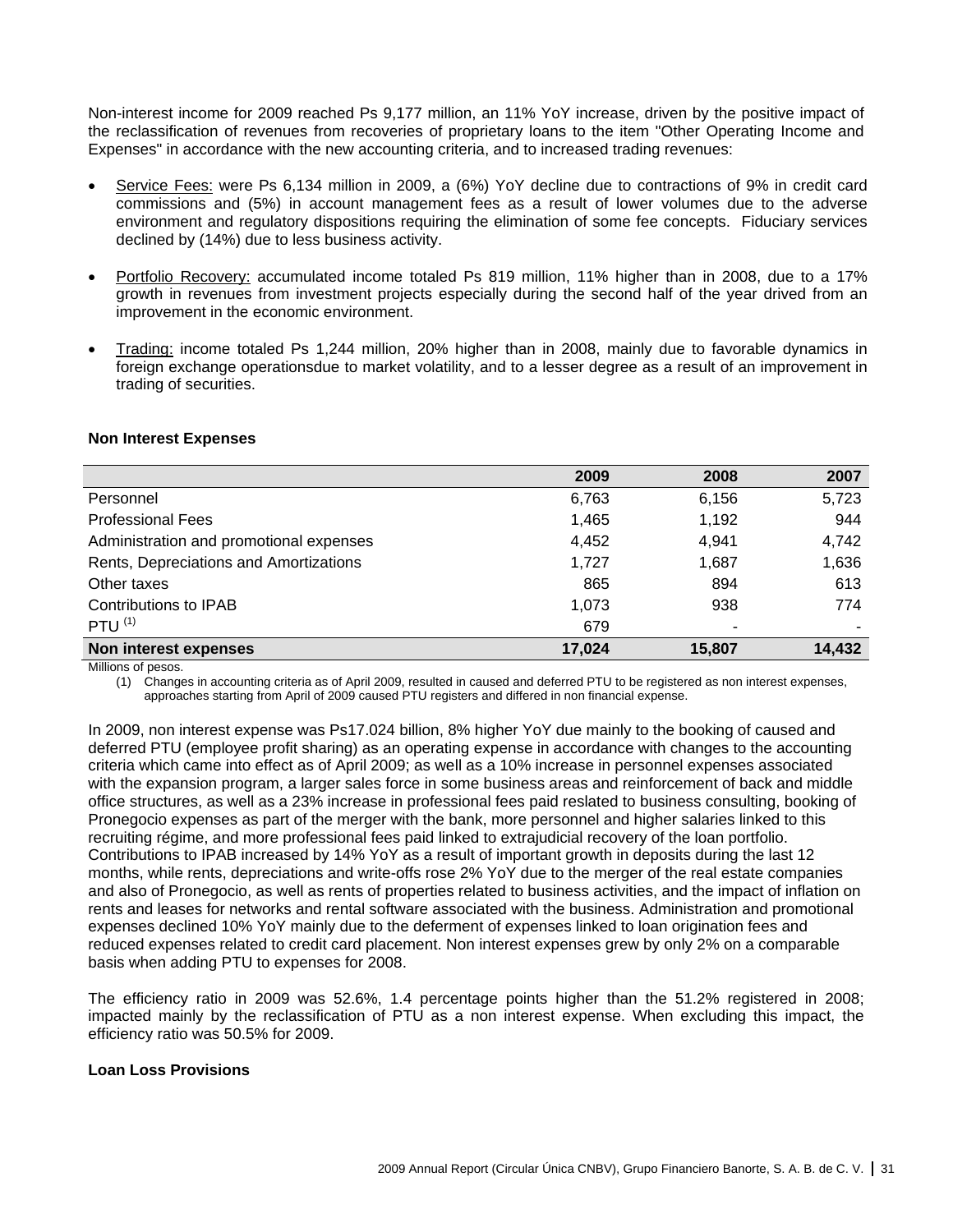Loan loss provisions charged to results in 2009 reached Ps 8,286 million, a 20% YoY growth derived mainly from greater requirements in credit card and commercial loans, and to a lesser degree in mortgage and payroll loans.

#### **Other Income and Expenses**

|                                  | 2009     | 2008    | 2007  |
|----------------------------------|----------|---------|-------|
| + Other income                   | 939      | 1,367   | 800   |
| + Exchange Rate Results          |          |         |       |
| + Recoveries                     | 525      | 1,806   | 1,857 |
| + REPOMO - Other income          |          |         | 18    |
| + Warehousing                    | 975      | 617     | 160   |
| $=$ Other Income                 | 2.438    | 3.789   | 2,835 |
| - Other expenses                 | (608)    | (833)   | (413) |
| - Exchange Rate Results          |          |         |       |
| - REPOMO - Other expenses        |          |         | (396) |
| - Warehousing                    | (958)    | (611)   | (160) |
| = Other expenses                 | (1, 566) | (1,444) | (968) |
| = Other Income and Expenses, net | 872      | 2.346   | 1,867 |

Millions of pesos.

Other Income and Expenses in 2009 totaled Ps 872 million, 63% less YoY, due to the booking in 2008 of a non recurring gain from the sale of VISA and INDEVAL shares, and to the reclassification of income from proprietary portfolio recoveries as "Other Operating Income and Expenses" in Non Interest Income derived from the accounting criteria effective April 2009. Also, in 2008 a recovery of Income Taxes was booked as a result of changes in the accounting criteria for the deduction of loan portfolios and in the accumulation of fees for loan originations, and a reduction in reserves released and lower estimates in various items.

#### **Performing Loan Portfolio**

| 2009    | 2008    | 2007    |
|---------|---------|---------|
| 84,118  | 92,521  | 74,538  |
| 74,932  | 74,868  | 63,320  |
| 40,245  | 45,127  | 36,686  |
| 38,993  | 26,989  | 17,948  |
| 238,288 | 239,505 | 192,491 |
| 666     | 794     | 1,147   |
| 238,954 | 240,298 | 193,638 |
| 6,154   | 4,948   | 2,893   |
| 2.5%    | 2.0%    | 1.5%    |
|         |         |         |

Millions of pesos.

# **Performing Consumer Loan Portfolio**

|                                                 | 2009   | 2008   | 2007   |
|-------------------------------------------------|--------|--------|--------|
| Mortgage                                        | 49,221 | 45.499 | 36,096 |
| Car Loans                                       | 7.424  | 7.594  | 7.229  |
| Credit cards                                    | 11.801 | 15.067 | 13,882 |
| Payroll                                         | 6.487  | 6.707  | 6,113  |
| <b>Total Performing Consumer Loan Portfolio</b> | 74.932 | 74.868 | 63,320 |

Millions of pesos.

Performing loans decreased slightly this year from Ps 239,505 million in 2008 to Ps 238,288 million in 2009; excluding the portfolio managed by Recovery Banking. This decline was reflected mainly in the Commercial, Corporate and Credit card portfolios, offset partially by growth in the Government portfolio.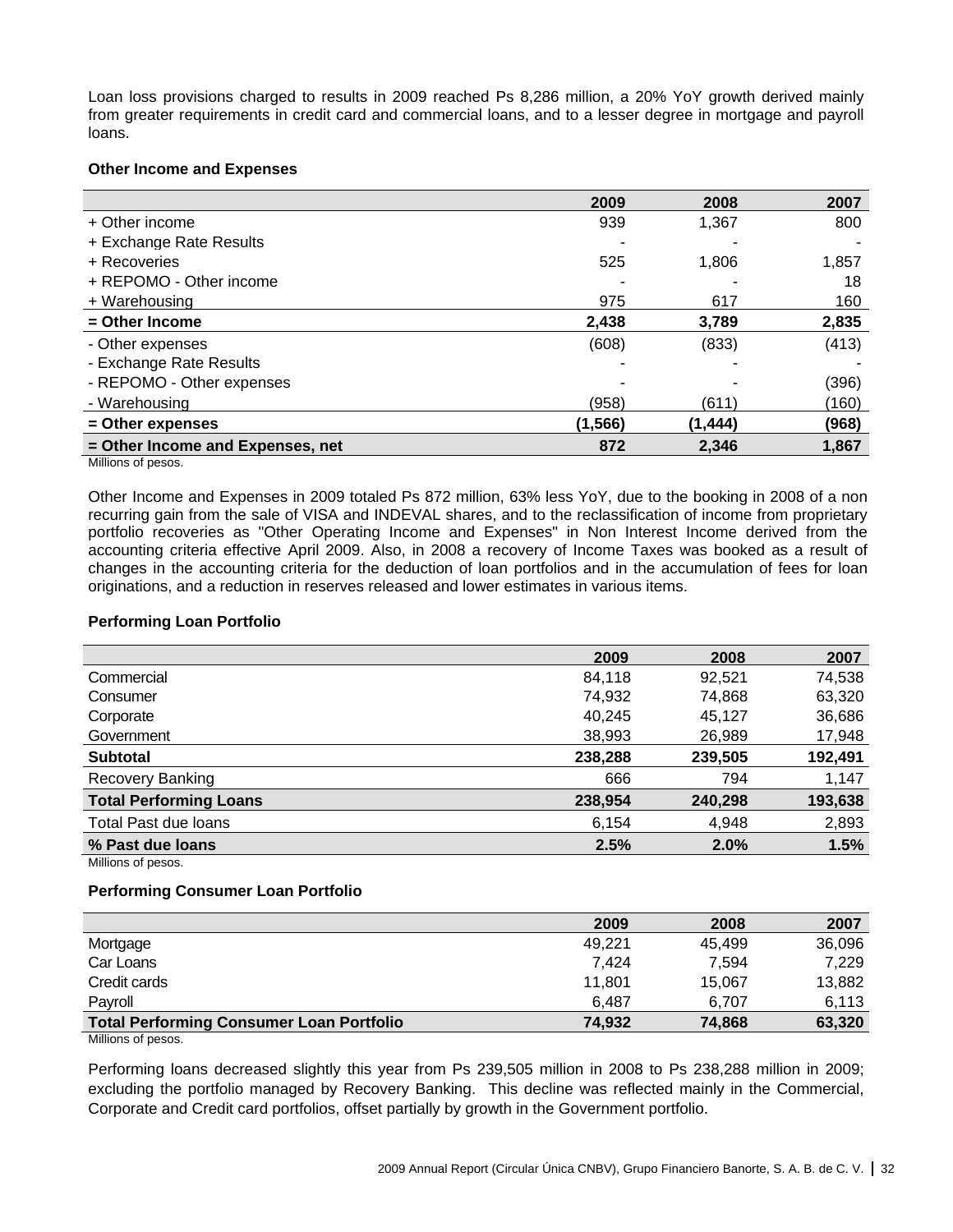The decline in the loan portfolio's balance during the year was due to prepayments received from corporate and commercial clients and reduced credit demand in the industry due to the difficult economic environment, as well as stricter origination policies implemented by most of the financial institutions in some sectors.

Banorte has sought to offset this decline for credit across the banking industry with greater penetration in sectors that represent adequate risk adjusted profitability and less capital consumption, such as government and housing. The bank also took advantage of opportunities in the market during the year due to retrenchment by some competitors in several business segments.

# **PDL Portfolio**

At closing of 2009, past due loans registered a 24% YoY growth, as a consequence of deterioration in the Consumer, Commercial and Mortgage portfolios. At year end, the PDL portfolio ratio was 2.5%, 0.5 percentage points higher than in 2008. At year end, the PDL ratio for Credit cards was 12.0%, which compares favorably against the 12.4% registered in 2008, an improvement in spite of the contraction registered in the balance of the total portfolio during the year. On the other hand, at closing of 2009, the PDL ratio for Car Loans was 2.0% (vs. 2.2% in 2008); Payroll was 2.8% (vs. 2.8% in 2008); Mortgage was 2.0% (vs. 1.6% in 2008); Commercial was 4.1% (vs. 2.0% in 2008); and Corporate was 0.1% (vs. 0% in 2008) while Government remained at 0% throughout the year. In spite of the deterioration in PDL ratio during the year, in the last months of 2009 all the portfolio segments showed a stabilization or improvement in their NPL's , with the exception of the Commercial segment due to deterioration of the subsidiary in the USA.

# **Deposits**

|                                          | 2009    | 2008    | 2007    |
|------------------------------------------|---------|---------|---------|
| Demand Deposits - non interest bearing   | 61,611  | 57,876  | 43,803  |
| Demand Deposits – interest bearing $(1)$ | 75,977  | 70,481  | 67,303  |
| Demand Deposits <sup>(2)</sup>           | 137,588 | 128,357 | 111,106 |
| Time deposits - Retail                   | 84,808  | 75,085  | 63,639  |
| <b>Branch Deposits</b>                   | 222,396 | 203,442 | 174,745 |
| Money Market <sup>(3)</sup>              | 52,646  | 57,454  | 28,780  |
| <b>Bank Deposits</b>                     | 275,042 | 260,896 | 203,525 |
| <b>GFNorte Deposits</b> <sup>(4)</sup>   | 274,888 | 260,755 | 203,298 |
| <b>Third Party Deposits</b>              | 156,864 | 144,916 | 136,988 |
| <b>Total Assets under Management</b>     | 431,906 | 405,812 | 340,513 |

Millions of pesos.

(1) Includes debit cards.

(2) As of 2004, excludes IPAB checking accounts in which collections of managed portfolios of Banpaís and Bancen are deposited in cash, retroactively for comparison. The balances of these accounts for 2007, 2008 and 2009 were Ps 9 million, Ps 14 million and Ps 20 million, respectively.

(3) Includes bank bonds. Comprised of clients and financial intermediaries.

(4) Includes eliminations between subsidiaries. Balances of these eliminations for 2007, 2008 and 2009 were Ps 227 million, Ps 142 million and Ps 154 million, respectively.

At year end, Total Deposits amounted to Ps 274.888 billion, a 5% YoY increase driven by 7% growth in Core Deposits, and a 13% increase in retail time deposits.

#### **1. Banking Sector**

In 2008 the **Banking Sector** (100%, including AFORE through the equity participation method) reported net income of Ps 5,132 million, a decline of (22%) YoY, due to an increase in loan loss reserves and non interest expenses as a result of accounting reclassifications, as well as reduced growth in the net interest income as a consequence of lower interest rates.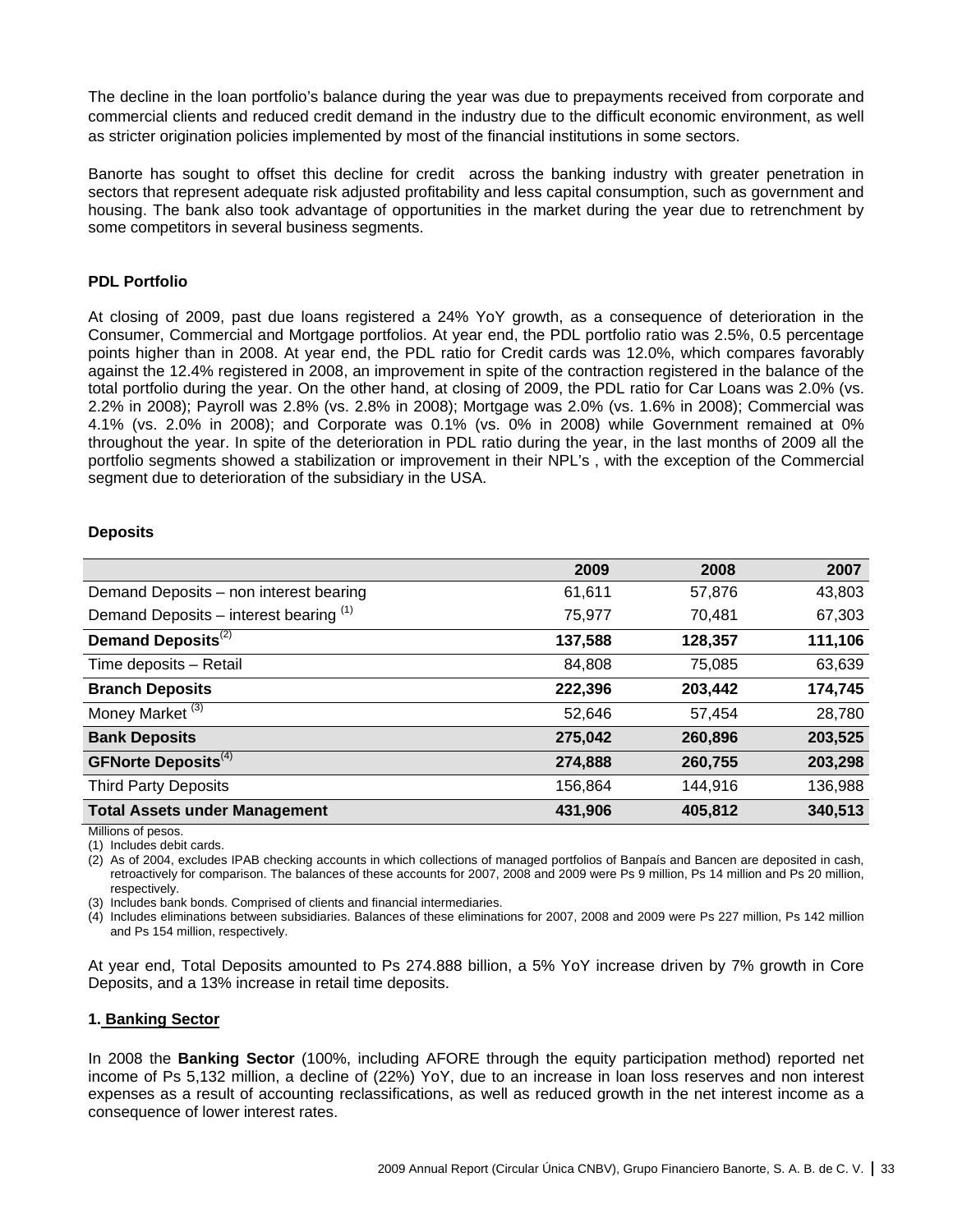Profits for the Banking Sector declined from Ps 6,151 million in 2007 to Ps 5,132 million in 2009, the equivalent of a 17% reduction.

#### **Consolidated Income Statement – Banking Sector**

|                                    | 2009    | 2008    | 2007    |
|------------------------------------|---------|---------|---------|
| <b>RESULTS</b>                     |         |         |         |
| NII before credit risks            | 22,357  | 21,662  | 16,888  |
| Provisions for loans and IPAB      | 8,181   | 6,722   | 2,588   |
| Non interest income                | 7,184   | 6,512   | 5,929   |
| Non interest expense               | 15,437  | 14,191  | 12,945  |
| Other income and expenses, net     | 861     | 2,487   | 1,903   |
| Profits before taxes (ISR and PTU) | 6,784   | 9,748   | 9,187   |
| Net income                         | 5,132   | 6,543   | 6,151   |
| <b>BALANCE SHEET</b>               |         |         |         |
| Loan portfolio                     | 234,878 | 236,237 | 188,282 |
| Deposits                           | 275,062 | 260,911 | 203,534 |

Millions of pesos.

The Afore is not consolidated. Net results are included in Subsidiary Income by the participation method.

In 2009, Net Interest Income was Ps 22,357 million, reflecting a 3% YoY growth, resulting from lower fundingn costs due to a 9% annual growth in retail time deposits.

#### **Financial Indicators – Banking Sector**

|                                                            | <b>Acumulated</b> |        |        |
|------------------------------------------------------------|-------------------|--------|--------|
|                                                            | 2009              | 2008   | 2007   |
| <b>Profitability</b>                                       |                   |        |        |
| NIM <sup>(1)</sup>                                         | 4.3%              | 6.7%   | 7.6%   |
| $ROA^{(2)}$                                                | 0.9%              | 1.8%   | 2.4%   |
| $ROE$ <sup>(3)</sup>                                       | 13.7%             | 19.6%  | 22.4%  |
| <b>Operations</b>                                          |                   |        |        |
| Efficiency Ratio <sup>(4)</sup>                            | 52.3%             | 50.4%  | 56.1%  |
| Operating Efficiency Ratio <sup>(5)</sup>                  | 2.8%              | 4.0%   | 5.1%   |
| Liquidity Ratio <sup>(6)</sup>                             | 63.6%             | 48.9%  | 50.7%  |
| <b>Asset Quality</b>                                       |                   |        |        |
| % PDL - without Fobaproa/ IPAB                             | 2.6%              | 2.0%   | 1.5%   |
| PDL coverage ratio                                         | 121.6%            | 136.1% | 135.1% |
| Growth <sup>(7)</sup>                                      |                   |        |        |
| Performing loans <sup>(8)</sup>                            | $(0.5\%)$         | 25.0%  | 31.2%  |
| <b>Demand Deposits</b>                                     | 9.3%              | 16.0%  | 13.1%  |
| Deposits                                                   | 5.4%              | 28.0%  | 16.0%  |
| Capitalization                                             |                   |        |        |
| Net Capital / assets subject to credit risk (9)            | 24.4%             | 22.1%  | 19.4%  |
| Net Capital / assets subject to credit and market risk (9) | 16.8%             | 15.0%  | 13.8%  |

(1) NII for the quarter before annualized REPOMO / Average performing assets.

(2) Net income for the annualized period as a percentage of the quarter's total asset average (without minority interest) for the same period.

(3) Net income for the annualized period as a percentage of the quarter's average total equity (without minority interest) for the same period.

(4) Non Interest Expenses / (Total Net Income – REPOMO margin + loan provisions).

(5) Non Interest Expenses / Total Asset Average.

(6) Liquid Assets / Liquid Liabilities (Liquid Assets = cash and due from banks +negotiable instruments + titles available for sale, Liquid securities available for sale. Liquid Liabilities = demand deposits + immediate redemption loans from banks and other entities.

(7) Growth comparisons for the same period of the previous year.

(8) Does not include Fobaproa / IPAB or the portfolio managed by Recovery Banking.

(9) Banking sector ratio is included solely for information purposes.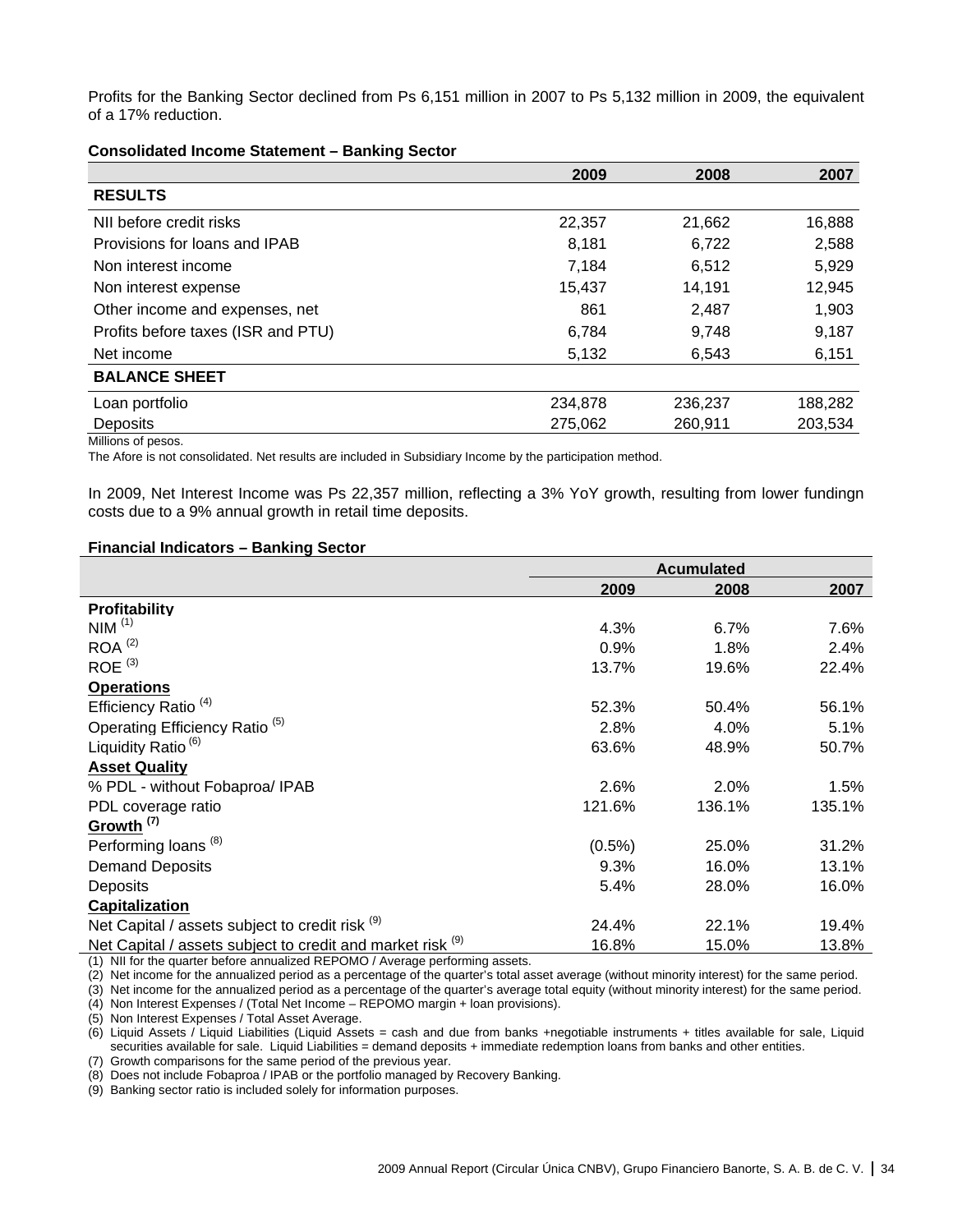# **2. Brokerage Sector**

|                      | 2009    | 2008    | 2007    |
|----------------------|---------|---------|---------|
| <b>Broker Dealer</b> |         |         |         |
| Net income           | 203     | 183     | 288     |
| Stockholders' Equity | 1,396   | 1.143   | 1,020   |
| Assets               | 5,273   | 1.662   | 1,333   |
| <b>AUM Portfolio</b> | 135.621 | 119.286 | 180,972 |
| Millions of pesos.   |         |         |         |

In 2009, the **Brokerage** sector reported net income of Ps 203 million, representing an 11% YoY increase due to higher revenues in private banking, investment banking and lower growth in expenses compared to revenues. This off-set the negative impact in the P&L due to the recognition of previous fiscal years' fiscal contingencies.

# **3. Long Term Savings**

|                     | 2009   | 2008   | 2007   |
|---------------------|--------|--------|--------|
| <b>Afore</b>        |        |        |        |
| Net income          | 288    | 189    | 165    |
| <b>Total Equity</b> | 1,340  | 1,052  | 963    |
| Assets              | 1,557  | 1,218  | 1,102  |
| <b>AUM</b>          | 72,287 | 56,242 | 58,455 |
| <b>Insurance</b>    |        |        |        |
| Net income          | 438    | 476    | 334    |
| <b>Total Equity</b> | 2,370  | 2,130  | 1,827  |
| Assets              | 12,257 | 11,306 | 10,864 |
| <b>Annuities</b>    |        |        |        |
| Net income          | 31     | 33     | 266    |
| <b>Total Equity</b> | 1,016  | 985    | 1,121  |
| Assets              | 18,212 | 14,833 | 11,083 |

Millions of pesos.

The **AFORE** reported an accumulated Net Income of Ps 288 million in 2008 (51% correspond to Banorte), 52% higher YoY, due to a significant increase in financial revenues and containment of promotional expenses. On the other hand, at closing of 2009, the Afore had a total of 3,889,895 affiliates, with a 9.9% participation of the total affiliates in the system and a 9.8% participation of certified accounts.

**Insurance** profits for 2009 amounted to Ps 438 million (51% correspond to GFNorte), an (8%) YoY reduction, due to increased provisions for fiscal contingencies, as well as less deferred taxes.

Net Income for **Annuities** in 2009 was Ps 31 million, (51% correspond to GFNorte), 7% lower YoY, as a result of less deductions linked to inflation adjustments, as well as a reduction of deferred taxes.

# **4. Other Finance Companies**

|                           | 2009   | 2008   | 2007   |
|---------------------------|--------|--------|--------|
| Leasing and Factoring (1) |        |        |        |
| Net Income                | 403    | 313    | 247    |
| Equity                    | 1.486  | 1.184  | 991    |
| <b>Total Portfolio</b>    | 13,461 | 13,913 | 12,222 |
| Past Due Loans            | 103    | 74     | 37     |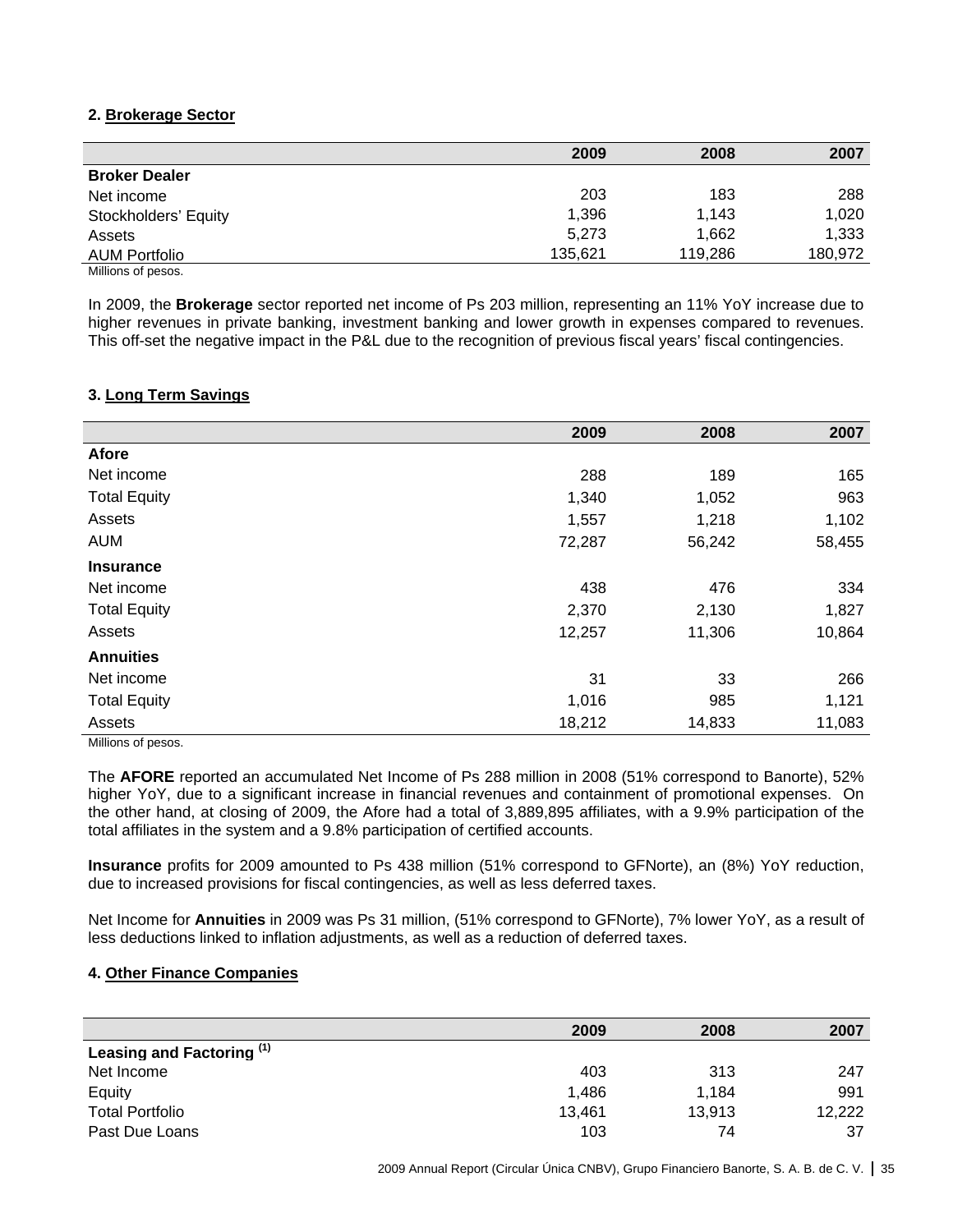| <b>Total Assets</b>            | 13,434                | 14,001 | 12,447 |
|--------------------------------|-----------------------|--------|--------|
| Warehousing                    |                       |        |        |
| Net Income                     | 22                    | 23     | 15     |
| Equity                         | 144                   | 124    | 101    |
| Inventories                    | 119                   | 165    | 7      |
| <b>Total Assets</b>            | 211                   | 321    | 140    |
| Bonding Company <sup>(2)</sup> |                       |        |        |
| Net Income                     | $\tilde{\phantom{a}}$ | ۰      | 9      |
| Equity                         | ٠                     |        |        |
| <b>Total Assets</b>            | ۰                     |        |        |

Millions of pesos.

(1) As of February 2008 Leasing and Factoring were merged.

(2) On March 30th, 2007 GFNorte announced the separation of Fianzas Banorte (bonding company), prior to its sale. Profits shown for 2007 correspond to the three months of the year that this company was still part of the Group.

As of February 2008, the leasing and factoring companies merged under a regulated Multi-purpose financial corporation (SOFOM). This merger enables, among other things, to optimize the use of capital, improve leverage capacity and create the possibility of achieving higher credit ratings for the merged entity. Results of both companies, as of 1Q08 are presented on a consolidated basis under the denomination "Arrendadora y Factor Banorte, S.A. de C.V."

**Leasing and Factoring** generated profits of Ps 403 million in 2009, 29% higher YoY, due to an increase in financial margins. At closing of 2009, the Past-Due Loan Ratio was 0.8%, while the Capitalization Ratio was 11.06%.

On November 28<sup>th</sup>, 2009 the Ministry of Finance (SHCP) modified the authorization given to Almacenadora Banorte to constitute and operate as a General Deposit Warehouse, given the increase in the fixed portion of its stockholders' equity, which totaled Ps 31,780,651. This was approved in the Extraordinary Stockholders' Meeting held on October 1, 2008.

**Warehousing** generated profits of Ps 22 million, a (2%) reduction from 2008, however the net income for 2008 was Ps 20.9 million when taking into consideration the adjustment of Ps 2.1 million for depreciation. In comparable terms, the net income for 2009 is 8% higher than for 2008, mainly due to an increase in services for the fitting of warehouses and marketing of inventories. At closing of 2009, the Capitalization Ratio was 8.67% considering Ps 1.632 billion in total assets-at-risk certificates. Also to December 31<sup>st</sup>, Almacenadora Banorte was ranked 4th among the 20 Warehousing Companies in terms of Net Income.

# **5. MicroLending Sofol**

|                        | 2009 | 2008  | 2007 |
|------------------------|------|-------|------|
| Pronegocio             |      |       |      |
| Net Income             | 15   | (120) | (30) |
| Equity                 |      | 48    | 51   |
| <b>Total Portfolio</b> | ۰    | 269   | 585  |
| Past Due Loans         | -    | 38    | 112  |
| <b>Total Assets</b>    | -    | 433   | 653  |

Millions of pesos.

minishic of posso.<br>The Board of Directors' session held on January 29<sup>th</sup>, 2009, approved the merger of Banco Mercantil del Norte, as merging company, with Créditos Pronegocio, S. A. de C. V., as the merged entity, and as of that date, the gradual transfer was initiated of the operations - and its corresponding expense - to the bank, as well as the migration of the performing SOFOM clientele to other products. The merger agreement was celebrated on August 31<sup>st</sup>, 2009, after receiving the corresponding authorizations from the regulating authorities.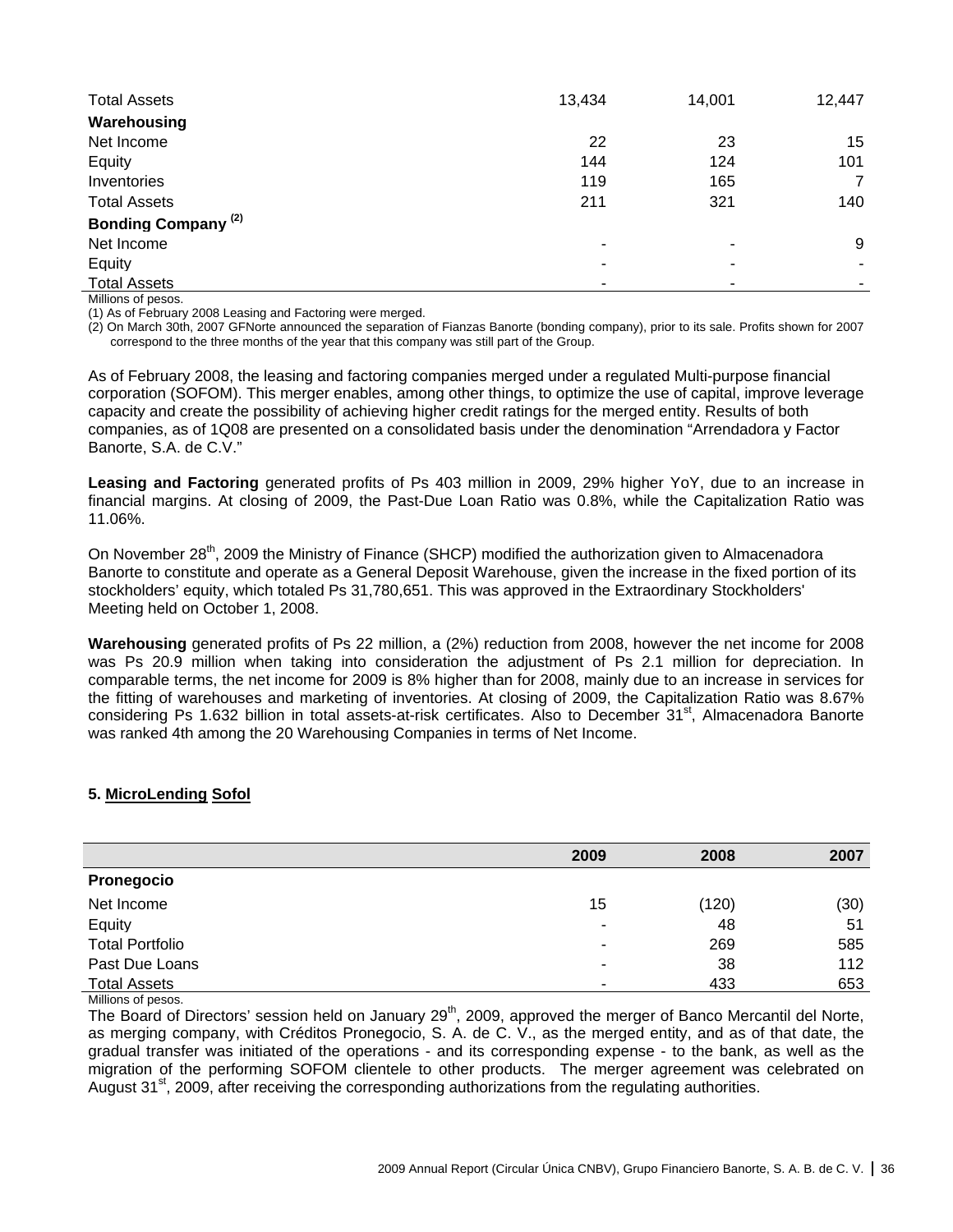The merger process required a defined work plan to reduce the financial impact on Banorte that included the capitalization of the company during several years and the absorption of recurrent losses during several fiscal years.

The work plan concluded in December 2009, and contemplated among its objectives the closing of all branches and the reduction of the financial impact. All branches were closed at the end of September 2009 and the financial impact was reduced to nearly Ps 265 million. In the measure in that the bank continues to contain loan deterioration and recover the balance of the existing portfolio, this cost could be further reduced.

As of January 2010, the area of Asset Recovery is in charge of monitoring the recovery of the remainder of the portfolio by third parties.

# **ii. FINANCIAL SITUATION, LIQUIDITY AND CAPITAL RESOURCES**

In 2008 and 2009, GFNorte carried out diverse business strategies in order to continue demonstrating strength and to offer more competitive products in the banking sector. The most relevant events and situations are mentioned below:

#### **a. Prepayment of subordinated obligations.**

On February 17<sup>th</sup>, 2009, Banco Mercantil del Norte, S. A. (Banorte) exercised its prepayment option for the \$300 million USD non-convertible subordinated obligations issued in 2004, maturing in 2014, which were registered in the Luxemburg Stock Exchange. This subordinated debt was issued in February 2004 for a 10 year term, and included a prepayment option beginning in the fifth year.

# **b. Issuance of subordinated obligations.**

In March 2009 Banorte issued subordinated obligations to strengthen its regulatory capital. The 10 year \$2,200 non-convertible preferred subordinated obligations (BANORTE 09) pay an interest rate of 28 day TIIE plus 200 basis points. The securities were rated Aaa.mx by Moody's and AA (mex) by Fitch.

#### **c. International Finance Corporation's (IFC) investment in Banorte.**

The General Extraordinary Shareholders' Meeting held on October 23<sup>rd</sup>, 2009 authorized an increase of Banorte's capital and the corresponding modification to the corporate bylaws. Through this capital increase, the IFC became a shareholder of Banorte through an investment of up to USD \$150 million, which was concluded in November 2009 when 3,370,657,357 ordinary nominative Series "O" shares with a face value of US \$0.10 (ten cents) were delivered to IFC, who settled this transaction with USD \$82.3 million in cash and the capitalization of a USD \$67.7 millionloan. Banorte, the IFC and the Holding Company celebrated a series of contracts in which IFC must maintain its participation in Banorte for a minimum period of five years. After this time, the IFC could sell its participation to the Holding Company, which is obligated to acquire this participation either through shares or cash.

#### **Liquidity**

The function of liquidity administration is to ensure sufficient resources to fulfill financial obligations. These obligations arise from the withdrawal of deposits, payment of short term notes maturing, loans granted and other forms of financing and working capital needs. A significant element of liquidity administration is to fulfill Bank of Mexico's regulation requirements for reserves and liquidity coefficients.

Bank of Mexico's regulations require that we maintain certain levels of reserves in connection with liabilities denominated in pesos. On the other hand, reserves for deposits denominated in foreign currency continue to be mandatory. On March  $31^{st}$ , 2010 and December  $31^{st}$ , 2009, Banorte fulfilled all the reserve and liquidity coefficient requirements requested by the authority. Also, bank management considers that the cash flow generated by operations and other sources of liquidity will be sufficient to fulfill liquidity requirements in the next 12 months, including capital investment needs for 2010.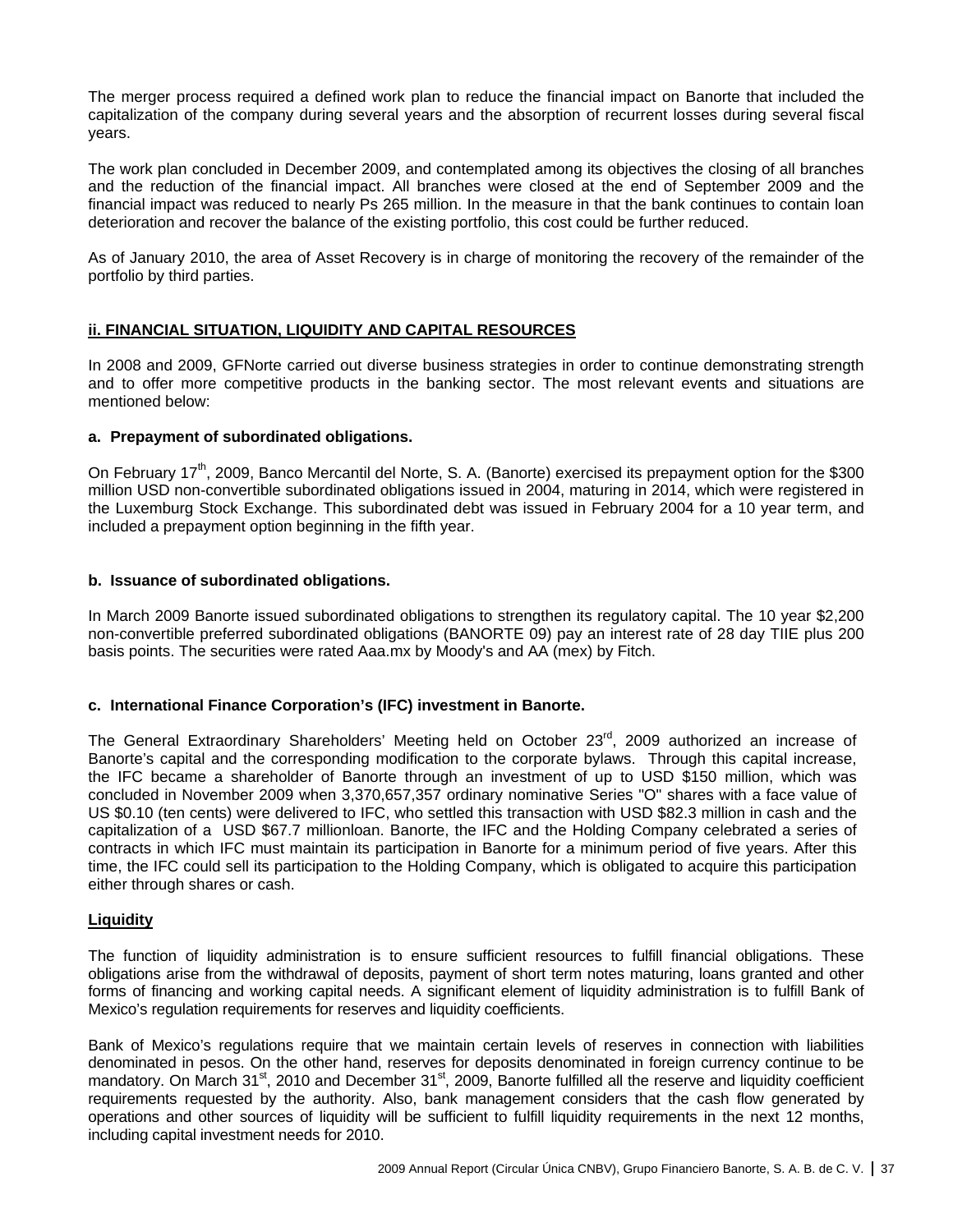#### **Internal and external sources of liquidity**

Internal sources of liquidity in local and foreign currencycome from the diverse deposit products that the institution offers to clients. That is to say, it receives funds through checkbook accounts and term deposits. Likewise it can obtain resources from the sale of the institution's assets.

Regarding external sources of liquidity, it has diverse mechanisms to access the debt and capital markets. That is to say, the bank captures resources through the issuance of debt securities, loans from other institutions including the Central Bank and international organisms -, as well as from the issuance of subordinated debt. Also considered is the liquidity that the bank obtains through its proporietary repos' securities that qualify for this type of transaction. It also has the alternative of obtaining resources through the issuance of capital shares.

Currently, the bank has diverse sources of liquidity. Deposits, including interest bearing and non-interest bearing demand and time deposits, are the bank's main source of liquidity. Negotiable and short term instruments, such as government securities and deposits in the central bank and other banks, are liquid assets that generate interest. Liquid assets also include deposits in foreign banks, which are denominated mainly in US dollars.

Detailed information related to liquidity sources is found under the different items of the bank's general balance sheet in this report.

# **Funding**

Our main and most economic funding source comes from client deposits. At December 31<sup>st</sup>, 2009, client deposits totaled Ps 274,908 million (or 96.06% of the total funding) a 5% YoY increase which was due to growth in demand deposits, as well as retail term deposits.

Repos are an important instrument in the Mexican Money Market, providing bank clients with short term investments, mainly instruments issued by the federal government and to a lesser extent, securuties issued by banks and companies. The bank has used repos to achieve cost efficiencies and be more competitive. At December  $31<sup>st</sup>$ , 2009, the balance of repos registered by the bank was Ps 185,480 million, less than the Ps 192,727 million registered at closing of 2008.

Another source of long term funding is long term debt. This is used to fund long term loans and investments and to reduce liquidity risk. At December  $31<sup>st</sup>$ , 2009, total long term debt maturing in more than one year was Ps 18,168 million, less than the Ps 20,613 million registered at closing of 2008.

Our current funding strategy seeks to reduce funding costs by taking advantage of our extensive branch network to attract clients' deposits. Although we are constantly monitoring the needs of long term loans and opportunities for long term loans under favorable conditions, we anticipate that our clientele will continue holding short term deposits (especially demand deposits), and therefore we will maintain our focus on the use of clientele deposits to fund loan activity.

Federal government UDI denominated deposits continue to fund the assets we maintain in the UDI off balance sheet trust funds. In return for these deposits, we have acquired Special CETES from the federal government that pay an interest rate indexed to the rate of CETES, with maturities and face values similar to the loans in the UDI trusts. These Special CETES pay cash interest in the measure that the trusts' loans expire. Government UDI denominated deposits have a real fixed interest rate that varies depending on the type of loan in the UDI trusts.

Bank assets denominated in foreign currency, mainly denominated in US dollars, are funded through different sources, mainly deposits of clientele and medium and large exporting companies, inter-bank deposits and fixedrate instruments. In the case of financing operations for external trade, facilities of the Mexican development banks and other foreign banks focused on financing exports, are used. The interest rate for this type of funding is usually indexed to the LIBOR.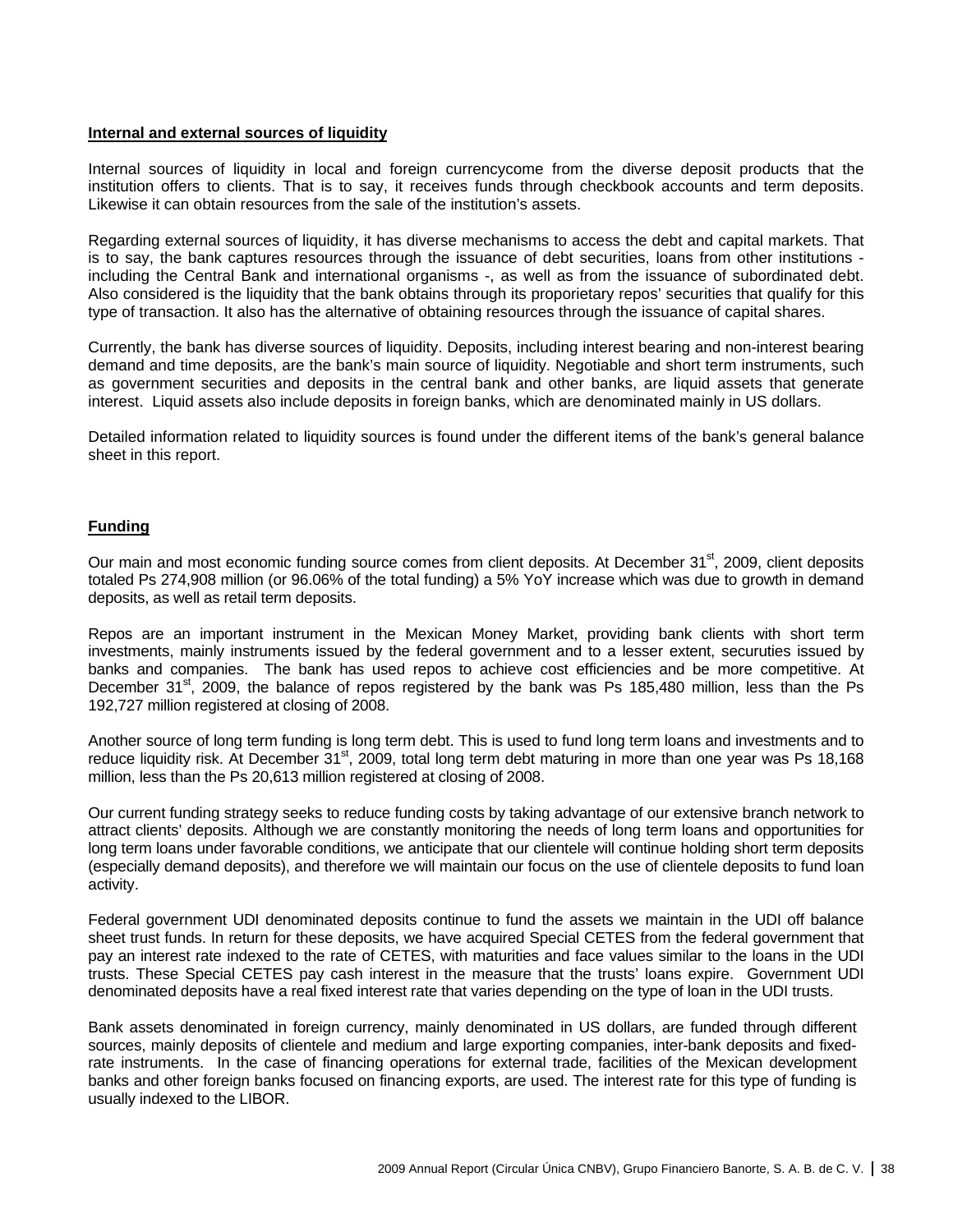#### **Treasury Policies**

Banorte's Treasury is the central unit responsible for balancing GFNorte's resource needs, monitoring and managing the levels of regulatory reserves, converting interest rate risk from fixed rate loans by hedging and implementing arbitrage strategies, all in strict adherence to regulations established by the authorities.

Cash and securities' investments are kept in Mexican pesos and US dollars.

#### **Regulatory Framework**

- 1. All operations carried out by the Treasury will be executed in strict accordance to regulations set by the authorities that supervise Banking Institutions such as Central Bank (BANXICO), National Banking and Securities Commission (CNBV), Ministry of Finance and Public Credit (SHCP), as well as to those established in the Ley de Instituciones de Credito (Law of Credit Institutions).
- 2. The Treasury is subject to the policies regarding thresholds and management of liquidity risks set by the Risk Policies' Committee in the Risk Administration manual.

#### **Treasury Management**

In order to maintain a prudent strategy in asset and liability management through stable funding sources, and to constitute and maintain liquid assets at optimum levels, the Treasurer will monitor the following limits to maintain an appropriate level of liquidity:

- 1. Diversification of funding sources. Access to several markets in order to diversity the funding sources.
- 2. Structure liabilities in such a way so as to avoid the accumulation of maturities that significantly influence the administration and control of the resources that the Treasury operates.
- 3. Ensure liquidity in adverse times by tapping long term liabilities.
- 4. Maintain a balanced ratio of liquid assets to total assets.
- 5. Maintain a highly liquid inventory of assets to ensure the immediate availability of resources.
- 6. The Treasury will have the exclusive faculty to determine and propose to the Risk Policies' Committee the transfer costs of assets and liabilities.
- 7. On a daily basis, the International Treasury will monitor liquidity coefficient limits to ensure they meet those established by the Risk Policies' Committee and regulatory authorities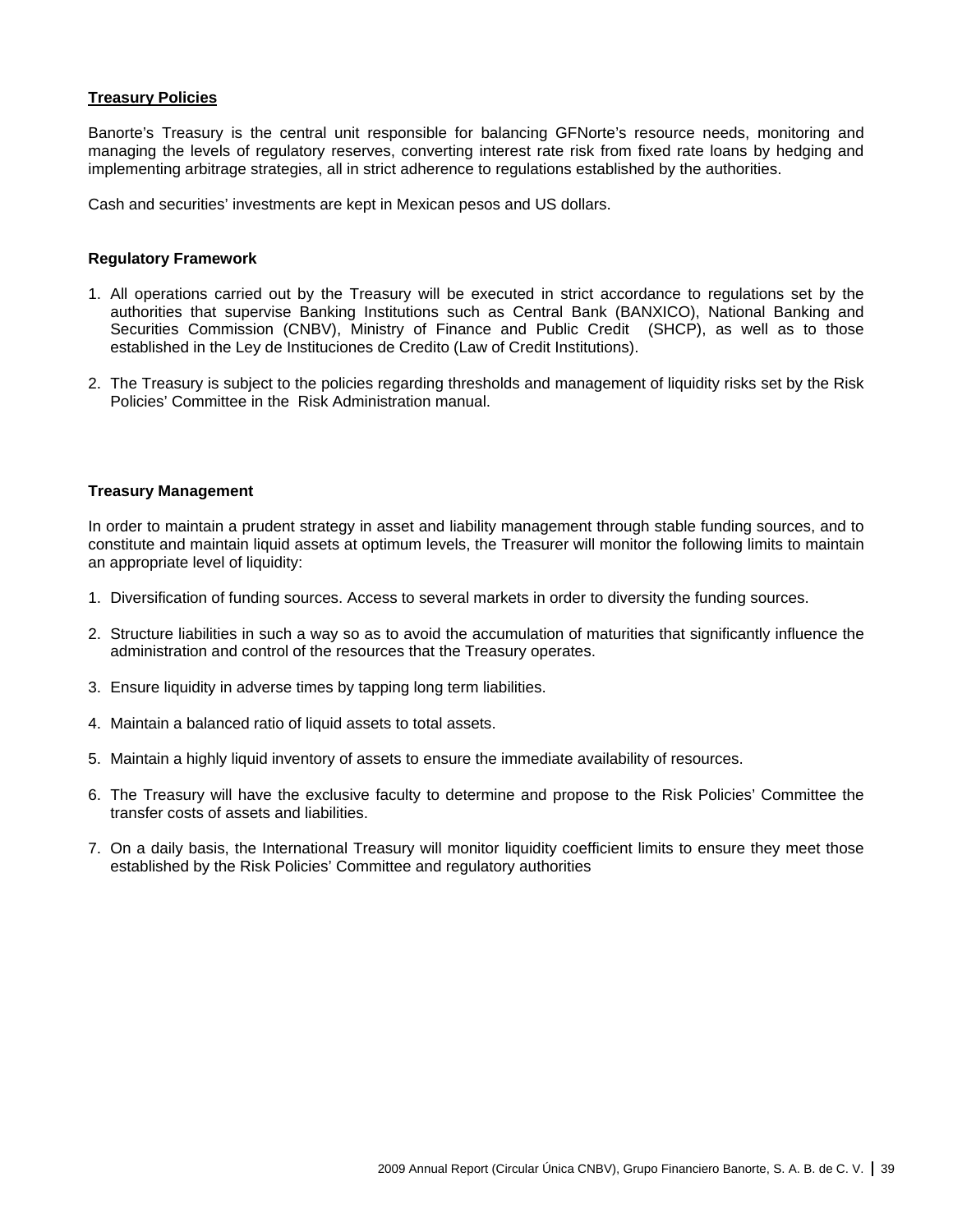# **Tax credits**

The following fiscal credits are currently in litigation:

|                                                   | At December 31st, 2009 |
|---------------------------------------------------|------------------------|
| <b>BANORTE</b>                                    | 230                    |
| Derivatives' financial operations                 | 205                    |
| IMSS fees, various occupations                    | 11                     |
| <b>INFONAVIT</b> fees, various occupations        | 14                     |
| <b>AFORE BANORTE</b>                              | 18                     |
| 1999 Fiscal year (330-SAT-11278)                  | 6                      |
| 2004 Fiscal year (330-SAT-VIII-6-11775)           | 13                     |
| <b>BROKER DEALER</b>                              | 81                     |
| 2001 Fiscal year (document 330-SAT-2690)          | 58                     |
| 2003 Fiscal year (document 900 06 05-2008-11006)  | 23                     |
| OPERADORA DE FONDOS BANORTE, S. A. DE C. V.       | 15                     |
| 2003 Fiscal year (document 330-SAT-VIII-5-041254) | 9                      |
| 2004 Fiscal year (document 900 06-02-2008-15698)  | 6                      |

Millions of pesos.

# **Equity and Capitalization**

# **GFNorte Equity** (\*)

|                                                                   | 2009    | 2008    | 2007    |
|-------------------------------------------------------------------|---------|---------|---------|
| Paid-in Capital                                                   | 11,956  | 11,941  | 11,965  |
| Premium of Subscribed & Issued Shares                             | 1,525   | 1,468   | 1,272   |
| <b>Subscribed Capital</b>                                         | 13,481  | 13,409  | 13,237  |
| <b>Capital Reserves</b>                                           | 3,154   | 2,720   | 2,452   |
| Retained earnings                                                 | 20,681  | 16,935  | 21,379  |
| Surplus (Deficit) from Valuation of Securities Available for Sale | 206     | (550)   |         |
| Results from Valuation of cash flow hedging instruments           | (1,369) |         |         |
| Results from Conversions of Foreign Operations                    | (641)   | 1,095   |         |
| Surplus (Deficit) in Capital Restatement                          |         |         | (6,380) |
| <b>Permanent Share Investments</b>                                |         | (2,821) | (5,009) |
| Net Income                                                        | 5,854   | 7,014   | 6,810   |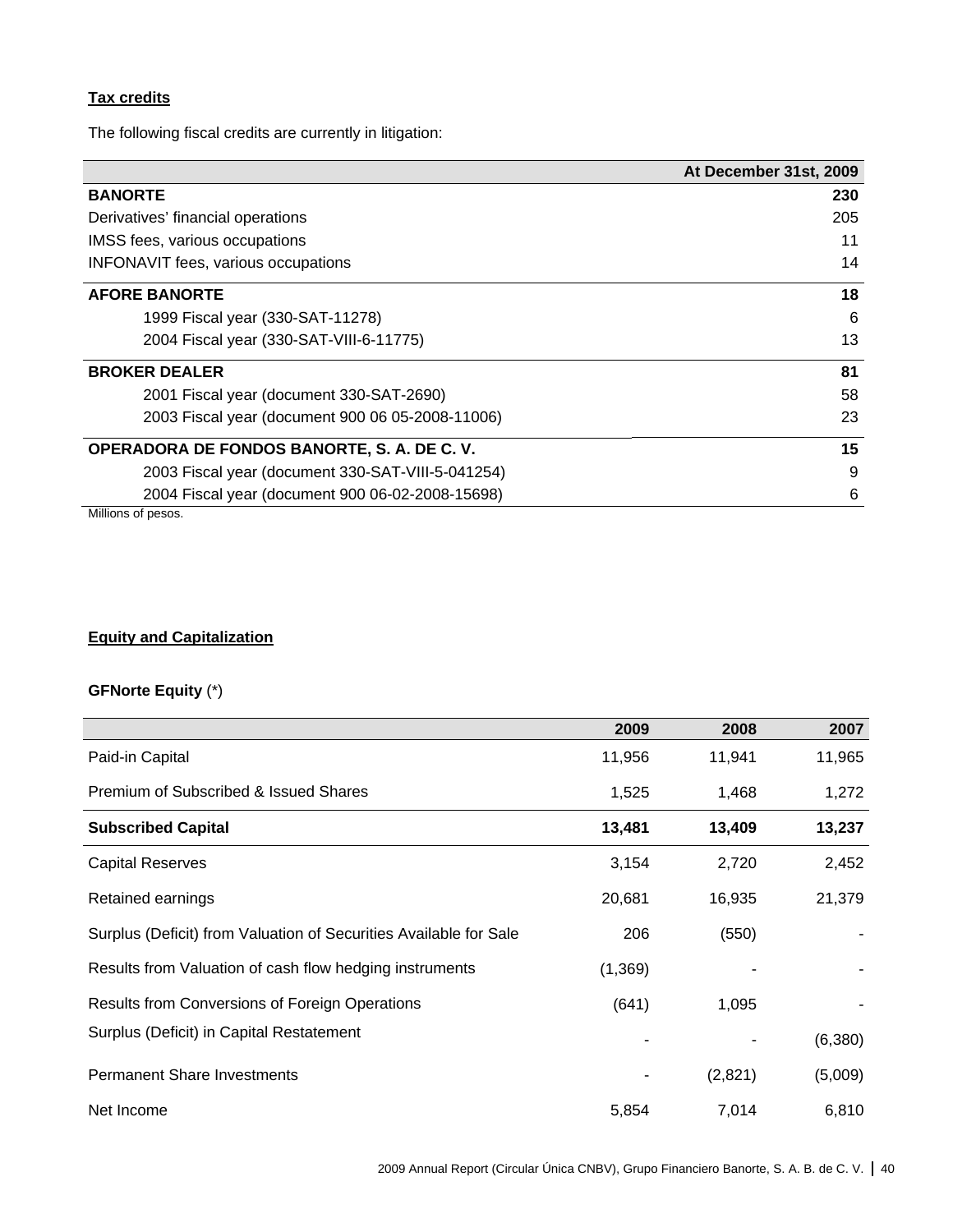| <b>Earned Capital</b>    | 27.885 | 24.393 | 19.252 |
|--------------------------|--------|--------|--------|
| <b>Minority Interest</b> | 3.608  | 1.944  | 1.667  |
| <b>Total Equity</b>      | 44.974 | 39,746 | 34,156 |
| Millions of pesos.       |        |        |        |

(\*) Does not include Afore.

On the other hand, the Group's equity increased from Ps 39,746 million at closing of 2008 to Ps 44,974 million at closing of 2009, mainly due to the following factors:

- 1) Greater capital reserves.
- 2) An increase in retained earnings.
- 3) Positive impact in the valuation of instruments available for sale.
- 4) A reduced impact on capital resulting from non-monetary assets derived from permanent investments in shares.
- 5) Increased minority interest due to the IFC capital investment.

The afore-mentioned off-set a negative impact from the valuation of hedging instruments, results from foreign exchange operations and lower profits generated in the last 12 months.

#### **Banking Sector Capitalization Ratio**

|                                  | <b>Dec-09</b> | Dec-08  | Dec-07  |
|----------------------------------|---------------|---------|---------|
| Tier 1 Capital                   | 35,380        | 28,300  | 24,942  |
| <b>Tier 2 Capital</b>            | 14.277        | 17,076  | 8,767   |
| <b>Net Capital</b>               | 49,657        | 45,376  | 33,710  |
| <b>Credit Risk Assets</b>        | 203,305       | 204,884 | 173,505 |
| Net Capital / Credit Risk Assets | 24.4%         | 22.1%   | 19.4%   |
| Total Risk Assets <sup>(1)</sup> | 296,046       | 302,279 | 244,310 |

#### **Capitalization Ratio**

|                                   | Dec-09 | Dec-08 | <b>Dec-07</b> |
|-----------------------------------|--------|--------|---------------|
| Tier 1                            | 12.0%  | 9.4%   | 10.2%         |
| Tier 2                            | 4.8%   | 5.6%   | 3.6%          |
| <b>Total Capitalization Ratio</b> | 16.8%  | 15.0%  | 13.8%         |

Millions of pesos.

(1) Includes market and operational risks but not inter-company eliminations.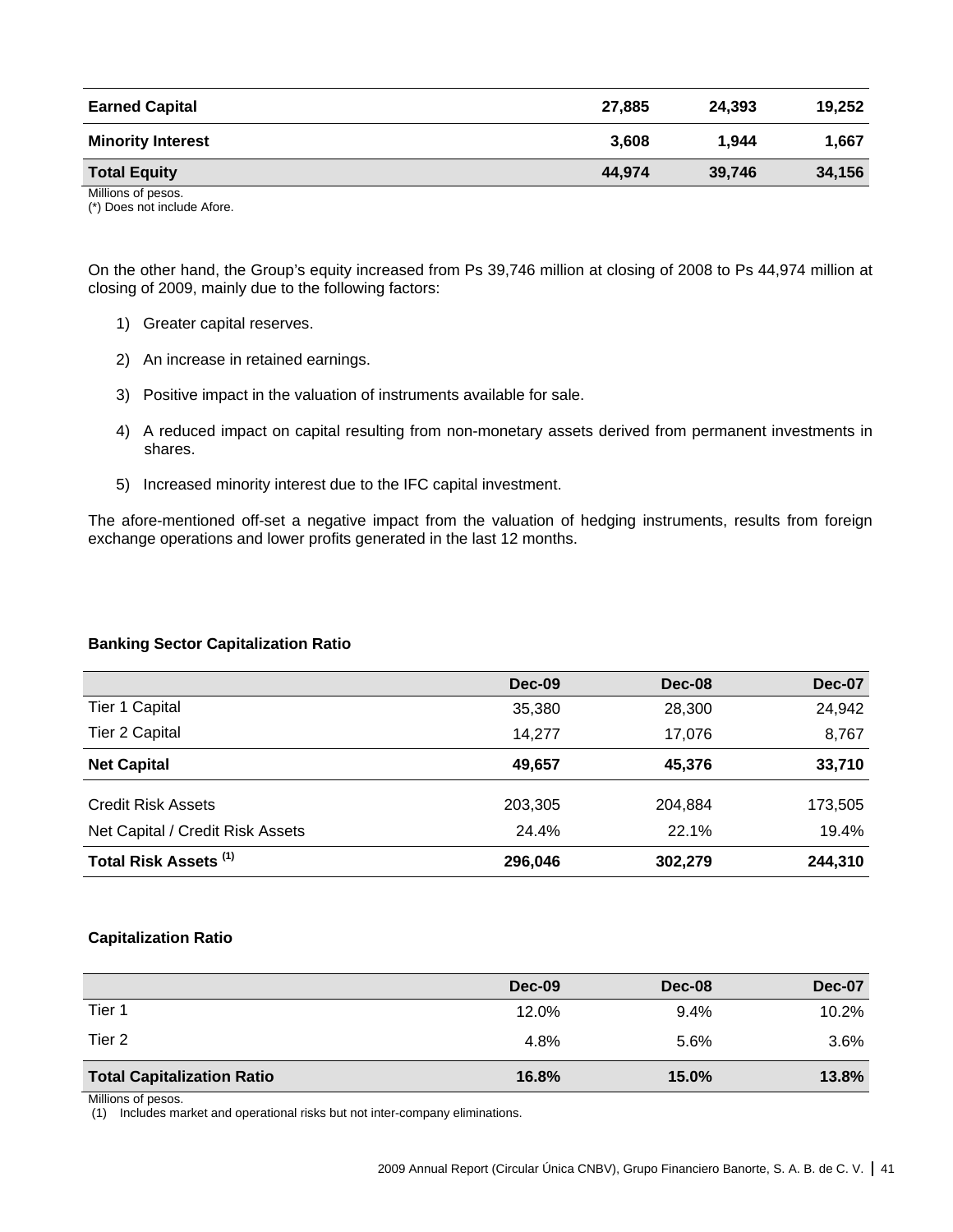At closing of 2009, the Capitalization Ratio was 16.8% considering credit and market risks, and 24.4% considering only credit risks. Tier 1 ratio was 12.0% while Tier 2 was 4.8%. On an annual basis, the Capitalization Ratio for 2009 is superior to that registered in 2008 due to the reinvestment of profits generated during the last 12 months, the IFC investment in Banco Mercantil del Norte's capital, and the (2%) decrease in total assets at risk, which off-set the amortization of subordinated obligations in February 2009, and diverse impacts on the capital due to regulatory and market issues.

#### **Cash Flow Statement**

The cash flow statement shows the cash that the institution has available at a point in time which will eventually serve to meet obligations with creditors. The structure of the cash flow statement details cash generated by operations and the use of resources for net financing and the investment program. The cash available in December 2009 was Ps 59,268 million, 9% higher than the Ps 54,396 million registered in December 2008.

#### **Cash Flow Statement for GFNorte**

|                                                                     | 2009      |
|---------------------------------------------------------------------|-----------|
| <b>Net Income</b>                                                   | \$5,854   |
| Adjustments for items not implicating cash flow:                    |           |
| Loan loss provisions                                                | 8,286     |
| Estimate for irrecoverable or difficult collection                  | 182       |
| Depreciation and amortization                                       | 954       |
| <b>Reserves</b>                                                     | (1,786)   |
| Caused and deferred taxes                                           | 2,045     |
| Undistributed earnings of subsidiaries                              | (313)     |
|                                                                     | 15,222    |
| <b>OPERATING ACTIVITIES:</b>                                        |           |
| Changes in margin accounts                                          | (11)      |
| Changes in securities investments                                   | 12,312    |
| Changes in repo debtors                                             | 144       |
| Changes in derivatives (asset)                                      | 501       |
| Changes in loan portfolio                                           | (8, 167)  |
| Changes in acquired collection rights                               | 502       |
| Changes in benefits to receive from securitizations                 | 364       |
| Changes in foreclosed assets                                        | (94)      |
| Changes in other performing assets                                  | (969)     |
| Changes in deposits                                                 | 15,344    |
| Changes in loans from Banks and other institutions                  | (15, 644) |
| Changes in repo creditors                                           | (7,088)   |
| Changes in derivatives (liability)                                  | (717)     |
| Changes in subordinated obligations (liability)                     | (2, 481)  |
| Changes in other performing liabilities                             | (2,365)   |
| Changes in hedging instruments (for items related to operations)    | 133       |
| Net cash generated from operations                                  | 6,986     |
| <b>INVESTMENT ACTIVITIES:</b>                                       |           |
| Resources from the acquisition of property, furniture and equipment | 259       |
| Payment for the acquisition of property, furniture and equipment    | (1, 447)  |
| Payment for the acquisition of subsidiaries and associates          | (183)     |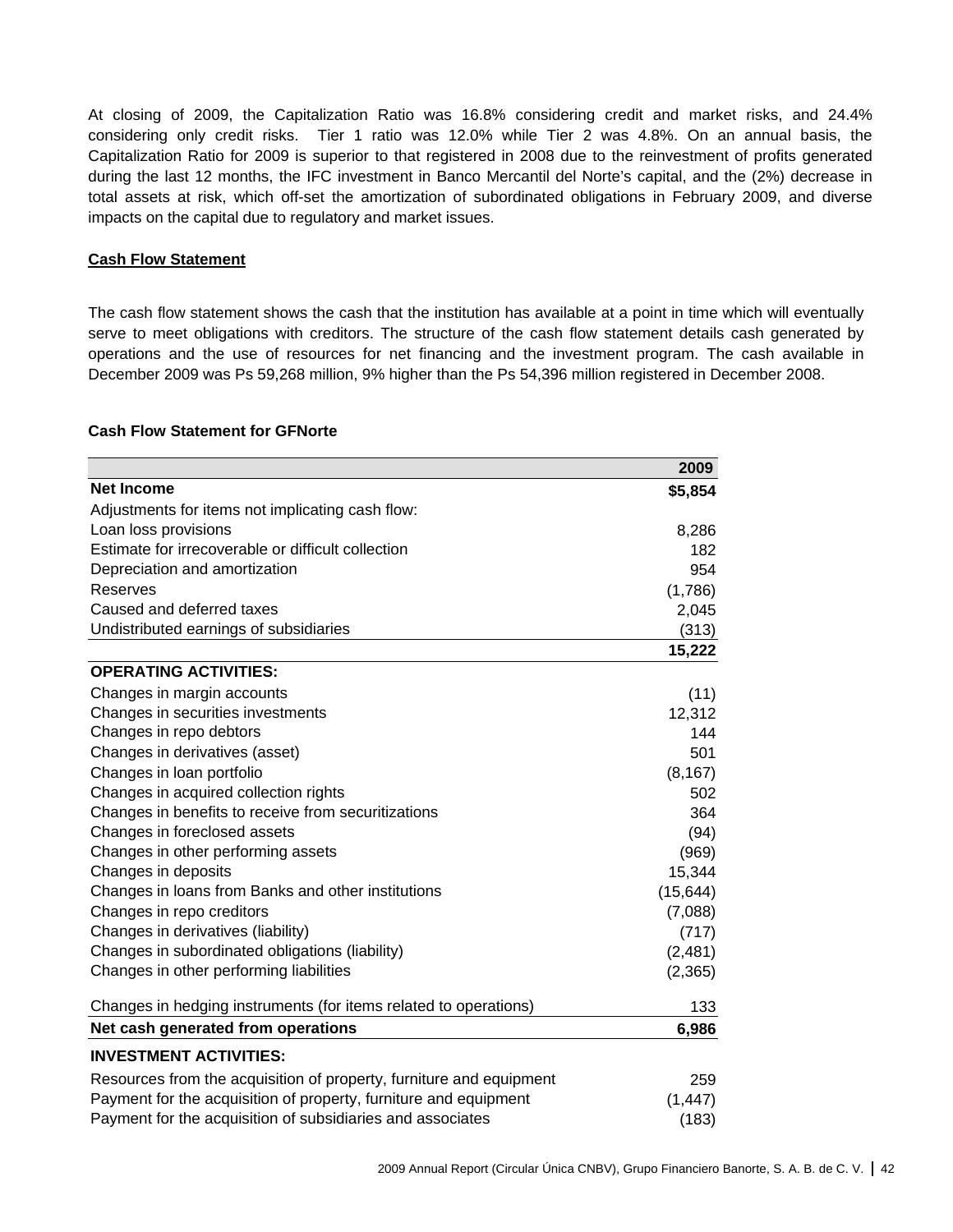| Resources from disposition of other permanent investments |         |
|-----------------------------------------------------------|---------|
| Payment for disposition of other permanent investments    | (1)     |
| Resourcs from cash dividends                              | 135     |
| Net cash used in investment activities                    | (1,236) |
| <b>FINANCING ACTIVITIES:</b>                              |         |
| Payment of cash dividends                                 | (364)   |
| Payments related to the repurchase of shares              | (451)   |
| Net cash generated or used from financing activities      | (815)   |
| Net cash increase (decrease)                              | \$4,935 |
| Adjustments to cash flow for variation in exchange rate   | (63)    |
| Cash and equivalents at the beginning of the period       | 54,396  |
| Cash and equivalents at the end of the period             | 59,268  |

# **Changes in the cash flow of GFNorte**

|                                                                            | 2008       |
|----------------------------------------------------------------------------|------------|
| <b>OPERATING ACTIVITIES:</b>                                               |            |
| <b>Net Income</b>                                                          | 7,014      |
| Items charged to results that do not generate or require use of resources: |            |
| Results of valuation at reasonable value                                   | (268)      |
| Loan loss provisions                                                       | 6,896      |
| Depreciation and amortization                                              | 1,099      |
| Deferred taxes                                                             | (245)      |
| Provisions for diverse obligations                                         | 24         |
| Minority interest                                                          | 373        |
| Undistributed earnings of subsidiaries                                     | (276)      |
|                                                                            | 14,617     |
| Increase or decrease of items related to operations:                       |            |
| Increase in deposits                                                       | 57,462     |
| Increase in loan portfolio                                                 | (52,095)   |
| Increase in Treasury operations                                            | (220, 239) |
| Decrease (increase) in operations with securities and derivatives          | 194,552    |
| Increase in loans from Banks and other institutions                        | 13,960     |
| Increase in deferred taxes                                                 | (12)       |
| Net cash generated from operations                                         | 8,245      |
| <b>FINANCING ACTIVITIES:</b>                                               |            |
| Increase in subordinated obligations in circulation                        | 10,403     |
| Repurchase of shares                                                       | 103        |
| Increase in other payable accounts                                         | 1,269      |
| Approved dividends                                                         | (949)      |
| Net cash generated in financing activities                                 | 10,826     |
| <b>INVESTMENT ACTIVITIES:</b>                                              |            |

Acquisitions in properties, furniture and equipment, net (1,308)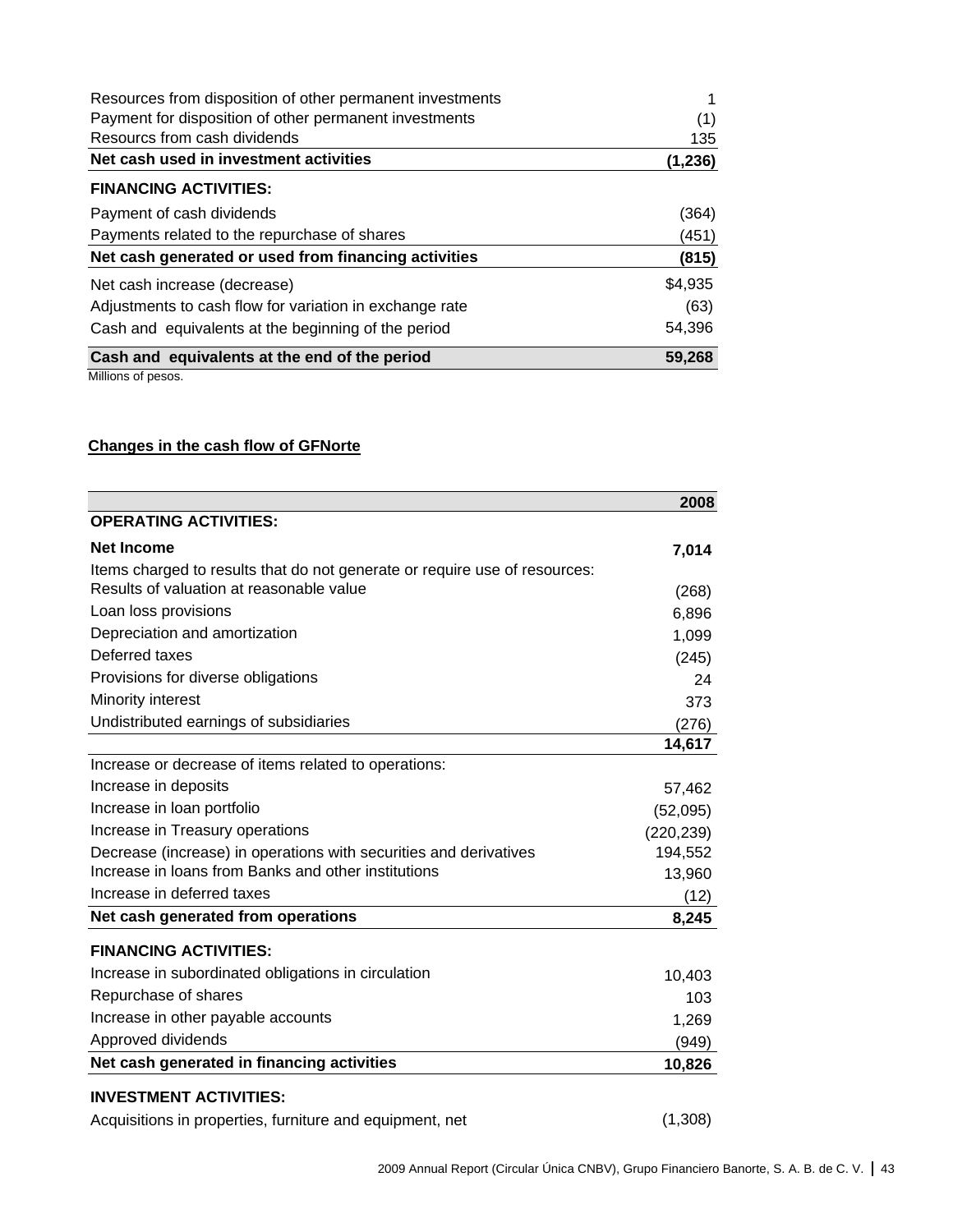| Increase in permanent investments in shares                                                        | (644)            |
|----------------------------------------------------------------------------------------------------|------------------|
| Increase in charges and deferred loans                                                             | (1,958)          |
| Increase in foreclosures                                                                           | (478)            |
| Increase in other receivables                                                                      | (1,897)          |
| Net cash used in investment activities                                                             | (6, 285)         |
| Increase (decrease) in cash and equivalents<br>Cash and equivalents at the beginning of the period | 12,786<br>41,610 |
| Cash and equivalents at the end of the period                                                      | \$54,396         |

# **GFNorte General Balance Sheet (consolidated with subsidiaries)**

| <b>ASSETS</b>                             | 2009    | 2008    | 2007    |
|-------------------------------------------|---------|---------|---------|
| <b>Cash and equivalents</b>               | 59,268  | 54,396  | 41,610  |
| <b>Margin Accounts</b>                    | 18      | 6       |         |
| <b>Investments in Securities</b>          |         |         |         |
| Negotiable Instruments                    | 24,459  | 6,076   | 7,754   |
| Securities Available for Sale             | 11,701  | 11,480  | 10,948  |
| <b>Securities Held to Maturity</b>        | 190,332 | 221,617 | 760     |
|                                           | 226,492 | 239,173 | 19,462  |
| <b>Repo Transactions</b>                  | 4       | 149     | 58      |
| To be negotiated                          | 4,824   | 5,325   |         |
| To be collected                           | 1,056   | 2,843   |         |
|                                           | 5,880   | 8,168   | 2,302   |
| <b>Loan Portfolio</b>                     |         |         |         |
| <b>Commercial Loans</b>                   |         |         |         |
| Corporate or Commercial                   | 117,237 | 126,798 | 98,091  |
| <b>Financial Entities</b>                 | 7,131   | 10,860  | 13,158  |
| <b>Government Entities</b>                | 38,993  | 26,989  | 17,948  |
| Consumer loans                            | 25,712  | 29,369  | 27,225  |
| Mortgages                                 | 49,881  | 46,282  | 37,216  |
| <b>Total Performing Loans</b>             | 238,954 | 240,298 | 193,638 |
| <b>PDL Portfolio</b>                      |         |         |         |
| <b>Commercial Loans</b>                   |         |         |         |
| Corporate or Commercial                   | 3,163   | 1,703   | 927     |
| Consumer loans                            | 1,942   | 2,499   | 1,109   |
| Mortgages                                 | 1,049   | 746     | 858     |
| <b>Total PDLs</b>                         | 6,154   | 4,948   | 2,894   |
| <b>Total loan portfolio</b>               | 245,108 | 245,246 | 196,532 |
| (-) Preventive provisions for Loan Losses | 7,535   | 6,690   | 3,786   |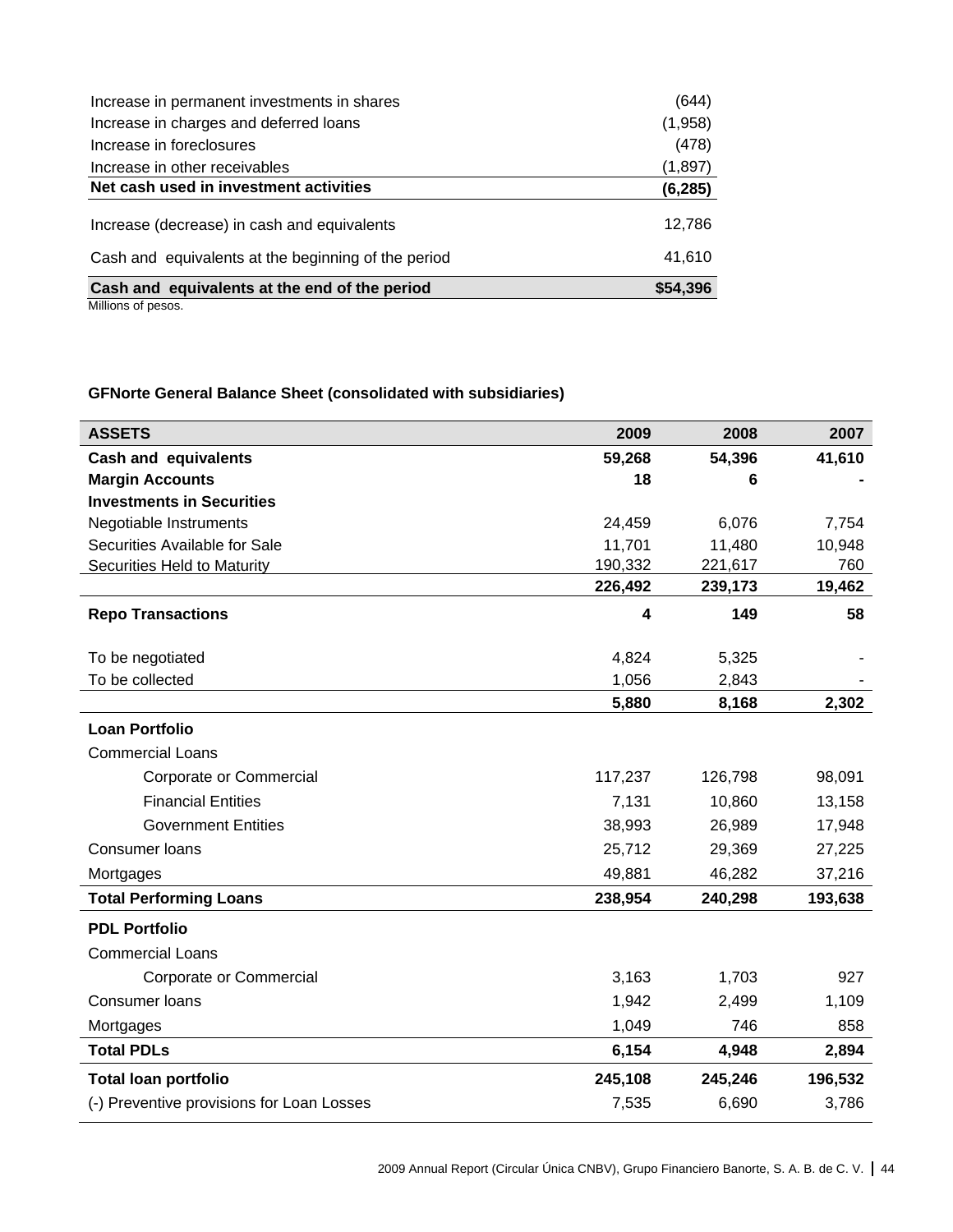| <b>Net Loan Portfolio</b>                        | 237,573 | 238,556 | 192,746 |
|--------------------------------------------------|---------|---------|---------|
| <b>Acquired Collection Rights</b>                | 2,548   | 3,049   | 3,660   |
| <b>Total Credit Portfolio, net</b>               | 240,121 | 241,605 | 196,406 |
| Benefits to receive in securitization operations | 432     | 796     |         |
| <b>Other Accounts Receivable, net</b>            | 11,324  | 9,514   | 7,617   |
| <b>Inventories</b>                               | 119     | 165     | 7       |
| <b>Foreclosed Assets, net</b>                    | 928     | 863     | 385     |
| <b>Real Estate, Furniture and Equipment, net</b> | 8,622   | 8,429   | 8,098   |
| <b>Permanent investments</b>                     | 3,036   | 2,559   | 2,590   |
| Net deferred taxes and employee profit sharing   | 1,411   | 471     | 214     |
| Other assets, deferred charges and intangibles   | 9,483   | 10,731  | 8,534   |
| <b>TOTAL ASSETS</b>                              | 567,138 | 577.025 | 287,283 |

| <b>LIABILITIES</b>                             | 2009         | 2008         | 2007    |
|------------------------------------------------|--------------|--------------|---------|
| <b>Core Deposits</b>                           |              |              |         |
| <b>Demand Deposits</b>                         | 137,581      | 128,350      | 111,080 |
| <b>Time Deposits</b>                           | 137,327      | 132,419      | 92,227  |
|                                                | 274,908      | 260,769      | 203,307 |
| Interbank loans & Other Ioans                  |              |              |         |
| Immediate Redemption                           | 21           | 1,245        | 871     |
| <b>Short Term</b>                              | 13,385       | 24,803       | 11,056  |
| Long Term                                      | 7,562        | 10,635       | 10,796  |
|                                                | 20,968       | 36,683       | 22,723  |
| Securities assigned for settlement             | 159          |              | 10      |
| <b>Repo Creditor Transactions</b>              | 185,480      | 192,727      | 515     |
| Collateral sold or pledged as guarantee        | $\mathbf{2}$ | $\mathbf{2}$ |         |
| <b>Derivatives</b>                             |              |              |         |
| To be negotiated                               | 4,553        | 5,269        |         |
| To be collected                                | 3,822        | 5,477        |         |
|                                                | 8,375        | 10,746       | 2,435   |
| <b>Other Accounts Payable</b>                  |              |              |         |
| Income tax                                     | 617          | 374          | 2,212   |
| Employee profit sharing                        | 676          | 898          |         |
| <b>Creditors for operations</b>                | 2,224        | 2,405        |         |
| Other creditors and accounts payable           | 8,968        | 10,716       | 10,888  |
|                                                | 12,485       | 14,393       | 13,100  |
| <b>Subordinated Obligations in Circulation</b> | 18,168       | 20,613       | 10,210  |
| Deferred loans and prepayments                 | 1,619        | 1,346        | 827     |
| <b>TOTAL LIABILITIES</b>                       | 522,164      | 537,279      | 253,127 |
|                                                |              |              |         |
| <b>TOTAL EQUITY</b>                            |              |              |         |
| <b>Contributed Capital</b>                     |              |              |         |
| Paid-in Capital                                | 11,956       | 11,941       | 11,965  |
| Premium of Subscribed & Issued Shares          | 1,525        | 1,468        | 1,272   |
|                                                | 13,481       | 13,409       | 13,237  |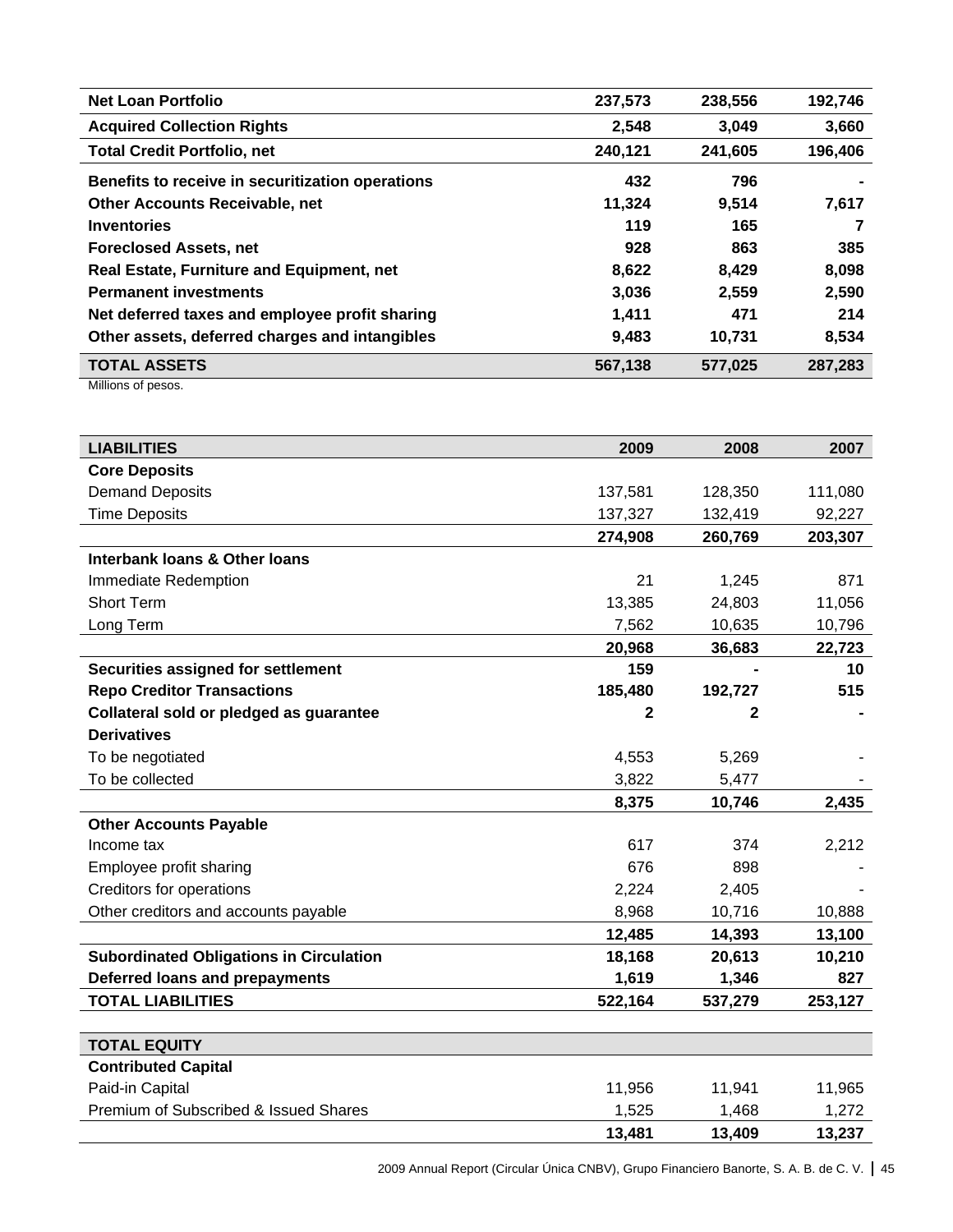| <b>Earned Capital</b>                                   |          |         |         |
|---------------------------------------------------------|----------|---------|---------|
| <b>Capital Reserves</b>                                 | 3,154    | 2,720   | 2,452   |
| <b>Retained Earnings</b>                                | 20,681   | 16,935  | 21,379  |
| Results from Valuation of Securities Available for Sale | 206      | (550)   |         |
| Results from Valuation of cash flow hedging instruments | (1, 369) |         |         |
| Results from Conversions of Foreign Operations          | (641)    | 1,095   |         |
| Deficit in Capital Restatement                          |          |         | (6,380) |
| Results of Non Monetary Fixed Assets                    |          | (2,821) | (5,009) |
| Net Income                                              | 5,854    | 7,014   | 6,810   |
|                                                         | 27,885   | 24,393  | 19,252  |
| <b>Minority Interest</b>                                | 3,608    | 1,944   | 1,667   |
| <b>TOTAL EQUITY</b>                                     | 44,974   | 39,746  | 34,156  |
| <b>TOTAL EQUITY AND LIABILITIES</b>                     | 567,138  | 577,025 | 287.283 |

#### **iii. INTERNAL CONTROL**

The companies that comprise GFNorte have an internal control system "Sistema de Control Interno" (SCI), that was structured in accordance with the limits established by its Board of Directors and which meets the requirements set by the regulatory authorities.

The internal control system's mission is to cooperate in the function of appropriate internal controls in operations and in information generation and registration. It is comprised of several elements:

- A. The Board of Directors with the support of the Risk Policies' Committee and the Audit and Corporate Practices' Committee.
- B. General Management and the areas that support it in regards to control are: the integral risk management (Unidad de Administración Integral de Riesgos (UAIR), Legal and Controllership departments which are responsible for maintaining appropriate levels of control and risk in the Group's operations.
- C. Internal Audit, External Audit and Commissary (as of 4Q06, the commissary only applies to GFNorte's subsidiaries) as entities providing additional support to monitor the internal control system's operations and to provide reasonable assurance of the reliability of the information generated.
- D. Documents that establish the general control criteria which must be followed in the operation and registration of transactions, in the use of human resources, materials and technology; in the use, security, opportunity and dependability of the information; and in the due execution of the external and internal norms, as well as a Code of Conduct that establishes the conduct of all consultants, officials or employees of the Group in the realization of their duties.
- E. Policy and procedure manuals that establish the norms for operations carried out by the Institution and outline the control points that must be observed, as well as those responsible for its execution.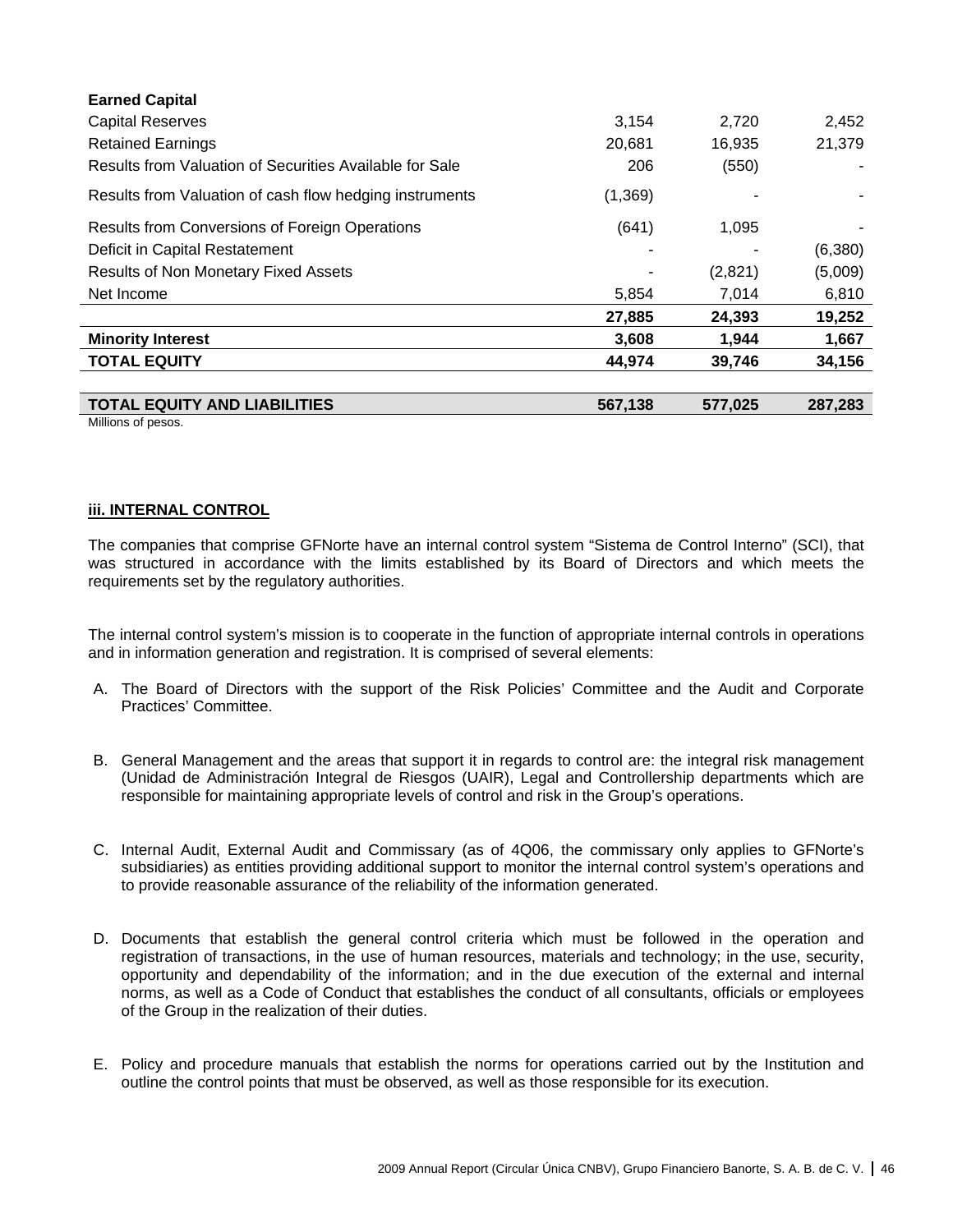During 2009, activities related to the strengthening of controls, risk evaluation and management, the establishment and monitoring of controls, and the assurance of quality information continued to be developed. Some of the more important include:

- A. The Internal Control System is regulated by Corporate Governance's basic documents: Objectives and Limits of Internal Control, the Code of Conduct, and the General Policies for the use of Human Resources and Materials; which in accordance with external regulation, were reviewed and presented to the Audit and Corporate Practices' Committee and later on to the Board of Directors for their ratification in October 2009.
- B. The different Corporate Governance Committees have received the necessary financial, economic and accounting and/or legal information corresponding to each case, to make the appropriate decisions.
- C. The Business Continuity Plan (BCP) was consolidated and reinforced, highlighting among other activities, the implementation of alternate operation centers "Centros de Operación Alterno" (COAs), which allow operations to continue in contingencies where there is a power or communication failure and/or property damage. Likewise, norms were set to act in the event of a widespread epidemic of influenza.
- D. Activities have been developed geared to the reinforcement of the technological systems, analysis and the prevention of frauds of credit cards, debit cards, checks and electronic channels.
- E. Manuals of policies and procedures have been kept updated regarding changes in external regulation, new products and changes to institutional procedures or improvements in internal controls and were provided to personnel opportunely.
- F. Follow-up of improvements resulting from observations made by different SCI members was also maintained.
- G. Requirements made by the Supervising Authorities were fulfilled, as well as the delivery of information required by external regulations.
- H. The accounting and financial information is reflected appropriately and consistently in the Financial Statements in accordance with established accounting policies provided by Internal Audit to the Audit Committee and were verified in the external auditor's verdict of the Financial Statements for the 2009 fiscal year.

#### **e) CRITICAL ACCOUNTING ESTIMATES**

Do not apply, as critical accounting estimates do not exist.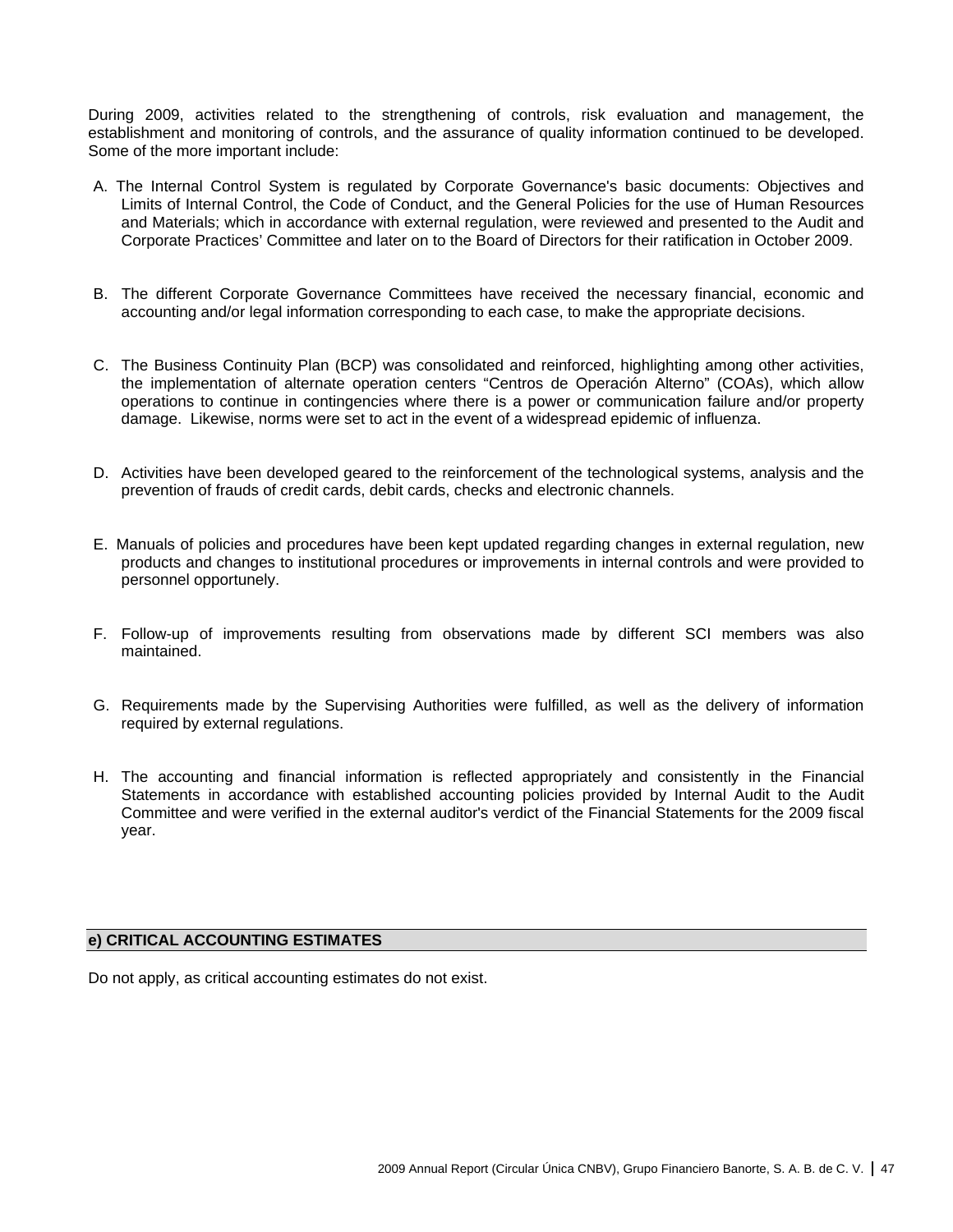# **4. ADMINISTRATION**

# **a) EXTERNAL AUDITORS**

External auditors are appointed with the Board of Directors' approval which is based on the recommendations presented by the Audit and Corporate Practices' Committee presents.

As of the 2005 fiscal year, the firm of Galaz, Yamazaki, Ruiz Urquiza, S. C. audited the financial statements and for the last 3 exercises previous to 2005, audits were done by the firm of PricewaterhouseCoopers, S. C. Neither office has issued a negative opinion or opinion with exception, nor have they abstained from issuing an opinion about the Financial Statements of GFNorte.

In the fiscal year of 2009, GFNorte hired a firm of external auditors for a total cost of Ps 228,000 with 100% of this cost corresponding to the auditing services for the financial statements.

#### **b) OPERATIONS WITH RELATED PARTIES AND CONFLICTS OF INTEREST**

Transactions between the company and related parties are explained in detail in Note 25. Transactions and balances with subsidiary companies and associates of Point 7. ANNEXES of this report.

In GFNorte's Banking Sector, the total portfolio of performing loans under Article 73 of the Law of Credit Institutions does not surpass the established limit of 50% of the basic part of the net capital.

|                                         |         | <b>GFNorte</b> |                |  |  |
|-----------------------------------------|---------|----------------|----------------|--|--|
|                                         | Dec-09  | Dec-08         | Dec-07         |  |  |
| Portfolio Art. 73                       | \$7,362 | \$8,216        | \$5,041        |  |  |
| Portfolio Art. 73/ 50% of Basic Capital | 46.2%   | 53.8%          | $26.7\%^{(1)}$ |  |  |

(1) Represents 75% of the basic capital in accordance with regulations in effect as of December 31st, 2007.

On **March 31st, 2010**, the total portfolio of performing loans under Article 73 of the Law of Credit Institutions, was Ps 7,465 million (including Ps 541 million in loan obligations, which are registered in memorandum accounts), representing 3.4% of the total loan obligations (excluding the balance of CC, ADE, FOPYME and FINAPE). Of the total related loans, Ps 2,454 million were loans granted to clients linked to members of the Board of Directors; Ps 1,379 million to clients linked to shareholders; and Ps 3,632 were linked to companies related to GFNorte.

The related loans were granted under market conditions and rated in accordance with the same policies, procedures and qualification systems that apply to the rest of GFNorte's loan portfolio, based on the general dispositions applicable to credit institutions with regard to rating of loan portfolios issued by the CNBV and the internal methodology authorized by CNBV, to qualify the Debtor in the commercial loan portfolio. 94% of related loans are rated as Category "A" and the majority of these loans are classified as commercial loans.

In accordance with Article 73 of the Law of Credit Institutions, the balance of GFNorte's loan portfolio for individuals and corporations at closing of March 2010 was 42.2% of the limit set by Banco de Mexico (Central bank), which is the equivalent of 50% of the basic part of net capital.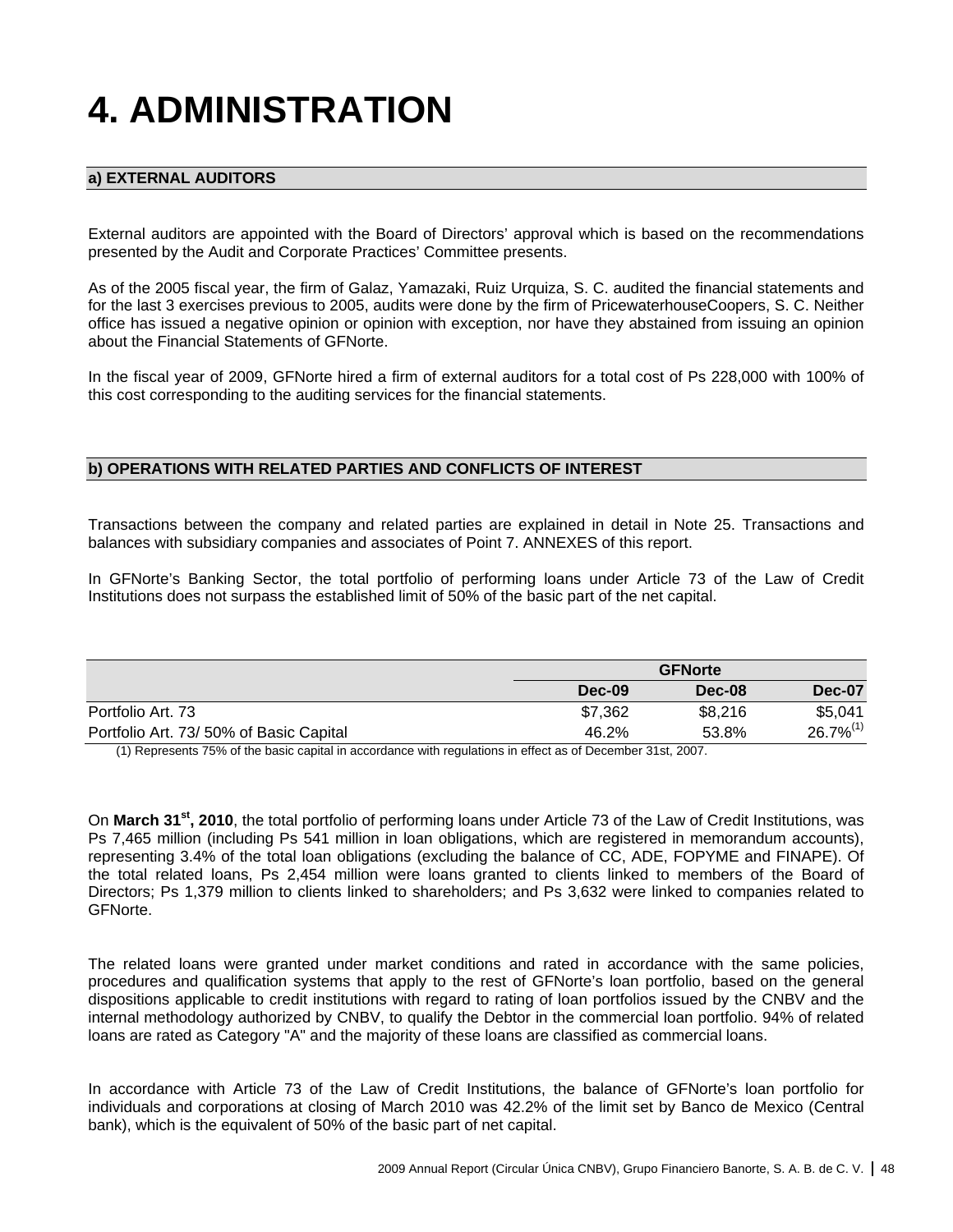**On December 31, 2009**, the total portfolio of related party loans under Article 73 of the Law of Credit Institutions, was Ps 7,362 million (including Ps 596 million in loan obligations, which are registered in memorandum accounts), representing 3.3% of the total loan obligation (excluding the balance of CC, ADE, FOPYME and FINAPE). Of the total related loans, Ps 2,508 million were loans granted to clients linked to members of the Board of Directors; Ps 1,223 were granted to clients linked to shareholders and Ps 3,631 million were linked to companies related to GFNorte.

Related parties loans have been granted under market conditions and rated in accordance with the policies, procedures and rating systems applicable to the rest of GFNorte's loan portfolio based on the general dispositions applicable to credit institutions with regard to rating of loan portfolios issued by CNBV and the internal methodology authorized by CNBV, to rate borrowers in the commercial loan portfolio. 93.7% of the related party loans were rated in Category "A", and the majority of these loans were classified as commercial loans.

In accordance with Article 73 of the Law of Credit Institutions, the balance of GFNorte's loan portfolio for individuals and corporations at closing of December 2009 was 46.2% of the limit set by Banco de Mexico which was the equivalent of 50% of the basic part of net capital.

# **Business Relations**

GFNorte maintains the practice of identifying balances and operations that it carries out with its subsidiaries. All balances and transactions with consolidated subsidiaries that are shown below have been eliminated in the consolidation process. These transactions are also set using studies of transfer pricing.

In accordance with the Article 73 of the Law of Credit Institutions, loans granted by Banorte to related parties (belonging or not to the financial sector), cannot exceed 50% for the years of 2009 and 2008, and 75% for 2007, of the basic part of their net capital. On December 31<sup>st</sup> of 2009, 2008 and 2007, loans granted to related parties were Ps 7,362, Ps 8,216 and Ps 5,041 respectively, showing percentages that represent 46%, 54% and 27% respectively, of the limits established in the Law of Credit Institutions.

On December 31st of 2009, 2008 and 2007, the Holding Company's participation in the equity of its consolidated subsidiaries, is as follows:

|                                                   | 2009   | 2008      | 2007   |
|---------------------------------------------------|--------|-----------|--------|
| Banco Mercantil del Norte, S. A. and Subsidiaries | 92.72% | 97.06%    | 97.06% |
| Casa de Bolsa Banorte, S. A. de C. V.             | 99.99% | 99.99%    | 99.99% |
| Arrendadora y Factor Banorte, S. A. de C. V.      | 99.99% | 99.99%    | 99.99% |
| Almacenadora Banorte, S. A. de C. V.              | 99.99% | $99.99\%$ | 99.99% |

Balances and transactions with subsidiary companies not consolidated and other associated companies are integrated as follows:

|                                          | <b>Income</b> |       |       | <b>Accounts Receivable</b> |      |      |
|------------------------------------------|---------------|-------|-------|----------------------------|------|------|
| <b>Institution</b>                       | 2009          | 2008  | 2007  | 2009                       | 2008 | 2007 |
| Seguros Banorte Generali, S. A. de C. V. | \$598         | \$613 | \$587 | \$9                        | \$19 | \$22 |
| <b>Total</b>                             | \$598         | \$613 | \$587 | \$9                        | \$19 | \$22 |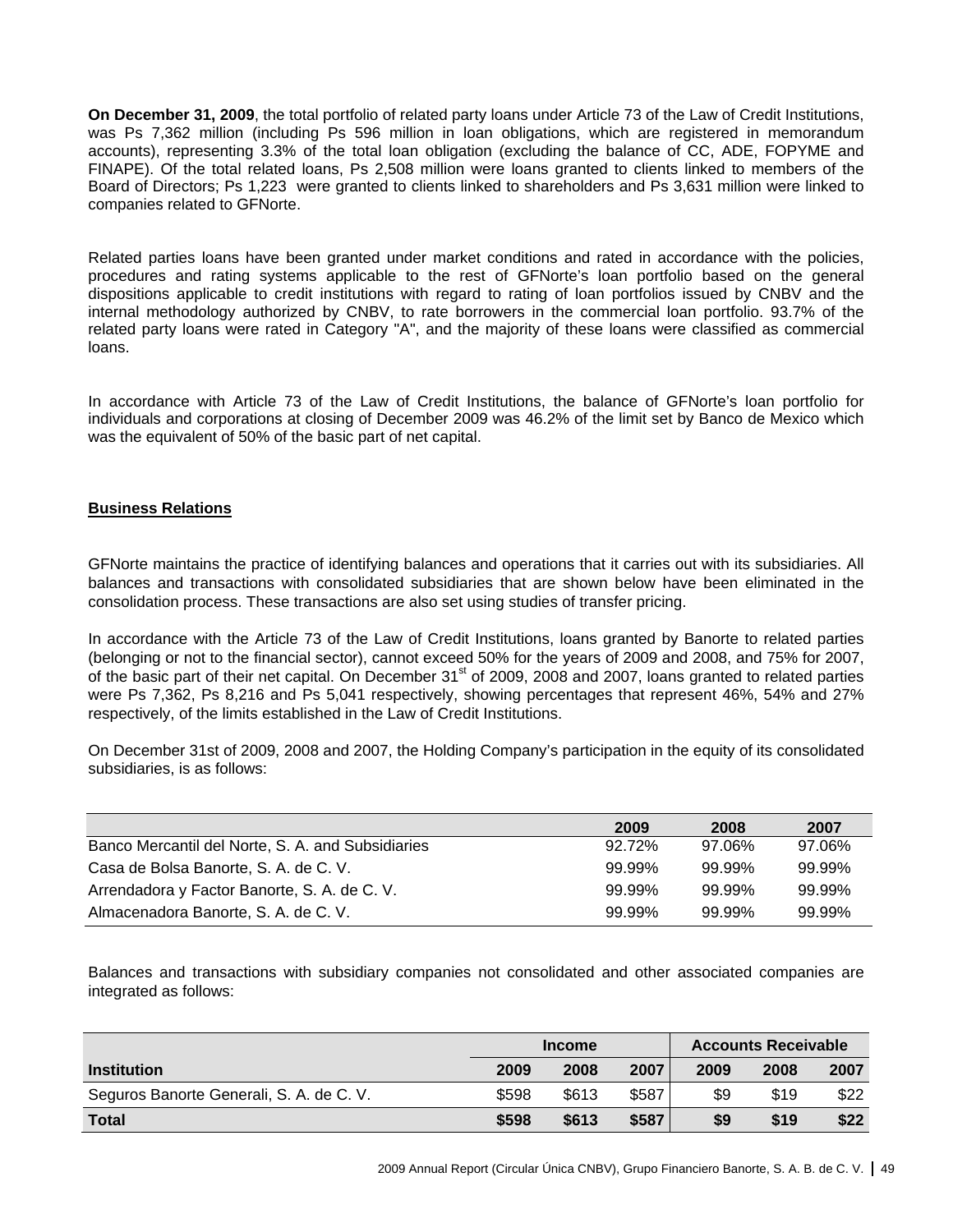|                                          | <b>Expenses</b> |       |       | <b>Accounts Payable</b> |      |      |
|------------------------------------------|-----------------|-------|-------|-------------------------|------|------|
| <b>Institution</b>                       | 2009            | 2008  | 2007  | 2009                    | 2008 | 2007 |
| Seguros Banorte Generali, S. A. de C. V. | \$101           | \$300 | \$310 | \$5                     | \$24 | \$8  |
| <b>Total</b>                             | \$101           | \$300 | \$310 | \$5                     | \$24 | \$8  |

Millions of pesos.

#### **Sale of portfolios among related parties (nominal values)**

In February of 2003 Banorte sold Ps 1,925 million from its proprietary portfolio (with interest) to the Sólida subsidiary for Ps 378 million. Of this transaction, Ps 1,891 million correspond to past due loans and Ps 64 million to performing loans. The operation was carried out based on August 2002 figures, which is why the final amount, which affected the balance sheet of February 2003, was Ps 1,856 million, taking into consideration collections carried out as from August 2002. As well as the portfolio sold, a total of Ps 1,577 million in credit reserves related to the same were transferred.

In Document 601-II-323110 of November 5<sup>th</sup>, 2003, the Commission expressed the accounting criteria that must be monitored in the accounting and financial treatment of this operation and it issued a series of resolutions through which Banorte must explain in detail the performance of this operation as long as it subsists, and also consider that this operation was a unique exception and not a permanent procedure of portfolio transfer.

Based on the afore-mentioned, the following table shows the performance of the loan portfolio sold to Sólida as of August 2002 and for 2008 and 2009:

|                                |         | <b>Pesos</b> |               |                          | Foreign currency in Ps |                          |         | <b>Total</b>  |               |
|--------------------------------|---------|--------------|---------------|--------------------------|------------------------|--------------------------|---------|---------------|---------------|
| <b>Type of Portfolio</b>       | Aug 02  | Dec 08       | <b>Dec 09</b> | Aug 02                   | <b>Dec 08</b>          | <b>Dec 09</b>            | Aug 02  | <b>Dec 08</b> | <b>Dec 09</b> |
| <b>Performing Loans</b>        |         |              |               |                          |                        |                          |         |               |               |
| Commercial                     | \$5     | \$-          | $\frac{2}{3}$ | \$5                      | $\frac{2}{3}$          | $$-$                     | \$10    | $\frac{2}{3}$ | $\frac{2}{3}$ |
| Mortgages                      | 54      | 34           | 27            | $\overline{\phantom{a}}$ |                        | $\overline{\phantom{a}}$ | 54      | 34            | 27            |
| <b>Total</b>                   | 59      | 34           | 27            | 5                        | ۰                      |                          | 64      | 34            | 27            |
| <b>Past Due Loans</b>          |         |              |               |                          |                        |                          |         |               |               |
| Commercial                     | 405     | 367          | 361           | 293                      | 116                    | 110                      | 698     | 483           | 471           |
| Consumer                       | 81      | 72           | 72            |                          |                        | ۰                        | 81      | 72            | 72            |
| Mortgage                       | 1,112   | 393          | 350           |                          |                        | ۰                        | 1,112   | 393           | 350           |
| <b>Total</b>                   | 1,598   | 832          | 783           | 293                      | 116                    | 110                      | 1,891   | 948           | 893           |
| <b>Total Portfolio</b>         | \$1,657 | \$866        | \$810         | \$298                    | \$116                  | \$110                    | \$1,955 | \$982         | \$920         |
| Credit Reserves <sup>(1)</sup> |         |              |               |                          |                        |                          |         |               |               |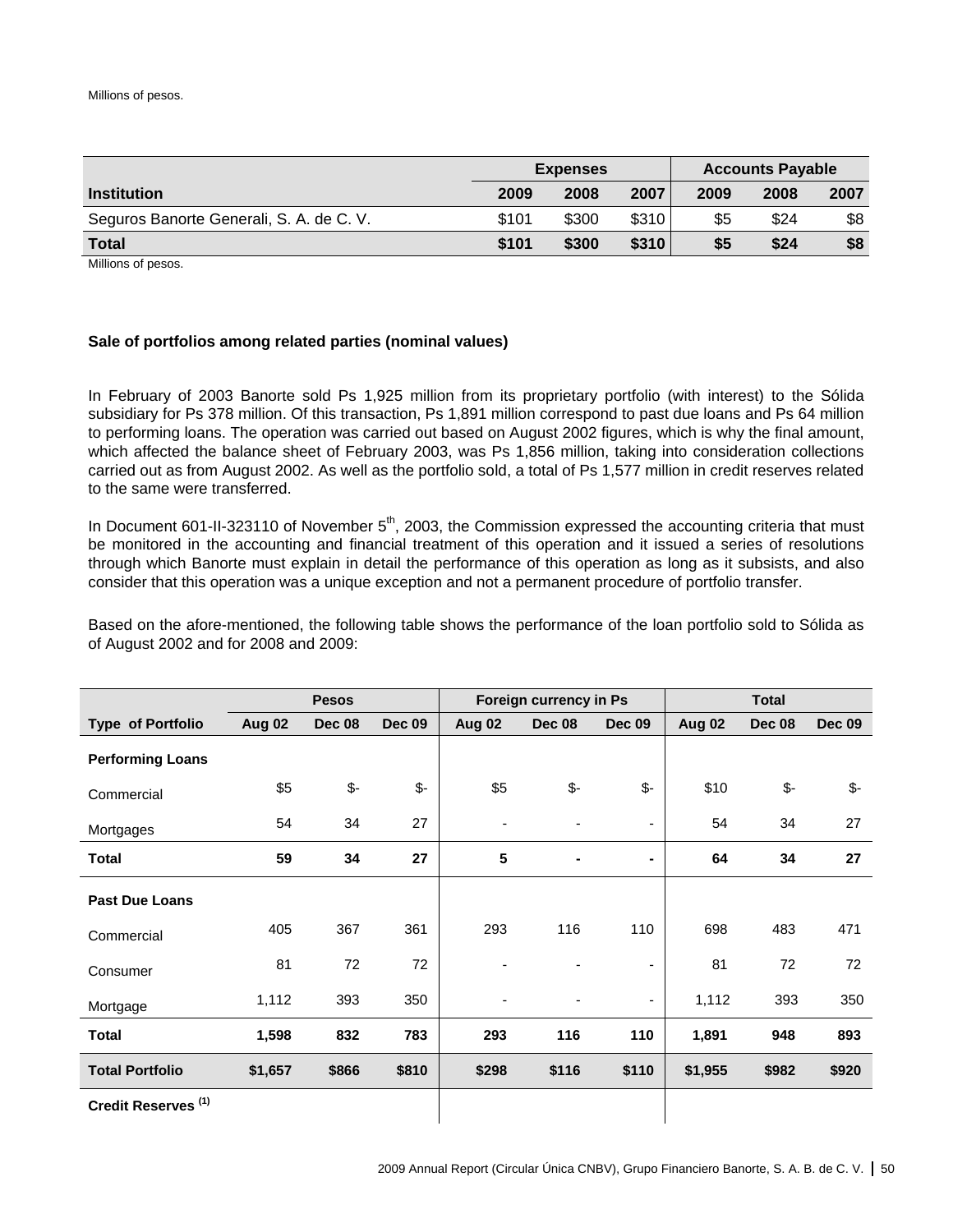| <b>Total Reserves</b> | \$1,072 | \$796 | \$757 | \$246                    | \$116                    | \$110 | \$1,318 | \$912 | \$867 |
|-----------------------|---------|-------|-------|--------------------------|--------------------------|-------|---------|-------|-------|
| Mortgage              | 669     | 369   | 336   | $\overline{\phantom{0}}$ | $\overline{\phantom{0}}$ | -     | 669     | 369   | 336   |
| Consumer              | 77      | 72    | 72    | -                        | $\overline{\phantom{0}}$ | -     | 77      | 72    | 72    |
| Commercial            | 326     | 355   | 349   | 246                      | 116                      | 110   | 572     | 471   | 459   |

(1) Constituted reserves in accordance with the rating methodology used in Banorte maintained a participation percentage of 99.99% of Sólida's equity in 2009 and 2008.

On December 31<sup>st</sup>, 2009 and 2008, the integration of Banorte's loan portfolio without subsidiaries, including the loan portfolio sold to Solid, was as follows:

|                                 |               |               | Foreign currency in |               |                  |                  |
|---------------------------------|---------------|---------------|---------------------|---------------|------------------|------------------|
|                                 | <b>Pesos</b>  |               | Ps                  |               | <b>Total</b>     |                  |
| <b>Type of Portfolio</b>        | <b>Dec 09</b> | <b>Dec 08</b> | <b>Dec 09</b>       | <b>Dec 08</b> | <b>Dec 09</b>    | <b>Dec 08</b>    |
| <b>Commercial Loans</b>         | \$133,823     | \$129,995     | \$11,316            | \$15,377      | \$145,139        | \$145,372        |
| <b>Consumer Loans</b>           | 25,525        | 29,116        |                     |               | 25,525           | 29,116           |
| Mortgages                       | 47,378        | 43,784        |                     |               | 47,378           | 43,784           |
| <b>Performing Loans</b>         | 206,726       | 202,895       | 11,316              | 15,377        | 218,042          | 218,272          |
| <b>Commercial Loans</b>         | 2,583         | 1,738         | 150                 | 153           | 2,733            | 1,891            |
| <b>Consumer Loans</b>           | 2,014         | 2,570         |                     | -             | 2,014            | 2,570            |
| Mortgages                       | 1,151         | 1,098         |                     | ۰             | 1,151            | 1,098            |
| <b>Past Due Loans</b>           | 5,748         | 5,406         | 150                 | 153           | 5,898            | 5,559            |
| <b>Total Portfolio</b>          | 212,474       | 208,301       | 11,466              | 15,530        | 223,940          | 223,831          |
| <b>Credit Reserves</b>          | 7,425         | 6,950         | 384                 | 285           | 7,809            | 7,235            |
| <b>Net Portfolio</b>            | \$205,049     | \$201,351     | \$11,082            | \$15,245      | \$216,131        | \$216,596        |
| <b>PDL Reserves</b><br>% of PDL |               |               |                     |               | 132.40%<br>2.63% | 130.15%<br>2.48% |
| Milliana                        |               |               |                     |               |                  |                  |

Millions of pesos.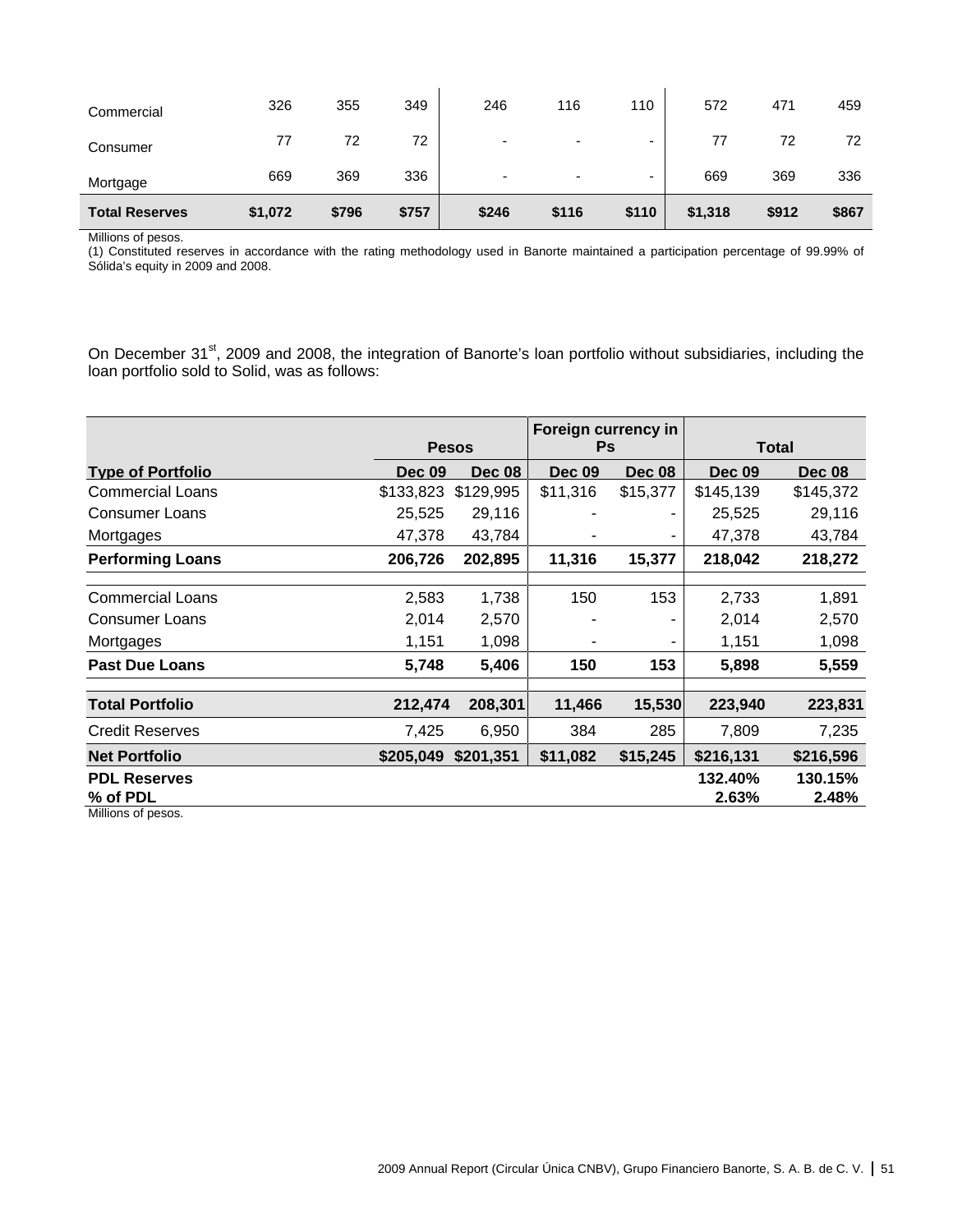# **c) MANAGERS AND SHAREHOLDERS**

#### **Board of Directors**

The Board of Directors is comprised of 15 Proprietary Shareholders and their respective alternates.

The Board of Directors named for the fiscal year 2010 by the Annual General Ordinary Shareholders' Meeting of April 23 $^{\text{rd}}$ , 2010 is made up of the following members:

| <b>Name</b>                                      | <b>Position</b>          | With the<br>company<br>since | <b>Professional Background</b>                                                                                                                                                                                                                                                                                      | Relationship                                                                                                            |
|--------------------------------------------------|--------------------------|------------------------------|---------------------------------------------------------------------------------------------------------------------------------------------------------------------------------------------------------------------------------------------------------------------------------------------------------------------|-------------------------------------------------------------------------------------------------------------------------|
| Don Roberto<br>González Barrera                  | President<br>Shareholder | October 1993                 | • President of the Board of Directors of<br>Grupo Maseca.<br>• President of the Board of Directors of<br>Banco Mercantil del Norte, S. A.                                                                                                                                                                           | Father of Bertha González<br>Moreno, Juan González<br>Moreno and Roberto<br>González Moreno                             |
| Don Rodolfo Barrera Vice-president<br>Villarreal | Shareholder              | October 1993                 | • Vicepresident of the Board of Directors<br>of Banco Mercantil del Norte, S. A.<br>• President of the Board of Directors of<br>Grupo Quimmco, S. A. de C. V.                                                                                                                                                       | Father of Jesús L. Barrera<br>.ozano                                                                                    |
| Don Juan González<br>Moreno                      | Shareholder              | April 2004                   | • Director of Special Projects of Mission<br>Food (Grupo Maseca).                                                                                                                                                                                                                                                   | Son of Don Roberto<br>González Barrera and<br>brother of Doña Bertha<br>González Moreno and Don<br>Juan González Moreno |
| Don José G. Garza<br>Montemayor                  | Shareholder              | October 1993                 | • CEO of Productos Laminados de<br>Monterrey, S. A. de C. V.                                                                                                                                                                                                                                                        |                                                                                                                         |
| Don David Villarreal<br>Montemayor               | Shareholder              | October 1993                 | Owner of Artefactos Laminados, S. A.                                                                                                                                                                                                                                                                                |                                                                                                                         |
| Don Francisco<br>Alcalá de León                  | Independent              | April 2001                   | · President of Frajal Consultores, S. C.                                                                                                                                                                                                                                                                            |                                                                                                                         |
| Don Eduardo Livas<br>Cantú                       | Shareholder<br>Related   | April 1999                   | · Independent Advisor                                                                                                                                                                                                                                                                                               | Brother of Don Alfredo Livas<br>Cantú                                                                                   |
| Don Eugenio<br><b>Clariond Reyes</b><br>Retana   | Independent              | April 2001                   | · President of Ejecutivo de Grupo IMSA,<br>S. A. de C. V.                                                                                                                                                                                                                                                           | Brother of Don Benjamín<br><b>Clariond Reyes-Retana</b>                                                                 |
| Don Herminio<br>Blanco Mendoza                   | Independent              | April 2005                   | • President and CEO of Soluciones<br>Estratégicas.<br>• Member of the Board of Directors of<br>Banco Latinoamericano de<br>Exportaciones, Bladex.<br>• Member of the Board of Directors of<br>Cydsa, S.A.<br>· Advisor to Mr. Lakshimi Mittal<br>(President of the Board of Directors)<br>and CEO of Mittal Steel). |                                                                                                                         |
| Don Manuel Aznar<br>Nicolín                      | Independent              | Marzo de 2007                | • Partner at the offices of Kuri Breña,<br>Sanchez Ugarte, Corcuera y Aznar, S.<br>C.                                                                                                                                                                                                                               |                                                                                                                         |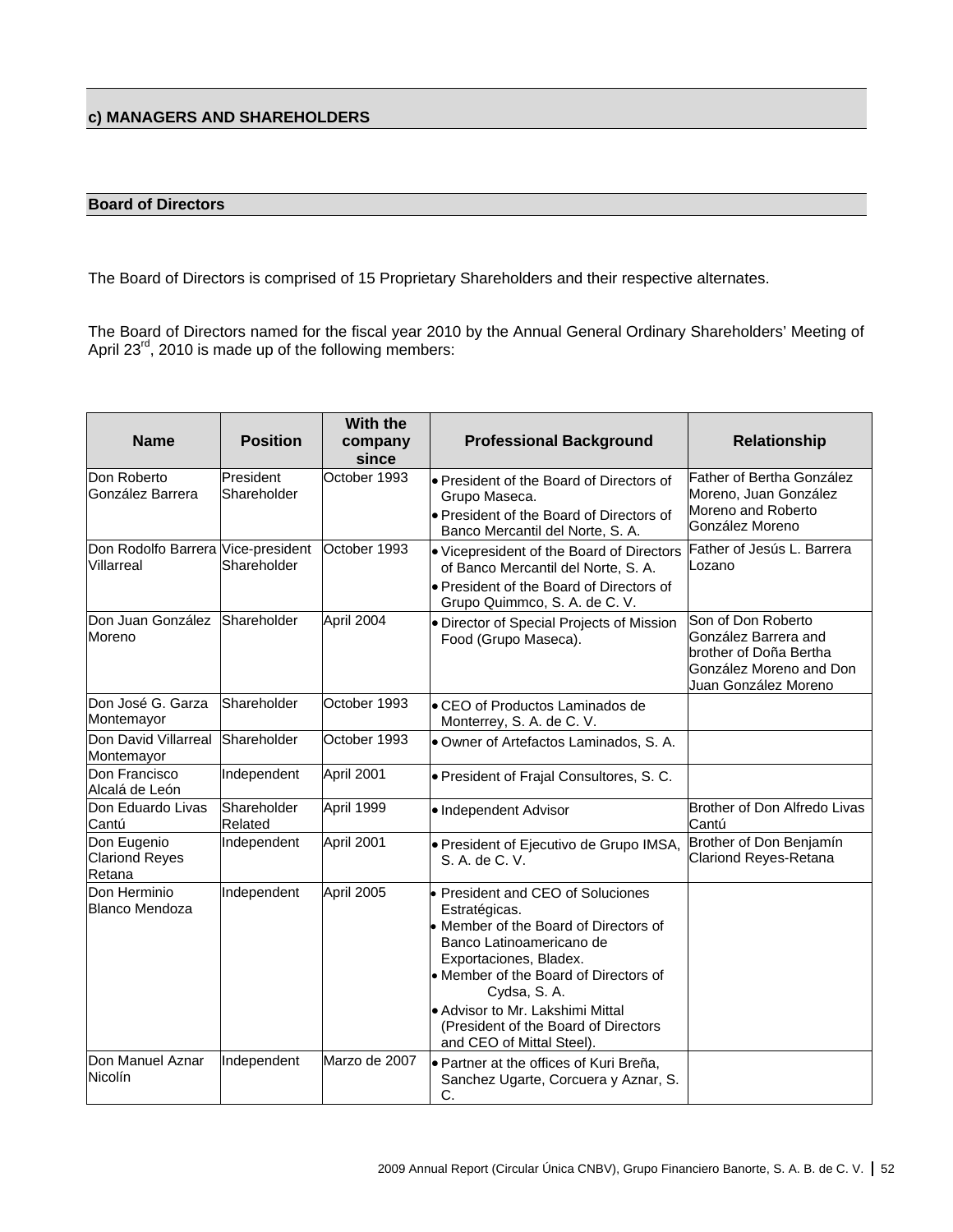| <b>Name</b>                                     | <b>Position</b>                 | <b>With the</b><br>company<br>since | <b>Professional Background</b>                                                                                                                                                                                                                                                      | <b>Relationship</b>                                                                                             |
|-------------------------------------------------|---------------------------------|-------------------------------------|-------------------------------------------------------------------------------------------------------------------------------------------------------------------------------------------------------------------------------------------------------------------------------------|-----------------------------------------------------------------------------------------------------------------|
| Don Jacobo<br>Zaidenweber Cvilich               | Independent                     | October 1993                        | • President of the bilateral Committee<br>Mexico-USA of C.E.M.A.I.<br>• Member of the Board of Directors of<br>C.O.E.C.E                                                                                                                                                            |                                                                                                                 |
| Don Alejandro<br>Valenzuela del Río             | Shareholder<br>Related          | Octubre 2007                        | • CEO of Grupo Financiero Banorte, S.<br>A. B. de C.V.<br>• Managing Director of Treasury and<br>Investor Relations of Grupo Financiero<br>Banorte, S. A. B. de C. V.<br>• Managing Director of Institutional<br>Relations of Grupo Financiero Banorte,<br>S. A. de C. V.           |                                                                                                                 |
| Don Isaac Hamui<br>Mussali                      | Independent                     | April 2002                          | . CEO of Inmobiliaria IHM, S. A. de C.V.                                                                                                                                                                                                                                            |                                                                                                                 |
| Everardo Elizondo<br>Almaguer                   | Independent                     | April 2010                          | · Professor of Microeconomy at Instituto<br>Tecnologico y de Estudios Superiores<br>de Monterrey (ITEMS)<br>. Deputy Governor of the Bank of Mexico                                                                                                                                 |                                                                                                                 |
| Doña Patricia<br>Armendáriz Guerra              | Independent                     | April 2009                          | • CEO of Credipyme, S. A. de C. V.                                                                                                                                                                                                                                                  |                                                                                                                 |
| Doña Bertha<br>González Moreno                  | Alternate<br><b>Shareholder</b> | April 1999                          | • President of Consultoria Internacional<br>• CEO of Patronato de Cerralvo A. B. P.                                                                                                                                                                                                 | Daughter of Roberto<br>González Barrera and sister<br>of Juan González Moreno<br>and Roberto González<br>Moreno |
| Don Jesús L.<br>Barrera Lozano                  | Alternate<br>Shareholder        | April 2002                          | • CEO of Grupo Quimmco, S. A. de C. V.                                                                                                                                                                                                                                              | Son of Don Rodolfo Barrera<br>Villarreal                                                                        |
| Don Javier Martínez<br>Abrego                   | Alternate<br>Shareholder        | October 1993                        | • President of the Board of Directors of<br>Motocicletas y Equipos, S. A. de C. V.                                                                                                                                                                                                  |                                                                                                                 |
| Don Javier Márquez<br>Diez Canedo               | Alternate<br>Related            | April 2009                          | · Director of Risk Management of<br>Banorte, S.A                                                                                                                                                                                                                                    |                                                                                                                 |
| Don Carlos<br>Chavarría Garza                   | Alternate<br>Shareholder        | April 2003                          | • CEO of Corporativo de Grupo<br>Transregio, S.A.                                                                                                                                                                                                                                   |                                                                                                                 |
| Don Luis Manuel<br>Merino Villasante            | Alternate<br>Independent        | April 2009                          | • CEO of Cocreaciones, Consultores y<br>Editores, S. A de C. V                                                                                                                                                                                                                      |                                                                                                                 |
| Don Alfredo Livas<br>Cantu                      | Alternate<br>Related            | April 2006                          | · President of Praxis Financiera, S. C.                                                                                                                                                                                                                                             | Brother of Don Eduardo<br>Livas Cantú                                                                           |
| Don Benjamín<br><b>Clariond Reyes</b><br>Retana | Alternate<br>Independent        | April 2005                          | . Director of the IMSATEL Division of<br>Grupo IMSA, S. A. de C. V.                                                                                                                                                                                                                 | Brother of Don Eugenio<br><b>Clariond Reyes-Retana</b>                                                          |
| Don Simón Nizri<br>Cohen                        | Alternate<br>Independent        | October 1993                        | • Founding member of the Board of<br>Directors of Textiles Unidos, TISAMEX,<br>Industrias Eureka, Bordados Fénix,<br>Alto Acabado, S. A. de C. V.<br>• Founding member of the Board of<br>Directors of Hilados Mary,<br>Organización Kadima, Terpel, Diseños<br>Logar, S.A. de C.V. |                                                                                                                 |
| Don César Verdes<br>Quevedo                     | Alternate<br>Independent        | April 2004                          | • Financial Advisor to Casa de Bolsa<br>Banorte, S. A. de C. V. (Brokerage<br>House)<br>• CEO of Operadora Cever, S. A.<br>• CEO of Grupo Automotriz Cever, S. A.                                                                                                                   |                                                                                                                 |
| Don Isaac Becker                                | Alternate                       | April 2002                          | · President of Becker e Hijos, S. A. de                                                                                                                                                                                                                                             |                                                                                                                 |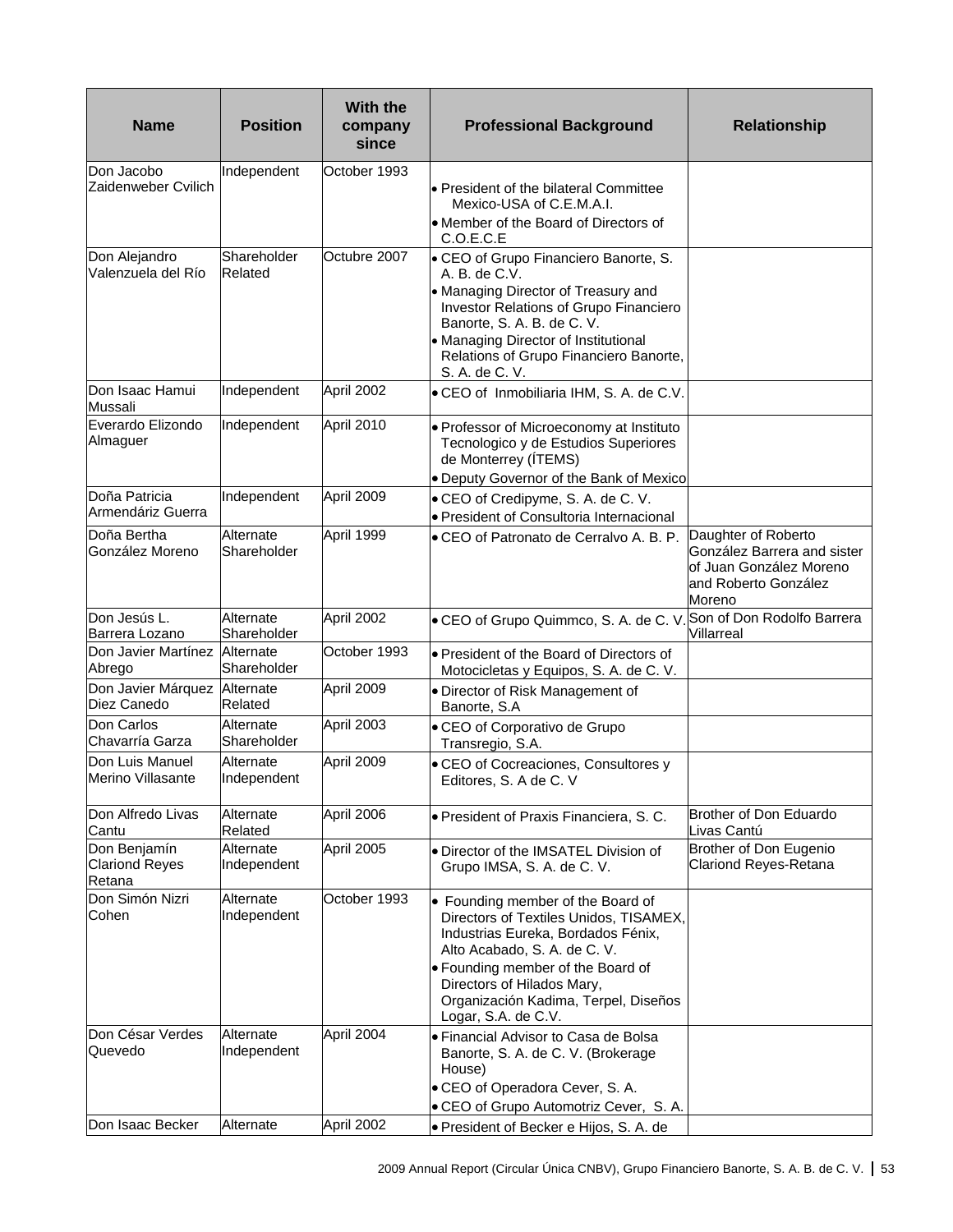| Kabacnik                               | Independent                 |                              | C.V. and of Becktel, S. A. de C. V.                                                                                                     |                     |
|----------------------------------------|-----------------------------|------------------------------|-----------------------------------------------------------------------------------------------------------------------------------------|---------------------|
| <b>Name</b>                            | <b>Position</b>             | With the<br>company<br>since | <b>Professional Background</b>                                                                                                          | <b>Relationship</b> |
| Don Sergio García<br><b>Robles Gil</b> | <b>Alternate</b><br>Related | April 2006                   | • Chief Financial Officer of Grupo<br>Financiero Banorte S. A. B. de C. V.                                                              |                     |
| Miguel A. Quiros<br>Pérez              | Alternate<br>Independent    | April 2010                   | ● Federal Judiciary Council<br>• Member of the Information Access<br>&Transparency Committee of the<br><b>Federal Judiciary Council</b> |                     |

In accordance with Article Thirty-three of the Corporate By-laws, the functions and faculties of the Board of Directors are:

- I. To establish general strategies to guide the Group and the individuals who control it.
- II. To monitor the management and direction of the Groups and the individuals who control it, taking into consideration their relevance in the financial, administrative and legal situation of the Group, as well as the performance of the relevant directors.
- III. To approve, with the prior opinion of the Audit and Corporate Practices Committee:
	- A) Policies and limitations for the use or disposition of the Group's capital and for the individuals who control it on behalf of related parties.
	- B) Each individual transaction with related parties that the Group or individuals with control carry out. The following transactions do not require the approval of the Board of Directors as long as they adhere to the policies and limits established by the Board: 1. Transactions in amounts with insignificant relevance for the Group and the individuals who control it, 2. Transactions carried out by the Society and the companies that it controls or over which it has significant influence, or among them, only when: i) they are ordinary or normal business transactions; ii) they are carried out at market prices or supported by ratings of external specialists. 3. Transactions with employees, only if carried out under the same conditions as with any client or as a result of general labor benefits.
	- C) Unusual or non-recurring transactions executed in the course of a fiscal year by the Group or individuals in control, either simultaneously or successively and considered to be, by their characteristics, a single operation or, the amount represents, based on figures corresponding to the closing of the previous quarter in any of the following cases: 1. The acquisition or alienation of goods with a value equal or superior to 5% of the consolidated assets of the Group. 2. The acquisition of guarantees or assumption of liabilities for an amount equal or superior to 5% of the Group's consolidated assets. Investments in debt or bank investments are exempted when they are carried out in accordance with the policies established by Board of Directors. Transaction waivers for amounts less than that mentioned in this paragraph can be delegated to the Audit and Corporate Practices' Committee.
	- D) The appointment, election and if the case, dismissal of the Group's CEO and his remuneration, as well as the policies for the appointment and remuneration of the other relevant officers.
	- E) Policies for granting mutuals, loans or any type of credit or guarantees to related parties.
	- F) Exemptions, enabling a Board member, relevant officer or individual with control to take advantage of business opportunities for themselves or on behalf of a third party that correspond to the Group or individuals with control or those with significant influence. Exemptions for transactions for amounts less than the one mentioned in paragraph C) of this section, can be delegated to one of the Group's committees in charge of audits or corporate practices which is included in the Stock Market Law.
	- G) Limitations with regards to internal control and internal audit of the Group and controlling individuals.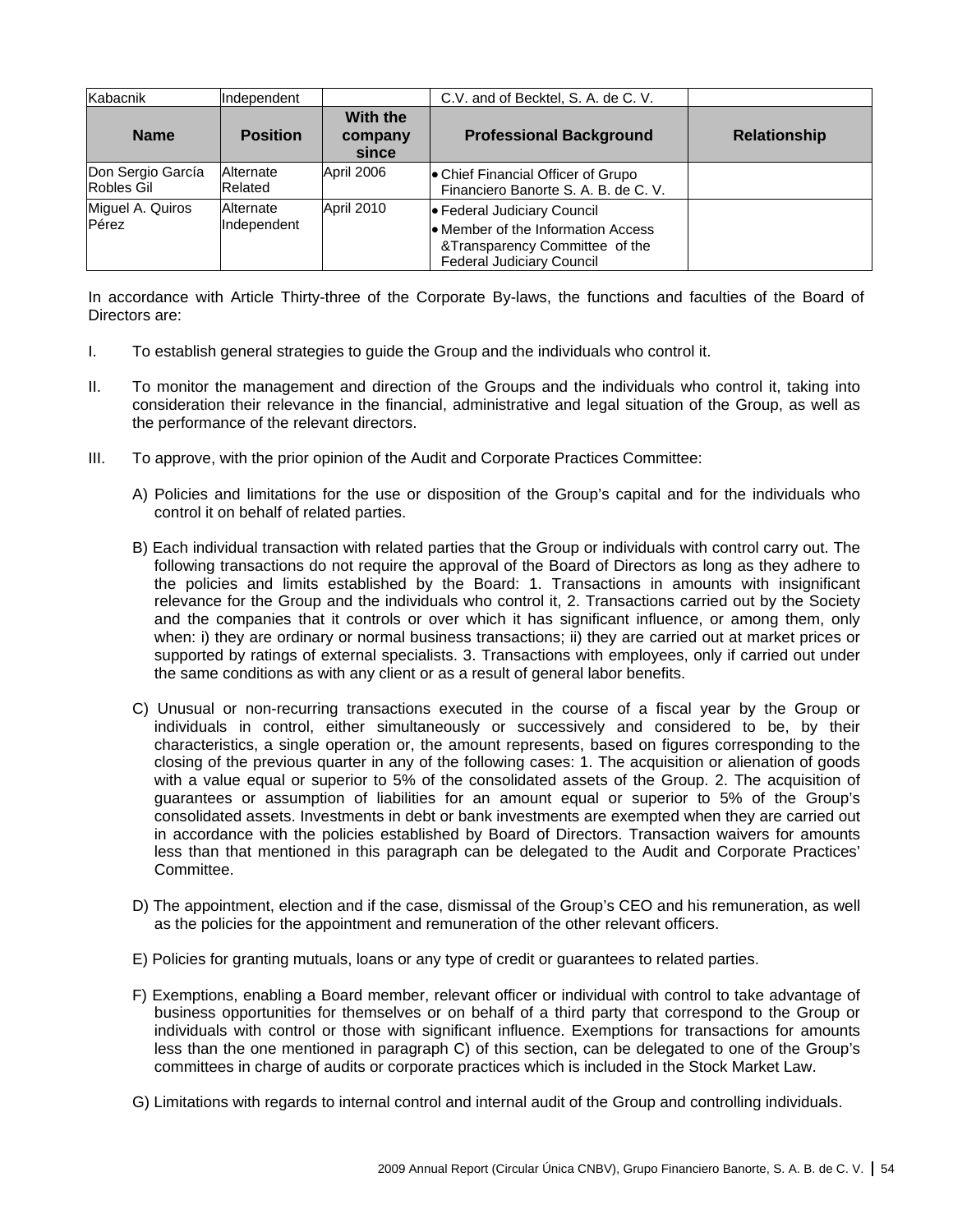- H) Accounting policies of the Group, adjusted to known accounting principles or those issued by the Comisión Nacional Bancaria (National Banking and Securities Commission) of general character.
- I) Group's Financial statements..
- J) The hiring of individuals to conduct external audits and if the case, additional or complementary services.

 When the Board of Directors' resolutions are not in agreement with the opinions of the corresponding Committee, such Committee must instruct the CEO to disclose this situation to investors through the stock exchange in which shares of the Group are traded, and adapting itself to the terms and conditions of the internal regulations established by that stock exchange.

- IV. To present the following at the General Shareholders' Meeting held at the end of each fiscal year: A) the annual report on the activities of the Audit and Corporate Practices' Committee. B) The report prepared by the CEO in accordance with the law, accompanied by an external auditor's finding. C) The Board of Directors' opinion on the content of the CEO's report referred to in the previous parenthesis. D) The report referred to in Article 172, paragraph b) of the General Law of Mercantile Societies establishing the main policies and accounting and information principles to follow in the preparation of financial information. E) The report on those activities and operations in which there could have been intervention in accordance to that foreseen in the applicable legislation.
- V. Follow up on the main risks that the Group and its controlling individuals are exposed to, based on the information presented by the Committees, the CEO and external auditors, as well as accounting systems, internal control and internal audit, registration, filing or information, all of which can be carried out by the Audit and Corporate Practices' Committee.
- VI. Approve communication and information policies with shareholders and the market, as well as with the Board of Directors and Relevant Officers, to comply with legal regulations.
- VII. Determine the necessary actions to correct any identified irregularities and implement the corresponding corrective measures.
- VIII. Establish the terms and conditions to which the Chief Executive Officer must adhere in exercising his power in acts of dominion.
- IX. Order the Chief Executive Officer to publicly disclose any relevant events to his knowledge.
- X. Represent the Group with corporations and individuals, as well as administrative and legal authorities or authorities of any other nature, whether municipal, state or federal, as well as local or federal labor authorities, the different Secretaries of State, Federal Tax Tribunal, Mexican Institute of Public Health, regional offices and other dependents of the same Institute and referees or arbitrators, with the authority to deal with cases and collections, conferred with the most ample general abilities referred to in the first paragraph of Article 2554 of the Civil Code for the Federal District, and with the special abilities that require special mention in accordance with the sections I, II, III, IV, V, VI VII and VIII of Article 2587 of the aforementioned legal document, by which, in an unlimited manner, they will be able to:
	- a) To settle and to commit to in arbitration;
	- b) To come between and to desist in all types of trials and resources;
	- c) To initiate Habeas Corpus trials or desist from them.

d) To present and ratify arraignments and penal quarrels and to meet their requirements; and to desist them;

e) To be co-council for the Federal or local District Attorney;

f) Grant pardons in penal procedures;

g) Explain or absolve positions in all types of trials, including labor trials, with the understanding however, that only those individuals designated by the Board of Directors have the ability to absolve them in accordance with the terms of Section X of this Article, which completely excludes them from the Rights enjoyed by other officials or directors of the Group;

h) Obtain awards of goods, surrender goods, present bids at auctions, challenge, and receive payments.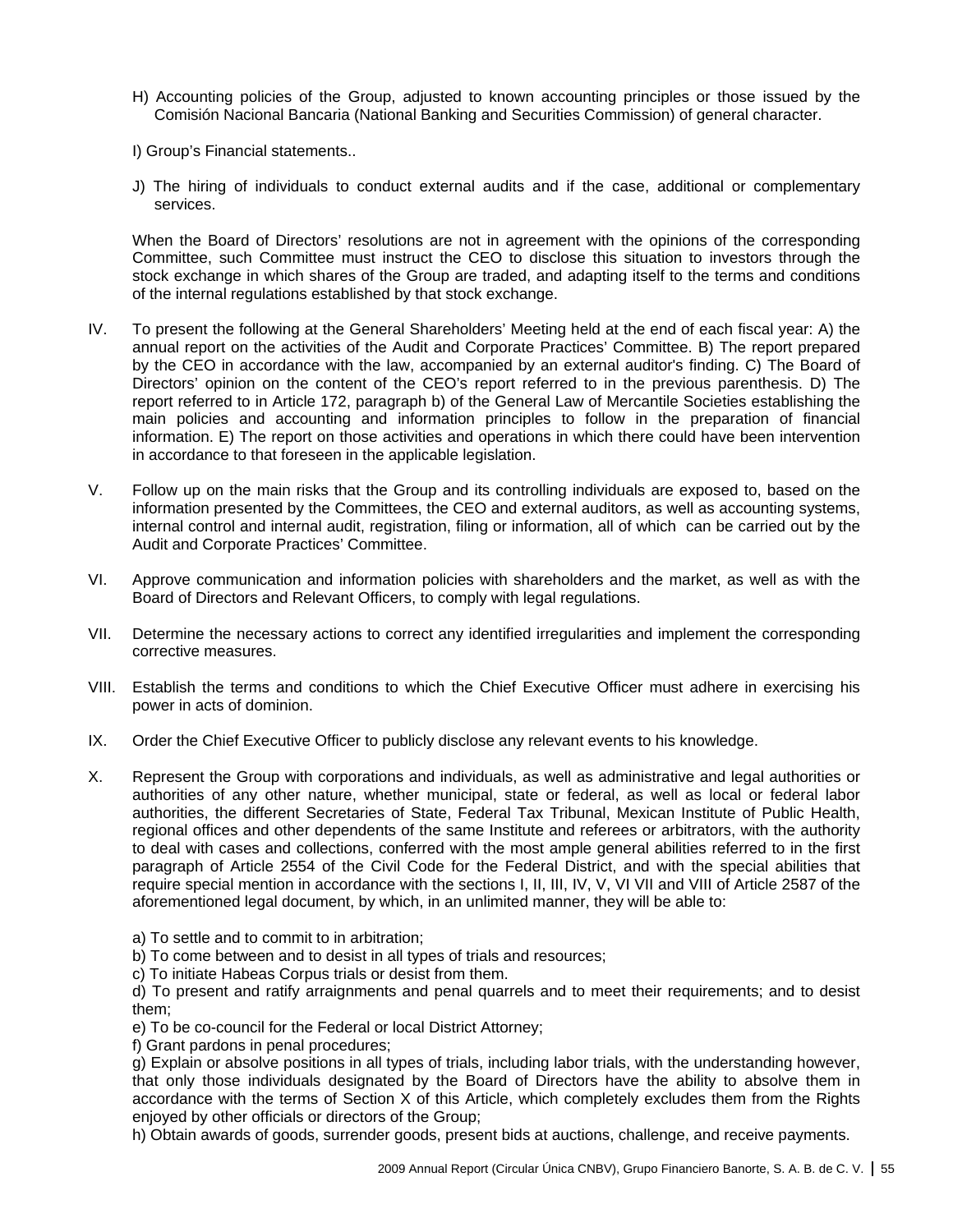- XI. Appear before any labor authority whether administrative or jurisdictional, local or federal; acting within the procedural policies or corresponding legal procedures, from the reconciliation stage to final execution; and to celebrate all types of agreements within the terms of Articles 11, 787 and 876 of the Federal Labor Law;
- XII. Management of businesses and corporate assets with the most ample general authority within the terms of Article 2554, paragraph two of the aforementioned Civil Code for the Distrito Federal.
- XIII. Issue, subscribe to, grant, accept, endorse or guarantee by endorsement loan securities within the terms of Article 9 of the General Law of Securities and Loan Operations;
- XIV. Open and close bank accounts in name of the Group, as well as make deposits and draw against them, and appoint people with signing authority;
- XV. Exercise acts of disposition and domain regarding the Group's goods, or its real or personal rights, under the terms of paragraph three of Article 2554 of the aforementioned Civil Code and with the special abilities pointed out in sections I, II and V of Article 2587 of the legal classification referred to;
- XVI. Grant general or special powers, always reserving the use of said authority, as well as revoking the powers granted.
- XVII. Establish rules for structure, organization, integration, functions and abilities of the Board of Directors' Executive Commission, Regional Councils, Internal Committees and the necessary work commissions; to appoint members; and set their remuneration.
- XVIII. Formulate an internal work code;
- XIX. Grant the necessary powers to officials indicated in the previous section or to any other persons, and revoke said granted powers; while observing all the applicable laws, delegate its powers and in the CEO, or some powers to one or several of the Board Members, or to Alternates that it designates, so that they exercise those powers in the business or businesses and under the terms and conditions that the Board of Directors establishes;
- XX. Delegate the Group's legal representation to the person or persons considered suitable, granting signing power and conferring them with ample general powers for disputes and collections, as referred to in the first paragraph of Article 2554 of the Civil Code and with the special Powers that require expressed mention according to Sections III, IV, VI, VII and VIII of Article 2587 of the legal body so that they can:

a) Present themselves as the Group's legal representatives in any administrative, labor, judicial procedure or process, or any other and make all types of instances, and specifically; articulate or absolve positions on behalf of the Group, converge in the conciliatory period, before the reconciliation meetings and arbitration; intervene in the respective diligences; and to celebrate all types of agreements with employees;

b) Carry out all the other legal acts referred to in Section I of this Article;

- c) Substitute powers and faculties without reducing their own, and to grant and revoke mandates;
- XXI. Resolve acquisition related situations, liens or transmissions of shares owned by the Group and issued by other societies
- XXII. In general, to have all the necessary faculties to carry out the management entrusted and consequently carry out all the acts and operations, legal and material, directly or indirectly, related to the social objective defined in the Article Three and the complementary activities established in the Fourth Article of these By-Laws, without limitation. The references of this Article to the precepts of the Civil Code for the Distrito Federal are understood to correlate with the Civil Codes of the entities in which the mandate is exercised.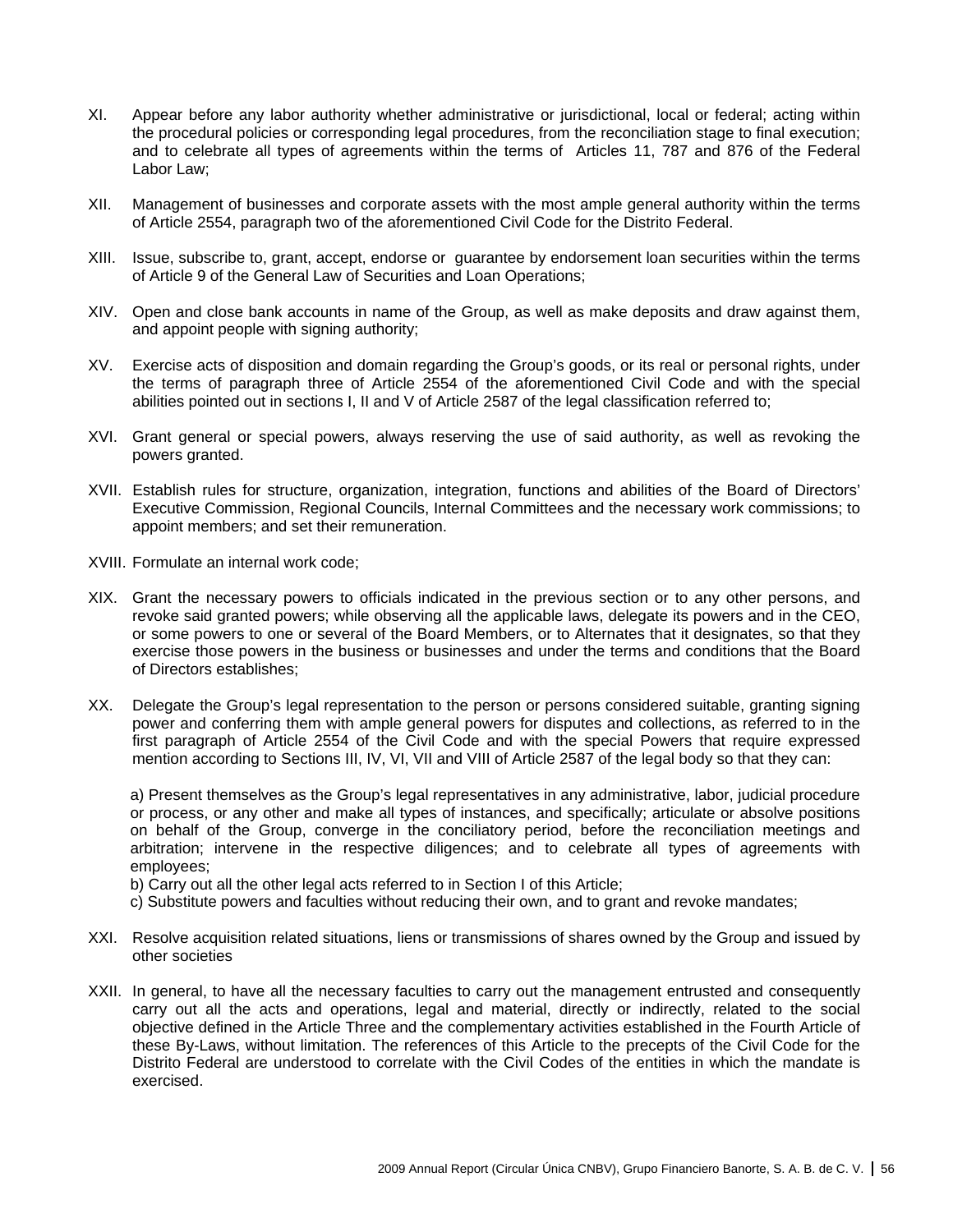The Board of Directors will be responsible to monitor the execution of the agreements of the Shareholders' Meetings, which could be carried out through the Audit Committee that conducts the audits which this Law refers to.

#### **Shareholders**

Don Roberto González Barrera exercises control over the Group.

Board Members and the main officials in the Group with over 1% shareholding participation is distributed as follows, according to the shareholder listings prepared for Annual Ordinary General Shareholders' Meeting held on April 23rd, 2010.

| <b>BOARD MEMBERS</b>                                                                | <b>No. of SHARES</b> |
|-------------------------------------------------------------------------------------|----------------------|
| Don Roberto González Barrera*                                                       | 342,918,218          |
| Don José Gpe. Garza Montemayor together with Doña Irma Graciela Montemayor de Garza | 45'728,000           |
| Don David Villarreal Montemayor, representing Doña Alicia Montemayor de Villarreal  | 44'825,700           |
| Don Carlos Chavarría Garza together with Doña Magdalena García Garza                | 20,824,716           |
| Don Javier Martínez Ábrego                                                          | 31,503,400           |
| _ . _.<br>.                                                                         |                      |

\*Includes the participation of his children Doña Bertha Gonzalez Moreno and Don Juan Antonio Gonzalez Moreno with 44,211,777 and 6,744,361 shares, respectively.

The names of the 10 main shareholders of GFNorte, according to the shareholder listings prepared for the Annual Ordinary General Shareholders' Meeting held on April 23<sup>rd</sup>, 2010 are:

Roberto González Barrera Bertha Alicia González Moreno Gruma S. A. B. de C. V. Irma Graciela Montemayor de Garza Alicia Rebeca Montemayor de Villarreal Magdalena García Garza Javier Martínez Ábrego SSB OM01 Client Omnibus A (on behalf of third parties) JPM Chase Bank Treaty A/C (on behalf of third parties) JP Morgan Lux SL Account (on behalf of third parties) JPMorgan Chase Bank SL A/C No 2 (on behalf of third parties)

The participation of Gruma, S.A.B. de C.V., registered for the GFNorte's General Ordinary Shareholders' Meeting held on April 23<sup>rd</sup>, 2010 was 8.79%.

#### **Support committees for GFNorte's Board of Directors**

The established support Committees for the Board of Directors of GFNorte are Management Committee, the Audit and Corporate Practices' Committee and the Risk Policies' Committee, and are made up of Board members with officers of the Group involved in some of them. It is the Board's responsibility to authorize the bylaws of the committees and to evaluate their management on an annual basis.

# **MANAGEMENT COMMITTEE**

**Objective:** to make decisions on strategic matters for the Institution and to follow up on the general state of the Institution and it's most relevant matters.

**Frequency of sessions:** the President of the Board of Directors calls the sessions.

**Comprised of:**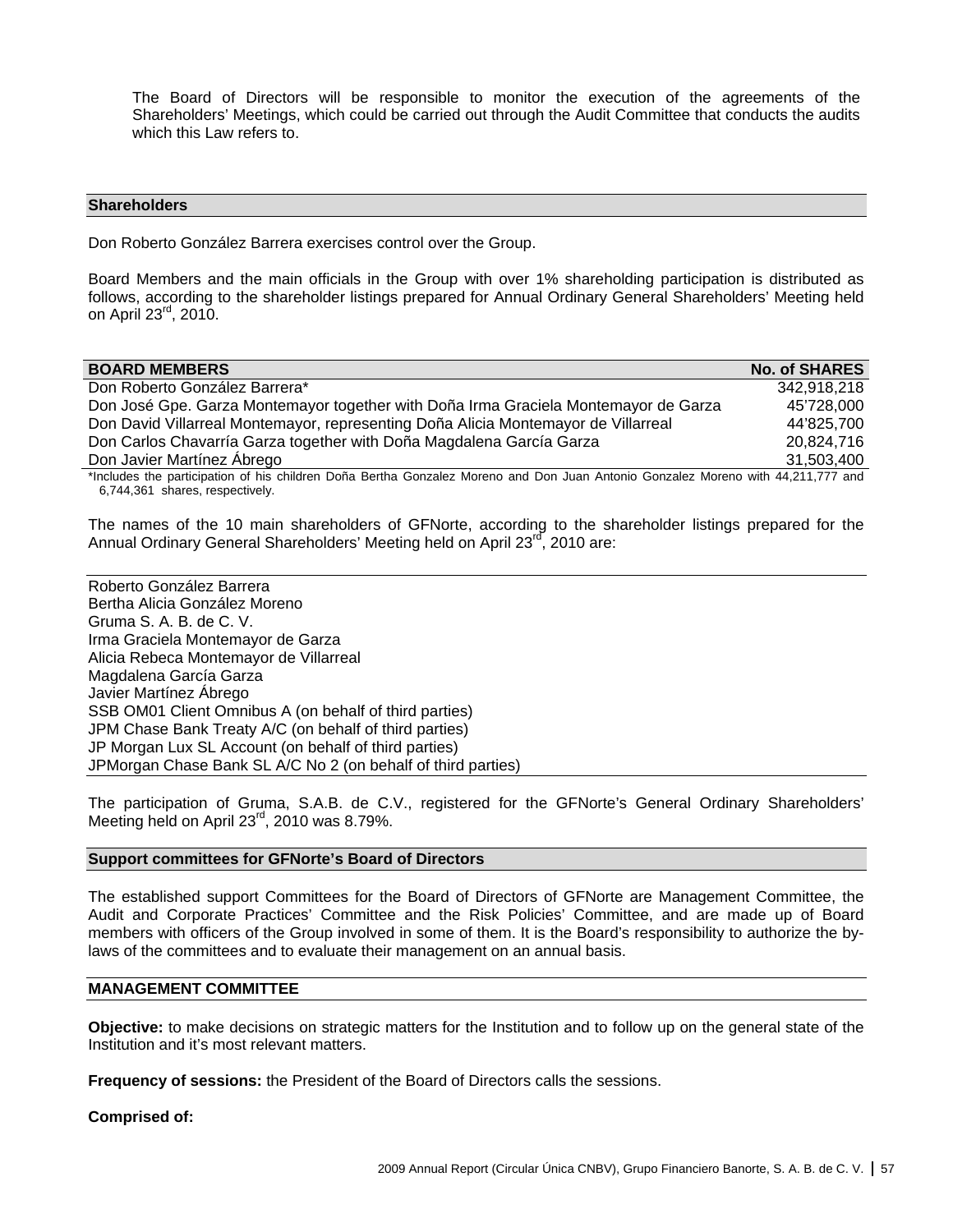| Roberto Gonzalez Barrera      | President of the Board of Directors          | President   |
|-------------------------------|----------------------------------------------|-------------|
| Alejandro Valenzuela del Rio  | CEO of GFNorte                               | Coordinator |
| Alfredo Eduardo Thorne Vetter | Chief Corporate & Investor Relations Officer |             |
| Jesús O. Garza Martínez       | Managing Director Retail Banking             |             |
| Manuel Sescosse Varela        | Managing Director Government Banking         |             |
| Sergio García Robles Gil      | <b>Chief Financial Officer</b>               |             |

**Quorum:** four members must be present always including the Board of Directors' President and the Chief Executive Officer of GFNorte.

Decisions are adopted with unanimous votes of those present.

#### **AUDIT AND CORPORATE PRACTICES' COMMITTEE**

#### **Objective:**

To support GFNorte's Board of Directors in monitoring, management, performance and execution of the Group's businesses and of their controlling individuals, considering the relevance that these have in the financial, administrative, and legal situation of the Group; as well as in the execution of the agreements approved in the Shareholder Meetings.

#### **Integration and Meetings:**

The Audit and Corporate Practices' Committee is comprised exclusively of independent members, with a minimum of three and not more than five members of the Board of Directors, appointed by the Board of Directors, at the proposal of the President.

The President of the Audit and Corporate Practices' Committee is appointed to/or removed from his position exclusively by the General Shareholders' Meeting and cannot be the President of the Board of Directors. The Secretary of the Committee is appointed by the same committee.

Sessions of the Audit and Corporate Practices' Committee are valid with a majority participation of its members, provided that the President is present or whoever has been designated, from among the Committee members, to take his place in his absence. The proposals put forth will be approved with the majority of votes of those members present, with the President's vote being the swing vote in the event of a tie.

| Francisco Alcalá de León   | Independent Shareholder Board Member | President |
|----------------------------|--------------------------------------|-----------|
| Herminio Blanco Mendoza    | Independent Shareholder Board Member | Member    |
| Manuel Aznar Nicolín       | Independent Shareholder Board Member | Member    |
| Patricia Armendáriz Guerra | Independent Shareholder Board Member | Member    |
| Isaias Velázquez González  | Secretary without vote               |           |

The Audit and Corporate Practices' Committee can hold sessions as many times as necessary, having the capacity to summon meetings: the President of the Board of Directors, 25% of the Board Members, the Chief Executive Officer, or the President of its own Committee.

The Committee records its sessions, and the records of each session are signed by those individuals acting as President of the session and Secretary of the Committee.

#### **Functions:**

#### I. Regarding Corporate Practices:

a) Provide the Board of Directors with an opinion on matters of concern in accordance with the applicable legislation.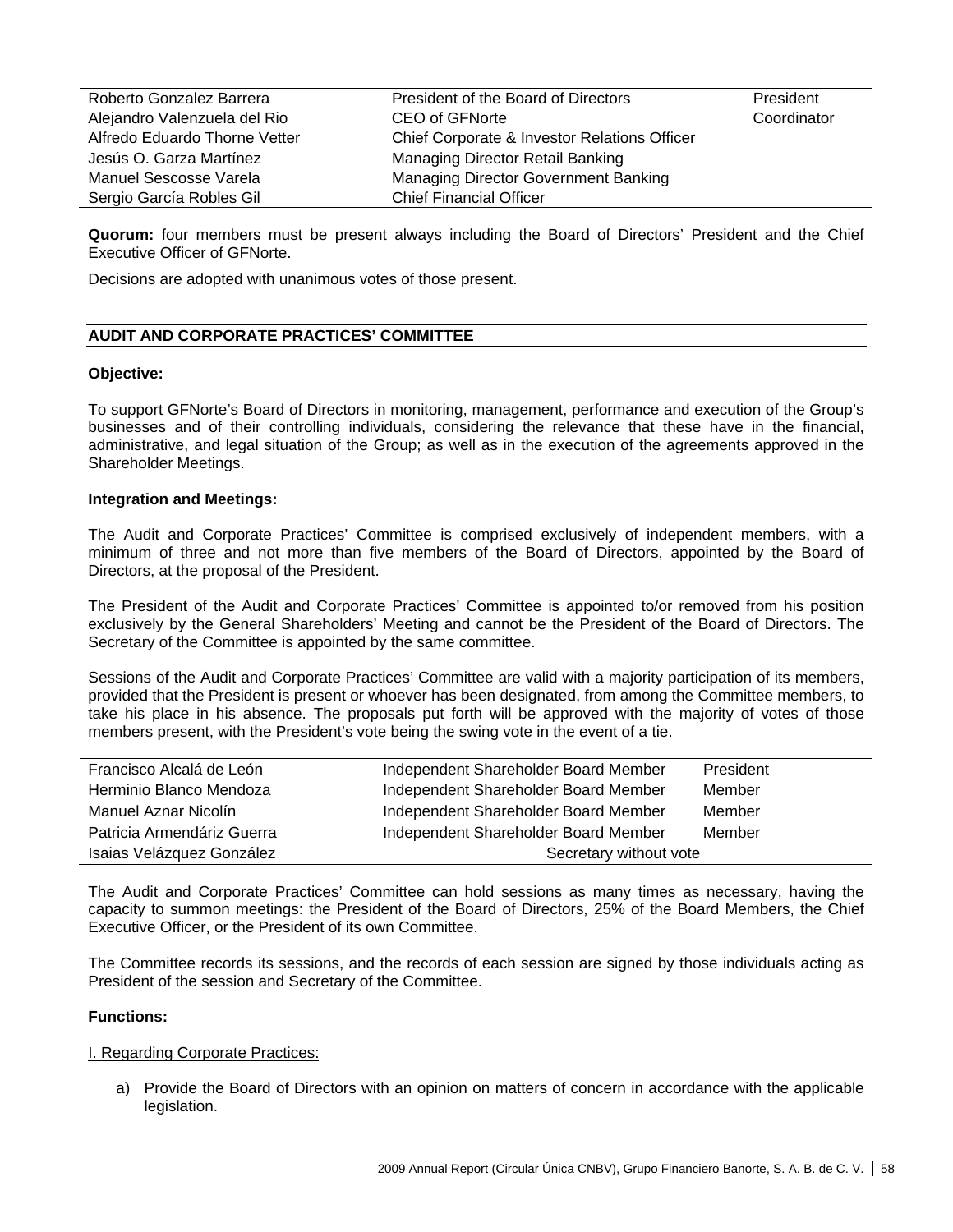- b) Solicit the opinion of independent experts for cases it considers necessary, in order to perform appropriately or when acting in accordance to applicable legislation.
- c) Convene Shareholders' Meetings and request the inclusion of topics considered important in the agenda of those Meetings.
- d) Support the Board of Directors in the elaboration of reports to be presented at the Shareholders' Meetings.
- e) Monitor and ensure that the Group's performance lies within the limits established by law and the Group's Corporate By-Laws.
- f) Define and update the structure of share incentive plans for the institution's executives.

#### II. Regarding Audit:

- a) Provide the Board of Directors with an opinion on matters of concern in accordance to the applicable legislation.
- b) Evaluate the performance of corporations providing external audit services, such as analyzing the findings, opinions and reports prepared by the external auditor. To do so, the Committee may require the presence of the afore-mentioned auditor whenever considered convenient, without prejudice of meeting at least once a year.
- c) Discuss the Group's financial statements with the individuals responsible of their elaboration and revision, and based on that, recommend or oppose their approval to the Board of Directors.
- d) Inform the Board of Directors of the state of the internal control and internal audit systems of the Group or corporations that control them, including any detected irregularities, if the case.
- e) Prepare an opinion on the CEO's report and submit it to the Board of Directors for its consideration and later presentation to the Shareholders' Meeting, based on the external auditor's findings, among other factors. This opinion should at least point out:
	- 1. If the accounting and information policies and criteria followed by the Group were appropriate and sufficient, taking into consideration the particular circumstances of the situation.
	- 2. If these policies and criteria were applied in the information presented by the CEO.
	- 3. If, as a consequence of numbers 1 and 2, the information presented by the CEO reasonably reflects the financial situation and results of the Group.
- f) Support the Board of Directors in the preparation of the reports to be presented to the Shareholders' Meeting.
- g) Check that operations referred to in Number 3 of Article 33 of the Corporate By-Laws, as well as those indicated by the applicable legislation, are carried out according to the law and By-Laws.
- h) Solicit the opinion of independent experts in such cases where it is judged to be convenient, for the appropriate performance or when in accordance with the applicable legislation.
- i) Require relevant officers and other employees of the Group or corporations that it controls, to report relative to the elaboration of financial and of any other type of information that it considers necessary for the execution of their duties.
- j) Investigate the possible non-fulfillment of duties by those with knowledge of operations, operational limitations and policies, internal control, internal audit and accounting registration system, either of the Group or of controlled corporations through an examination of documentation, registrations and other proof or evidence, to the extent necessary to fulfill this supervision.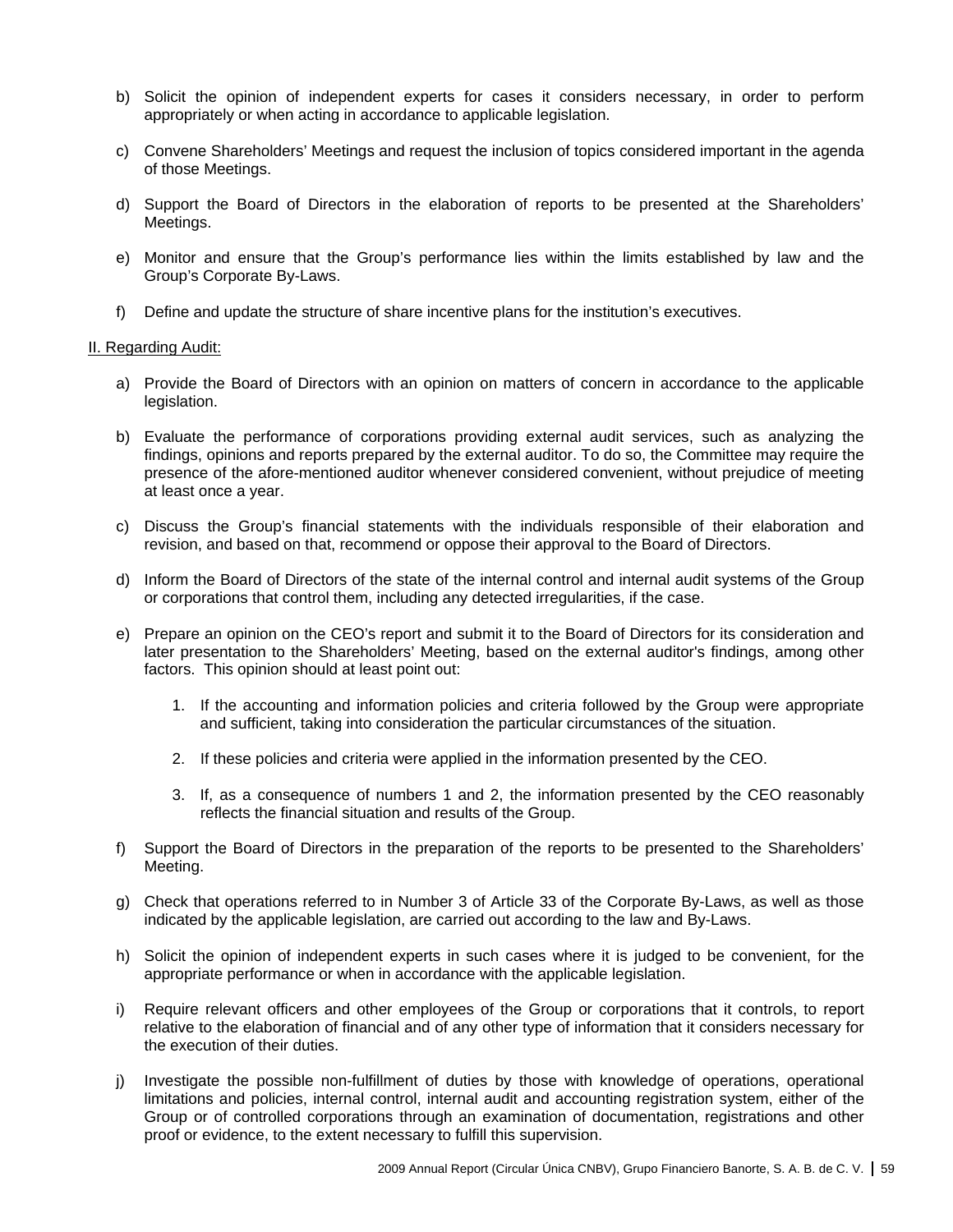- k) Receive observations expressed by shareholders, Board Members, relevant officers, employees and, by any third party in general, regarding matters referred to in the previous paragraph, as well as to carry out actions that are reasonable in their opinion in connection with such observations.
- l) Request periodic meetings with the relevant officers, as well as the delivery of any type of information related to the internal control and internal audit of the Group or its corporations.
- m) Inform the Board of Directors of any important irregularities detected related to the execution of their duties and if the case, of the corrective measures taken or proposed.
- n) Convene a Shareholders' Meeting and request that pertinent topics be included in the agenda.
- o) Monitor that the CEO executes the adopted resolutions of the Shareholder Meetings and of the Group's Board of Directors according to the instructions dictated by Shareholders' Meeting or the Board of Directors.
- p) Supervise the establishment of mechanisms and internal controls that allow verification that the acts and operations of the Group and its corporations, adhere to the applicable norms, as well as to implement methodologies that facilitate the revision of the above-mentioned execution.
- q) Supervise that all activities adhere to the corporate by-laws and established laws.

#### **Responsibilities:**

The President of the Audit and Corporate Practices' Committee must prepare an annual report on the activities that correspond to this Committee and must present it to GFNorte's Board of Directors. This report must consider the following points:

I. Regarding Corporate Practices:

- a) Observations regarding the performance of relevant officers.
- b) Operations with related parties, during the fiscal year reports detailing the specifics of significant operations.
- c) Integral compensation or remuneration packages for individuals referred to in Article 28, Section III, paragraph d) of the Stock Market Law (LMV).
- d) Waivers granted by the Board of Directors in terms stipulated in Article 28, Section III, paragraph f) of the LMV.
- e) Responsibilities related to the share incentive plan for executives of the Banco Mercantil del Norte:
	- 1. Name officers eligible for the incentive plan (beneficiaries).
	- 2. Establish the participation granted to beneficiaries, terms and form of payment of the incentive plan.
	- 3. Authorize the number of shares allotted to the incentive plan to be purchased by the Trust.
	- 4. Interpret, manage, modify and if the case, to propose the termination of the incentive plan to the Board of Directors of Banorte.
	- 5. Take any necessary actions for the efficient and timely execution of the incentive plan.
	- 6. Inform the Board of Directors on relevant matters concerning the institution's incentive plan.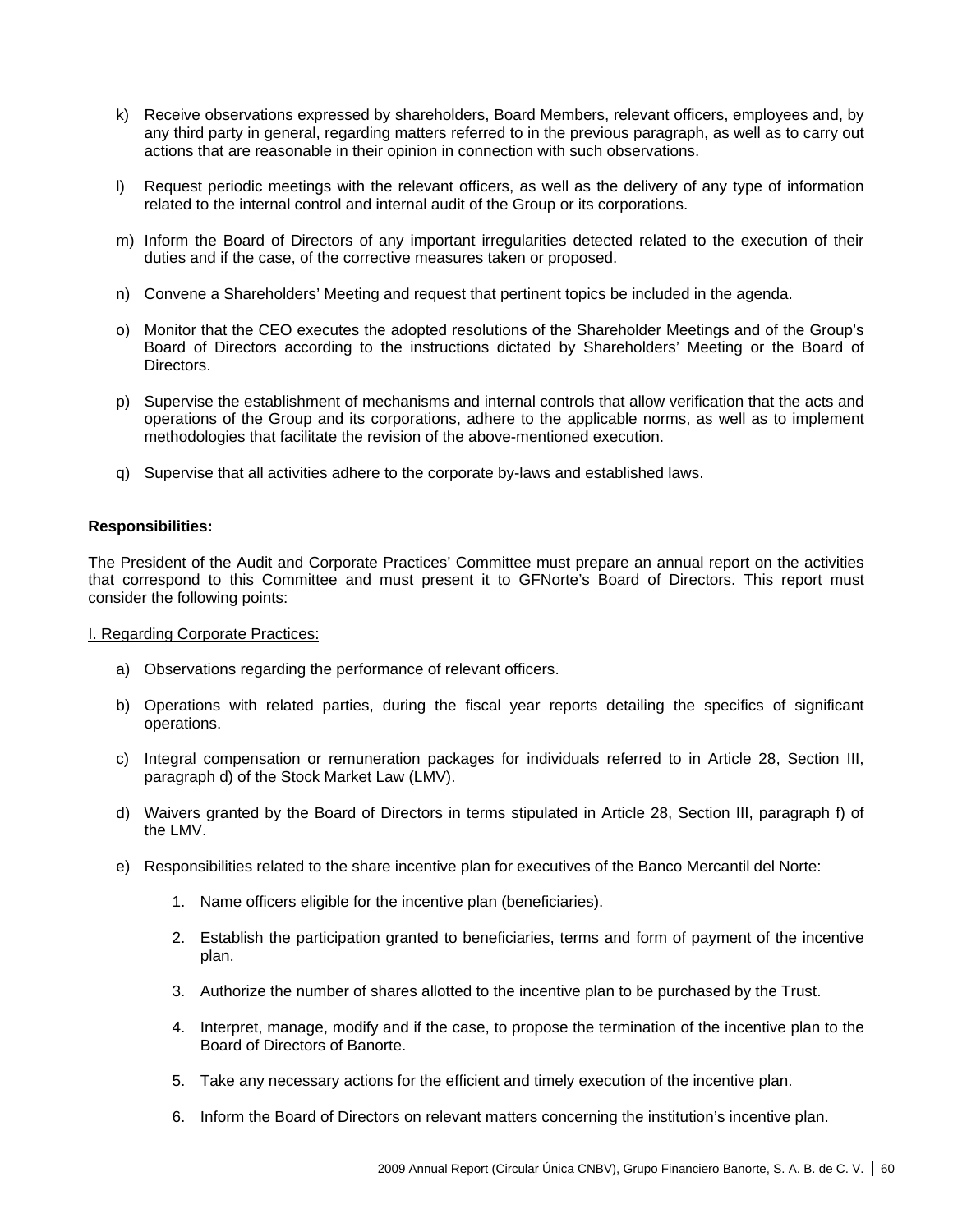#### II. Regarding Audit:

- a) The state of the internal control and internal audit system of the Group and its corporations and the description of any deficiencies and deviations, if the case, as well as aspects that require improvement, taking into account the opinions, reports, official statements and finding of the external audit, as well as the reports issued by the independent experts that extended their services during the period covered by the report.
- b) The mention and follow-up of preventive and corrective measures implemented based on the results of investigations related to not adhering to the guidelines, operation and accounting registration policies by either the Group or its corporations.
- c) Evaluation of the corporation's performance in providing the external audit service as well as the external auditor in charge of it.
- d) The description and assessment of any additional or complementary services provided by the corporation conducting the external audit, as well as those provided by independent experts.
- e) The main results of revisions to the financial statements of the Group and of its corporations.
- f) The description and effects of the modifications to accounting policies approved during the period covered in the report.
- g) The measures taken because of observations considered significant, by shareholders, Board Members, relevant officers, employees or any third party, regarding accounting, internal controls and topics related to internal or external audits, or, arising from accusations of management irregularities.
- h) Follow-up on the resolutions adopted by the Shareholder' Meetings and the Board of Directors.

To prepare the reports referred to by this legal precept, as well as that of the opinions pointed out in Article 42 of the LMV, the Audit and Corporate Practices' Committee should listen to the relevant officers; in the event that there is a difference of opinion, such differences will be reported in those mentioned reports and opinions.

#### **RISK POLICIES' COMMITTEE**

**Objective:** to manage the risks that the Institution is exposed to and oversee that its operations are adjusted to meet objectives, policies and procedures for the Integral Management of Risks, as well as to the global limitations of risk exposure approved by the Board.

#### **Functions:**

- 1. To propose for the Board of Directors' approval:
	- A. Objectives, limitations and policies for the integral management of risks, as well as modifications to the same.
	- B. Global limitations for the different types of risk considering consolidated risk, broken down by business unit or risk factor, taking into account what is established in Articles 79 to 85 of the applicable regulations of general character for credit institutions, published by the Diario Oficial (second section) on December 2<sup>nd</sup>, 2005.
	- C. Mechanisms for the implementation of corrective measures.
	- D. Special cases or circumstances in which specific or global limitations could be exceeded.
- 2. To Approve:
	- A. Specific limitations for discretionary risks, as well as tolerance levels for non-discretionary risks.
	- B. Methodology and procedures to identify, measure, monitor, limit, control, inform and disclose the different types of risk, as well as their modifications.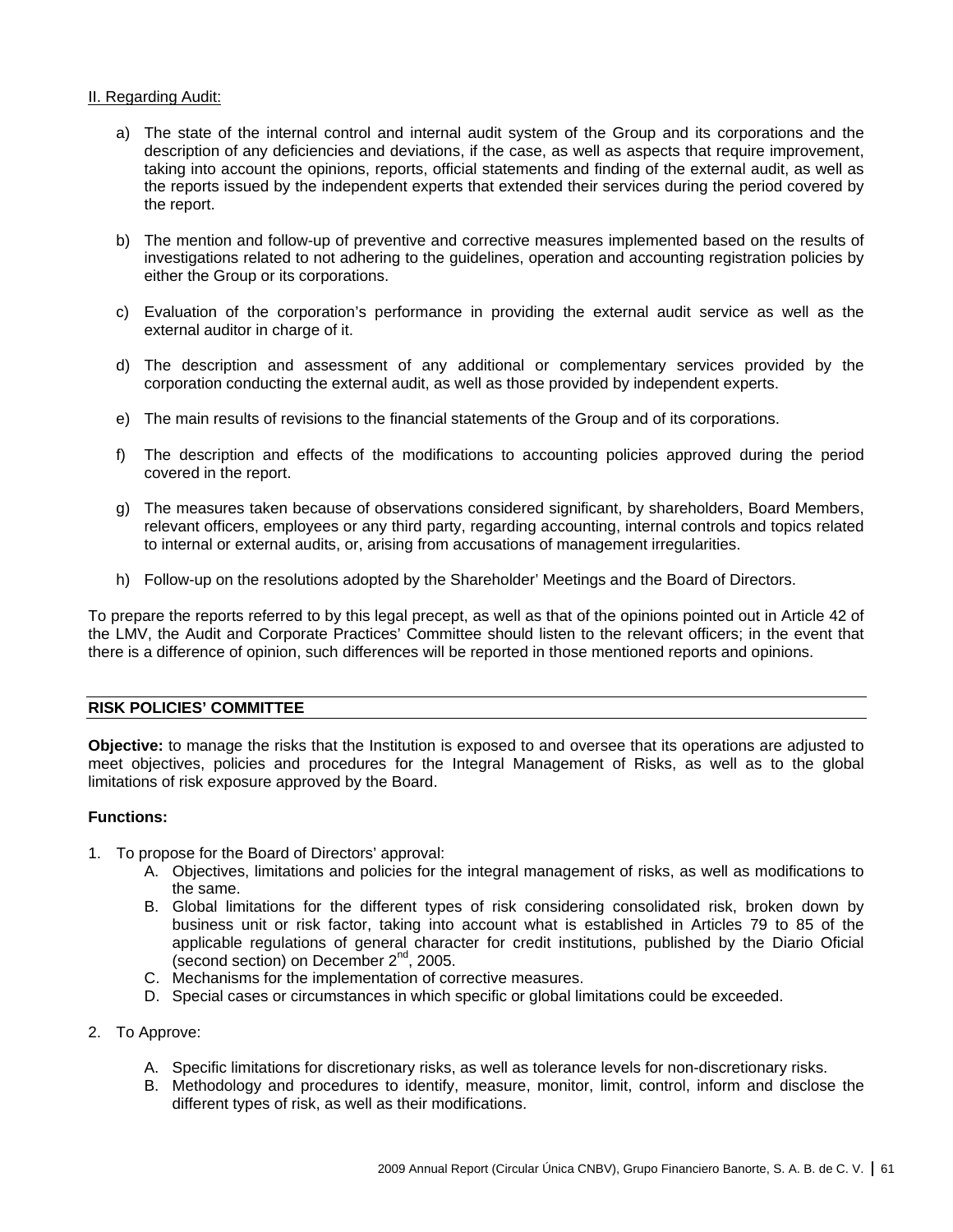- C. Models, parameters and scenarios to carry out the rating, measurement and control of risks that the unit for Integral Risk Management proposes.
- D. Methodologies for the identification, rating, measurement and control of risks for new operations, products and services that the Group seeks to offer on the market.
- E. Corrective measures proposed by the unit of Integral Risk Management.
- F. The technical evaluation of the aspects of the Integral Risk Management's unit referred to in Article 77 of the applicable regulations of general character for credit institutions, published by the Diario Official (second section) on December 2nd, 2005, for presentation to the Board of Directors and the CNBV, as well as the report resulting from the technical evaluation.
- G. The manuals for the Integral Risk Management unit, in accordance with the objectives, limitations and policies established by the Board of Directors referred to in the last paragraph of Article 78 of the applicable regulations of general character for credit institutions, published by the Diario Official (second section) on December 2<sup>nd</sup>, 2005.
- H. The appointment or removal of the executive responsible for the Integral Risk Management unit, which must be ratified by the Board of Directors.
- 3. Inform the Board of Directors about:
	- A. On a quarterly basis, the risk exposure assumed by the Group and the possible negative impact, non-observance of established exposure limits and risk tolerance levels.
	- B. The corrective measures implemented in accordance with the Integral Risk Management unit's proposal.
- 4. Review at least once a year:
	- A. The specific limits for discretionary risks, as well as the tolerance levels for non-discretionary risks.
	- B. Methodologies and procedures to identify, measure, monitor, limit, control, inform and disclose the different types of risk, as well as their modifications.
	- C. Models, parameters and scenarios that will be used to carry out the rating, measurement and control of risks that the Integral Risk Management unit proposes.

The Risk Policies' Committee should at all times, ensure the knowledge of all personnel involved in risk taking, the global and specific limits for discretionary risks, as well as the tolerance levels for non-discretionary risks.

**Frequency of the sessions:** should hold monthly sessions. All sessions and resolutions should be properly recorded and signed by all those in attendance.

#### **Comprised of:**

| Eduardo Livas Cantú (President)                        | Board Member Shareholder                               |
|--------------------------------------------------------|--------------------------------------------------------|
| Francisco Alcalá de León                               | Board Member Shareholder                               |
| Manuel Aznar Nicolín                                   | Board Member Shareholder                               |
| Alejandro Valenzuela del Río                           | CEO of GFNorte                                         |
| Fernando Solís Soberón (BAP)                           | Managing Director Long Term Savings                    |
| Gerardo Zamora Nañez (A y F)                           | Executive Director Leasing, Factoring &<br>Warehousing |
| Ricardo Acevedo de Garay                               | Managing Director Brokerage                            |
| Javier Marquez Diez Canedo (Secretary)                 | Managing Director Risk Management                      |
| Aurora Cervantes Martínez (Invited) (without vote)     | Managing Director Legal                                |
| Jesus O. Garza Martínez (Invited) (without vote)       | Managing Director of Banking                           |
| Sergio García Robles Gil (Invited) (without vote)      | CFO.                                                   |
| Luis Fernando Orozco Mancera (Invited) (without vote)  | Managing Director Recovery Banking                     |
| Alfredo Eduardo Thorne Vetter (Invited) (without vote) | Chief Corporate & Investor Relations Officer           |
| Manuel Sescosse Varela (Invited) (without vote)        | <b>Managing Director Government</b>                    |
|                                                        | <b>Managing Director Audit</b>                         |
|                                                        |                                                        |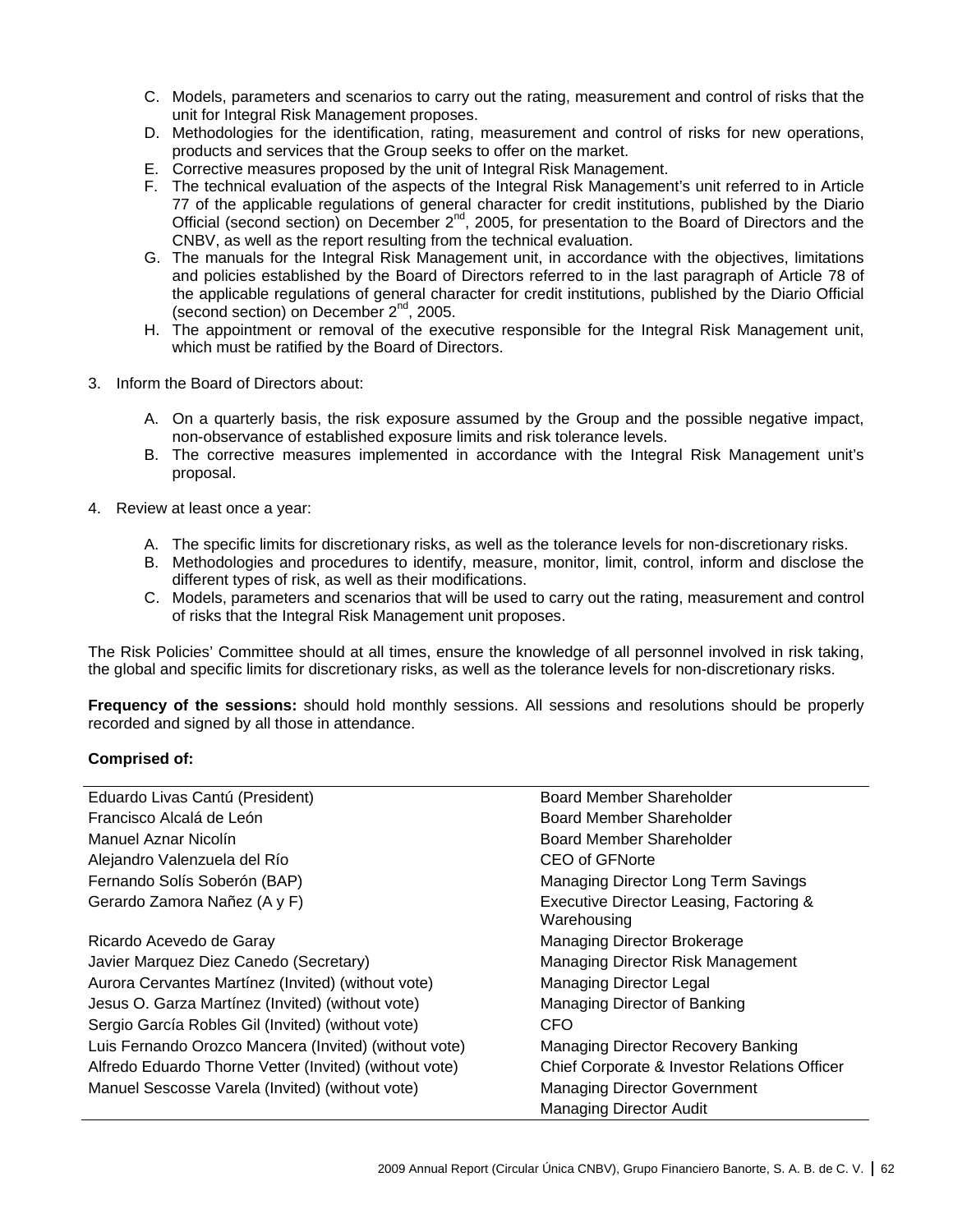**Quorum:** two Shareholder Board Members, the CEO of GFNorte and the Committee Secretary.

Decisions will be adopted by the unanimous vote of those present.

#### **Support Committees to GFNorte's General Management**

There are several committees which support GFNorte General Management's work, which identify, propose and resolve within their abilities, diverse aspects related with the progress of the business. The Managing Directors of areas that report directly to the CEO sit on these Committees, as well as other officials responsible for specific areas. These Committees are detailed as follows:

#### **OPERATIONS COMMITTEE**

**Mission:** to be the highest ranking committee in the institution to make strategic decisions related to the critical variables of GFNorte's business.

**Scope:** the scope of the Operations Committee extends to all of GFNorte's companies.

#### **Functions:**

- 1. To establish strategies for new financial products and services.
- 2. Based on the Viability Analysis' recommendation: to analyze and evaluate the business concept of strategic projects and if warranted, request their evaluation by the Evaluation Group.
- 3. Make any other strategic decision related with critical variables of the business.

#### **Faculties:**

1. Approve the viability of initiatives for new products and services.

**Frequency of sessions:** sessions should be held every two weeks.

#### **Comprised of:**

| Alejandro Valenzuela del Rio (President)  | <b>CEO of GFNorte</b>                        |
|-------------------------------------------|----------------------------------------------|
| Sergio García Robles Gil (Coordinator)    | CFO of GFNorte                               |
| Fausto José Hernández Pintado (Secretary) | <b>Executive Director Strategic Planning</b> |
| Alfredo Eduardo Thorne Vetter             | Chief Corporate & Investor Relations Officer |
| Jesús Oswaldo Garza Martínez              | Managing Director Retail Banking             |
| Manuel Sescosse Varela                    | Managing Director Government Banking         |
| Alejandro Garay Espinosa                  | <b>Managing Director Corporate Services</b>  |
| Carla Juan Chelala                        | <b>Managing Director Marketing</b>           |

**Quorum:** five members must be present and the President of the Committee must always be present.

- The Committee coordinator will be responsible to convene sessions, coordinate topics to be addressed and record the minutes of the topics and resolutions of each session.
- All members of this Committee have a voice and a vote in the topics addressed.
- Sponsors of projects or any other officers who present a topic, especially at the request of the Committee, can also be invited to participate with a voice but no vote.
- Resolutions will be made by a majority of votes of those present, while the President of this Committee will hold the deciding vote in the event of tie as well as the right to veto.

# **TECHNOLOGY AND INVESTMENT COMMITTEE**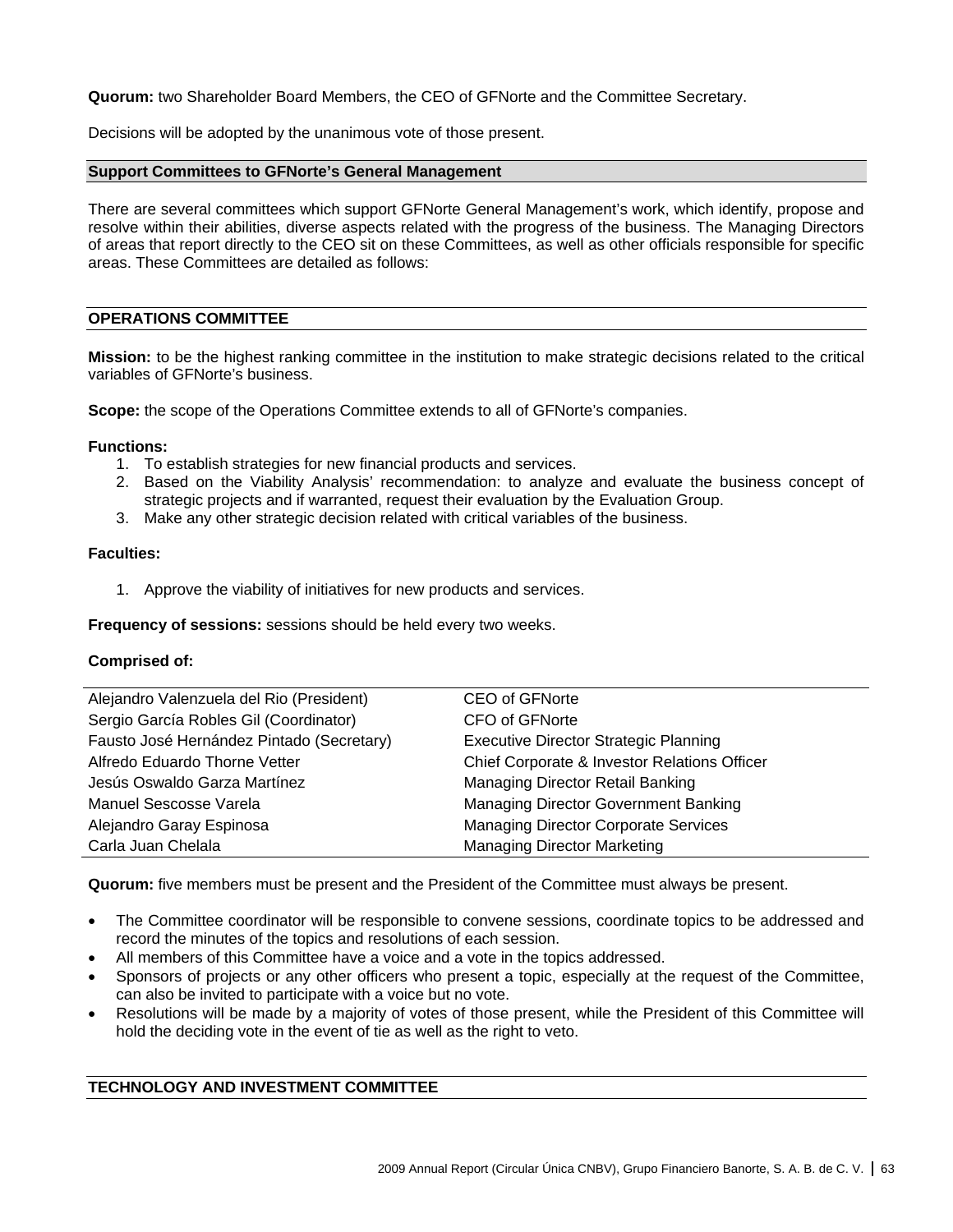**Mission:** To be GFNorte's highest organ in charge of approving and prioritizing the portfolios of investment projects, as well as budgetary assignments.

**Reach:** the Technology Committee's scope includes all the companies that form GFNorte.

# **Functions:**

- 1. Follow up on the projects of the annual investment program authorized by the Board of Directors.
- 2. Manage the investment program authorized by the Board of Directors
- 3. Analyze, and if necessary authorize the initiatives and projects that have been approved by the Operations Committee, and that have been previously evaluated by the Evaluation Group.
- 4. Modify, suspend or cancel previously approved projects that present critical deviations, considering the recommendations by the Evaluation Group.
- 5. Follow up on the results and general benefits of the investment projects' portfolio.
- 6. Follow up on the implementation of the authorized investment budget.

# **Faculties:**

- 1. Approve, modify and cancel projects.
- 2. Assign the budget.
- 3. Prioritize the portfolio.

**Frequency of the sessions:** must hold sessions on a bimonthly basis, every third Thursday of the month.

# **Comprised of:**

| Alejandro Valenzuela del Rio (President)  | <b>CEO of GFNorte</b>                        |
|-------------------------------------------|----------------------------------------------|
| Sergio García Robles Gil (Coordinator)    | CFO of GFNorte                               |
| Fausto José Hernández Pintado (Secretary) | <b>Executive Director Strategic Planning</b> |
| Alfredo Eduardo Thorne Vetter             | Chief Corporate & Investor Relations Officer |
| Jesús Oswaldo Garza Martínez              | Managing Director Retail Banking             |
| Alejandro Garay Espinosa                  | <b>Managing Director Corporate Services</b>  |
| Prudencio Frigolet Gómez                  | <b>Managing Director Technology</b>          |
| Javier Beltrán Cantú                      | <b>Executive Director Material Resources</b> |
|                                           |                                              |

**Quorum:** five Board members and the President of the Committee must always be present.

- The Secretary of the Committee will responsible for the roll call, coordination of topics to be discussed and the elaboration of the minutes with the resolutions of each session.
- All the members of this committee have a voice and vote in the topics under discussion.
- Invited sponsors of projects or any other officer who presents a topic, especially at the request of the Committee, have a voice but no vote.
- Members can name a substitute to represent them in case of not being able to attend, nonetheless the substitute has a voice but no vote, and does not count as part of the quorum.
- Resolutions will be adopted by a majority of votes of those present, the President of this Committee will have the quality vote in case of a tie and the right to veto.

# **SECURITY COMMITTEE**

**Objective:** propose improvements and seek solutions to physical security problems that affect the institutional assets or pose risks of embezzlement by employees or third parties, through changes to processes and procedures, as well as sanction whoever is responsible for unhealthy practices in their financial function and services at the Financial Group.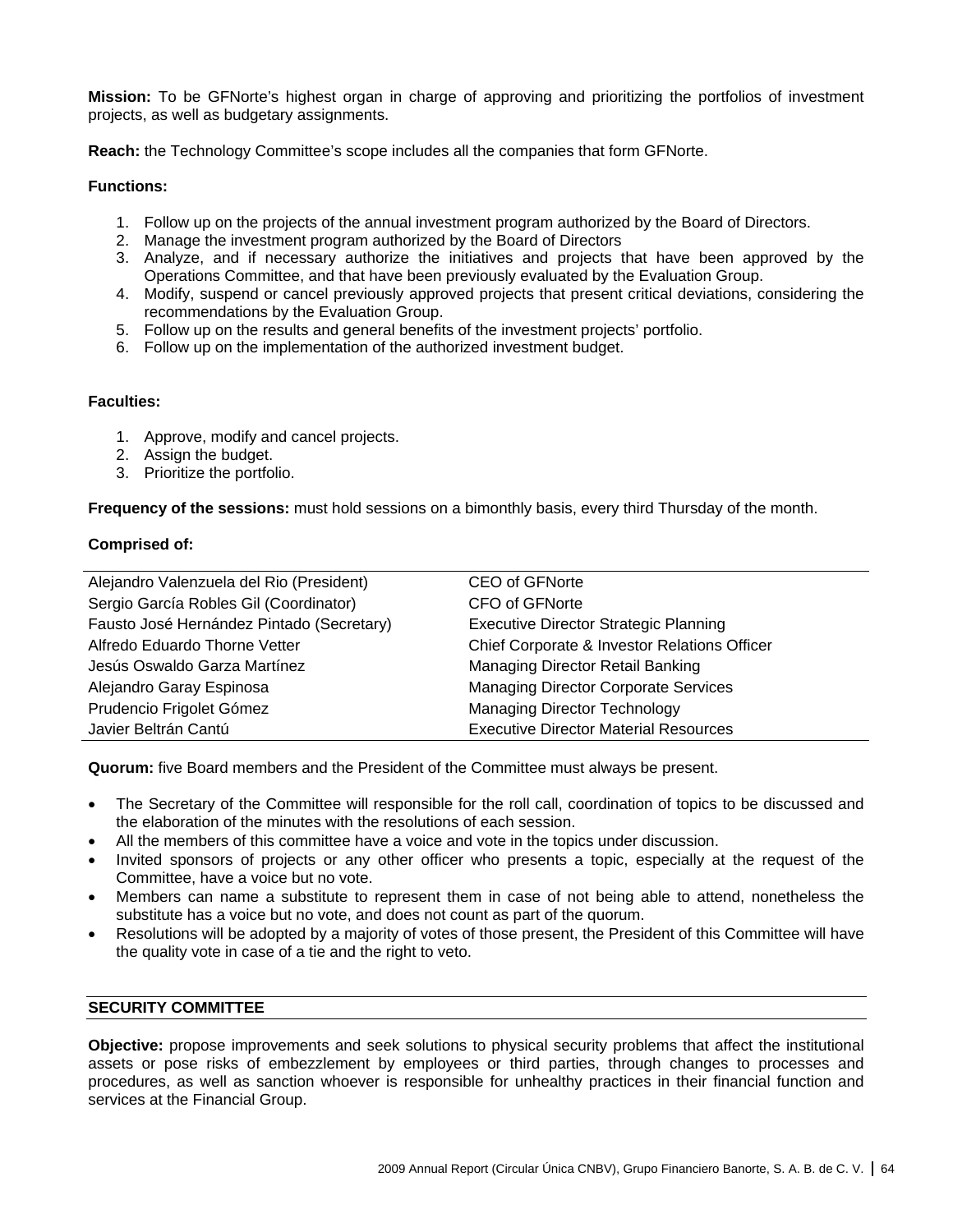**Scope:** The Security Committee is an organism with direct dependence on the General Management of GFNorte. Territorial Security sub-committees depend on this Security Committee.

The objectives, functions, integral and frequency of the Security Committee's sessions and of the Territorial Security Sub-committees are generally applied to all the companies that make up Grupo Financiero Banorte.

# **Functions:**

- 1. To analyze the origin of the damage or risk of irregular events of third parties or employees.
- 2. To implement preventive measures to avoid risk, through changes in the operations or management and send messages to alert employees and officers of the network.
- 3. To take corrective measures and actions in the face of irregular or illicit behavior by employees, officers (labor sanctions) and by third parties (legal action).
- 4. Evaluate and follow through on resolutions made in of Security's Territorial Sub Committees.

**Frequency of the sessions:** meetings will be held every third Thursday of each month. The time between sessions may be extended if there are no topics that need to be discussed, this will be left to the criteria of the President or the Secretary Coordinator of the Committee.

#### **Comprised of:**

#### **Member Shareholders**

| Aurora Cervantes Martínez (President)               | Managing Director of Legal Affairs                       |
|-----------------------------------------------------|----------------------------------------------------------|
| Alejandro Garay Espinosa                            | <b>Managing Director Corporate Services</b>              |
| José Daniel Oviedo Tobías                           | <b>Managing Director Audit</b>                           |
| Jesús Oswaldo Garza Martínez                        | Managing Director Retail Banking                         |
| Prudencio Frigolet Gómez                            | <b>Managing Director Technology</b>                      |
| Roel Mariano Pérez Martínez (Secretary Coordinator) | <b>Sub-Director Special Affairs Complaint Department</b> |
| Luis Gerardo Valdés Manzano                         | <b>Executive Director of Human Resources</b>             |

**Quorum:** The four members who must always be present are the representatives of Legal, Audit and Controllership.

- The Security Committee's Secretary Coordinator is responsible to convene sessions, coordinate agenda topics and record the minutes of the meetings and resolutions of each session.
- Only the member shareholders are entitled to a voice and vote on topics in the agenda.
- Members who are unable to attend can name an alternate to attend in their place in which case, the alternate will have a voice and vote and will count as part of the quorum.
- In the absence of the President and his/her alternate, the representative of Audit will act as presiding President.
- Resolutions will be adopted by a majority of votes of those present; the Security Committee President will have the vote of quality in the event of a tie and the right to veto.

#### **CENTRAL CREDIT COMMITTEE**

This Committee has the functions of resolving the credit applications presented by the clientele through the banking areas, based on the experience and knowledge of GFNorte's officers regarding the situation of the different sectors, regional economies and specific clients, with a focus on business profitability and measurement of institutional risk.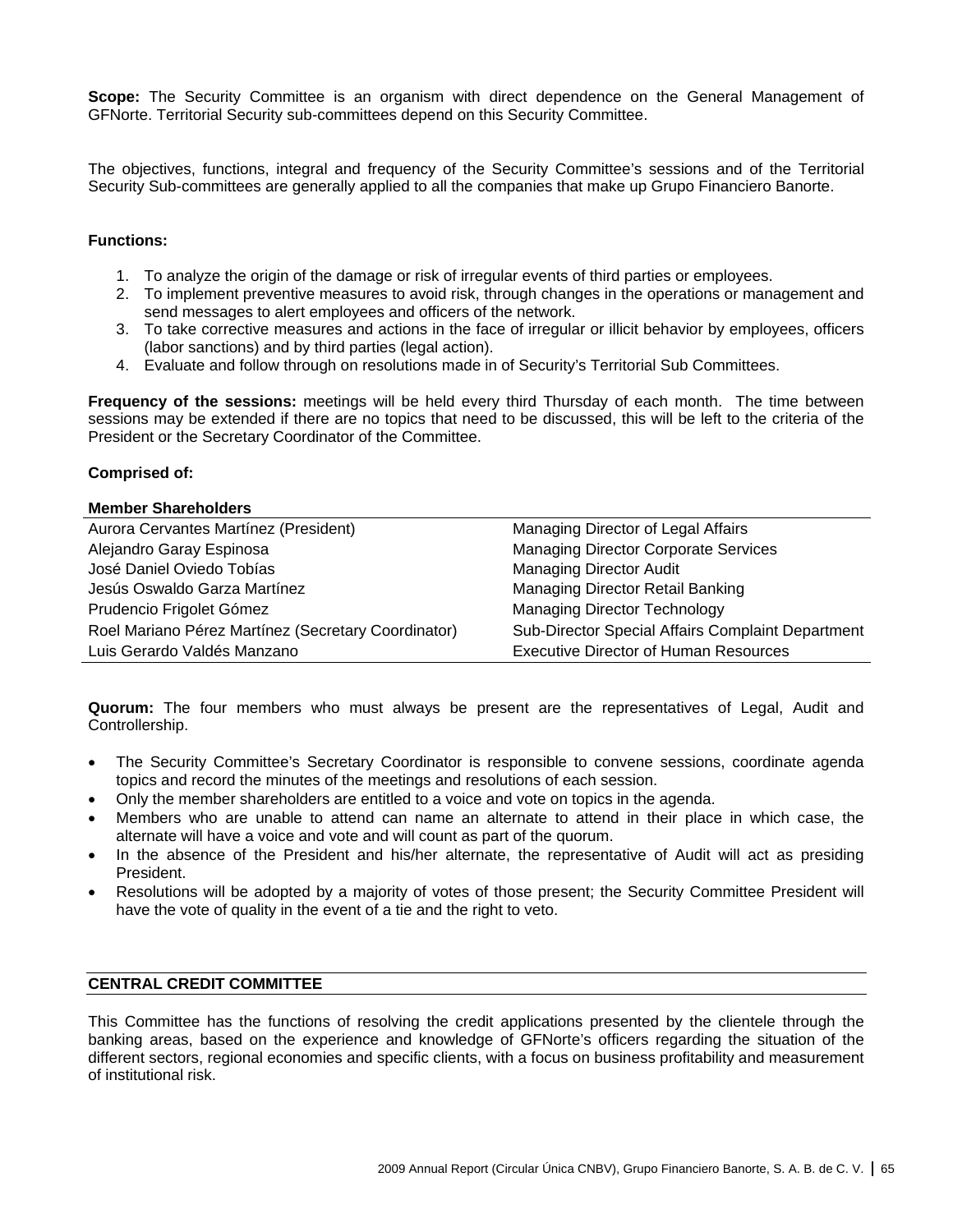The Central Credit Committee is supported by various committees with different geographical coverage and amounts that can be granted using special faculties. Standardization also exists so that under a scheme of individual or joint faculties, GFNorte officers can authorize transactions to special clients sporadically.

The Central Credit Committee convenes every fifteen days. The Credit Committees supporting it convene with the same frequency, or if needed, on a weekly basis or more frequently as required.

#### **Comprised of:**

| Alejandro Valenzuela del Río *                                                                                                                                                                                                                                                                                                                                                                                                                                                       | Coordinator                          |
|--------------------------------------------------------------------------------------------------------------------------------------------------------------------------------------------------------------------------------------------------------------------------------------------------------------------------------------------------------------------------------------------------------------------------------------------------------------------------------------|--------------------------------------|
| Javier Márquez Diez Canedo                                                                                                                                                                                                                                                                                                                                                                                                                                                           | Coordinator Alternate (without vote) |
| Luis Fernando Orozco Mancera ***                                                                                                                                                                                                                                                                                                                                                                                                                                                     | Coordinator Alternate                |
| Aurora Cervantes Martínez                                                                                                                                                                                                                                                                                                                                                                                                                                                            |                                      |
| José Armando Rodal Espinosa                                                                                                                                                                                                                                                                                                                                                                                                                                                          |                                      |
| Sergio García Robles Gil                                                                                                                                                                                                                                                                                                                                                                                                                                                             |                                      |
| Jesús O. Garza Martínez                                                                                                                                                                                                                                                                                                                                                                                                                                                              |                                      |
| Manuel Sescosse Varela                                                                                                                                                                                                                                                                                                                                                                                                                                                               |                                      |
| Alfredo Thorne Vetter                                                                                                                                                                                                                                                                                                                                                                                                                                                                |                                      |
| Rafael Hinojosa Cárdenas ***                                                                                                                                                                                                                                                                                                                                                                                                                                                         |                                      |
| Director Territorial **                                                                                                                                                                                                                                                                                                                                                                                                                                                              |                                      |
| Carlos Arnold Ochoa                                                                                                                                                                                                                                                                                                                                                                                                                                                                  | Secretary                            |
| Heleodoro Ruíz Santos                                                                                                                                                                                                                                                                                                                                                                                                                                                                | Alternate (without vote)             |
| <b>Audit Representative</b>                                                                                                                                                                                                                                                                                                                                                                                                                                                          | (without vote)                       |
| $*$ $\blacksquare$ $\blacksquare$ $\blacksquare$ $\blacksquare$ $\blacksquare$ $\blacksquare$ $\blacksquare$ $\blacksquare$ $\blacksquare$ $\blacksquare$ $\blacksquare$ $\blacksquare$ $\blacksquare$ $\blacksquare$ $\blacksquare$ $\blacksquare$ $\blacksquare$ $\blacksquare$ $\blacksquare$ $\blacksquare$ $\blacksquare$ $\blacksquare$ $\blacksquare$ $\blacksquare$ $\blacksquare$ $\blacksquare$ $\blacksquare$ $\blacksquare$ $\blacksquare$ $\blacksquare$ $\blacksquare$ |                                      |

Has the ability to veto.

\*\* The Territorial Director's participation will be rotated according to the following geographical logistics: North, South, Northwest,

Peninsula, Mexico City North, Mexico City South, West, Central, Border and Isthmus.

\*\*\* In dealing with loan applications for group with authorized investment projects, has a voice without vote.

**Quorum:** Four voting members. Of those four, at least two cannot be members of the National Loan Committee who participated in the recommendation of the case to the Central Loan Committee and at least one officer should be able to authorized Lines of Credit and one to authorize Staff Loans.

In absence of the Coordinator, Alternate Coordinator or Secretary, any other member can assume these positions defining the member and position at the beginning of the session.

# **CENTRAL CREDIT RECOVERY COMMITTEE**

**Objectives:** The integration of these Committees seeks to take advantage of members' experience and knowledge of the national and regional economic situations, as well as the different situations being attended to by the Area of Asset Recovery, so that the resolution of proposals presented to them are carried out in an objective and appropriate manner.

Resolve clients' recovery proposals that are under management of the Asset Recovery Business, as well as borrowers from traditional banking that propose cash settlements, restructurings and payments in kind or conversions of debt to equity, that could imply or not debt cancellations or removals.

Additionally, the Recovery Committees are in charge of resolving foreclosed asset proposals, based on the following:

- 1. Analyze the selling values of the foreclosed assets, based on financial reasoning in first instance, considering the criteria of present value and funding costs.
- 2. Propose to the Risk Policies Committee, adjustments to the sale policies of foreclosed assets.
- 3. Analyze, and if the case, authorize all proposals for the sale of foreclosed real estate assets.
- 4. Analyze the quarterly operations' report of the Director of Management and Sale of Assets.
- 5. Monitor advances and compliance in the sale of foreclosed assets, as well as the adequate coordination among the areas involved.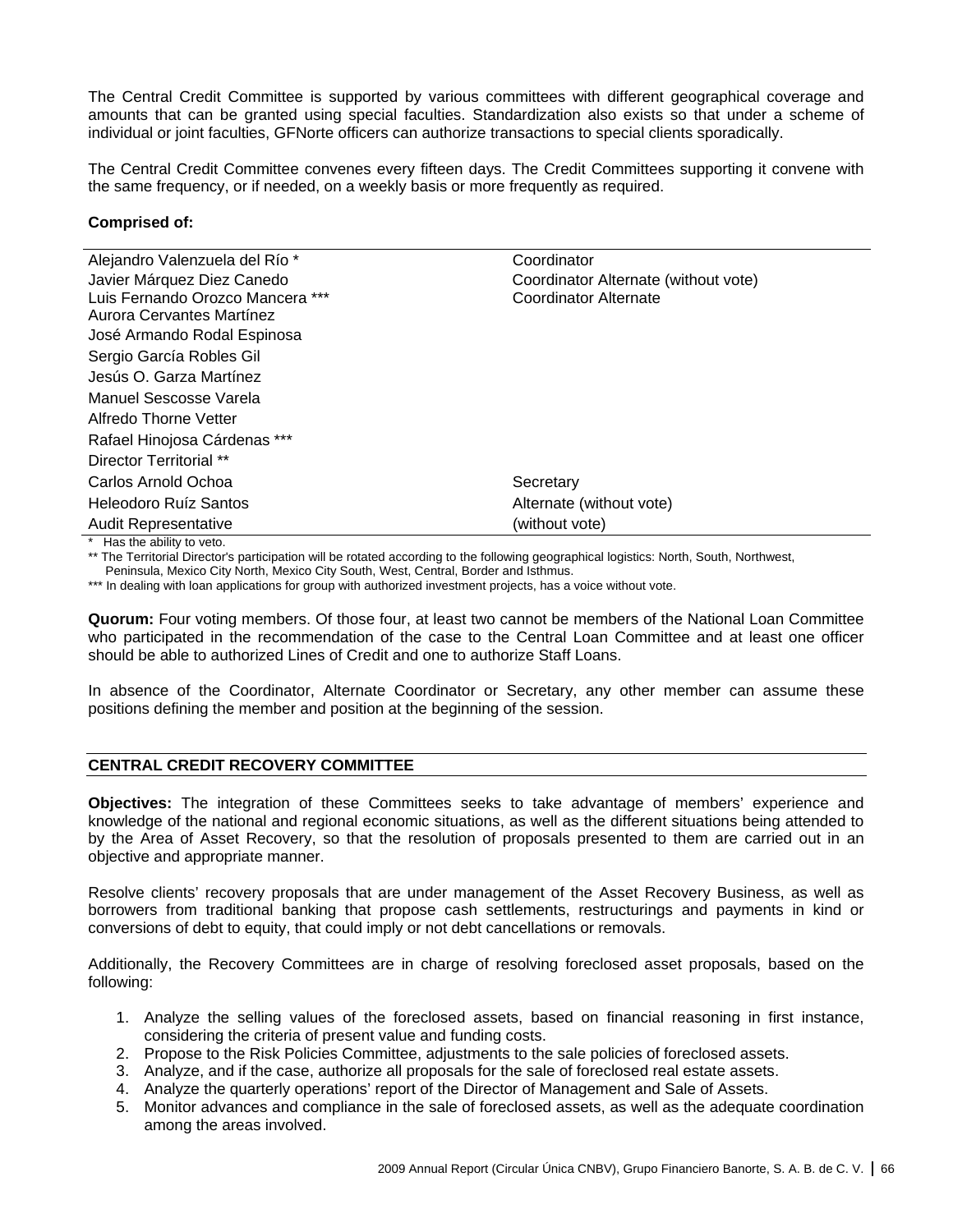- 6. Decide the hiring of brokers and/or specialized bureaus for the sale of real estate; in case of urgency, this decision can be taken by 3 of its members, having to inform it (and record in the minutes) of the Committee's next session.
- 7. Attend any matter related to the sale of foreclosed assets not contemplated in this policy.

# **Comprised of:**

| Luis Fernando Orozco Mancera | Coordinator            |
|------------------------------|------------------------|
| Sergio García Robles Gil     | Coordinator            |
| Javier Márquez Diez Canedo   | Coordinator            |
| Aurora Cervantes Martínez    | Coordinator            |
| Rafael Hinojosa Cárdenas     | Coordinator            |
| Carlos Arnold Ochoa          | Coordinator            |
| Rafael Flores Birrichaga     |                        |
| Mario A. Barraza Barrón      |                        |
| Mario Rodríguez Santacruz    |                        |
| Carlota Hinojosa Salinas     | Secretary without vote |
| José Luis Garza González     | Without vote           |

**Quorum:** For Recovery issues, four members, two of whom must be Coordinators and at least two members who do not pertain to the areas of Portfolio Recovery or Property Sales. For Property Sales' issues, the required quorum is three members, of whom one must be a Coordinator and at least two members who do not pertain to the areas of Portfolio Recovery or Property Sales. In the event of a divided decision, for either issue, but never with more than two votes against, the signature of the General Director of GFNorte is required.

# **ASSETS AND LIABILITIES COMMITTEE**

#### **Functions:**

- 1. Maintain and increase the productivity of the Bank through managing the financial margin.
- 2. Review, validate and if necessary homologate the tariff and price policies of various products and services offered by the bank.
- 3. Analyze, evaluate and determine the parameters and/or conditions to launch new programs, products and services and/or modifications to existing ones, required by the Operations Committee and/or the Evaluation Group.
- 4. Analyze the evolution of financial margins of the bank and other subsidiaries.
- 5. Monitor the evolution of the bank's balance sheet.
- 6. Monitor the impact of interest rate variations on the balance sheet.
- 7. Establish productivity parameters for the business areas.
- 8. Monitor the adequate utilization of the Group's capital.
- 9. Review that the intermediation activities (pesos and dollars) of the bank are according to the global strategies.

**Frequency of sessions:** Meetings are held at least once a month; the Secretary is responsible to coordinate the agenda and convene sessions.

# **Comprised of:**

| Alejandro Valenzuela del Río  | <b>CEO of GFNorte</b>                                   | with veto power         |
|-------------------------------|---------------------------------------------------------|-------------------------|
| Carlos Arciniega Navarro      | <b>Executive Director Treasury</b>                      | Coordinator & Secretary |
| Alfredo Eduardo Thorne Vetter | <b>Chief Corporate &amp; Investor Relations Officer</b> |                         |
| Jesús O. Garza Martínez       | Managing Director Retail Banking                        |                         |
| José Armando Rodal Espinosa   | Managing Director Corporate & Middle Market<br>Banking  |                         |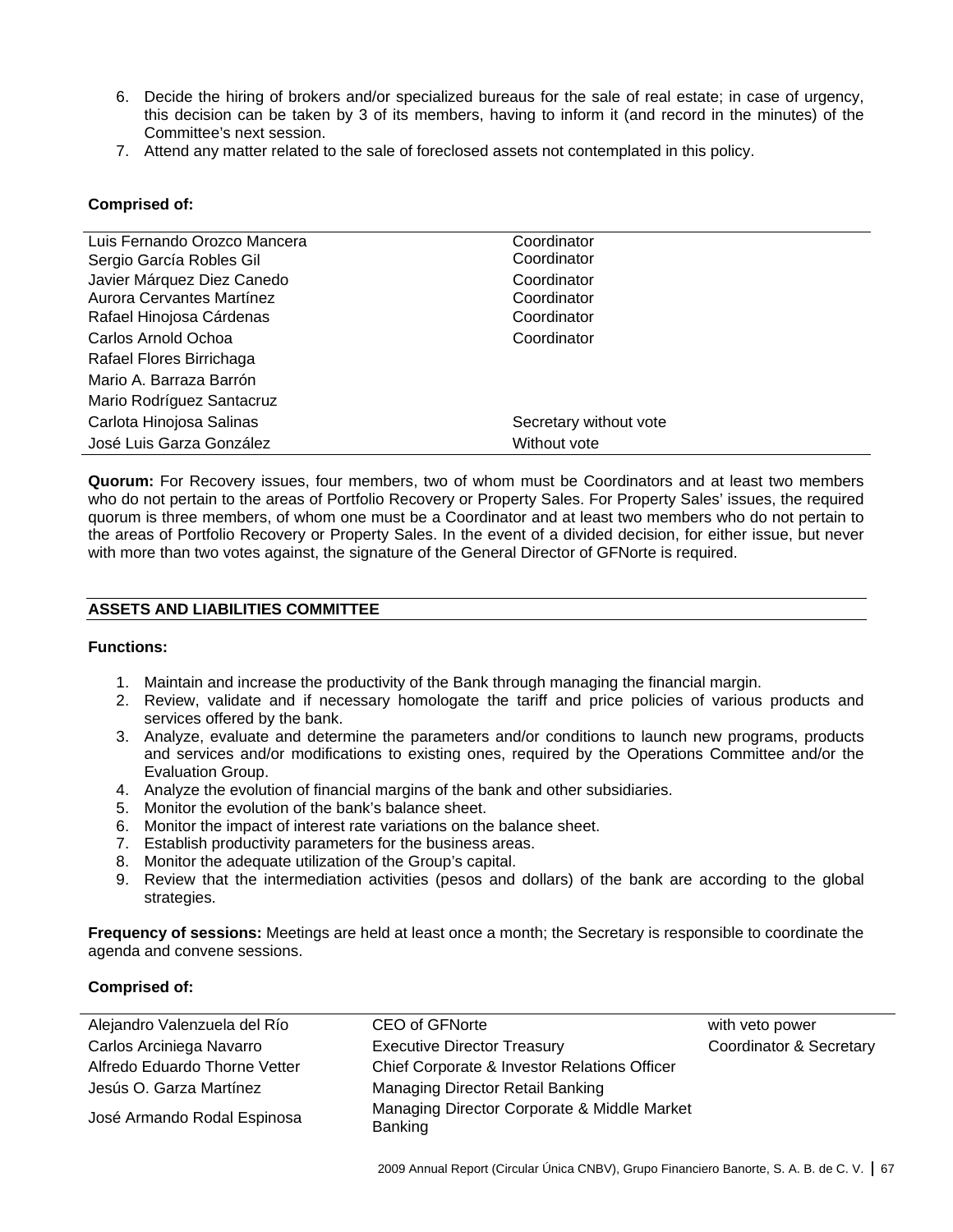| Sergio García Robles Gil    | CFO of GFNorte                                   |                |
|-----------------------------|--------------------------------------------------|----------------|
| Alejandro Garay Espinosa    | <b>Managing Director Corporate Services</b>      |                |
| Javier Márquez Diez Canedo  | Managing Director Risk Administration            |                |
| Ricardo Acevedo de Garay    | Managing Director Brokerage House                |                |
| Adán Peña Guerrero          | <b>Executive Director Market Risk Management</b> |                |
| Benjamín Vidargas Rojas     | <b>Executive Director Prevention and Control</b> |                |
| <b>Audit Representative</b> |                                                  | (without vote) |

**Quorum:** four voting members of which at least two should be from the area of Businesses.

In the absence of the Coordinator, any one of the members with voice and vote may be named as the Coordinator by agreement of those present.

In the absence of any other member, a alternate may be named to take the member's place, although the alternate will have a voice, he/she will have no vote and will not count as part of the quorum.

• Decisions will be adopted by a majority vote of those present.

#### **MONEY MARKET AND TREASURY COMMITTEE**

#### **Functions:**

- 1. Analysis of the national and international environment.
- 2. Definition of the portfolio's investment strategy within the authorized parameters by the Board of Directors, or by the corresponding Risk Policies' Committee.
- 3. Revision and evaluation of the portfolios.
- 4. Approval of investment strategies and trading of financial instruments.
- 5. Intervention in abnormal risk circumstances.
- 6. Revision of financial instruments' liquidity parameters.

**Frequency of sessions:** must be held on a weekly basis and the agenda and roll call is coordinated by the Secretary of the Committee.

#### **Comprised of:**

| Carlos Arciniega Navarro         | <b>Executive Director Treasury</b>                       | Coordinator    |
|----------------------------------|----------------------------------------------------------|----------------|
| Ricardo Acevedo de Garay         | Managing Director Brokerage House                        |                |
| Fernando Solís Soberón           | Managing Director Long Term Savings                      |                |
| Alfredo Eduardo Thorne Vetter    | Chief Corporate & Investor Relations<br>Officer          |                |
| Alejandro Aguilar Ceballos       | <b>Executive Director Money Market</b>                   |                |
| Ignacio Saldaña Paz              | Director BAP Investments                                 |                |
| <b>Bruno Grebe Martínez</b>      | <b>Executive Director of Capital Markets</b>             |                |
| David Treviño Martínez           | Director of Foreign Exchange                             |                |
| Andrea Crisanaz                  | Managing Director Insurance & Annuities                  |                |
| Andrea Battini                   | Technical Director of Individuals - Long<br>Term Savings |                |
| Adán Jorge Peña Guerrero         | Executive Director Market Risk                           | (without vote) |
| Heleodoro Ruíz Santos            | <b>Executive Director Credit Risk</b><br>Management      | (without vote) |
| Roberto Esteban García González  | Responsible for Long Term Savings<br>Investments         | (without vote) |
| Alfonso García Martínez          | Long Term Savings Comptroller                            | (without vote) |
| Benjamín Vidargas Rojas          | <b>Executive Director Control &amp; Prevention</b>       | (without vote) |
| <b>Arturo Monroy Ballesteros</b> | Executive Director Investment Bank                       | (without vote) |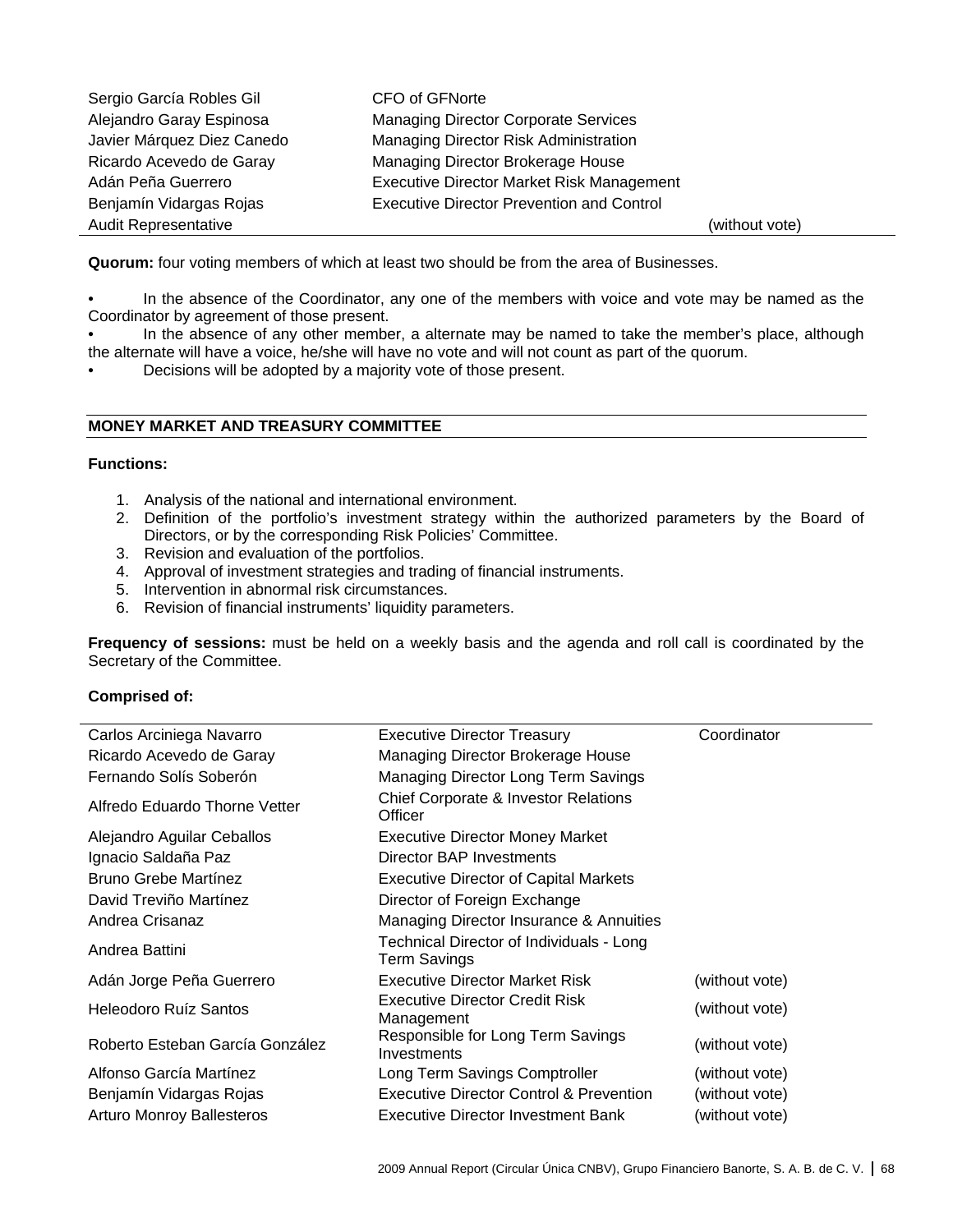| <b>Audit Representative</b> |                                    | (without vote) |
|-----------------------------|------------------------------------|----------------|
| Jacaranda Nava Villarreal   | Director Structuring & Derivatives | Secretary      |

**Quorum:** four voting members

- Approval: by a majority of votes.
- Scope: investments in proprietary portfolios of the bank and Brokerage House.
- In the absence of the Coordinator, any one of the members with voice and vote may be named as the Coordinator by agreement of those present.
- In the absence of any other member, a alternate may be named to take the member's place, although the alternate will have a voice, he/she will have no vote and will not count as part of the quorum.
- In the event of no quorum, the session should only be of an informative nature.
- Decisions are adopted by a majority vote of those present.

# **COMMUNICATIONS AND CONTROL COMMITTEE**

# **Functions:**

- 1. Submit for approval of the Audit Committee of the entity involved, the policies for client identification and knowledge, as well as those that it must develop for identification of users, including the criteria, measures and procedures that must be developed for proper compliance, as well as any modification in compliance with that established in the general regulations referred to in Articles 115 of the Credit Institutions Law.
- 2. Act as the instance to learn the results obtained by the internal audit area of the entity with respect to judging the efficiency of the policies, criteria, measures and procedures mentioned in the previous fraction, in order to adopt the necessary actions to correct the failures, deficiencies and omissions;
- 3. Learn about account openings and contracts whose characteristics could generate high risk to Banco Mercantil del Norte, S. A., according to the reports presented to the Compliance Officer and, if the case, formulate recommendations for proceeding;
- 4. Establish and promote the criteria for Client classification, according to their degree of risk;
- 5. To ensure that the Institution's systems contain, the officially acknowledged lists emitted by Mexican authorities, international organisms, intergovernmental groups or authorities of other countries, of people linked to terrorism or its financing, or with other illegal activities; as well as the lists of countries or jurisdictions that apply fiscally preferable régimes or don't have measures to prevent, detect and combat operations with resources of illicit origin or financing of terrorism, or when the application of this measures is faulty, and the lists of Politically Exposed people, these last two provided by the Secretary of Treasury and Public Credit.
- 6. To rule on operations that should be reported to the Secretary of Treasury and Public Credit, through the National Bank and Securities Commission, considered as unusual or worrisome, in the terms established in the general dispositions referred to in Article 115 of the Credit Institutions Law;
- 7. Approve the training programs for the personnel of Banco Mercantil del Norte, S. A., related to prevention, detection and reporting of conducts directed to favor, help or cooperate with any terrorist financing activities, or that could be under the supposition of being transactions from illegal origin;
- 8. Inform the Institution's competent area about the conducts carried out by directors, officers, employees or representatives that infringe the generally applicable dispositions referred in Article 115 of the Law of Credit Institutions, or in the cases that such directors, officers, employees or representatives contravene the established policies, criteria, measures and procedures for the correct compliance with the generally applicable dispositions referred in Article 115 of the Law of Credit Institutions, with the objective of imposing the corresponding disciplinary measures, and
- 9. Resolve other matters submitted to its consideration, related to the application of these dispositions.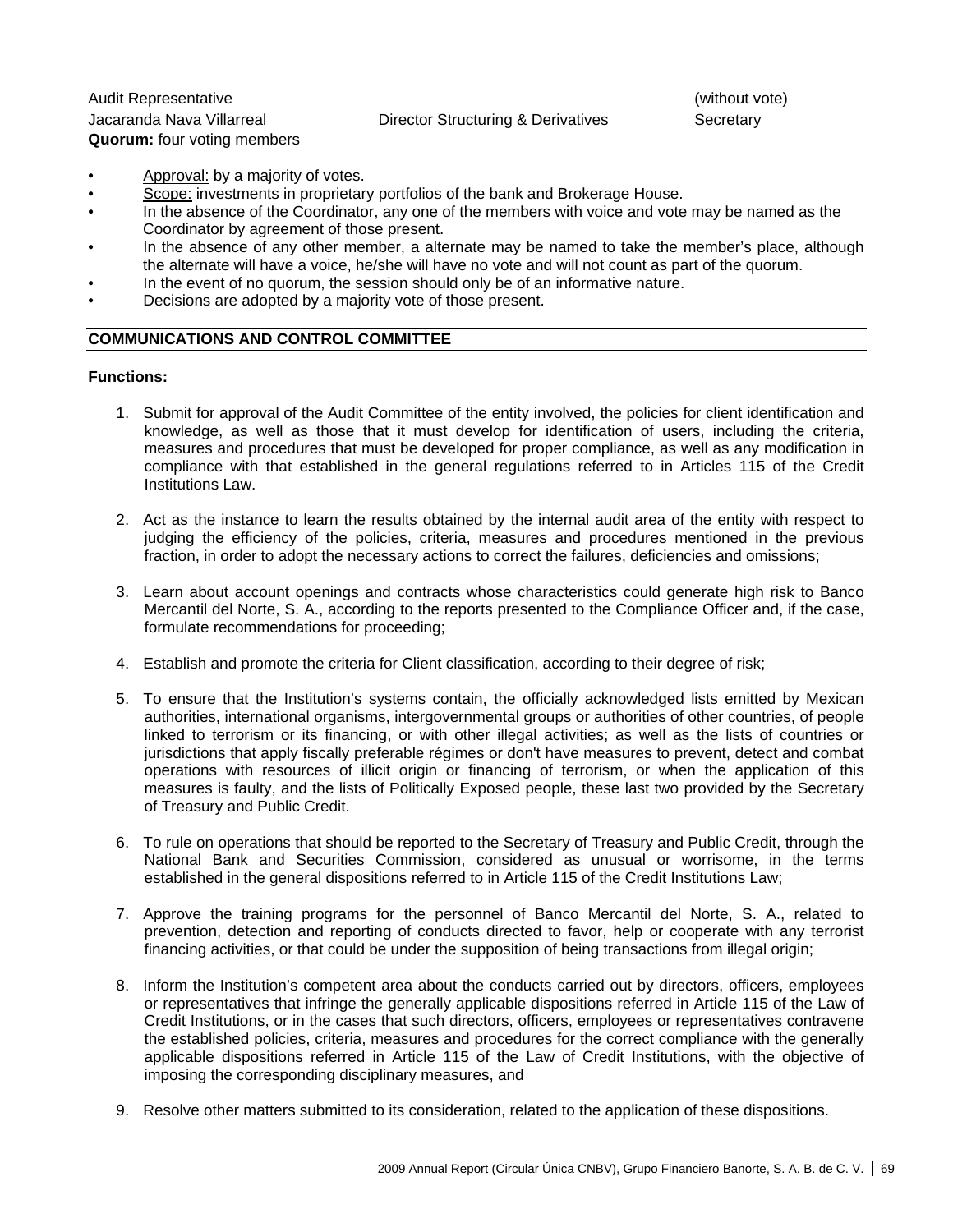**Frequency of the sessions:** sessions will be held not more than one calendar month nor less than 10 days apart.

# **Comprised of:**

| <b>Members</b>                                     |                                                             | <b>Alternates</b>                         |
|----------------------------------------------------|-------------------------------------------------------------|-------------------------------------------|
| Jorge Eduardo Vega Camargo (President)             | Executive Director of<br>Comptrolling                       | Fernando Castrejón Hernández              |
| Concepción G. Borjón Shears                        | <b>Executive Director Branch</b><br>Management & Clients    | David Francisco Galicia                   |
| Jesús Valdés Fernández                             | <b>Director Operational Risk</b><br>Management              | Javier Márquez Diez Canedo                |
| Aurora Cervantes Martínez                          | Managing Director of Legal<br>Affairs                       | Octavio Ruiz Chapa                        |
| Carlos Ávila López                                 | Executive Director<br>Operations                            | Manuel Anglés Hernández                   |
| Alberto Raúl Guerra Rodríguez <sup>(1)</sup>       | Executive Director<br>Development in the USA                | Normando Rojas Morgan <sup>(1)</sup>      |
| Enrique Alvarado Cruz <sup>(2)</sup>               | <b>Sub Director Operations</b>                              | Luis Gerardo Moreno Santos <sup>(2)</sup> |
| Rodrigo Ruiz Treviño <sup>(3)</sup>                | Executive Director of<br><b>Administrative Comptrolling</b> | Roxana Gutierrez <sup>(3)</sup>           |
| José Luis Garza González (Permanent<br>Invitation) | Executive Director Audit<br>(without vote)                  | César A. Garza Escareño                   |
| José Salvador Lozano Arizpe (Secretary)            | Director of Regulatory<br>Compliance                        | Mario A. Moreno Rostro                    |

(1) Banco Mercantil del Norte, S. A.

(2) Arrendadora y Factor Banorte, S. A. de C. V.

(3) Sólida Administradora de Portafolios, S. A. de C. V.

#### **Quorum:** four voting members

- Special Invitation to: Benjamín Vidargas Rojas.
- If unable to attend, members can name an alternate to attend in their place.

#### **FIDUCARY BUSINESS COMMITTEE**

#### **Functions:**

- 1. Accept high risk fiduciary business representing assets up to an amount of 48 million UDIS or its equivalent in local currency.
- 2. Determine the matters that according to their risk do not require attention by this Committee.
- 3. Make decisions in matters with a contingency that does not exceed Ps 20 million.
- 4. If a case exceeds these limits, the signature of Grupo Financiero Banorte's CEO is required.
- 5. Condone up to 100% of delinquent fiduciary business fees and/or penalty interest and/or conventional penalties.
- 6. Authorize the formalization of new businesses that, according to the authorization policies of this Committee, are classified according to the following: medium risk, high risk, restricted risk; in case of discrepancy or doubt about the classification of risk, the highest risk must be used as the reference.

**Frequency of sessions:** the committee will convene on a monthly basis, with the possibility of holding extraordinary sessions upon the request of any member.

#### **Comprised of:**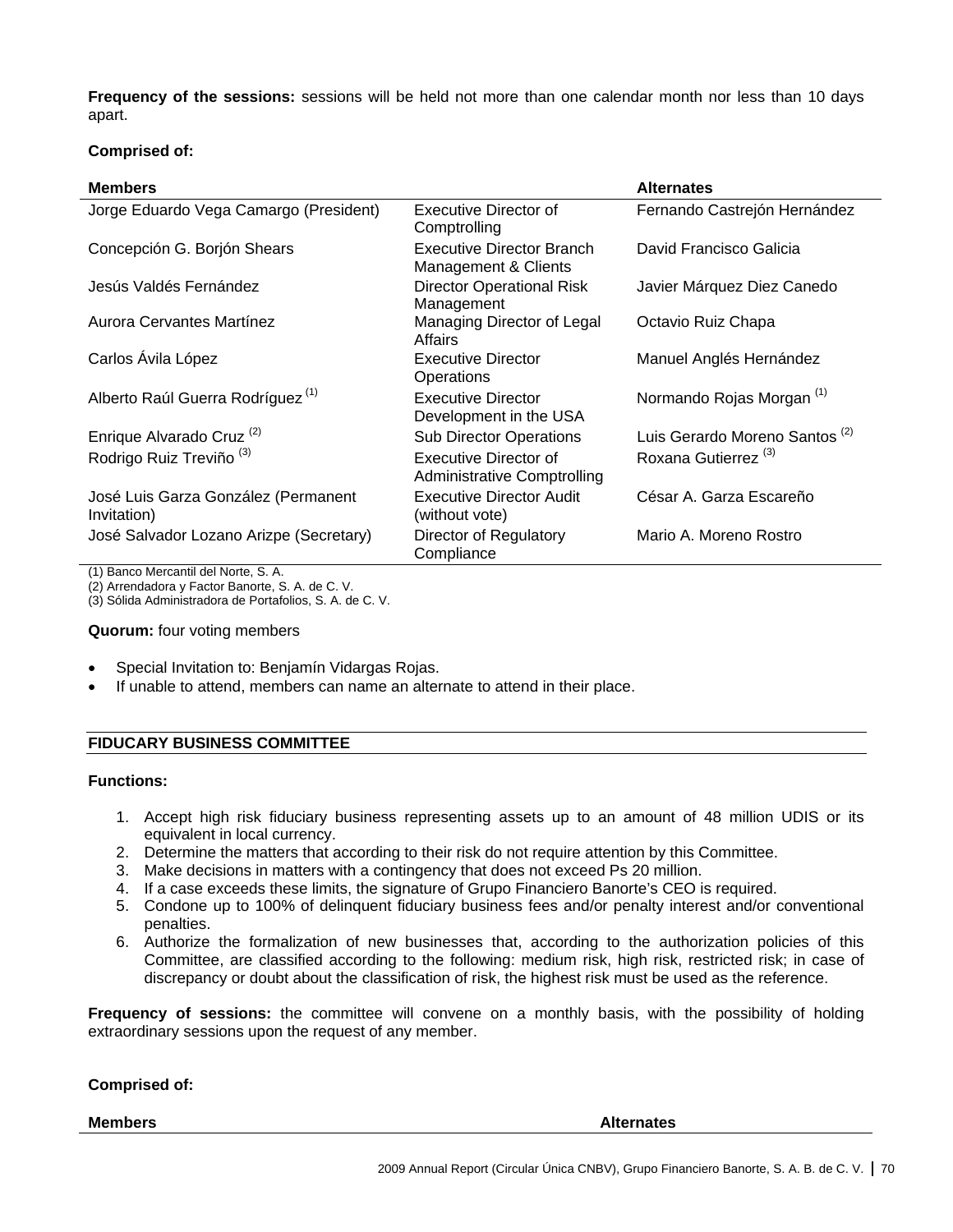| Aurora Cervantes Martínez (Coordinator) | Managing Director of<br>Legal Affairs                            | José Luis Lozano Aguilar<br>(without vote)   |
|-----------------------------------------|------------------------------------------------------------------|----------------------------------------------|
| Javier Márquez Diez Canedo              | Managing Director of<br><b>Risk Management</b>                   | Jesús Valdés Fernández<br>(without vote)     |
| Jesús O. Garza Martínez                 | <b>Managing Director Retail</b><br><b>Banking</b>                | Andrés Aymes Ansoleaga<br>(without vote)     |
| Manuel Sescosse Varela                  | Managing Director of<br><b>Government Banking</b>                | David Alberto Salazar Vite<br>(without vote) |
| José Armando Rodal Espinosa             | <b>Managing Director</b><br>Corporate & Middle<br>Market Banking |                                              |
| José Luis Garza González                | Executive Director of<br>Audit                                   | Silvia Lázaro Lázaro (without vote)          |
| Héctor Ávila Flores                     | Executive Director of<br>Fiduciary                               |                                              |
| Pablo de la Garza Dávila (Secretary)    | Technical Director of<br>Fiduciary                               |                                              |

**Quorum:** for Medium Risk, three member shareholders, with the signatures of the Managing Director of Business and the Executive Director of Fiduciary or Managing Director of Legal Affairs.

For High Risk, three member shareholders, with the signatures of the Managing Director of Business and the Managing Director of Risk Management.

For Restricted Risk, four member shareholders with the signatures of the Managing Director of Business, the Managing Director of Risk Management and the Managing Director of Legal Affairs.

- The decisions will be made by the unanimous vote of those present.
- Alternates can only act in the absence of the corresponding member shareholder in which case they will have a vote, except the alternate for Audit who will remain without a vote.

# **INVESTMENT PROJECTS COMMITTEE**

**Scope:** the objectives, functions, members and frequency of the investment projects committee's sessions are generally applicable to GFNorte and subsidiaries.

**Objectives:** analyze the viability of every proposal related to: 1) the acquisition of credit portfolios, 2) acquisition of real estate portfolios, and 3) investment in housing, commercial real estate, infrastructure and tourism projects, which must be authorized in adherence to GFNorte's strategies. **Functions:**

- 1. Analyze and approve different business transactions presented to this Committee, such as:
	- a. Acquisition of loan portfolios.
	- b. Acquisition of real estate portfolios.
	- c. Investment in housing, real estate, infrastructure and tourism projects. (see norms at the end of this section)
	- d. Extensions and changes to authorizations.
- 2. Monitor and review advances in the business transactions being executed, through a presentation by those responsible for each business.
- 3. Ensure that every business transaction presented to the Committee adheres to the minimum profitability and risk criteria established in GFNorte and/or the Board of Sólida Administradora de Portafolios.
- 4. Recommend that additional funds be requested to the corresponding instances in order to advance in the initiatives or projects under development that require the disbursement of additional resources.
- 5. Respect all the norms issued by the Risk Policies Committee (CPR) that impact its areas of influence.
- 6. The Committee will be able to request a review of analysis presented to it by an expert in the subject, as well as by personnel of the specialist areas.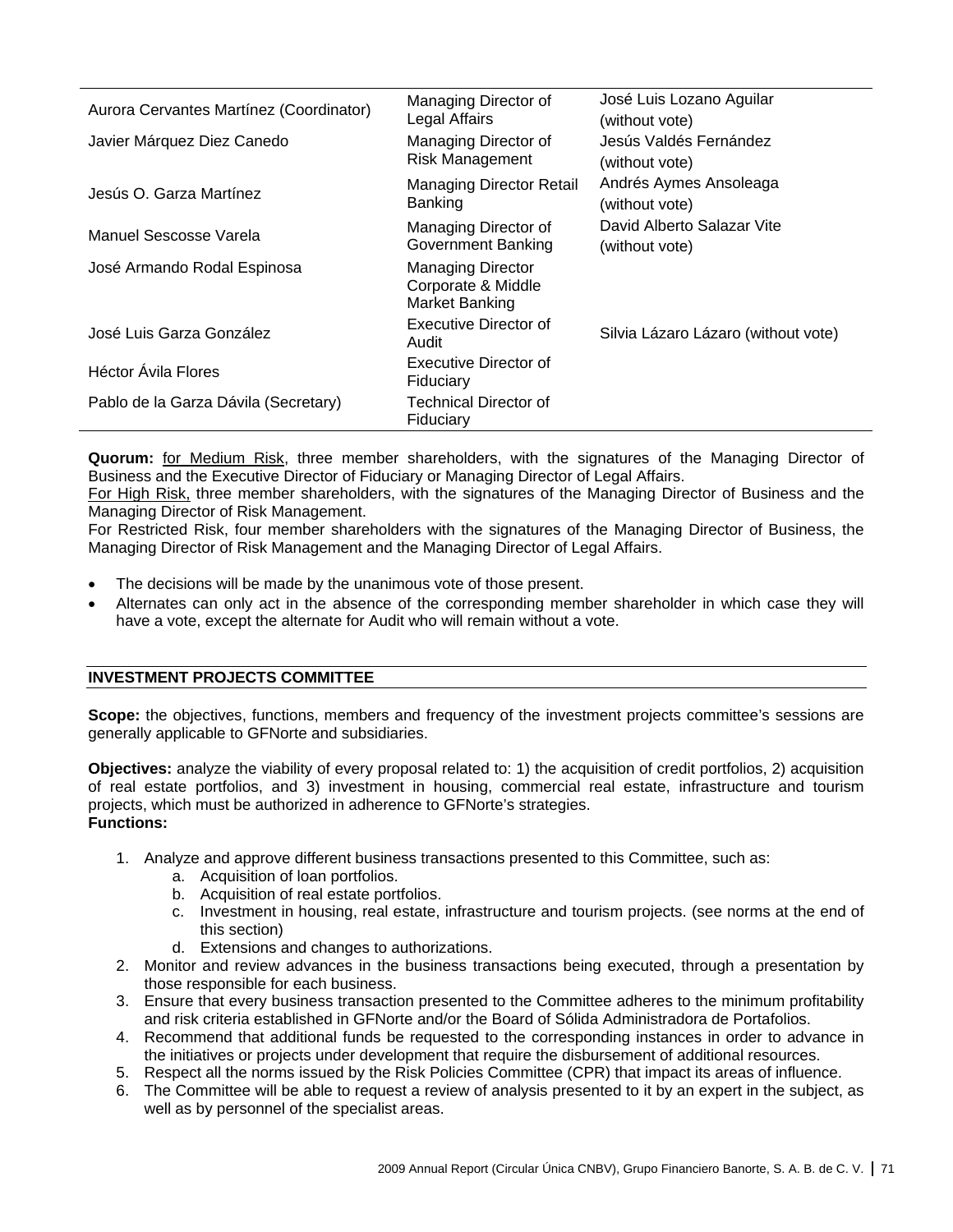**Frequency of the sessions:** upon request by the Coordinator and/or Secretary of the Committee.

# **Comprised of:**

| Alejandro Valenzuela del Río (President)                | <b>CEO of GFNorte</b>                                  |
|---------------------------------------------------------|--------------------------------------------------------|
| Luis Fernando Orozco Mancera (Coordinator)              | Managing Director of Asset Recovery                    |
| Sergio García Robles Gil (Coordinator)                  | CFO of GFNorte                                         |
| Javier Márquez Diez Canedo                              | Managing Director of Risk Management                   |
| Alfredo Eduardo Thorne Vetter                           | Chief Corporate & Investor Relations Officer           |
| Aurora Cervantes Martínez                               | Managing Director of Legal Affairs                     |
| José Armando Rodal Espinosa                             | Managing Director Corporate & Middle Market<br>Banking |
| Rafael Hinojosa Cardenas                                | <b>Executive Director Investment Projects</b>          |
| Rafael Flores Birrichaga                                | Executive Director Legal B. Recovery                   |
| Jesús Martínez Celis Saldaña (Secretary / without vote) | <b>Executive Director of Planning</b>                  |
| Audit Representative (without vote)                     |                                                        |

**Quorum:** three members with vote, with the President of the Committee being one of them.

- The Committee's decisions must be unanimous by the members making up the quorum.
- The opinion of the specialized areas of insurance and mortgage are needed in cases which apply.

# **INTEGRITY COMMITTEE**

**Scope:** the objectives, functions, members and frequency of the Integrity Committee's sessions are generally applicable to GFNorte and subsidiaries.

**Objective:** align the security and control efforts of the information under a preventive approach, defining new strategies, policies, processes and procedures and seeking to solve security problems that affect the Institution's assets or represent risks of embezzlement by third parties or employees, ensuring the integrity, reliability and timeliness of the information.

# **Functions:**

- 1. Define an integral strategy for the security of information
- 2. Identify threats and vulnerabilities, and assess their impact
- 3. Evaluate the risk of system and critical information loss
- 4. Establish objectives, define policies and procedures
- 5. Foster a culture of information security
- 6. Monitor, measure and report the risks that affect the security of information
- 7. Create special committees in order to follow up and attend special risk situations or problems related to information security matters.

These functions are directed towards technological mitigation or prevention measures, as well as to decide about the programs and projects destined to safely store the integrity of information security.

**Frequency of the sessions:** the meetings are carried out quarterly, with the possibility of extraordinary meetings at the request of any proprietary member.

#### **Comprised of:**

Javier Márquez Diez Canedo (Coordinator) Managing Director of Risk Management Prudencio Frigolet Gómez **Managing Director of Technology** Managing Director of Technology Jesús O. Garza Martínez **Managing Director Retail Banking**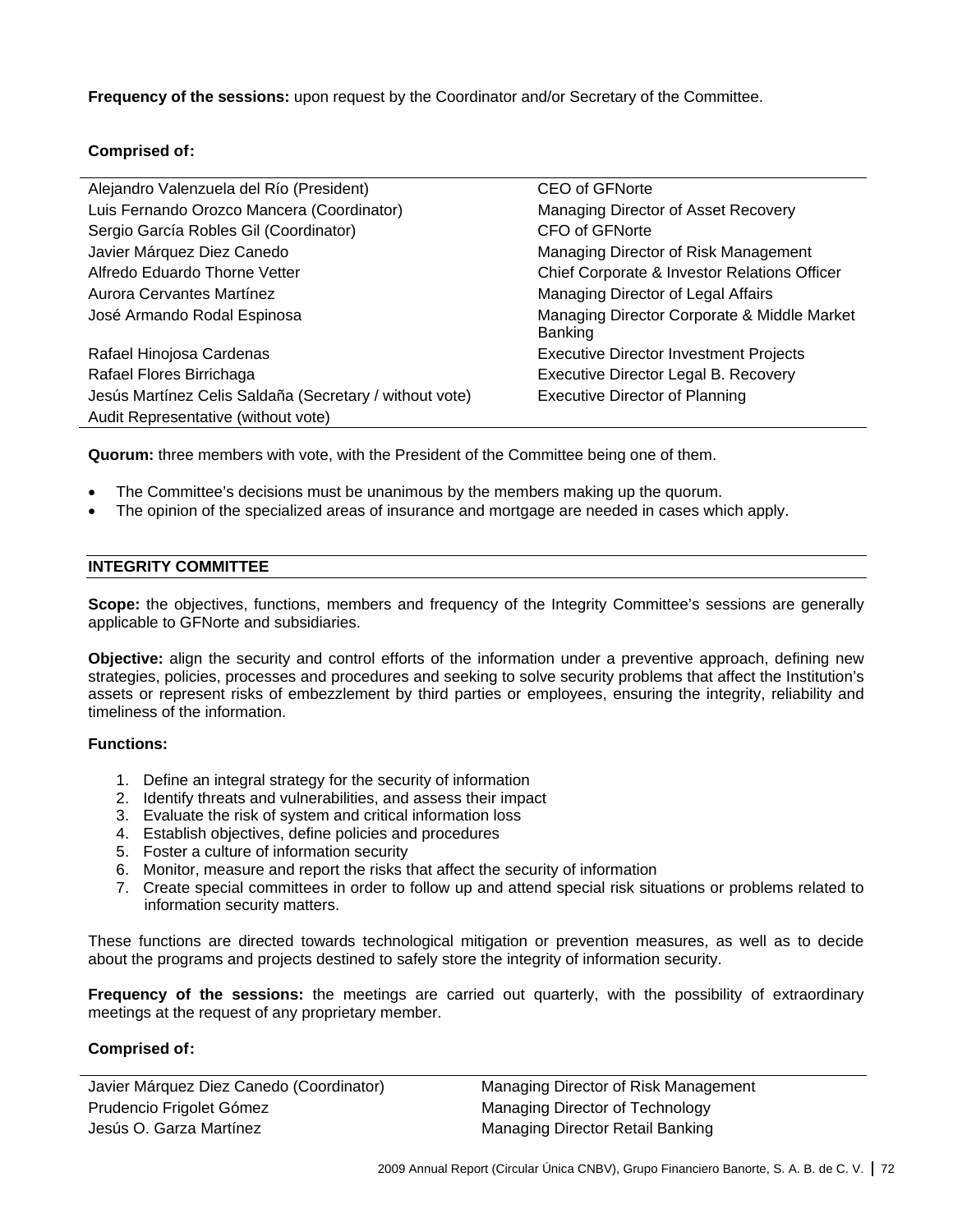| José Luis Lozano Aguilar                     | <b>Executive Director of Legal Affairs</b>          |
|----------------------------------------------|-----------------------------------------------------|
| Jorge Vega Camargo                           | <b>Executive Director of Comptrolling</b>           |
| Luis Gerardo Valdés Manzano                  | <b>Executive Director of Human Resources</b>        |
| Héctor Abrego Pérez                          | <b>Executive Director of Electronic Channels</b>    |
| <b>Heleodoro Ruiz Santos</b>                 | <b>Executive Director of Credit Risk Management</b> |
| Francisco García Dayo (without vote)         | Director of Auditoria de Information Technology     |
| Alberto Vega Balderas (permanent invitation) | Sub Director of Risk Management BAP                 |
| Rafael Antillón Cantú (permanent invitation) | <b>Director of Computer Security</b>                |
| Jesús Valdés Fernández (Secretary)           | Director of Operational Risk Management             |

## **Quorum:** four members

- Members who cannot attend a session will not send alternates unless they must present a specific topic. In this case, the alternate will only remain in the session during his presentation.
- With the exception of those permanently invited, any other invited person must be convened as required and will remain in the sessions during the time of his presentation.
- The sessions and agreements must be recorded, and these records must be detailed and signed by each of the participants.

## **COMMITTEE OF INVESTMENTS IN FINANCIAL INSTRUMENTS**

## **Functions:**

- 1. Analysis of the national and international economic environment.
- 2. Definition of the investment portfolio strategy within the parameters authorized by the Board of Directors or the corresponding Risk Policies' Committee.
- 3. Revision and evaluation of the portfolios.
- 4. Approval of the investment strategies and the purchase and sale of financial instruments.
- 5. Intervention in abnormal risk situations.
- 6. Review of financial instruments' liquidity parameters according to the characteristics of each product and portfolio.

**Frequency of the sessions:** meetings should be held on a weekly basis, and the agenda and roll call will be coordinated by the Committee's Secretary.

## **Comprised of:**

| Ricardo Acevedo de Garay (Coordinator)           | Managing Director of Brokerage House                |
|--------------------------------------------------|-----------------------------------------------------|
| Fernando Solís Soberón                           | Managing Director of Long Term Savings              |
| Ricardo Gómez Dena                               | Executive Director of Fixed Income Mutual Funds     |
| José Dayan Abadi                                 | <b>Executive Director of Equities' Mutual Funds</b> |
| Carlos Arciniega Navarro                         | <b>Executive Director of Treasury</b>               |
| Alfredo Eduardo Thorne Vetter                    | Chief Corporate & Investor Relations Officer        |
| Ignacio Saldaña Paz                              | Director of Long Term Savings Investments           |
| David Treviño Martínez                           | Director of Foreign Exchange                        |
| Luis Alfredo Martínez Villegas                   | Director of Mutual Funds & Long Term Savings        |
| Marcelo Guajardo Vizcaya (without vote)          | <b>Executive Director of Private Banking</b>        |
| Adán Jorge Peña Guerrero (without vote)          | <b>Executive Director of Market Risk</b>            |
| Heleodoro Ruíz Santos (without vote)             | <b>Executive Director of Credit Risk</b>            |
| Roberto Esteban García González (without vote)   | Responsible for BAP Investments                     |
| Benjamín Vidargas (without vote)                 | Executive Director of Control and Prevention        |
| Audit Representative (without vote)              |                                                     |
| Manuel González Graff (Secretary) (without vote) | Director of Debt Portfolio Management               |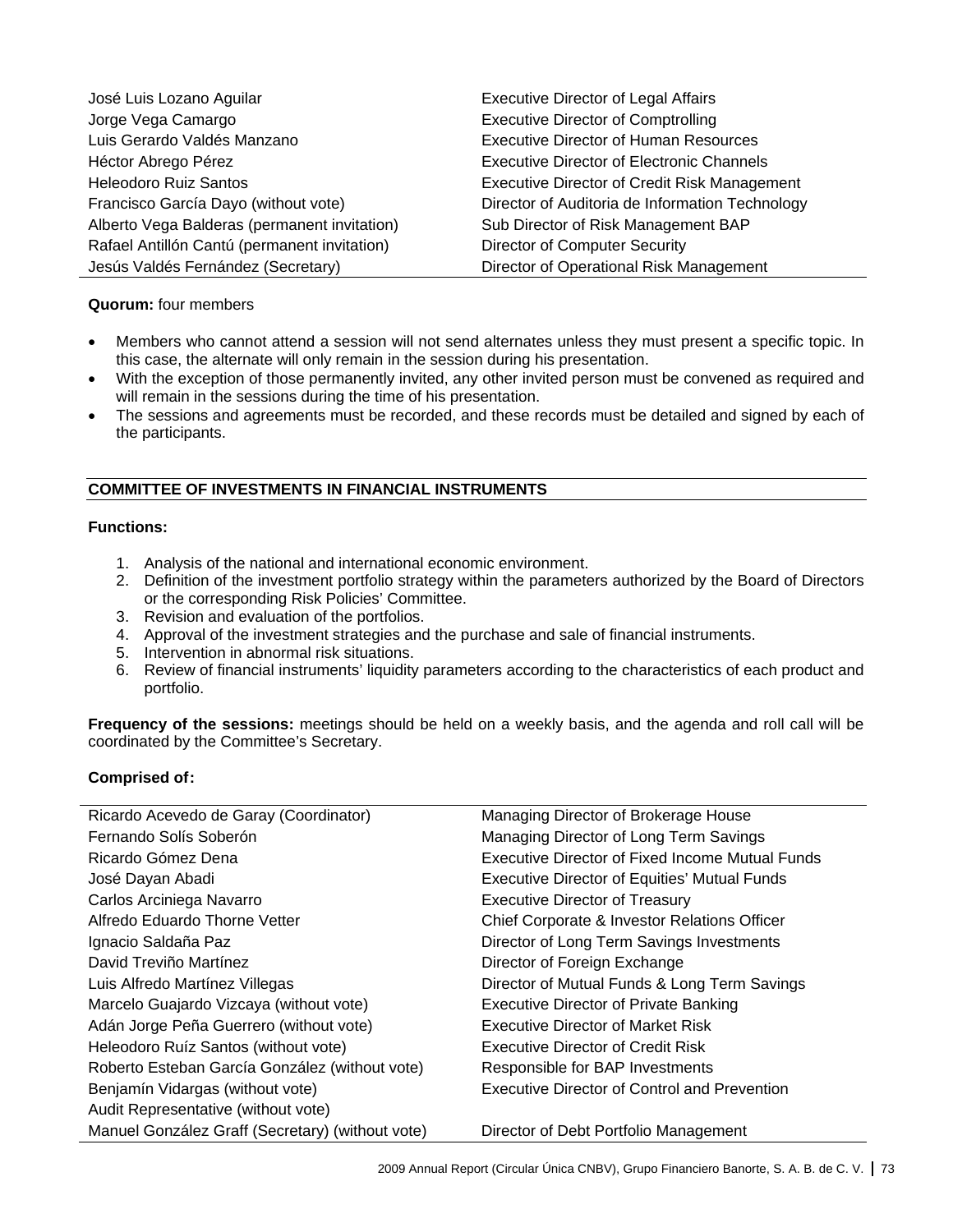**Quorum:** four voting members.

- In the Coordinator's absence, one of the members with voice and vote must be designated as such by agreement of those present.
- In the absence of any other member, an alternate can be named as a replacement; this alternate will have a voice but no vote, and will not count as part of the quorum.
- In case of not fulfilling the quorum, the session will only be for information purposes.
- Decisions must be adopted by a majority vote of those attending.

## **Main Officers to December 2009**

| <b>Name</b>                        | <b>Years with</b><br>the<br>company | <b>Current Position</b>                               | Age | Level of<br><b>Education</b>                              | <b>Main executive at other</b><br>companies                                                                                     |
|------------------------------------|-------------------------------------|-------------------------------------------------------|-----|-----------------------------------------------------------|---------------------------------------------------------------------------------------------------------------------------------|
| Alejandro Valenzuela del Río       | 6.5                                 | CEO of GFNorte                                        | 48  | PhD in<br>Economics                                       | <b>EADS</b>                                                                                                                     |
| Jesús Oswaldo Garza Martínez       | 10.8                                | <b>Managing Director</b><br><b>Retail Banking</b>     | 53  | Masters in<br>Financial<br>Administration                 | BBV, Casa de Bolsa Probursa<br>and Valores Finamex                                                                              |
| Manuel Fernando Sescosse<br>Varela | 17.2                                | <b>Managing Director</b><br><b>Government Banking</b> | 57  | Degree in<br><b>Business</b><br>Administration            | Bancen Multiva, Casa de<br>Bolsa Probursa, Impresiones<br>Sesvar and Sesscose Hnos.<br>Constructores                            |
| Antonio Emilio Ortiz Cobos         | 13.0                                | Managing Director of<br>Corporate & Middle<br>Banking | 58  | Masters in<br>Economy                                     | <b>Bancomext and Citibank</b>                                                                                                   |
| Luis Fernando Orozco<br>Mancera    | 6.3                                 | Managing Director of<br>Asset Recovery                | 55  | Masters in<br><b>Business</b><br>Administration           | Citibank Mexico                                                                                                                 |
| Fernando Solís Soberón             | 2.8                                 | Managing Director of<br>Long Term Savings             | 48  | Masters and<br>Doctorate in<br>Economy                    | Grupo Nacional Provincial,<br>Grupo Bal, CONSAR,<br>Comisión Nacional de Seguros<br>y Fianzas                                   |
| Carlos I. Garza*                   | 3.1                                 | Managing Director of<br><b>Banorte USA</b>            | 52  | Public<br>Accountant<br>and Auditor                       | Texas State Bank, Mc Allen<br>State Bank, City of Mc Allen,<br>Mc Allen - Hidalgo Bridge<br>Board and Anzalduas Bridge<br>Board |
| Sergio García Robles Gil           | 15.5                                | CFO of GFNorte                                        | 49  | Masters in<br><b>Business</b><br>Administration           | <b>Fina Consultores</b>                                                                                                         |
| Ricardo Acevedo de Garay           | 21.4                                | Managing Director of<br><b>Brokerage House</b>        | 53  | Public<br>Accountant                                      | Afin Casa de Bolsa                                                                                                              |
| Alejandro Garay Espinosa           | 1.1                                 | Managing Director of<br>Administration                | 47  | Attorney at<br>Law                                        | Banco de México                                                                                                                 |
| Prudencio Frigolet Gómez           | 22.3                                | Managing Director of<br>Technology                    | 50  | <b>MBA</b>                                                | Banca Quadrum, Hidelbrando,<br>BBV Probursa, Casa de Bolsa<br>Probursa and Culliet Mexicana                                     |
| Aurora Cervantes Martínez          | 13.8                                | Managing Director of<br>Legal Affairs                 | 45  | Attorney at<br>Law and<br>Degree in<br>Social<br>Sciences | Procuraduría General de la<br>República<br>(Attorney General of the<br>Republic)                                                |
| Carla Juan Chelala                 | 2.5                                 | Managing Director of<br>Marketing                     | 40  | Masters in<br>Marketing and<br>Advertising                | Grupo Financiero HSBC                                                                                                           |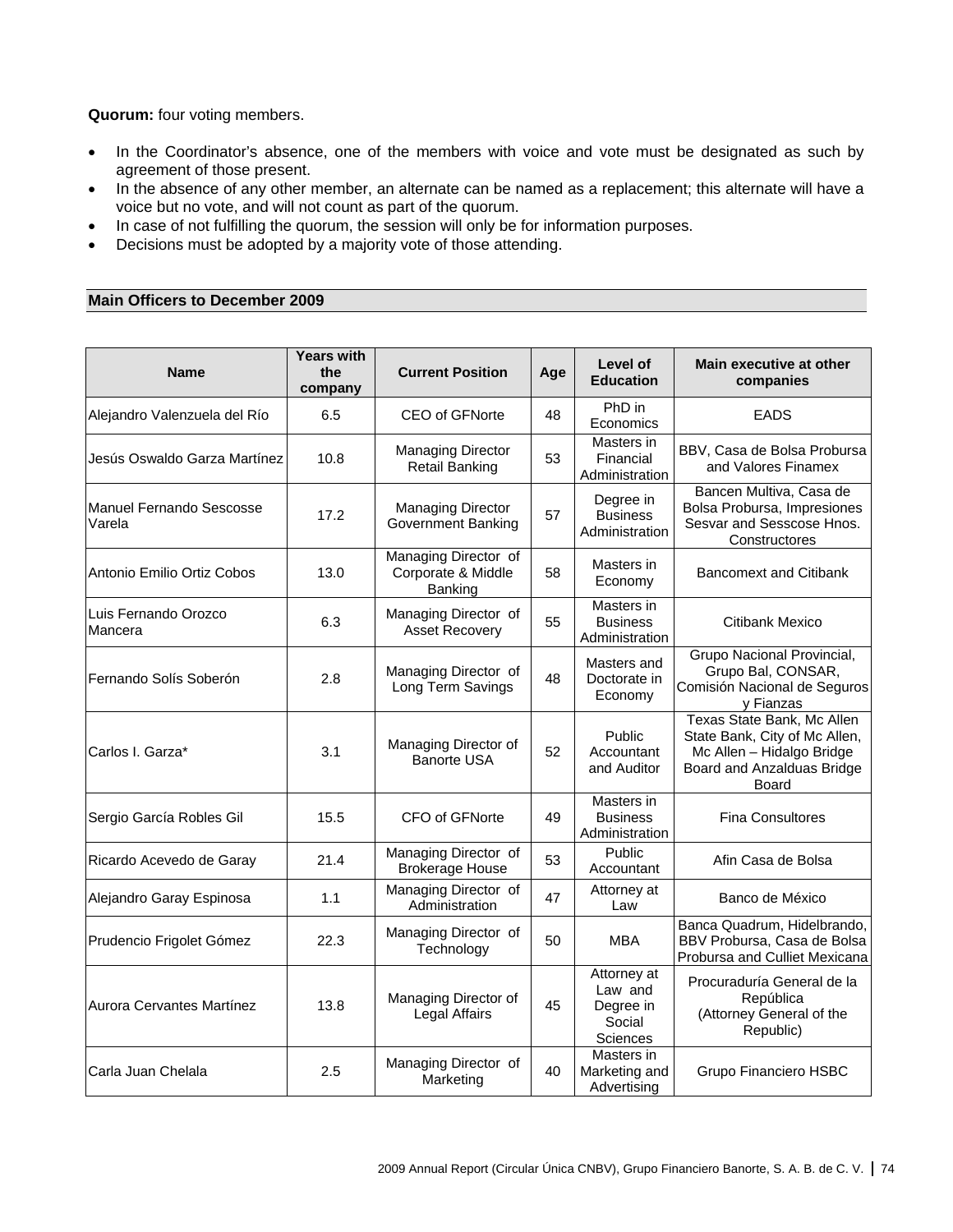| Román Martínez Méndez               | 15                                  | Managing Director of<br>Audit                             | 72  | Public<br>Accountant<br>and Auditor              | Gruma                                                                           |
|-------------------------------------|-------------------------------------|-----------------------------------------------------------|-----|--------------------------------------------------|---------------------------------------------------------------------------------|
| Alfredo Eduardo Thorne Vetter       | 0.1                                 | Chief Corporate &<br><b>Investor Relations</b><br>Officer | 54  | Masters in<br>Philosophy                         | JPMorgan Chase Bank,<br>World Bank                                              |
| <b>Name</b>                         | <b>Years with</b><br>the<br>company | <b>Current Position</b>                                   | Age | Level of<br><b>Education</b>                     | Main executive at other<br>companies                                            |
| Javier Márquez Diez Canedo          | 1.1                                 | Managing Director of<br>Risk Management                   | 69  | Doctorate in<br><b>Math Sciences</b>             | Fobaproa, Ixe/Fimsa Casa de<br>Bolsa, ITAM, Operadora de<br><b>Bolsa</b>        |
| Sergio Deschamps Ebergenyi          | 12.4                                | <b>Territorial Director of</b><br>North                   | 56  | Degree in<br><b>Business</b><br>Administration   | <b>Banca Serfin</b>                                                             |
| Carlos Eduardo Martínez<br>González | 11.0                                | <b>Territorial Director of</b><br>Mexico City South       | 46  | Degree in<br><b>Business</b><br>Administration   | Grupo Financiero Serfin,<br>Operadora de Bolsa, S. A.,<br>Casa de Bolsa Banorte |
| Juan Carlos Cuéllar Sánchez         | 25.0                                | <b>Director Territorial</b><br><b>Mexico City North</b>   | 47  | <b>MBA</b>                                       |                                                                                 |
| Juan Manuel Faci Casillas           | 11.1                                | <b>Territorial Director of</b><br>West                    | 44  | Degree in<br><b>Business</b><br>Administration   | Banco Santander Mexicano                                                        |
| Alfonso Páez Martínez               | 12.2                                | <b>Territorial Director of</b><br>Central                 | 44  | <b>MBA</b>                                       | Casa de Bolsa Abaco and<br>Casa de Bolsa Probursa                               |
| Roberto Francisco Ayala<br>Ramos    | 10.9                                | <b>Territorial Director of</b><br><b>Border</b>           | 50  | Masters in<br>Administration<br>and Finance      | Bancrecer, Banco del<br>Atlántico, Banco Mexicano<br>Somex                      |
| Héctor Guijarro Ávila               | 16.2                                | <b>Territorial Director of</b><br><b>Isthmus</b>          | 47  | Degree in<br>Public<br>Accounting<br>and Finance | Partido Revolucionario<br>Institucional (political party)                       |
| Juan A, de la Fuente<br>Arredondo   | 21.7                                | <b>Territorial Director of</b><br>Northeast               | 61  | Public<br>Accountant                             | Banca Confía and Banamex                                                        |
| Alberto Salvador López              | 7.9                                 | <b>Territorial Director of</b><br>Peninsula               | 46  | Degree in<br>Actuary                             | Seguros Bancomer, S. A.,<br>Banca Promex, Banco del<br>Atlántico                |
| Jorge Luis Molina Robles            | 16.0                                | <b>Territorial Director of</b><br>South                   | 53  | Civil Engineer                                   | Government of the state of<br>Chiapas                                           |

\* Carlos I. Garza is employed by INB since 1995.

At closing of December 2009:

- Lic. Antonio Emilio Ortiz Cobos acted as Managing Director of Corporate and Middle Banking, position now occupied by Ing. Armando Rodal Espinoza.
- Lic. Juan Antonio de la Fuente Arredondo acted as Director Territorial Northwest, position now occupied by Lic Arturo Valdés Villaseñor.
- The created position of Chief Corporate Officer is held by Lic. Alfredo Eduardo Thorne Vetter.
- The created positions of Territorial Director in the Border is held by Lic. Roberto Francisco Ayala Fields and Territory Director of Isthmus held by Lic. Héctor Cobble Ávila, due to the formation of two new territories.

## **Compensations and benefits**

The total amount of compensation and benefits provided in 2009 for the Board of Directors and main officials of GFNorte was approximately Ps 154 million.

Compensations and benefits are as follows: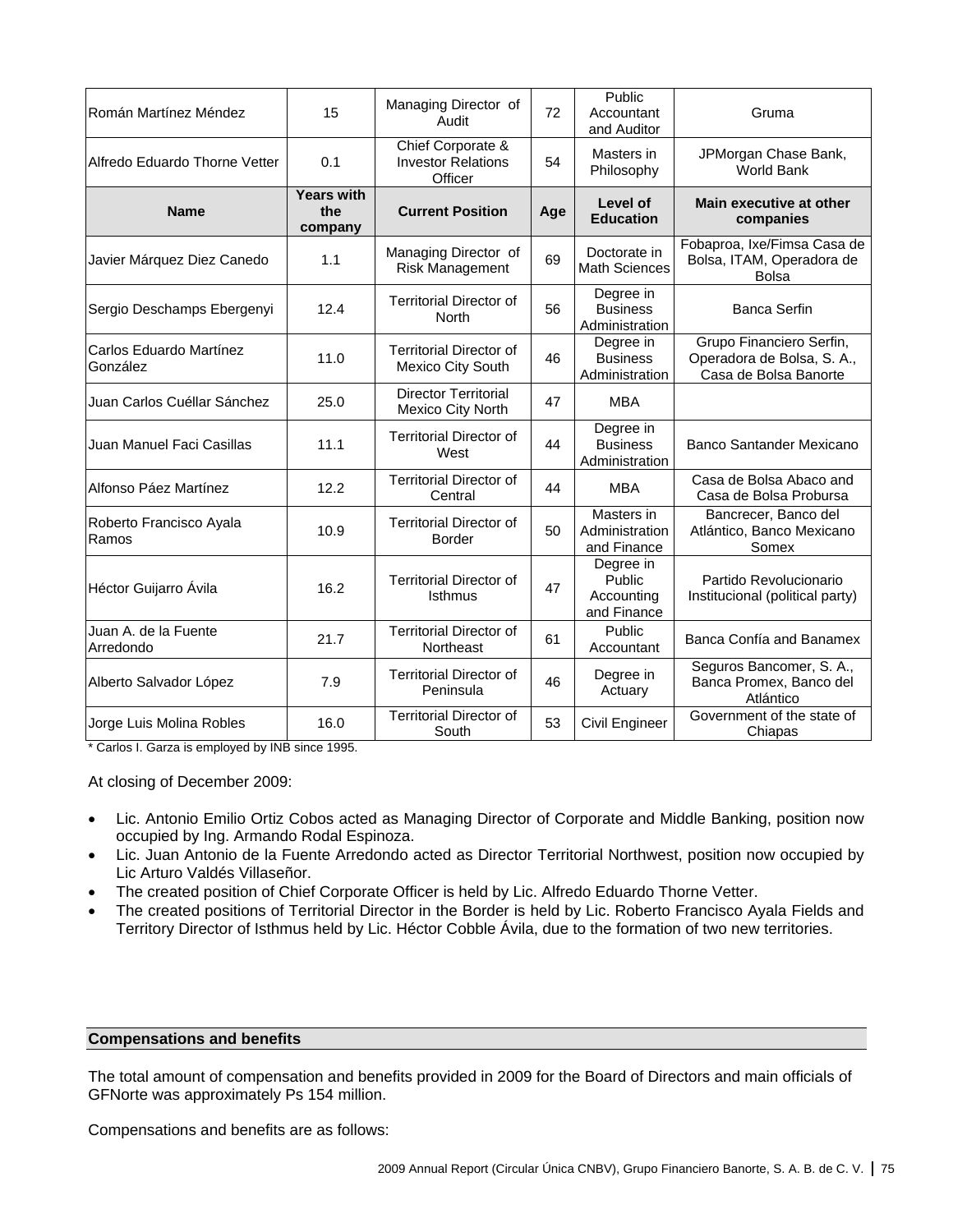• **Fixed Compensation:** Salary.

## • **Annual Bonus Plan for 2009:**

The Bonus Plan for each business area evaluates estimated profit for that particular business, as well as evaluation of individual performance, which takes into account the achievement of each participant's goals and objectives. The bonus is also adjusted according to operational risk evaluations carried out by Internal Audit Department.

The eligible personnel of staff areas are evaluated according to the fulfillment of the estimated profit for the Group, as well as the individual performance based on the achievement of each candidate's goals and objectives.

In case the budget estimates are 100% fulfilled, the annual bonus for business areas executives' (Under directors and Managerial levels), is equivalent to 5.2 months' salary; and for eligible staff personnel (Under director and Managerial levels) it is the equivalent to 4.4 months' salary. For executive personnel of business areas (Director Level) full compliance with annual bonus objective is equivalent to 5.8 months' salary, while for eligible staff personnel (Director Level) it is the equivalent of 4.7 months' salary.

## • **Long Term Incentive Plans:**

#### Share Options:

The long term outline for incentives, which is designated by the Compensation Committee, consists of assigning Directors a stock options package through a trust with a vesting period of 3 years. Participants will be entitled to exercise one third of the package each year; purchasing the shares at the price with which they were originally acquired by the Trust, and their right to acquire those shares expires after 6 years.

The gains for the executive will be calculated by the difference between the strike price originally determined by the trust and the share's exercise price at the moment of exercising those rights.

The share plans currently in effect are those dated September 2007.

Restricted Shares:

This long term incentive plan consists of assigning to the designated managers by the Assignment Committee a stock package through a trust, being entitled to 100% in a term of 2 or 3 years, depending on that specified at the moment it is assigned. Participants will be entitled to exercise a part of the package every year (the same amount each time), receiving a bonus in order to buy the shares at the assigned price. These contracts are carried out on the dates established for their validity is, which is also 2 or 3 years in accordance with assignment instructions.

At the moment, share plans currently in effect are those dated March 2009 and July 2009.

- **Vacations:** From 10 to 30 working days depending on years of service.
- **Legally Mandated Christmas Bonus:** Equivalent to 42 days of salary.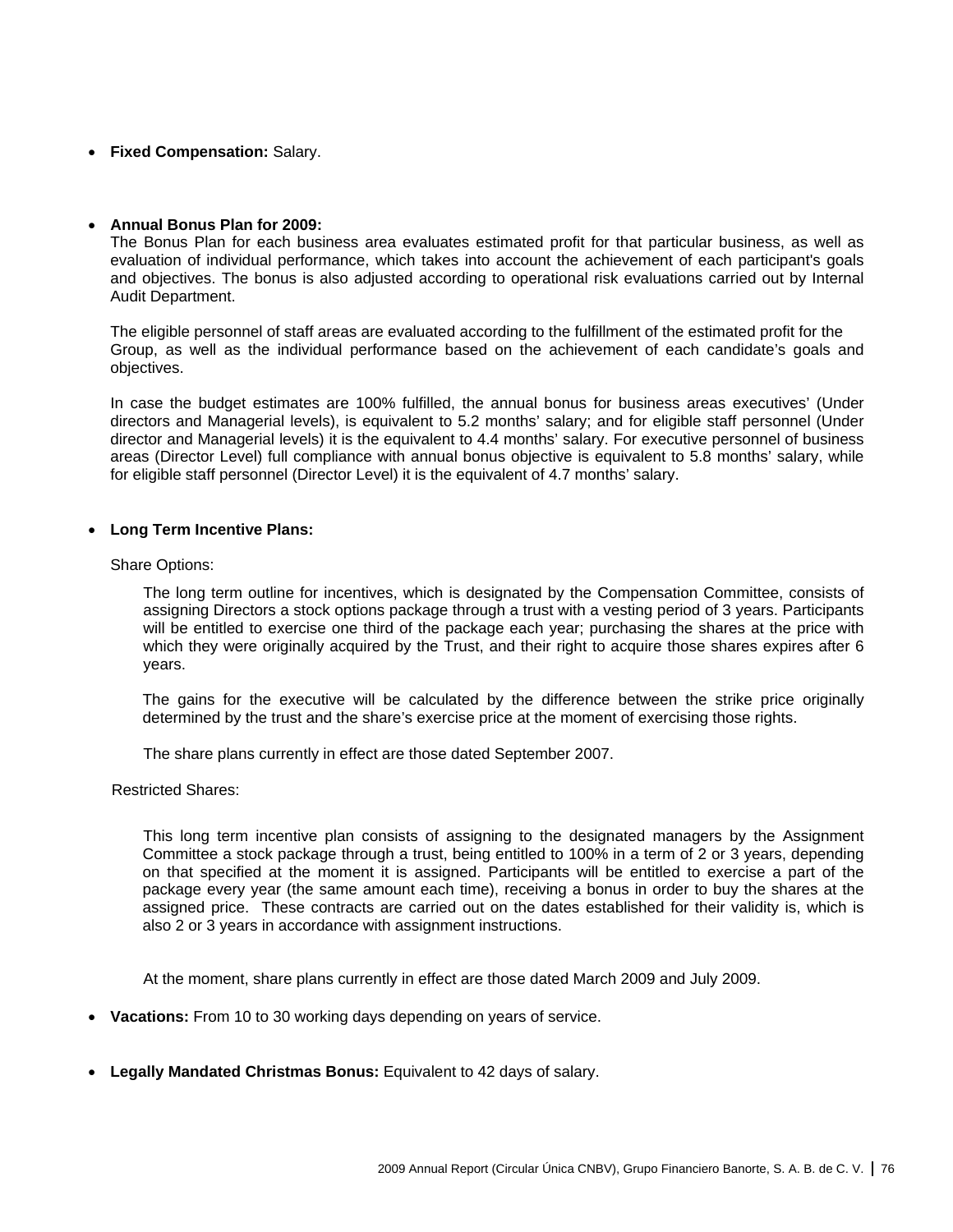- **Savings Fund:** The Corporation matches the amount of the employee's contribution, up to a maximum of 13% of their monthly salary, with the legal limits in accordance to those established in the Income Tax Law.
- **Medical Service:** Banorte provides medical services through renowned specialized institutions, obtaining efficiency in cost and service.
- **Life Insurance**: In the event of death or total incapacity, a life insurance policy provides a sum of up to 36 months of salary (as of November 1 $st$ , 2005). In the event of accidental death, the compensation would double, prior verification by the insurance company.
- **Pension and Retirement:** The institution has two types of plans: one of defined benefits (Traditional and Special), and the other of defined contribution (Asegura Tu futuro)**.**

**Ensure Your Future:** Established as of January 1<sub>st</sub>, 2001. This is a defined contribution plan, whereby a percentage of individual contributions by the employee and GFNorte is deposited in a fund for withdrawal by each employee upon termination of their labor relationship. This plan has an "initial individual contribution"(only for employees hired prior to January 1st, 2001) that are pension benefits for past services accumulated to date. The maximum monthly contribution is 10% of the gross nominal wage (5% employee and 5% company).

The total amount accumulated by GFNorte for pension, retirement or similar plans for principal officers is Ps 51 million.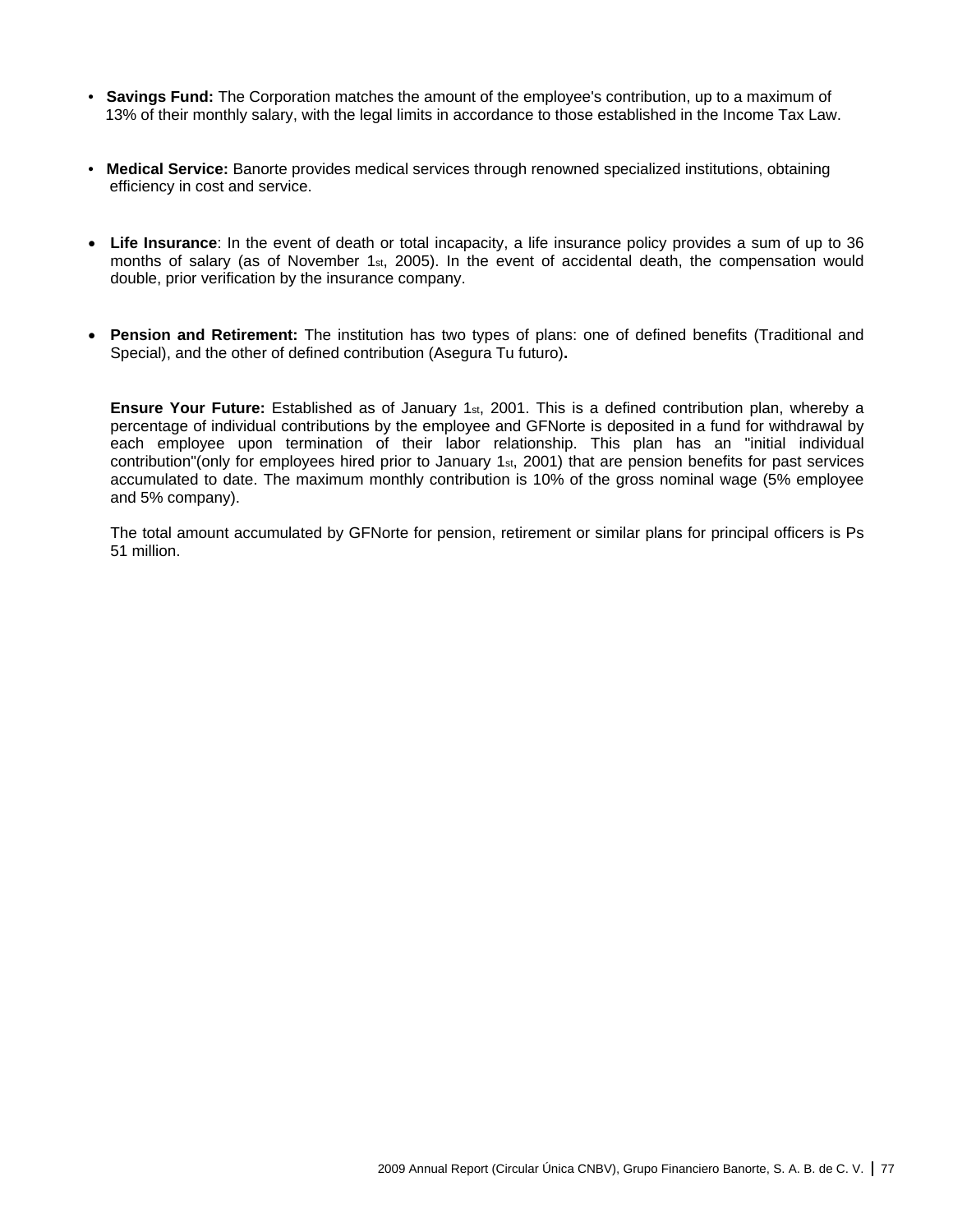## **d) CORPORATE BY-LAWS AND OTHER AGREEMENTS**

In 2006 the by-laws were modified in order to adapt them with the dispositions of the new Stock Market Law to incorporate the articles related to the integration, organization and functioning of the social organs. The Board of Directors' functions were redefined as the organ in charge of strategy and monitoring, and the CEO to be responsible for conducting and managing the company. Also, the commissary figure was eliminated and its functions were redistributed within the Board of Directors, the Audit and Corporate Practices' Committee and the Independent External Auditor. The objective of the Audit and Corporate Practices' Committee is to monitor all the accounting processes of the company, having the following general functions: evaluate the performance of the external independent auditor, elaborate an opinion regarding the financial statements prior to presenting them to the Board, inform the Board about the internal control systems and monitor that the generally accepted accounting principles and procedures are followed, among others. The objective of the Corporate Practices' Committee is to reduce the potential risk that transactions are carried out in disadvantageous conditions for the company's net worth or give privileges to a determined group of shareholders. Its general functions include: approve the policies for the use of the company's net worth, authorize transactions with related parties, among others.

Also, the by-laws and the Unique Responsibilities Agreement were reformed with respect to the responsibility of the holding company for the losses of the entities that form the group, so that in case that the equity of the holding was not enough to cover the losses of the Group's members, the losses corresponding to the credit institution will be first covered, and later on a pro-rated basis with respect to the other entities until the holding's equity is depleted.

Banco del Centro, S, A. was spun-off from Grupo Financiero Banorte due to its merger with Banco Mercantil del Norte, S. A., as well as Fianzas Banorte, S. A. de C. V., as a result of selling all the shares that represented its equity, thus modifying the second article of the by-laws to eliminate the reference of these companies as entities that are part of the Financial Group.

Additionally, Arrendadora Banorte, S. A. de C. V. merged Arrendadora y Factor Banorte, S. A. de C. V. and changed its denomination to remain as Arrendadora y Factor Banorte, S. A. de C. V., Multipurpose Financial Company, Regulated Entity, Grupo Financiero Banorte.

Just recently, Créditos Pronegocio S. A. de C. V. was also spun-off from Grupo Financiero Banorte, for its merger with Banco Mercantil del Norte, S. A; consequently modifying the second article of the corporate bylaws, to eliminate the reference of this society as an entity of the Financial Group.

It is important to note that both the Law to Regulate Financial Groups and the Stock Market Law establish the following requisites for the acquisition and transmission of the company's shares:

- The individuals who acquire or transfer series "O" shares representing more than 2% of the company's equity must inform the Ministry of Finance and Public Credit (Secretaría de Hacienda y Crédito Público) within 3 business days of such acquisition or transfer.
- Any individual or company can acquire through one or various simultaneous transactions, the control of series "O" shares of the company, in the understanding that such transactions must be previously approved by the Ministry of Finance and Public Credit (Secretaría de Hacienda y Crédito Público), hearing the opinion of the National Banking and Securities Commission (Comisión Nacional Bancaria y de Valores), when they exceed more than 5% (five percent) of such equity.
- The authorization of the Ministry of Finance and Public Credit (Secretaría de Hacienda y Crédito Público) is required for any group of people to acquire, directly or indirectly, through one or various simultaneous or successive transactions of any nature, the control of the company, which is understood as acquiring more than 30% (thirty percent) or more of the shares representing paid in capital, having control of the Shareholders' Assembly, be in a position to name the majority of the Board of Directors' members or to control the company through any other means.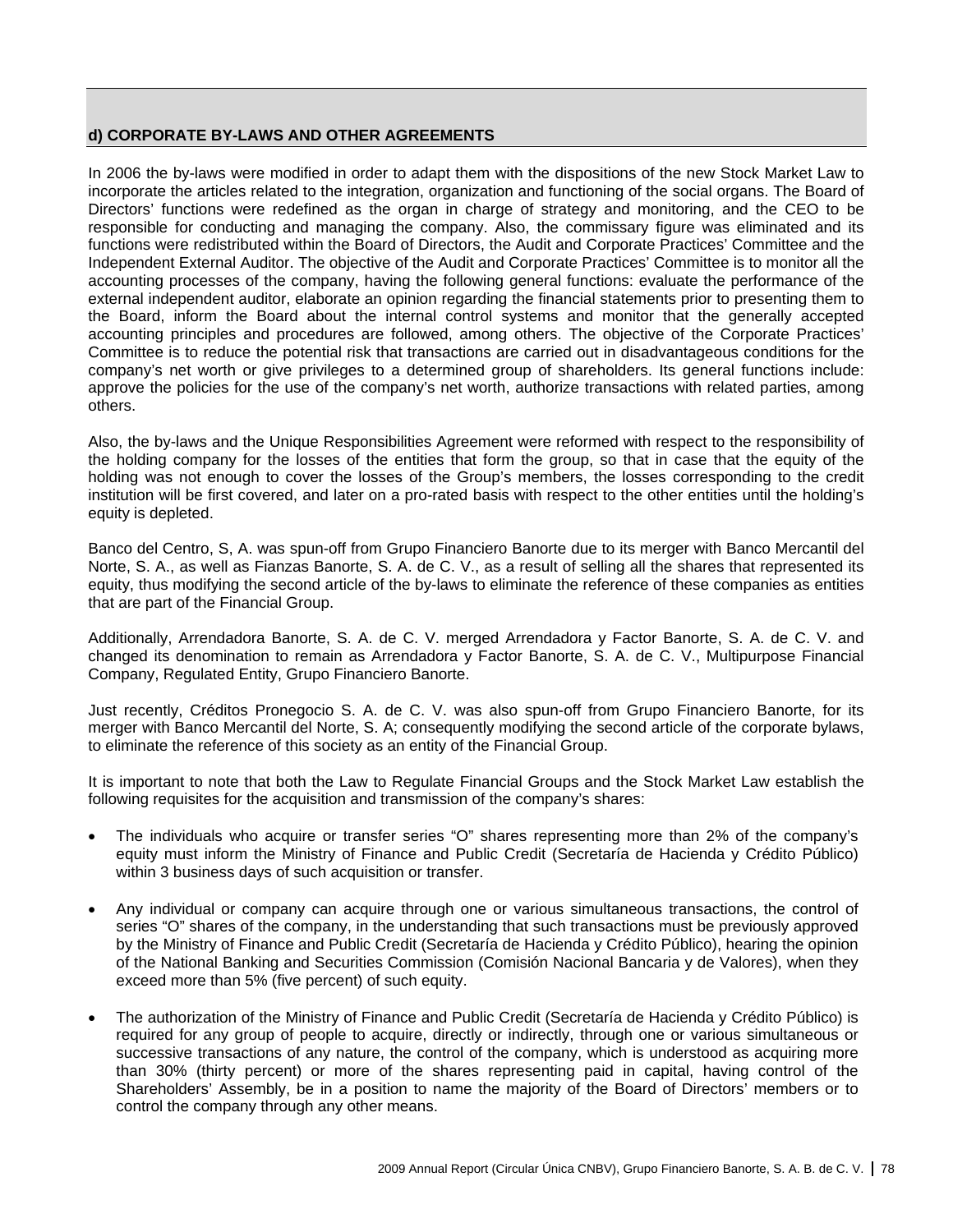- The person or group of persons who acquire, directly or indirectly, within or outside of the Stock Exchange, through one or various simultaneous or successive transactions of any nature, series "O" shares that result in holdings equal to or greater than 10% (ten percent) and lower than 30% (thirty percent) of such shares, must inform the public of this situation the next business day at the latest, through the corresponding stock exchange, following the terms and conditions established by the Exchange. If it is a group of persons, the individual holdings of each member of the group must be disclosed. Also, the individual or group of persons must inform their intention or not of acquiring a significant influence in the company.
- Individuals related to the company who directly or indirectly increase or reduce their holdings of the company by 5% (five percent), through one or various simultaneous or successive transactions, must inform the public of this situation on the next business day at the latest, through the corresponding stock exchange, following the terms and conditions established by the Exchange. Also, they must express their intention or not of acquiring a significant influence or increasing it in the terms outlined in the previous paragraph.
- Any individual or group of persons who directly or indirectly own 10% (ten percent) or more of the shares representing the company's equity, as well as members of the Board of Directors and relevant officers of the company, must inform the National Banking and Securities Commission (Comisión Nacional Bancaria y de Valores) and the public in the cases established by generally applicable dispositions issued by the Commission, of the acquisition or disposal of these securities within the stated timeframe established by the Commission.

The current by-laws also include mechanisms to protect the interests of minority shareholders, which basically consist of:

• Board of Directors' approval to any shareholder or group of shareholders related to each other or to third parties to acquire 5% (five percent) or more of GFNORTE's shares. This also applies when the holdings are close to reaching or already exceed through public offering or not, the following percentages: 10%, 15%, 20%, 25% and up to 30% minus one share of the total shares outstanding representing the company's equity.

If the aforementioned is not followed, whoever acquires these shares, will not be able to exercise the corporate rights inherent to those shares and will not be taken into consideration to determine quorum at Shareholders' Meetings.

- The Board of Directors will be the only organism with faculties to approve or deny a potential acquirer from acquiring either through public offering or not, conducting a "Due Diligence" of the company, and in the case of approval, the potential acquirer must sign the contracts and confidentiality agreements that establish the obligations deemed convenient by the Board.
- Anyone with the intention of acquiring holdings that represent 30% or more of the company's equity, will be obligated to make a public bid for 100% of the shares, and only in the case that after the bid for 100% of the shares they retain a percentage equal to or less than 50% of the shares, they must seek approval from the Board to exercise the corporate rights of such shares.
- Additionally, whoever becomes holder of the shares representing (or exceeding), the following percentages must notify the company within 30 business days after purchasing, reaching or exceeding the limit in their holdings of 4%, 8%, 16% and 24% respectively. In this case, corporate rights are not lost for not notifying nonetheless it will be taken into consideration for Board's prior approval or denial to acquire the percentages previously mentioned.

For the purpose of protecting minority shareholders, the following rights are established:

- Shareholders who represent at least 5% of the equity can directly exercise civil responsibility action against managers in the terms established by applicable legislation.
- Shareholders with voting rights, including limited or restricted rights, which individually or jointly make up 10% (ten percent) of the company's equity, will have the right to designate or revoke in the General Shareholders' Assembly a member to the Board of Directors. Such designation can only be revoked by the remaining shareholders when the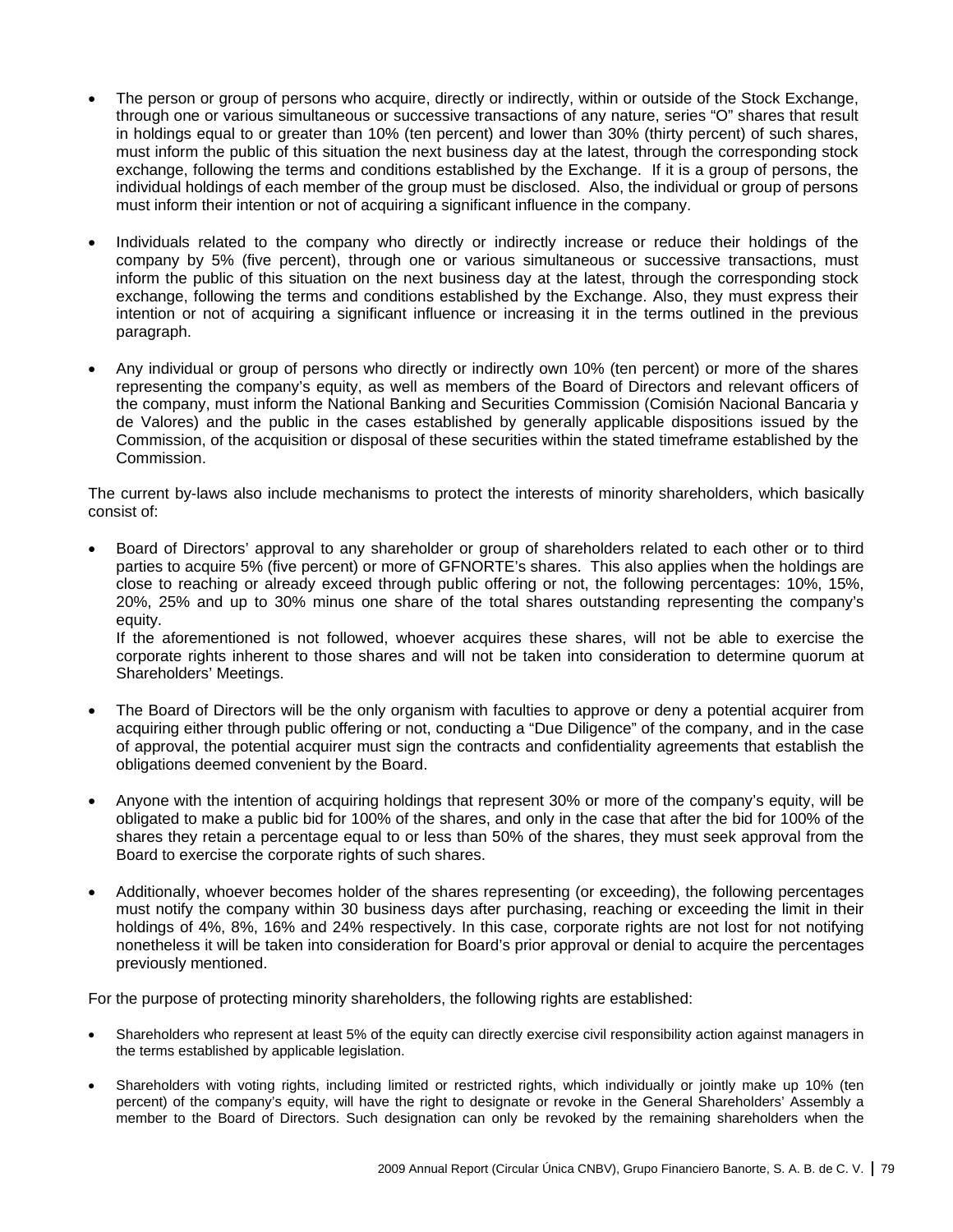nomination of all other proposed shareholders is also revoked, in which case the substituted persons cannot be nominated for that position for 12 months following the date of being revoked.

- Shareholders with voting rights, including limited or restricted rights, which individually or jointly make up 10% (ten percent) of the company's equity will have the right to request the President of the Board or Presidents of the Committees which conduct corporate business and audit functions, to convene a General Shareholders' Assembly at any time, without having to follow the percentage stipulated in article 184 of the Law of Mercantile Societies.
- Shareholders with voting rights, including limited or restricted rights, with at least 10% (ten percent) of shares represented in an Assembly can request the postponement of voting on any matter which they consider not being properly informed about, under the terms and conditions indicated in the applicable legislation.
- Shareholders with voting rights, including limited or restricted rights , that represent at least 20% (twenty percent) of equity, will be able to judicially oppose the resolutions of the General Assemblies in which they have voting rights, under the terms and conditions indicated in the applicable legislation.

The corporate by-laws stipulate the company's faculties to purchase its shares under the terms of the Mexican Stock Market Law.

Shares representing the company's equity will be made up ordinary portion and additional shares.

Both "O" and "L" series will be freely subscribed; the latter will be issued for an amount of up to forty percent of ordinary equity with prior authorization by the CNBV, and will have limited voting and other corporate rights. Foreign entities that exercise authoritative functions cannot participate in any form in the company's equity. Domestic financial entities also cannot participate, including those that are part of the group, unless when acting as institutional investors under the terms established in the Law to Regulate Financial Groups.

Regulations related to General Ordinary Shareholders' Meetings established by the Law of Mercantile Societies apply to include and vote on resolutions of Special Assemblies to resolve specific matters related to "L" series shares.

To include and vote on resolutions of the General Shareholders' Meetings, ordinary or extraordinary, the dispositions established in the Law of Mercantile Societies for these types of meetings will apply.

Since GFNorte is a financial group, the integration, organization and functioning of the social organs, including those related to administration and monitoring, will be governed by the dispositions of the Stock Market Law, as established in fraction IV of article 22 of this legislature.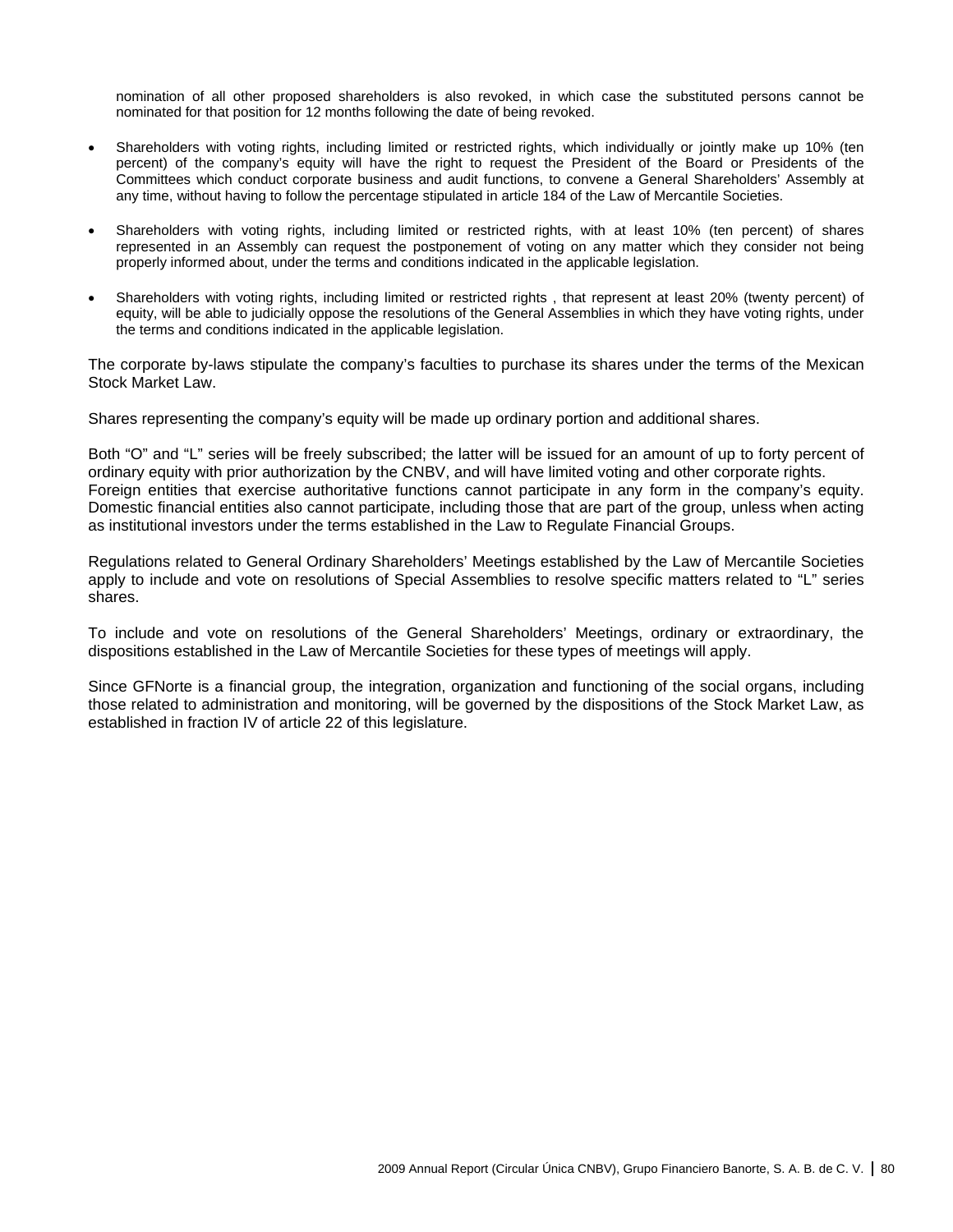## **5. STOCK MARKET**

## **a) SHARE STRUCTURE**

GFNorte does not have convertible obligations or Ordinary Participation Certificates (CPO´s) of shares. The information on representative shares of equity can be found in section 2. The Company, item b. Description of the Business, section xii of this document: Representative Shares of Equity.

In June 2009, Grupo Financiero Banorte (BMV: GFNORTEO) established a Level I Sponsored Program of ADRs in the United States, as a consequence of changes on October 10th, 2008 to regulation 12g3-2b of the Securities and Exchange Commission (SEC) that facilitates the establishment of sponsored and non-sponsored ADR programs for shares in companies which don't trade in US financial markets. Because Banorte shares are one of the most liquid and one of the most traded in the Mexican Stock Exchange, they have attracted the interest of institutional funds around the world. This ADR program supplements the efforts of Banorte to achieve presence in the main international financial markets for its shares. The program has been established as Level 1, which allows it to operate in "Over the Counter" markets without having to be listed in the NYSE, NASDAQ or any other Stock exchange. The shares operate under the GBOOY symbol. Each ADR represents 5 shares of Banorte and at closing of 2009 1,591,444 ADRs were in circulation. The depository bank is Bank of New York Mellon.

On Tuesday, June 9th, 2009, ordinary shares of Grupo Financiero Banorte S. A. B. de C. V. began trading in the Madrid Stock Exchange through the Latin American Stock Market "Latibex", under the symbol XNOR. The Banorte shares were included in the FTSE Latibex All Shares index from their inclusion to the market, and as of June 10<sup>th</sup>, they were incorporated into the FTSE Latibex TOP index which includes the 16 Latin American most important companies of this market. One share of XNOR represents 10 shares of GFNORTE.

## **b) PERFORMANCE OF SHARES IN THE STOCK MARKET**

The series "O" shares of GFNorte are traded in the Mexican Stock Exchange (BMV) under the ticker "GFNORTEO".

These prices include the stock dividend payment made in November 24, 2005 of 3 new shares for each previous share.

## **Performance of the stock at closing of the last 5 fiscal years:**

| Date       | <b>Maximum</b> | <b>Minimum</b> | Close | <b>P/VL*</b> | $P/U^{**}$ | Volume    |
|------------|----------------|----------------|-------|--------------|------------|-----------|
| 12/30/2005 | 22.50          | 21.80          | 22.28 | 2.19         | 7.86       | 785.800   |
| 12/29/2006 | 42.37          | 42.20          | 42.25 | 3.15         | 14.31      | 1.508.000 |
| 12/31/2007 | 46.16          | 44.70          | 45.08 | 2.75         | 13.36      | 391.100   |
| 12/31/2008 | 25.00          | 24.28          | 24.88 | 1.33         | 9.87       | 508.300   |
| 12/31/2009 | 48.10          | 46.50          | 47.84 | 2.33         | 16.16      | 2,191,300 |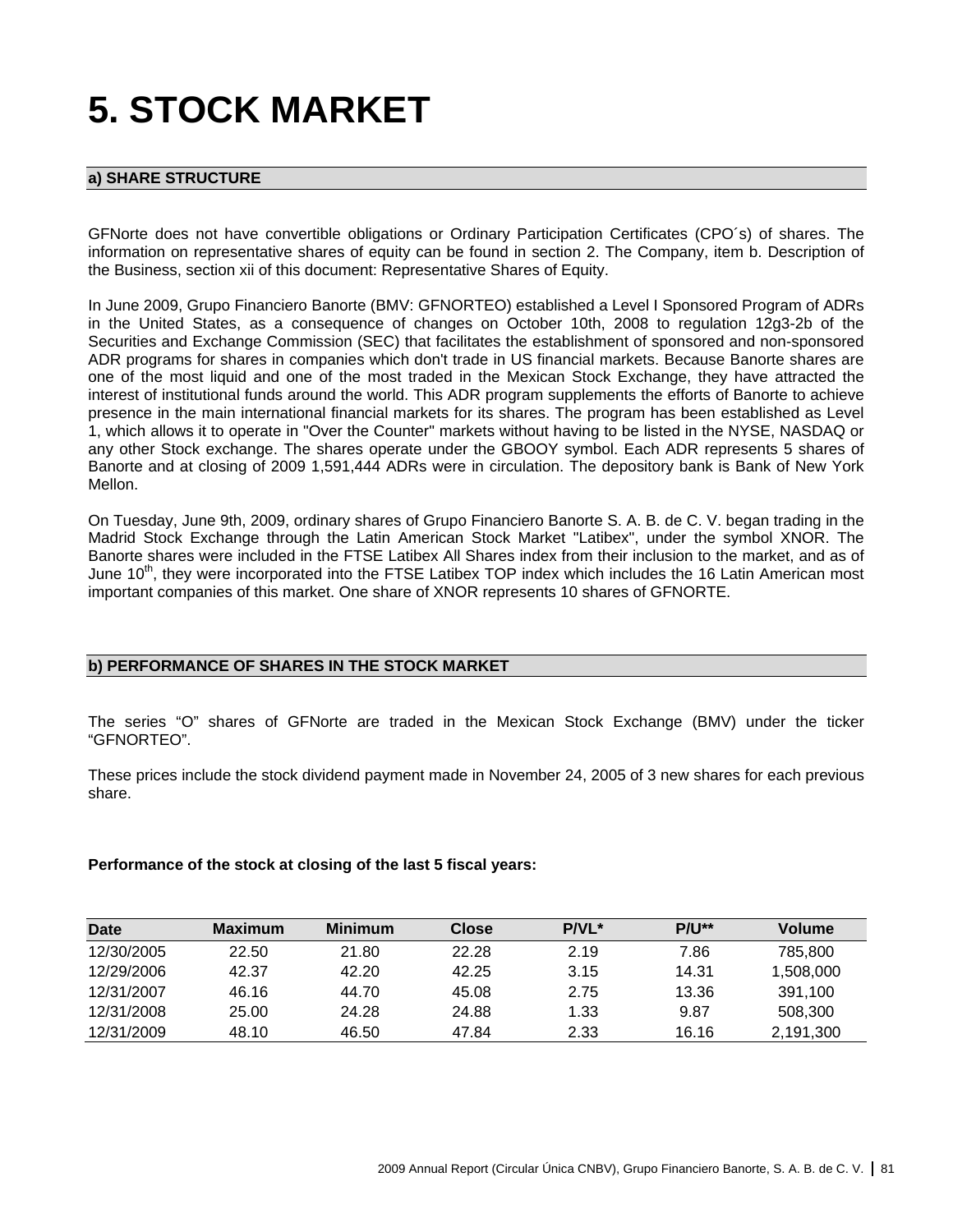## **Quarterly performance of the stock for the last 2 fiscal years:**

| <b>Date</b> | <b>Maximum</b> | <b>Minimum</b> | <b>Close</b> | <b>P/VL*</b> | $P/U^{**}$ | <b>Volume</b> |
|-------------|----------------|----------------|--------------|--------------|------------|---------------|
| 03/31/2008  | 46.29          | 44.59          | 46.14        | 2.75         | 12.01      | 6,964,300     |
| 06/30/2008  | 48.81          | 47.66          | 48.47        | 2.67         | 13.62      | 3,540,300     |
| 09/30/2008  | 35.16          | 34.50          | 34.92        | 1.89         | 8.73       | 6,031,700     |
| 12/31/2008  | 25.00          | 24.28          | 24.88        | 1.33         | 9.87       | 508,300       |
| 03/31/2009  | 19.05          | 18.65          | 18.83        | 0.98         | 5.88       | 11,767,400    |
| 06/30/2009  | 32.60          | 31.50          | 32.05        | 1.66         | 12.33      | 3,084,100     |
| 09/30/2009  | 48.00          | 44.20          | 45.19        | 2.28         | 15.91      | 6,430,700     |
| 12/31/2009  | 48.10          | 46.50          | 47.84        | 2.33         | 16.16      | 2,191,300     |
| 03/31/2010  | 54.99          | 53.51          | 54.57        | 2.62         | 17.49      | 5,735,600     |

## **Monthly performance of shares during the last 6 months:**

| <b>Date</b> | <b>Maximum</b> | Minimum | Close | <b>P/VL*</b> | $P/U^{**}$ | <b>Volume</b> |
|-------------|----------------|---------|-------|--------------|------------|---------------|
| 10/30/2009  | 43.89          | 41.02   | 43.31 | 2.18         | 15.25      | 6,239,500     |
| 11/30/2009  | 47.60          | 44.00   | 44.75 | 2.25         | 15.76      | 8,603,300     |
| 12/31/2009  | 48.10          | 46.50   | 47.84 | 2.33         | 16.16      | 2.191.300     |
| 01/29/2010  | 43.80          | 42.60   | 43.01 | 2.10         | 14.53      | 9.020.400     |
| 02/26/2010  | 48.00          | 47.21   | 47.78 | 2.33         | 16.14      | 5.148.800     |
| 03/31/2010  | 54.99          | 53.51   | 54.57 | 2.62         | 17.49      | 5,735,600     |

\*P/BV = Price to Book Value Multiple.

\*\*P/EU = Price to Earnings Multiple.

Source: Casa de Bolsa Banorte. The indicators were calculated using figures from the date of this report.

## **c) MARKET MAKER**

Does not apply to GFNorte, since it is not a market maker, for either the Equity Market or Derivatives Instruments.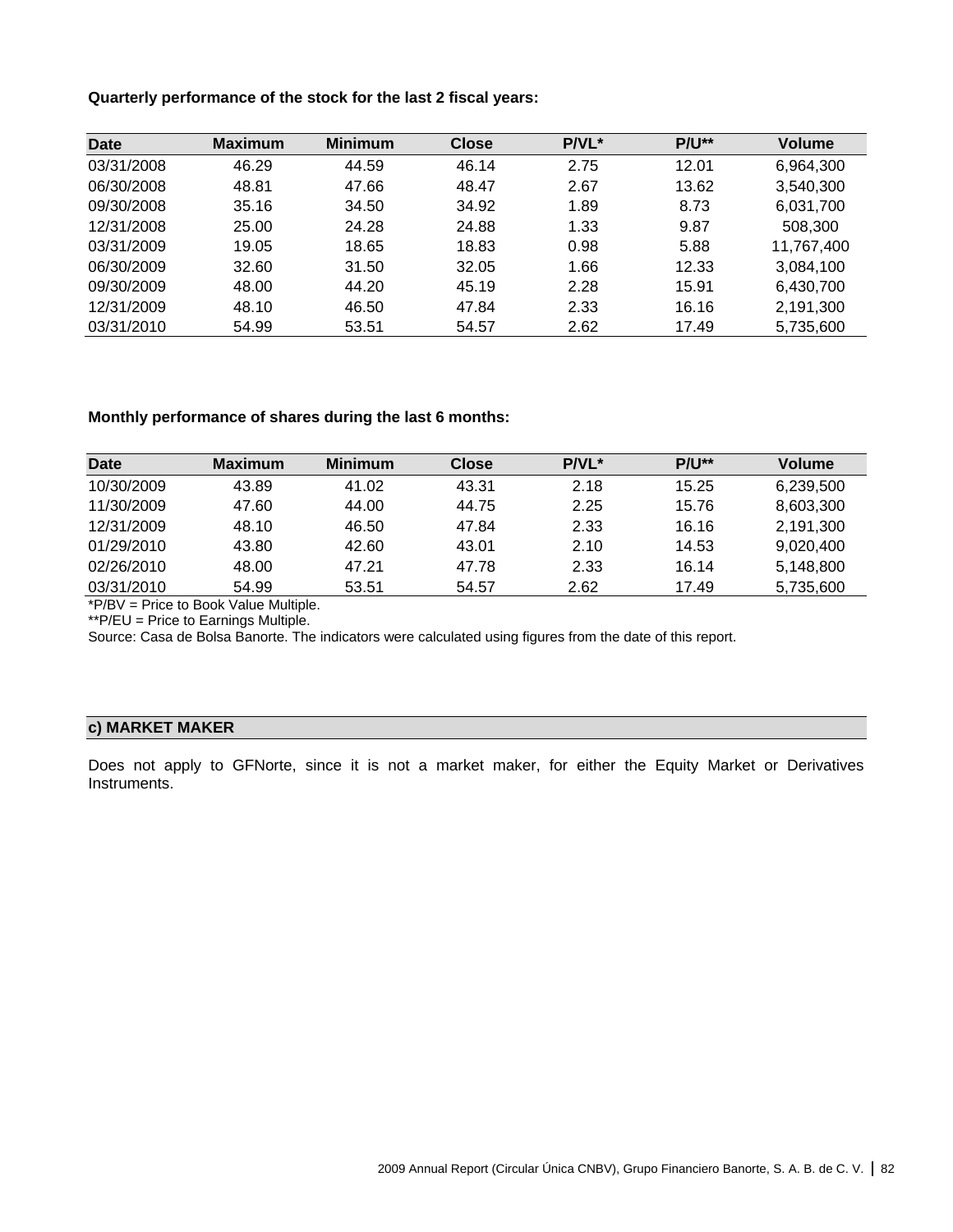## **6. RESPONSIBLE OFFICERS**

The undersigned hereby solemnly declare that within the scope of our respective functions, we have truthfully prepared the information contained in this annual report related to Grupo Financiero Banorte, which to the best of our knowledge and understanding reasonably reflects the situation. We also declare that we do not have knowledge of any relevant information that has been omitted or falsified in this annual report or that it contains information that could mislead investors.

> Dr. Alejandro Valenzuela del Rio Chief Executive Officer of Grupo Financiero Banorte, S. A. B. de C. V.

> > Ing. Sergio Garcia Robles Gil Chief Financial Officer

Lic. Aurora Cervantes Martinez Managing Director of Legal Affairs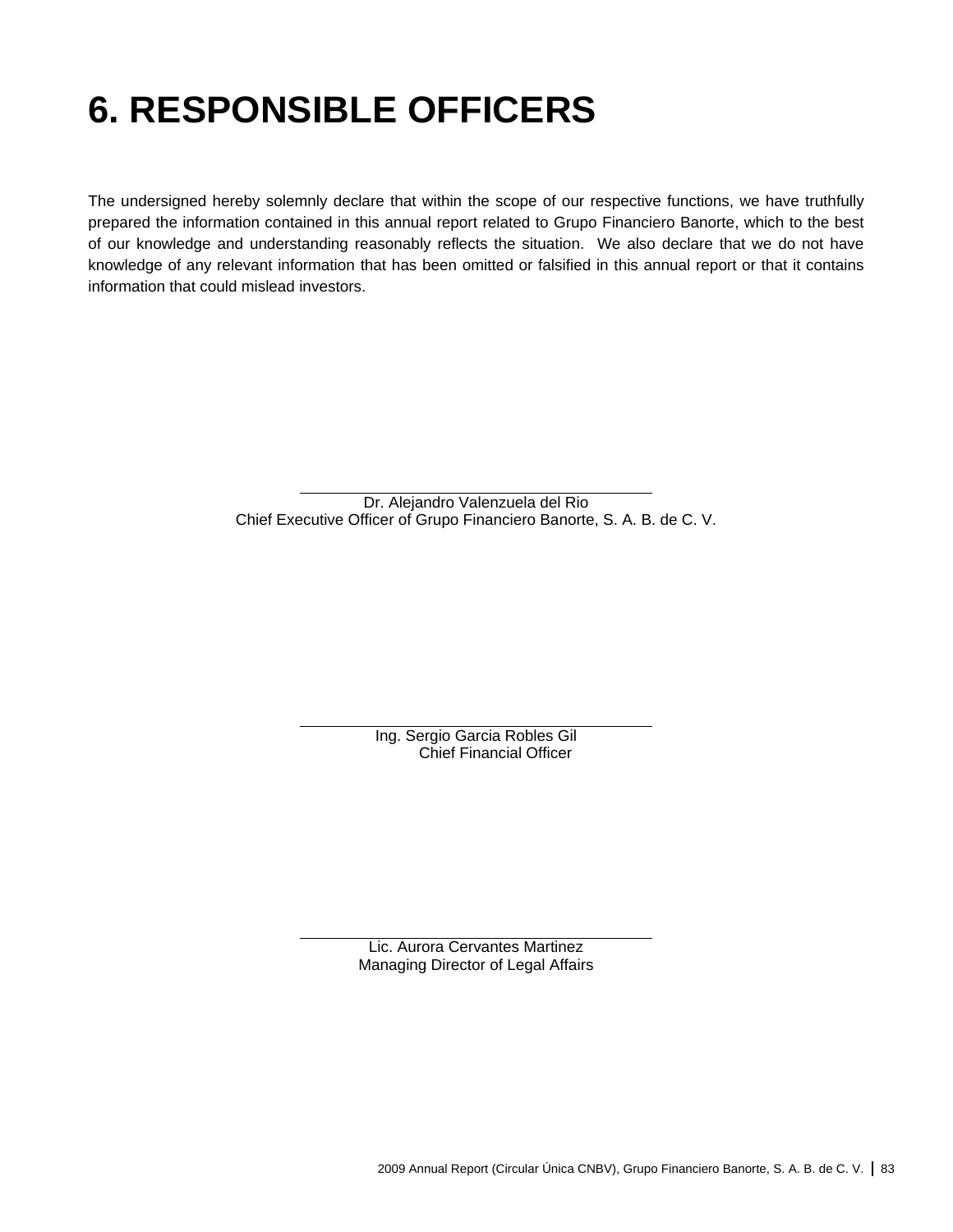The undersigned hereby solemnly swears that the financial statements contained in the present annual report were audited with the accepted audit norms. I also declare that, within the scope of the work carried out, I have no knowledge of any relevant financial information that has been either omitted or falsified in this annual report or that it contains information that could mislead investors.

> C. P. C. Carlos A. Garcia Cardoso External Auditor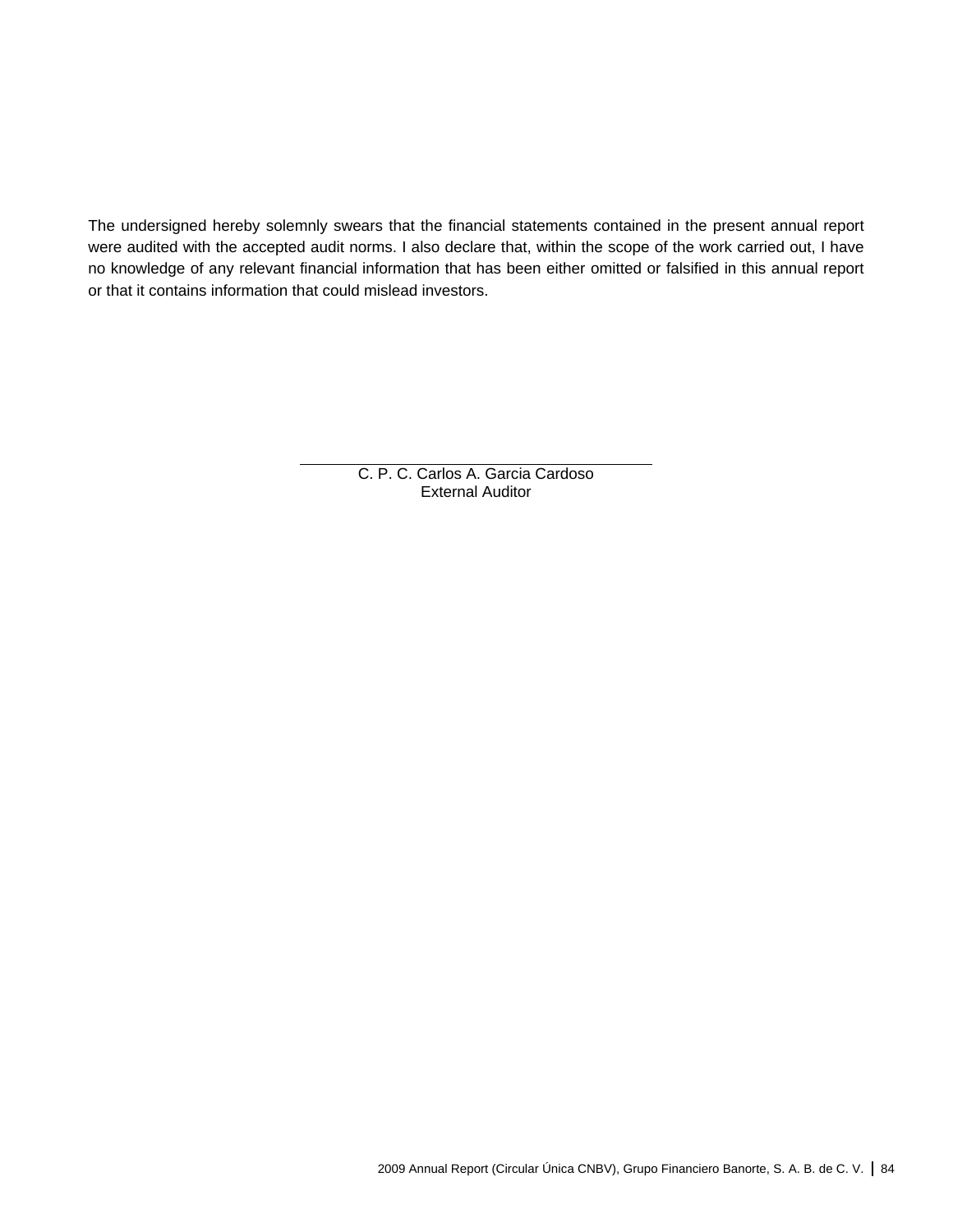# **7. ANNEXES**

## **a) AUDIT AND CORPORATE PRACTICES' COMMITTEE REPORT**

Monterrey, N.L., March 26th, 2010.

## **To the Board of Directors of Grupo Financiero Banorte, S. A. B., de C. V.,**

In accordance with Article 43 of the Stock Market Law, (LMV) the Audit and Corporate Practices' Committee presents its annual report of activities carried out during the 2009 fiscal year.

The contents of this document refer to Grupo Financiero Banorte (GFNorte) and, in some sections, to its relevant entities; companies designated by this Board of Directors based on the relevant criteria that these have in the financial, administrative and legal situation of GFNorte. These entities are: Banco Mercantil del Norte, S.A.; Casa de Bolsa Banorte, S.A. de C.V.; Arrendadora y Factor Banorte, S.A. de C.V.; Créditos Pronegocio S.A. de C.V.; Seguros Banorte Generali, S.A. de C.V.; Banorte Generali, S.A. de C.V. AFORE; Sólida Administradora de Portafolios, S.A. de C.V. and Inter National Bank.

## **I. With regard to audit:**

- a) With regard to the status of the Internal Control System (SCI) of GFNorte and its relevant entities Internal; and the description of its deficiencies and deviations, this Committee took into consideration the following elements:
	- 1. Revision of annual reports on activities regarding Internal Control of the aforementioned relevant entities, are prepared by their respective CEO's.
	- 2. The final audit reports of Internal Accounting Controls of Banco Mercantil del Norte, S.A., Casa de Bolsa Banorte, S.A. de C.V. and Banorte Generali, S. A. de C.V. AFORE and the Internal Control reports of revisions made by the External Auditor, follow-up to corrective measures undertaken derived from areas of opportunity detected and identified in these reports; as well as the verdict of the financial statements of GFNorte and its subsidiaries, were reviewed by this Committee.
	- 3. Observations regarding control deficiencies or deviations of GFNorte and its subsidiaries are presented on a regular basis by Internal Audit during this Committee's sessions, including the relevant entities and follow-ups of the corrective measures undertaken.
	- 4. Reports on inspection visits by qualified supervisors and follow-up on the implementation of the pertinent corrective measures.
	- 5. Comptroller reports of Banco Mercantil del Norte, S.A.; of Casa de Bolsa Banorte S.A. de C.V. and of Creditos Pronegocio S.A. de C.V.; as well as Comptroller reports of Seguros Banorte Generali S.A. de C.V., and Banorte Generali, S.A. AFORE.

Important to highlight was the signing of a Formal Agreement with the Office of Comptroller of Currency (OCC), an organism that regulates and supervises Inter National Bank (INB), through which commitments were assumed to strengthen its processes of loan portfolio administration, handling of critical assets, and revision of loans, as well as the establishment of a program to ensure adequacy of reserves for loans and leases, and the formulation of a strategic plan. Authority requirements have been fulfilled within the established terms and they have been followed up on a permanent basis. The effects of these measures will take several quarters to show a clear improvement in INB's situation.

Taking the previous elements into consideration, and as a result of the surveillance work carried out by this Committee in sessions throughout the year with the participation of the equally responsible SCI entities, such as External Audit, Internal Audit and Comptrollership, we are able to state that the SCI of GFNorte and its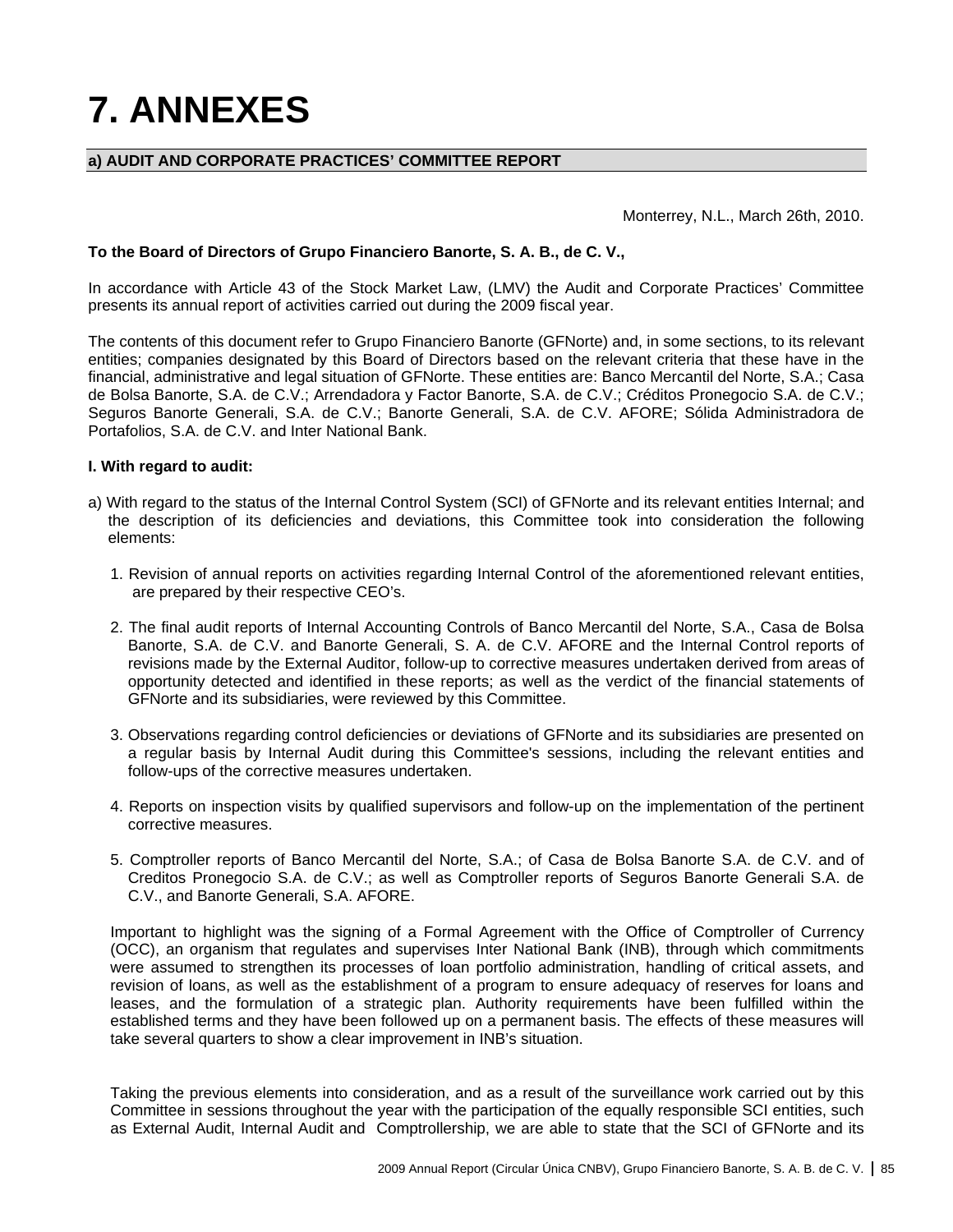subsidiaries, and the Internal Audit function, work appropriately and provide a reasonable degree of assurance regarding the achievement of objectives related to the effectiveness and efficiency of operations, dependability of financial information released, execution of applicable norms, and that no deficiencies or deviations were detected that could significantly affect them.

- b) It can be reported that no significant possible non-fulfillment of operation policies and accounting registrations were detected; and that identified areas of opportunity have been reported to the responsible persons/entities who have taken corrective measures, which have been incorporated into a follow-up system.
- c) Regarding the performance evaluation of the corporation providing external audit services, it can be reported that the firm of Galaz, Yamazaki, Ruiz Urquiza, S. C. (member of Deloitte Touche Tohmatsu) has provided the highest caliber of service in the execution of its duties and in its relationship with management and the Committee, as well as the Auditor responsible by applying focus points and work methodologies in accordance with the best international practices that adequately fulfill the applicable regulations.

It is also our consideration that their conclusions and reports are valuable and useful in supporting the activities of this Committee, and it should be noted that their results and opinions do not present discrepancies with management.

d) With respect to the additional services for the audit of financial statements, performed by the External Auditor, we can inform that these services were hired during the fiscal year to prepare a diagnosis of the execution of applicable norms and better practices related to corporate governance encompassing the different government bodies of GFNorte and its subsidiaries.

The Board of Directors approved this Committee's proposal to hire these services, after verifying that no conflict of interest existed; and which were applied during 2009. Other independent experts were hired to evaluate the quality of important loan portfolio clients and to evaluate the scope of Internal Audit revisions on aspects of Technology Information.

- e) A revision of the financial statements of GFNorte and its subsidiaries for the fiscal year ending December 31st, 2009 was carried out; as well as the External Auditor's final report before its release; with the participation of management, the External Auditor, Internal Audit and the Comptrollership, having found that they were prepared in accordance with regulations and the applicable accounting practices. Therefore, we recommend that the Board of Directors approve these financial statements. Additionally, this Committee conducts a periodic revision of quarterly financial statements.
- f) Main changes to policies and accounting criteria adopted by GFNorte and its subsidiaries during the 2009 fiscal year were diverse modifications that resulted as a consequence of changes in applicable regulations, which are detailed in Note 4 "Main Accounting Policies" of GFNorte's financial statements, which also contain detailed explanations of these changes.
- g) There were no relevant observations for the fiscal year from shareholders, members of the Board of Directors, managers, employees or any third parties, regarding accounting, internal controls or topics related with either the internal or external audits, or from accusations of irregularities. In accordance with the best international practices, one of the institutional channels of communication is the system of anonymous accusations denominated "Ethics Point". Reports received through this channel are directed to the members of this Committee and diverse managers of the organization for their attention. This Committee follows up on the resolution of such accusations.
- h) No resolutions of Shareholders' Meetings or Board of Directors' sessions requested a follow-up to the agreements adopted by them from this Committee.
- i) Among other activities carried out by the Committee are the revision of results and recommendations of independent experts hired to evaluate the quality of important loan portfolio clients and the coverage of Internal Audit on the critical aspects of information technology. The methodology was revised used by the branches for self-evaluation of its operative risk and of execution, the methodology for the individual rating of the loan portfolio and the methodology of Internal Loan Audit to revise the selective credit. Attention has also been paid to recommendations resulting from a diagnosis of the corporate government.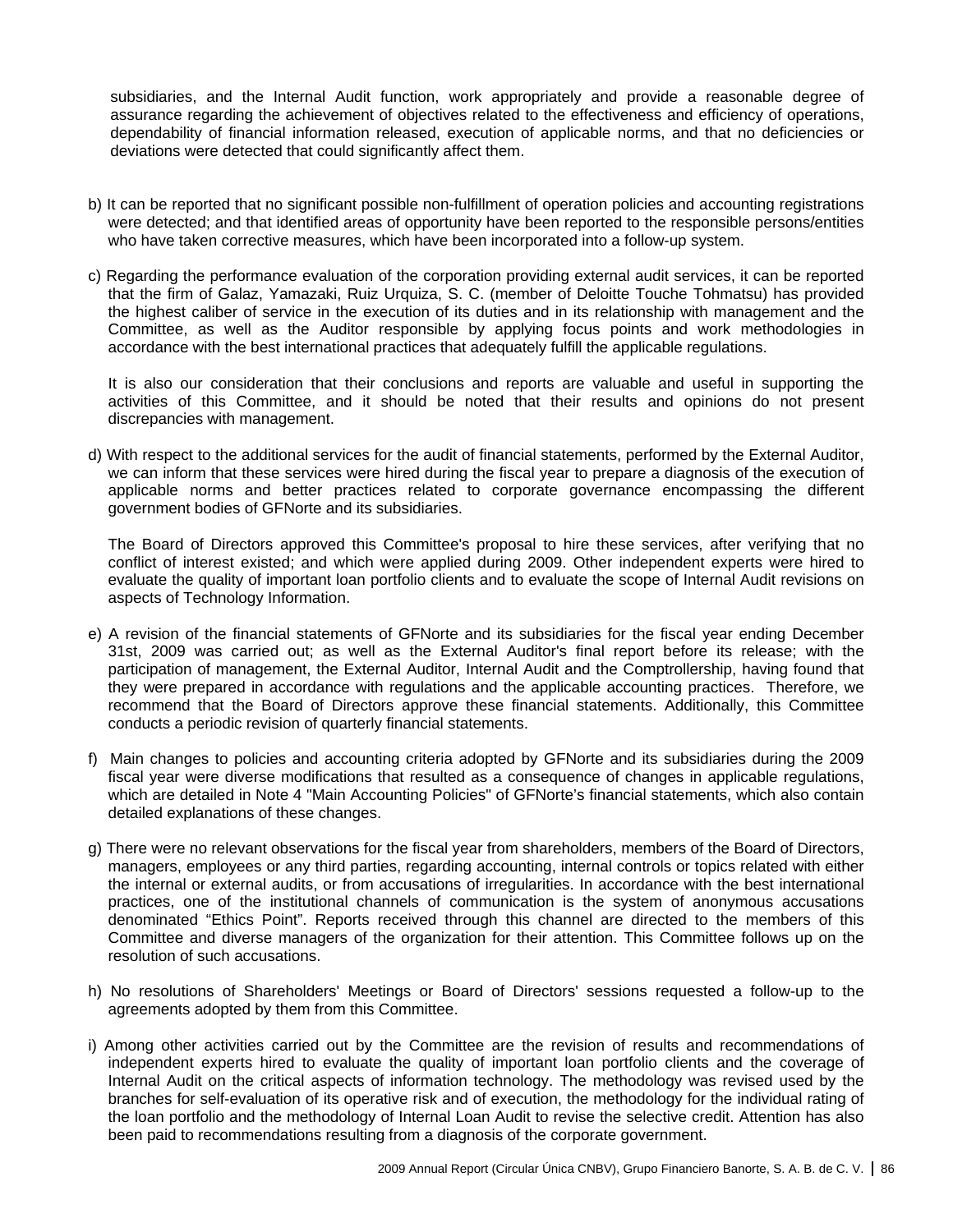## **II. With regard to Corporate Practices:**

a) With respect to observations regarding the performance of relevant officers, we can report that management has defined the relevant officers of GFNorte and its subsidiaries which include those officials of diverse subsidiaries that by specific regulation applicable to them, require that the respective authority must be informed of their recruitment.

With regard to the performance of relevant managers during the 2009 fiscal year, there were no cases which fell outside of established policies and procedures.

b) For operations with related parties, this Committee verified that as of December 31<sup>st</sup>, 2009, the amount of loans granted to related individuals or entities was Ps 7,364 million, less than the limit set by the corresponding regulation, and that operations requiring approval by the Board of Directors in accordance with the applicable regulation were approved. Inter-company operations were carried out at market prices, which were verified by the External Auditor in the revisions conducted.

We can also report that during the 2009 fiscal year there were no unusual or recurring operations, or for a relevant amount that required approval from the Board of Directors.

- c) Management has defined the appointment policies and integral compensation packages for relevant officers which include: (i) a fixed compensation; (ii) a bonus plan based mainly on achieving the estimated profit of that business; and (iii) a long term incentive plan consisting of stock options available to some Directors in accordance with programs approved by this Committee.
- d) Finally, we can report that during the 2009 fiscal year, the Board of Directors did not grant preferential treatment to members of the Board or relevant directors or managers to take advantage of business opportunities.

Sincerely,

Francisco J. Alcalá de León President – GFNorte Audit and Corporate Practices Committee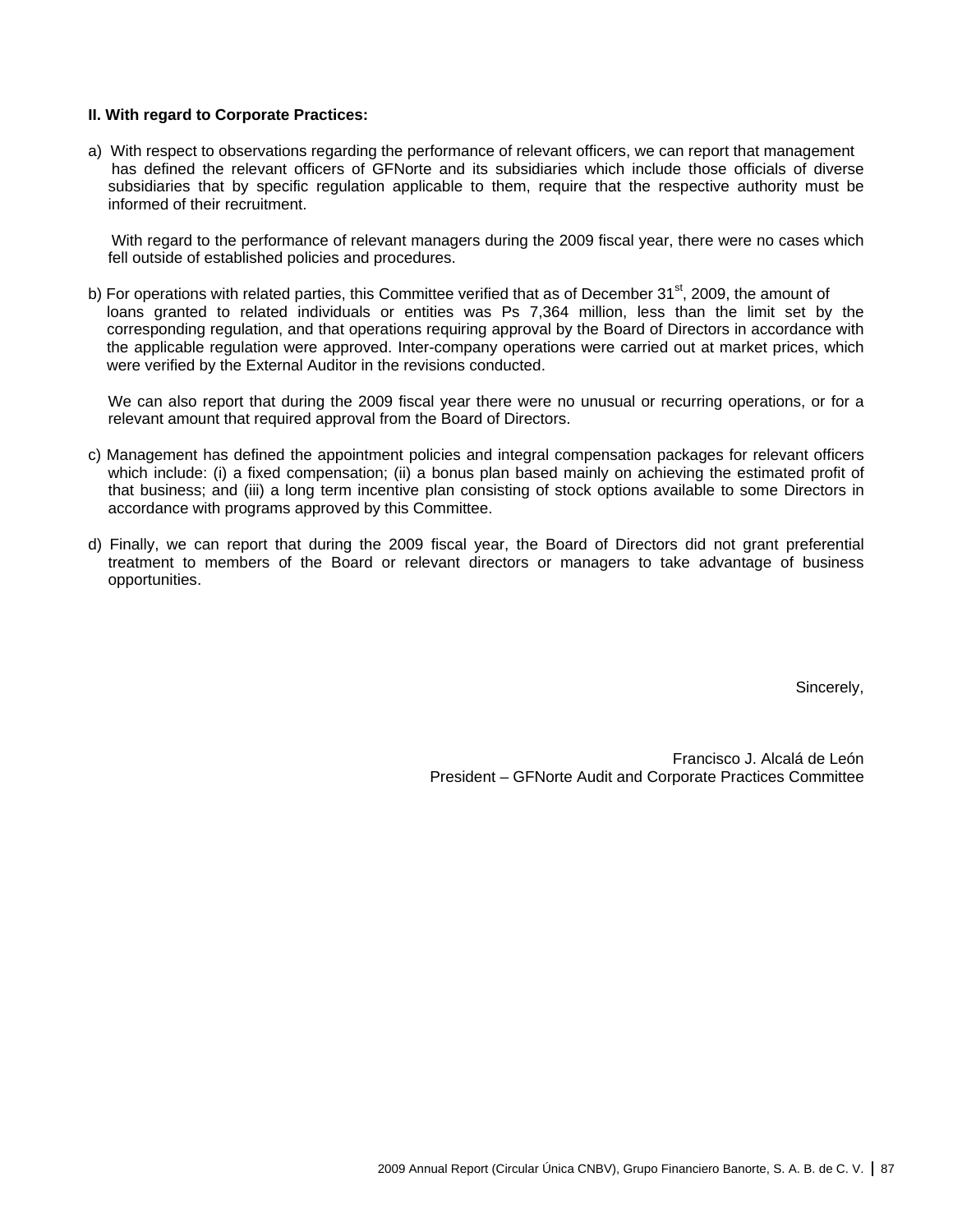## **b) COMMISSARY REPORT**

Does not apply, due to the removal of this figure in terms of the Stock Market Law.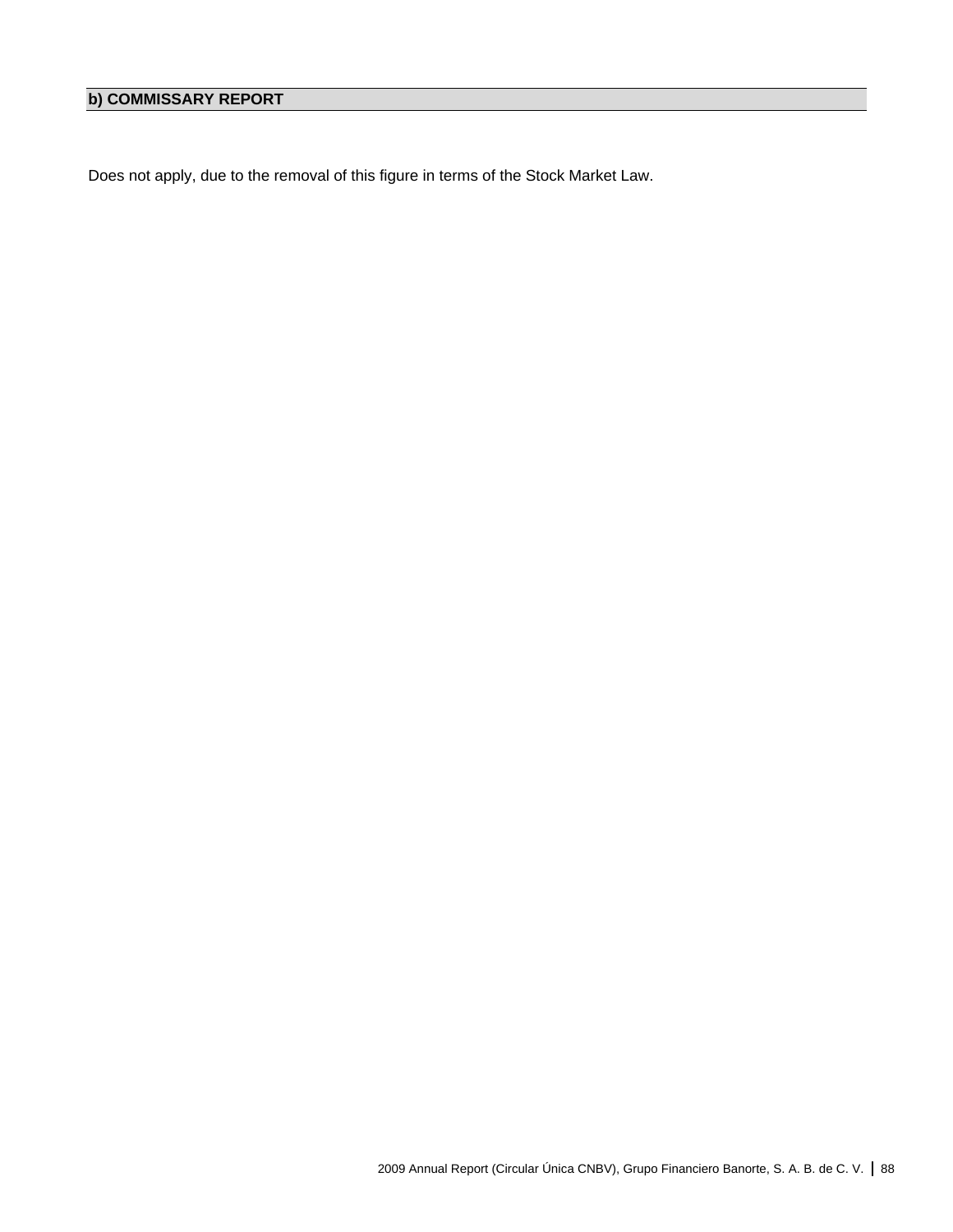## **c) AUDITED FINANCIAL STATEMENTS**

**Galaz, Yamazaki, Ruiz Urquiza, S. C.**  Lázaro Cárdenas 2321 Poniente, PB Residencial San Agustín 66260 Garza García, N. L. Tel: +52 (81) 8133-7300 Fax: +52 (81) 8133-7383 www.deloitte.com/mx

## **VERDICT OF THE INDEPENDENT AUDITORS TO THE BOARD OF DIRECTORS AND SHAREHOLDERS OF GRUPO FINANCIERO BANORTE, S. A. B. DE C. V.:**

February 19th, 2010

We have examined the consolidated balance sheets of Grupo Financiero Banorte, S. A. B. de C. V. and Subsidiaries (the Financial Group) to December 31<sup>st</sup> of 2009 and 2008 and their respective consolidated result statements and variations in equity for the same periods, cash flows for the year ending December 31<sup>st</sup>, 2009 and changes in the financial situation for the year ending December 31st, 2008. Said Financial Statements are the responsibility of the Financial Group's Administration. Our responsibility consists of expressing an opinion on the same based on our audits.

Our examinations were conducted in accordance with the audit norms generally accepted in Mexico, which require that the audit is planned and carried out in such a way to ensure reasonable assurance that the financial statements do not contain important errors and that they were prepared in accordance with the accounting criteria established by the National Banking and Securities Commission (the Commission). The audit consists of an examination based on selective tests, of evidence supporting the figures and disclosures in the financial statements; it also includes evaluation of the accounting criteria used, of the significant estimates made by the Administration and the presentation of the financial statements grouped together. We consider that our examinations provide a reasonable basis to sustain our opinion.

The Financial Group's operations are described in Note 1 of the financial statements. In the Note 4 the accounting criteria are described as established by the Commission in the applicable "Dispositions of general character applicable to the credit institutions", which the Financial Group uses to prepare the financial information, as well as the modifications to the accounting criteria that came into effect in 2009, some of which were applied in a prospective way, affecting the comparability with figures of 2008. In Note 5 the main differences between the accounting criteria established by the Commission and the Mexican norms of financial information commonly applied in the preparation of financial statements for other types of unregulated societies. As explained in Note 12, in August 2009, the Commission issued modifications to the rating methodology of the Consumer portfolio, allowing institutions to recognize, charged to equity, the initial accumulated financial effect derived from the application of the portfolio rating methodology to corresponding operations with credit card or to constitute in a term of 24 months, the total accumulated amount. The Financial Group recognized the effect of this change in methodology, charged to results of previous fiscal years in the equity, which totaled Ps 683 million pesos, net of deferred taxes.

In our opinion, the afore-mentioned consolidated financial statements reasonably present, in all the important aspects, the financial situation of Grupo Financiero Banorte, S. A. B. de C. V. and Subsidiaries to December 31<sup>st</sup>, 2009 and 2008, the results of operations and the variations in equity for the period mentioned, cash flows for the year ending December  $31^{\text{st}}$ , 2009 and changes in the financial situation for the year ending December  $31^{\text{st}}$ , 2008, in accordance with the accounting criteria stipulated by the Commission.

> Galaz, Yamazaki, Ruiz Urquiza, S.C. Member of Deloitte Touche Tohmatsu

> > P. A. Carlos A. García Cardoso Registration No. 4919 with the General Administration for Federal Tax Auditing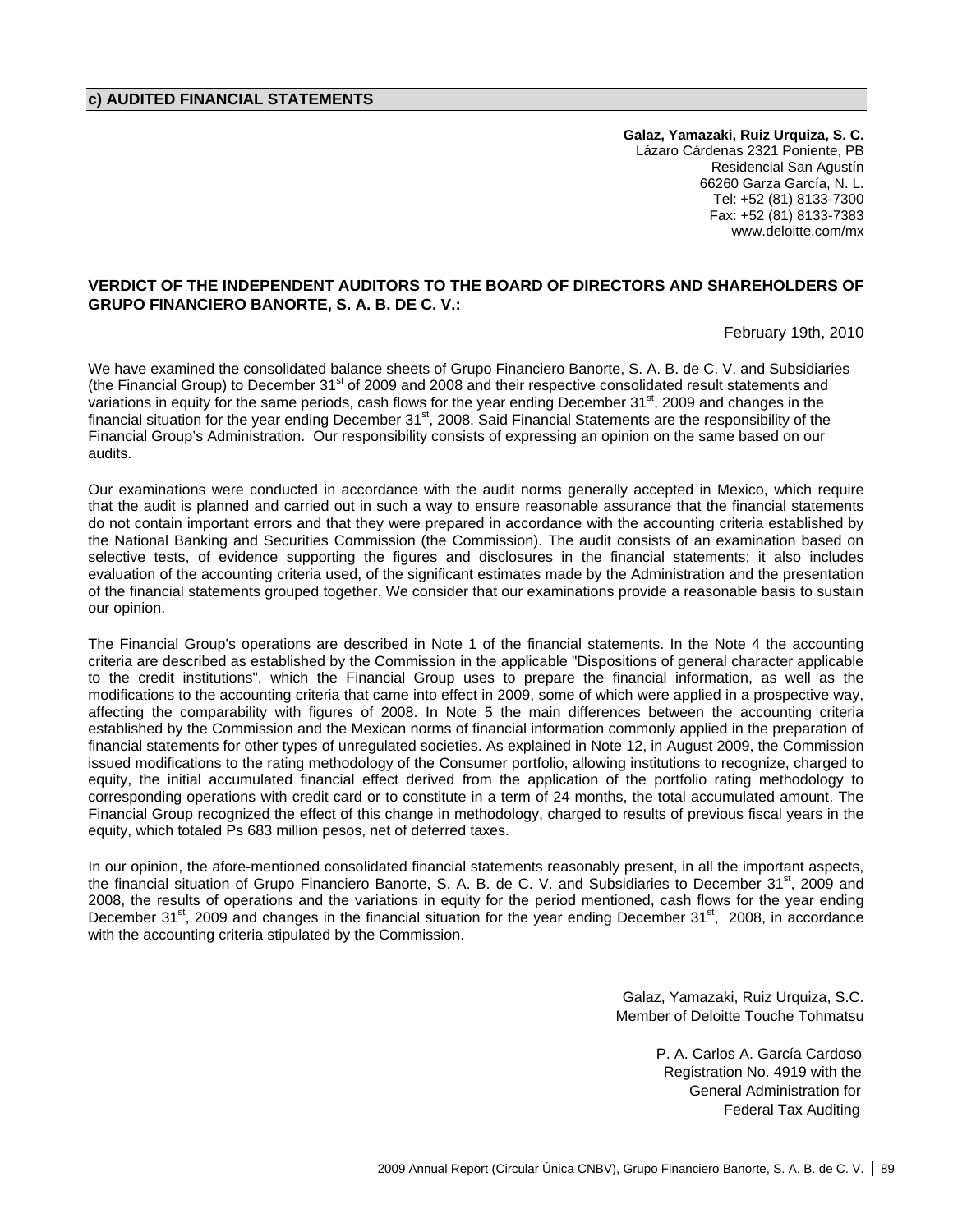## **GRUPO FINANCIERO BANORTE, S. A. B. DE C. V. AND SUBSIDIARIES CONSOLIDATED BALANCE SHEETS AS OF DECEMBER 31, 2009 AND 2008**

(In million of Mexican pesos)

| <b>ASSETS</b>                                                 | 2009        | 2008        |
|---------------------------------------------------------------|-------------|-------------|
| <b>CASH AND CASH EQUIVALENTS</b>                              | Ps. 59.268  | Ps. 54,396  |
| <b>MARGIN SECURITIES</b>                                      | 18          | 6           |
| <b>INVESTMENTS IN SECURITIES</b>                              |             |             |
| <b>Trading securities</b>                                     | 24,459      | 6,076       |
| Available for sale securities                                 | 11,701      | 11,480      |
| Held to maturity securities                                   | 190,332     | 221,617     |
|                                                               | 226,492     | 239,173     |
| <b>DEBTOR BALANCES UNDER REPURCHASE AND RESALE AGREEMENTS</b> | 4           | 149         |
| <b>DERIVATIVES FINANCIAL INSTRUMENTS</b>                      |             |             |
| For trading purposes                                          | 4,824       | 5,325       |
| For hedging purposes                                          | 1,056       | 2,843       |
|                                                               | 5,880       | 8,168       |
| <b>PERFORMING LOAN PORTFOLIO</b>                              |             |             |
| Commercial loans                                              |             |             |
| <b>Business loans</b>                                         | 117,237     | 126,798     |
| <b>Financial Institutions' Loans</b>                          | 7,131       | 10,860      |
| Government loans                                              | 38,993      | 26,989      |
| Consumer loans                                                | 25,712      | 29,369      |
| Mortgage loans                                                | 49,881      | 46,282      |
| TOTAL PERFORMING LOAN PORTFOLIO                               | 238,954     | 240,298     |
|                                                               |             |             |
| <b>PAST-DUE LOAN PORTFOLIO</b><br><b>Commercial loans</b>     |             |             |
| <b>Business loans</b>                                         | 3,163       | 1,703       |
| Consumer loans                                                | 1,942       | 2,499       |
| Mortgage loans                                                | 1,049       | 746         |
| <b>TOTAL PAST-DUE LOAN PORTFOLIO</b>                          | 6,154       | 4,948       |
|                                                               |             |             |
| <b>LOAN PORTFOLIO</b>                                         | 245,108     | 245,246     |
| (Minus) Allowance for loan losses                             | (7, 535)    | (6,690)     |
| <b>LOAN PORTFOLIO, net</b>                                    | 237,573     | 238,556     |
| <b>ACQUIRED COLLECTION RIGHTS</b>                             | 2,548       | 3,049       |
| <b>TOTAL LOAN PORTFOLIO, net</b>                              | 240,121     | 241,605     |
| <b>RECEIVABLES GENERATED BY SECURITIZATIONS</b>               | 432         | 796         |
| OTHER ACCOUNTS RECEIVABLE, net                                | 11,324      | 9,514       |
| <b>MERCHANDISE INVENTORY</b>                                  | 119         | 165         |
|                                                               |             |             |
| <b>FORECLOSED ASSETS, net</b>                                 | 928         | 863         |
| PROPERTY, FURNITURE AND FIXTURES, net                         | 8,622       | 8,429       |
| PERMANENT STOCK INVESTMENTS                                   | 3,036       | 2,559       |
| <b>DEFERRED TAXES, net</b>                                    | 1,411       | 471         |
| <b>OTHER ASSETS</b>                                           |             |             |
| Other assets, deferred charges and intangible assets          | 9,483       | 10,731      |
| <b>TOTAL ASSETS</b>                                           | Ps. 567,138 | Ps. 577,025 |

MEMORANDUM ACCOUNTS (Note 34)

These balance sheets, consolidated with those of the financial entities and other companies that form part of the Financial Group and are susceptible to consolidation, were prepared according to accounting principles applicable to Financial Service Holding Companies issued by the Mexican National Banking and Securities Commission according to article 30 of the Law of Financial Institutions. Such principles are consistently applied in the financial statements, which are presented according to sound practices and applicable legal and administrative provisions and reflect all the operations conducted by the Financial Group, its financial service subsidiaries and the other companies that form part of the Financial Group and are consolidated as of the balance sheet dates above. The stockholders' equity amounts to Ps. 7,000 (nominal value).

The accompanying Consolidated Balance Sheets have been approved by the Board of Directors in accordance with the responsibility assigned to them. The attached notes are an integral part of these consolidated balance sheets.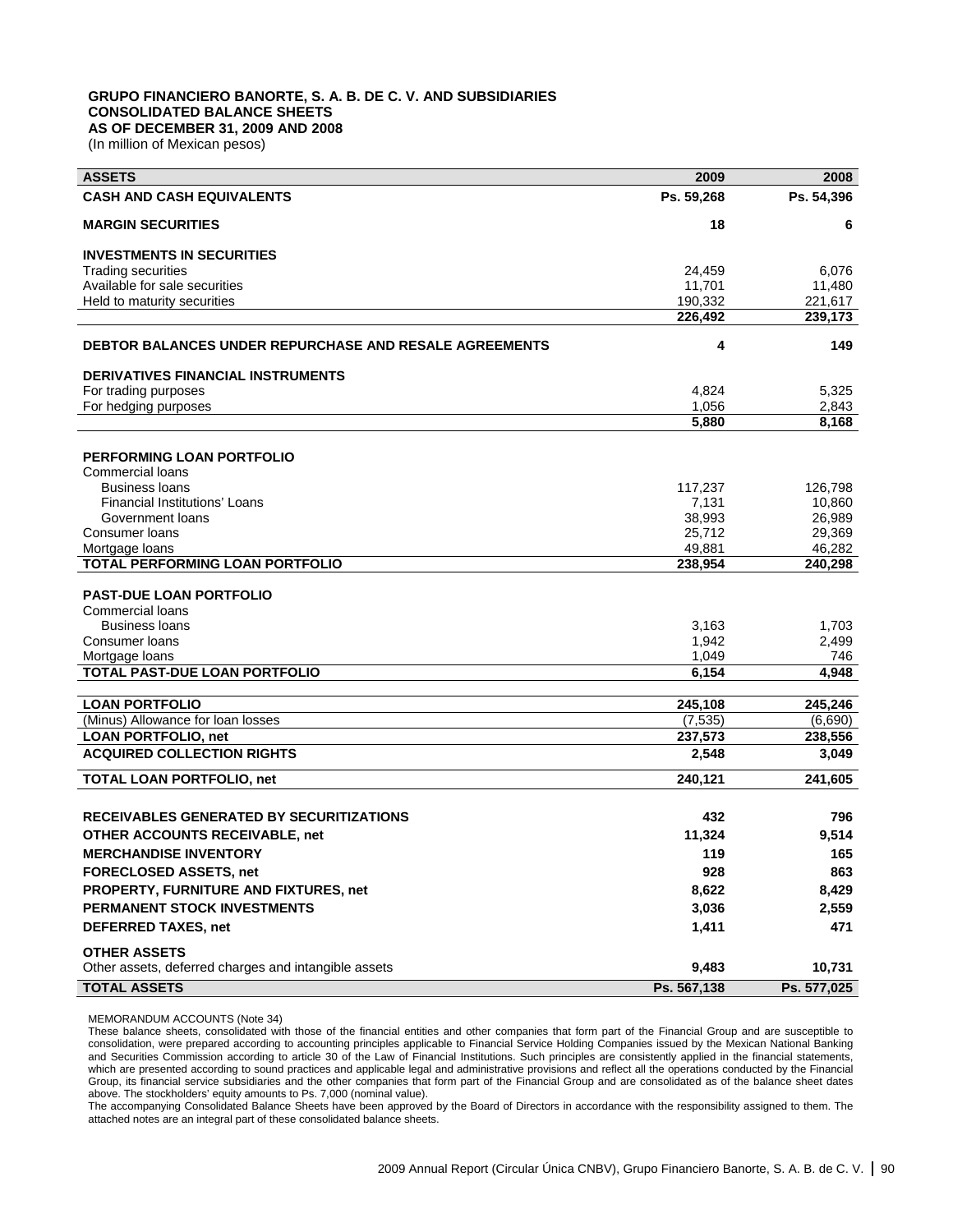| <b>LIABILITIES</b>                                                                      | 2009                | 2008                 |
|-----------------------------------------------------------------------------------------|---------------------|----------------------|
| <b>DEPOSITS</b>                                                                         |                     |                      |
| Demand deposits                                                                         | \$Ps. 137,581       | \$Ps. 128,350        |
| Time deposits                                                                           | \$                  | æ.                   |
| General public                                                                          | \$134,141           | \$118,740            |
| Money market                                                                            | \$3,186             | \$13,679             |
|                                                                                         | \$274,908           | \$260,769            |
|                                                                                         |                     |                      |
| <b>INTERBANK AND OTHER LOANS</b><br>Demand loans                                        |                     |                      |
| Short-term loans                                                                        | \$21                | \$1,245              |
| Long-term loans                                                                         | \$13,385            | \$24,803             |
|                                                                                         | \$7,562             | \$10,635             |
|                                                                                         | \$20,968            | \$36,683             |
| <b>ASSIGNED SECURITIES PENDING SETTLEMENT</b>                                           | \$159               | $\frac{1}{2}$        |
|                                                                                         | S                   |                      |
| <b>CREDITOR BALANCES UNDER REPURCHASE AND RESALE AGREEMENTS</b>                         | \$185,480           | \$192,727            |
|                                                                                         |                     |                      |
| <b>COLLATERAL SOLD OR PLEDGED</b><br>Repurchase or resale agreements (creditor balance) | $\mathbf{2}$        | 2                    |
|                                                                                         |                     |                      |
| <b>DERIVATIVES FINANCIAL INSTRUMENTS</b>                                                |                     |                      |
| For trading purposes                                                                    | \$4,553             | \$5,269              |
| For hedging purposes                                                                    | \$3,822             | \$5,477              |
|                                                                                         | \$8,375             | \$10,746             |
|                                                                                         | \$                  | \$                   |
| <b>OTHER ACCOUNTS PAYABLE</b>                                                           |                     | \$                   |
| Income tax                                                                              | \$617               | \$374                |
| Employee profit sharing                                                                 | \$676               | \$898                |
| Creditors from settlements of transactions                                              | \$2,224             | \$2,405              |
| Sundry debtors and other payables                                                       | \$8,968             | \$10,716             |
|                                                                                         | \$12,485            | \$14,393             |
|                                                                                         |                     |                      |
| <b>SUBORDINATED DEBENTURES</b>                                                          | \$18,168            | \$20,613             |
| DEFERRED CREDITS AND ADVANCED COLLECTIONS                                               | \$1,619             | \$1,346              |
| <b>TOTAL LIABILITIES</b>                                                                | \$522,164           | \$537,279            |
|                                                                                         |                     |                      |
| <b>STOCKHOLDERS' EQUITY</b>                                                             |                     |                      |
| <b>PAID-IN CAPITAL</b>                                                                  |                     |                      |
| Common stock                                                                            | \$11,956            | \$11,941             |
| Additional paid-in capital                                                              | \$1,525             | \$1,468              |
|                                                                                         | \$13,481            | \$13,409             |
|                                                                                         |                     |                      |
| <b>OTHER CAPITAL</b><br>Capital reserves                                                |                     |                      |
| Retained earnings from prior years                                                      | \$3,154<br>\$20,681 | \$2,720<br>\$16,935  |
| Result from valuation of securities available for sale                                  | \$206               |                      |
| Result from valuation of instruments for cash flow hedging                              | \$(1,369)           | \$(550)              |
| Cumulative foreign currency translation adjustment                                      | \$(641)             | \$-<br>\$1,095       |
| Effect of holding non-monetary assets                                                   | \$-                 |                      |
| Net income                                                                              | \$5,854             | \$(2,821)<br>\$7,014 |
|                                                                                         | \$27,885            | \$24,393             |
| <b>NONCONTROLLING INTEREST</b>                                                          |                     |                      |
| <b>TOTAL STOCKHOLDERS' EQUITY</b>                                                       | \$3,608             | \$1,944              |
|                                                                                         | \$44,974            | \$39,746             |
| TOTAL LIABILITIES AND STOCKHOLDERS' EQUITY                                              | \$Ps. 567,138       | \$Ps. 577,025        |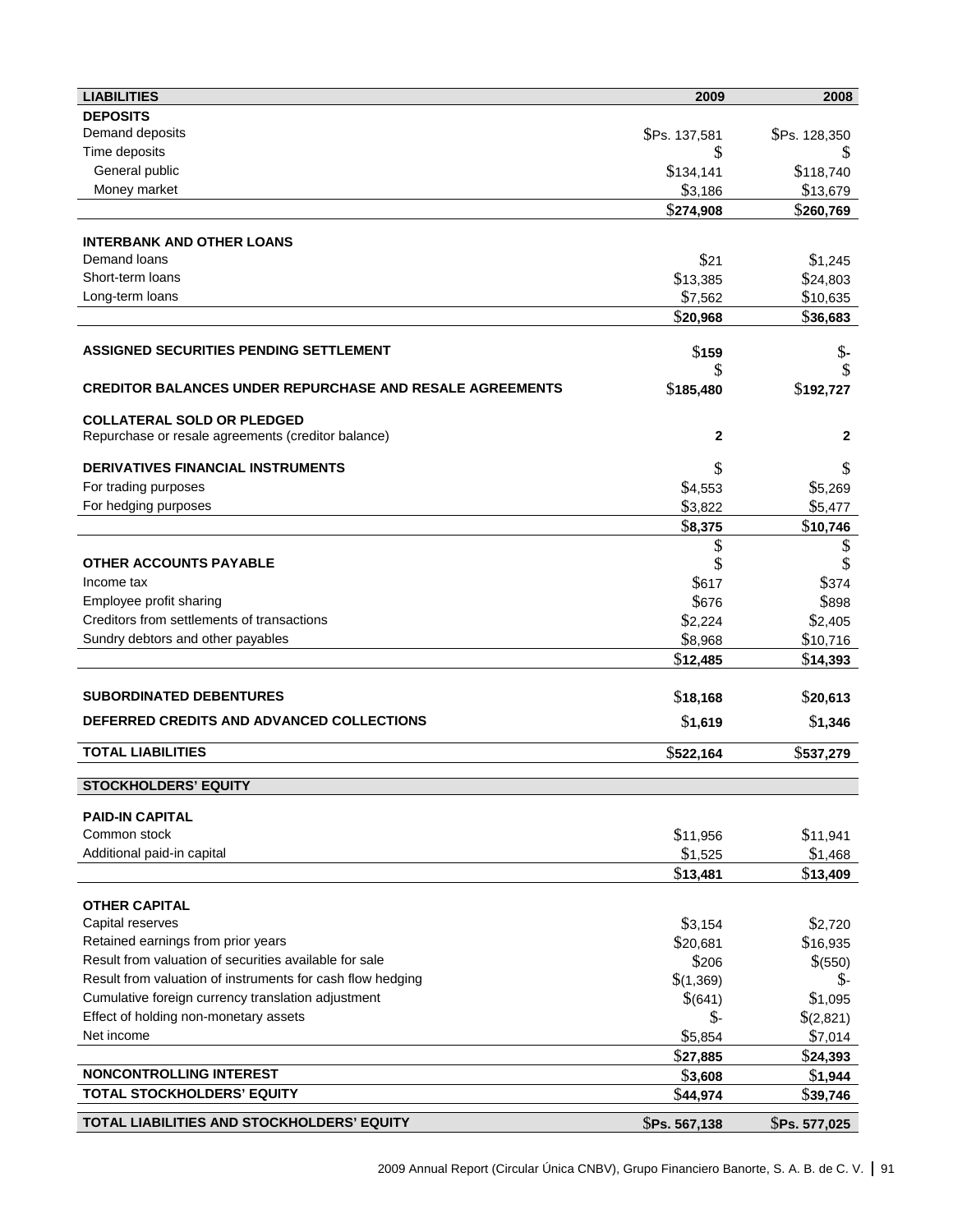Dr. Alejandro Valenzuela del Río Chief Executive Officer

C.P. Román Martínez Méndez Managing Director - Audit

Lic. Jorge Eduardo Vega Camargo Executive Director Controller

Ing. Sergio García Robles Gil Managing Director - CFO

C.P.C. Nora Elia Cantú Suárez Executive Director Accounting and Tax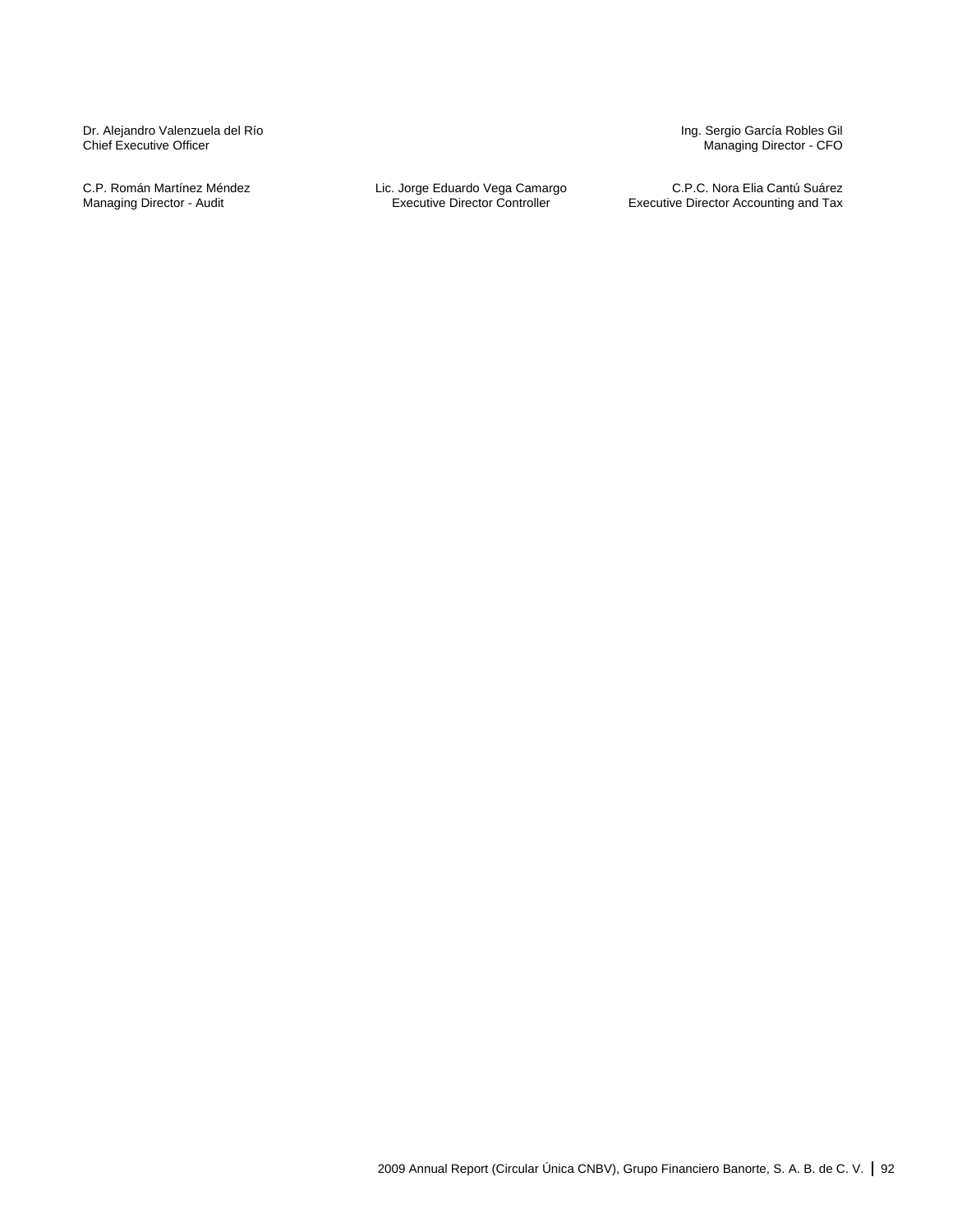## **GRUPO FINANCIERO BANORTE, S. A. B. DE C. V. AND SUBSIDIARIES CONSOLIDATED STATEMENTS OF INCOME FOR THE YEARS ENDED DECEMBER 31, 2009 AND 2008**

(In million of Mexican pesos)

|                                                                            | 2009       | 2008       |
|----------------------------------------------------------------------------|------------|------------|
| Interest income                                                            | Ps. 45,451 | Ps. 50,417 |
| Interest expense                                                           | (22, 268)  | (27, 789)  |
| <b>NET INTEREST INCOME</b>                                                 | 23,183     | 22,628     |
|                                                                            |            |            |
| Provision for loan losses                                                  | (8, 286)   | (6,896)    |
| NET INTEREST INCOME AFTER ALLOWANCE FOR LOAN LOSSES                        | 14,897     | 15,732     |
| Commission and fee income                                                  | 8,291      | 8,535      |
| Commission and fee expense                                                 | (1, 338)   | (1,208)    |
| Brokerage revenues                                                         | 1,244      | 1,039      |
| Other revenues                                                             | 980        | 746        |
|                                                                            | 9,177      | 9,112      |
| <b>NET OPERATING REVENUES</b>                                              | 24,074     | 24,844     |
|                                                                            |            |            |
| Administrative and promotional expenses                                    | (17, 024)  | (16, 687)  |
| <b>OPERATING INCOME</b>                                                    | 7.050      | 8,157      |
| Other income                                                               | 2,438      | 2,997      |
| Other expenses                                                             | (1,566)    | (1,523)    |
|                                                                            | 872        | 1,474      |
| <b>INCOME BEFORE INCOME TAX</b>                                            | 7,922      | 9,631      |
|                                                                            |            |            |
| Current income tax                                                         | (2,581)    | (2,765)    |
| Deferred income taxes, net                                                 | 536        | 245        |
|                                                                            | (2,045)    | (2,520)    |
| <b>INCOME BEFORE EQUITY IN EARNINGS OF UNCONSOLIDATED SUBSIDIARIES AND</b> |            |            |
| <b>ASSOCIATED COMPANIES</b>                                                | 5,877      | 7,111      |
| Equity in earnings of unconsolidated subsidiaries and associated companies | 313        | 276        |
| <b>INCOME BEFORE NONCONTROLLING INTEREST</b>                               | 6,190      | 7,387      |
| Noncontrolling interest                                                    | (336)      | (373)      |
| <b>NET INCOME</b>                                                          | Ps. 5,854  | Ps. 7,014  |

These income statements, consolidated with those of the financial entities and other companies that form part of the Financial Group and are susceptible to consolidation, were prepared according to accounting principles applicable to Financial Service Holding Companies issued by the Mexican National Banking and Securities Commission according to article 30 of the Law of Financial Institutions. Such principles are consistently applied in the financial statements, which are presented according to sound practices and applicable legal and administrative provisions and reflect all the operations conducted by the Financial Group, its financial service subsidiaries and the other companies that form part of the Financial Group and are consolidated as of the income statement dates above.

The accompanying Consolidated Statements of Income have been approved by the Board of Directors in accordance with the responsibility assigned to them.

The attached notes are an integral part of these consolidated statements of income.

Dr. Alejandro Valenzuela del Río Chief Executive Officer

Ing. Sergio García Robles Gil Managing Director - CFO

C.P. Román Martínez Méndez Managing Director - Audit

Lic. Jorge Eduardo Vega Camargo Executive Director Controller

C.P.C. Nora Elia Cantú Suárez Executive Director Accounting and Tax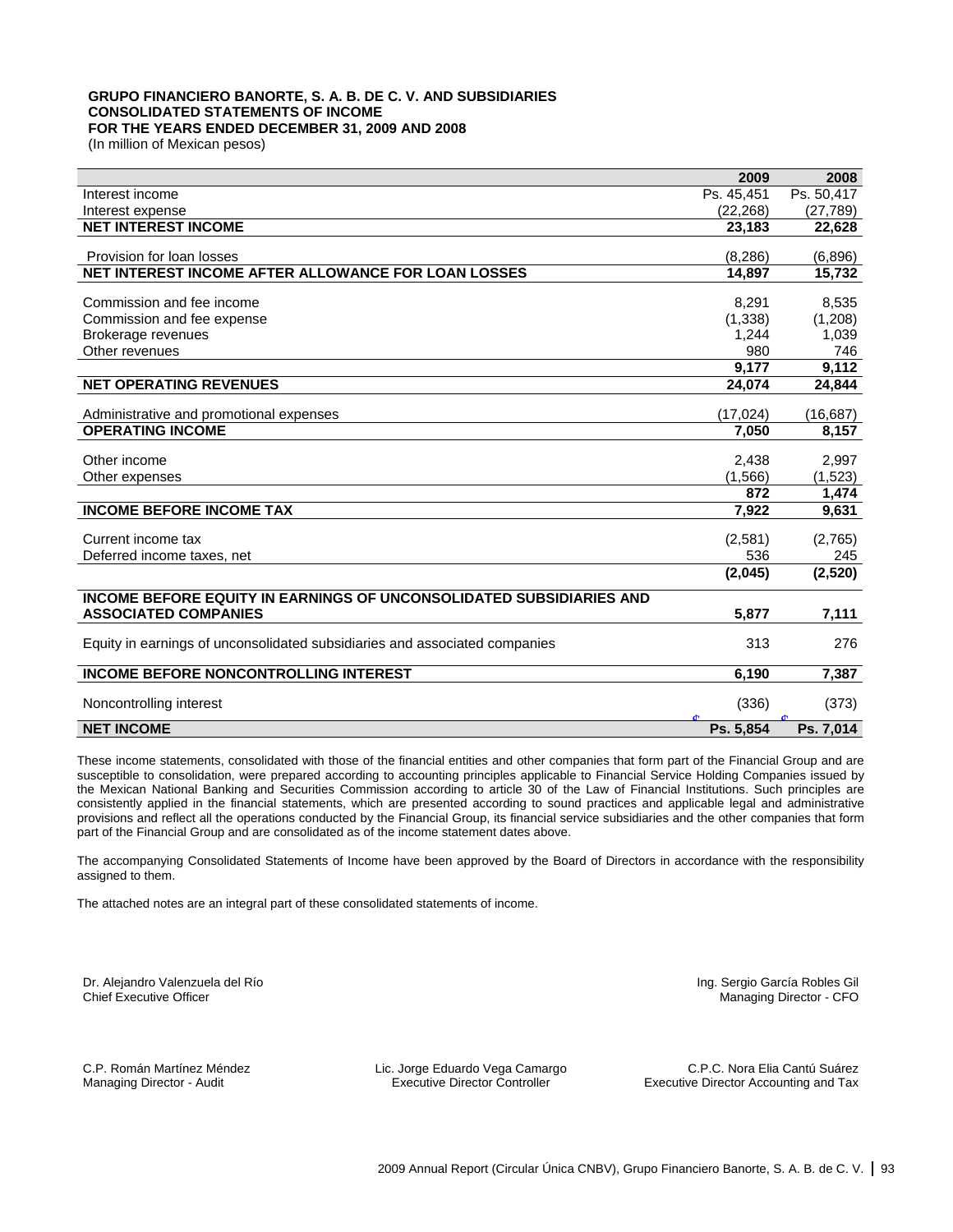## **GRUPO FINANCIERO BANORTE, S. A. B. DE C. V. AND SUBSIDIARIES CONSOLIDATED STATEMENTS OF CHANGES IN STOCKHOLDERS' EQUITY FOR THE YEARS ENDED DECEMBER 31, 2009 AND 2008**

(In million of Mexican pesos)

|                                                                                                               | <b>PAID-IN CAPITAL</b> |                                         | <b>OTHER CAPITAL</b>     |                                                    |                                                                           |                                                                           |
|---------------------------------------------------------------------------------------------------------------|------------------------|-----------------------------------------|--------------------------|----------------------------------------------------|---------------------------------------------------------------------------|---------------------------------------------------------------------------|
|                                                                                                               | <b>Common</b><br>stock | <b>Additional</b><br>paid-in<br>capital | Capital<br>reserves      | <b>Retained</b><br>earnings<br>from prior<br>years | <b>Result from</b><br>valuation of<br>available for<br>sale<br>securities | <b>Result from</b><br>valuation of<br>cash flow<br>hedging<br>instruments |
|                                                                                                               |                        |                                         |                          |                                                    |                                                                           | $Ps. -$                                                                   |
| Balances, January 1, 2008                                                                                     | Ps. 11,965             | Ps. 1,272                               | Ps. 2,452                | Ps. 21,279                                         | <b>Ps. -</b>                                                              |                                                                           |
| <b>TRANSACTIONS APPROVED BY STOCKHOLDERS</b>                                                                  |                        |                                         |                          |                                                    |                                                                           |                                                                           |
| Issuance (repurchase) of shares                                                                               | (24)                   | 199                                     | (72)                     |                                                    |                                                                           |                                                                           |
| Transfer of prior year's result                                                                               |                        |                                         |                          | 6,810                                              |                                                                           |                                                                           |
| Creation of reserves as per General Stockholders' meeting                                                     |                        |                                         |                          |                                                    |                                                                           |                                                                           |
| on April 29, 2008                                                                                             |                        |                                         | 340                      | (340)                                              |                                                                           |                                                                           |
| Dividend declared at the General Stockholders' meeting on                                                     |                        |                                         |                          |                                                    |                                                                           |                                                                           |
| October 6, 2008<br>Total transactions approved by stockholders                                                | (24)                   | 199                                     | 268                      | (949)<br>5,521                                     | ä,                                                                        |                                                                           |
|                                                                                                               |                        |                                         |                          |                                                    |                                                                           |                                                                           |
| <b>COMPREHENSIVE INCOME</b>                                                                                   |                        |                                         |                          |                                                    |                                                                           |                                                                           |
| Net income                                                                                                    |                        |                                         |                          |                                                    |                                                                           |                                                                           |
| <b>Effect of subsidiaries</b>                                                                                 |                        | (3)                                     |                          | (30)                                               | (550)                                                                     |                                                                           |
| Result from valuation of cash flow hedging instruments                                                        |                        |                                         |                          |                                                    |                                                                           |                                                                           |
| Changes in accounting principles (NIF B-10)                                                                   |                        |                                         |                          | (9,835)                                            |                                                                           |                                                                           |
| <b>Total comprehensive income</b>                                                                             | $\blacksquare$         | (3)                                     | $\blacksquare$           | (9,865)                                            | (550)                                                                     | ۰                                                                         |
| Noncontrolling interest                                                                                       |                        |                                         |                          |                                                    |                                                                           |                                                                           |
| Balances, December 31, 2008                                                                                   | 11.941                 | 1.468                                   | 2.720                    | 16.935                                             | (550)                                                                     |                                                                           |
|                                                                                                               |                        |                                         |                          |                                                    |                                                                           |                                                                           |
| <b>TRANSACTIONS APPROVED BY STOCKHOLDERS</b><br>Issuance (repurchase) of shares                               | 15                     | (328)                                   | 83                       |                                                    |                                                                           |                                                                           |
| Transfer of prior year's result                                                                               |                        |                                         |                          | 7,014                                              | (221)                                                                     |                                                                           |
| Creation of reserves as per General Stockholders' meeting                                                     |                        |                                         |                          |                                                    |                                                                           |                                                                           |
| on April 30, 2009                                                                                             |                        |                                         | 351                      | (351)                                              |                                                                           |                                                                           |
| Dividend declared at the General Stockholders' meeting on                                                     |                        |                                         |                          |                                                    |                                                                           |                                                                           |
| October 5, 2009                                                                                               |                        |                                         |                          | (364)                                              |                                                                           |                                                                           |
| Total transactions approved by stockholders                                                                   | 15                     | (328)                                   | 434                      | 6,299                                              | (221)                                                                     |                                                                           |
| <b>COMPREHENSIVE INCOME</b>                                                                                   |                        |                                         |                          |                                                    |                                                                           |                                                                           |
| Net income                                                                                                    |                        |                                         |                          |                                                    |                                                                           |                                                                           |
| Result from valuation of available for sale securities<br>Effect of subsidiaries, affiliates and mutual funds |                        |                                         |                          |                                                    | 592                                                                       |                                                                           |
| Effect of the acquisition of the remaining 30% of the                                                         |                        | (5)                                     |                          | (47)                                               |                                                                           |                                                                           |
| subsidiary INB                                                                                                |                        |                                         |                          |                                                    |                                                                           |                                                                           |
| Result from valuation of cash flow hedging instruments                                                        |                        |                                         |                          |                                                    |                                                                           | 209                                                                       |
| Application of the effect of holding non-monetary assets                                                      |                        | (4)                                     |                          | (1,640)                                            | 385                                                                       | (1,578)                                                                   |
| Change in credit card loan rating methodology (net of                                                         |                        |                                         |                          |                                                    |                                                                           |                                                                           |
| deferred taxes)                                                                                               |                        |                                         |                          | (683)                                              |                                                                           |                                                                           |
| Total comprehensive income                                                                                    | $\blacksquare$         | (9)                                     | $\overline{\phantom{a}}$ | (2,370)                                            | 977                                                                       | (1, 369)                                                                  |
| Noncontrolling interest                                                                                       |                        | 394                                     |                          | (183)                                              |                                                                           |                                                                           |
| Balances, December 31, 2009                                                                                   | Ps. 11.956             | Ps. 1.525                               | Ps. 3.154                | Ps. 20.681                                         | Ps. 206                                                                   | (Ps. 1.369)                                                               |

These statements of changes in stockholder's equity, consolidated with those of the financial entities and other companies that form part of the Financial Group and are susceptible to consolidation, were prepared according to accounting principles applicable to Financial Service Holding Companies issued by the Mexican National Banking and Securities Commission according to article 30 of the Law of Financial Institutions. Such principles are consistently applied in the financial statements, which are presented according to sound practices and applicable legal and administrative provisions and reflect all the operations conducted by the Financial Group, its financial service subsidiaries and the other companies that form part of the Financial Group and are consolidated as of the dates above. These consolidated statements of changes in stockholder's equity were approved by the Board of Directors in accordance with the responsibility assigned to them.

The attached notes are an integral part of these consolidated statements of changes in stockholders' equity.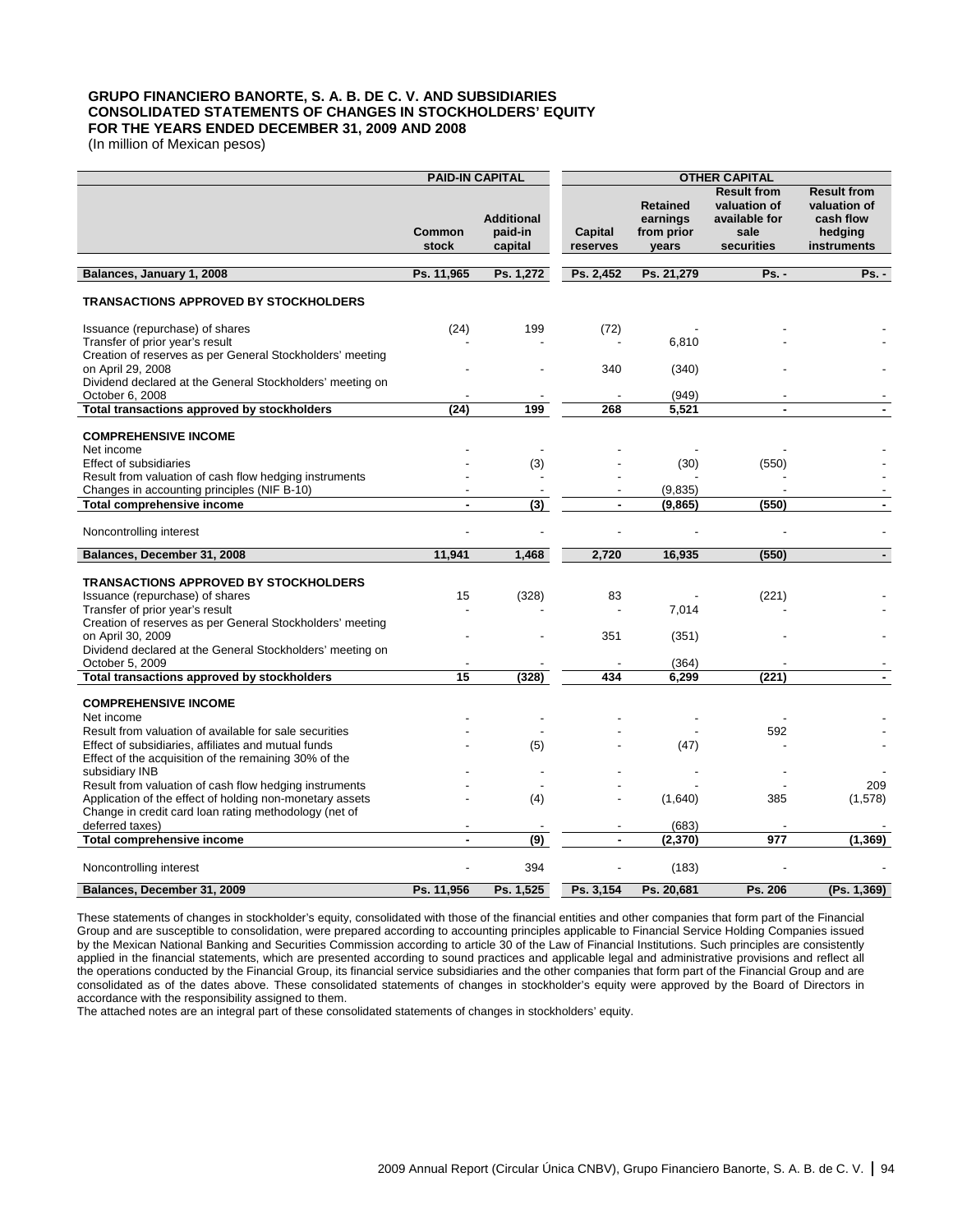|                                                                                                                                                                | <b>Cumulative</b><br>foreign<br>currency<br>translation<br>adjustment | Insufficiency<br>in restated<br>stockholders'<br>equity | <b>Effect of</b><br>holding<br>non-<br>monetary<br>assets | Net income                          | <b>Total</b><br>majority<br>interest | <b>Noncontrol</b><br>-ling<br>interest | Total<br>stockhol-<br>ders'<br>equity |
|----------------------------------------------------------------------------------------------------------------------------------------------------------------|-----------------------------------------------------------------------|---------------------------------------------------------|-----------------------------------------------------------|-------------------------------------|--------------------------------------|----------------------------------------|---------------------------------------|
| Balances, January 1, 2008                                                                                                                                      | <b>Ps. -</b>                                                          | (Ps. 6,380)                                             | (Ps. 5,009)                                               | Ps. 6,810                           | Ps. 32,389                           | Ps. 1,667                              | Ps. 34,056                            |
| <b>TRANSACTIONS APPROVED BY</b><br><b>STOCKHOLDERS</b>                                                                                                         |                                                                       |                                                         |                                                           |                                     |                                      |                                        |                                       |
| Issuance (repurchase) of shares                                                                                                                                |                                                                       |                                                         |                                                           |                                     | 103                                  |                                        | 103                                   |
| Transfer of prior year's result                                                                                                                                |                                                                       |                                                         |                                                           | (6, 810)                            |                                      |                                        |                                       |
| Creation of reserves as per General Stockholders'<br>meeting on April 29, 2008<br>Dividend declared at the General Stockholders'<br>meeting on October 6, 2008 |                                                                       |                                                         |                                                           |                                     | (949)                                |                                        | (949)                                 |
| Total transactions approved by stockholders                                                                                                                    | $\blacksquare$                                                        | ٠                                                       | $\blacksquare$                                            | (6, 810)                            | (846)                                | $\blacksquare$                         | (846)                                 |
| <b>COMPREHENSIVE INCOME</b><br>Net income                                                                                                                      |                                                                       |                                                         |                                                           |                                     |                                      |                                        |                                       |
| <b>Effect of subsidiaries</b>                                                                                                                                  |                                                                       |                                                         |                                                           | 7,014                               | 7,014<br>512                         |                                        | 7,014<br>512                          |
| Result from valuation of cash flow hedging<br>instruments                                                                                                      | 1,095                                                                 |                                                         | (1,267)                                                   | $\overline{\phantom{a}}$            | (1,267)                              |                                        | (1,267)                               |
| Changes in accounting principles (NIF B-10)                                                                                                                    | $\overline{\phantom{a}}$                                              | 6,380                                                   | 3,455                                                     | $\blacksquare$                      |                                      | $\overline{\phantom{a}}$               |                                       |
| <b>Total comprehensive income</b>                                                                                                                              | 1,095                                                                 | 6,380                                                   | 2,188                                                     | 7,014                               | 6,259                                |                                        | 6,259                                 |
| Noncontrolling interest                                                                                                                                        |                                                                       |                                                         |                                                           |                                     |                                      | 277                                    | 277                                   |
| Balances, December 31, 2008                                                                                                                                    | 1,095                                                                 | ٠                                                       | (2,821)                                                   | 7,014                               | 37,802                               | 1,944                                  | 39,746                                |
| <b>TRANSACTIONS APPROVED BY</b><br><b>STOCKHOLDERS</b><br>Issuance (repurchase) of shares                                                                      |                                                                       |                                                         |                                                           |                                     |                                      |                                        |                                       |
|                                                                                                                                                                |                                                                       |                                                         |                                                           |                                     | (451)                                |                                        | (451)                                 |
| Transfer of prior year's result<br>Creation of reserves as per General Stockholders'                                                                           |                                                                       |                                                         |                                                           | (7,014)                             |                                      |                                        |                                       |
| meeting on April 30, 2009<br>Dividend declared at the General Stockholders'                                                                                    |                                                                       |                                                         |                                                           |                                     |                                      |                                        |                                       |
| meeting on October 5, 2009<br>Total transactions approved by stockholders                                                                                      | $\overline{\phantom{a}}$<br>×,                                        | $\overline{\phantom{a}}$<br>$\blacksquare$              | $\blacksquare$<br>$\blacksquare$                          | $\overline{\phantom{a}}$<br>(7,014) | (364)<br>(815)                       | $\overline{\phantom{a}}$<br>$\sim$     | (364)<br>(815)                        |
|                                                                                                                                                                |                                                                       |                                                         |                                                           |                                     |                                      |                                        |                                       |
| <b>COMPREHENSIVE INCOME</b>                                                                                                                                    |                                                                       |                                                         |                                                           |                                     |                                      |                                        |                                       |
| Net income                                                                                                                                                     |                                                                       |                                                         |                                                           | 5,854                               | 5,854                                |                                        | 5,854                                 |
| Result from valuation of available for sale securities                                                                                                         |                                                                       |                                                         |                                                           |                                     | 592                                  |                                        | 592                                   |
| Effect of subsidiaries, affiliates and mutual funds                                                                                                            | (54)                                                                  |                                                         |                                                           |                                     | (106)                                |                                        | (106)                                 |
| Effect of the acquisition of the remaining 30% of the<br>subsidiary INB<br>Result from valuation of cash flow hedging                                          | (1,698)                                                               |                                                         |                                                           |                                     | (1,698)                              |                                        | (1,698)                               |
| instruments                                                                                                                                                    |                                                                       |                                                         |                                                           |                                     | 209                                  |                                        | 209                                   |
| Application of the effect of holding non-monetary<br>assets                                                                                                    | 16                                                                    |                                                         | 2,821                                                     |                                     |                                      |                                        |                                       |
| Change in credit card loan rating methodology (net<br>of deferred taxes)                                                                                       |                                                                       | $\overline{\phantom{a}}$                                |                                                           |                                     | (683)                                |                                        | (683)                                 |
| Total comprehensive income                                                                                                                                     | (1,736)                                                               | $\blacksquare$                                          | 2,821                                                     | 5,854                               | 4,168                                | $\blacksquare$                         | 4,168                                 |
| Noncontrolling interest                                                                                                                                        |                                                                       |                                                         |                                                           |                                     | 211                                  | 1,664                                  | 1,875                                 |
| Balances, December 31, 2009                                                                                                                                    | (Ps. 641)                                                             | <b>Ps. -</b>                                            | <b>Ps. -</b>                                              | Ps. 5,854                           | Ps. 41,366                           | Ps. 3,608                              | Ps. 44,974                            |

Dr. Alejandro Valenzuela del Río Chief Executive Officer

Ing. Sergio García Robles Gil Managing Director - CFO

C.P. Román Martínez Méndez Managing Director - Audit

Lic. Jorge Eduardo Vega Camargo Executive Director Controller

C.P.C. Nora Elia Cantú Suárez Executive Director Accounting and Tax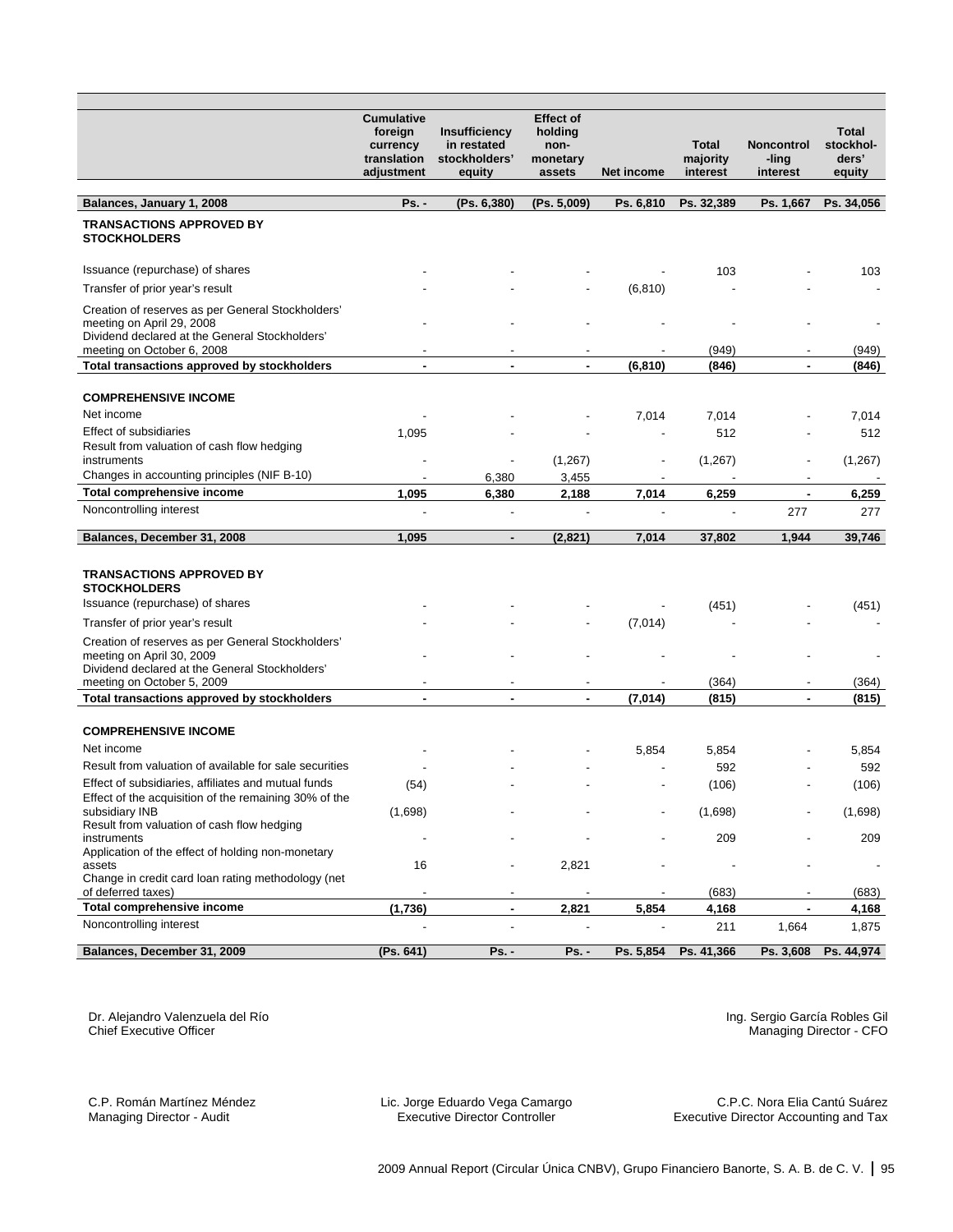#### **GRUPO FINANCIERO BANORTE, S. A. B. DE C. V. AND SUBSIDIARIES CONSOLIDATED CASH FLOW STATEMENT FOR THE YEAR ENDED DECEMBER 31, 2009**

(In million of Mexican pesos)

|                                                                             | 2009           |
|-----------------------------------------------------------------------------|----------------|
| <b>Net Income</b>                                                           | \$Ps. 5,854    |
| Items not requiring (generating) resources:                                 |                |
| Provision for loan losses                                                   | 8,286          |
| Provision for uncollectible or doubtful accounts receivable                 | 182            |
| Depreciation and amortization                                               | 954            |
| Other provisions                                                            | (1,786)        |
| Current and deferred income tax                                             | 2,045          |
| Equity in earnings of unconsolidated subsidiaries and associated companies  | (313)          |
|                                                                             | 15,222         |
| <b>OPERATING ACTIVITIES:</b>                                                |                |
|                                                                             |                |
| Changes in margin securities<br>Changes in investments in securities        | (11)<br>12,312 |
| Changes in debtor balances under repurchase and resale agreements           | 144            |
| Changes in asset position of derivatives financial instrument               | 501            |
|                                                                             |                |
| Change in loan portfolio<br>Changes in acquired loan portfolios             | (8, 167)       |
| Changes in securitization transaction receivables                           | 502<br>364     |
| Change in foreclosed assets                                                 |                |
|                                                                             | (94)           |
| Change in other operating assets                                            | (969)          |
| Change in deposits                                                          | 15,344         |
| Change in interbank and other loans                                         | (15, 644)      |
| Change in creditor balances under repurchase and sale agreements            | (7,088)        |
| Change in liability position of derivatives financial instrument            | (717)          |
| Change in subordinated debentures                                           | (2, 481)       |
| Change in other operating liabilities                                       | (2, 365)       |
| Change in hedging instruments related to operations                         | 133            |
| Net operating activity cash flows                                           | 6,986          |
| <b>INVESTMENT ACTIVITIES:</b>                                               |                |
| Proceeds on disposal of property, furniture and fixtures<br>a.              | 259            |
| Acquisition of property, furniture and fixtures<br>b.                       | (1, 447)       |
| Acquisition of subsidiaries and associated companies<br>c.                  | (183)          |
| Sale of other permanent investments<br>d.                                   |                |
| Acquisition of other permanent investments<br>е.                            | (1)            |
| Dividends received<br>f.                                                    | 135            |
| Net investing activity cash flows                                           | (1, 236)       |
| <b>FINANCING ACTIVITIES:</b>                                                |                |
| Dividends paid                                                              | (364)          |
| Repurchase of shares                                                        | (451)          |
| Net financing activity cash flows                                           | (815)          |
|                                                                             |                |
| Net increase in cash and cash equivalents<br>g.                             | 4,935          |
| h.<br>Adjustments to cash flows from variation in the foreign exchange rate | (63)           |
| Cash and cash equivalents at the beginning of the year<br>Τ.                | 54,396         |
| Cash and cash equivalents at the end of the year                            | Ps. 59.268     |

This statement of cash flows, consolidated with those of the financial entities and other companies that form part of the Financial Group and are susceptible to consolidation, was prepared according to accounting principles applicable to Financial Service Holding Companies issued by the Mexican National Banking and Securities Commission according to Article 30 of the Law of Financial Institutions. Such principles are consistently applied in the financial statements, which are presented according to sound practices and applicable legal and administrative provisions and reflect all the operations conducted by the Financial Group, its financial service subsidiaries and the other companies that form part of the Financial Group and are consolidated as of the dates above. The accompanying Consolidated Statement of Cash Flows has been approved by the Board of Directors in accordance with the responsibility assigned to them. The attached notes are an integral part of this consolidated statement of cash flows.

Dr. Alejandro Valenzuela del Río Chief Executive Officer

Ing. Sergio García Robles Gil Managing Director - CFO

C.P. Román Martínez Méndez Managing Director - Audit

Lic. Jorge Eduardo Vega Camargo Executive Director Controller

C.P.C. Nora Elia Cantú Suárez Executive Director Accounting and Tax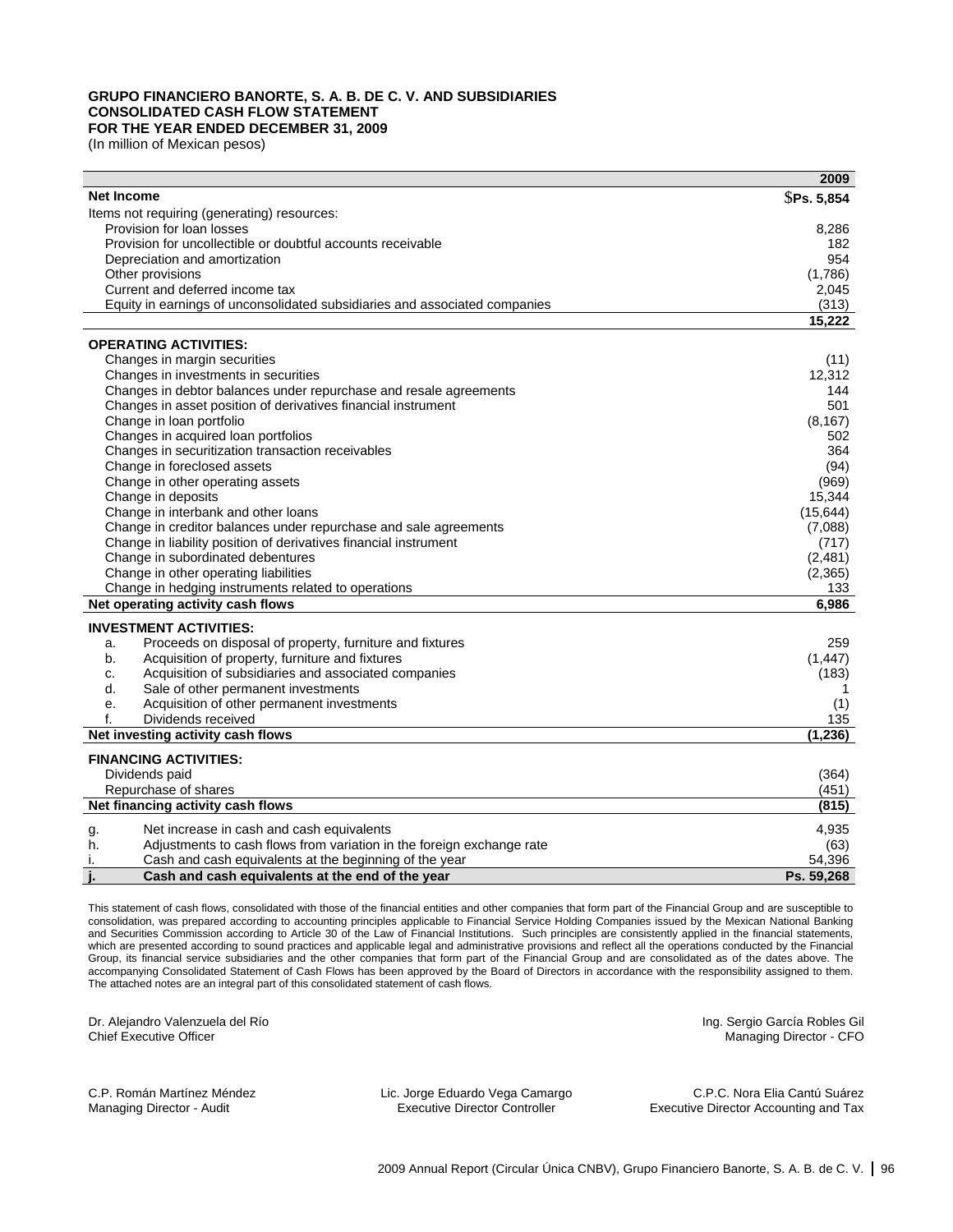## **GRUPO FINANCIERO BANORTE, S. A. B. DE C. V. AND SUBSIDIARIES CONSOLIDATED STATEMENT OF CHANGES IN FINANCIAL POSITION FOR THE YEAR ENDED DECEMBER 31, 2008**

(In million of Mexican pesos)

|                                                                               | 2008                |
|-------------------------------------------------------------------------------|---------------------|
| <b>OPERATING ACTIVITIES:</b>                                                  |                     |
| Net Income                                                                    | <b>SPs. 7,014</b>   |
| Items not requiring (generating) resources:                                   |                     |
| Fair value adjustments of financial instruments                               | \$(268)             |
| Provision for loan losses                                                     | \$6,896             |
| Depreciation and amortization                                                 | \$1,099             |
| Deferred taxes                                                                | \$(245)             |
| Provisions for other obligations                                              | \$24                |
| Noncontrolling interest                                                       | \$373               |
| Equity in earnings of subsidiaries and associated companies                   | \$(276)             |
|                                                                               | 14,617              |
| Changes in operating accounts:                                                |                     |
| Increase in deposits                                                          | \$57,462            |
| Increase in loan portfolio                                                    | (52,095)            |
| Increase from treasury transactions                                           | \$(220, 239)        |
| Decrease in transactions with securities or derivatives financial instruments | \$194,552           |
| Increase in bank and other loans                                              | \$13,960            |
| Increase in deferred taxes                                                    | (12)                |
| Net resources generated by operating activities                               | \$8,245             |
| <b>FINANCING ACTIVITIES:</b>                                                  |                     |
| Increase in subordinated debentures<br>k.                                     | \$10,403            |
| <b>Issuance of shares</b><br>I.                                               | \$103               |
| Increase in other payables                                                    | \$1,269             |
| Dividends paid<br>m.                                                          | \$(949)             |
| Net resources generated by financing activities                               | \$10,826            |
| <b>INVESTMENT ACTIVITIES:</b>                                                 |                     |
|                                                                               | (1,3)<br>0.         |
| Acquisition of property, furniture and fixtures, net<br>n.                    | (08)                |
| Increase in permanent stock investments<br>p.                                 | \$(644)             |
| Increase in deferred charges and credits<br>q.                                | \$(1,958)           |
| Increase in foreclosed assets<br>r.                                           | \$(478)             |
| Increase in other accounts receivable                                         | \$(1,897)           |
| Net resources used in investment activities                                   | \$(6,285)           |
|                                                                               |                     |
|                                                                               | 12.7<br>t.          |
| Net increase in cash and cash equivalents<br>S.                               | 86                  |
|                                                                               | 41,6<br>v.          |
| Cash and cash equivalents available at the beginning of the year<br>u.        | 10                  |
| Cash and cash equivalents available at the end of the year                    | Ps.<br>X.<br>54,396 |
| w.                                                                            |                     |

This statement of changes in financial position, consolidated with those of the financial entities and other companies that form part of the Financial Group and are susceptible to consolidation, was prepared according to accounting principles applicable to Financial Service Holding Companies issued by the Mexican National Banking and Securities Commission according to Article 30 of the Law of Financial Institutions. Such principles are consistently applied in the financial statements, which are presented according to sound practices and applicable legal and administrative provisions and reflect all the operations conducted by the Financial Group, its financial service subsidiaries and the other companies that form part of the Financial Group and are consolidated as of the dates above.

The accompanying Consolidated Statement of Changes in Financial Position has been approved by the Board of Directors in accordance with the responsibility assigned to them.

The attached notes are an integral part of this consolidated statement of changes in financial position.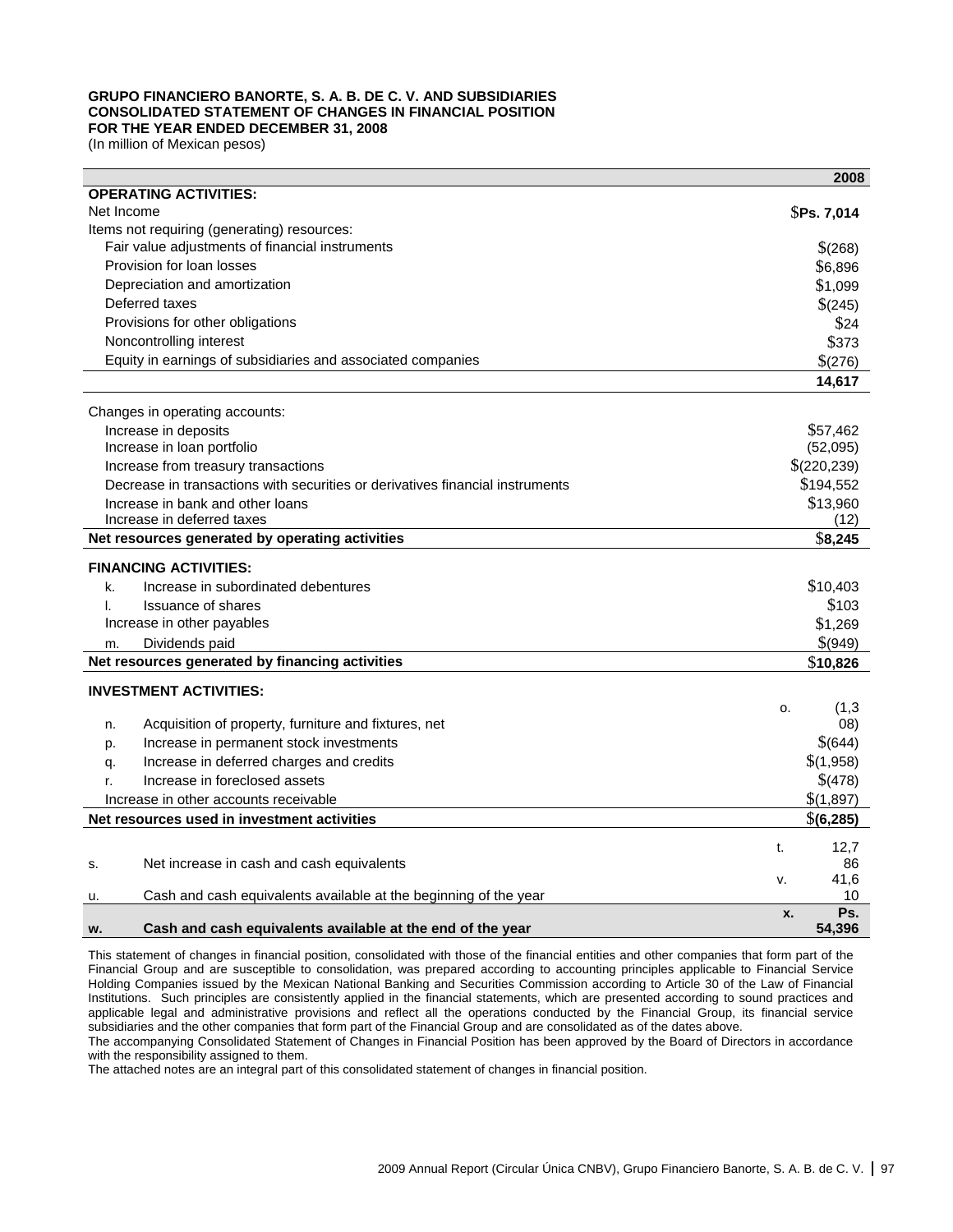Dr. Alejandro Valenzuela del Río Chief Executive Officer

C.P. Román Martínez Méndez Managing Director - Audit

Lic. Jorge Eduardo Vega Camargo Executive Director Controller

Ing. Sergio García Robles Gil Managing Director - CFO

C.P.C. Nora Elia Cantú Suárez Executive Director Accounting and Tax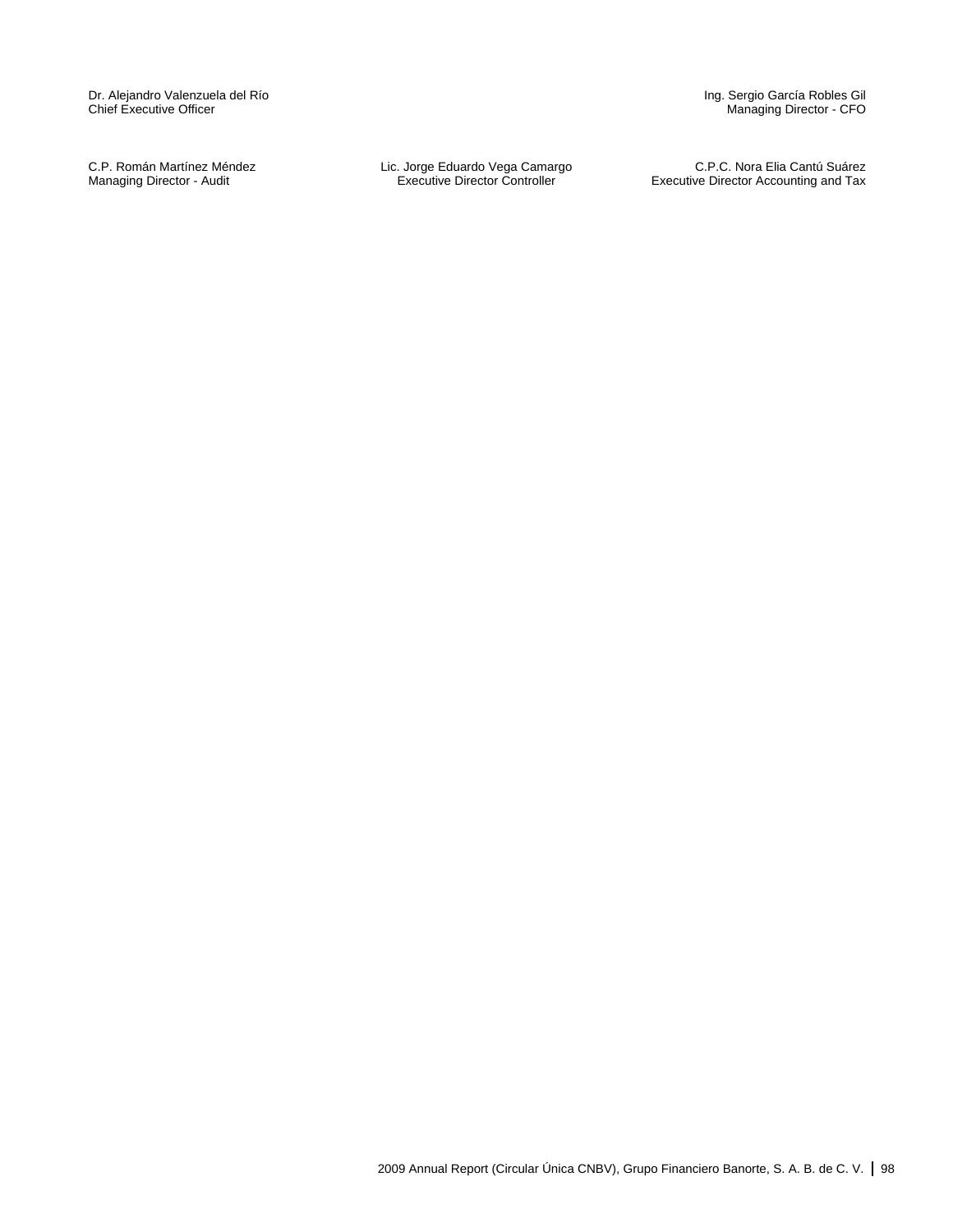## **GRUPO FINANCIERO BANORTE, S. A. B. DE C. V. AND SUBSIDIARIES NOTES TO CONSOLIDATED FINANCIAL STATEMENTS FOR THE YEARS ENDED DECEMBER 31, 2009 AND 2008**

(In million of Mexican pesos, except exchange rates)

## **1 – ACTIVITY AND REGULATORY ENVIRONMENT**

Grupo Financiero Banorte, S. A. B. de C. V. (the Financial Group) is authorized by Mexico's Ministry of Finance and Public Credit (SHCP) to operate as a holding company under the form and terms established by the Mexican Financial Group Law, subject to the supervision and monitoring of the Mexican National Banking and Securities Commission (the Commission). Its main activities consist of acquiring and managing entities engaged in the financial services industry and supervising their activities, as defined in the above-mentioned law. The Financial Group and its subsidiaries are regulated, depending on their activities, by the Commission, the Mexican National Insurance and Bond Commission, the Mexican National Retirement Savings Systems Commission (the Commissions), the Mexican Central Bank (Banco de México) and other applicable laws and regulations.

The main activity of the Financial Group's subsidiaries is to carry out financial transactions that include the rendering of full-banking services, securities brokerage activities, management of retirement funds, leasing, the purchase and sale of uncollected invoices and notes, rendering of general warehousing services, annuities (pensions) and providing life and casualty insurance.

Per legal requirements, the Group has unlimited liability for the obligations assumed and losses incurred by each of its subsidiaries.

The powers of the Commission in their capacity as regulator of the Financial Group and its subsidiaries include reviewing the financial information and requesting modifications to such information.

The Financial Group's consolidated financial statements have been approved by the Board of Directors at their January 28, 2010 meeting in accordance with the responsibility assigned to them.

## **2 – SIGNIFICANT EVENTS DURING THE YEAR**

## **d. Prepayment of subordinated debentures**

On February 17, 2009 Banco Mercantil del Norte, S. A. (Banorte) exercised the prepayment option on its USD 300 million non-convertible subordinated debentures issued in 2004 scheduled to mature in 2014, which were registered on the Luxembourg Stock Exchange. This subordinated debt was issued in February 2004 with a 10 year term and included a prepayment option as of the fifth year.

## **e. Merger of Créditos Pronegocio, S. A. de C. V. (Pronegocio)**

At the Extraordinary Stockholders' Meeting held on April 30, 2009, the merger of Banorte, as the merging entity, and Pronegocio (subsidiary of the Financial Group), as the merged entity, was approved. The final merger agreement was executed on August 31, 2009, after having received the corresponding authorizations by the regulating authorities. Said merger was completed in September 2009.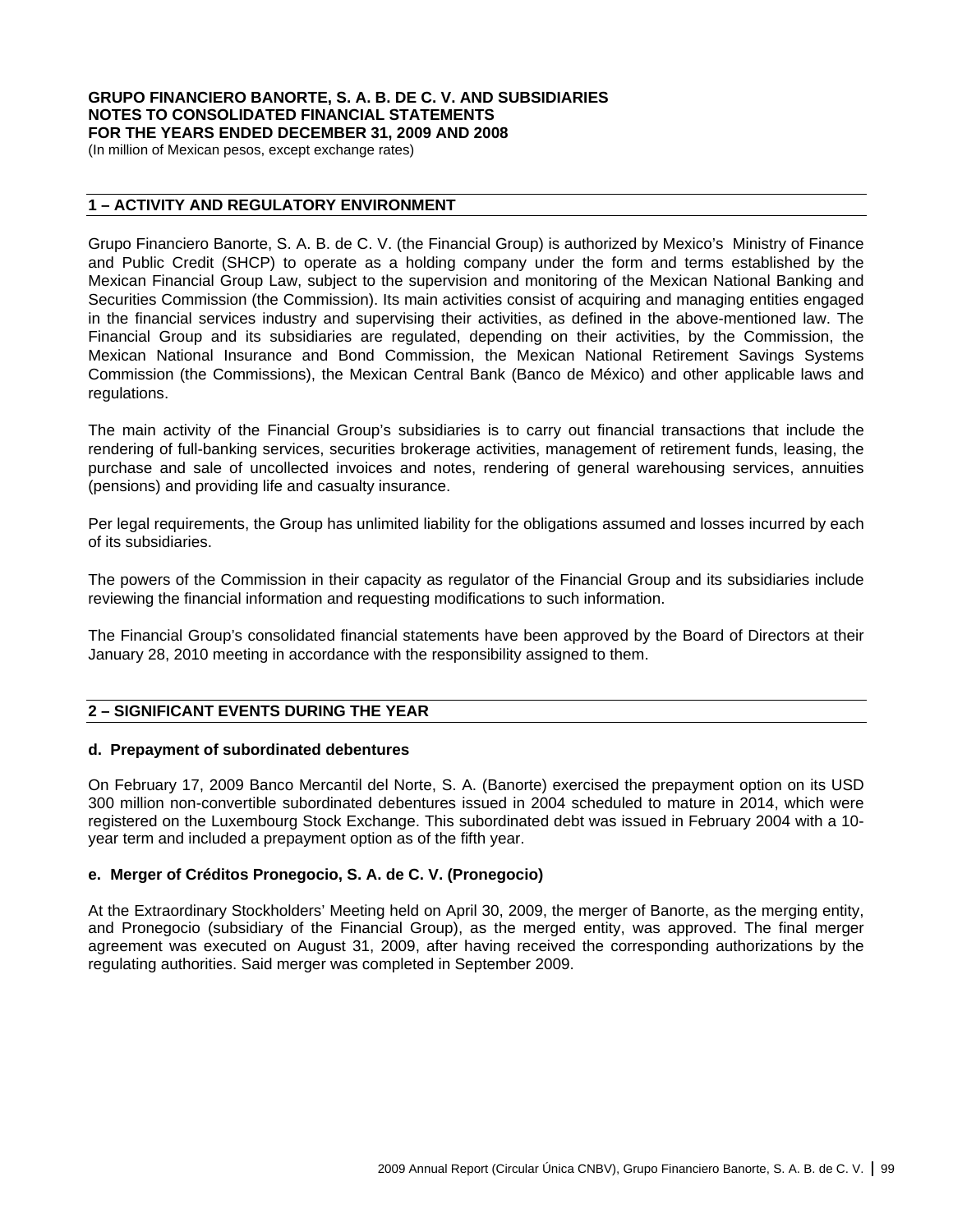## **f. Acquisition of the remaining 30% of INB**

On April 1, 2009, Banorte announced the completion of the purchase transaction of the remaining 30% of the shares of INB Financial Corp. ("INB"), holding company of "Inter National Bank" based in Texas in the United States of America. This acquisition concludes the original plan established in January 2006, when Banorte acquired 70% of Inter National Bank's shares through its subsidiary Banorte USA Corporation, which held that percentage from December 31, 2008 until April 1, 2009. The cost of acquiring the remaining 30% was USD 146.6 million, which Banorte covered using its own resources. This acquisition did not impact Banorte's regulatory capitalization ratio. The effect on Banorte was reflected as an increase in the investment in its subsidiary Banorte USA Corporation.

## **g. Issuance of subordinated debentures**

In March 2009, Banorte issued subordinated debentures to strengthen its regulatory capital. The issuance of Ps. 2,200 in preferred non-convertible subordinated debentures (BANORTE 09) with a 10-year maturity will pay an interest rate equivalent to the 28-day Interbank Equilibrium Interest Rate (TIIE) + 2%. Moody's rated the securities with Aaa.mx and Fitch with AA (mex).

## **h. International Finance Corporation's (IFC) Investment in Banorte**

Banorte's Extraordinary Stockholders' Meeting held on October 23, 2009 approved both an increase in its ordinary stockholders' equity and a modification to its corporate bylaws to complete the IFC's investment of up to USD 150 million in Banorte's capital. The investment was finalized in November 2009 by providing the IFC 3,370,657,357 ordinary nominative "O" Series shares with a nominal value of Ps. 0.10 (ten cents). The IFC settled this operation with USD 82.3 million in cash and the capitalization of a credit of USD 67.7 million. Banorte, the IFC and the Financial Group celebrated a series of agreements that obligate the IFC to maintain its participation in Banorte for at least five years. After five years the IFC could sell its participation to the Financial Group, which would be obligated to purchase it either by exchanging it with shares of the Financial Group or paying it in cash, depending on the Financial Group's choice and convenience.

## **i. Afore Banorte Generali, S. A. de C. V. asset acquisitions (AFORE Banorte)**

In June 2009, AFORE Banorte acquired the retirement fund management and investment business from AFORE IXE for Ps. 258. This transaction involved transferring a portfolio of 312,489 clients, which represents Ps. 5,447 in managed assets.

Furthermore, in August 2009, AFORE Banorte acquired AFORE Ahorra Ahora's management rights over a portfolio of 367,660 clients, which represents Ps. 1,138 in managed assets. The amount paid for this operation was Ps. 19.

Additionally, in December 2009, AFORE Banorte acquired AFORE Argos' management rights over a portfolio of over 22 thousand clients, which represents managed assets of approximately Ps. 600. The acquisition cost was Ps. 17.

These operations were approved by the respective Boards of Directors, Government Board of the Mexican National Commission for the Retirement Savings System and the Federal Competition Commission.

These acquisitions position AFORE Banorte as the fourth largest Afore in Mexico, in terms of number of affiliates.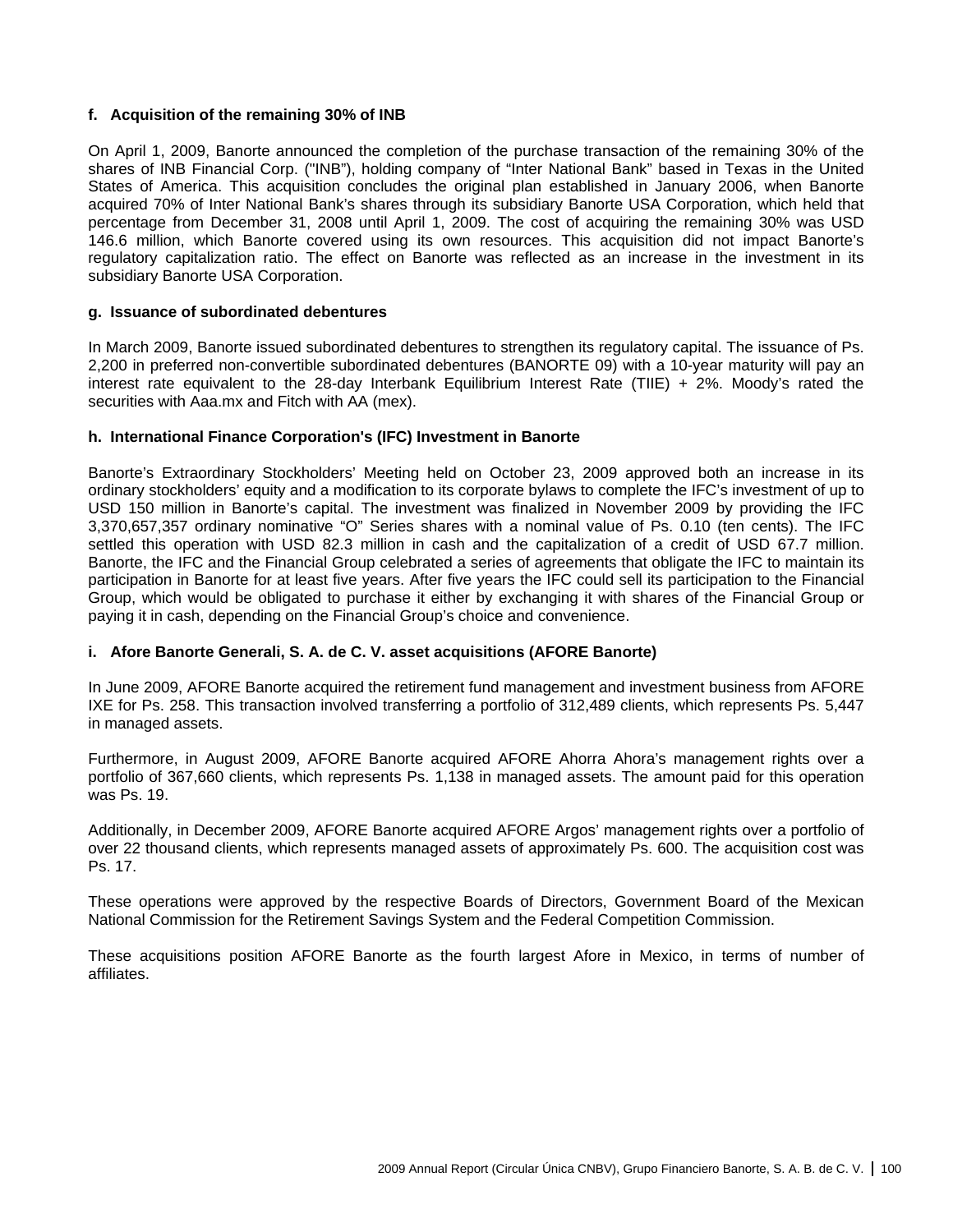## **3 – BASIS OF PRESENTATION**

#### **Monetary unit of the financial statements**

The financial statements and notes as of December 31, 2009 and 2008 and for the years then ended include balances and transactions in Mexican pesos of purchasing power of such dates.

## **Consolidation of financial statements**

The accompanying consolidated financial statements include those of the Financial Group and its subsidiaries mentioned below. All significant intercompany balances and transactions have been eliminated in consolidation.

As of December 31, 2009 and 2008, the Financial Group's consolidated subsidiaries and its equity ownership is as follows:

|                                                   | 2009   | 2008   |
|---------------------------------------------------|--------|--------|
| Banco Mercantil del Norte, S. A. and subsidiaries | 92.72% | 97.06% |
| Casa de Bolsa Banorte, S. A. de C. V.             | 99.99% | 99.99% |
| Arrendadora y Factor Banorte, S. A. de C. V.      | 99.99% | 99.99% |
| Almacenadora Banorte, S. A. de C. V.              | 99.99% | 99.99% |

## **Conversion of financial statements of Banorte USA, Corporation and Subsidiaries (indirect foreign subsidiary)**

In order to consolidate the financial statements of Banorte USA, they are first adjusted in the recording and functional currency (U.S. dollar) to conform to the accounting criteria established by the Commission. The financial statements are then converted to Mexican pesos according to the following methodology:

Foreign operations whose recording and functional currency are one and the same convert their financial statements using the following exchange rates: a) year-end rate for assets and liabilities, b) historical rate for stockholders' equity, and c) weighted average rate of the period for income, costs and expenses. The conversion effects are presented in Banorte's stockholders' equity.

## **Comprehensive income**

This is the change in stockholders' equity during the year, for items other than distributions and activity in contributed common stock, and is comprised of the net income of the year, plus other comprehensive income (loss) items of the same period, which are presented directly in stockholders' equity without affecting the consolidated statements of income, in accordance with the accounting practices established by the Commission. In 2009 and 2008, comprehensive income includes the net income of the year, the result from valuation of available for sale securities, the effect of subsidiaries, the effect of acquiring the remaining 30% of INB, the result from valuation of cash flow hedging instruments and the change in credit card loan rating methodology.

## **4 – SIGNIFICANT ACCOUNTING POLICIES**

The significant accounting policies of the Financial Group are in conformity with practices prescribed by the Commission through issued accounting standards and other applicable laws, which require Management to make certain estimates and use certain assumptions to determine the valuation of certain items included in the consolidated financial statements and make the required disclosures therein. Even though they may differ in their final effect, Management considers the estimates and assumptions to have been adequate under the current circumstances.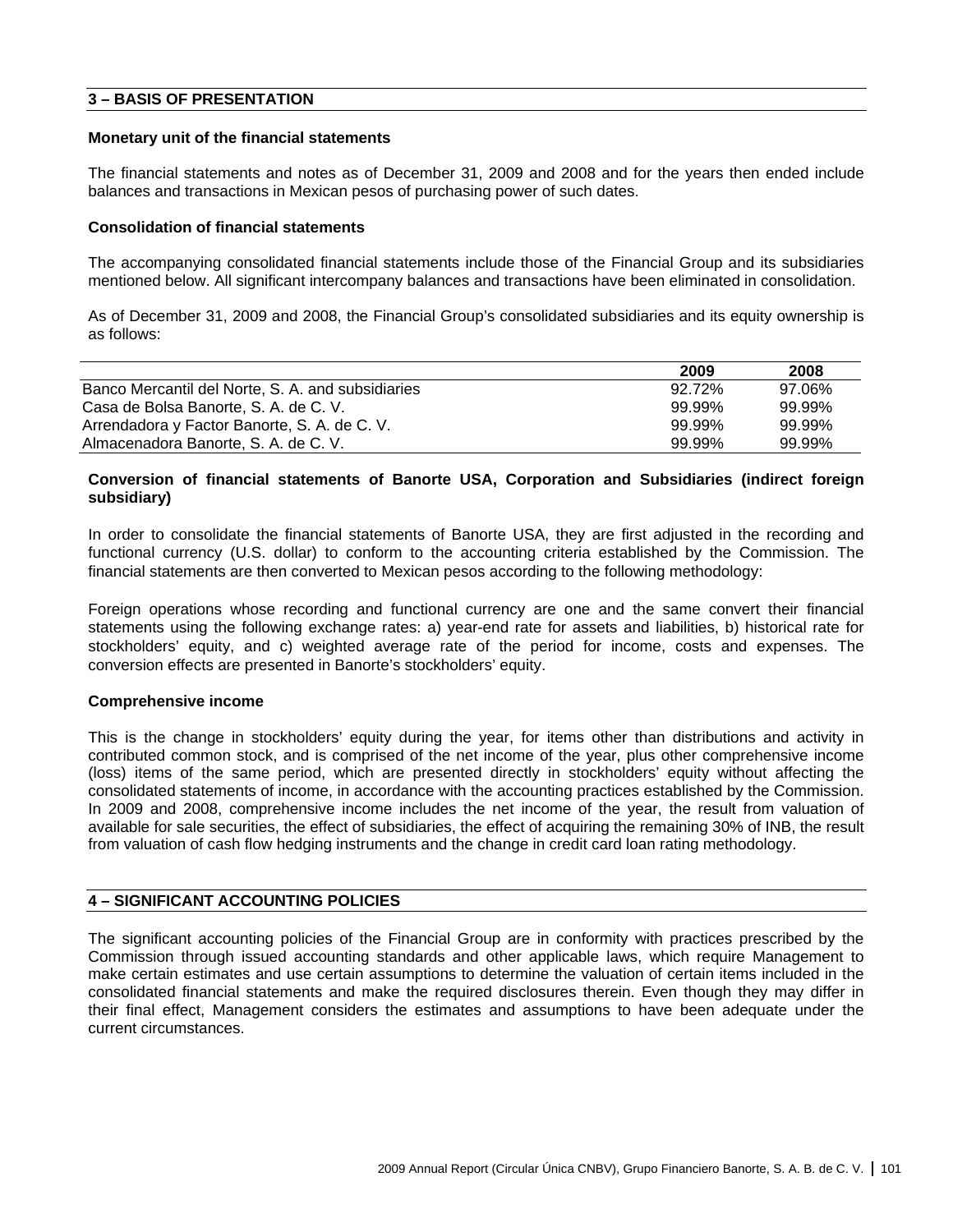Pursuant to accounting Circular A-1, "Basic Scheme of the Set of Accounting Criteria Applicable to Banking Institutions", prescribed by the Commission, the Institutions' accounting will adhere to Mexican Financial Reporting Standards (NIF), defined by the Mexican Board for Research and Development of Financial Reporting Standards (CINIF), except when the Commission deems it necessary to apply a specific accounting standard or Circular, considering the fact that financial institutions perform specialized operations.

## **Changes in accounting policies**

On September 1, 2008, the Commission issued a resolution that modifies the "General Provisions Applicable to Banking Institutions" thereby replacing accounting Circular C-1, "Recording and Cancellation of Financial Assets", and C-2, "Securitization Operations", and adding accounting Circular C-5, "Consolidation of Special Purpose Entities." These provisions went into effect on January 1, 2009.

Additionally, on April 27, 2009, the Commission issued a resolution that modifies the "General Provisions Applicable to Banking Institutions" thereby updating all accounting criteria. These provisions went into effect on April 28, 2009.

The principle changes in the accounting policies that apply to the Financial Group are explained below:

- Circular B-2, "Investments in securities", introduces the concept of amortized cost for the valuation of held to maturity securities; it considers the loss of value due to the deterioration of securities available for sale and held to maturity; such loss must be recorded in the results of operations. It allows reclassifying held to maturity securities as available for sale, provided there is no intention or capability of holding them to maturity. The Commission's expressed authorization is required to reclassify to securities held to maturity or from trading to securities available for sale. The result of selling the securities is recorded as the result of a purchase and sale agreement instead of a valuation result. Furthermore, the transaction costs of acquiring securities will be recorded according to the category; in the case of securities for trading they will be recorded in the results of operations, and in the cases of securities available for sale and held to maturity, they will be recognized as part of the investment cost.
- Circular B-5, "Derivatives and hedging transactions", establishes the recognition of purchase and sale transaction agreements as embedded derivatives. Assets and liabilities valued at their fair value through results may be considered hedging items. Tests of effectiveness are required for hedging in all cases, with the ineffective portion of the hedge recorded in the results of operations. The presentation of these items in the balance sheet is modified. Furthermore, the transaction costs associated with the acquisition of derivatives financial instruments must be recorded directly in the results of the period in which they were incurred.
- Circular B-6, "Loan portfolio", indicates that the annual credit card fees charged by banking institutions, the fees for unused credit lines, as well as their associated costs and expenses, must all be amortized during a 12 month period. Costs and expenses associated with the initial granting of the credit are recorded as a deferred expense to be amortized as interest expense over the same period in which the fee income is recorded. This applies only to those costs and expenses that are considered incremental. These changes will be applied prospectively given the practical impossibility of their determination for prior years.
- According to Circular C-2, "Securitization transactions," as of January 1, 2009, securitizations must meet the requirements set forth in Circular C-1, "Recognition and derecognition of financial assets", in order to be considered as a sale. Otherwise, the securitized assets shall remain on the balance sheet, and the resulting liability must be recorded. On the other hand, an entity shall consolidate a special purpose entity (EPE) created on or after January 1, 2009, when the economic substance of the relationship indicates that the EPE is controlled by the entity.
- A cash flow statement must be presented prospectively instead of a statement of changes in financial position; as a result, a statement of cash flows and a statement of changes in financial position for the years ended December 31, 2009 and 2008, respectively, are presented. Employee profit sharing (PTU) should be recorded in 2009 as part of operating expenses and not as part of income taxes. In general, the financial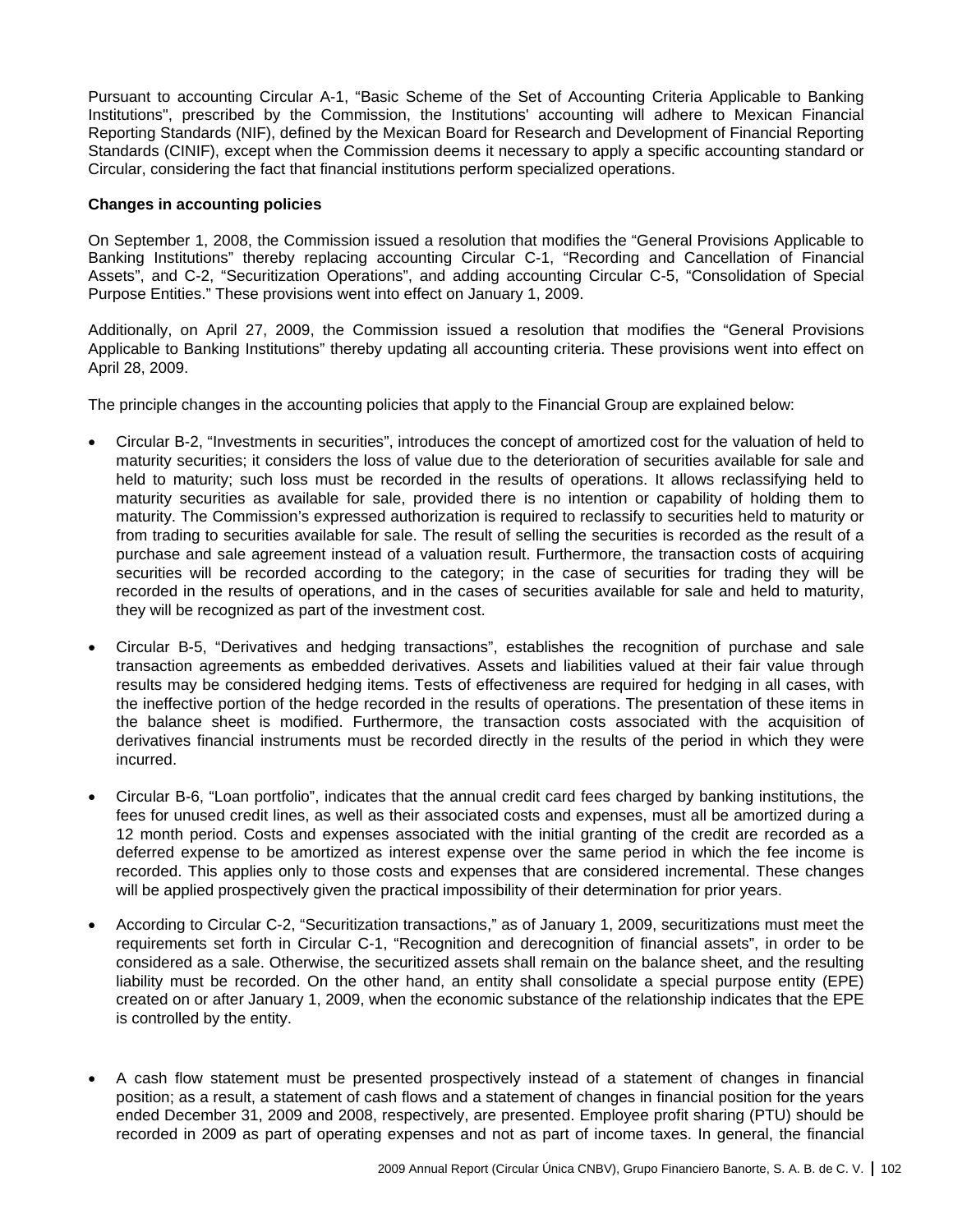statement structure is changed, and there are more disclosure requirements in various concepts, mainly concerning derivatives financial instruments and related parties.

• On August 12, 2009, the Commission issued a resolution modifying the "General Provisions applicable to Banking Institutions", which modifies the consumer loan rating methodology to show the expected loss in these operations based on the current environment.

This new methodology requires separating the consumer loan portfolio into two groups: those that refer to credit card operations and those that do not. The consumer loan portfolio that does not include credit card operations will consider the number of unpaid billing periods established by the Financial Group as well as the probability of nonpayment and the severity of the loss according to percentages established by the Commission. If this portfolio has collateral or means of payment in favor of the Financial Group, the covered balance will be considered to have zero unpaid periods for provisioning purposes.

Regarding credit card related consumer loans, such portfolio shall be provisioned and rated on a loan-byloan basis taking into consideration the probability of nonpayment, the severity of the loss and the exposure to nonpayment. If there are less than 10 consecutive delinquent payments at the calculation date, the severity of the loss will be considered as 75%; if there are 10 or more, it will be 100%. Exposure to nonpayment is determined by applying a formula that considers both the total balance of the creditor's debt and the credit limit. In the case of inactive accounts, a provision equivalent to 2.68% of the credit limit must be constituted.

The resulting effect of applying the revised consumer loan rating method for credit card operations is shown in Note 12.

## **Retrospective application of the changes in accounting principles**

As a result of the accounting changes described above, the 2008 financial statements reflect the effects of the reclassifications derived from such changes in order to make them comparable to the 2009 financial statements.

The 2008 items that have been retrospectively reclassified and their effects are:

| <b>ITEMS OF THE CONSOLIDATED BALANCE SHEET</b> |             |             |         |
|------------------------------------------------|-------------|-------------|---------|
| <b>ASSETS</b>                                  | As reported | As adjusted | Change  |
| CASH AND CASH EQUIVALENTS                      | Ps.54.402   | Ps.54.396   | (Ps.6)  |
| <b>MARGIN SECURITIES</b>                       |             | 6           | 6       |
| <b>INVESTMENTS IN SECURITIES</b>               | 239.969     | 239.173     | (796)   |
| RECEIVABLES GENERATED BY SECURITIZATIONS       |             | 796         | 796     |
| <b>TOTAL ASSETS</b>                            | 577.025     | 577.025     |         |
| <b>LIABILITIES</b>                             |             |             |         |
| OTHERS ACCOUNT PAYABLE:                        |             |             |         |
| Income tax                                     | 1,272       | 374         | (898)   |
| Employee profit sharing                        |             | 898         | 898     |
| Creditors from settlements of transactions     |             | 2.405       | 2,405   |
| Sundry debtors and other payables              | 13,121      | 10,716      | (2,405) |
| <b>TOTAL OTHER ACCOUNTS PAYABLE</b>            | Ps.14.393   | Ps.14.393   | $Ps. -$ |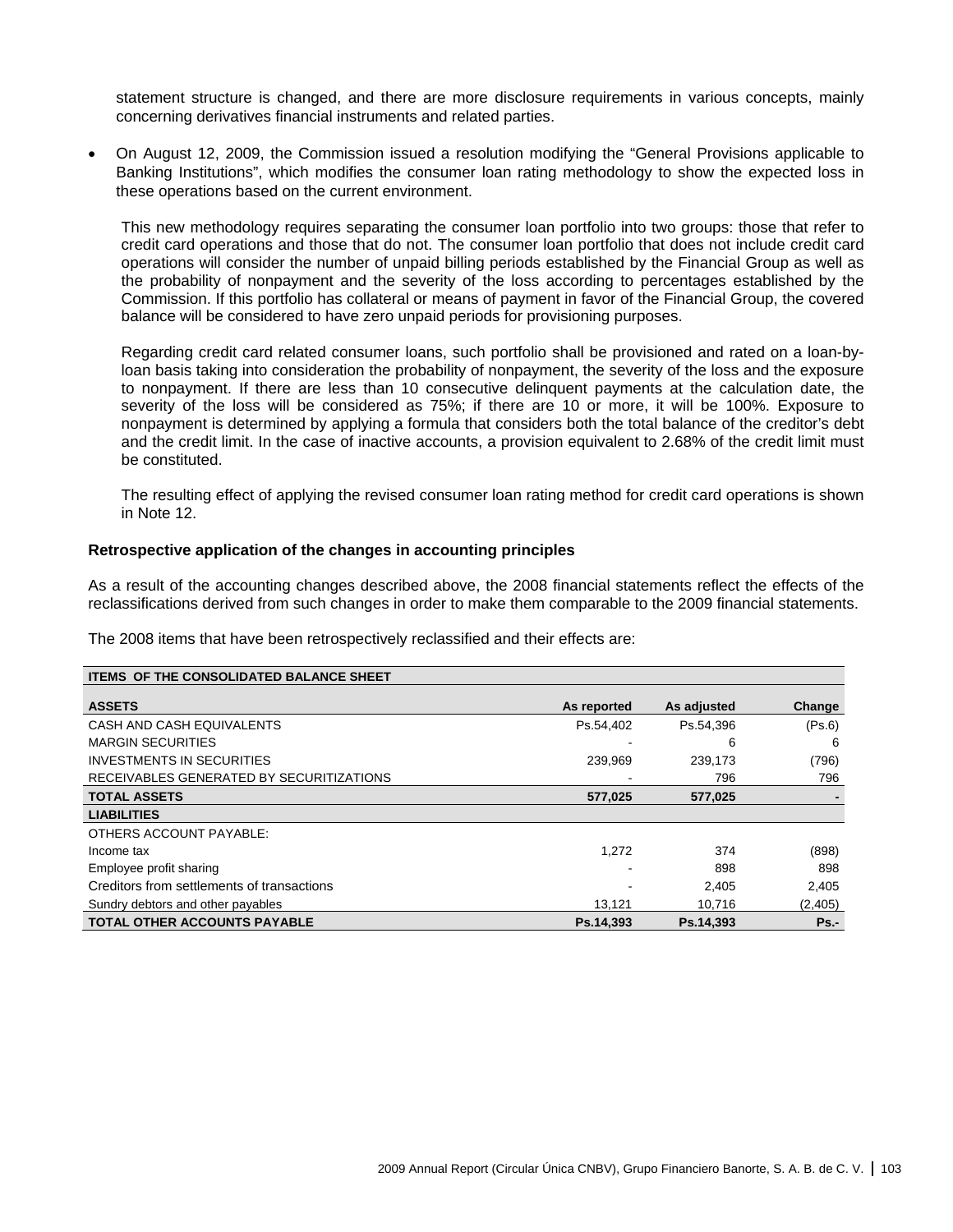| <b>ITEMS OF THE CONSOLIDATED STATEMENTS OF INCOME</b> | As reported | As adjusted | Change  |
|-------------------------------------------------------|-------------|-------------|---------|
| Interest income                                       | Ps.50.416   | Ps.50.417   | Ps.1    |
| Brokerage revenues                                    | 1.040       | 1.039       | (1)     |
| Other revenues                                        |             | 746         | 746     |
| Administrative and promotional expenses               | (15, 807)   | (16, 687)   | (880)   |
| Other income                                          | 3.789       | 2.997       | (792)   |
| Other expenses                                        | (1,569)     | (1,523)     | 46      |
| Current income tax                                    | (3,645)     | (2,765)     | 880     |
| <b>NET INCOME</b>                                     | Ps.7,014    | Ps.7,014    | $Ps. -$ |

The significant accounting policies followed by the Financial Group are described below:

## **Recognition of the effects of inflation in financial information**

Inflation recognition is done pursuant to NIF B-10, "Inflation Effects," which considers two types of economic environments: a) inflationary; when the accumulated inflation of the three previous years is 26% or over, in which case the inflation effects must be acknowledged; b) non-inflationary; when in the same period inflation is less than 26%; in this case the effects of inflation should not be recorded in the financial statements.

The cumulative Mexican inflation over the three years prior to 2009 and 2008 was 15.03% and 11.26%, respectively. Therefore, the Mexican economy is considered as non-inflationary according to the NIF B-10 definition. As of January 1, 2008, the Financial Group is no longer adjusting for the effects of inflation. However, assets, liabilities and stockholders' equity as of December 31, 2009 and 2008 include the restatement effects recorded up until December 31, 2007.

Until December 31, 2007, such recording resulted mainly in inflationary gains or losses on non-monetary and monetary items, which are shown in the financial statements under "Insufficiency in Restated Stockholders' Equity" and "Effect of Holding Non-Monetary Assets".

The Mexican inflation rates for the years ended December 31, 2009 and 2008, were 3.72% and 6.39%, respectively.

#### **Cash and cash equivalents**

Cash and cash equivalents are stated at nominal value, except for coined precious metals, which are stated at fair value at the end of the period. Funds available in foreign currency are valued at the exchange rate published by Banco de México at the balance sheet date.

## **Trading securities**

Trading securities are those owned by the Financial Group, acquired with the intention of selling them for a profit derived from price differences in short-term purchase and sale operations made by the Financial Group as a market participant.

At acquisition they are initially recorded at fair value, which may include either a discount or premium.

These securities (including both capital and accrued interest) are stated at fair value, which is determined by the price vendor used by the Financial Group.

The trading securities' valuation result is recorded in the results of the period.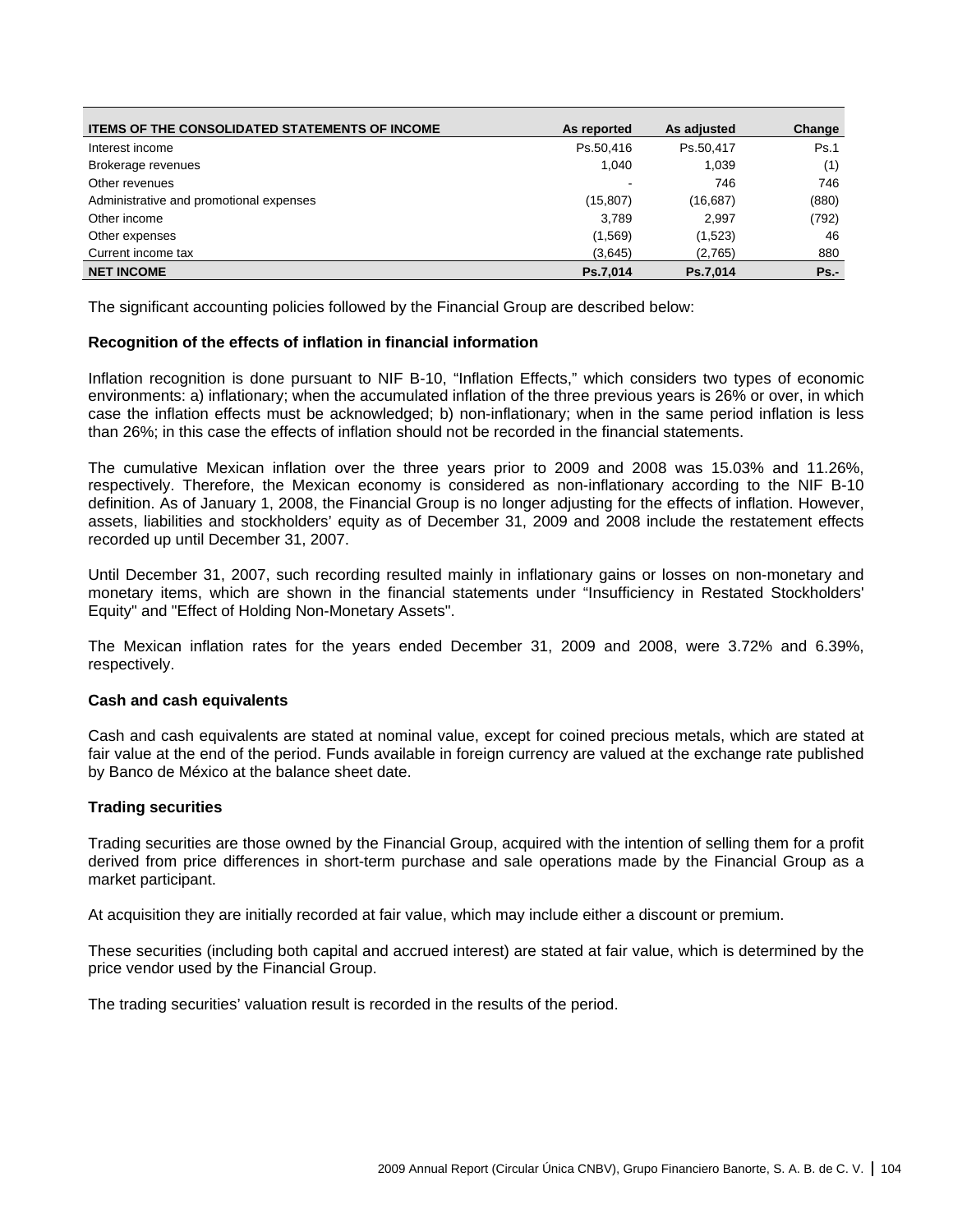#### **Available for sale securities**

Securities Available for sale are debt or equity securities that are neither classified as trading nor held to maturity, therefore they represent a residual category, that is, they are purchased with an intention different from that of the trading or held to maturity securities.

They are valued in the same way as trading securities, but with unrealized gains and losses recognized in other comprehensive income within stockholders' equity.

In an inflationary environment, the result of monetary position corresponding to the valuation result of securities available for sale is recorded in other comprehensive income in stockholders' equity.

#### **Held-to-maturity securities**

Securities held to maturity consist of debt instruments whose payments are fixed or can be determined with a set maturity, which are acquired with the intent and capability to hold them to maturity.

They are initially recorded at fair value and valued at amortized cost, which means that the amortization of the premium or discount (included in the fair value at which they were initially recorded), is part of the earned interest.

## General valuation standards

Upon the sale of trading securities, the valuation result previously recorded in the year's results is reclassified as part of the gain or loss on the sale. Similarly, upon the sale of available for sale securities, the cumulative valuation result recorded in other comprehensive income in stockholders' equity is reclassified as part of the gain or loss on the sale.

Accrued interest on debt instruments is determined using the effective interest method and is recorded in the corresponding category of investments in securities and in the year's results.

Dividends on equity instruments are recorded in the corresponding category of investments in securities and in the year's results when the right to receive such dividends is established.

The foreign exchange gain or loss on investments in securities denominated in foreign currency is recorded in the year's results.

Reclassifications of securities held to maturity to available for sale are allowed, provided there is no intention or capability of holding them to maturity. The Commission's expressed authorization is required to reclassify securities to held to maturity, or from trading to securities available for sale.

If securities held to maturity are reclassified as available for sale, the corresponding valuation result on the reclassification date is recorded in other comprehensive income within stockholders' equity.

An impairment loss on a security is recorded against the year's results if there is objective evidence of such impairment as a result of one or more events, occurring after the initial recording of the security, that have had an impact on the estimated future cash flows that can be reliably determined. The effect of recording the impairment of securities is shown in Note 7.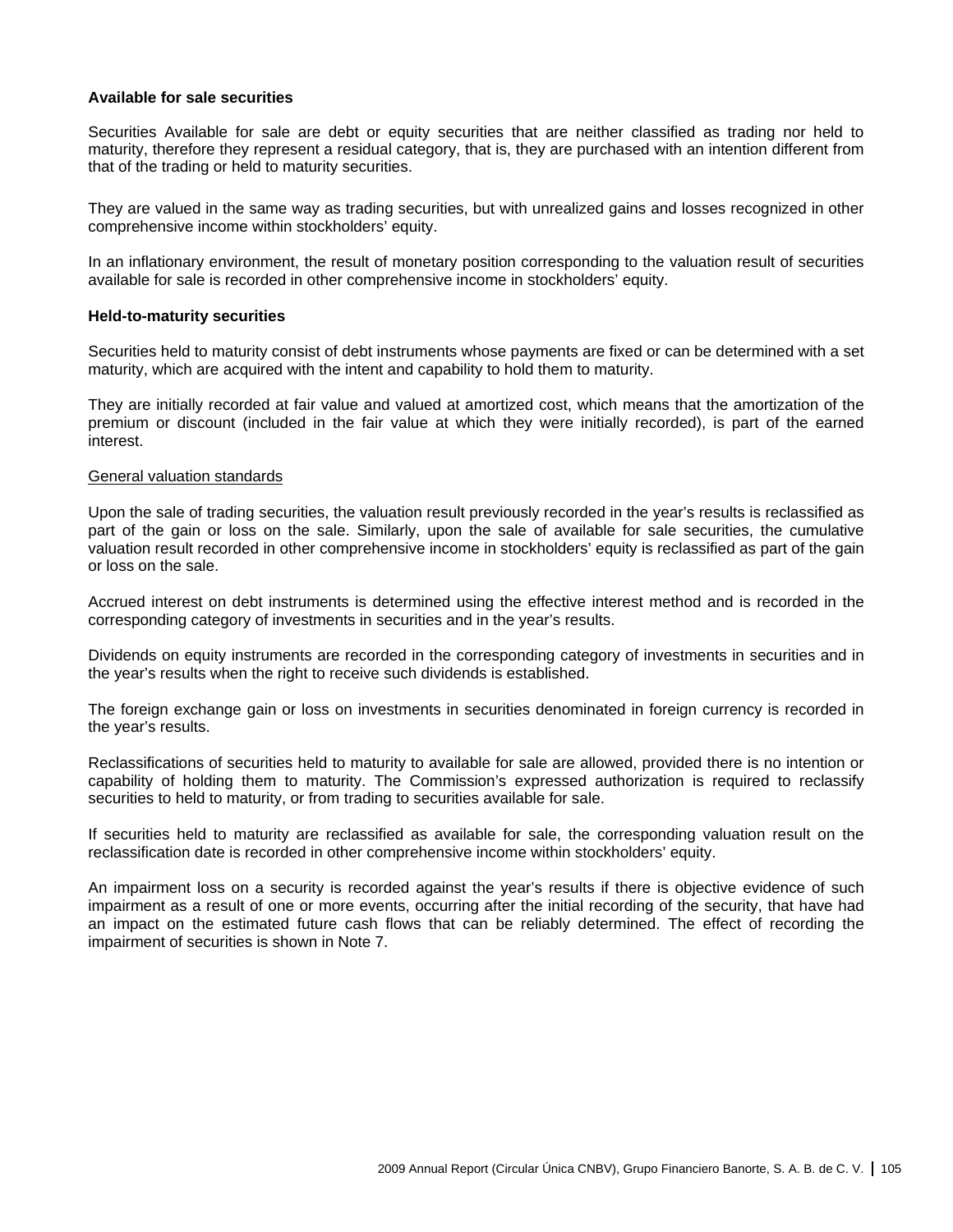A previously recorded impairment loss is reversed against the year's results if, in a later period, the amount of the loss decreases and such decrease is objectively associated with an event occurring after the impairment was recorded.

#### **Customer repurchase agreements (repos)**

This is a transaction by which the purchaser acquires ownership of credit instruments for a sum of money and is obligated to transfer the property of another amount of instruments of the same kind to the seller of the securities within the agreed term and in exchange for the same price, plus a premium. The purchaser keeps the premium unless agreed otherwise.

Repurchase transactions are recorded according to their economic substance, which is financing with collateral, by which the Financial Group, acting as the purchaser, provides cash as financing in exchange for financial assets that serve as guarantee in the event of noncompliance.

On the repurchase agreement transaction contract date, the Financial Group, acting as the seller, records the cash income, or else a settlement debtor account as well as a payable account at its fair value, initially at the agreed price, which represents the obligation to reimburse the cash to the purchaser. The account payable is subsequently valued over the term of the repurchase agreement at amortized cost by recognizing the interest from the repurchase agreement in the year's results using the effective interest method. As to the collateral granted, the Financial Group reclassifies the financial asset in its balance sheet as restricted and values it according to the criteria mentioned earlier in this note until the maturity of the repurchase agreement.

The Financial Group, acting as the purchaser, on the repurchase transaction contract date records cash and cash equivalents or a creditor settlement account, with an account receivable at its fair value, initially at the agreed price, which represents the right to recover the cash that was delivered. The receivable is subsequently valued over the life of the repurchase agreement at amortized cost by recognizing the repurchase agreement interest in the year's results using the effective interest method. As to the collateral received, the Financial Group records it in off balance sheet memorandum accounts until the repurchase agreement's maturity, following the guidelines of Circular B-9, "Asset Custody and Management", issued by the Commission.

#### **Derivatives financial instruments**

The Institution is authorized to perform two types of transactions involving derivatives financial instruments:

Transactions to hedge the Financial Group's opened risk position: Such transactions involve purchasing or selling derivatives financial instruments to mitigate the risk resulting from one or a group of given transactions.

Transactions for trading purposes: The Financial Group enters into such transactions as a market participant for reasons other than to hedge its exposed position.

Transactions with derivatives financial instruments are presented in assets or liabilities, as applicable, under the heading "Derivatives financial instruments", separating derivatives for trading purposes from those for hedging purposes.

When entering into transactions involving derivatives financial instruments, the Financial Group's internal policies and norms require an assessment and if necessary determination of different risk exposures for each counterparty in the financial system that have been authorized by the Banco de México to enter into these types of transactions. Regarding corporate customers, a preauthorized credit line by the National Credit Committee must be granted or liquid guarantees must be given through a securitized collateral contract before entering into these types of transactions.. Medium and small sized companies and individuals must provide liquid guarantees established in securitized collateral contracts with this type of transactions.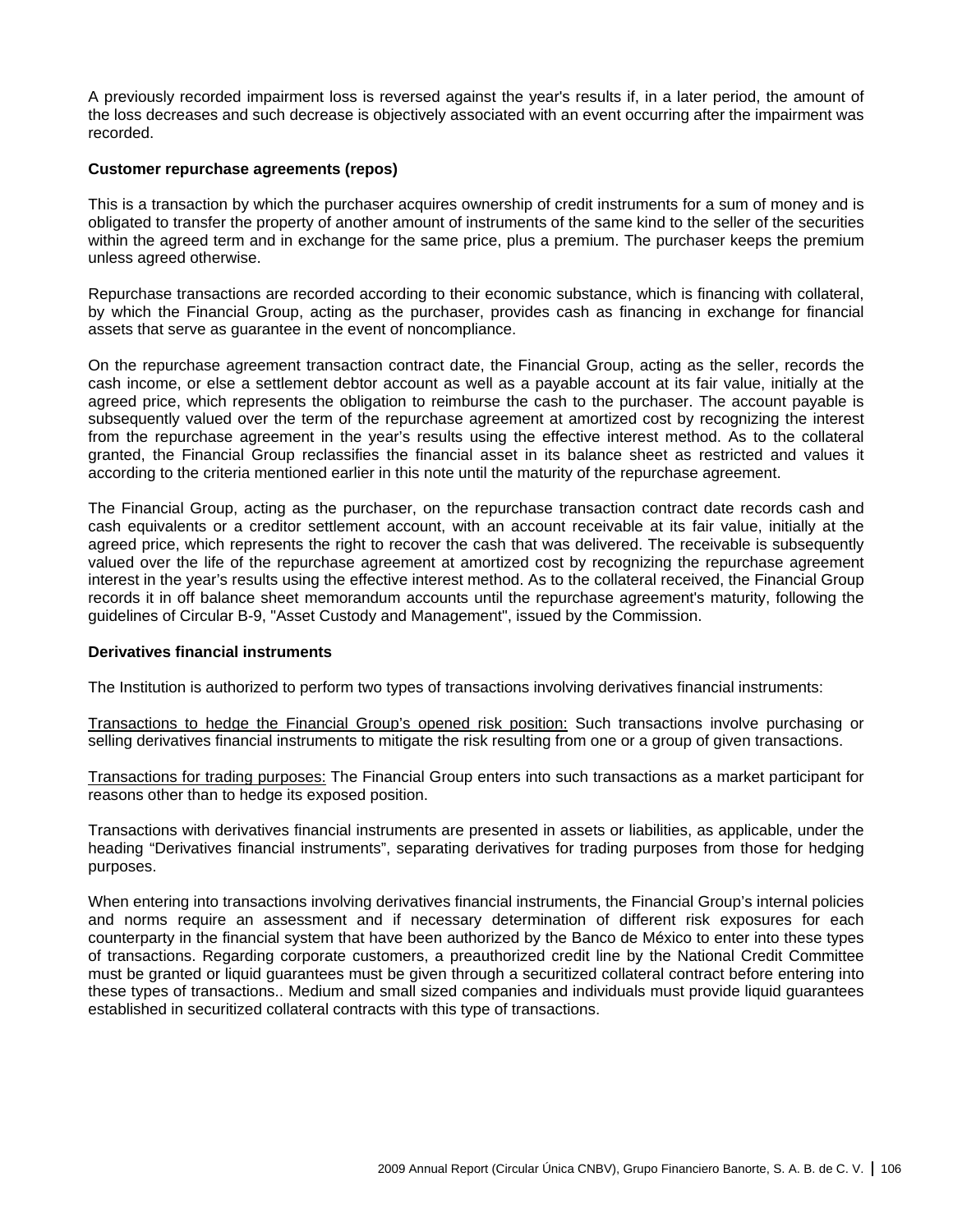The recognition or cancellation of assets and/or liabilities derived from transactions involving derivatives financial instruments occurs when these transactions are entered into, regardless of the respective settlement or the delivery date.

#### *Forward and futures contracts*

Forward and futures contracts with trading purposes establish an obligation to buy or sell a financial asset or an underlying at a future date in the quantity, quality and prices pre-established in the contract. Futures contracts are recorded initially by the Financial Group in the balance sheet as an asset and a liability at fair value, which represents the price agreed in the contract in order to acknowledge the right and obligation to receive and/or deliver the underlying, as well as the right and obligation to receive and/or deliver the cash equivalent to the underlying, object of the contract.

The derivatives are presented in a specific item in assets or liabilities depending on whether their fair value (as a consequence of the rights and/or obligations it establishes) corresponds to a debtor balance or a creditor balance, respectively. Such debtor or creditor balances in the balance sheet are offset if the Financial Group has the contractual right to offset the stated amount, the intention to settle the net amount or realize the asset and cancel the liability simultaneously.

In the case of trading transactions, their balance represents the difference between the fair value of the contract and the established "forward" price.

#### *Options contracts*

Through paying a premium, options contracts grant, the right but not the obligation to buy or sell a financial asset or underlying instrument at a given price within an established term.

Options are divided into: buy options (calls) and sell options (puts). Both can be used as trading or hedging instruments.

Options can be executed on a specific date or within a certain period of time. The price is agreed in the option and may be exercised at the discretion of the buyer. The instrument to which said price is established is the reference or underlying value.

The premium is the price the holder pays the issuer for the option rights.

The holder of a call option has the right, but not the obligation, to purchase from the issuer a certain financial asset or underlying instrument at a fixed price (transaction price) within a certain term.

The holder of a put option has the right, but not the obligation, to sell a certain financial asset or underlying instrument at a fixed price (transaction price) within a certain term.

The Financial Group records the option premium as an asset or liability at the transaction date. The fluctuations resulting from market valuation of the option's premium are recorded in the income statement under "Trading" thereby affecting the corresponding account's balance.

#### *Swaps*

These are two-party contracts by which a bilateral obligation is established to exchange a series of cash flows for a certain period of time on pre-set dates at a nominal or reference value.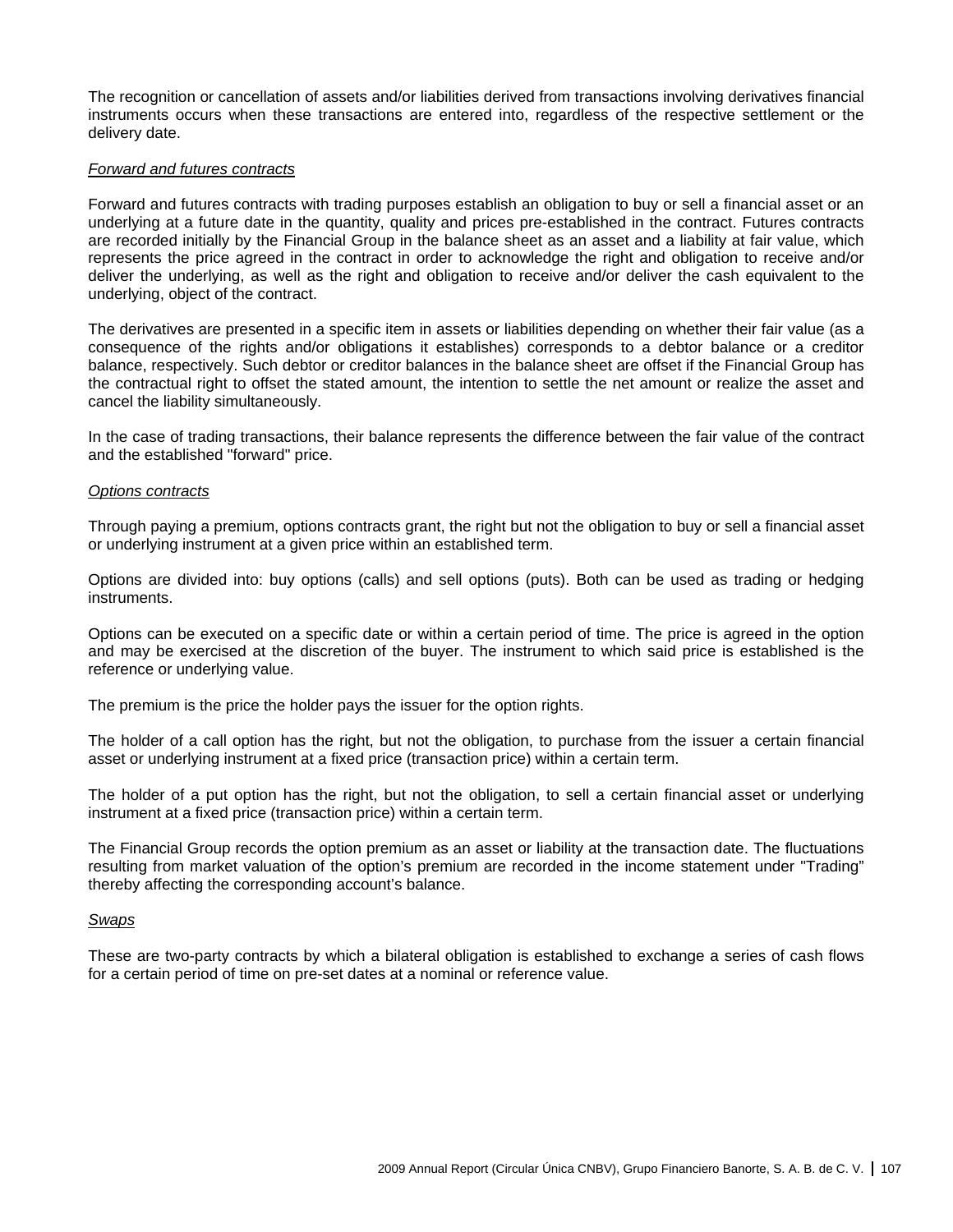They are recorded at fair value which corresponds to the net amount between the asset and liability portion for the rights and obligations agreed upon; they are subsequently valued at fair value using the present value of the future flows to be received or granted according to the estimated future applicable rates, discounting the market rate on the valuation date with yield curves given by the price provider. The result of such valuation is recorded in the year's results.

Management's policy with regards to hedge contracts is to protect the Financial Group's balance sheet and stockholders' equity by anticipating interest rate and exchange rate fluctuations.

For hedging derivatives financial instruments, the Financial Group applies in all cases the cash flow hedging method and the accumulated compensation method to measure effectiveness. Both methods are approved by current accounting standards. The results of ineffective hedging are recorded in the year's results.

The Financial Group documents hedging transactions from the moment the derivatives instruments are designated as hedging transactions. A file for each transaction is created in order to have documented proof as per Circular B-5 paragraph 71, which establishes conditions for using hedging accounting.

Accordingly, the Financial Group documents its hedging transactions based on the following guidelines:

- A cash flow hedging transaction is recorded as follows:
	- a. The effective portion of the hedging instrument's gain or loss is recorded as a component of other comprehensive income in stockholders' equity using as a counter-account an asset or liability account called "derivatives financial instruments". The portion determined as ineffective is measured through retrospective tests, and when they result in over-hedging, they are immediately recognized in current earnings.
	- b. The effective hedging instrument component stated in stockholders' equity associated with the hedged item is adjusted to equal the lower (in absolute terms) of these items:
		- i. The accumulated gain or loss of the hedging instrument from its inception.
		- ii. The accumulated change in the fair value (present value) of the expected future cash flows of the item hedged from the beginning of the transaction.

## Valuation method

As the derivatives products transacted are considered conventional ("plain vanilla"), the standard valuation models contained in the derivatives transaction systems and the Financial Group's risk management are used.

All of the valuation methods that the Financial Group uses result in the fair value of the transactions and are periodically adjusted. Furthermore, they are audited by internal and external auditors, as well as by the financial authorities.

Valuation of the positions is done on a daily basis, and a price provider generates the input used by the transaction and risk management systems. The price provider generates these valuations based on daily market conditions.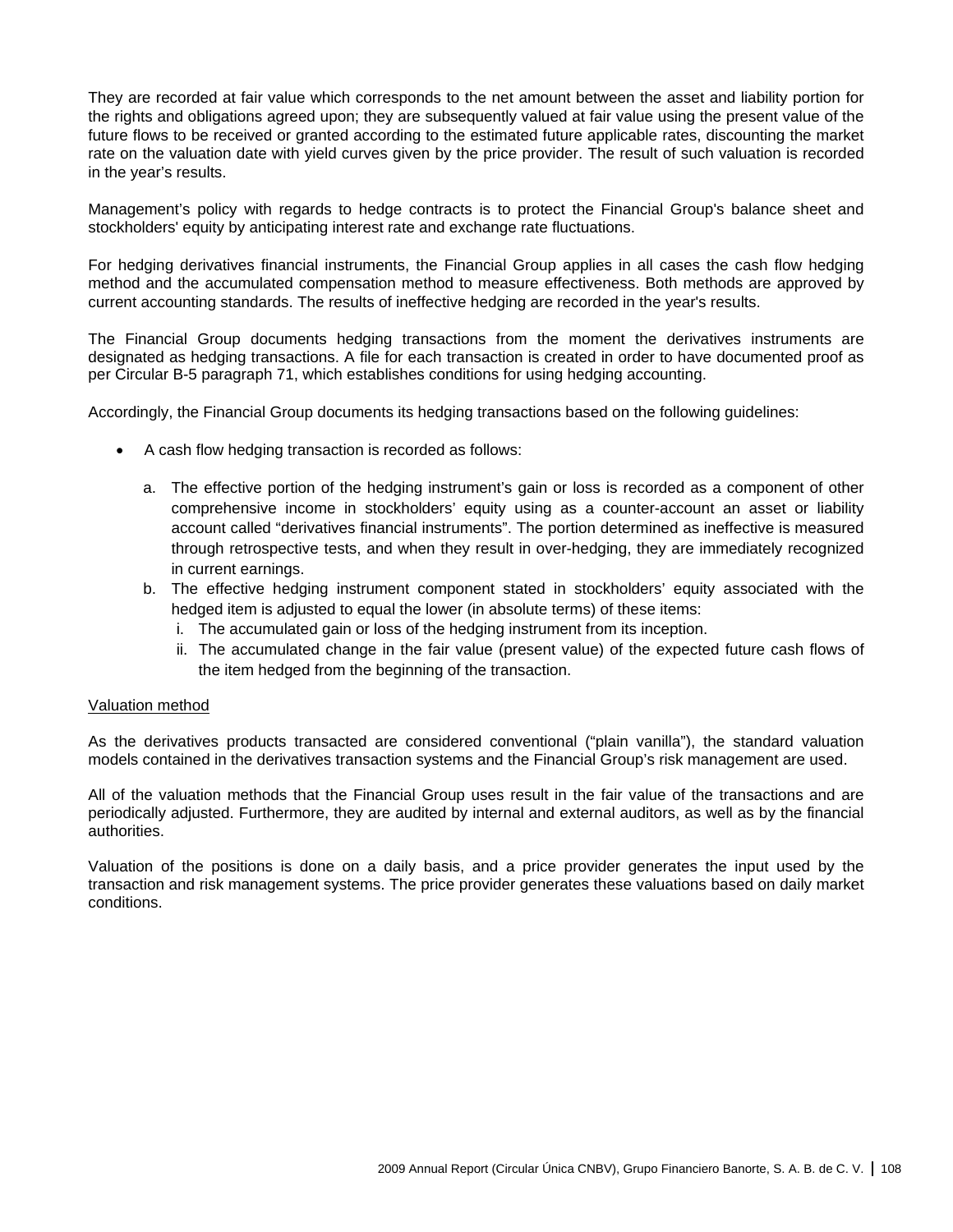## Operation strategies

*Trading* 

The Financial Group participates in the derivatives instruments market with trading purposes, and the risk exposures generated are computed within its overall VaR limit.

The trading strategy is submitted on a weekly basis to the Financial Group's Treasury Committee, which analyzes the current risks and makes any necessary decisions.

### *Hedging*

The hedging strategy is determined annually and each time the market conditions require. Hedging strategies are submitted to the Risk Policies' Committee.

Hedging transactions comply with the applicable standard set forth in Circular B-5 of the CNBV. This implies, among other things, that the hedge's effectiveness is evaluated both prior to its arrangement (prospective) and thereafter (retrospective). These tests are performed on a monthly basis.

### Embedded derivatives

Identified embedded derivatives are separated from the host contract for valuation purposes and are treated as derivatives when they meet the features set forth in Circular B-5 paragraph 22. The main embedded derivatives recognized by the Financial Group are from service and leasing contracts established in US dollars.

## **Loan portfolio**

The loan portfolio represents the balance of amounts effectively granted to borrowers plus uncollected accrued interest minus prepaid interest received. The allowance for loan losses from credit risks is presented as a reduction of the loan portfolio.

The unpaid loan balance is classified in the past-due portfolio as follows:

- Loans with bullet payment of principal and interest at maturity: 30 calendar days after being overdue.
- Loans involving a single principal payment at maturity, but with periodic interest payments: total principal and interest payments 30 and 90 calendar days after being overdue, respectively.
- Loans for which the payment of principal and interest is agreed based on partial periodic payments: 90 calendar days after the first payment is due.
- In the case of revolving loans, whenever payment is outstanding for two billing periods or when they are 60 or more days overdue.
- Overdrawn customer checking accounts are considered as part of the past-due portfolio when such situations arise.

Interest is recognized and accrued as income when earned. The accrual of interest income is suspended when loans are transferred to the past-due portfolio.

The fees charged for the initial granting of loans will be recorded as a deferred credit, which will be amortized as interest income using the straight-line method over the loan's contractual term, except those originating from revolving loans, which are amortized over a 12-month period.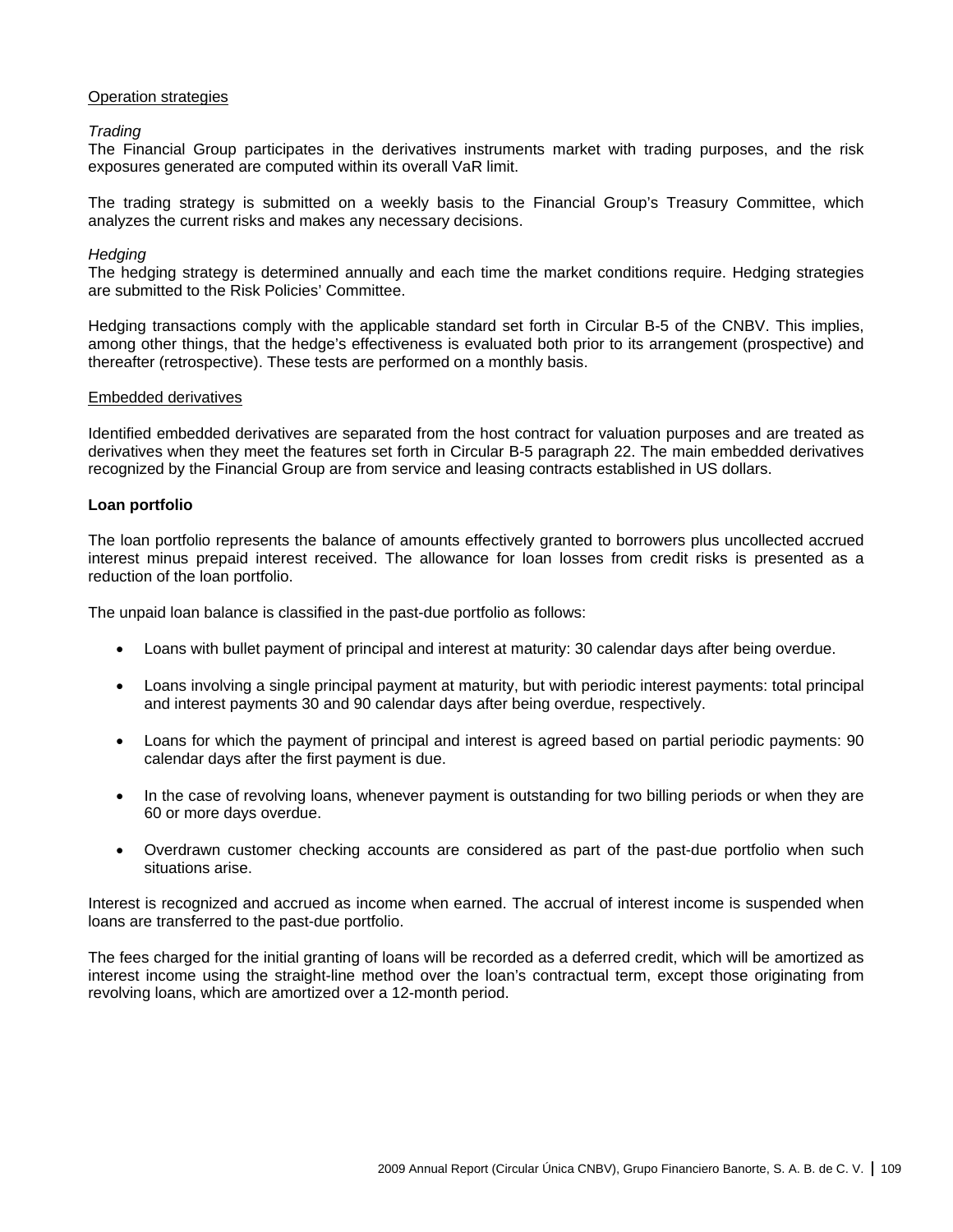Annual credit card fees, whether the first or renewal, are recorded as a deferred credit and amortized over a 12 month period against the year's results in the commission and fee income line item.

The costs and expenses associated with the initial granting of the credit are stated as a deferred charge, which is amortized against the year's earnings as interest expense for the duration of the loan, except those originating from revolving loans and credit cards that are amortized over a 12-month period.

Restructured past-due loans are not considered in the performing portfolio until evidence of sustained payment is obtained; this occurs when credit institutions receive three timely consecutive payments, or a payment is received for periods exceeding 60 days.

Renewed loans in which the borrower has not paid on time or when the accrued interest balance equals at least 25% of the original loan amount are considered past-due until evidence of sustained payment is obtained.

Accrued interest during the period in which the loan was included in the past-due portfolio is recognized as income when collected.

#### **Allowance for loan losses**

#### *Application of portfolio rating provisions*

The loan portfolio is rated according to the rules issued by the SHCP and the methodology established by the Commission. Internal methodologies may be used providing they are authorized by the Commission.

In the case of consumer and mortgage loans, the Financial Group applies the general provisions applicable to credit institutions in rating the loan portfolio as issued by the Commission on August 12, 2009 and December 2, 2005, respectively. The Financial Group uses the internal methodology authorized by the Commission for classifying commercial loans.

Such provisions also establish general methodologies for the rating and calculation of allowances for each type of loan, while also permitting credit institutions to classify and calculate allowances based on internal methodologies, when previously approved by the Commission.

Since June 2001, the Financial Group has the Commission's approval to apply its own methodology, called Internal Risk Rating (CIR Banorte) to commercial loans. CIR Banorte applies to commercial loans with outstanding balances equal to or greater than 4 million UDIS or its equivalent in Mexican pesos. This methodology is explained below.

On November 27, 2008, the Commission issued Document 111-2/26121/2008, which renews for a two-year period, as of December 1, 2008, the authorization for such internal loan rating methodology.

The commercial loan portfolio rating procedure requires credit institutions to apply the established methodology (general or internal) based on quarterly information for the periods ending in March, June, September and December of each year, while also recording the allowances determined at the close of each period in their financial statements. Furthermore, during the months following each quarterly close, financial institutions must apply to any loan the respective rating used at the close of the immediately preceding quarter, based on the outstanding balance on the last day of the aforementioned months. The allowances for loan risks that have exceeded the amount required to rate the loan will be cancelled on the date of the following quarterly rating against the period's results. Additionally, recoveries on previously written-off loan portfolio are recorded in the period's results.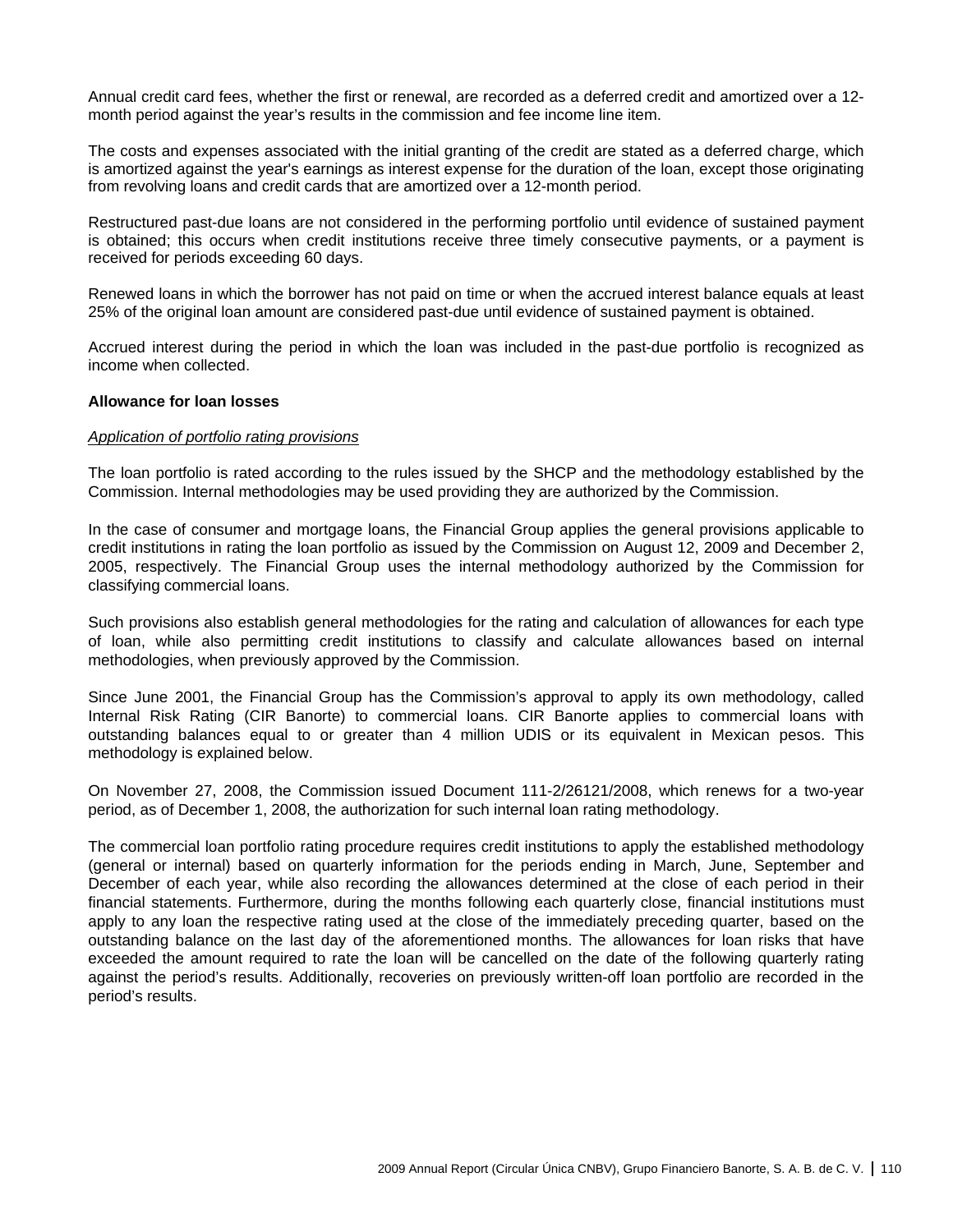Derived from the acquisition of INB in 2006, Banorte applied the loan rating methodologies established by the Commission to INB's loans, homologating the risk degrees and adjusting the allowance for loan losses derived from applying such methodologies.

Commercial loans equal to or greater than 4 million UDIS or its equivalent in Mexican pesos are rated based on the following criteria:

- Debtor's credit quality
- The loans in relation to the value of the guarantees or the value of the assets in trusts or in "structured" programs, as applicable.

The commercial loan segment includes loans granted to business groups and corporations, state and municipal governments and their decentralized agencies, as well as financing to companies of the financial services sector.

The Financial Group applied the internal risk rating methodology, CIR Banorte, authorized by the Commission to rate the debtor, except in financing granted to state and municipal governments and their decentralized agencies, loans intended for investment projects with their own source of payment and financing granted to trustees that act under trusts and "structured" loan programs in which the affected assets allow for an individual risk evaluation associated with the type of loan, for which the Financial Group applied the procedure established by the Commission.

When evaluating a debtor's credit quality with the CIR Banorte method, the following risks and payment experiences are classified specifically and independently:

| <b>Risk criteria</b>     | <b>Risk factors</b>                                    |
|--------------------------|--------------------------------------------------------|
| 1. Financial risk        | 1. Financial structure and payment capability          |
|                          | 2. Financing sources                                   |
|                          | 3. Management and decision-making                      |
|                          | 4. Quality and timeliness of financial information     |
| 2. Industry risk         | 5. Positioning and market in which debtor participates |
|                          | - Target markets                                       |
|                          | - Risk acceptance criteria                             |
| 3. Borrower's experience | 6. Borrower's experience                               |
| 4. Country risk          | 7. Country risk                                        |

Each of the risk factors is analyzed using descriptive evaluation tables, the result of which indicates the borrower's rating. This, in turn, is standardized with the risk degrees established by the Commission.

|                    |                                     | <b>Commission</b> | classification |
|--------------------|-------------------------------------|-------------------|----------------|
| <b>CIR Banorte</b> | <b>Risk level description</b>       | equivalent        |                |
|                    | Substantially risk free             | A1                |                |
|                    | Below minimal risk                  | A2                |                |
| 3                  | Minimum risk                        | A2                |                |
| 4                  | Low risk                            | Β1                |                |
| 5                  | Moderate risk                       | B2                |                |
| 6                  | Average risk                        | B3                |                |
|                    | Risk requiring management attention | C1                |                |
| 8                  | Potential partial loss              | C2                |                |
| 9                  | High loss percentage                |                   |                |
| 10                 | <b>Total loss</b>                   |                   |                |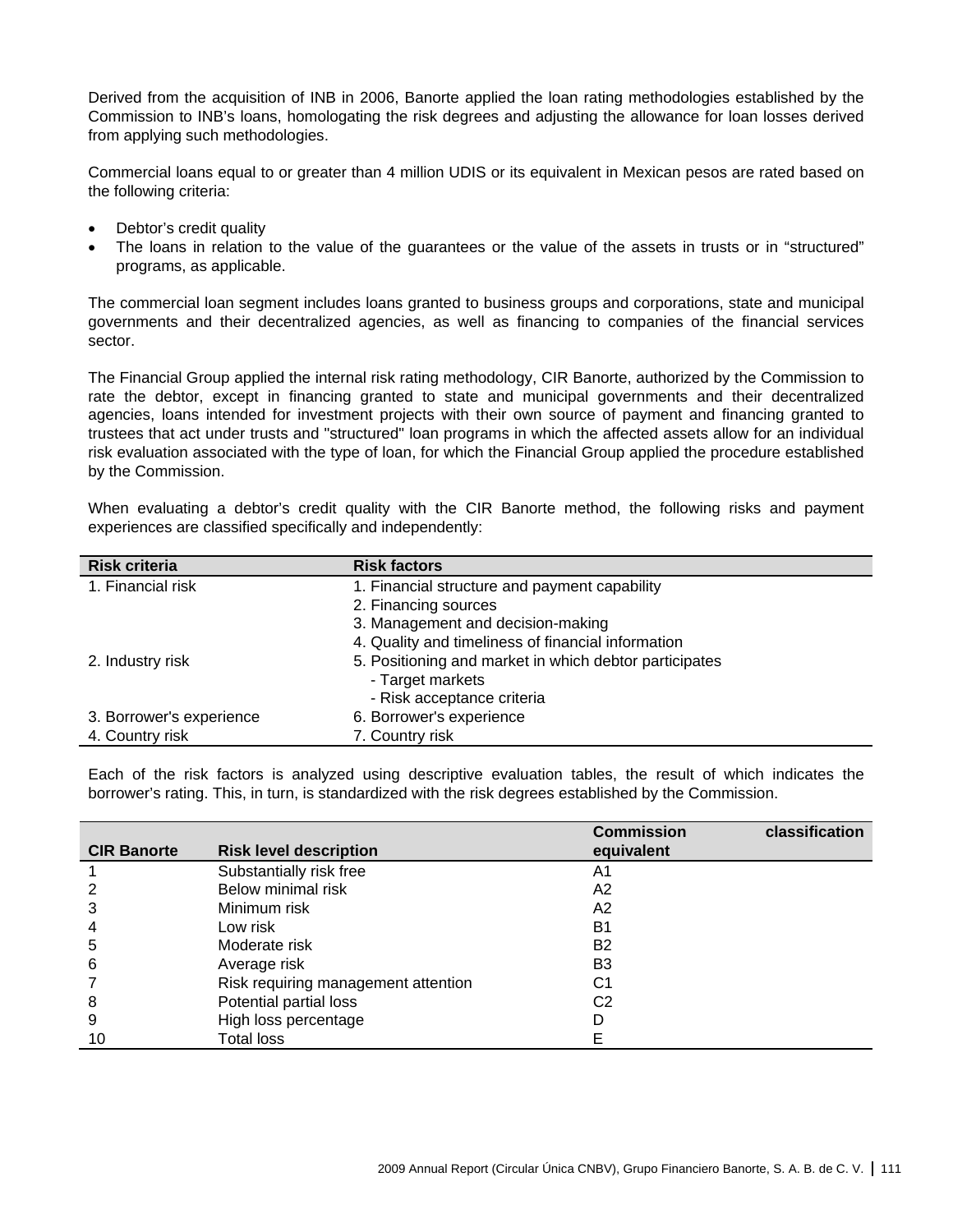For commercial loans under 4 million UDIS or its equivalent in Mexican pesos and loans under 900 thousand UDIS to state and municipal governments and their decentralized agencies, mortgage loans and consumer loans, the Financial Group applied the general provisions applicable to credit institutions for classifying the loan portfolio as issued by the Commission.

### **Acquired loan portfolios**

This balance is represented by the acquisition cost of the various loan asset packages acquired by the Financial Group, which are subsequently valued by applying one of the three following methods:

*Cost recovery method –* Payments received are applied against the acquisition cost of the loan portfolio until the balance equals zero. Recoveries in excess of the acquisition cost are recognized in current earnings.

*Interest method –*The result of multiplying the acquired portfolio's outstanding balance by the estimated yield is recorded in current earnings. Differences between the Financial Group's collection estimates and actual collections are reflected prospectively in the estimated yield.

*Cash basis method –*The amount resulting from multiplying the estimated yield times the amount actually collected is recorded in the income statement, provided it is not greater than the amount obtained by the interest method. The difference between the recorded amount and the amount collected reduces the outstanding portfolio balance, once the entire initial investment has been amortized. Any subsequent recovery will be recorded in the income statement.

For its portfolios valued using the interest method, the Financial Group evaluates twice a year to verify if the cash flow estimate of its collection rights is consistent with actual recoveries and therefore considered to be effective. The Financial Group uses the cost recovery method on those collection rights in which the expected cash flow estimate is not effective. The expected cash flow estimate is considered as "highly effective" if the result of dividing the sum of the flows actually collected by the sum of the expected cash flows is between 0.8 and 1.25 when such effectiveness is evaluated.

#### **Securitizations involving transfer of ownership**

Using securitization transactions involving the transfer of ownership in mortgage and government loans, the Financial Group transfers those financial assets through a trust so that said trust may issue publically available securities through an intermediary. The securities represent the right to the yield on the securitized portfolio and, as compensation the Financial Group receives cash and a receipt, which grants it the right over the trust's cash flow remnants after paying the holders for their certificates. This receipt is recorded at its fair value under "Receivables generated by securitizations."

The Financial Group provides management services for the transferred financial assets and records the revenue thereof in the period's earning when accrued. Such revenues are included in "Other income."

### **Other accounts receivable and payable**

The Financial Group performs a study to quantify the different future events that could affect the amount in accounts receivable over 90 days and thus determine their percentage of non-recoverability to calculate its allowance for doubtful accounts. The remainder of the accounts receivable balances is reserved at 90 calendar days from their initial recognition.

The balances of asset and liability settlement accounts represent transactions involving the sale and purchase of currency and securities, which are recorded when entered into and settled within 48 hours.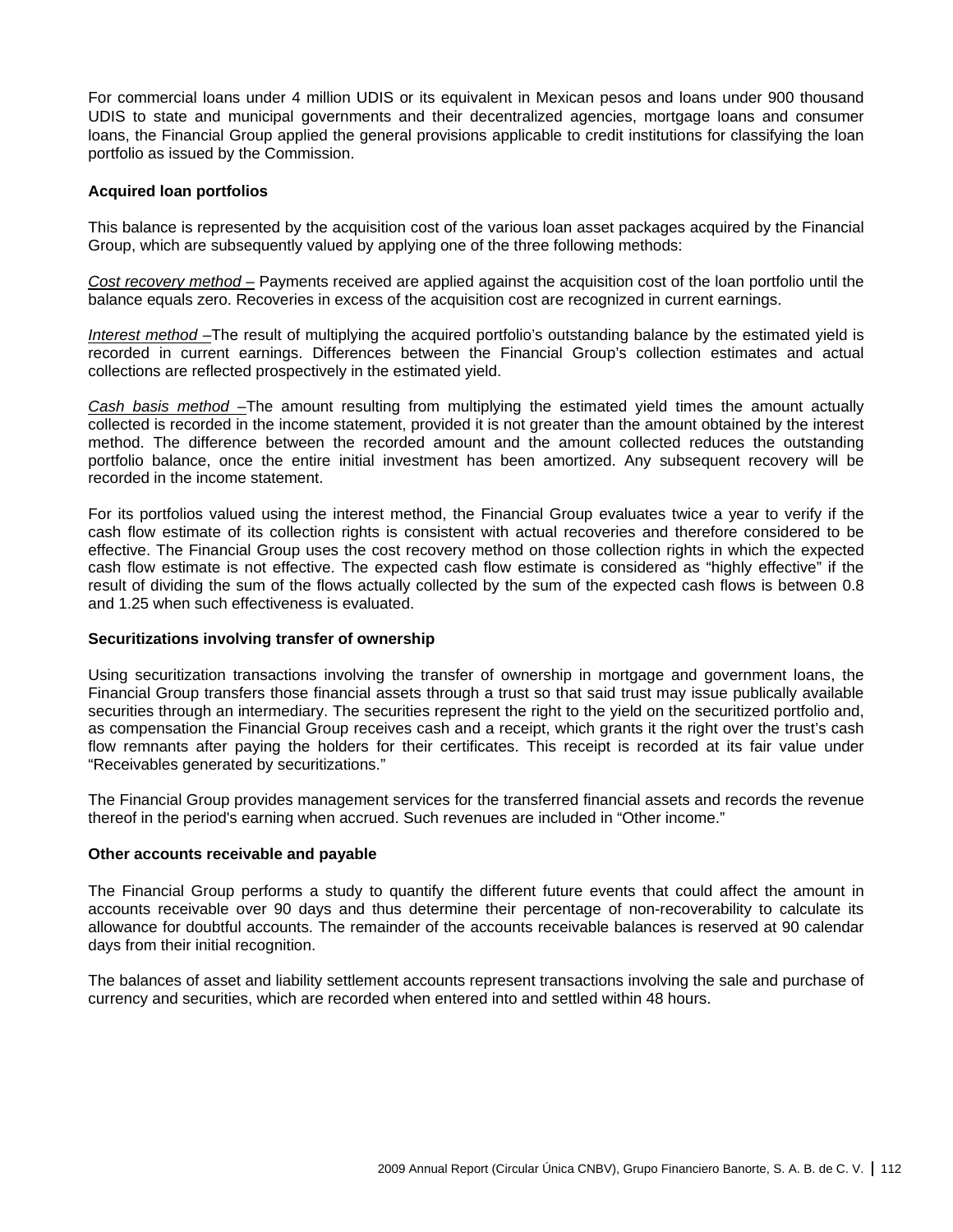## **Merchandise inventory**

This is comprised mainly of finished goods and prior to 2008 was restated to the lower of replacement cost or market. Cost of sales, included in "Other expenses", is restated using the replacement cost at the time of the sale prior to 2008.

#### **Impairment of the value of long-lived assets and their disposal**

The Financial Group has established guidelines to identify and, if applicable, record losses derived from the impairment or decrease in value of long-lived tangible or intangible assets, including goodwill.

#### **Foreclosed assets, net**

Foreclosed property or property received as payments in kind are recorded at the lower of their cost or fair value reduced by the strictly necessary costs and expenses disbursed in the foreclosure. Cost is determined as the forced-sale value established by the judge upon foreclosure or, in the case of payments in kind, the price agreed between the parties involved.

When the value of the asset or the accrued or past due amortizations leading to the foreclosure, net estimates, is higher than that of the foreclosed property, the difference is recorded in the period's results under "Other revenues".

When the value of the asset or the accrued or past due amortizations leading to the foreclosure, net estimates, is lower than that of the foreclosed property, its value is adjusted to the net asset value.

The carrying value is only modified when there is evidence that the fair value is lower than the recorded carrying value. Reductions in the carrying value of the loan are recorded in the current earnings as they occur.

The provisions applicable to the new valuation methodology for the allowance for loan losses mentioned above define the valuation methodology for reserves related to either foreclosed property or those assets received as payment in kind, establishing that additional quarterly provisions must be created to recognize the potential decrease in value over time of property awarded under legal proceedings, out-of-court or received as payment in kind and the investments in securities received as foreclosed goods or payment in kind, based on the following guidelines:

I. In the case of collection rights and personal property, the provisions referred to by the preceding paragraph must be treated as follows:

| Personal property reserves                        |                |  |  |  |
|---------------------------------------------------|----------------|--|--|--|
| Time elapsed as of                                | <b>Reserve</b> |  |  |  |
| award date or receipt as payment in kind (months) | percentage     |  |  |  |
| Up to $6$                                         | $0\%$          |  |  |  |
| More than 6 and up to 12                          | 10%            |  |  |  |
| More than 12 and up to 18                         | 20%            |  |  |  |
| More than 18 and up to 24                         | 45%            |  |  |  |
| More than 24 and up to 30                         | 60%            |  |  |  |
| More than 30                                      | 100%           |  |  |  |

The amount of the reserves to be created will be the result of applying the reserve percentage determined under the preceding table to the value of collection rights or foreclosed property, received as payment in kind or awarded in a court proceeding.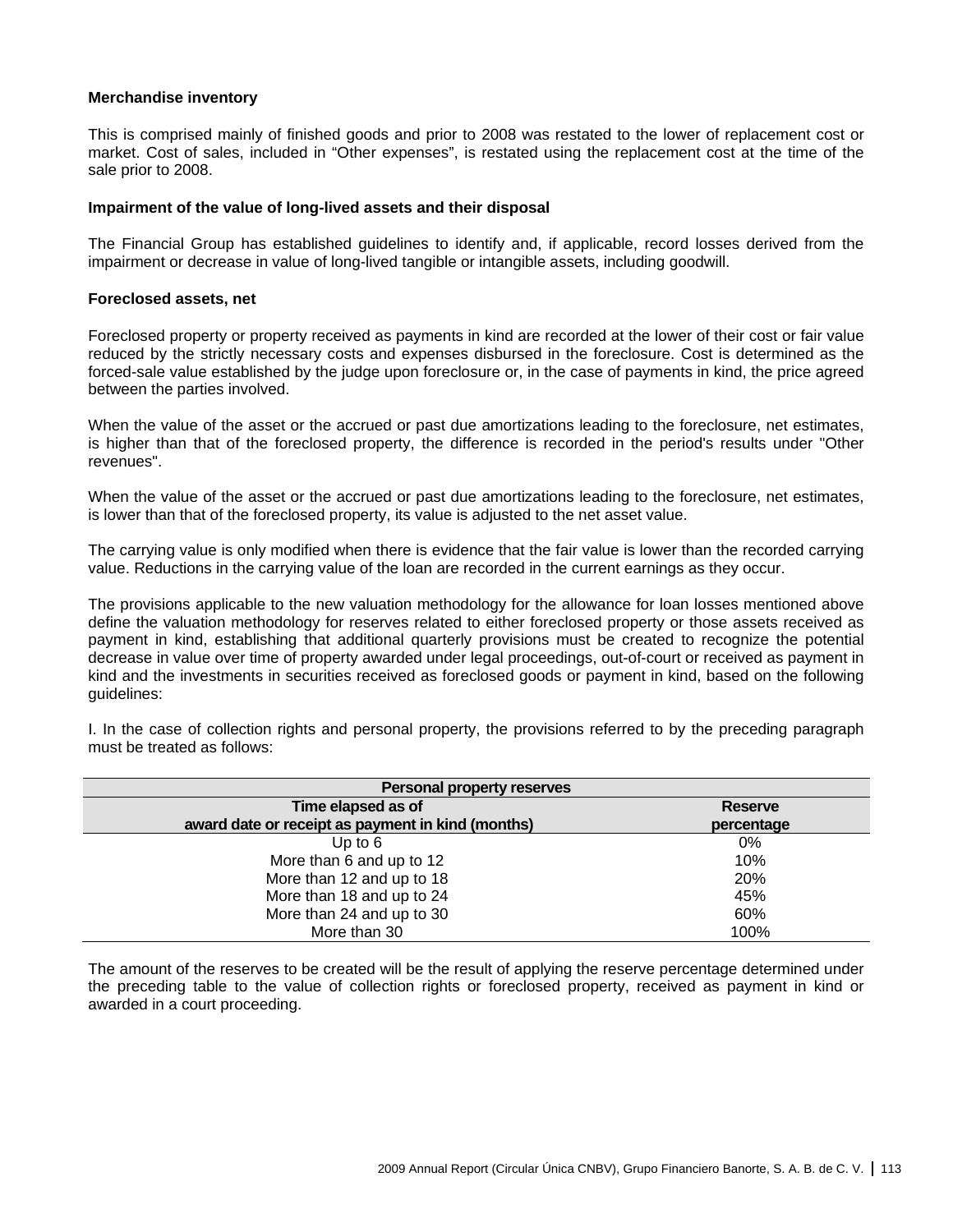II. Investments in securities must be valued in accordance with the provisions of the Commission's accounting Circular B-2, using annual audited financial statements and monthly financial information of the investee.

Following the valuation of foreclosed assets or those received as payment in kind, the reserves resulting from applying the percentages established in the table of Section I above to the estimated value, must be created.

III. In the case of real estate property, provisions must be created as follows:

| Real estate property reserves                     |                |  |  |  |
|---------------------------------------------------|----------------|--|--|--|
| Time elapsed as of                                | <b>Reserve</b> |  |  |  |
| award date or receipt as payment in kind (months) | percentage     |  |  |  |
| Up to $12$                                        | $0\%$          |  |  |  |
| More than 12 and up to 24                         | 10%            |  |  |  |
| More than 24 and up to 30                         | 15%            |  |  |  |
| More than 30 and up to 36                         | 25%            |  |  |  |
| More than 36 and up to 42                         | 30%            |  |  |  |
| More than 42 and up to 48                         | 35%            |  |  |  |
| More than 48 and up to 54                         | 40%            |  |  |  |
| More than 54 and up to 60                         | 50%            |  |  |  |
| More than 60                                      | 100%           |  |  |  |

The amount of the reserves to be created will be the result of applying the reserve percentage determined under the preceding table to the awarded value of the property based on the accounting criteria. Furthermore, when problems are identified regarding the realization of the value of the foreclosed property, the Financial Group records additional reserves based on management's best estimates. On December 31, 2009, there are no reserves in addition to those created by the percentage applied based on the accounting criteria that could indicate realization problems with the values of the foreclosed properties.

If appraisals subsequent to the foreclosure or payment in kind result in the recording of a decrease in the value of the collection rights, securities, personal or real property, the reserve percentages contained in the preceding table can be applied to the adjusted value.

## **Property, furniture and fixtures**

Property, furniture and fixtures are recorded at acquisition cost. The balances of acquisitions made until December 31, 2007, were restated using factors derived from the value of the UDI of that date.

Depreciation is calculated using the straight-line method based on the useful lives of the assets as estimated by independent appraisers.

#### **Permanent stock investments**

The Financial Group recognizes its investments in associated companies using the equity method, based on the book values shown in the most recent financial statements of such entities.

## **Income Taxes (ISR), Business Flat Tax (IETU) and Employee Statutory Profit Sharing (PTU)**

The provisions for ISR, IETU and PTU are recorded in the results of the year in which they are incurred. Deferred taxes are recognized if, based on financial projections, the Financial Group expects to incur ISR or IETU, and records the deferred tax it will pay. The Financial Group will record deferred ISR or IETU, corresponding to the tax it will pay. Deferred taxes are calculated by applying the corresponding tax rate to the applicable temporary differences resulting from comparing the accounting and tax bases of assets and liabilities and including, if any, future benefits from tax loss carryforwards and certain tax credits. Deferred tax assets are recorded only when there is a high probability of recovery.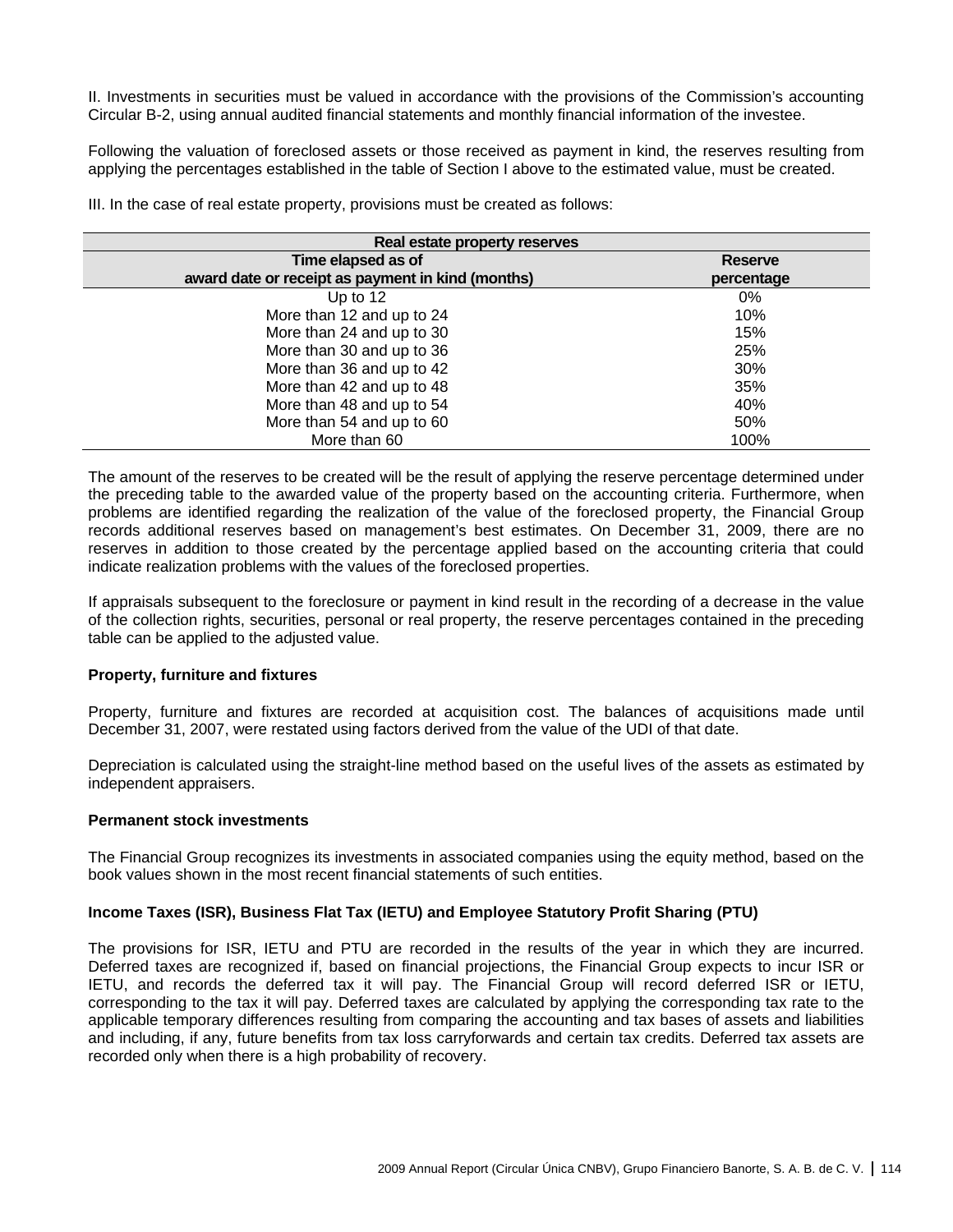The net effect of the aforementioned items is presented in the consolidated balance sheet under the "Deferred taxes, net" line.

### **Intangible assets**

Intangible assets are recognized in the consolidated balance sheet provided they are identifiable and generate future economic benefits that are controlled by the Financial Group. The amortizable amount of the intangible asset is assigned on a systematic basis during its estimated useful life. Intangible assets with indefinite lives are not amortized, and their value is subject to annual impairment tests.

### **Goodwill**

The Financial Group records goodwill when the total fair value of the acquisition cost and the noncontrolling interest is greater than the fair value of the net assets of the acquired business, pursuant to NIF B-7 "Business acquisitions". As goodwill is considered an intangible asset with an indefinite life, it is subject to impairment tests at least annually according to NIF C-15, "Impairment in the value of long-lived assets and their disposal". No indicators of impairment of goodwill have been identified as of December 31, 2009.

### **Deposits**

Liabilities derived from deposits, including promissory notes, are recorded at their procurement or placement cost plus accrued interest, determined according to the number of days elapsed at each monthly close, and charged to results as incurred.

#### **Interbank and other loans**

These loans are recorded based on the contractual value, recognizing the interest in the year's earnings as accrued. The Financial Group records the direct national and foreign bank loans obtained by loan bids with Banco de México and development fund financing. Furthermore, this includes discounted portfolio loans from funds provided by banks specializing in financing economic, productive or development activities.

#### **Provisions**

Provisions are recognized when the Financial Group has a current obligation that results from a past event and are likely to result in the use of economic resources and can be reasonably estimated.

## **Employee retirement obligations**

According to Mexican Federal Labor Law, the Financial Group has obligations derived from severance payments and seniority premiums payable to employees that cease to render their services under certain circumstances.

#### Defined benefit plan

The Financial Group records liabilities for seniority premiums, pensions and post-retirement medical services as incurred, based on calculations by independent actuaries using the projected unit credit method at nominal interest rates. Accordingly, this recognizes the liability whose present value will cover the obligation from the benefits projected to the estimated retirement date of the Company's overall employees, as well as the obligation related to retired personnel.

The balance at the beginning of each period of actuarial gains and losses derived from pension plans exceeding 10% of the greater amount between the defined benefits obligation and plan assets are amortized in future periods against the period's results.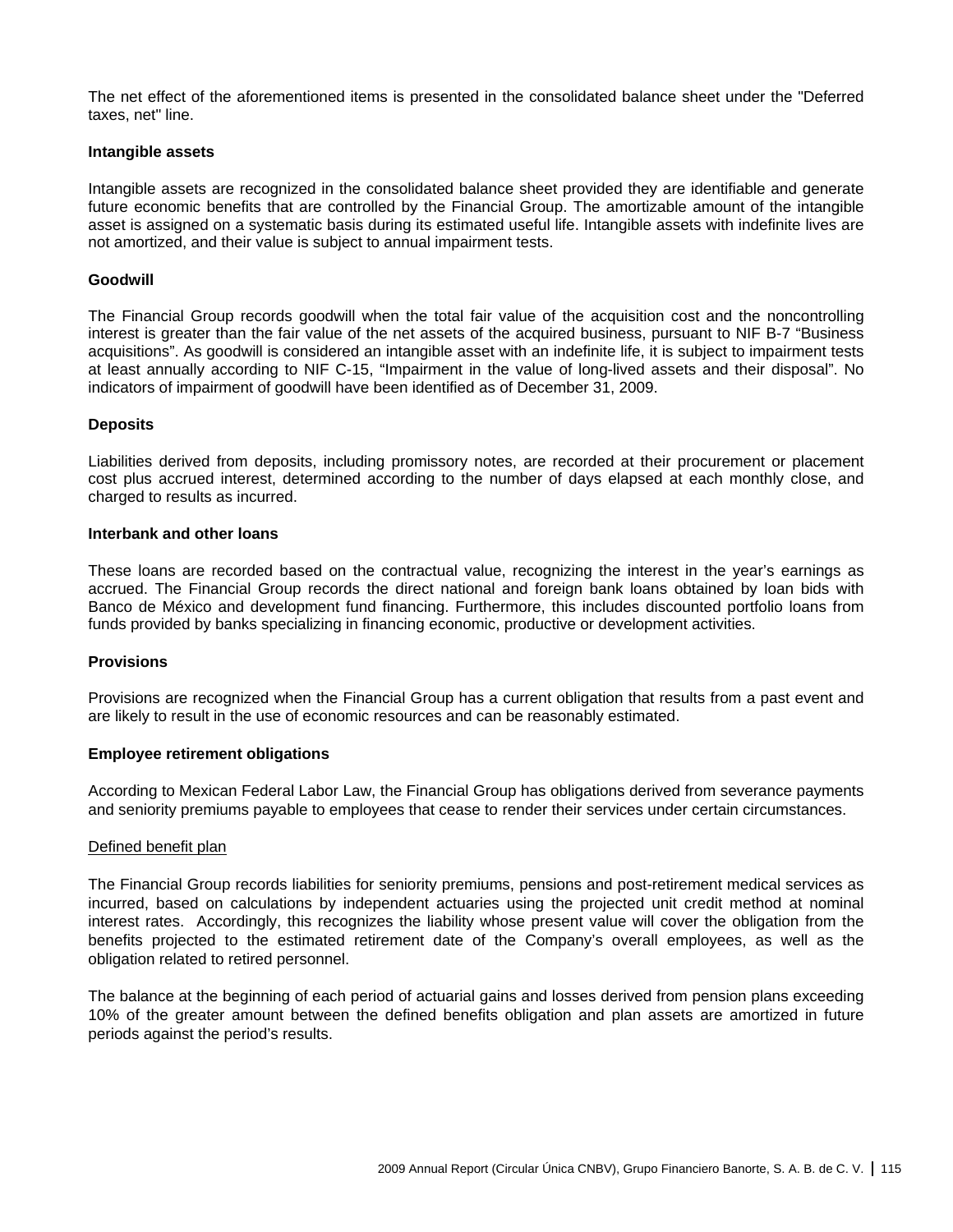The Financial Group applies the provision of NIF D-3, "Employee benefits", related to the recognition of the liability for severance payments for reasons other than restructuring, which is recorded using the projected unit credit method based on calculations by independent actuaries.

## Defined contribution plan

In January 2001 the Financial Group provided a voluntary defined contribution pension plan to participating employees who were hired before such date. The participating employees are those hired as of this date as well as those hired prior to such date who enrolled voluntarily. This pension plan is invested in a diversified mutual fund, which is included in "Other assets".

The employees who were hired before January 1, 2001 and decided to enroll voluntarily in the defined contribution pension plan received a contribution from the Financial Group for prior services equivalent to the actuarial benefit accrued in their previous defined benefit plan that was cancelled. The initial contribution was made from the plan assets that had been established for the original defined benefit plan and participants were immediately assigned 50% of such amount with the remaining 50% to be assigned over 10 years.

The initial payment to the defined contribution plan for past services was financed with funds established originally for the defined benefit plan that was extinguished early and recognized in accordance with the requirements of NIF D-3.

The labor obligations derived from the defined contribution pension plan do not require an actuarial valuation as established in NIF D-3, because the cost of this plan is equivalent to the Financial Group's contributions made to the plan's participants.

### **Foreign currency conversion**

Foreign currency transactions are recorded at the applicable exchange rate in effect at the transaction date. Monetary assets and liabilities denominated in foreign currency are translated into Mexican pesos at the applicable exchange rate at the close of each period. The exchange rate used to establish Mexican peso equivalents is the FIX exchange rate published by Banco de México. Exchange fluctuations are recorded in the results of operations.

#### **Interest on outstanding subordinated debentures**

Accrued interest on outstanding subordinated debentures is recognized as it is accrued and translated according to the exchange rate in effect at each monthly close.

## **Transfer of financial assets**

The Financial Group may act as the assignor o assignee, as applicable, in this type of transactions. Moreover, the Financial Group evaluates whether or not to retain the risks and benefits associated with the asset property to determine whether or not there was a transfer of property in a transaction. In transactions involving the transfer of ownership in financial assets, the assignor yields control and substantially transfers all the risks and benefits over such assets. Therefore, the assignor derecognizes such assets and records the consideration received in the transaction. Conversely, the assignee recognizes such financial assets and the transfer of consideration in its accounting records.

## **Share-based payments**

The Financial Group grants stock options to key officers through different payment schemes based on stocks. The Financial Group has established trusts to manage the plans and contributes the necessary funds so that shares can be purchased directly from the market at the initiation of each plan.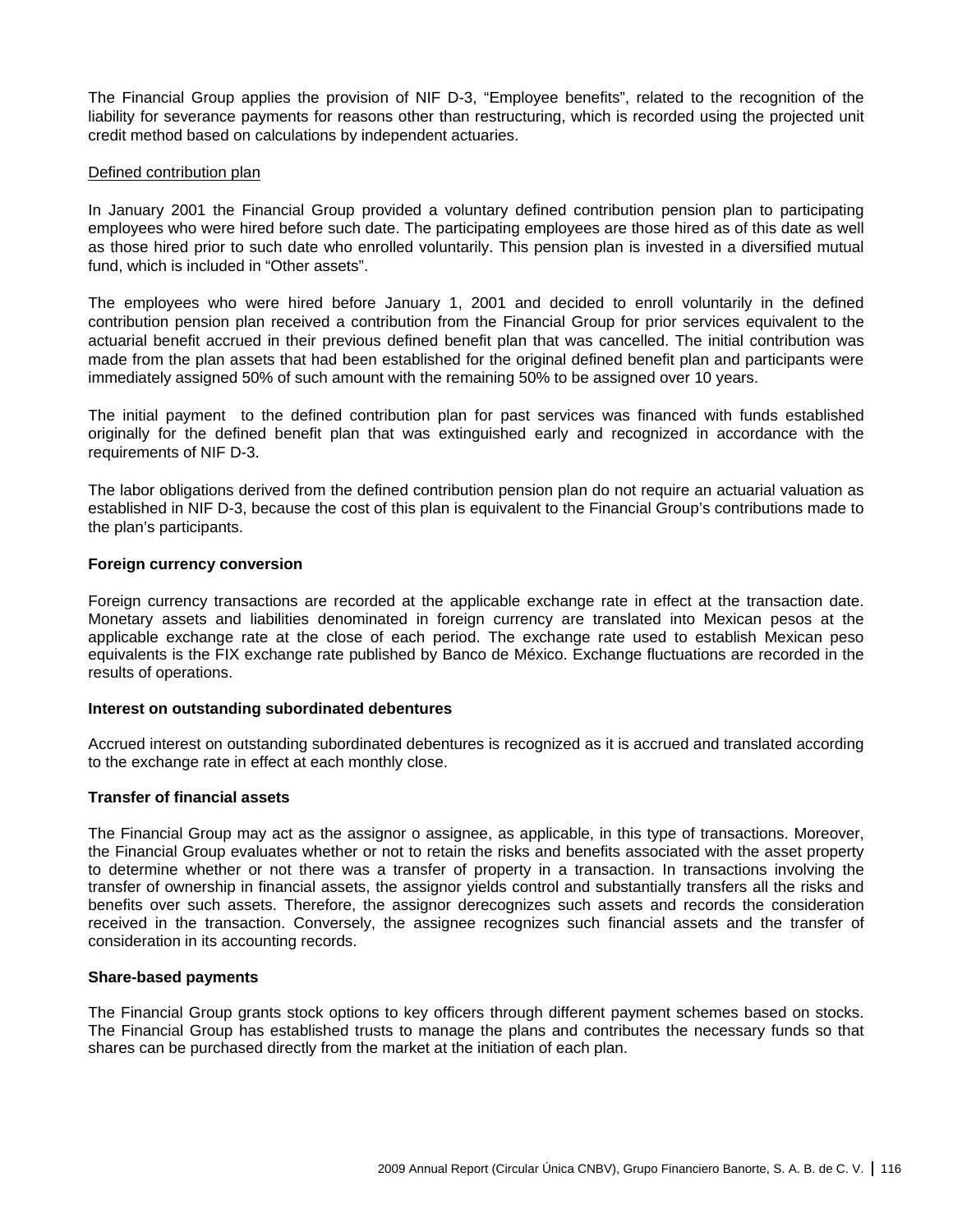The Financial Group records its stock option plans according to the guidelines of NIF D-8, "Share-based payments". The compensation expense is recorded at fair value as of the date the stock options are granted. The NIF D-8 guidelines stipulate that the fair value determined at the beginning is not revalued at a later date.

The fair value of each share is estimated as of the date granted using the Black-Scholes option pricing model or the forwards valuation model, depending on the plans' features.

## **5 - MAIN DIFFERENCES WITH MEXICAN FINANCIAL REPORTING STANDARDS (MFRS)**

The consolidated financial statements have been prepared in conformity with the accounting practices prescribed by the Commission, which, in the following instances, differ from MFRS commonly applied in the preparation of financial statements for other types of unregulated entities:

- The consolidated financial statements do not include the insurance and annuities sector subsidiaries. MFRS require that all controlled subsidiaries be consolidated, regardless of the sector to which they belong.
- The costs associated with credit originations until April 2009 were recorded in the income statement as incurred. According to MFRS, the costs should be identified with the income they generate in the same period regardless of the date they are incurred.
- Sundry debtors not collected within the contract term (under 60 days in the case of unidentified debtors, and 90 calendar days in the case of identified debtors, other than collection rights, items associated with the loan portfolio and loans to employees), must be fully reserved with the effects recognized in current earnings, regardless of whether the Financial Group may recover them, as established by MFRS.
- The contribution or managed margin accounts (delivered and received) with financial derivatives instruments listed in liquid markets (stock exchanges) or traded over the counter are presented under the heading of "Margin Securities" instead of presenting them under the heading of "Derivatives financial instruments", as established by MFRS.
- When loans are classified as past-due, interest is not recorded, and the related accrued interest is reflected in memorandum accounts. When such interest is collected, it is recognized directly in the period's results. MFRS require recording the accrued interest and recognizing the corresponding reserve.
- The cumulative effect of applying the consumer loan rating methodology for credit card operations was charged against retained earnings from prior years with the Commission's expressed authorization. MFRS require that they be charged against the period's result.
- Only trading securities may be transferred to another category with the Commission's expressed authorization. MFRS allow transfers if the financial instrument is in a non-liquid market and certain requirements are met.
- The new accounting standards associated with the consolidation of special purpose entities and securitization transactions in effect as of January 1, 2009, as well as the recognition and cancellation of financial assets in effect as of October 14, 2008, are applied prospectively, and the effects of previous operations are not modified as required by MFRS.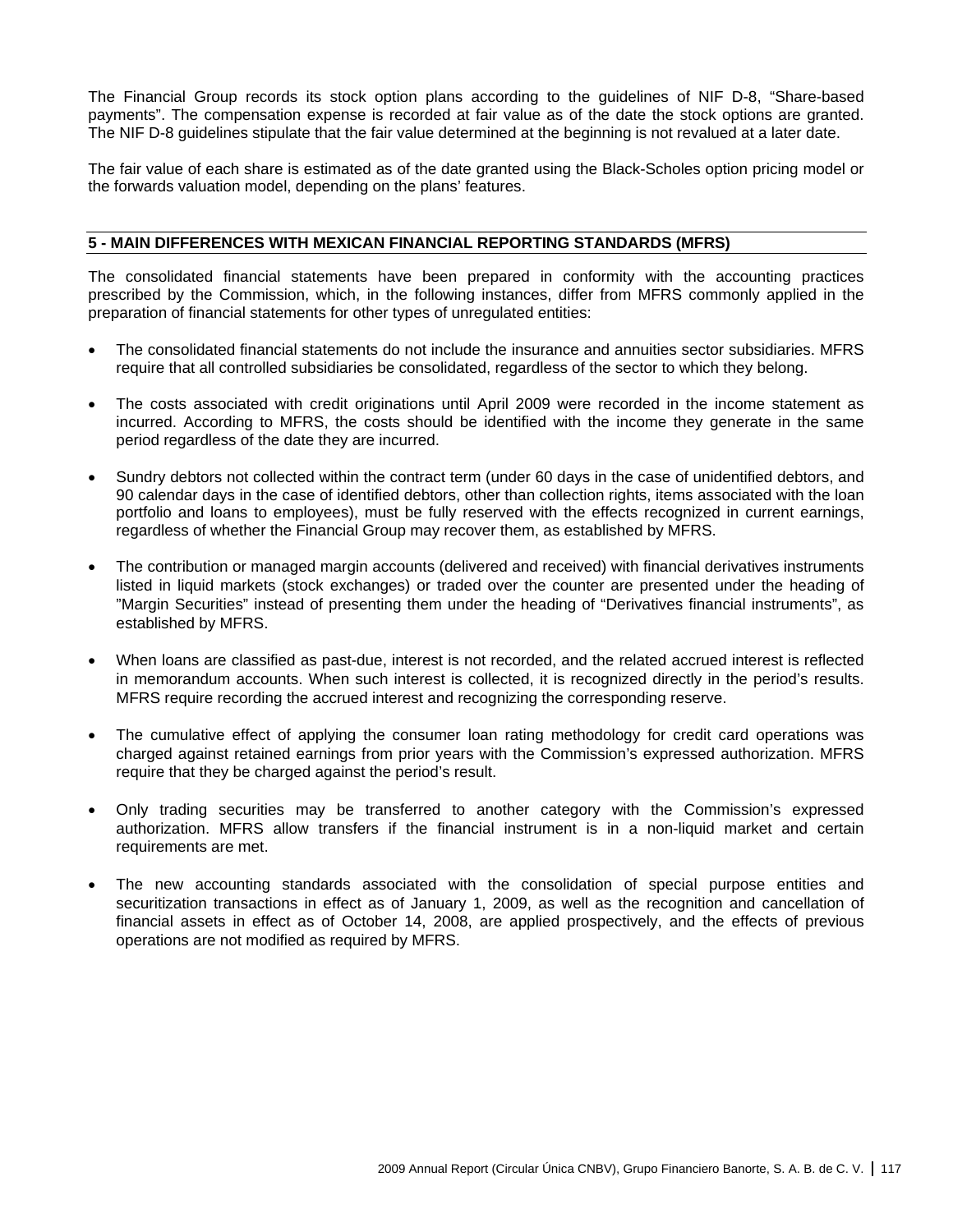# **6 - CASH AND CASH EQUIVALENTS**

As of December 31, 2009 and 2008, this line item was composed as follows:

|                                    | 2009       | 2008         |
|------------------------------------|------------|--------------|
| Cash                               | Ps. 9,415  | 8.419<br>Ps. |
| <b>Banks</b>                       | 45,949     | 40,004       |
| Other deposits and available funds | 3.904      | 5.973        |
|                                    | Ps. 59,268 | Ps. 54,396   |

On December 31, 2009, "Other deposits and available funds" include Ps. 1,598 for funds due to be received in 24 and 48 hours, and Ps. 35 in gold and silver coins. In 2008, it included Ps. 2,441 for funds due to be received in 24 and 48 hours, and Ps. 25 in gold and silver coins.

The exchange rate used for the conversion of gold and silver coins (centenarios and Troy ounces, respectively) was Ps. 14,627.95 and Ps. 239.89, per unit, respectively, in 2009 and Ps. 12,296.12 and Ps. 173.46, per unit, respectively, in 2008.

"Banks" is represented by cash in Mexican pesos and US dollars converted at the exchange rate issued by Banco de México of Ps.13.0659 and Ps. 13.8325 as of December 31, 2009 and 2008, respectively and is made up as follows:

|                       |                      |           | <b>Denominated in US</b> |           |              |           |
|-----------------------|----------------------|-----------|--------------------------|-----------|--------------|-----------|
|                       | <b>Mexican pesos</b> |           | dollars                  |           | <b>Total</b> |           |
|                       | 2009                 | 2008      | 2009                     | 2008      | 2009         | 2008      |
| Call money            | Ps. 2,447            | Ps. 3,184 | Ps. 653                  | $Ps. -$   | Ps. 3,100    | Ps. 3,184 |
| Deposits with foreign |                      |           |                          |           |              |           |
| credit institutions   | ۰                    | ۰         | 15,928                   | 6,866     | 15,928       | 6,866     |
| Domestic banks        | 370                  | 503       |                          | ٠         | 370          | 503       |
| Banco de México       | 26,510               | 29,405    | 41                       | 46        | 26,551       | 29,451    |
|                       | Ps.                  | Ps.       | Ps. 16,622               | Ps. 6,912 | Ps.          | Ps.       |
|                       | 29,327               | 33,092    |                          |           | 45,949       | 40,004    |

As of December 31, 2009 and 2008, the Financial Group had made monetary regulation deposits of Ps. 26,342 and Ps. 26,394, respectively.

As of December 31, 2009 and 2008, the total sum of restricted cash and cash equivalents is Ps. 33,289 and Ps. 35,476, respectively. This includes monetary regulation deposits, futures placed in the domestic and foreign market, call money and contracted transactions pending settlement in 24 and 48 hours.

The interbank loans are documented and accrued at an average rate of return of 0.167% and 0.086% in USD and 4.5% and 8.25% in pesos, as of December 31, 2009 and 2008, respectively.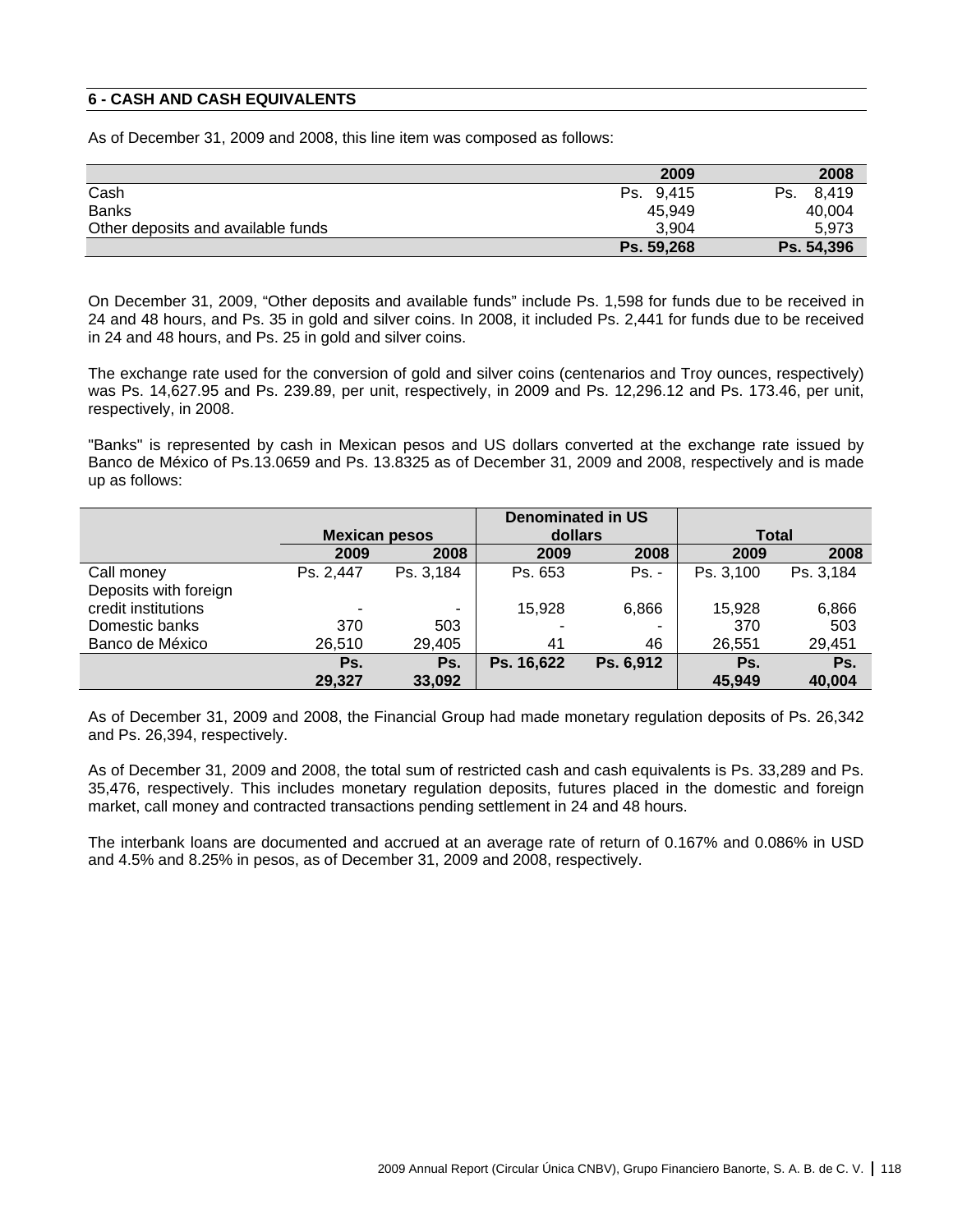# **7 - INVESTMENTS IN SECURITIES**

# **a. Trading securities**

As of December 31, 2009 and 2008, trading securities are as follows:

|                                    | 2009                       |                            |                                            |                   | 2008              |
|------------------------------------|----------------------------|----------------------------|--------------------------------------------|-------------------|-------------------|
|                                    | <b>Acquisition</b><br>cost | <b>Accrued</b><br>interest | <b>Valuation</b><br>increase<br>(decrease) | <b>Book value</b> | <b>Book value</b> |
| <b>CETES</b>                       | Ps. 925                    | $Ps. -$                    | Ps. 1                                      | Ps. 926           | $Ps. -$           |
| <b>Bonds</b>                       | 519                        |                            |                                            | 520               |                   |
| Development bonds                  | 3,136                      | 2                          | (2)                                        | 3,136             |                   |
| Savings protection bonds<br>(BPAS) | 9,472                      | 27                         | (5)                                        | 9,494             | 102               |
| <b>Bank securities</b>             | 9,990                      |                            | 4                                          | 9,994             | 5,847             |
| Commercial paper                   |                            |                            |                                            |                   | 123               |
| Securitization certificates        | 259                        |                            |                                            | 260               |                   |
| Treasury notes                     | 65                         |                            |                                            | 65                |                   |
| <b>Futures</b>                     |                            |                            |                                            |                   | 4                 |
| Investment funds                   | 64                         |                            |                                            | 64                |                   |
|                                    | Ps. 24,430                 | <b>Ps. 31</b>              | (Ps. 2)                                    | Ps. 24,459        | Ps. 6,076         |

During 2009 and 2008, the Financial Group recognized under "Brokerage revenues" a loss and a profit of (Ps. 17) and Ps. 109, respectively, for the fair value valuation of these instruments.

As of December 31, 2009, there are Ps. 19,310 in restricted trading securities associated mainly with repurchase operations.

As of December 31, 2009, these investments mature as follows (stated at their acquisition cost):

|                                | From 1 to 179 days | More than 2 years | <b>Total</b> |
|--------------------------------|--------------------|-------------------|--------------|
| <b>CETES</b>                   | Ps. 925            | Ps. -             | Ps. 925      |
| <b>Bonds</b>                   | 519                |                   | 519          |
| Development bonds              | 3,136              | ۰                 | 3,136        |
| Saving protection bonds (BPAS) | 9,472              |                   | 9,472        |
| <b>Bank securities</b>         | 9,990              |                   | 9,990        |
| Securitization certificates    | 259                | ۰                 | 259          |
| Treasury notes                 | -                  | 65                | 65           |
| Investment funds               | 64                 |                   | 64           |
|                                | Ps. 24,365         | <b>Ps. 65</b>     | Ps. 24,430   |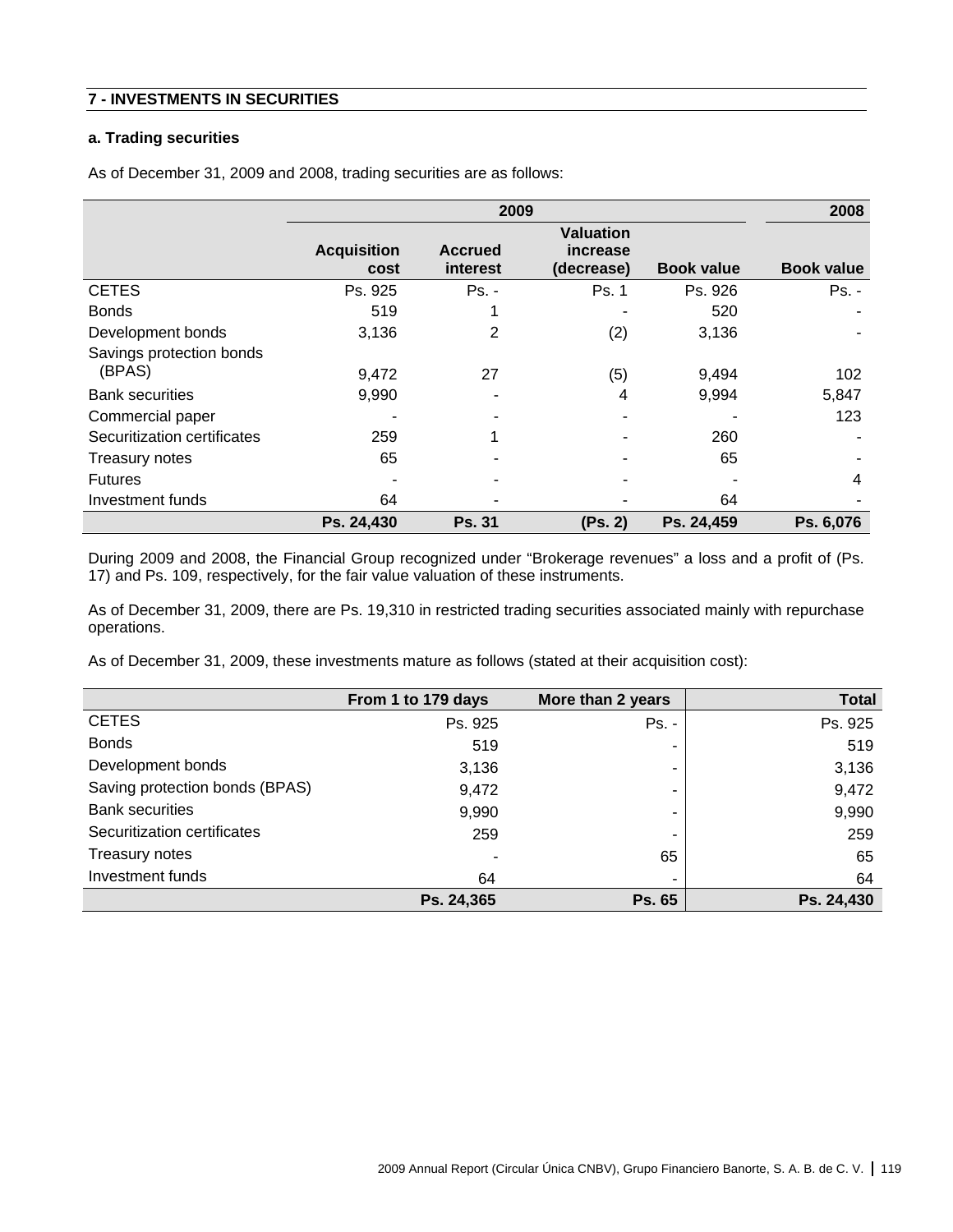# **b. Available for sale securities**

|                            | 2009               |                |                  |                   | 2008              |
|----------------------------|--------------------|----------------|------------------|-------------------|-------------------|
|                            |                    |                | <b>Valuation</b> |                   |                   |
|                            | <b>Acquisition</b> | <b>Accrued</b> | increase         |                   |                   |
|                            | cost               | interest       | (decrease)       | <b>Book value</b> | <b>Book value</b> |
| <b>US Government bonds</b> | Ps. 6,387          | Ps. 26         | Ps. 190          | Ps. 6,603         | Ps. 6,227         |
| <b>UMS</b>                 | 342                | 12             |                  | 361               | 516               |
| <b>Bonds</b>               | 2,624              | 34             | 60               | 2,718             | 3,708             |
| <b>VISA</b>                |                    |                |                  |                   | 96                |
| <b>MASTER CARD</b>         |                    |                | 35               | 35                | 21                |
| <b>BMV Shares</b>          | 234                |                | (15)             | 219               | 144               |
| <b>EUROBONDS</b>           | 978                | 17             | (54)             | 941               | 564               |
| PEMEX bonds                | 781                | 8              | 35               | 824               | 204               |
|                            | Ps. 11,346         | <b>Ps. 97</b>  | <b>Ps. 258</b>   | Ps. 11.701        | Ps. 11,480        |

As of December 31, 2009 and 2008, available for sale securities were as follows:

As of December 31, 2009 and 2008 there are Ps. 2,489 and Ps. 4,001, respectively, in restricted trading securities.

As of December 31, 2009, these investments mature as follows (stated at their acquisition cost):

|                     | From 1 to 179 days | More than 1 year | <b>Total</b> |
|---------------------|--------------------|------------------|--------------|
| US Government bonds | Ps. -              | Ps. 6,387        | Ps. 6,387    |
| <b>UMS</b>          | -                  | 342              | 342          |
| <b>Bonds</b>        | 2.624              |                  | 2,624        |
| <b>Shares</b>       | ۰                  | 234              | 234          |
| <b>EUROBONDS</b>    | -                  | 978              | 978          |
| PEMEX bonds         | -                  | 781              | 781          |
|                     | Ps. 2,624          | Ps. 8,722        | Ps. 11,346   |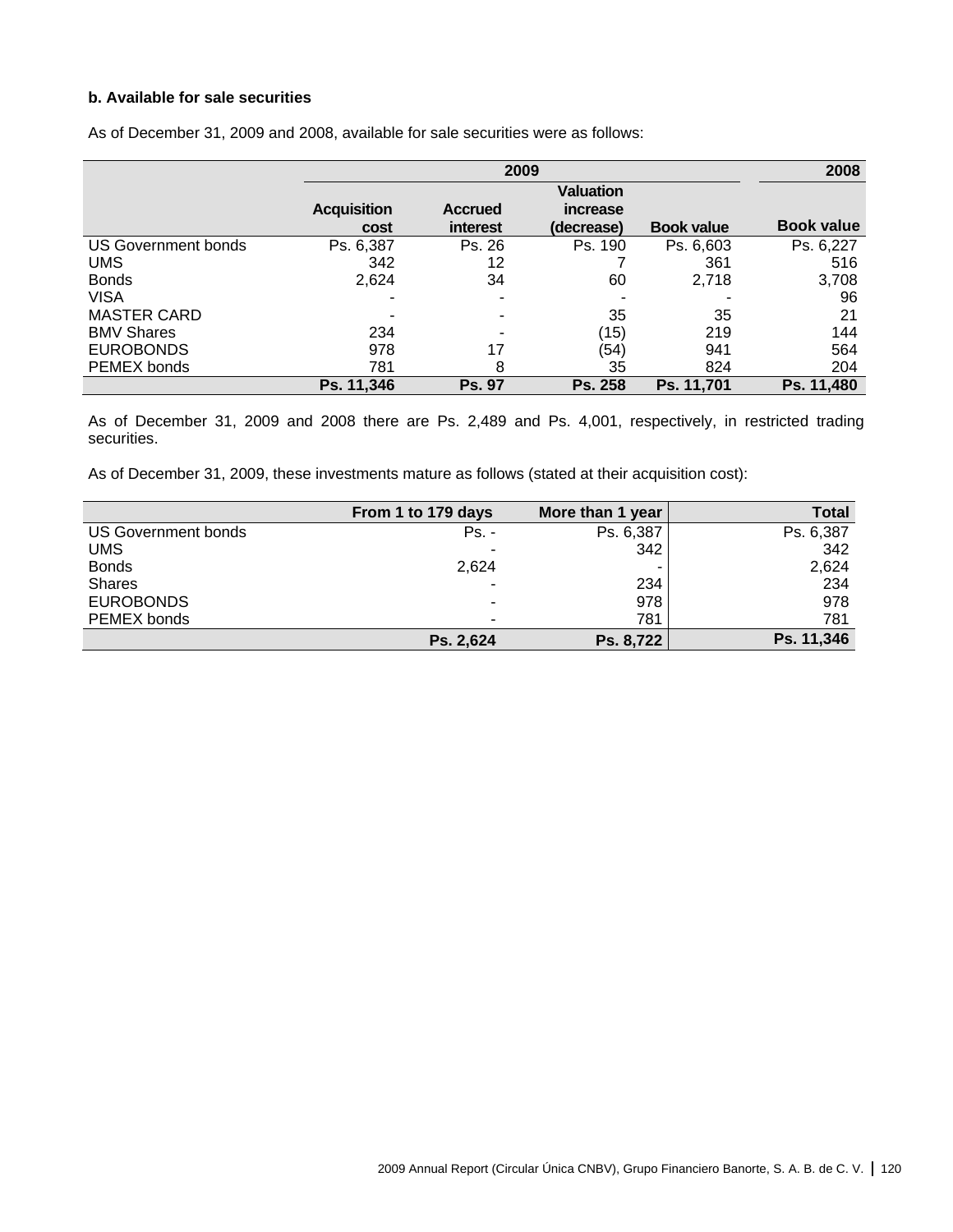# **c. Held to maturity securities**

As of December 31, 2009 and 2008, held to maturity securities are as follows:

Medium and long-term debt instruments:

|                                     |                         | 2008                    |                   |                   |
|-------------------------------------|-------------------------|-------------------------|-------------------|-------------------|
|                                     | <b>Acquisition cost</b> | <b>Accrued interest</b> | <b>Book value</b> | <b>Book value</b> |
| Government bonds-support            |                         |                         |                   |                   |
| program for Special Federal         |                         |                         |                   |                   |
| <b>Treasury Certificates</b>        | Ps. 722                 | Ps.3                    | Ps. 725           | Ps. 690           |
| Government bonds                    | 604                     | 27                      | 631               | 655               |
| Development bonds                   | 33,078                  | 49                      | 33,127            | 33,062            |
| Saving protection bonds (BPAS)      | 103,257                 | 502                     | 103,759           | 124,868           |
| <b>UMS</b>                          | 2,405                   | 65                      | 2,470             | 2,609             |
| <b>UDIBONOS</b>                     | 3                       |                         | 3                 | 3                 |
| Separable securitization            |                         |                         |                   |                   |
| certificates                        | 26                      |                         | 27                | 33                |
| <b>Bank securities</b>              | 25,912                  | 93                      | 26,005            | 31,557            |
| US Government bonds                 | 12                      |                         | 12                | 13                |
| PEMEX bonds                         | 4,897                   | 94                      | 4,991             | 5,463             |
| Private securitization certificates | 18,509                  | 73                      | 18,582            | 21,770            |
| <b>CETES</b>                        |                         |                         |                   | 3                 |
| Structured notes                    |                         |                         |                   | 520               |
| Other debt instruments              |                         |                         |                   | 349               |
| Subordinated securities             |                         |                         |                   | 22                |
|                                     | Ps. 189,425             | <b>Ps. 907</b>          | Ps. 190,332       | Ps. 221,617       |

As of December 31, 2009 and 2008, there are Ps. 175,369 and Ps. 200,973, respectively, in restricted trading securities associated mainly with repurchase operations.

As of December 31, 2009, these investments mature as follows (stated at their acquisition cost):

|                                     | From 1 to 179 days | More than 2 years | <b>Total</b> |
|-------------------------------------|--------------------|-------------------|--------------|
| Government bonds- support           |                    |                   |              |
| program for Special Federal         |                    |                   |              |
| <b>Treasury Certificates</b>        | $Ps. -$            | Ps. 722           | Ps. 722      |
| Government bonds                    |                    | 604               | 604          |
| Development bonds                   | 33,078             |                   | 33,078       |
| Saving protection bonds (BPAS)      | 103,257            |                   | 103,257      |
| <b>UMS</b>                          |                    | 2,405             | 2,405        |
| <b>UDIBONOS</b>                     |                    | 3                 | 3            |
| Separable securitization            |                    |                   |              |
| certificates                        |                    | 26                | 26           |
| <b>Bank securities</b>              | 25,912             |                   | 25,912       |
| <b>US Government bonds</b>          |                    | 12                | 12           |
| <b>PEMEX bonds</b>                  |                    | 4,897             | 4,897        |
| Private securitization certificates | 18,509             |                   | 18,509       |
|                                     | Ps. 180,756        | Ps. 8,669         | Ps. 189,425  |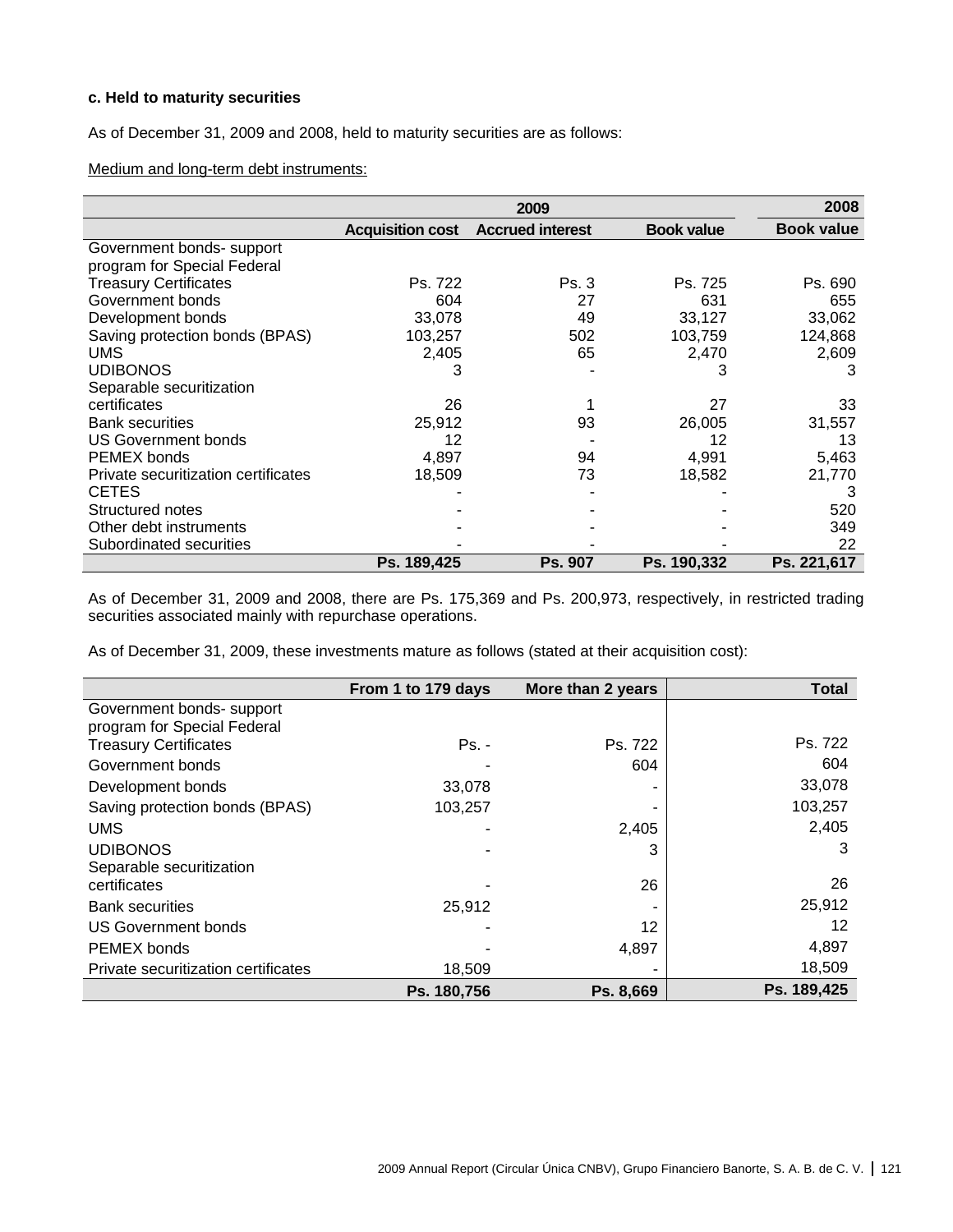Some of the investments in securities are given as collateral in derivatives transactions without any restriction. Therefore, the receiver has the right to trade them and offer them as collateral.

The fair value of the collateral given in derivatives transactions as of December 31, 2009 and 2008, is as follows:

|                     |                     | 2009                          |            |              |
|---------------------|---------------------|-------------------------------|------------|--------------|
|                     |                     | <b>Fair value in millions</b> |            |              |
| Type of collateral: | Instrument category | <b>Pesos</b>                  | <b>USD</b> | <b>Euros</b> |
| Cash                | -                   | Ps. 102                       | 164        |              |
| <b>CETES</b>        | Trading             | 120                           |            |              |
| <b>UMS</b>          | Held to maturity    |                               | 167        |              |
| PEMEX bonds         | Held to maturity    |                               | 353        | 20           |
| <b>UMS</b>          | Available for sale  |                               | 13         |              |
| PEMEX bonds         | Available for sale  | -                             | 56         | -            |
| <b>Bank Bonds</b>   | Available for sale  |                               | 116        | ۰            |
|                     |                     | <b>Ps. 222</b>                | 869        | 20           |

|                     |                     | 2008                          |            |              |
|---------------------|---------------------|-------------------------------|------------|--------------|
|                     |                     | <b>Fair value in millions</b> |            |              |
| Type of collateral: | Instrument category | <b>Pesos</b>                  | <b>USD</b> | <b>Euros</b> |
| Cash                |                     | Ps. 160                       | 238        |              |
| <b>ITS BPAS</b>     | Held to maturity    | 176                           |            |              |
| <b>UMS</b>          | Held to maturity    | $\overline{\phantom{a}}$      | 189        | ۰            |
| PEMEX bonds         | Held to maturity    |                               | 366        | 20           |
| <b>UMS</b>          | Available for sale  |                               | 22         |              |
| <b>Bank Bonds</b>   | Available for sale  | ٠                             | 299        | ۰            |
|                     |                     | <b>Ps. 336</b>                | 1.114      | 20           |

As of December 31, 2009 and 2008, the Financial Group had no instruments received as collateral.

As of December 31, 2009 and 2008, interest income was Ps. 14,174 and Ps. 5,862, respectively.

As of December 31, 2009, accrued interest income from impaired instruments was Ps. 13.

The amount recorded for the impairment of available for sale and held to maturity securities as of December 31, 2009 and 2008 was:

| <b>Concept</b>                | 2009           | 2008         |
|-------------------------------|----------------|--------------|
| Available for sale securities | <b>Ps. 81</b>  | $Ps. -$      |
| Held to maturity securities   | 59             |              |
|                               | <b>Ps. 140</b> | <b>Ps. -</b> |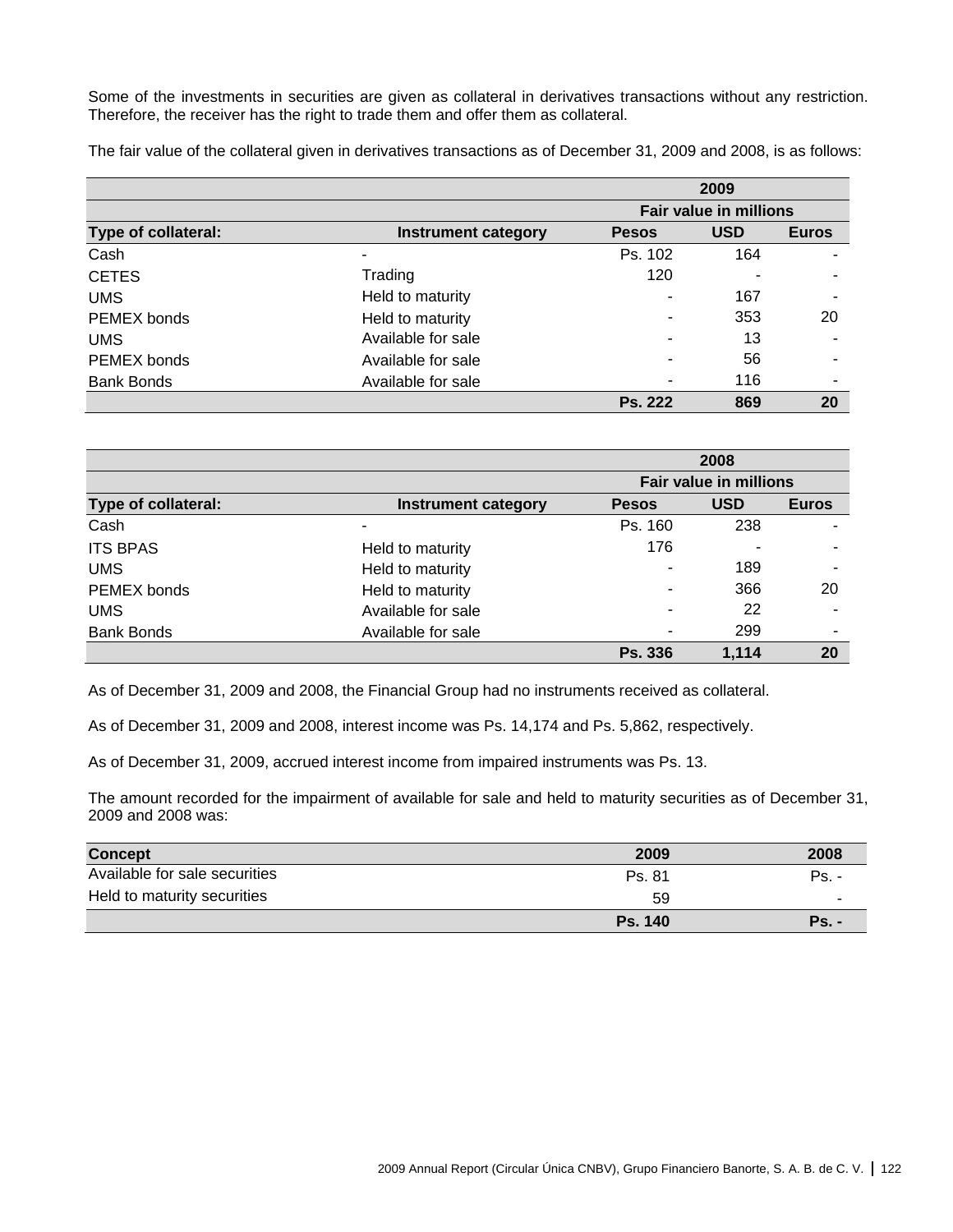# **8 - CREDITOR BALANCES UNDER REPURCHASE AND RESALE AGREEMENTS**

As of December 31, 2009 and 2008, the debtor and creditor balance in repurchase transactions consist of:

# Acting as seller of securities

| Liability<br>position<br><b>Creditor</b><br>repurchase<br><b>Debit</b><br><b>Credit</b> |
|-----------------------------------------------------------------------------------------|
|                                                                                         |
|                                                                                         |
| difference<br>difference<br>agreement                                                   |
| Ps. 3<br>Ps. -<br>Ps. 3                                                                 |
| 37,085<br>33,098                                                                        |
| 5<br>5                                                                                  |
| 351<br>351                                                                              |
| 106,967<br>99,866<br>1                                                                  |
|                                                                                         |
| 51,252<br>24,283<br>1                                                                   |
| $\overline{2}$<br>2                                                                     |
| 1,275<br>648                                                                            |
| 5<br>5                                                                                  |
|                                                                                         |
| 4<br>4                                                                                  |
|                                                                                         |
| 196,949<br>$\mathbf 2$<br>158,265                                                       |
| 537                                                                                     |
| 10,985<br>10,269                                                                        |
| 8,892<br>8,892                                                                          |
| 20,414<br>19,161                                                                        |
| 11,428<br>11,428                                                                        |
|                                                                                         |
|                                                                                         |
|                                                                                         |
| 3,602<br>3,602                                                                          |
| 269<br>269                                                                              |
| 15,299<br>15,299                                                                        |
| Ps. 232,662<br><b>Ps. 2</b><br>Ps. 192,725                                              |
|                                                                                         |

With the Financial Group acting as the vendor, accrued premiums were charged to the results of operations up to December 31, 2009 and 2008, total Ps. 13,434 and Ps. 18,320, respectively.

During 2009 and 2008, the period of repurchase transactions entered into by the Financial Group in its capacity as vendor ranged from 1 to 177 days.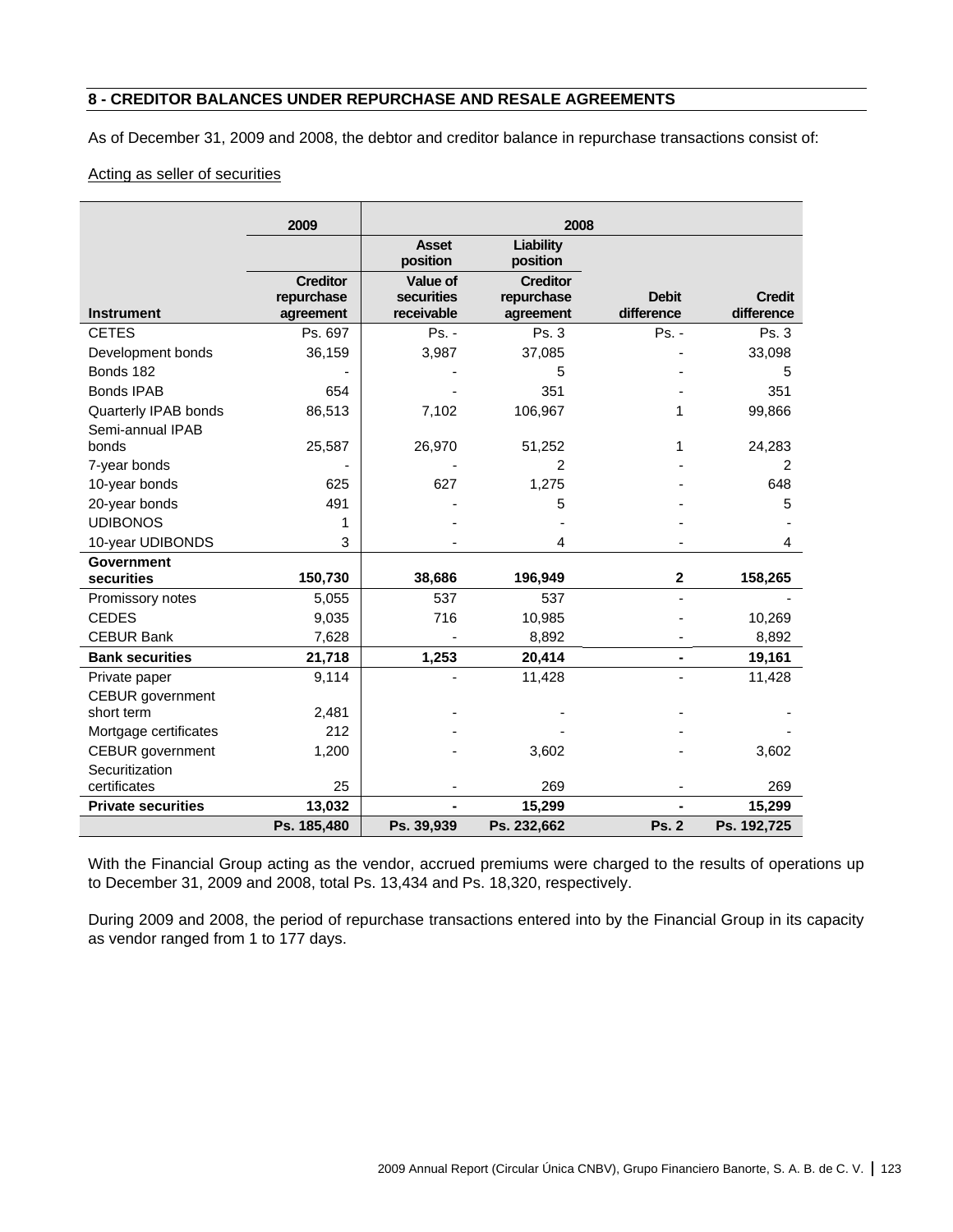### Acting as securities purchaser

|                           | 2009                                    |                                               |                            |                             |                                       | 2008                                     |                            |                             |
|---------------------------|-----------------------------------------|-----------------------------------------------|----------------------------|-----------------------------|---------------------------------------|------------------------------------------|----------------------------|-----------------------------|
|                           |                                         |                                               |                            |                             | Liability<br>position                 | <b>Asset</b><br>position                 |                            |                             |
| <b>Instrument</b>         | Repurchase<br>agreement<br>from debtors | Received,<br>sold collateral<br>in repurchase | <b>Debit</b><br>difference | <b>Credit</b><br>difference | Value of<br>securities<br>deliverable | Re-purchase<br>agreement<br>from debtors | <b>Debit</b><br>difference | <b>Credit</b><br>difference |
| <b>CETES</b>              | Ps. 400                                 | Ps. 400                                       | $Ps. -$                    | $Ps. -$                     | Ps. 1,667                             | Ps. 1,667                                | Ps. -                      | Ps. -                       |
| Development bonds         | 7,113                                   | 7,114                                         | 1                          | 2                           | 3,992                                 | 3,987                                    | 5                          |                             |
| Quarterly IPAB<br>bonds   |                                         |                                               | 1                          |                             | 6,014                                 | 5,992                                    | 22                         |                             |
| Semi-annual IPAB<br>bonds | 390                                     | 390                                           |                            |                             | 25,865                                | 25,751                                   | 115                        |                             |
| 7-year bonds              |                                         |                                               |                            |                             | 1,248                                 | 1,248                                    |                            |                             |
| 10-year bonds             | 221                                     | 219                                           | 2                          |                             | 1,193                                 | 1,194                                    | 2                          | 3                           |
| 20-year bonds             | 73                                      | 73                                            |                            |                             | 4,001                                 | 4,001                                    |                            |                             |
| 10-year UDIBONDS          | 1,120                                   | 1,120                                         |                            |                             |                                       |                                          |                            |                             |
| Government                |                                         |                                               |                            |                             |                                       |                                          |                            |                             |
| securities                | 9,318                                   | 9,316                                         | 4                          | $\mathbf{2}$                | 43,980                                | 43,840                                   | 144                        | 4                           |
| Promissory notes          | 1,785                                   | 1,785                                         |                            |                             |                                       |                                          |                            |                             |
| <b>CEDES</b>              |                                         |                                               |                            | ٠                           | 568                                   | 565                                      | 3                          |                             |
| <b>Bank securities</b>    | 1,785                                   | 1,785                                         |                            |                             | 568                                   | 565                                      | 3                          |                             |
|                           | Ps. 11,103                              | Ps. 11,101                                    | <b>Ps. 4</b>               | <b>Ps. 2</b>                | Ps. 44,548                            | Ps. 44,405                               | Ps. 147                    | <b>Ps. 4</b>                |

With the Financial Group acting as the purchaser, accrued premiums were charged to the results of operations up to December 31, 2009 and 2008, total Ps. 2,173 and Ps. 2,521, respectively.

During 2009 and 2008, the period of repurchase transactions entered into by the Financial Group in its capacity as purchaser ranged from 1 to 21 days.

By December 31, 2009, the amount of goods corresponding to the guarantees given and received in repurchasing transactions that involved the transfer of property totaled Ps. 120 and Ps. 4, respectively, and by December 31, 2008, the totals were Ps. 179 in guarantees given and Ps. 14 in guarantees received.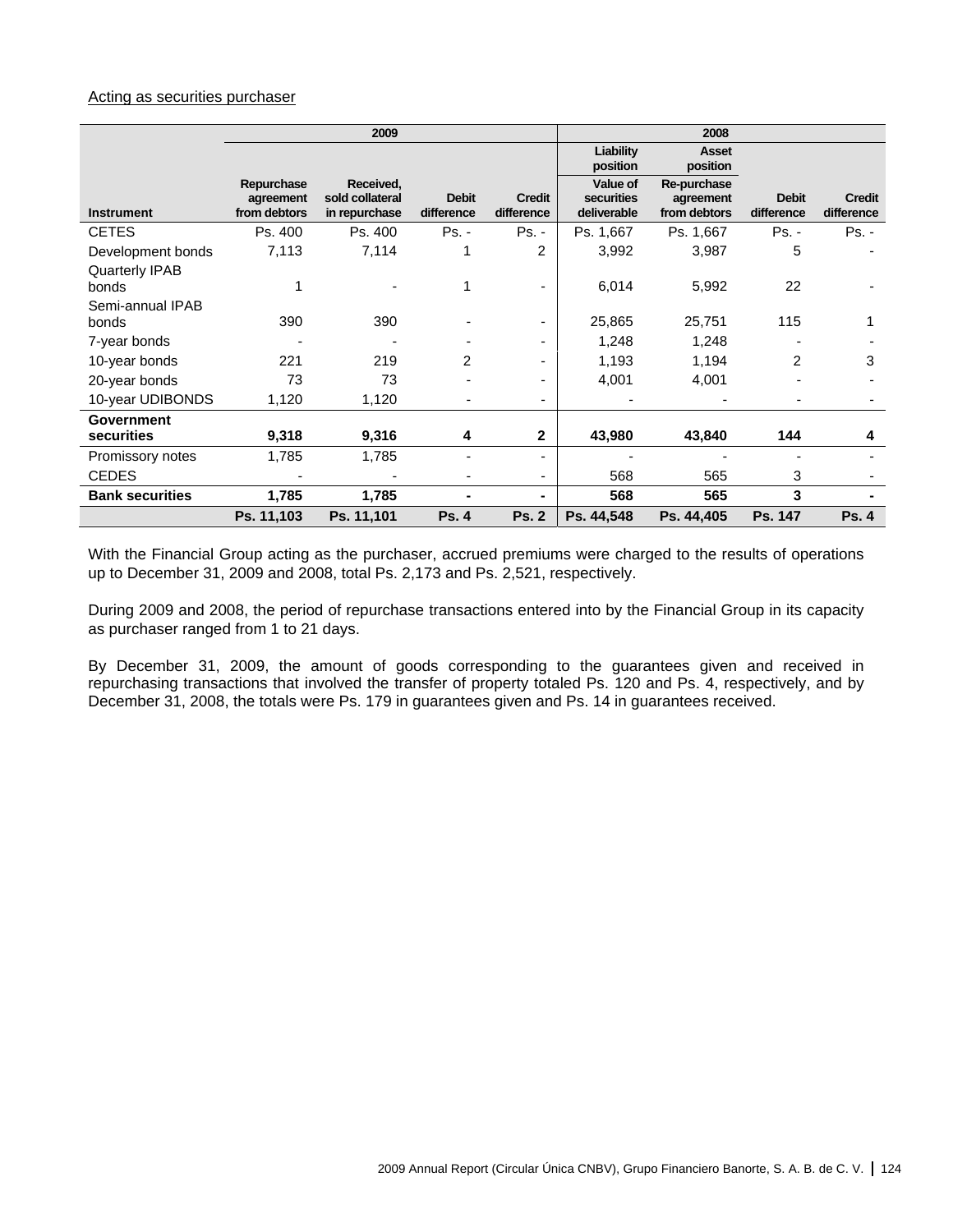# **9 - DERIVATIVES FINANCIAL INSTRUMENTS**

The transactions entered into by the Financial Group involving derivatives financial instruments correspond mainly to futures, swap and option contracts. These transactions are done to hedge various risks and for trading purposes.

As of December 31, 2009, the Financial Group has evaluated the effectiveness of derivatives' transactions for hedging purposes and has concluded that they are highly effective.

As of December 31, 2009 and 2008, the positions of the Financial Group's derivatives financial instruments held for trading purposes are as follows:

|                           |                       | 2009                  |                       | 2008                  |
|---------------------------|-----------------------|-----------------------|-----------------------|-----------------------|
| <b>Asset position</b>     | <b>Nominal amount</b> | <b>Asset position</b> | <b>Nominal amount</b> | <b>Asset position</b> |
| <b>Futures</b>            |                       |                       |                       |                       |
| TIIE-rate futures         | Ps. 600               | $Ps. -$               | Ps. 1,500             | $Ps. -$               |
| <b>Forwards</b>           |                       |                       |                       |                       |
| Foreign currency forwards | 3,454                 | 313                   | 1,892                 | 40                    |
| <b>Options</b>            |                       |                       |                       |                       |
| Foreign currency options  | 283                   | 2                     |                       |                       |
| Interest rate options     | 8,485                 | 126                   | 9,683                 | 76                    |
| <b>Swaps</b>              |                       |                       |                       |                       |
| Interest rate swaps       | 194,317               | 2,612                 | 173,097               | 1,999                 |
| Exchange rate swaps       | 7,377                 | 1,771                 | 9,829                 | 3,210                 |
| <b>Total trading</b>      | 214,516               | 4,824                 | 196,001               | 5,325                 |
| <b>Options</b>            |                       |                       |                       |                       |
| Interest rate options     | 24,200                | 188                   | 24,200                | 179                   |
| <b>Swaps</b>              |                       |                       |                       |                       |
| Interest rate swaps       | 27,648                | 8                     | 19,298                | 10                    |
| Exchange rate swaps       | 9,996                 | 860                   | 10,474                | 2,654                 |
| <b>Total hedging</b>      | 61,844                | 1,056                 | 53,972                | 2,843                 |
| <b>Total position</b>     | Ps. 276,360           | Ps. 5,880             | Ps. 249,973           | Ps. 8,168             |

|                           | 2009                  |                           | 2008                  |                           |
|---------------------------|-----------------------|---------------------------|-----------------------|---------------------------|
| <b>Liability position</b> | <b>Nominal amount</b> | <b>Liability position</b> | <b>Nominal amount</b> | <b>Liability position</b> |
| <b>Futures</b>            |                       |                           |                       |                           |
| TIIE-rate futures         | Ps. 600               | $Ps. -$                   | Ps. 1,500             | Ps. -                     |
| <b>Forwards</b>           |                       |                           |                       |                           |
| Foreign currency forwards | 2,825                 | 88                        | 129                   | 46                        |
| <b>Options</b>            |                       |                           |                       |                           |
| Foreign currency options  | 287                   | 2                         | 67                    | 2                         |
| Interest rate options     | 9,168                 | 71                        | 10,827                | 64                        |
| <b>Swaps</b>              |                       |                           |                       |                           |
| Interest rate swaps       | 194,340               | 2,713                     | 173,114               | 2,024                     |
| Exchange rate swaps       | 7,322                 | 1,679                     | 9,774                 | 3,133                     |
| <b>Total trading</b>      | 214,542               | 4,553                     | 195,411               | 5,269                     |
| <b>Swaps</b>              |                       |                           |                       |                           |
| Interest rate swaps       | 27,650                | 980                       | 19,298                | 663                       |
| Exchange rate swaps       | 4,146                 | 2,842                     | 7,479                 | 4,814                     |
| <b>Total hedging</b>      | 31,796                | 3,822                     | 26,777                | 5,477                     |
| <b>Total position</b>     | Ps. 246,338           | Ps. 8,375                 | Ps. 222,188           | Ps. 10,746                |

The hedging instruments operated and main underlyings are as follows: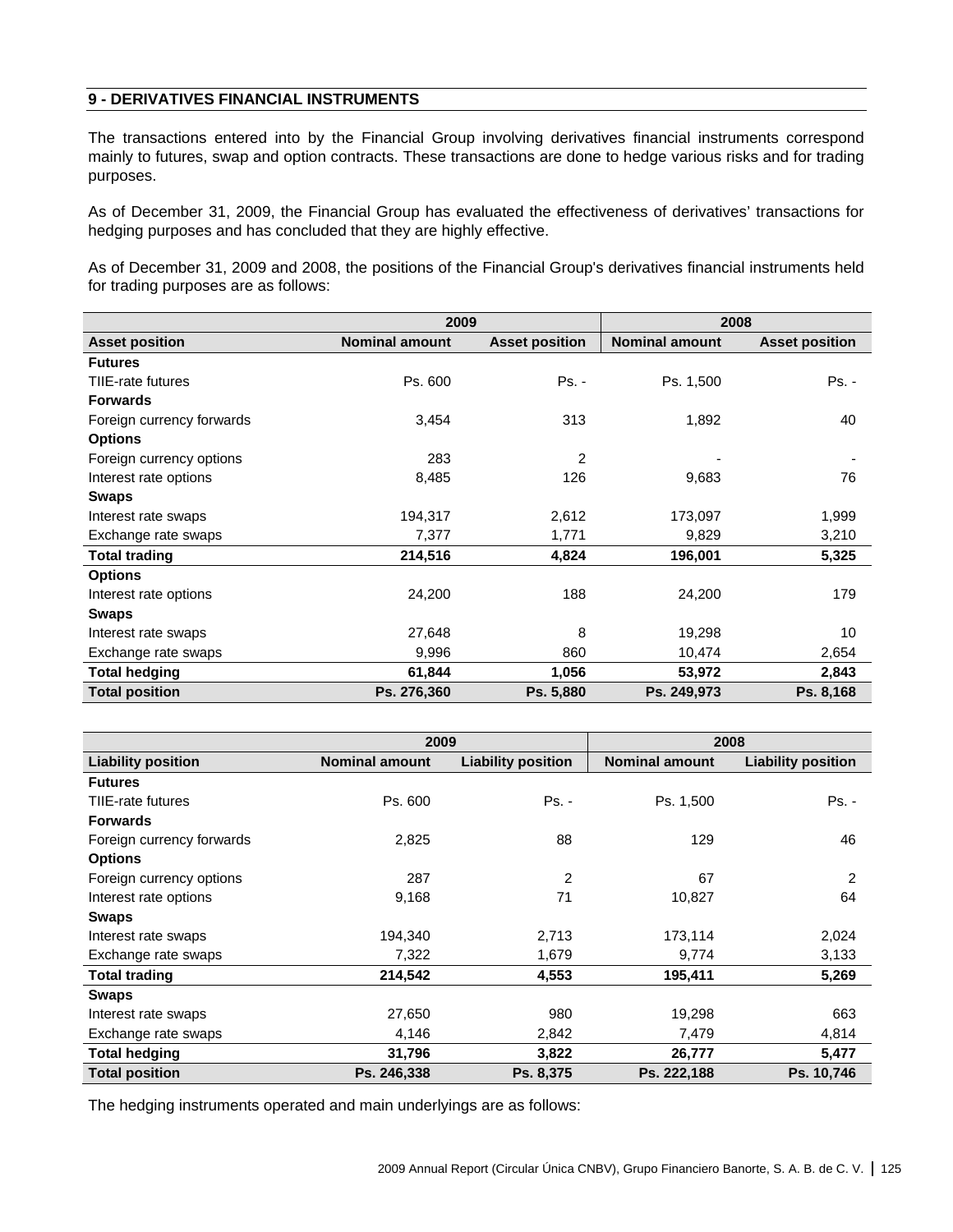| <b>Forwards</b> | <b>Options</b> | <b>Swaps</b>   | <b>Cross Currency Swaps</b><br>(CCS) |
|-----------------|----------------|----------------|--------------------------------------|
| Fx-USD          | <b>Fx-USD</b>  | <b>TIIE 28</b> | <b>TIIE 28</b>                       |
|                 | <b>TIIE 28</b> | <b>TIIE 91</b> | <b>TIIE 91</b>                       |
|                 |                | CETES 91       | Libor                                |
|                 |                | Libor          |                                      |

The risk management policies and internal control procedures for managing risks inherent to derivatives instruments transactions are described in Note 33.

Transactions for hedging purposes have maturities from 2010 to 2018 and are intended to mitigate the financial risk derived from long-term loans offered by the Financial Group at fixed nominal rates, as well as the exchange rate risk generated by market instruments in the Financial Group's portfolio.

The book value of collateral used to ensure compliance with obligations derived from currency swap contracts as of December 31, 2009, is USD 704,841 thousand and EUR 20,255 thousand, and as of December 31, 2008 total USD 876,379 thousand and EUR 20,110 thousand. Futures transactions are made through recognized markets, and as of December 31, 2009 they represent 0.85% of the nominal amount of all the derivatives' operations contracts; the remaining 99.15% correspond to option and swap transactions in OTC markets.

As of December 31, 2009 and 2008, the collateral was comprised mainly of cash, CETES, ITS BPAS, PEMEX bonds, UMS bonds and bank bonds restricted under the categories of trading, held to maturity and available for sale securities. The restriction maturity date for this collateral is from 2010 to 2018. Their fair value is shown in Note 7 c).

As of December 31, 2009 and 2008, the Financial Group had no instruments received as collateral in derivatives transactions.

As of December 31, 2009 and 2008, the net income on financial assets and liabilities associated with derivatives was Ps. 200 and Ps. 256, respectively.

The net amount of estimated gains or losses originated by transactions or events that are recorded in cumulative other comprehensive income to date in the financial statements and that are expected to be reclassified to earnings within the next 12 months totals Ps. 4.

As of December 31, 2009 and 2008, the main positions hedged by the Financial Group and the derivatives designated to cover such positions are:

*Cash flow hedging.* The Financial Group has cash flow hedges as follows:

- Forecast funding using TIIE rate Caps and Swaps.
- Recorded liabilities in Mexican pesos using TIIE rate Swaps.
- Recorded liabilities in foreign currency using Cross Currency Swaps.
- Recorded assets in foreign currency using Cross Currency Swaps.

As of December 31, 2009, there are 25 files related to hedging transactions. Their effectiveness ranges between 85% and 100%, well within the range established by the accounting standards in effect (80% to 125%). Furthermore, there is no overhedging on any of the derivatives, so as of December 31, 2009, there are no ineffective portions that the Financial Group has to record in earnings.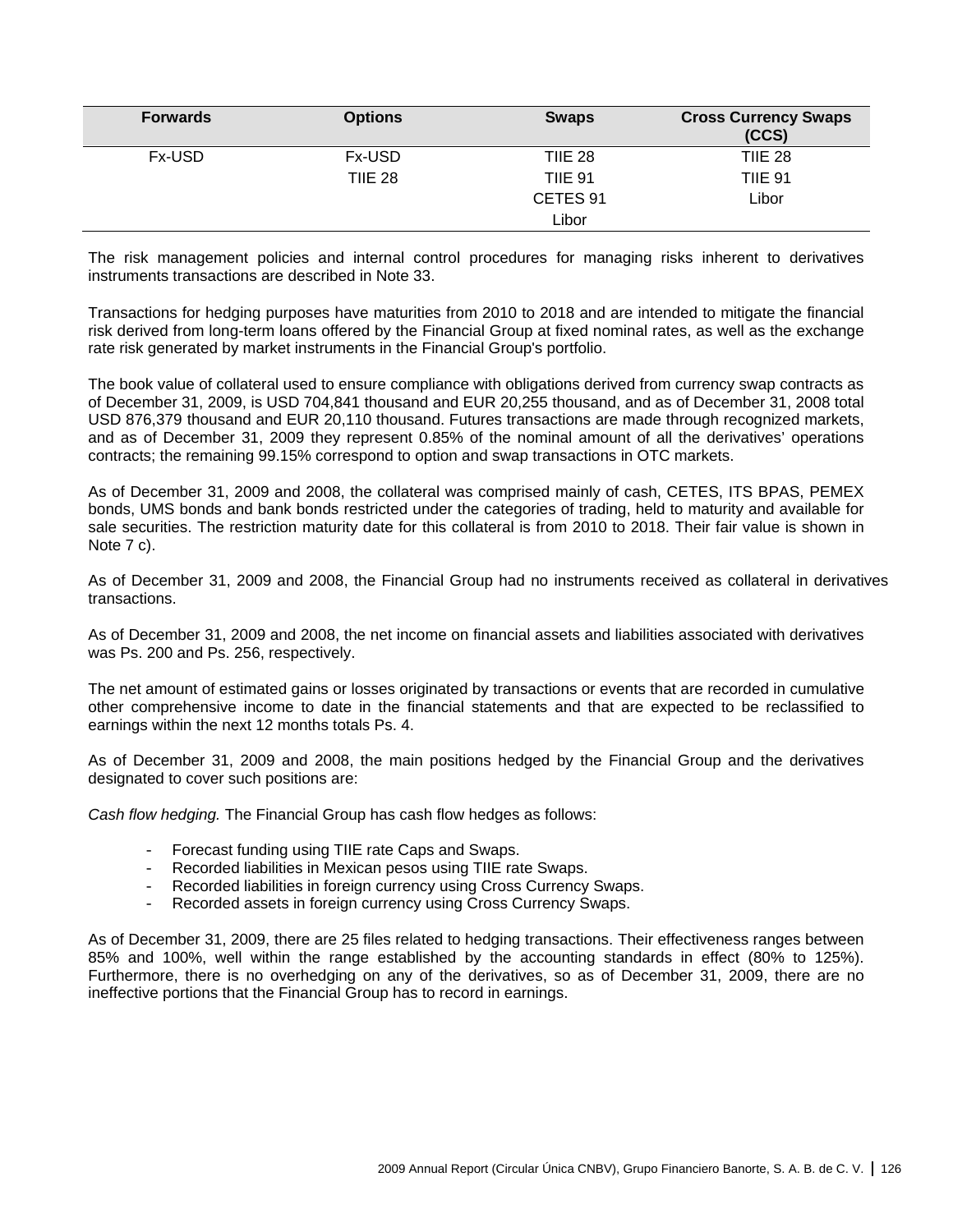The following are the Financial Group's hedged cash flows as of December 31, 2009, expected to occur and affect earnings:

| <b>Concept</b>                 | Up to $3$<br>months      | More than 3<br>months and up<br>to 1 year | More and 1<br>and up to 5<br>years | More than 5<br>years |
|--------------------------------|--------------------------|-------------------------------------------|------------------------------------|----------------------|
| Forecasted funding             | Ps. 261                  | Ps. 837                                   | Ps. 5,464                          | Ps. 483              |
| Liabilities in Mexican pesos   | 90                       | 309                                       | 1,389                              | 19                   |
| Liabilities denominated in USD | ٠                        | 240                                       | 4,160                              |                      |
| Assets denominated in USD      | 278                      | 1,991                                     | 4,368                              | 9,328                |
| Assets denominated in Euros    | $\overline{\phantom{0}}$ | 23                                        | 445                                |                      |
|                                | Ps. 629                  | Ps. 3,400                                 | Ps. 15,826                         | Ps. 9,830            |

As of December 31, 2009 and 2008, Ps. 1,404 and Ps. 1,746, respectively, were recognized in other comprehensive income in stockholders' equity. Furthermore, Ps. 127 and Ps. 51, respectively, were reclassified from stockholders' equity to results.

Trading and hedging derivatives: the loan risk is minimized by means of contractual compensation agreements, in which asset and liability derivatives with the same counterparty are settled for their net balance. Similarly, there may be other types of collateral such as credit lines, depending on the counterparty's solvency and the nature of the transaction.

# **10 - LOAN PORTFOLIO**

|                                 | <b>Performing portfolio</b> |             | Past-due portfolio |           | <b>Total</b> |             |
|---------------------------------|-----------------------------|-------------|--------------------|-----------|--------------|-------------|
|                                 | 2009                        | 2008        | 2009               | 2008      | 2009         | 2008        |
| <b>Commercial loans</b>         |                             |             |                    |           |              |             |
| Denominated in domestic         |                             |             |                    |           |              |             |
| currency                        |                             |             |                    |           |              |             |
| Commercial                      | Ps. 90,189                  | Ps. 93,123  | Ps. 2,325          | Ps. 1,482 | Ps. 92,514   | Ps. 94,605  |
| Rediscounted portfolio          | 4,831                       | 6,129       |                    |           | 4,831        | 6,129       |
| Denominated in USD              |                             |             |                    |           |              |             |
| Commercial                      | 21,471                      | 27,041      | 838                | 221       | 22,309       | 27,262      |
| Rediscounted portfolio          | 746                         | 505         |                    |           | 746          | 505         |
| <b>Total commercial loans</b>   | 117,237                     | 126,798     | 3,163              | 1,703     | 120,400      | 128,501     |
|                                 |                             |             |                    |           |              |             |
| Loans to financial institutions | 7,131                       | 10,860      |                    |           | 7,131        | 10,860      |
| Consumer Ioans                  |                             |             |                    |           |              |             |
| Credit card                     | 11,801                      | 15,067      | 1,610              | 2,140     | 13,411       | 17,207      |
| Other consumer loans            | 13,911                      | 14,302      | 332                | 359       | 14,243       | 14,661      |
| Mortgage loans                  | 49,881                      | 46,282      | 1,049              | 746       | 50,930       | 47,028      |
| Government loans                | 38,993                      | 26,989      |                    |           | 38,993       | 26,989      |
|                                 | 121,717                     | 113,500     | 2,991              | 3,245     | 124,708      | 116,745     |
| <b>Total loan portfolio</b>     | Ps. 238,954                 | Ps. 240,298 | Ps. 6,154          | Ps. 4,948 | Ps. 245,108  | Ps. 245,246 |

As of December 31, 2009 and 2008, the loan portfolio by loan type is as follows:

As of December 31, 2009, the deferred balance of fees is Ps. 1,521, and the amount recorded in results was Ps. 584. Furthermore, the deferred balance of costs and expenses associated with the initial loan origination is Ps. 167, and the amount recorded in results was Ps. 33. The average term over which the deferred fee balance and the costs and expenses will be recorded is equivalent to the average term of the portfolio balance.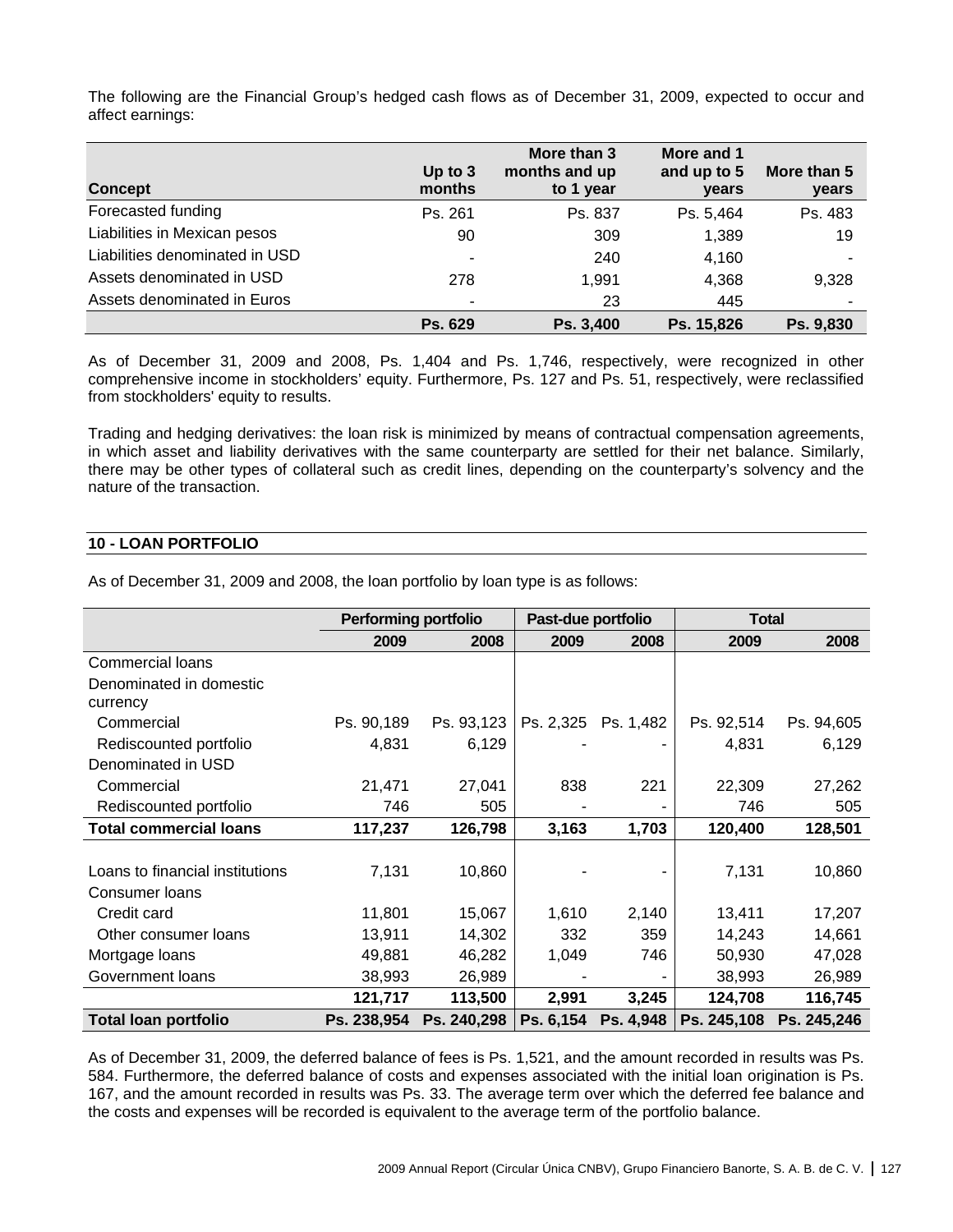The average terms of the portfolio's main balances are: a) commercial, 5.4 years; b) financial institutions, 3.8 years; c) mortgage, 17.7 years; d) government loans, 9.3 years; and e) consumer, 2.4 years.

During the periods ended on December 31, 2009 and 2008, the balance of fully reserved past-due loans that was written off was Ps. 8,278 and Ps. 3,400, respectively.

On December 31, 2009 and 2008, revenues from recoveries of previously written-off loan portfolios was Ps. 848 and Ps. 687, respectively.

The loan portfolio grouped into economic sectors as of December 31, 2009 and 2008, is shown below:

|                                     |             | 2009                         |             | 2008                         |
|-------------------------------------|-------------|------------------------------|-------------|------------------------------|
|                                     | Amount      | <b>Reserve</b><br>percentage | Amount      | <b>Reserve</b><br>percentage |
| Private (companies and individuals) | Ps. 120,400 | 49.12%                       | Ps. 128,501 | 52.40%                       |
| <b>Financial institutions</b>       | 7,131       | 2.91%                        | 10,860      | 4.43%                        |
| Credit card and consumer            | 27,654      | 11.28%                       | 31,868      | 12.99%                       |
| Mortgage                            | 50,930      | 20.78%                       | 47,028      | 19.18%                       |
| Government                          | 38,993      | 15.91%                       | 26,989      | 11.00%                       |
|                                     | Ps. 245,108 | 100%                         | Ps. 245,246 | 100%                         |

### **Loan support programs**

#### Special accounting consideration of various support programs granted during the influenza outbreak

Given the negative impact of the decline in economic activity due to the actions taken by the federal and local authorities in the face of the influenza outbreak in Mexico during 2009, the Financial Group decided to support the affected economic entities and sectors with various programs carried out in two phases:

- I. Emergency SMEs support plan, consisting of:
	- 3-month deferment of principal payment for affected companies and businesses especially in Mexico City, State of Mexico and San Luis Potosi.
	- 6-month principal deferment including 3-month interest deferment for the companies affected in the tourist regions of the Mayan Riviera, Nayarit, Jalisco and Baja California Sur.

As a result of the above, the Commission issued a special accounting standard in document number 100/014/2009 on May 8, 2009, authorizing the Financial Group to not consider as restructured loans those in effect on March 31, 2009, whose principal and interest payments were deferred, as per Circular B-6 paragraph 24, "Loan Portfolio", and to keep them as performing loans for the term stated in the plan.

#### II. Housing, car, credit card and consumer loan support consisting of:

- Principal and interest payment deferment for up to 4 months for mortgage loans.
- Principal and interest payment deferment for up to 3 months for car and consumer loans.
- 3-month minimum payment deferment for credit card loans.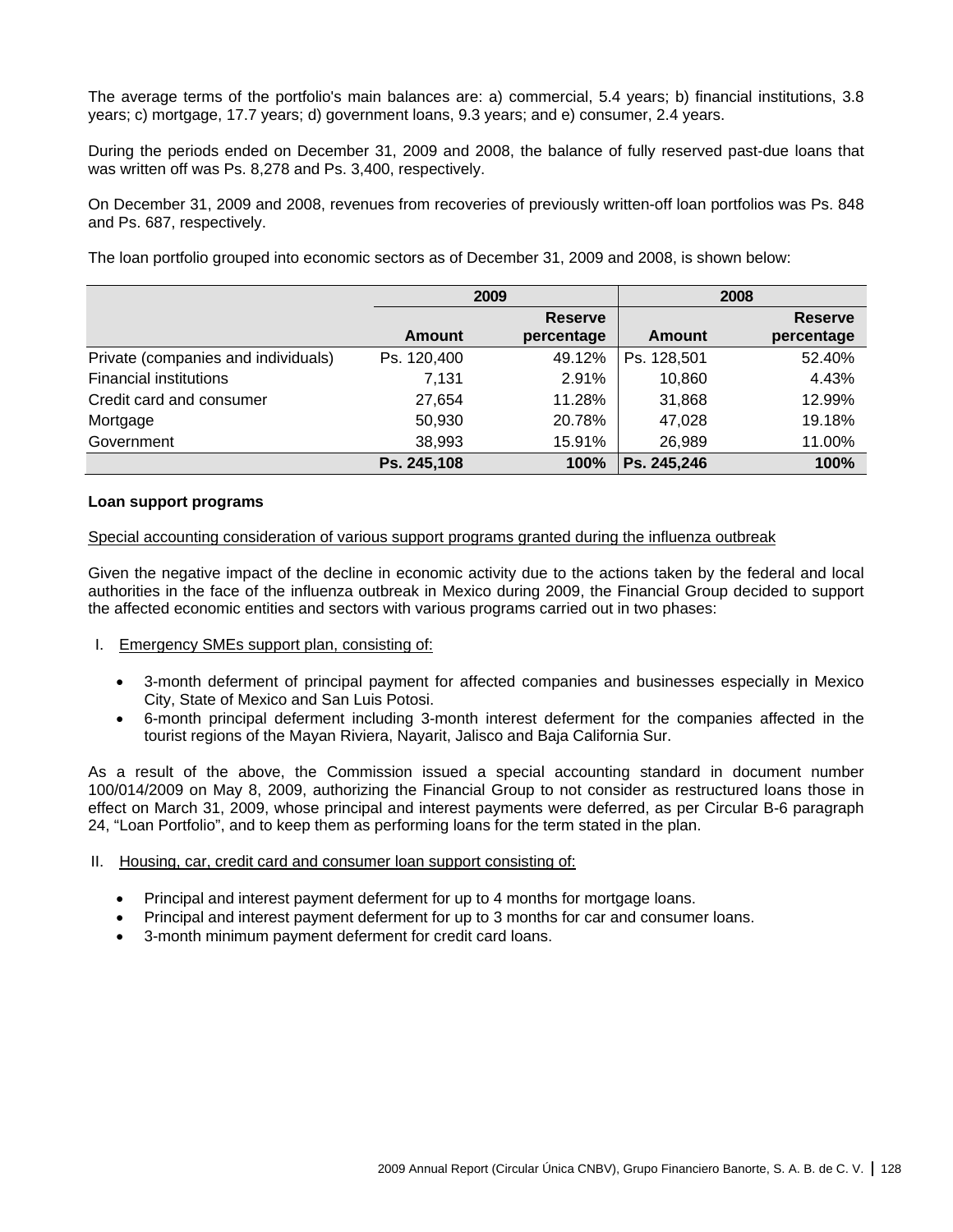In that regard, the Commission issued a special accounting standard in document number 100/021/2009 on June 12, 2009, applicable as of the document date and up to the term according to the borrowers' support program for mortgage, car, credit card, personal and payroll loans whose payment source corresponds to the Mayan Riviera, Nayarit Riviera, Mazatlan and Los Cabos. This special standard authorizes the Financial Group to:

a) Loans subject to renewal be considered as performing when the renewal takes place without applying the requirement established in Circular B-6 paragraph 52 and 53, "Loan Portfolio", consisting on the need for the borrower to settle all the accrued interest as per the terms and conditions originally agreed and 25% of the original loan amount. The above is applicable to performing loans as of April 15, 2009, as per paragraph 8 of Circular B-6.

The authorization is not applicable to loans participating in the Bank Debtor Support Programs set forth by the Federal Government and Banks.

b) Performing loans granted a principal and interest deferment will not be considered as restructured as per Circular B-6 paragraph 24 and can be maintained as performing loans for the deferment term. Therefore, those loans are considered performing loans in order oto determine the allowance for loan losses.

If such special standards had not been authorized, the Financial Group would have presented the following loan amounts in the December 31, 2009 balance sheet:

#### **PERFORMING LOAN PORTFOLIO**

| Commercial loans                       |             |
|----------------------------------------|-------------|
| Business Ioans                         | Ps. 116,589 |
| Loans to financial institutions        | 7,131       |
| Government loans                       | 38,993      |
| Consumer Ioans                         | 25,711      |
| Mortgage loans                         | 49,881      |
| <b>TOTAL PERFORMING LOAN PORTFOLIO</b> | 238,305     |

#### **PAST-DUE LOAN PORTFOLIO**

| Commercial loans              |       |
|-------------------------------|-------|
| Business loans                | 3,867 |
| Consumer loans                | 1,943 |
| Mortgage loans                | 1,049 |
| TOTAL PAST-DUE LOAN PORTFOLIO | 6,859 |

| <b>LOAN PORTFOLIO</b>             | 245.164     |
|-----------------------------------|-------------|
| (Minus) Allowance for loan losses | 7,750       |
| <b>LOAN PORTFOLIO, net</b>        | 237,414     |
| <b>ACQUIRED COLLECTION RIGHTS</b> | 2,548       |
| <b>TOTAL LOAN PORTFOLIO, net</b>  | Ps. 239,962 |

Moreover, the period's net income would have been Ps. 5,597 as a result of an additional Ps. 215 in allowance for loan losses and a Ps. 42 reduction in interest income from the suspension of accrued interest derived from transferring loans to the past-due portfolio that would have been created without providing this support to borrowers.

As of December 31, 2009, the renewed commercial loans amounted to Ps. 704.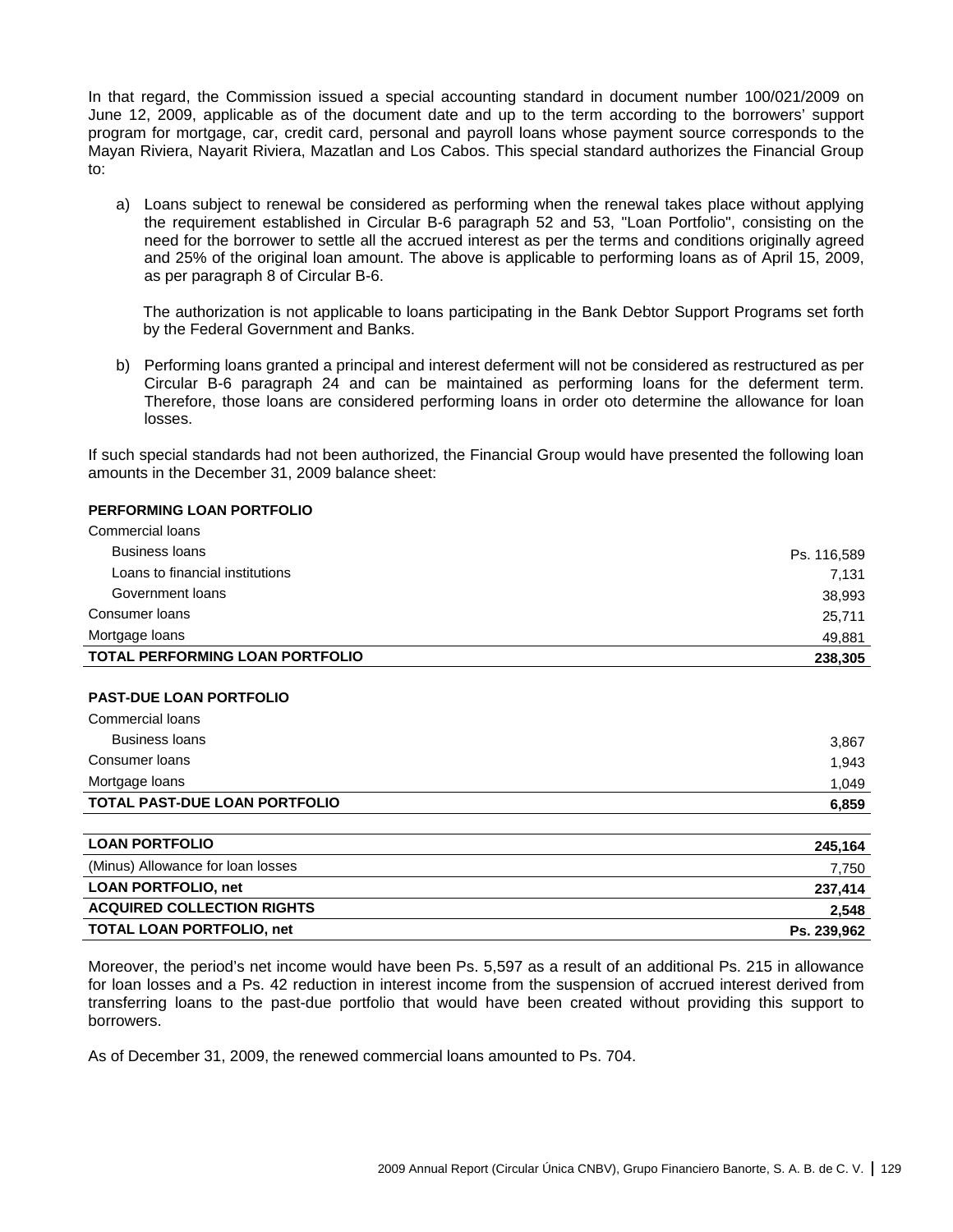## **Policies and procedures for granting loans**

The granting, control and recovery of loans is regulated by the Financial Group's Credit Manual, which has been authorized by the Board of Directors. Accordingly, administrative portfolio control is performed in the following areas:

- I. Business Managements (includes corporate, commercial, business, governmental and consumer banking), primarily through the branch network
- II. Operations Management
- III. General Comprehensive Risk Management
- IV. Recovery Management

Similarly, the Financial Group has manuals establishing the policies and procedures to be utilized for credit risk management purposes.

The structure of the credit management process is based on the following stages:

- a) Product design
- b) Promotion
- c) Evaluation
- d) Formalization
- e) Operation
- f) Administration
- g) Recovery

Procedures have also been implemented to ensure that amounts related to the past-due portfolio are timely transferred and recorded in the books and records and those loans with recovery problems are properly and promptly identified.

Pursuant to the Commission's Circular B-6, "Loan Portfolio", distressed portfolio is defined as the commercial loans which, based on the current information and facts as well as on the loan revision process, are very unlikely to be fully recovered (both principal and interest) pursuant to the original terms and conditions. The performing and past-due portfolios are susceptible to be identified as a distressed portfolio. The commercial loan rating D and E risk degrees are as follows:

|                                            | 2009      | 2008      |
|--------------------------------------------|-----------|-----------|
| Distressed portfolio                       | Ps. 1.373 | Ps. 1.774 |
| Total rated portfolio                      | 253.660   | 254.495   |
| Distressed portfolio/total rated portfolio | 0.54%     | 0.70%     |

The Financial Group's Treasury Department is the central unit responsible for balancing resource requirements and eliminating the interest rate risk derived from fixed rate transactions through the use of hedging and arbitrage strategies.

### **11 - LOANS RESTRUCTURED IN UDIS**

The loans restructured in UDIS correspond to mortgage loans. The balance on December 31, 2009 and 2008 is detailed below:

|                           | 2009            | 2008            |
|---------------------------|-----------------|-----------------|
| Performing portfolio      | <b>SPs. 542</b> | <b>SPs. 622</b> |
| Current accrued interest  |                 |                 |
| Past-due portfolio        | 14              | 35              |
| Past-due accrued interest |                 |                 |
|                           | <b>SPs. 559</b> | <b>SPs. 660</b> |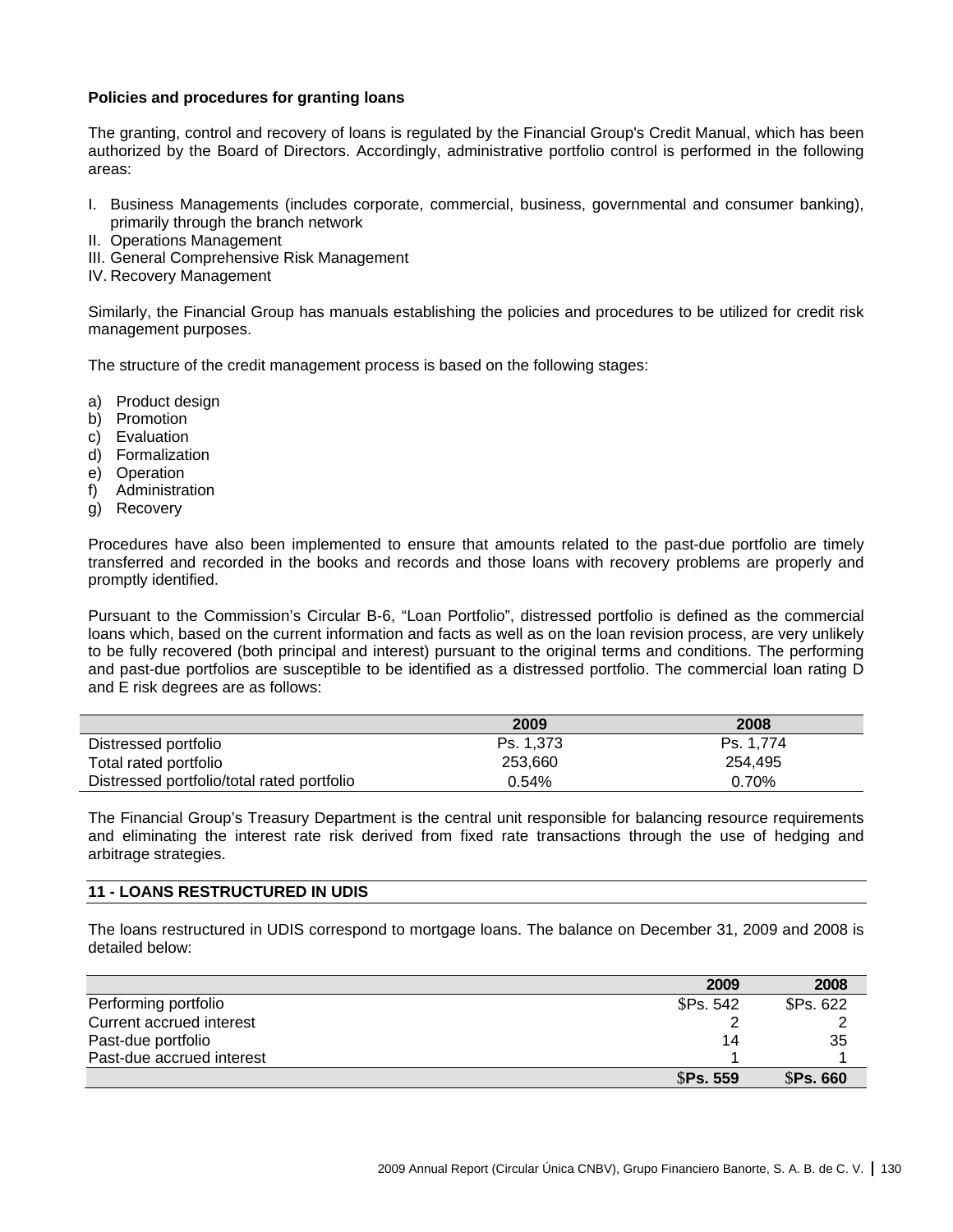# **12 - ALLOWANCE FOR LOAN LOSSES**

The Financial Group's portfolio classification, which serves as the basis for recording the allowance for loan losses, is detailed below:

|                                 | 2009                                  |                                |                              |                       |                 |
|---------------------------------|---------------------------------------|--------------------------------|------------------------------|-----------------------|-----------------|
|                                 | <b>Required allowances for losses</b> |                                |                              |                       |                 |
| <b>Risk category</b>            | Loan<br>portfolio                     | <b>Commercial</b><br>portfolio | <b>Consumer</b><br>portfolio | Mortgage<br>portfolio | <b>Total</b>    |
| Exempt portfolio                | Ps. 56                                | $Ps. -$                        | Ps. -                        | Ps. -                 | $Ps. -$         |
| Risk A                          | 58,169                                |                                | 63                           | 159                   | 222             |
| Risk A1                         | 106,990                               | 495                            |                              |                       | 495             |
| Risk A2                         | 57,118                                | 520                            |                              |                       | 520             |
| Risk B                          | 6,269                                 |                                | 102                          | 184                   | 286             |
| Risk B1                         | 5,700                                 | 74                             | 266                          |                       | 340             |
| Risk B <sub>2</sub>             | 8,249                                 | 84                             | 509                          |                       | 593             |
| Risk B <sub>3</sub>             | 2,579                                 | 269                            |                              |                       | 269             |
| Risk C                          | 2,494                                 |                                | 795                          | 132                   | 927             |
| Risk C1                         | 1,404                                 | 301                            |                              |                       | 301             |
| Risk C <sub>2</sub>             | 803                                   | 380                            |                              |                       | 380             |
| Risk D                          | 2,592                                 | 245                            | 1,356                        | 264                   | 1,865           |
| <b>Risk E</b>                   | 1,272                                 | 1,008                          | 272                          |                       | 1,280           |
| Unclassified                    | (35)                                  |                                |                              |                       |                 |
|                                 | Ps. 253,660*                          | Ps. 3,376                      | Ps. 3,363                    | Ps. 739               | Ps. 7,478       |
| <b>Less: recorded allowance</b> |                                       |                                |                              |                       | 7,535           |
| <b>Additional allowance</b>     |                                       |                                |                              |                       | <b>\$Ps. 57</b> |

|                             | 2008                                  |                                |                              |                              |                 |
|-----------------------------|---------------------------------------|--------------------------------|------------------------------|------------------------------|-----------------|
|                             | <b>Required allowances for losses</b> |                                |                              |                              |                 |
| <b>Risk category</b>        | Loan<br>portfolio                     | <b>Commercial</b><br>portfolio | <b>Consumer</b><br>portfolio | <b>Mortgage</b><br>portfolio | <b>Total</b>    |
| Exempt portfolio            | Ps. 76                                | Ps. -                          | Ps. -                        | Ps. -                        | Ps. -           |
| Risk A                      | 54,333                                |                                | 61                           | 148                          | 209             |
| Risk A1                     | 109,400                               | 494                            |                              |                              | 494             |
| Risk A2                     | 58,784                                | 562                            |                              |                              | 562             |
| <b>Risk B</b>               | 5,800                                 |                                | 107                          | 168                          | 275             |
| Risk B1                     | 17,034                                | 49                             | 353                          |                              | 402             |
| Risk B <sub>2</sub>         | 1,834                                 | 58                             | 183                          |                              | 241             |
| Risk B <sub>3</sub>         | 1,277                                 | 140                            |                              |                              | 140             |
| Risk C                      | 2,109                                 |                                | 938                          | 90                           | 1,028           |
| Risk C1                     | 358                                   | 74                             |                              |                              | 74              |
| Risk C <sub>2</sub>         | 231                                   | 95                             |                              |                              | 95              |
| <b>Risk D</b>               | 1,738                                 | 204                            | 835                          | 190                          | 1,229           |
| <b>Risk E</b>               | 1,608                                 | 1,501                          | 101                          |                              | 1,602           |
| Unclassified                | (87)                                  |                                |                              |                              |                 |
|                             | Ps. 254,495*                          | Ps. 3,177                      | Ps. 2,578                    | Ps. 596                      | Ps. 6,351       |
| Less: recorded allowance    |                                       |                                |                              |                              | 6,690           |
| <b>Additional allowance</b> |                                       |                                |                              |                              | <b>SPs. 339</b> |

\*The sum of the rated loan portfolio includes Ps. 5,114 and Ps. 5,991 in loans granted to subsidiaries whose balance was eliminated in the consolidation process as of December 31, 2009 and 2008, respectively.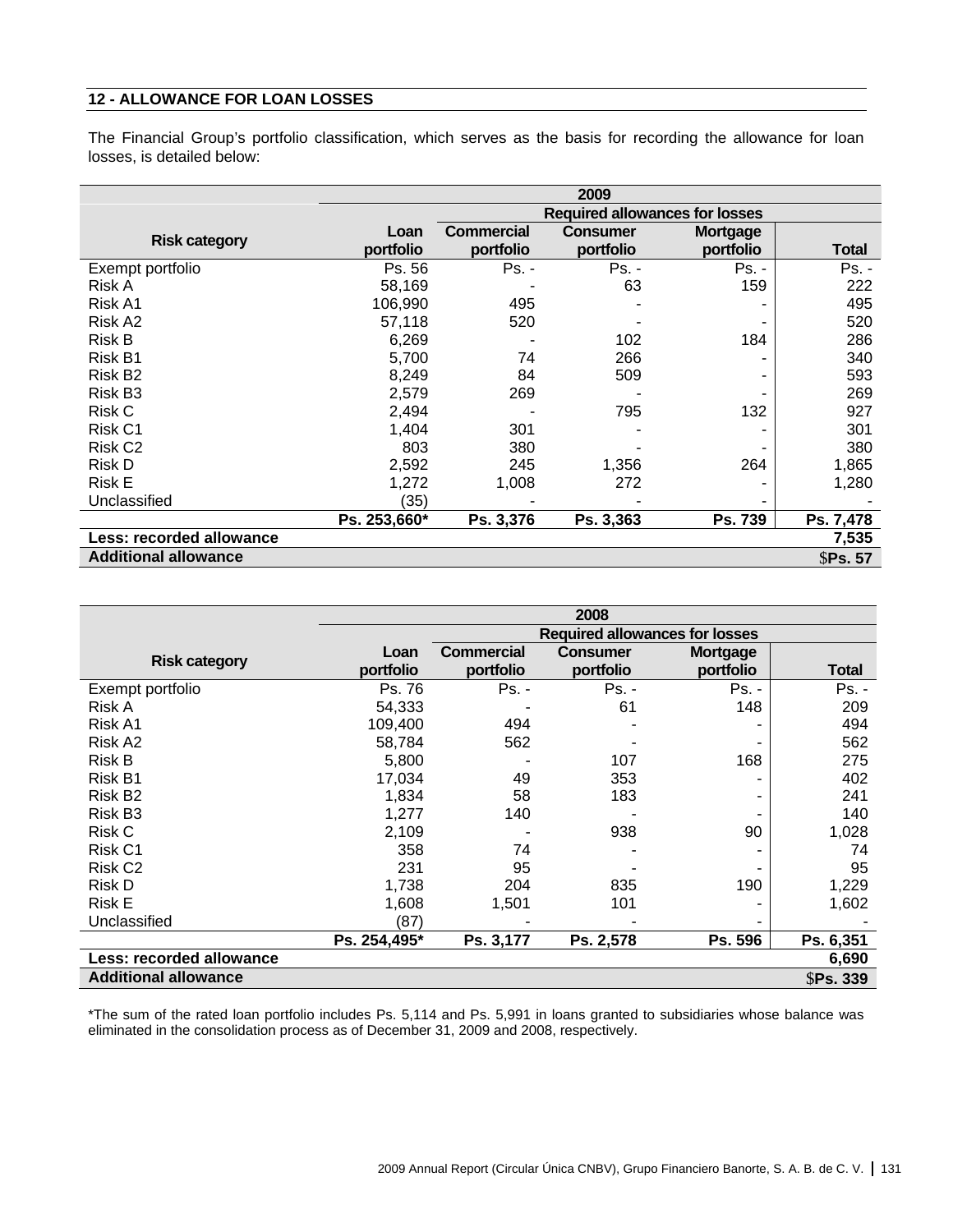The total portfolio balance used as the basis for the classification above includes amounts related to credit commitments, which is recorded in memorandum accounts.

The additional allowances comply with the general provisions applicable to credit institution and the notices issued by the Commission to regulate debtor support programs, denominated in UDI trusts.

As of December 31, 2009 and 2008, the estimated allowance for loan losses is determined based on portfolio balances at those dates. As of December 31, 2009 and 2008, the allowance for loan losses includes a reserve for 100% of delinquent interest owed.

As of December 31, 2009 and 2008, the allowance for loan losses represents 122% and 135%, respectively, of the past-due portfolio.

The estimated allowance includes the classification of loans granted in foreign currency, which are evaluated at the exchange rate in effect as of December 31, 2009 and 2008.

### **Credit card rating**

#### Modification of the credit card consumer loan rating methodology

On August 12, 2009 the Commission issued a resolution to the General Criteria for Banking Institutions modifying the applicable revolving consumer loan rating so that the allowance for loan loss parameters may reflect, based on the current situation, the expected 12-month loss from credit cards.

Consequently, the Financial Group decided to record the initial cumulative financial effect derived from applying the aforementioned criteria as per temporary article two section I against the results of previous periods. This effect was recorded in September 2009.

The Financial Group recorded the aforementioned effect with a charge of Ps. 1,102 to "Retained earnings from prior years" in stockholders' equity and a credit for the same amount to the "Allowance for loan losses". Furthermore, the corresponding deferred tax asset of Ps. 419 was also recorded through "Retained earnings from prior years" in stockholders' equity.

If the aforementioned effect had been recorded in the results of 2009, the affected items and amounts that the Financial Group would have recorded in the balance sheet and statement of income would be:

| <b>Balance sheet</b>                      |            | <b>Effect</b> | <b>Would be</b><br>presented |
|-------------------------------------------|------------|---------------|------------------------------|
| <b>Stockholders' equity:</b>              |            |               |                              |
| Retained earnings from prior years        | Ps. 20.681 | Ps. 683       | Ps. 21,364                   |
| Controlling interest net income           | 5,854      | (683)         | 5,171                        |
| Total stockholders' equity                | Ps. 44,974 | <b>Ps. -</b>  | Ps. 44,974                   |
| <b>Statements of income</b>               |            |               |                              |
| Provision for loan losses                 | 8,286      | 1.102         | 9,388                        |
| Financial margin after allowance for loan |            |               |                              |
| losses                                    | 14,897     | (1, 102)      | 13,795                       |
| Deferred income taxes (net)               | (536)      | (419)         | (955)                        |
| Net income                                | Ps. 5,854  | (Ps. 683)     | Ps. 5.171                    |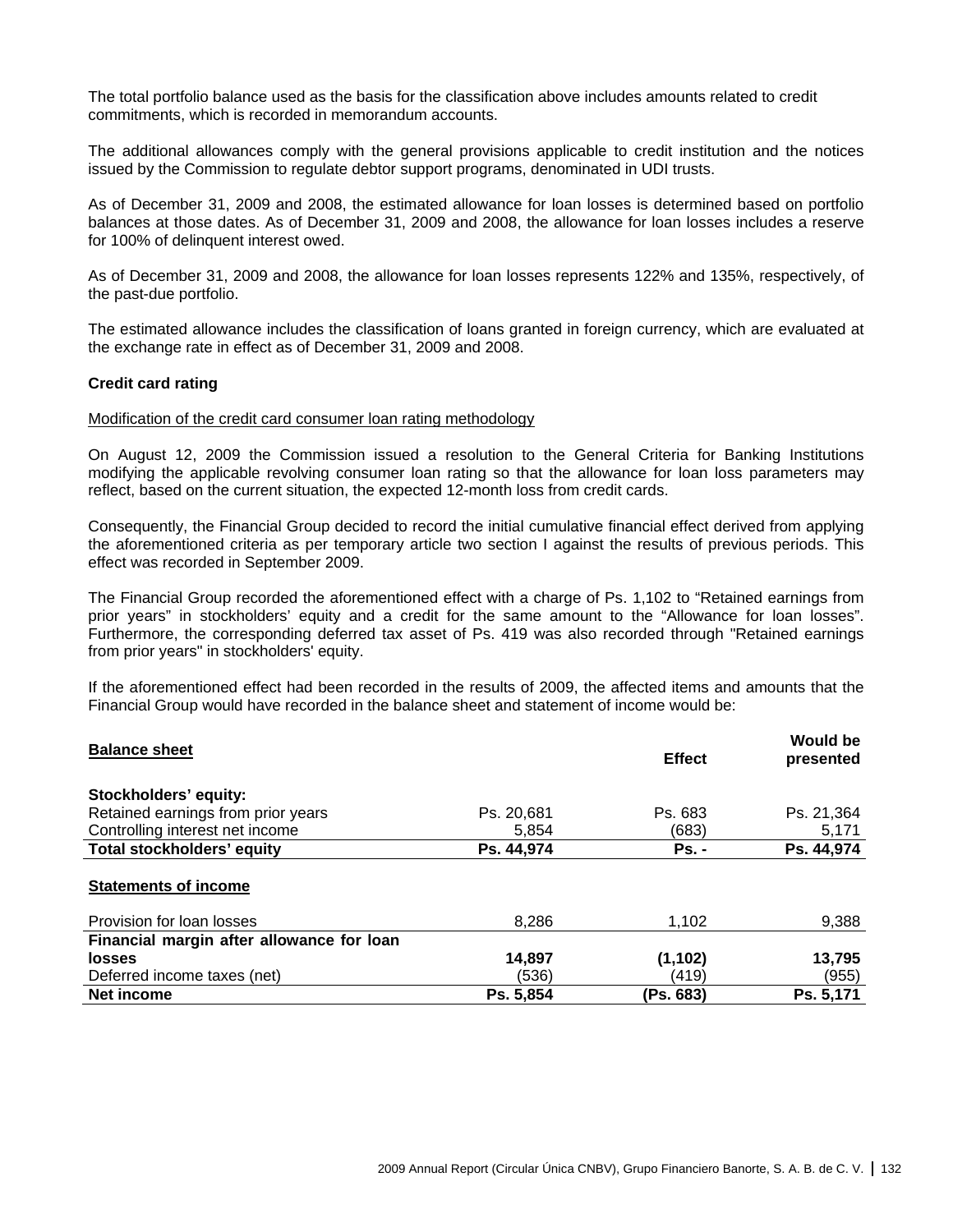## **Rollforward of allowance for loan losses**

A rollforward of the allowance for loan losses is detailed below:

|                                                       | 2009      | 2008      |
|-------------------------------------------------------|-----------|-----------|
| Balance at the beginning of the year                  | Ps. 6.690 | Ps. 3.786 |
| Increase charged to results                           | 8.208     | 6,835     |
| Reserve release                                       |           | (16)      |
| Debt forgiveness and write-offs                       | (8, 464)  | (4,085)   |
| Valuation in foreign currencies and UDIS              | (19)      | 108       |
| Rebates granted to housing debtors                    | (46)      | (74)      |
| Created with profit margin (UDIS Trusts)              | 59        | 48        |
| Benefits from FOPYME and FINAPE programs              |           | (3)       |
| Recognized against retained earnings from prior years | 1,136     | 103       |
| Other                                                 | (29)      | (12)      |
| <b>Year-end balance</b>                               | Ps. 7.535 | Ps. 6.690 |

As of December 31, 2009, the net amount of preventive loan loss reserves charged to the income statement totals Ps. 8,282 and is comprised of Ps. 8,286 directly credited to the estimate and Ps. 4 charged to other operating expenses. As of December 31, 2008, the net amount of preventive loan loss reserves charged to the income statement totals Ps. 6,883 and is comprised of Ps. 6,896 directly credited to the estimate and Ps. 13 charged to other operating expenses.

### **13 - ACQUIRED PORTFOLIOS**

As of December 31, 2009 and 2008, the acquired portfolios are comprised as follows:

|                           | 2009      | 2008      | <b>Valuation Method</b>                  |
|---------------------------|-----------|-----------|------------------------------------------|
| Bancomer III              | Ps. 125   | Ps. 141   | Cash Basis Method                        |
| Bancomer IV               | 456       | 561       | Cash Basis Method                        |
| Bital I                   | 171       | 229       | Cash Basis Method                        |
| <b>Bital II</b>           | 72        | 82        | Cash Basis Method                        |
| Banamex Mortgage          | 302       | 330       | Cash Basis Method                        |
| <b>GMAC Banorte</b>       | 66        | 95        | Cash Basis Method                        |
| Serfin Comercial I        | 92        | 127       | Cash Basis Method                        |
| Serfin Comercial II       | 105       | 94        | Interest Method                          |
| Serfin Mortgage           | 160       | 197       | Cash Basis Method                        |
|                           |           |           | Interest Method (Commercial); Cash Basis |
| Santander                 | 70        | 73        | Method (Mortgage)                        |
| <b>Banorte Mortgage</b>   | 196       | 234       | Interest Method                          |
| Meseta                    | -         | 47        | Cash Basis Method                        |
| Vipesa                    |           | 6         | Cash Basis Method                        |
| Goldman Sachs             | 145       | 183       | Cash Basis Method                        |
| Confia I                  | 80        | 93        | <b>Cost Recovery Method</b>              |
| Banorte Sólida Commercial | 35        | 40        | <b>Cost Recovery Method</b>              |
| Solida Mortgage           | 473       | 517       | Interest Method                          |
|                           | Ps. 2,548 | Ps. 3,049 |                                          |

As of December 31, 2009, the Financial Group recognized income from credit asset portfolios of Ps. 718, together with the respective amortization of Ps. 448, the effects of which were recognized under the "Other income" heading in the consolidated income statement. For the year ended December 31, 2008, the Financial Group recognized income of Ps. 1,156, together with the respective amortization of Ps. 546.

Since 2008, mortgage loans that are amortized under the interest method are evaluated jointly as a sector given the features that they commonly share. The loan grouping is made pursuant to the current regulations.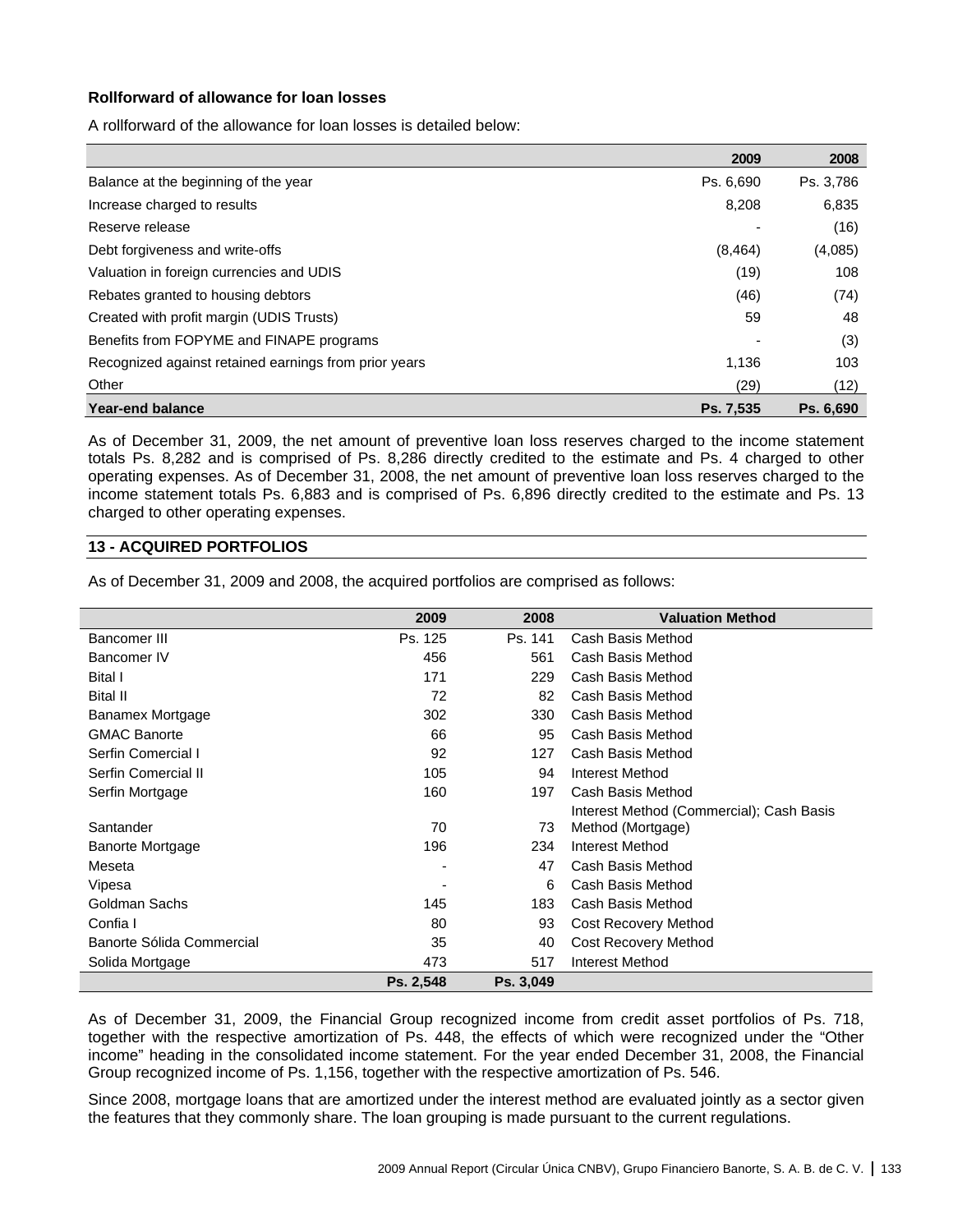The Financial Group performs an analysis based on events or information to estimate the amount of expected cash flows to determine the estimated rate of return used in applying the valuation method for the amortization of the receivable. If the analysis demonstrates that the expected future cash flows will decrease, it will make an estimate for non-recoverability or difficult collection against the year's results for the amount that such expected cash flows are lower than the book value of the receivable.

Assets other than cash that the Financial Group has received as part of portfolio collection or recovery have been mainly in real property.

The main feature considered for segmenting acquired portfolios has been the type of loan.

# **14 - OTHER ACCOUNTS RECEIVABLE, NET**

As of December 31, 2009 and 2008, the other accounts receivable balance is as follows:

|                                     | 2009       | 2008      |
|-------------------------------------|------------|-----------|
| Loans to officers and employees     | Ps. 1,134  | Ps. 1,162 |
| Debtors from liquidation settlement | 2,706      | 2,643     |
| Real property portfolios            | 1,183      | 982       |
| Fiduciary rights                    | 4,104      | 3,083     |
| Sundry debtors in Mexican pesos     | 1,182      | 1,284     |
| Sundry debtors in foreign currency  | 928        | 86        |
| Other                               | 380        | 386       |
|                                     | 11,617     | 9,626     |
| Allowance for doubtful accounts     | (293)      | (112)     |
|                                     | Ps. 11,324 | Ps. 9,514 |

The real property portfolios include Ps. 300 corresponding to the collection rights of the INVEX trust that is valued applying the interest method.

Loans to officers and employees mature in 2 to 30 years and accrue a 6% to 10% interest.

## **15 - FORECLOSED ASSETS, NET**

As of December 31, 2009 and 2008, the foreclosed assets balance is as follows:

|                                           | 2009           | 2008           |
|-------------------------------------------|----------------|----------------|
| Personal property                         | Ps. 67         | Ps. 71         |
| Real property                             | 1,230          | 1,100          |
| Goods pledged for sale                    | 14             | 26             |
|                                           | 1,311          | 1.197          |
| Allowance for losses on foreclosed assets | (383)          | (334)          |
|                                           | <b>Ps. 928</b> | <b>Ps. 863</b> |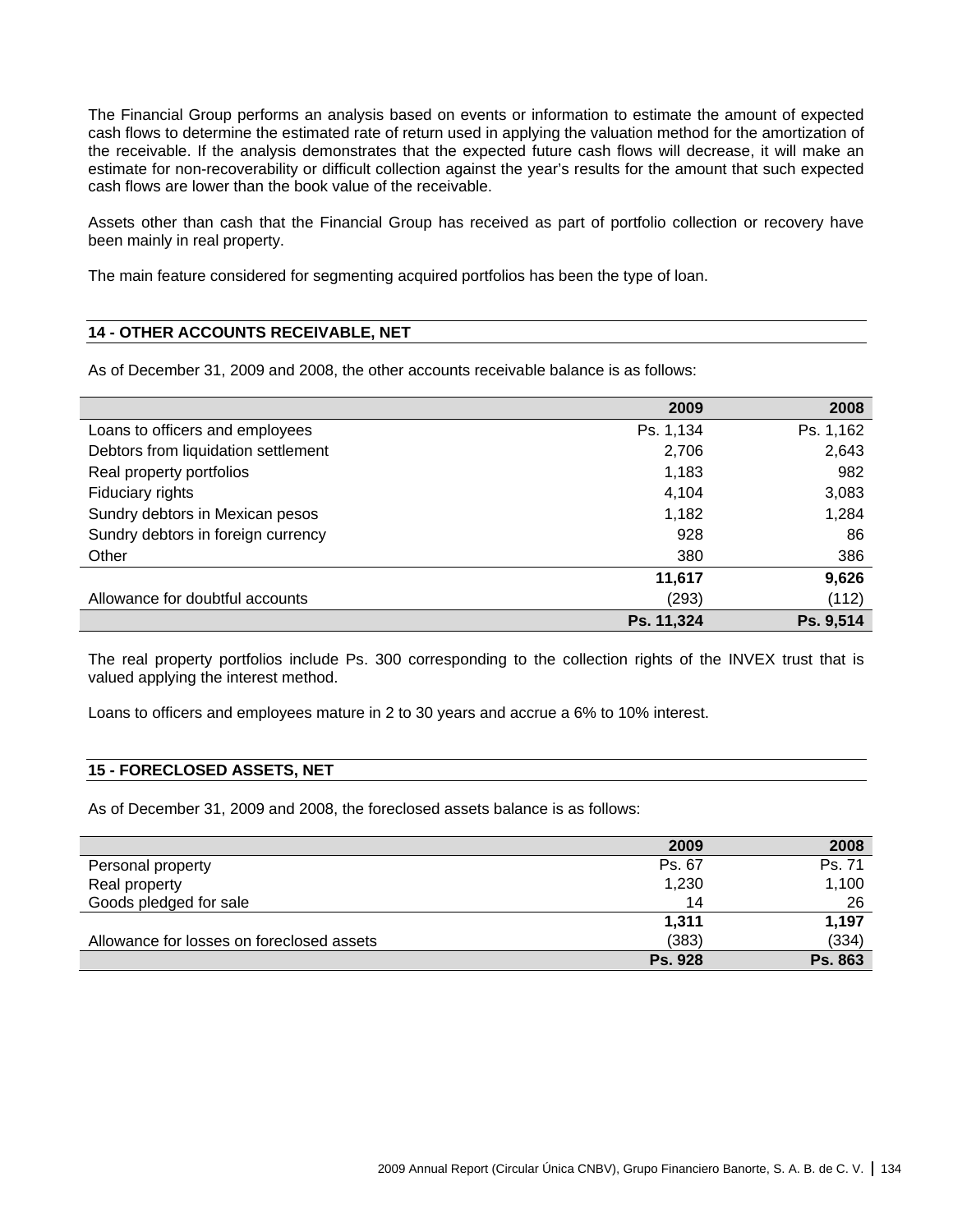# **16 - PROPERTY, FURNITURE AND FIXTURES, NET**

As of December 31, 2009 and 2008, the property, furniture and fixtures balance is as follows:

|                                                  | 2009      | 2008      |
|--------------------------------------------------|-----------|-----------|
| Furniture and fixtures                           | Ps. 5,207 | Ps. 4.902 |
| Property intended for offices                    | 5,272     | 5,396     |
| Installation costs                               | 2,750     | 2,407     |
|                                                  | 13.229    | 12,705    |
| Less - Accumulated depreciation and amortization | (4,607)   | (4,276)   |
|                                                  | Ps. 8,622 | Ps. 8,429 |

The depreciation recorded in the results of 2009 and 2008 was Ps. 997 and Ps. 945, respectively.

The average estimated useful lives of the Financial Group's assets subject to depreciation are listed below:

|                          | <b>Useful Life</b> |
|--------------------------|--------------------|
| Transportation equipment | 4 years            |
| Computer equipment       | 4.7 years          |
| Furniture and fixtures   | 10 years           |
| Real estate              | From 4 to 99 years |
|                          |                    |

# **17 - PERMANENT STOCK INVESTMENTS**

Investment in unconsolidated subsidiaries and associated companies are valued according to the equity method, as detailed below:

|                                                        | Share % | 2009      | 2008      |
|--------------------------------------------------------|---------|-----------|-----------|
| Seguros Banorte Generali, S. A. de C. V.               | 51%     | Ps. 1,209 | Ps. 1,086 |
| Fondo Solida Banorte Generali, S. A. de C. V., SIEFORE | 99%     | 719       | 558       |
| Pensiones Banorte Generali, S. A. de C. V.             | 51%     | 518       | 503       |
| Banorte Investment funds                               | Various | 121       | 114       |
| Controladora Prosa, S. A. de C. V.                     | 19.73%  | 49        | 60        |
| Servicio Pan Americano de Protección, S. A. de C. V.   | 8.50%   | 115       | 97        |
| Transporte Aéreo Técnico Ejecutivo, S. A. de C. V.     | 45.33%  | 72        | 89        |
| Fideicomiso Marhnos (Sólida)                           | 100%    | 156       |           |
| <b>Others</b>                                          | Various | 77        | 52        |
|                                                        |         | Ps. 3.036 | Ps. 2.559 |

The Financial Group exercises significant influence over its affiliates valued under the equity method by means of its representation on the board of directors or equivalent administrative body, as well as by means of significant intercompany transactions.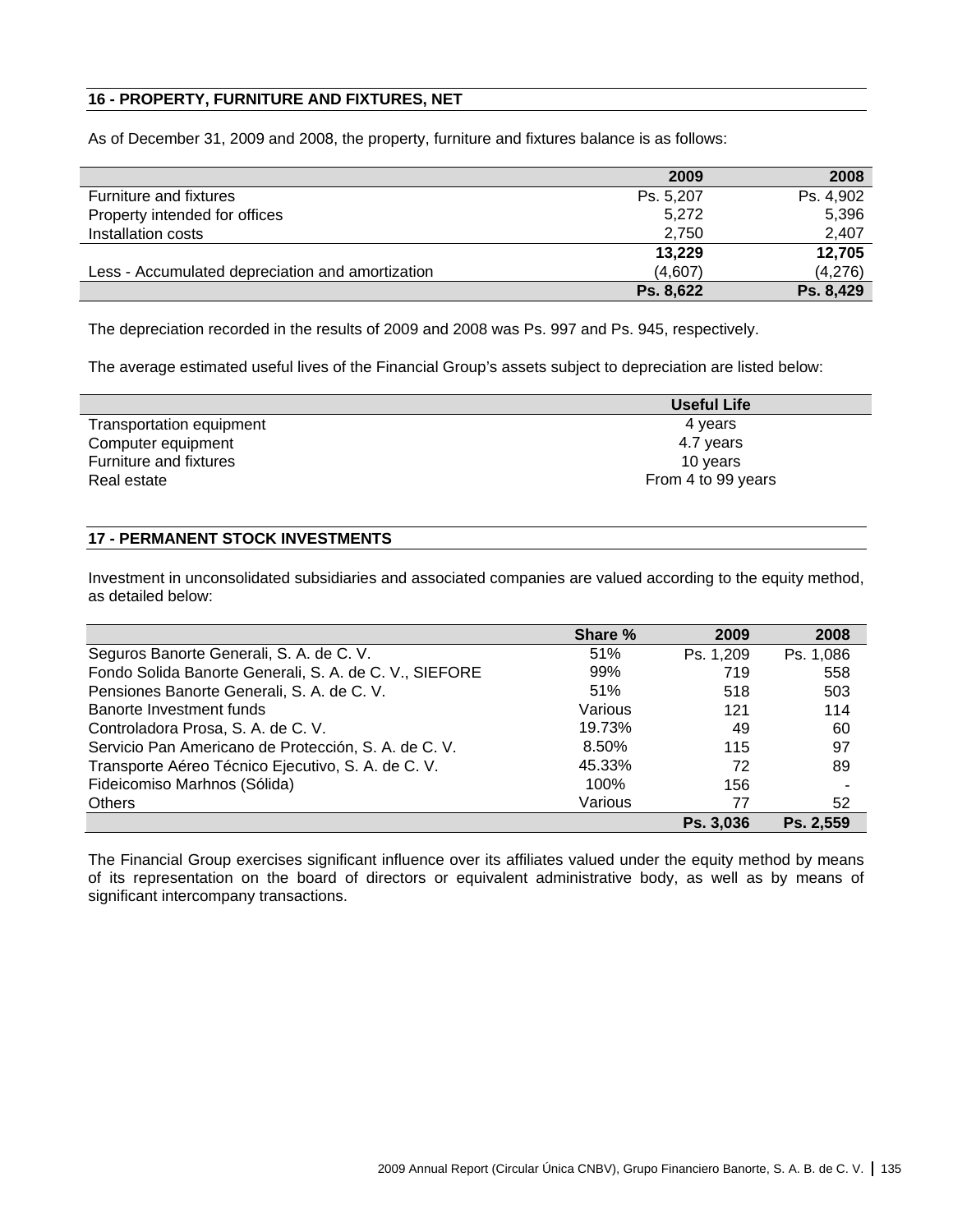# **18 - DEFERRED TAXES, NET**

The tax reported by the Financial Group is calculated based on the current tax result of the year and enacted tax regulations. However, due to temporary differences between accounting and tax balance sheet accounts, the Financial Group has recognized a recoverable net deferred tax asset of Ps.1,411 and Ps.471 as of December 31, 2009 and 2008, respectively, as detailed below:

|                                             | 2009<br>2008     |                 |                    |                  |                        |                |
|---------------------------------------------|------------------|-----------------|--------------------|------------------|------------------------|----------------|
|                                             | <b>Temporary</b> | Deferred effect |                    | <b>Temporary</b> | <b>Deferred effect</b> |                |
|                                             | differences      | <b>ISR</b>      | <b>PTU</b>         | differences      | <b>ISR</b>             | <b>PTU</b>     |
| Temporary Differences -_Assets              | \$               | \$              | $\mathbf{\hat{S}}$ | \$               | \$                     | $\mathbb{S}$   |
| Allowance for loan losses                   | Ps. 315          | Ps. 110         | $Ps. -$            | Ps. 196          | Ps. 68                 | Ps. -          |
| Unrealized loss (gain) on securities        |                  |                 |                    |                  |                        |                |
| available for sale                          | (190)            | (67)            |                    | 78               | 22                     |                |
| Tax loss carryforwards                      | 118              | 42              |                    | 111              | 38                     |                |
| State tax on deferred assets                | 6                | $\overline{2}$  |                    |                  |                        |                |
| Surplus preventive allowances for credit    |                  |                 |                    |                  |                        |                |
| risks over the net tax limit                | 4,757            | 1,332           | 476                | 936              | 262                    | 94             |
| Excess of tax over book value of foreclosed |                  |                 |                    |                  |                        |                |
| and fixed assets                            | 1,132            | 308             | 52                 | 1,160            | 317                    | 69             |
| PTU                                         | 775              | 232             | 77                 | 896              | 252                    | 90             |
| Other assets                                | 1,422            | 427             | 135                | 1,308            | 363                    | 121            |
| <b>Total assets</b>                         | Ps. 8,335        | Ps. 2,386       | Ps. 740            | Ps. 4,685        | Ps. 1,322              | <b>Ps. 374</b> |
| Temporary Differences_- Liabilities         |                  |                 |                    |                  |                        |                |
| Excess of book over tax value of fixed      |                  |                 |                    |                  |                        |                |
| assets and expected expenses                | Ps.16            | Ps.4            | $Ps. -$            | Ps.4             | Ps.1                   | $Ps. -$        |
| Unrealized capital gain from special        |                  |                 |                    |                  |                        |                |
| allowance                                   | 125              | 38              |                    | 87               | 24                     |                |
| ISR payable on UDI trusts                   | 145              | 40              |                    | 139              | 39                     |                |
| Portfolios acquired                         | 2,302            | 655             | 111                | 2,083            | 583                    | 100            |
| Capitalizable project expenses              | 528              | 159             | 53                 |                  |                        |                |
| Reversal of sales costs                     | 16               | 4               |                    | 18               | 5                      |                |
| Contribution to pension fund                | 1,500            | 420             | 150                | 1,000            | 280                    | 100            |
| Other                                       | 260              | 81              |                    | 302              | 93                     |                |
| <b>Total liabilities</b>                    | Ps. 4,892        | Ps. 1,401       | Ps. 314            | Ps. 3,633        | Ps. 1,025              | Ps. 200        |
| Net accumulated asset                       | Ps. 3,443        | Ps. 985         | Ps. 426            | Ps. 1,052        | Ps. 297                | Ps. 174        |
| Deferred tax, net                           |                  |                 | Ps. 1,411          |                  |                        | Ps. 471        |

As discussed in Note 27, as of December 31, 2009, the applicable income tax rate was 28%, and it will be 30% for 2010 to 2012 and 29% for 2013. Pursuant to the provisions of NIF D-4, "Income Taxes", and INIF 8, "Effects of the Business Flat Tax", based on financial forecasts, the Administration adjusted their balances based on the rates likely to be in effect at the time of their recovery. Additionally, it made forecasts for the IETU and compared it to ISR, and concluded that the Financial Group and its subsidiaries will continue to pay ISR. Thus no change was made to the deferred tax calculations.

Derived from consolidating Banorte USA, a net amount of Ps. 2 million was added to deferred taxes determined at a rate of 35% as per the tax law of the USA. Banorte USA's deferred tax assets and liabilities are determined using the liability method. According to this method, the net asset or liability of deferred taxes is determined based on the tax effects of temporary differences between the book and tax base of assets and liabilities.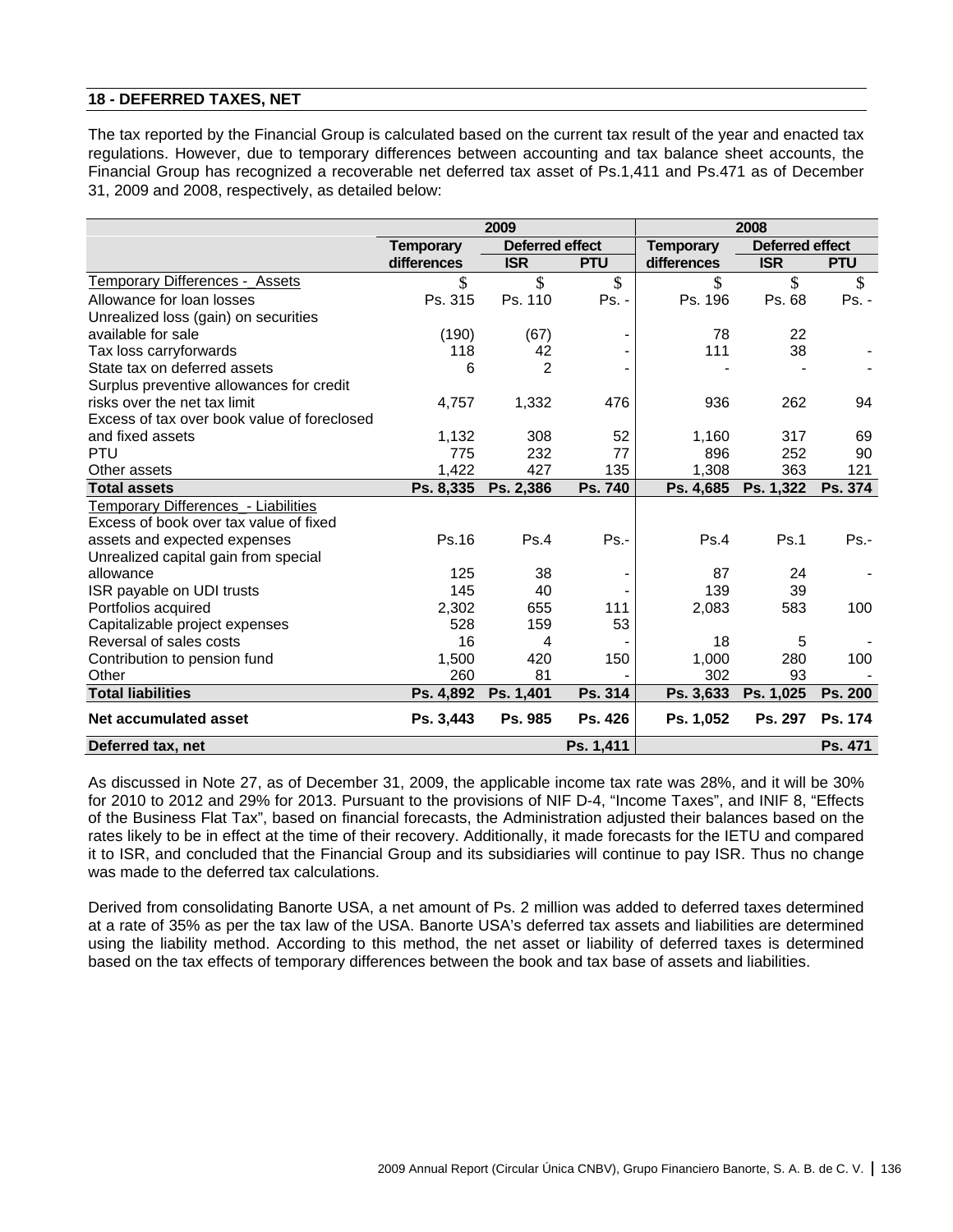# **19 - OTHER ASSETS**

As of December 31, 2009 and 2008, other assets are as follows:

|                                             | 2009      | 2008       |
|---------------------------------------------|-----------|------------|
| Plan assets held for employee pension plans | Ps. 4.255 | Ps. 3,482  |
| Other amortizable expenses                  | 2.200     | 2,352      |
| Accumulated amortization of other expenses  | (93)      | (480)      |
| Goodwill                                    | 3.121     | 5.377      |
|                                             | Ps. 9,483 | Ps. 10,731 |

As of December 31, 2009, goodwill was Ps. 3,121 and was comprised of the following: Ps. 29 for the purchase of Banorte Generali, S. A. de C. V., AFORE; Ps. 2,838 for the purchase of INB and Ps. 254 for the purchase of Uniteller. As of December 31, 2008, the goodwill was Ps. 5,377 and was comprised as follows: Ps. 32 for the purchase of Banorte Generali, S. A. de C. V., AFORE; Ps. 3,001 for the purchase of INB; Ps. 2,082 for the purchase option program for the remaining 30% of INB shares and Ps. 262 for the purchase of Uniteller. As mentioned in Note 4, goodwill is not amortized and is subject to annual impairment tests. No impairment to goodwill value was detected by December 31, 2009 and 2008.

As a result of the acquisition discussed in Note 2 c., Banorte recorded a reduction of goodwill and other accounts payable in the amount of Ps.2,082. This amount represented the value of the option agreement to purchase the remaining 30% of INB's shares, which was originally recorded as goodwill as authorized by the Commission. MFRS requires recording this type of transaction as the acquisition of a noncontrolling interest, which is a transaction among stockholders.

### **20 - DEPOSITS**

### **Liquidity coefficient**

The "Investment regime for transactions in foreign currency and conditions to be fulfilled during the term of transactions in such currency" designed for credit institutions by Banco de México establishes the mechanism for determining the liquidity coefficient of liabilities denominated in foreign currency.

In accordance with such regime, during 2009 and 2008 the Financial Group generated a liquidity requirement of USD 755,917 thousand and USD 412,843 thousand, respectively, and held investments in liquid assets of USD 1,230,740 thousand and USD 661,95 thousand, representing a surplus of USD 474,823 thousand and USD 249,116 thousand, respectively.

### **Deposits**

The liabilities derived from traditional deposits are comprised as follows:

|                                                                         | 2009        | 2008        |
|-------------------------------------------------------------------------|-------------|-------------|
| Immediately due and payable deposits                                    |             |             |
| Checking accounts earning no interest:                                  |             |             |
| Cash deposits                                                           | Ps. 59,334  | Ps. 56,247  |
| Checking accounts in US dollars for individual residents of the Mexican | 662         | 573         |
| border                                                                  |             |             |
| Demand deposits accounts                                                | 4,142       | 3,433       |
| <b>Checking accounts earning interest:</b>                              |             |             |
| Other bank checking deposit                                             | 35.395      | 35.471      |
| Savings accounts                                                        | 268         | 234         |
| Checking accounts in US dollars for individual residents of the Mexican | 2,055       | 2,166       |
| border                                                                  |             |             |
| Demand deposits accounts                                                | 35,705      | 30,212      |
| IPAB checking accounts                                                  | 20          | 14          |
|                                                                         | Ps. 137,581 | Ps. 128,350 |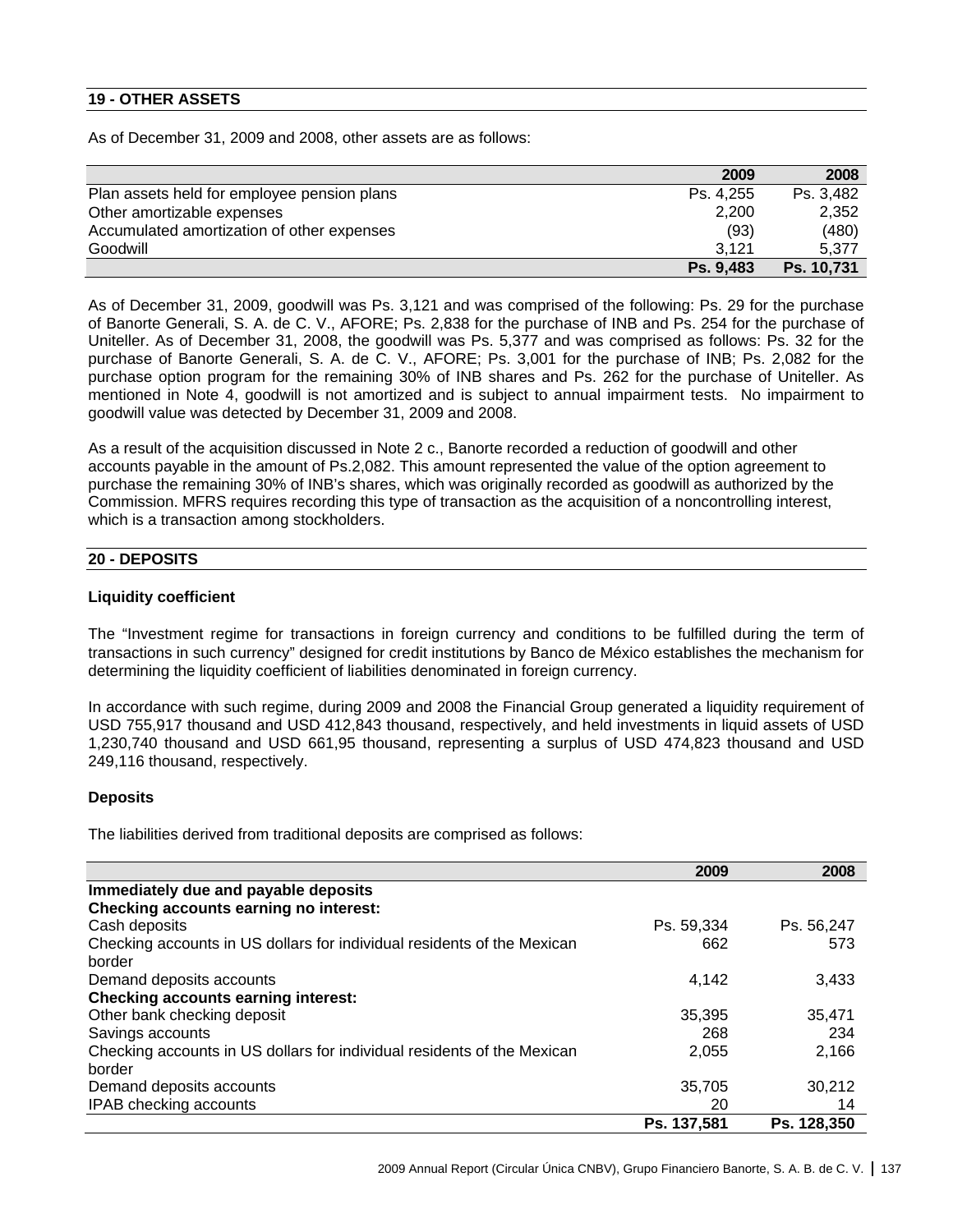|                                                                             | 2009        | 2008        |
|-----------------------------------------------------------------------------|-------------|-------------|
| <b>Time deposits</b>                                                        |             |             |
| <b>General public:</b>                                                      |             |             |
| Fixed-term deposits                                                         | 25,711      | 20,681      |
| Over-the-counter investments                                                | 49,156      | 43,436      |
| Promissory note with interest payable at maturity (PRLV) primary market for | 57,819      | 53,270      |
| individuals                                                                 |             |             |
| PRLV primary market for business entities                                   | 1,195       | 1,056       |
| Foreign resident deposits                                                   | 83          | 78          |
| Provision for interest                                                      | 177         | 219         |
|                                                                             | 134,141     | 118,740     |
| Money market:                                                               |             |             |
| Fixed-term deposits                                                         | 459         | 188         |
| Over the counter promissory notes                                           | 1,430       | 12,323      |
| Provision for interest                                                      | 1,297       | 1,168       |
|                                                                             | 3,186       | 13,679      |
|                                                                             | 137,327     | 132,419     |
|                                                                             | Ps. 274,908 | Ps. 260,769 |

The funding rates which the Financial Group uses as reference are: a) for Mexican pesos, Interbank Interest Rate (TIIE), Average Cost of Funds (CCP) and; b) for foreign currency, the London Interbank Offered Rate (LIBOR).

These liabilities incur interest depending on the type of instrument and average balance held in the investments. The average interest rates and their currency of reference are shown below:

## **Immediately due and payable deposits:**

|                        | 2009  |       |       |       |       | 2008  |       |       |
|------------------------|-------|-------|-------|-------|-------|-------|-------|-------|
| Foreign exchange       | 1Q    | 2Q    | 3Q    | 4Q    | 1Q    | 2Q    | 3Q    | 4Q    |
| Mexican pesos and UDIs | 0.99% | 0.73% | 0.60% | 0.59% | 0.90% | 0.96% | 1.04% | 1.13% |
| Foreign currency       | 0.05% | 0.04% | 0.03% | 0.03% | 0.38% | 0.27% | 0.26% | 0.04% |
| <b>Banorte USA</b>     |       |       |       |       |       |       |       |       |
| Demand deposits        | 0.19% | 0.09% | 0.12% | 0.13% | 0.43% | 0.28% | 0.25% | 0.19% |
| accounts               |       |       |       |       |       |       |       |       |
| Money market           | 1.47% | 1.30% | 1.06% | 1.04% | 2.79% | 1.88% | 2.06% | 1.66% |

# **Time deposits:**

|                        | 2009  |       |       |       | 2008  |           |       |       |
|------------------------|-------|-------|-------|-------|-------|-----------|-------|-------|
| Foreign exchange       | 1Q    | 2Q    | 3Q    | 4Q    | 1Q    | <b>2Q</b> | 3Q    | 4Q    |
| General public         |       |       |       |       |       |           |       |       |
| Mexican pesos and UDIs | 5.68% | 4.45% | 3.55% | 3.50% | 5.34% | 5.32%     | 5.82% | 6.16% |
| Foreign currency       | 0.91% | 0.79% | 0.90% | 0.79% | 2.35% | 1.48%     | 1.75% | 2.42% |
| Money market           | 8.59% | 7.54% | 5.72% | 6.61% | 8.05% | 7.89%     | 8.39% | 8.81% |
| <b>Banorte USA</b>     | 3.84% | 3.56% | 3.19% | 2.95% | 4.82% | 4.53%     | 4.36% | 4.07% |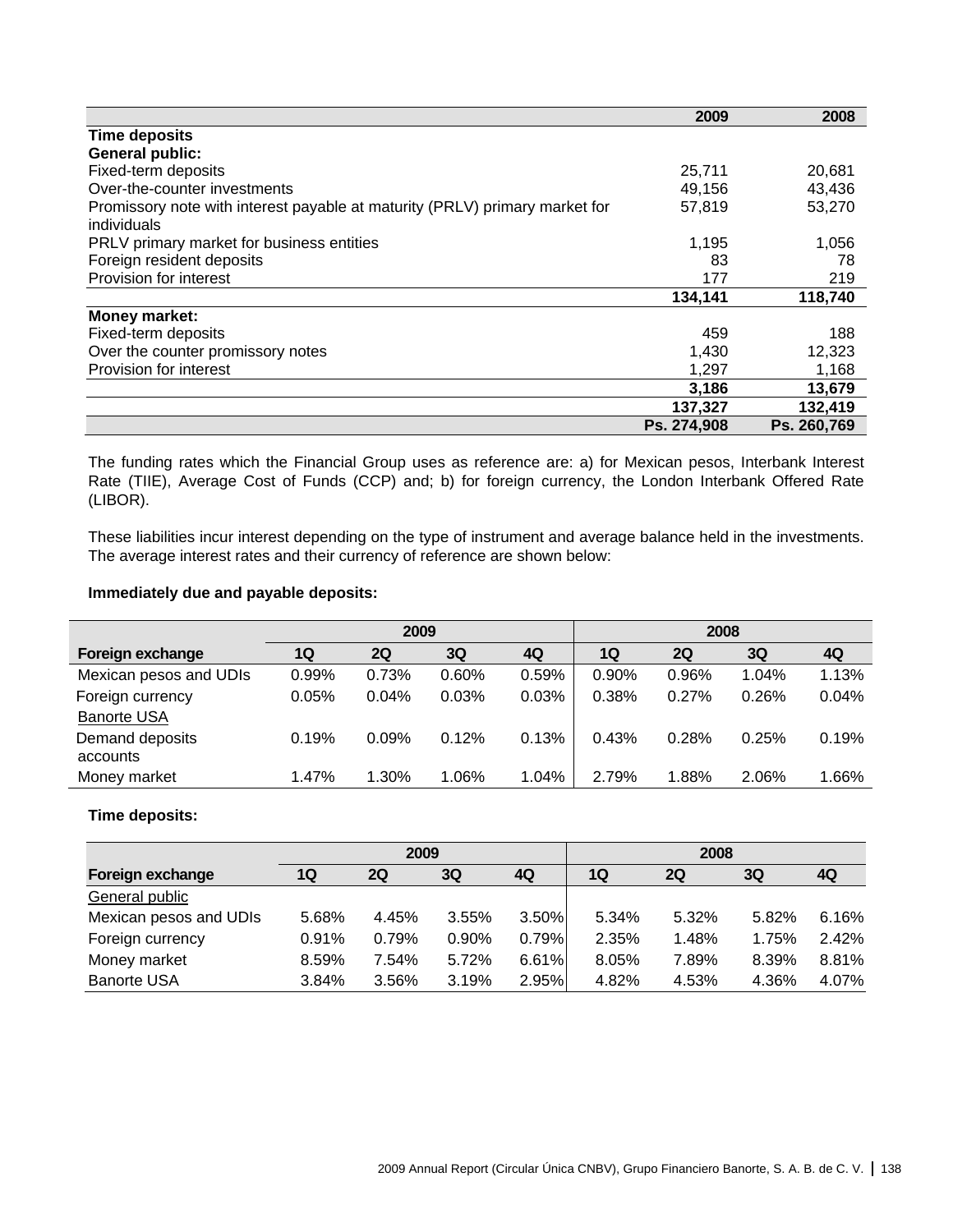As of December 31, 2009 and 2008, the terms at which these deposits are traded are as follows:

|                                           | 2009           |           |           |              |  |
|-------------------------------------------|----------------|-----------|-----------|--------------|--|
|                                           | From 1 to      | From 6 to | More than |              |  |
|                                           | 179 days       | 12 months | 1 year    | <b>Total</b> |  |
| <b>General public:</b>                    |                |           |           |              |  |
| Fixed-term deposits                       | Ps. 15,740     | Ps. 6,972 | Ps. 2,999 | Ps. 25,711   |  |
| Over the counter investments              | 49,105         | 51        |           | 49,156       |  |
| PRLV primary market for individuals       | 57,337         | 418       | 64        | 57,819       |  |
| PRLV primary market for business entities | 1,170          | 25        |           | 1,195        |  |
| Foreign resident deposits                 | 20             | 20        | 43        | 83           |  |
| Provision for interest                    | 162            | 13        | 2         | 177          |  |
|                                           | 123,534        | 7,499     | 3,108     | 134,141      |  |
| <b>Money market:</b>                      |                |           |           |              |  |
| Fixed-term deposits                       |                |           | 459       | 459          |  |
| Over the counter promissory notes         | ۰              |           | 1,430     | 1,430        |  |
| Provision for interest                    | ۰              | 11        | 1,286     | 1,297        |  |
|                                           | $\blacksquare$ | 11        | 3,175     | 3,186        |  |
|                                           | Ps. 123,534    | Ps. 7,510 | Ps. 6,283 | Ps. 137,327  |  |

|                                           |             | 2008      |           |              |  |  |
|-------------------------------------------|-------------|-----------|-----------|--------------|--|--|
|                                           | From 1 to   | From 6 to | More than |              |  |  |
|                                           | 179 days    | 12 months | 1 year    | <b>Total</b> |  |  |
| <b>General public:</b>                    |             |           |           |              |  |  |
| Fixed-term deposits                       | Ps. 12,643  | Ps. 4,400 | Ps. 3,638 | Ps. 20,681   |  |  |
| Over the counter investments              | 43,361      | 75        |           | 43,436       |  |  |
| PRLV primary market for individuals       | 52,902      | 330       | 38        | 53,270       |  |  |
| PRLV primary market for business entities | 1,021       | 26        | 9         | 1,056        |  |  |
| Foreign resident deposits                 | 29          | 28        | 21        | 78           |  |  |
| Provision for interest                    | 201         | 18        |           | 219          |  |  |
|                                           | 110,157     | 4,877     | 3,706     | 118,740      |  |  |
| <b>Money market:</b>                      |             |           |           |              |  |  |
| Fixed-term deposits                       |             |           | 188       | 188          |  |  |
| Over the counter promissory notes         | 7,972       | 3,000     | 1,351     | 12,323       |  |  |
| <b>Provision for interest</b>             | 32          | 48        | 1,088     | 1,168        |  |  |
|                                           | 8,004       | 3,048     | 2,627     | 13,679       |  |  |
|                                           | Ps. 118,161 | Ps. 7,925 | Ps. 6,333 | Ps. 132,419  |  |  |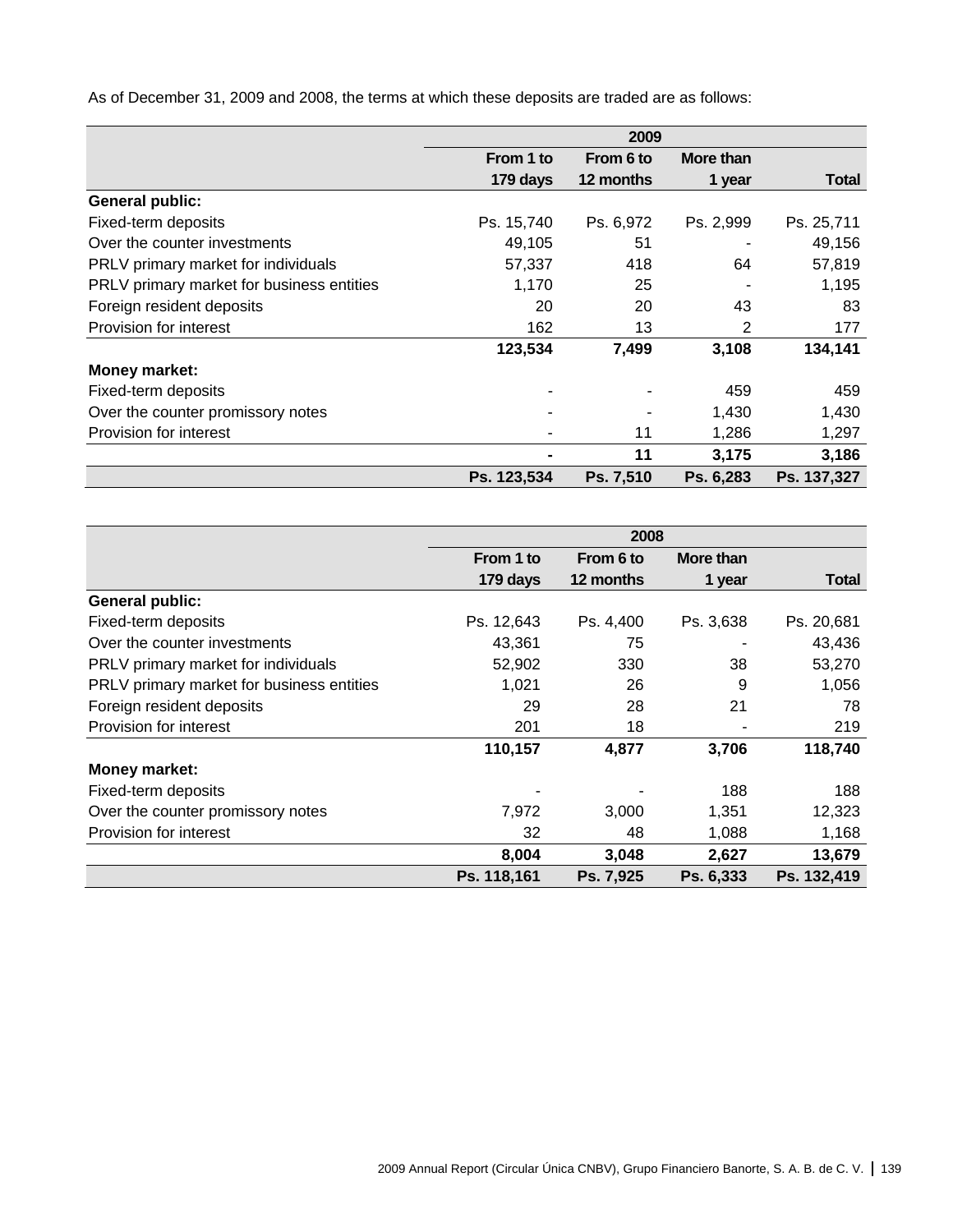# **21 - INTERBANK AND OTHER LOANS**

The loans received from other banks as of December 31, 2009 and 2008 are as follows:

|                             |            | <b>Denominated in US</b> |                |            |              |           |  |
|-----------------------------|------------|--------------------------|----------------|------------|--------------|-----------|--|
|                             |            | <b>Mexican pesos</b>     |                | dollars    | <b>Total</b> |           |  |
|                             | 2009       | 2008                     | 2009           | 2008       | 2009         | 2008      |  |
| Immediately due:            |            |                          |                |            |              |           |  |
| Domestic banks (Call money) | Ps. 21     | Ps. -                    | $Ps. -$        | Ps. 1,245  | Ps. 21       | Ps. 1,245 |  |
|                             | 21         | ۰                        | $\blacksquare$ | 1,245      | 21           | 1,245     |  |
| Short-term:                 |            |                          |                |            |              |           |  |
| Banco de México             |            | 11,123                   | 1,964          |            | 1,964        | 11,123    |  |
| Commercial banking          | 204        | 350                      | 220            | 1,670      | 424          | 2,020     |  |
| Development banking         | 6,233      | 4,755                    | 1,593          | 2,421      | 7,826        | 7,176     |  |
| <b>Public trusts</b>        | 2,801      | 3,602                    | 314            | 514        | 3,115        | 4,116     |  |
| Other agencies              |            |                          |                | 121        |              | 121       |  |
| Provision for interest      | 54         | 228                      | 2              | 19         | 56           | 247       |  |
|                             | 9,292      | 20,058                   | 4,093          | 4,745      | 13,385       | 24,803    |  |
| Long-term:                  |            |                          |                |            |              |           |  |
| Commercial banking          | 895        | 1,081                    | 1,439          | 3,533      | 2,334        | 4,614     |  |
| Development banking         | 1,553      | 1,335                    | 319            |            | 1,872        | 1,342     |  |
| <b>Public trusts</b>        | 3,236      | 3,664                    | 116            | 139        | 3,352        | 3,803     |  |
| Other agencies              |            |                          |                | 876        |              | 876       |  |
| Provision for interest      |            |                          | 4              |            | 4            |           |  |
|                             | 5,684      | 6,080                    | 1,878          | 4,555      | 7,562        | 10,635    |  |
|                             |            |                          |                |            | Ps.          | Ps.       |  |
|                             | Ps. 14,997 | Ps. 26,138               | Ps. 5,971      | Ps. 10,545 | 20,968       | 36,683    |  |

These liabilities incur interest depending on the type of instrument and average balance of the loans.

The average interest rates are shown below:

|                                            | 2009           |                |                |       | 2008                  |                |                |       |
|--------------------------------------------|----------------|----------------|----------------|-------|-----------------------|----------------|----------------|-------|
| Foreign exchange                           | 1Q             | 2Q             | 3Q             | 4Q    | 1Q                    | <b>2Q</b>      | 3Q             | 4Q    |
| Call money                                 |                |                |                |       |                       |                |                |       |
| Mexican pesos and UDIS                     | 7.52%          | 5.53%          | 4.53%          |       | 4.46%   7.44%   7.48% |                | 7.99%          | 8.17% |
| Other bank loans                           |                |                |                | 5.48% |                       |                |                | 8.41% |
| Mexican pesos and UDIS<br>Foreign currency | 7.61%<br>3.00% | 6.51%<br>2.04% | 5.66%<br>1.30% | 0.92% | 7.25%<br>5.33%        | 7.17%<br>4.52% | 7.17%<br>4.51% | 6.62% |

Banorte USA liabilities accrue interest at an average rate of 4.49% and 1.43% as of December 31, 2009 and 2008, respectively. Moreover, the Arrendadora y Factor Banorte, S. A. de C. V. loans accrue an average interest rate of 6.46% and 9.21% in Mexican pesos and 2.86% and 4.44% in U.S. dollars by December 31, 2009 and 2008, respectively.

# **22 - SUNDRY CREDITORS AND OTHER PAYABLES**

As of December 31, 2009 and 2008, the balance of sundry creditors and other payables is as follows:

|                                                               | 2009    | 2008    |
|---------------------------------------------------------------|---------|---------|
| Cashier and certified checks and other negotiable instruments | Ps. 796 | Ps. 830 |
| Provision for employee retirement obligations                 | 2.773   | 2,505   |
| Provisions for sundry obligations                             | 2.291   | 4.510   |
| Other                                                         | 3.108   | 2.871   |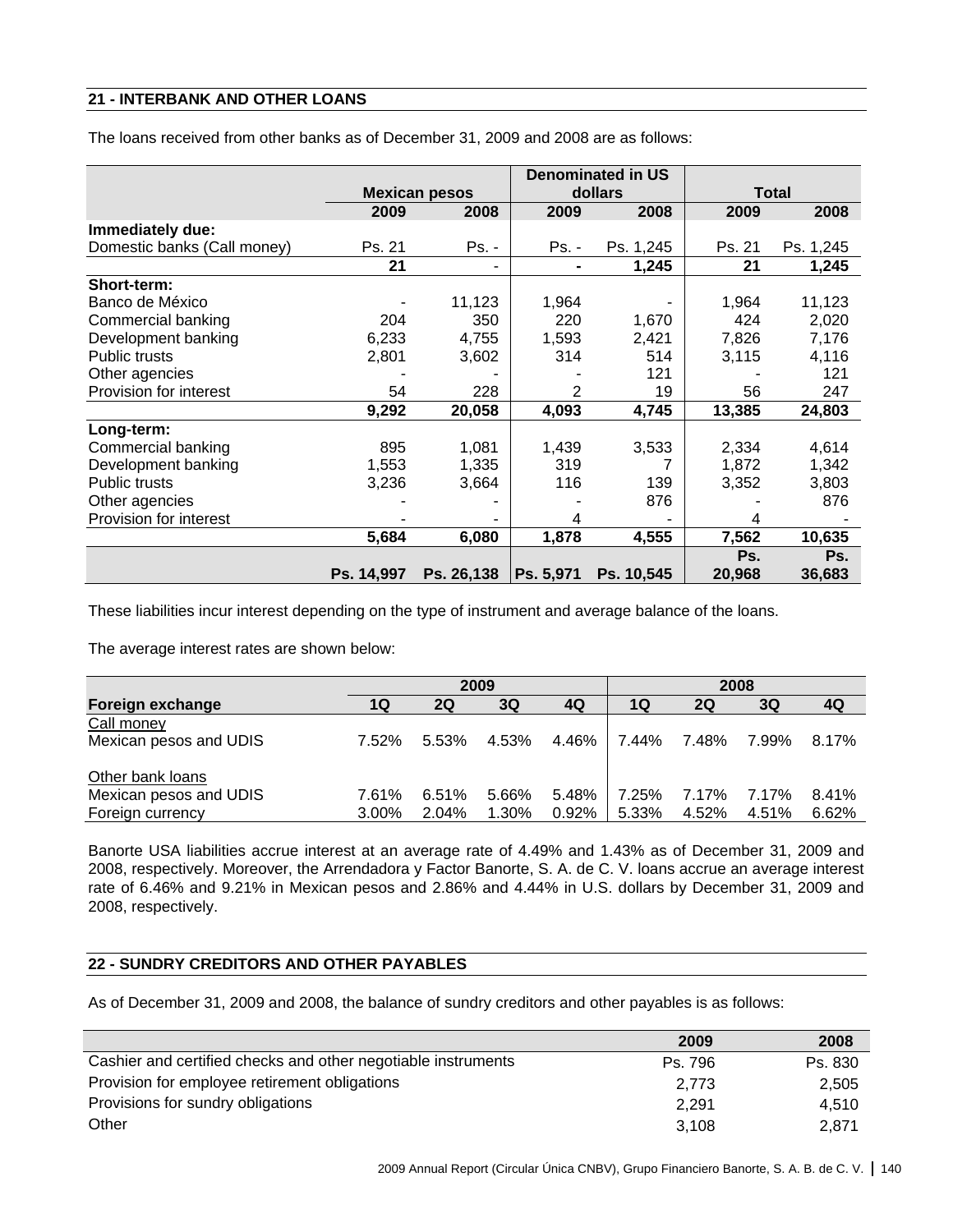|                                      | Ps. 8,968 | Ps. 10.716 |
|--------------------------------------|-----------|------------|
| 23 - EMPLOYEE RETIREMENT OBLIGATIONS |           |            |

The Financial Group recognizes the liabilities for pension plans and seniority premium using the projected unit credit method, which considers the benefits accrued at the balance sheet date and the benefits generated during the year.

The amount of current and projected benefits as of December 31, 2009 and 2008, related to the defined benefit pension plan, seniority premiums and retiree medical coverage, determined by independent actuaries, is analyzed below:

|                                    | 2009           |                  |                |              |  |
|------------------------------------|----------------|------------------|----------------|--------------|--|
|                                    | <b>Pension</b> | <b>Seniority</b> | <b>Medical</b> |              |  |
|                                    | plan           | premiums         | services       | <b>Total</b> |  |
| Projected benefit obligation (PBO) | (Ps. 725)      | (Ps. 149)        | (Ps. 1,633)    | (Ps. 2,507)  |  |
| Fund market value                  | 1,125          | 269              | 1,749          | 3,143        |  |
| <b>Funded status</b>               | 400            | 120              | 116            | 636          |  |
| Transition asset (obligation)      | 22             | (10)             | 246            | 258          |  |
| Unrecognized prior service cost    |                | (3)              |                | (1)          |  |
| Unrecognized actuarial losses      | 217            | 4                | 488            | 709          |  |
| Net projected asset (liability)    | Ps. 641        | <b>Ps. 111</b>   | Ps. 850        | Ps. 1,602    |  |

|                                    | 2008           |                  |                |              |  |
|------------------------------------|----------------|------------------|----------------|--------------|--|
|                                    | <b>Pension</b> | <b>Seniority</b> | <b>Medical</b> |              |  |
|                                    | plan           | premiums         | services       | <b>Total</b> |  |
| Projected benefit obligation (PBO) | (Ps. 728)      | (Ps. 136)        | (Ps. 1,318)    | (Ps. 2,182)  |  |
| Fund market value                  | 947            | 226              | 1,357          | 2,530        |  |
| <b>Funded status</b>               | 219            | 90               | 39             | 348          |  |
| Transition asset (obligation)      | 32             | (13)             | 328            | 347          |  |
| Unrecognized prior service cost    |                | (3)              |                | (1)          |  |
| Unrecognized actuarial losses      | 207            | າ                | 203            | 412          |  |
| Net projected asset (liability)    | Ps. 460        | <b>Ps. 76</b>    | Ps. 570        | Ps. 1,106    |  |

The Financial Group has a net prepayment (net prepaid asset) of Ps. 4 generated by transferring personnel from Sólida Administradora de Portafolios, S. A. de C. V. (Sólida) to Banorte. Moreover, as of December 31, 2009, a separate fund amounting to Ps. 3,143, (Ps. 2,530 in 2008) has been set aside to meet the above-mentioned obligations, in accordance with NIF D-3 and is recorded under "Other assets".

For the years ended December 31, 2009 and 2008, the net periodic pension cost is as follows:

|                                                     | 2009                     | 2008           |
|-----------------------------------------------------|--------------------------|----------------|
| Service cost                                        | Ps. 95                   | Ps. 81         |
| Interest cost                                       | 197                      | 181            |
| Expected return on plan assets                      | (274)                    | (216)          |
| Amortizations of unrecognized items:                |                          |                |
| Transition obligation                               | 86                       | 87             |
| Effects of curtailment and reduction of obligations | $\overline{\phantom{a}}$ |                |
| Variations in assumptions                           | 27                       | 25             |
| Net periodic pension cost                           | <b>Ps. 131</b>           | <b>Ps. 159</b> |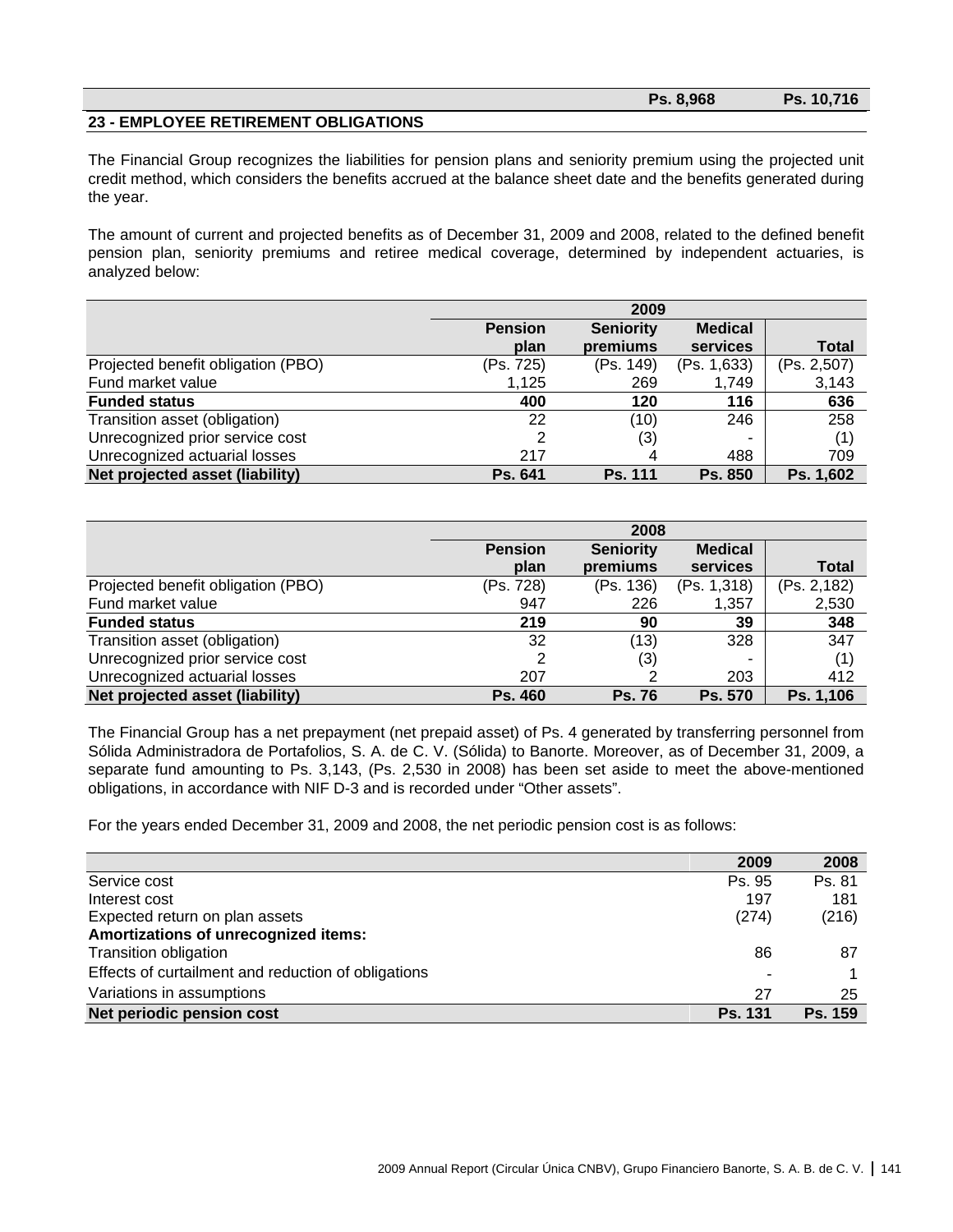The rates used in the calculation of the projected benefit obligation and return on plan assets as of December 31, 2009 and 2008, are shown below:

| Concept                                                                         | 2009           | 2008           |
|---------------------------------------------------------------------------------|----------------|----------------|
|                                                                                 | <b>Nominal</b> | <b>Nominal</b> |
| Discount rate                                                                   | 9.25%          | 9.25%          |
| Rate of wage increase                                                           | 4.50%          | 4.50%          |
| Rate of increase in costs and expenses of other postretirement benefits         | 5.57%          | 5.57%          |
| Long-term inflation rate                                                        | 3.50%          | 3.50%          |
| Expected long-term rate of return on plan assets of the Banorte Brokerage House | 10.25%         | 10.25%         |
| Expected long-term rate of return on plan assets                                | 10.0%          | 9.75%          |

The liability for severance indemnities due to causes other than restructuring, which was also determined by independent actuaries, is comprised as follows:

| <b>Concept</b>                            | 2009      | 2008      |
|-------------------------------------------|-----------|-----------|
| Defined and projected benefit obligations | (Ps. 158) | (Ps. 156) |
| <b>Funded status</b>                      | (158)     | (156)     |
| Transition obligation                     | 62        | 83        |
| Net projected liability                   | (Ps. 96)  | (Ps. 73)  |

For the years ended December 31, 2009 and 2008, the net periodic pension cost is as follows:

| <b>Concept</b>            | 2009          | 2008   |
|---------------------------|---------------|--------|
| Service cost              | Ps. 27        | Ps. 25 |
| Interest cost             | 12            |        |
| Transition obligation     | 21            | 21     |
| Variations in assumptions |               |        |
| Net periodic pension cost | <b>Ps. 68</b> | Ps. 55 |

The balance of the employee retirement obligations presented in this note refer to the Financial Group's defined benefit pension plan for those employees who remain enrolled.

The labor obligations derived from the defined contribution pension plan do not require an actuarial valuation as established in NIF D-3, because the cost of this plan is equivalent to the Financial Group's contributions made to the plan. Moreover, this pension plan maintains a fund as of December 31, 2009 and 2008, equivalent to Ps. 1,140 and Ps. 958, respectively, which is recorded under "Other assets" and is equivalent to the recorded plan liability.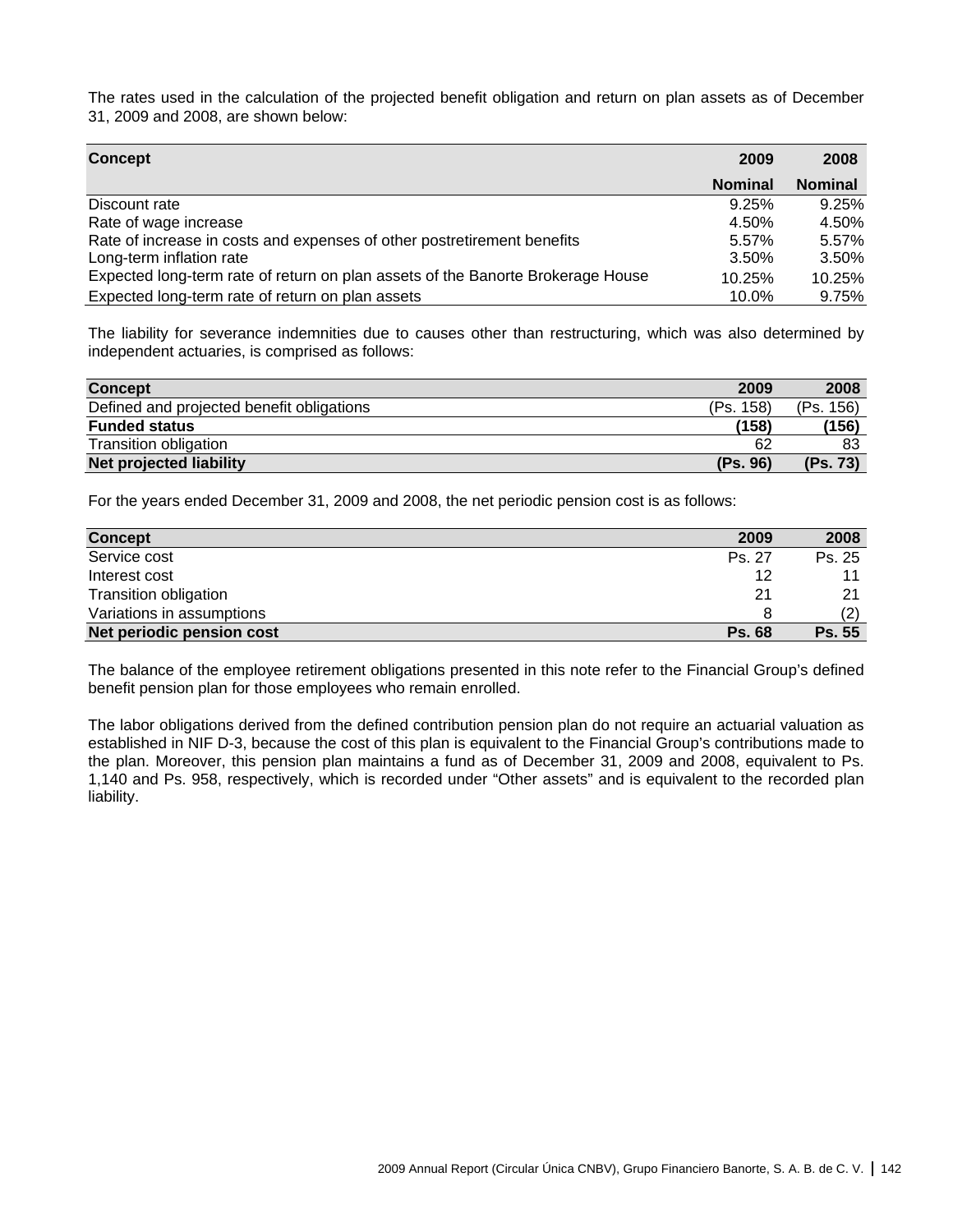# **24 - SUBORDINATED DEBENTURES**

As of December 31, 2009 and 2008, the subordinated debentures in circulation are as follows:

|                                                                                                | 2009       | 2008       |
|------------------------------------------------------------------------------------------------|------------|------------|
| Senior subordinated, nonconvertible debentures, maturing in January 2014, denominated in       |            |            |
| US dollars, at an interest rate of 5.875%, payable semiannually with a final principal payment |            |            |
| at maturity (10-year term).                                                                    | $Ps. -$    | Ps. 4,150  |
| Preferred subordinated, nonconvertible debentures, maturing in April 2016, denominated in US   |            |            |
| dollars, at an interest rate of 6.135%, payable semiannually with a final principal payment at |            |            |
| maturity (10-year term).                                                                       | 5.226      | 5,533      |
| Nonpreferred subordinated nonconvertible debentures (Q BANORTE 08 debentures), maturing        |            |            |
| in February 2018, interest at the 28-day TIIE rate plus 0.60%.                                 | 3,000      | 3,000      |
| Preferred subordinated nonconvertible debentures (Q BANORTE 08-2), maturing in June            |            |            |
| 2018, interest at the 28-day TIIE rate plus 0.77%.                                             | 2,750      | 2,750      |
| Preferred subordinated nonconvertible debentures, BANORTE 09 debentures maturing in            |            |            |
| March 2019, interest at the 28-day TIIE rate plus 2%, payable in 130 periods of 28 days each.  | 2,200      |            |
| Nonpreferred subordinated nonconvertible debentures, maturing in April 2021, denominated in    |            |            |
| US dollars, at an interest rate of 6.862%, payable semiannually with a final principal payment |            |            |
| at maturity (15-year term).                                                                    | 2,613      | 2,766      |
| Preferred subordinated nonconvertible debentures, Q BANORTE 08-U maturing in February          |            |            |
| 2028, interest at a 4.95% annual rate.                                                         | 1,941      | 1,871      |
| Subordinated debentures, maturing in June 2034, denominated in US dollars, at an interest      |            |            |
| rate of 2.75%.                                                                                 | 135        | 143        |
| Preferred subordinated debentures maturing in April 2034, denominated in US dollars, at an     |            |            |
| interest rate of 2.72%.                                                                        | 135        | 143        |
| Accrued interest.                                                                              | 168        | 257        |
|                                                                                                | Ps. 18,168 | Ps. 20,613 |

The costs related to these debentures are amortized using the straight-line method over the term of the debt. The amortization charged to results was Ps. 8 and Ps. 15 in 2009 and 2008, respectively.

#### **25 - TRANSACTIONS AND BALANCES WITH SUBSIDIARIES AND ASSOCIATED COMPANIES**

The balances and transactions with subsidiaries and associated companies as of December 31, 2009 and 2008, are as follows:

|                                          |                 | <b>Revenues</b> |                         | <b>Accounts receivable</b> |  |  |
|------------------------------------------|-----------------|-----------------|-------------------------|----------------------------|--|--|
| <b>Institution</b>                       | 2009            | 2008            | 2009                    | 2008                       |  |  |
| Seguros Banorte Generali, S. A. de C. V. | Ps. 598         | Ps. 613         | Ps. 9                   | Ps. 19                     |  |  |
|                                          | <b>Expenses</b> |                 | <b>Accounts payable</b> |                            |  |  |
| <b>Institution</b>                       | 2009            | 2008            | 2009                    | 2008                       |  |  |
| Seguros Banorte Generali, S. A. de C. V. | Ps. 101         | Ps. 300         | Ps. 5                   | Ps. 24                     |  |  |

All balances and transactions with the subsidiaries indicated in Note 3 have been eliminated in consolidation.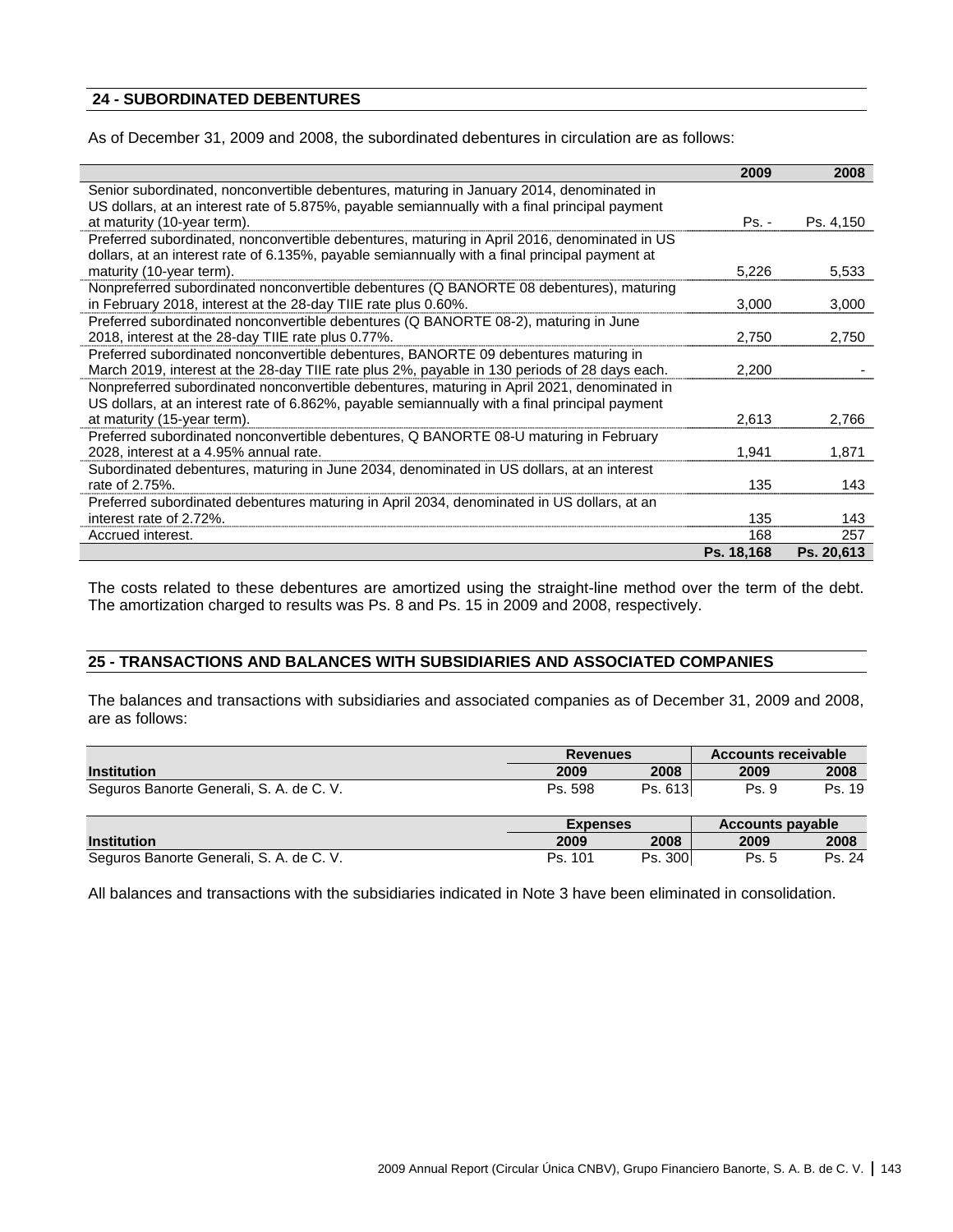Pursuant to article 73 of the LIC (Credit Institutions Law), the loans granted by Banorte to any related party cannot exceed 50% of the basic portion of their net capital. For the years ended December 31, 2009 and 2008, the amount of the loans granted to related parties is Ps. 7,362 and Ps. 8,216, respectively, representing 46.2% and 54%, respectively, of the limit established by the LIC.

## **Loan portfolio sales**

# Sale of loan portfolio packages between related parties (nominal values)

In February 2003 Banorte sold Ps. 1,925 of its own portfolio (with interest) to its subsidiary Sólida at a price of Ps. 378. Of this transaction, Ps. 1,891 related to past-due amounts and Ps. 64 to the current portfolio. The transaction was recorded based on figures as of August 2002, for which reason the final amount affecting the February 2003 balance sheet was Ps. 1,856, considering the collections made since August 2002. In conjunction with the loan portfolio sold, Ps. 1,577 of the associated allowance for loan losses was transferred as well.

In official letter 601-II-323110 dated November 5, 2003, the Commission established the accounting criteria to be applied to this transaction and issued a series of rulings whereby Banorte must provide detailed information on the activities of this transaction throughout its duration, in the understanding that this transaction was a onetime event and not a recurring portfolio transfer procedure.

|                                           | <b>Mexican pesos</b> |               |               | <b>Foreign currency</b>  |                          |               | <b>Total</b> |               |               |
|-------------------------------------------|----------------------|---------------|---------------|--------------------------|--------------------------|---------------|--------------|---------------|---------------|
| Type of portfolio                         | Aug 02               | <b>Dec 08</b> | <b>Dec 09</b> | Aug 02                   | <b>Dec 08</b>            | <b>Dec 09</b> | Aug 02       | <b>Dec 08</b> | <b>Dec 09</b> |
| Performing                                |                      |               |               |                          |                          |               |              |               |               |
| portfolio                                 |                      |               |               |                          |                          |               |              |               |               |
| Commercial                                | Ps.5                 | Ps.-          | $Ps. -$       | Ps.5                     | $Ps. -$                  | $Ps. -$       | Ps.10        | $Ps. -$       | $Ps. -$       |
| Mortgage                                  | 54                   | 34            | 27            | $\overline{\phantom{a}}$ | $\overline{\phantom{a}}$ | ۰             | 54           | 34            | 27            |
| <b>Total</b>                              | 59                   | 34            | 27            | 5                        | $\blacksquare$           |               | 64           | 34            | 27            |
| Past-due portfolio                        |                      |               |               |                          |                          |               |              |               |               |
| Commercial                                | 405                  | 367           | 361           | 293                      | 116                      | 110           | 698          | 483           | 471           |
| Consumer                                  | 81                   | 72            | 72            |                          |                          | ۰             | 81           | 72            | 72            |
| Mortgage                                  | 1,112                | 393           | 350           |                          | ٠                        | ۰             | 1,112        | 393           | 350           |
| <b>Total</b>                              | 1,598                | 832           | 783           | 293                      | 116                      | 110           | 1,891        | 948           | 893           |
| <b>Total portfolio</b>                    | Ps.1,657             | <b>Ps.866</b> | <b>Ps.810</b> | <b>Ps.298</b>            | <b>Ps.116</b>            | <b>Ps.110</b> | Ps.1,955     | <b>Ps.982</b> | <b>Ps.920</b> |
| Allowance for loan losses <sup>(1)</sup>  |                      |               |               |                          |                          |               |              |               |               |
| Commercial                                | 326                  | 355           | 349           | 246                      | 116                      | 110           | 572          | 471           | 459           |
| Consumer                                  | 77                   | 72            | 72            |                          |                          |               | 77           | 72            | 72            |
| Mortgage                                  | 669                  | 369           | 336           |                          |                          | ۰             | 669          | 369           | 336           |
| <b>Total allowance for</b><br>loan losses | Ps.1,072             | <b>Ps.796</b> | <b>Ps.757</b> | <b>Ps.246</b>            | <b>Ps.116</b>            | <b>Ps.110</b> | Ps.1,318     | <b>Ps.912</b> | <b>Ps.867</b> |

Pursuant to the foregoing, below is a summary of the activity of the loan portfolio sold to Sólida since August 2002 and for the years of 2008 and 2009:

(1) Allowances required based on the classification methodology applied in Banorte that maintained a 99.99% equity interest in Sólida during 2009 and 2008.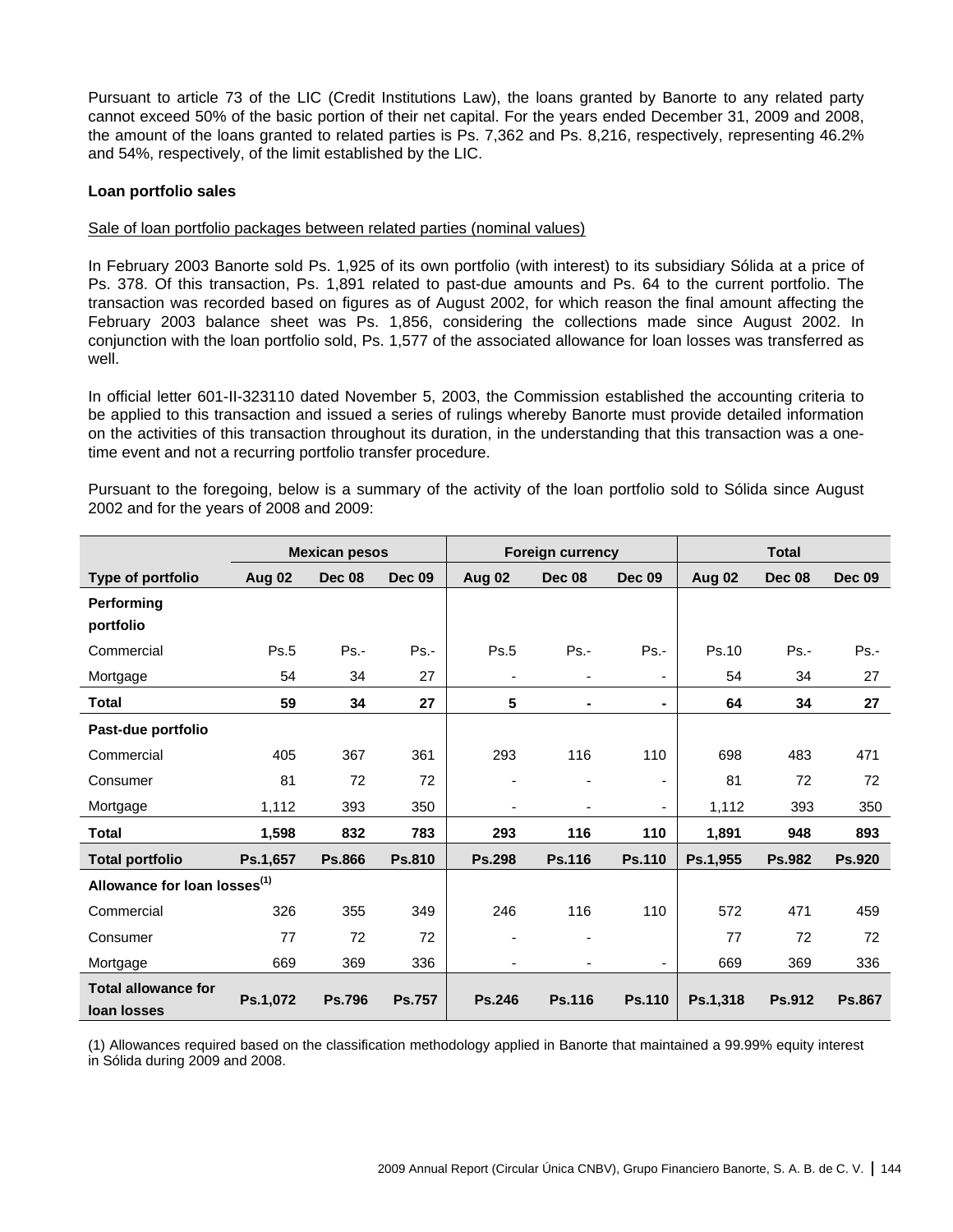As of December 31, 2009 and 2008, the composition of the Banorte's loan portfolio, including the loan portfolio sold to Sólida, is as follows:

|                             |               | <b>Mexican pesos</b> | <b>Foreign currency</b> |               |               | <b>Total</b>  |
|-----------------------------|---------------|----------------------|-------------------------|---------------|---------------|---------------|
| Type of portfolio           | <b>Dec 09</b> | <b>Dec 08</b>        | <b>Dec 09</b>           | <b>Dec 08</b> | <b>Dec 09</b> | <b>Dec 08</b> |
| <b>Comercial loans</b>      |               |                      | Ps.                     |               |               |               |
|                             | Ps. 133,823   | Ps. 129,995          | 11,316                  | Ps.15,377     | Ps. 145,139   | Ps. 145,372   |
| Consumer loans              | 25,525        | 29,116               |                         |               | 25.525        | 29,116        |
| Mortgage loans              | 47,378        | 43,784               |                         |               | 47,378        | 43,784        |
| <b>Performing portfolio</b> | 206,726       | 202,895              | 11,316                  | 15,377        | 218,042       | 218,272       |
|                             |               |                      |                         |               |               |               |
| <b>Comercial loans</b>      | 2,583         | 1,738                | 150                     | 153           | 2,733         | 1,891         |
| Consumer loans              | 2.014         | 2,570                |                         |               | 2,014         | 2,570         |
| Mortgage loans              | 1,151         | 1,098                |                         |               | 1,151         | 1,098         |
| Past-due portfolio          | 5,748         | 5,406                | 150                     | 153           | 5,898         | 5,559         |
| <b>Total portfolio</b>      | 212.474       | 208.301              | 11.466                  | 15,530        | 223.940       | 223,831       |
| Allowance for loan losses   | 7,425         | 6,950                | 384                     | 285           | 7,809         | 7,235         |
| Net portfolio               |               |                      | Ps.                     |               |               |               |
|                             | Ps. 205.049   | Ps. 201.351          | 11.082                  | Ps. 15,245    | Ps. 216,131   | Ps. 216,596   |
| Allowance for loan losses   |               |                      |                         |               | 132.40%       | 130.15%       |
| % of past-due portfolio     |               |                      |                         |               | 2.63%         | 2.48%         |

## **26 - INFORMATION BY SEGMENT**

To analyze the financial information of the Financial Group, the data of the most representative segments as of December 31, 2009 and 2008 is presented.

a. The balances by service sector of the Financial Group, without considering the eliminations relative to the consolidation of the financial statements, are as follows:

|                                        | 2009       | 2008       |
|----------------------------------------|------------|------------|
| <b>Banking Sector:</b>                 |            |            |
| Net income                             | Ps.5,132   | Ps.6,543   |
| Stockholders' equity                   | 40,348     | 35,526     |
| Total portfolio                        | 234,878    | 236,236    |
| Past-due portfolio                     | 6,051      | 4,836      |
| Allowance for loan losses              | (7, 358)   | (6, 582)   |
| Total net assets                       | 548,560    | 562,433    |
| <b>Brokerage Sector:</b>               |            |            |
| Net income                             | 203        | 183        |
| Stockholders' equity                   | 1,396      | 1,143      |
| Portfolio balance                      | 135,621    | 119,286    |
| Total net assets                       | 5,273      | 1,662      |
| <b>Long Term Savings Sector:</b>       |            |            |
| Net income                             | 772        | 579        |
| Stockholders' equity                   | 4,727      | 4,216      |
| Total net assets                       | 32,026     | 27,789     |
| <b>Other Finance Companies Sector:</b> |            |            |
| Net income                             | 425        | 336        |
| Stockholders' equity                   | 1,631      | 1,308      |
| Total portfolio                        | 13,461     | 13,913     |
| Past-due portfolio                     | 103        | 74         |
| Allowance for loan losses              | (177)      | (79)       |
| Total net assets                       | Ps. 13,645 | Ps. 14,322 |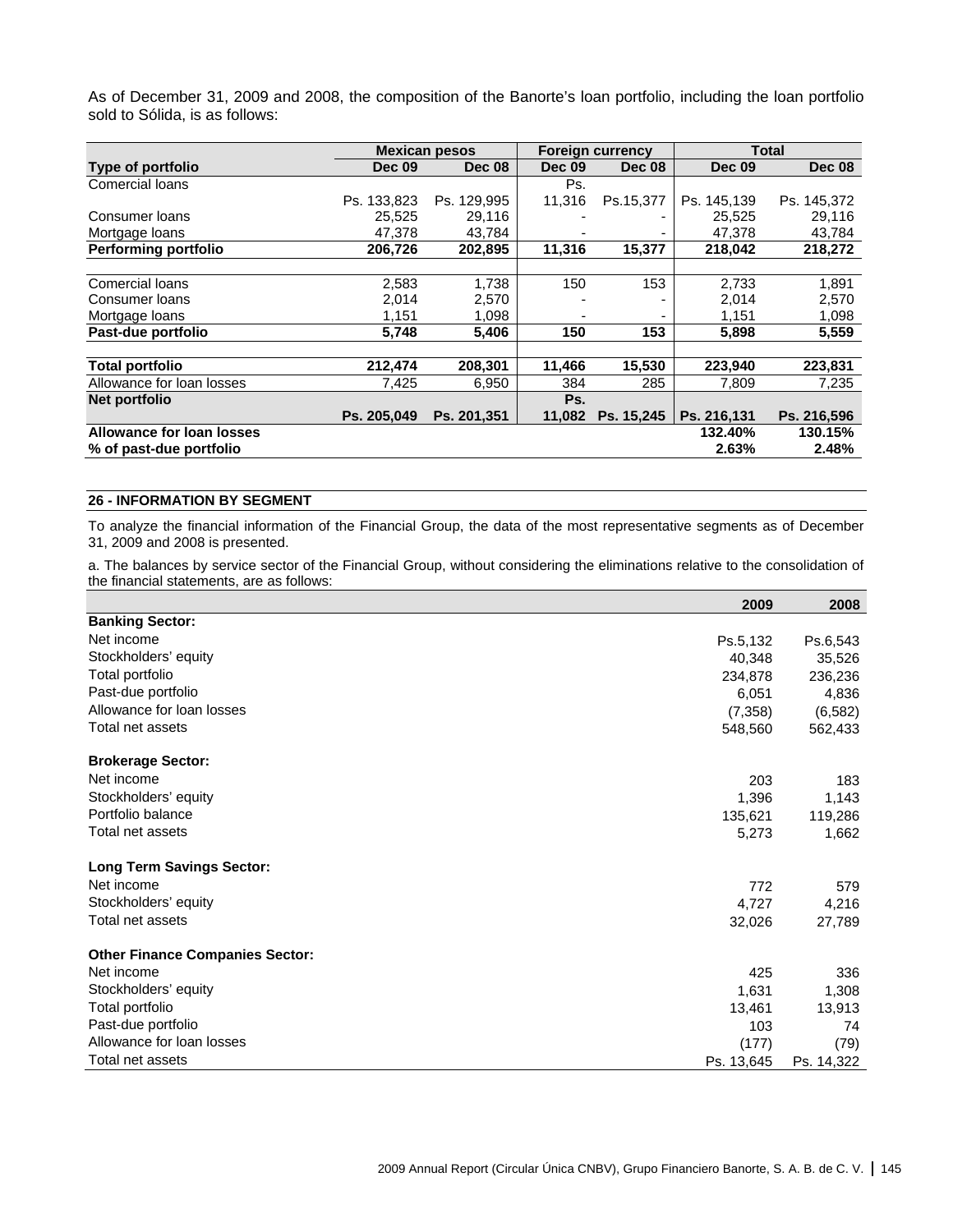b. The trading results for the years ended December 31, 2009 and 2008, are as follows:

|                                          | 2009      | 2008      |
|------------------------------------------|-----------|-----------|
| <b>Valuation results</b>                 |           |           |
| <b>Trading securities</b>                | (Ps. 17)  | Ps. 109   |
| Repurchase or resale agreement           | (156)     | 49        |
| Derivatives financial instruments        | 20        | (172)     |
| <b>Total valuation results</b>           | (153)     | (14)      |
|                                          |           |           |
| <b>Purchase-sale results</b>             |           |           |
| Trading securities                       | 318       | 25        |
| Available for sale securities            | 23        | (178)     |
| Derivatives financial instruments        | 180       | 428       |
| <b>Total securities purchase sale</b>    | 521       | 275       |
|                                          |           |           |
| Spot foreign currency                    | 731       | 712       |
| Foreign currency forwards                | 154       | 48        |
| Foreign currency futures                 | (1)       |           |
| Foreign currency valuation               | (20)      | 6         |
| Minted metals purchase and sales         | 4         | 5         |
| Minted metals valuation                  | 8         | 6         |
| Total foreign currency purchase and sale | 876       | 778       |
| <b>Total purchase and sale results</b>   | 1,397     | 1,053     |
| <b>Total trading results</b>             | Ps. 1,244 | Ps. 1,039 |

c. The performing loan portfolio, grouped by economic sector and geographical location, is as follows:

|                                    | 2009         |                |                              |              |             |  |
|------------------------------------|--------------|----------------|------------------------------|--------------|-------------|--|
|                                    |              |                | <b>Geographical location</b> |              |             |  |
| <b>Economic sector</b>             | <b>North</b> | <b>Central</b> | <b>West</b>                  | <b>South</b> | Total       |  |
| Agriculture                        | Ps. 2,314    | Ps. 1,167      | Ps. 581                      | Ps. 732      | Ps. 4,794   |  |
| Mining                             | 347          | 18             | 14                           | 13           | 392         |  |
| Manufacturing                      | 7,872        | 4,725          | 1,661                        | 688          | 14,946      |  |
| Construction                       | 6,042        | 6,236          | 546                          | 1,828        | 14,652      |  |
| Public utilities                   | 43           | 252            | 2                            |              | 298         |  |
| Commerce                           | 10,543       | 7,241          | 3,307                        | 6,031        | 27,122      |  |
| Transportation                     | 1,308        | 6,173          | 105                          | 269          | 7,855       |  |
| <b>Financial services</b>          | 8.975        | 11,280         | 130                          | 1.473        | 21,858      |  |
| Communal social services           | 2,524        | 4,242          | 1,514                        | 369          | 8,649       |  |
| Business groups                    | 12           | 457            | 2                            | 6            | 477         |  |
| Public administration and services | 21,403       | 12,938         | 2,070                        | 2,516        | 38,927      |  |
| <b>INB</b>                         |              |                |                              |              | 14,100      |  |
| Credit card                        |              |                |                              |              | 11,801      |  |
| Consumer                           |              |                |                              |              | 13,726      |  |
| Mortgage                           |              |                |                              |              | 47,351      |  |
| Other                              |              |                |                              |              | 54          |  |
| Arrendadora y Factor Banorte       |              |                |                              |              | 11,952      |  |
| Performing loan portfolio          | Ps. 61,383   | Ps. 54,729     | Ps. 9,932                    | Ps. 13,926   | Ps. 238.954 |  |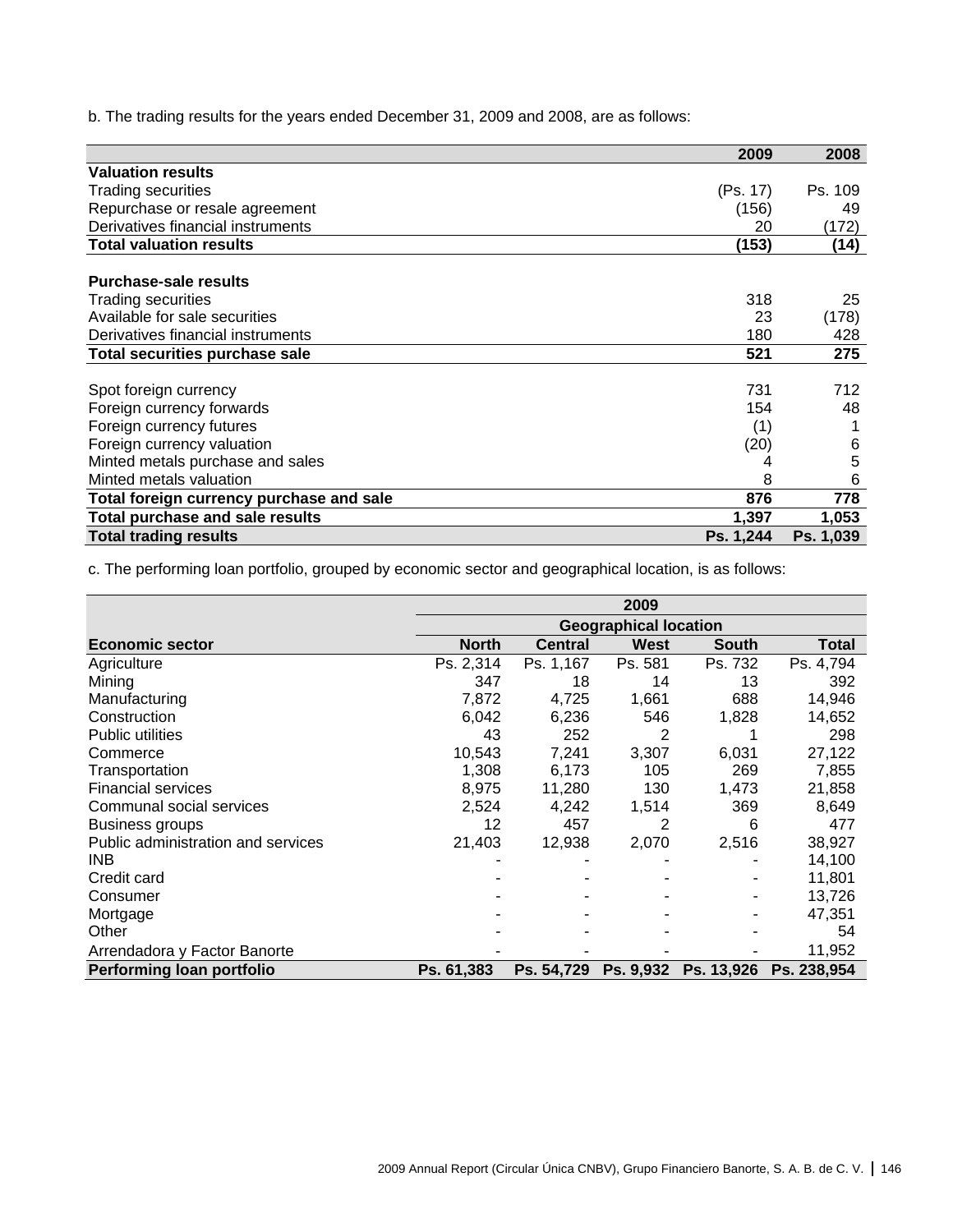|                                     | 2008         |                              |             |              |             |  |  |
|-------------------------------------|--------------|------------------------------|-------------|--------------|-------------|--|--|
|                                     |              | <b>Geographical location</b> |             |              |             |  |  |
| <b>Economic sector</b>              | <b>North</b> | <b>Central</b>               | <b>West</b> | <b>South</b> | Total       |  |  |
| Agriculture                         | Ps. 2,576    | Ps. 1,317                    | Ps. 571     | Ps. 737      | Ps. 5,201   |  |  |
| Mining                              | 58           | 20                           | 11          | 30           | 119         |  |  |
| Manufacturing                       | 8,502        | 5,159                        | 1,879       | 874          | 16,414      |  |  |
| Construction                        | 6,819        | 6,215                        | 870         | 971          | 14,875      |  |  |
| <b>Public utilities</b>             | 48           | 154                          | 2           |              | 205         |  |  |
| Commerce                            | 13,870       | 9,345                        | 3,477       | 6,359        | 33,051      |  |  |
| Transportation                      | 1,464        | 6,724                        | 126         | 201          | 8,515       |  |  |
| <b>Financial services</b>           | 9,319        | 13,385                       | 242         | 1,713        | 24,659      |  |  |
| Communal social services            | 2,904        | 3,728                        | 1,651       | 822          | 9,105       |  |  |
| Business groups                     | 22           | 56                           | 2           | 23           | 103         |  |  |
| Public administration and services  | 14,668       | 8,382                        | 1,626       | 2,413        | 27,089      |  |  |
| International organization services |              |                              |             |              |             |  |  |
| INB                                 |              |                              |             |              | 15,618      |  |  |
| Credit card                         |              |                              |             |              | 15,067      |  |  |
| Consumer                            |              |                              |             |              | 14,053      |  |  |
| Mortgage                            |              |                              |             |              | 43,750      |  |  |
| Other                               |              |                              |             |              | 47          |  |  |
| Arrendadora y Factor Banorte        |              |                              |             |              | 12,194      |  |  |
| Créditos Pronegocio                 |              |                              |             |              | 232         |  |  |
| Performing loan portfolio           | Ps. 60,251   | Ps. 54,485                   | Ps. 10,457  | Ps. 14,144   | Ps. 240,298 |  |  |

d. The past-due loan portfolio, grouped by economic sector and geographical location, is summarized as follows:

|                              | 2009           |                |                              |                |           |  |
|------------------------------|----------------|----------------|------------------------------|----------------|-----------|--|
|                              |                |                | <b>Geographical location</b> |                |           |  |
| <b>Economic sector</b>       | <b>North</b>   | <b>Central</b> | West                         | South          | Total     |  |
| Agriculture                  | Ps. 77         | Ps. 129        | Ps. 33                       | Ps. 20         | Ps. 259   |  |
| Mining                       | 2              | 3              |                              |                | 13        |  |
| Manufacturing                | 121            | 175            | 73                           | 46             | 415       |  |
| Construction                 | 89             | 105            | 12                           | 27             | 233       |  |
| Commerce                     | 363            | 298            | 147                          | 195            | 1,003     |  |
| Transportation               | 41             | 27             | 13                           | 19             | 100       |  |
| <b>Financial services</b>    | 8              | 15             |                              | 6              | 30        |  |
| Communal social services     | 74             | 49             | 47                           | 37             | 207       |  |
| <b>Business groups</b>       |                |                |                              |                |           |  |
| <b>INB</b>                   |                |                |                              |                | 1,047     |  |
| Credit card                  |                |                |                              |                | 1,610     |  |
| Consumer                     |                |                |                              |                | 332       |  |
| Mortgage                     |                |                |                              |                | 801       |  |
| Arrendadora y Factor Banorte |                |                |                              |                | 103       |  |
| Past-due loan portfolio      | <b>Ps. 776</b> | <b>Ps. 801</b> | <b>Ps. 327</b>               | <b>Ps. 357</b> | Ps. 6.154 |  |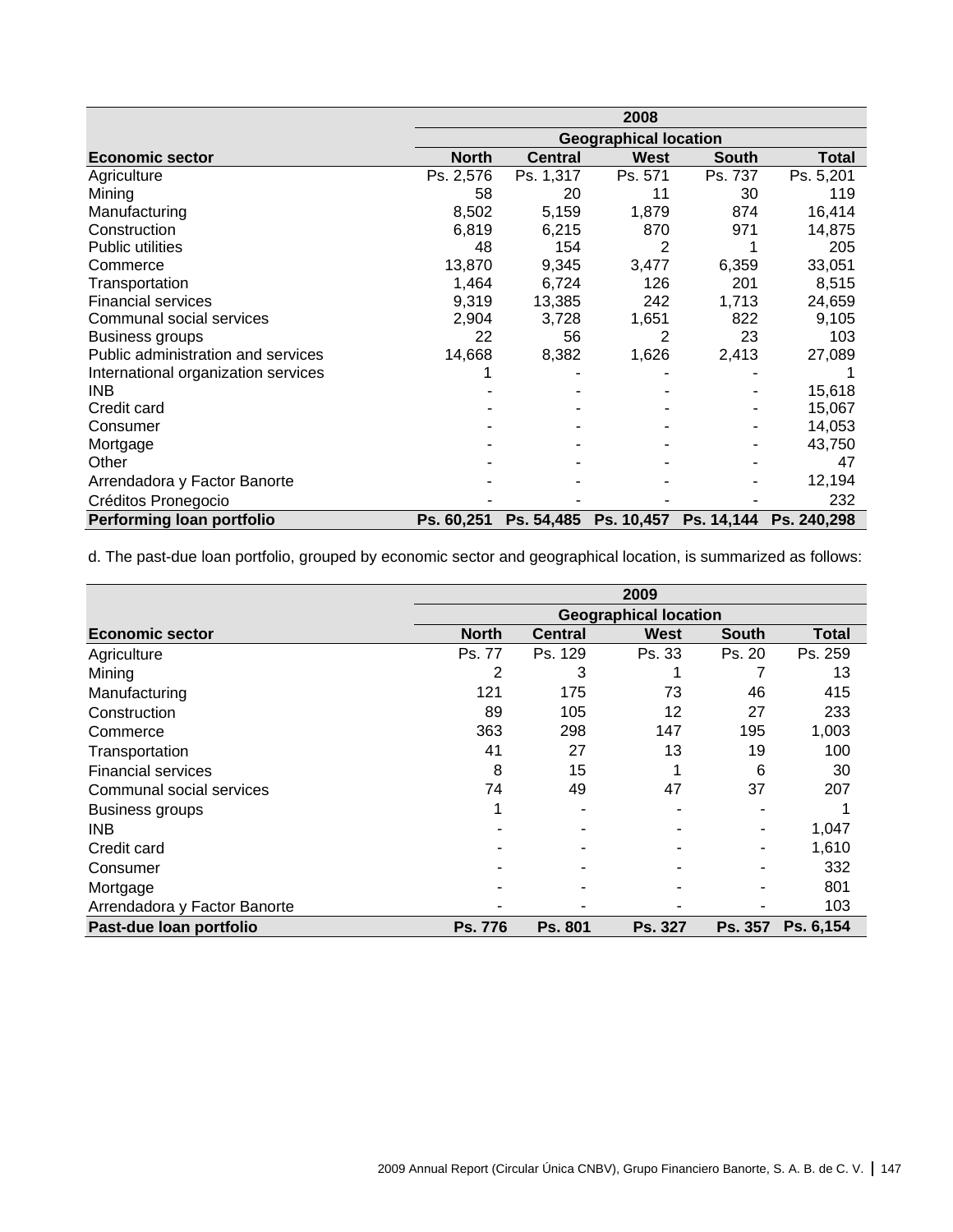|                              | 2008                         |                |             |         |           |  |
|------------------------------|------------------------------|----------------|-------------|---------|-----------|--|
|                              | <b>Geographical location</b> |                |             |         |           |  |
| <b>Economic sector</b>       | <b>North</b>                 | <b>Central</b> | <b>West</b> | South   | Total     |  |
| Agriculture                  | Ps. 30                       | Ps. 80         | Ps. 16      | Ps. 19  | Ps. 145   |  |
| Mining                       | 4                            | 2              |             | 6       | 13        |  |
| Manufacturing                | 72                           | 129            | 57          | 43      | 301       |  |
| Construction                 | 24                           | 73             | 4           | 23      | 124       |  |
| Commerce                     | 214                          | 206            | 95          | 122     | 637       |  |
| Transportation               | 19                           | 14             | 9           | 10      | 52        |  |
| <b>Financial services</b>    | 2                            | 11             |             | 3       | 16        |  |
| Communal social services     | 39                           | 31             | 13          | 33      | 116       |  |
| <b>Business groups</b>       |                              |                |             |         |           |  |
| INB                          |                              |                |             |         | 225       |  |
| Credit card                  |                              |                |             |         | 2,140     |  |
| Consumer                     |                              |                |             |         | 359       |  |
| Mortgage                     |                              |                |             |         | 705       |  |
| Other                        |                              |                |             |         | 2         |  |
| Arrendadora y Factor Banorte |                              |                |             |         | 74        |  |
| Créditos Pronegocio          |                              |                |             |         | 38        |  |
| Past-due loan portfolio      | Ps. 404                      | Ps. 547        | Ps. 195     | Ps. 259 | Ps. 4,948 |  |

e. Deposit accounts grouped by product and geographical location are as follows:

|                                 | 2009                         |                       |            |                  |                 |                         |                      |              |  |
|---------------------------------|------------------------------|-----------------------|------------|------------------|-----------------|-------------------------|----------------------|--------------|--|
|                                 | <b>Geographical location</b> |                       |            |                  |                 |                         |                      |              |  |
| <b>Product</b>                  | <b>Monterrey</b>             | <b>Mexico</b><br>City | West       | <b>Northwest</b> | <b>Southeas</b> | Treasury<br>t and other | Foreign              | <b>Total</b> |  |
| Non-interest bearing            |                              |                       |            |                  |                 |                         |                      |              |  |
| checking accounts               | Ps.13,209                    | Ps.19,770             | Ps.5,845   | Ps.7,773         | Ps.7,963        | Ps.70                   | $Ps. -$              | Ps.54,630    |  |
| Interest-bearing                |                              |                       |            |                  |                 |                         |                      |              |  |
| checking accounts               | 6,417                        | 23,033                | 4,041      | 6,192            | 8,039           | 162                     |                      | 47,884       |  |
| Savings accounts                |                              |                       |            |                  |                 |                         |                      | 2            |  |
| Current account in              |                              |                       |            |                  |                 |                         |                      |              |  |
| pesos and                       |                              |                       |            |                  |                 |                         |                      |              |  |
| preestablished                  | 3,449                        | 5,232                 | 1,492      | 2,733            | 2,556           | 122                     |                      | 15,584       |  |
| Non-interest bearing            |                              |                       |            |                  |                 |                         |                      |              |  |
| demand deposits, USD            | 834                          | 848                   | 199        | 1,085            | 221             | ٠                       | 3,694                | 6,881        |  |
| Interest bearing demand         |                              |                       |            |                  |                 |                         |                      |              |  |
| deposits, USD                   | 2,454                        | 1,570                 | 577        | 2,463            | 238             |                         | 5,012                | 12,314       |  |
| Savings accounts in             |                              |                       |            |                  |                 |                         |                      |              |  |
| <b>USD</b>                      |                              |                       |            |                  |                 |                         | 265                  | 265          |  |
| Over the counter                |                              |                       |            |                  |                 |                         |                      |              |  |
| promissory notes                | 11,362                       | 25,040                | 6,358      | 7,245            | 9,009           | 1,474                   |                      | 60,488       |  |
| Time deposits, USD              | 3,328                        | 4,095                 | 1,775      | 2,255            | 897             | 17                      | 13,427               | 25,794       |  |
| Money desk customers            | 19,366                       | 14,858                | 6,953      | 4,588            | 2,877           | 127                     |                      | 48,769       |  |
| <b>Financial intermediaries</b> |                              |                       |            |                  |                 | 2,277                   |                      | 2,277        |  |
| FOBAPROA checking               |                              |                       |            |                  |                 |                         |                      |              |  |
| accounts bearing                |                              |                       |            |                  |                 |                         |                      |              |  |
| interest                        | 20                           |                       |            |                  |                 |                         |                      | 20           |  |
| <b>Total deposits</b>           | Ps. 60,440                   | Ps. 94.447            | Ps. 27,240 | Ps. 34,334       | Ps. 31,800      |                         | Ps. 4,249 Ps. 22,398 | Ps. 274,908  |  |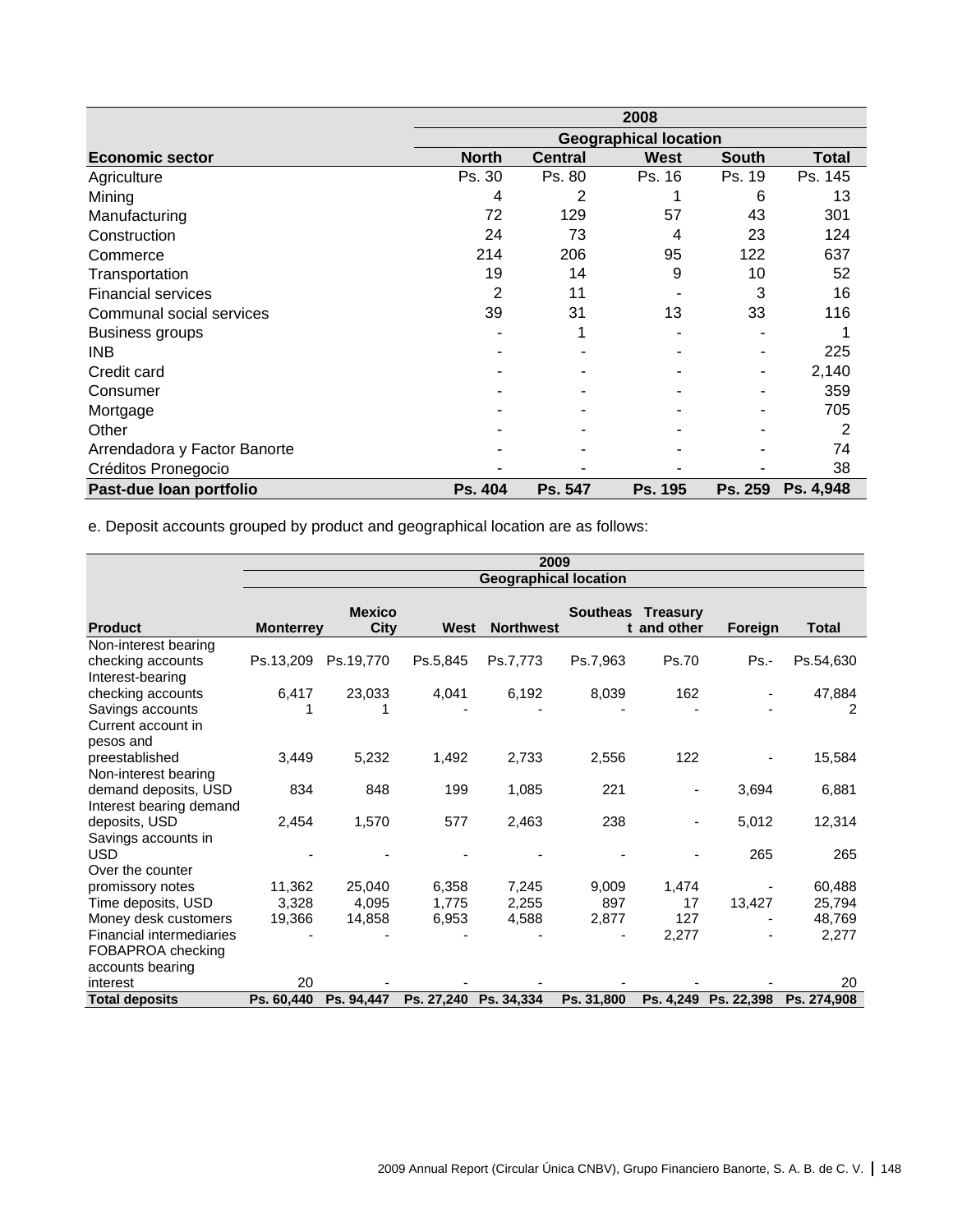|                                   | 2008                         |               |                       |                 |                          |                 |            |             |
|-----------------------------------|------------------------------|---------------|-----------------------|-----------------|--------------------------|-----------------|------------|-------------|
|                                   | <b>Geographical location</b> |               |                       |                 |                          |                 |            |             |
|                                   |                              | <b>Mexico</b> |                       | <b>Northwes</b> |                          | <b>Treasury</b> |            |             |
| <b>Product</b>                    | <b>Monterrey</b>             | City          | West                  | t               | <b>Southeast</b>         | and other       | Foreign    | Total       |
| Non-interest bearing              | Ps.                          | Ps. 18,134    | Ps. 5,506             | Ps. 6,334       | Ps. 7,625                | Ps. 72          | $Ps. -$    | Ps. 52,035  |
| checking accounts                 | 14,364                       |               |                       |                 |                          |                 |            |             |
| Interest-bearing                  |                              |               |                       |                 |                          |                 |            |             |
| checking accounts                 | 7,550                        | 21,108        | 2,546                 | 6,157           | 7,554                    | 145             |            | 45,060      |
| Savings accounts                  |                              |               |                       |                 |                          |                 |            | 3           |
| Current account in                |                              |               |                       |                 |                          |                 |            |             |
| pesos and                         |                              |               |                       |                 |                          |                 |            |             |
| preestablished                    | 3,392                        | 4,275         | 1,328                 | 2,236           | 2,247                    | 149             |            | 13,627      |
| Non-interest bearing              |                              |               |                       |                 |                          |                 |            |             |
| demand deposits, USD              | 585                          | 480           | 69                    | 957             | 227                      | 1               | 3,507      | 5,826       |
| Interest bearing                  |                              |               |                       |                 |                          |                 |            |             |
| demand deposits, USD              | 2,390                        | 1,634         | 359                   | 2,136           | 242                      |                 | 4,792      | 11,553      |
| Savings accounts in<br><b>USD</b> |                              |               |                       |                 |                          |                 | 231        | 231         |
| Over the counter                  |                              |               |                       |                 |                          |                 |            |             |
| promissory notes                  | 11.852                       | 22,783        | 5.671                 | 5.570           | 8,450                    | 1.387           |            | 55,713      |
| Time deposits, USD                | 2,199                        | 3,804         | 1,677                 | 1,595           | 931                      | 18              | 10,535     | 20,759      |
| Money desk customers              | 14,949                       | 15,738        | 4,987                 | 3,531           | 3,918                    | 23              |            | 43,146      |
| Financial                         |                              |               |                       |                 |                          |                 |            |             |
| intermediaries                    |                              |               |                       |                 | $\overline{\phantom{a}}$ | 12,802          |            | 12,802      |
| FOBAPROA checking                 |                              |               |                       |                 |                          |                 |            |             |
| accounts bearing                  |                              |               |                       |                 |                          |                 |            |             |
| interest                          | 14                           |               |                       |                 |                          |                 |            | 14          |
| <b>Total deposits</b>             | Ps. 57,296                   | Ps. 87,957    | Ps. 22,143 Ps. 28,516 |                 | Ps. 31,195               | Ps. 14,597      | Ps. 19,065 | Ps. 260,769 |

## **27 - TAX ENVIRONMENT**

The Financial Group was subject to ISR and IETU in 2009 and in 2008.

#### **Income tax**

Income tax (ISR) is calculated considering as taxable or deductible certain inflation effects; up until December 31, 2009 the ISR rate was 28%. On December 7, 2009 the decree was published reforming, adding and repealing various provisions of the Income Tax Law that went into effect on January 1, 2010. Temporary provisions were established by which the income tax rate from 2010 to 2012 will be 30%; 29% for 2013 and 28% for 2014.

#### **Book to tax reconciliation**

The principal items affecting the determination of the current tax expense of the Financial Group were the annual adjustment for inflation, the nondeductible amount of the allowance for loan losses that was over 2.5% of the average loan portfolio and the valuation of financial instruments.

## **PTU**

The Financial Group determines employee statutory profit sharing based on the criteria established in the guidelines set forth by the Mexican Constitution.

#### **Business Flat Tax**

Revenues, as well as deductions and certain tax credits, are determined based on cash flows generated for each period. The rate is 17.0% and 16.5% for 2009 and 2008, respectively, and 17.5% as of 2010. The Asset Tax Law was repealed upon enactment of LIETU; however, under certain circumstances, assets taxes paid in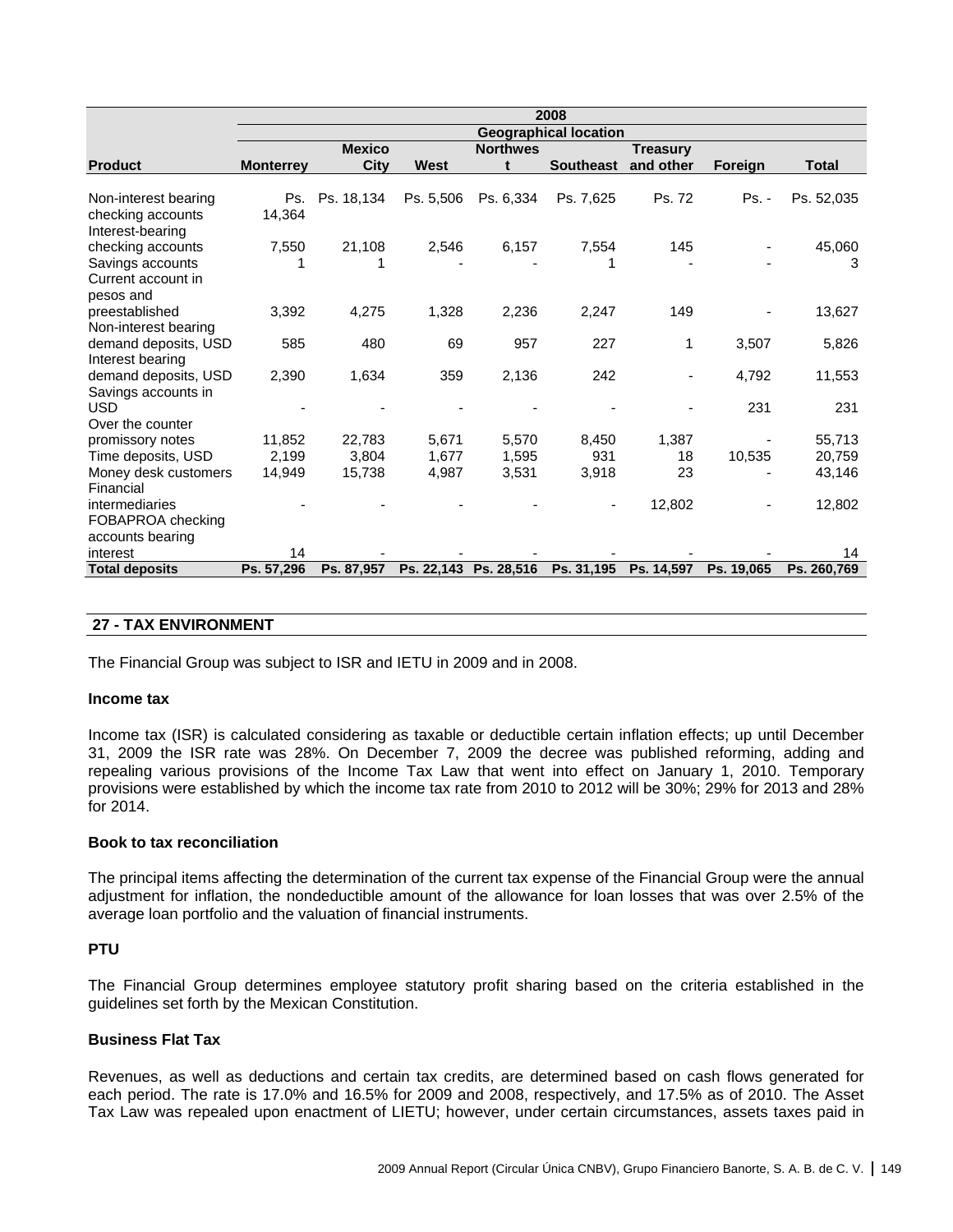the ten years prior to the year in which ISR is paid, may be refunded, according to the terms of the law. As of December 31, 2009, the Financial Group has no recoverable asset taxes.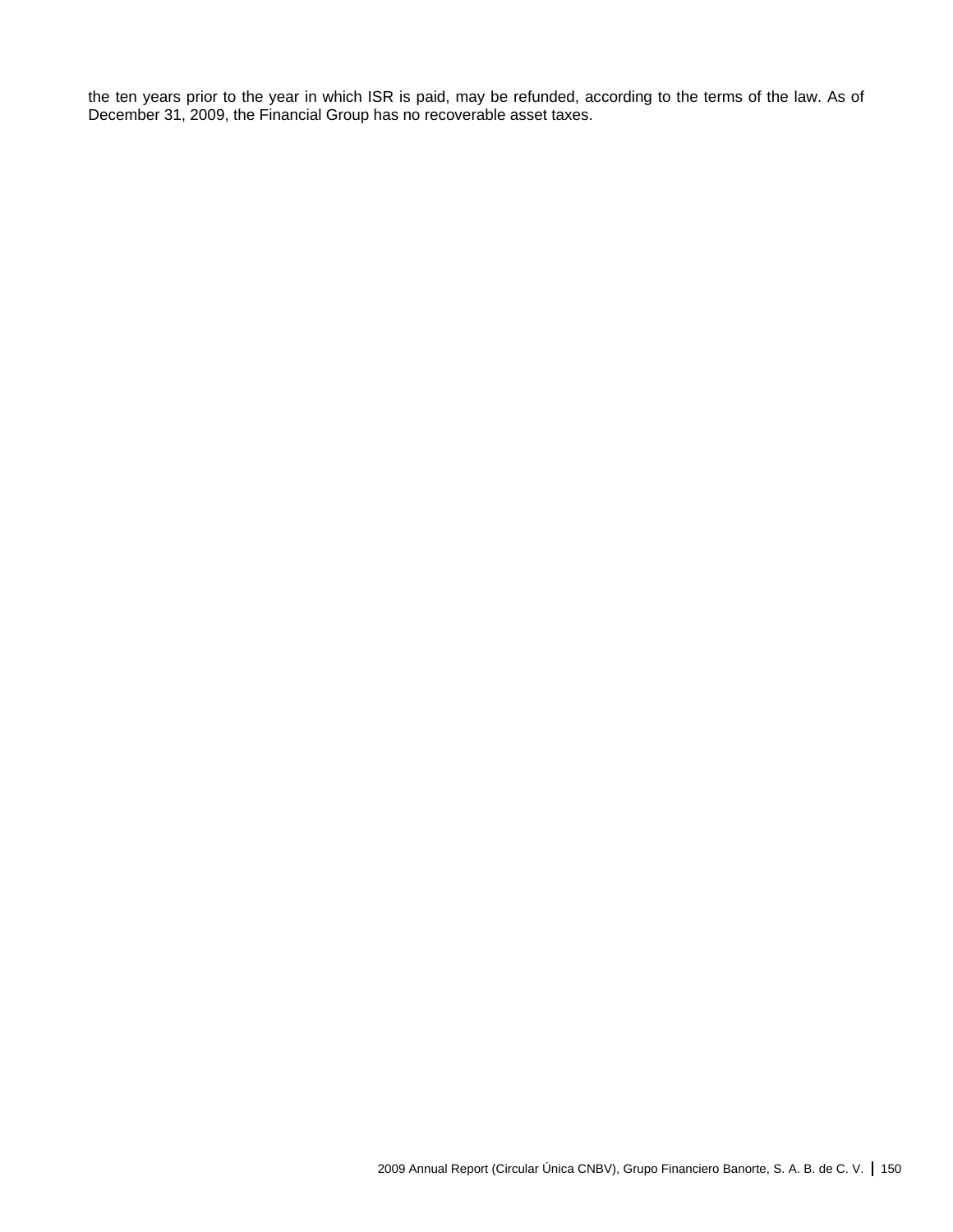# **28 - STOCKHOLDERS' EQUITY**

At the Stockholders' Ordinary General Meetings held on April 30 and October 5, 2009, the following resolutions were adopted, among others:

- To transfer the profits from 2008 equal to Ps. 6,663 to earnings from prior years, and increase the legal reserve by Ps. 351.
- Declare cash dividends of Ps. 364, equivalent to Ps. 0.180045 Mexican pesos per share.

The Financial Group's stockholders common stock as of December 31, 2009 and 2008 is comprised as follows:

|                                    | Number of shares with a nominal value of Ps. 3.50 |               |  |  |  |  |
|------------------------------------|---------------------------------------------------|---------------|--|--|--|--|
|                                    | 2009                                              | 2008          |  |  |  |  |
| "O" Series                         | 2,017,847,548                                     | 2,013,997,548 |  |  |  |  |
|                                    |                                                   |               |  |  |  |  |
|                                    | <b>Historical Amounts</b>                         |               |  |  |  |  |
|                                    | 2009                                              | 2008          |  |  |  |  |
| "O" Series                         | Ps. 7,000                                         | Ps. 6,986     |  |  |  |  |
| Restatement in<br>Mexican pesos of |                                                   |               |  |  |  |  |

December 2007 4,956 4,955

### **Restrictions on profits**

Stockholders' equity distributions, except restated paid-in capital and tax retained earnings, will be subject to a tax payable by the Financial Group at the rate in effect when the dividend is distributed. Any tax paid on such distribution may be credited against the income tax payable of the year in which the tax on the dividend is paid and the two fiscal years following such payment against the year's tax and its partial payments.

Ps. 11,956 Ps. 11,941

The Financial Group's net profit is subject to the requirement that at least 5% of net income of each year be transferred to the legal reserve until the reserve equals 20% of capital stock at par value. The legal reserve may not be distributed to the stockholders during the life of the Financial Group, except in the form of a share dividend. As of December 31, 2009, the legal reserve is Ps. 2,444 and represents 20% of paid-in capital.

#### **Capitalization ratio (pertaining to Banorte, the Financial Group's main subsidiary)**

The capitalization rules for financial institutions establish requirements for specific levels of net capital, as a percentage of assets subject to both market and credit risk.

The information for December 31, 2009 sent to Banco de México to review is shown below.

The capitalization ratio of Banorte as of December 31, 2009 was 16.77% of total risk (market and credit), and 24.42% of credit risk, which in both cases exceed the current regulatory requirements.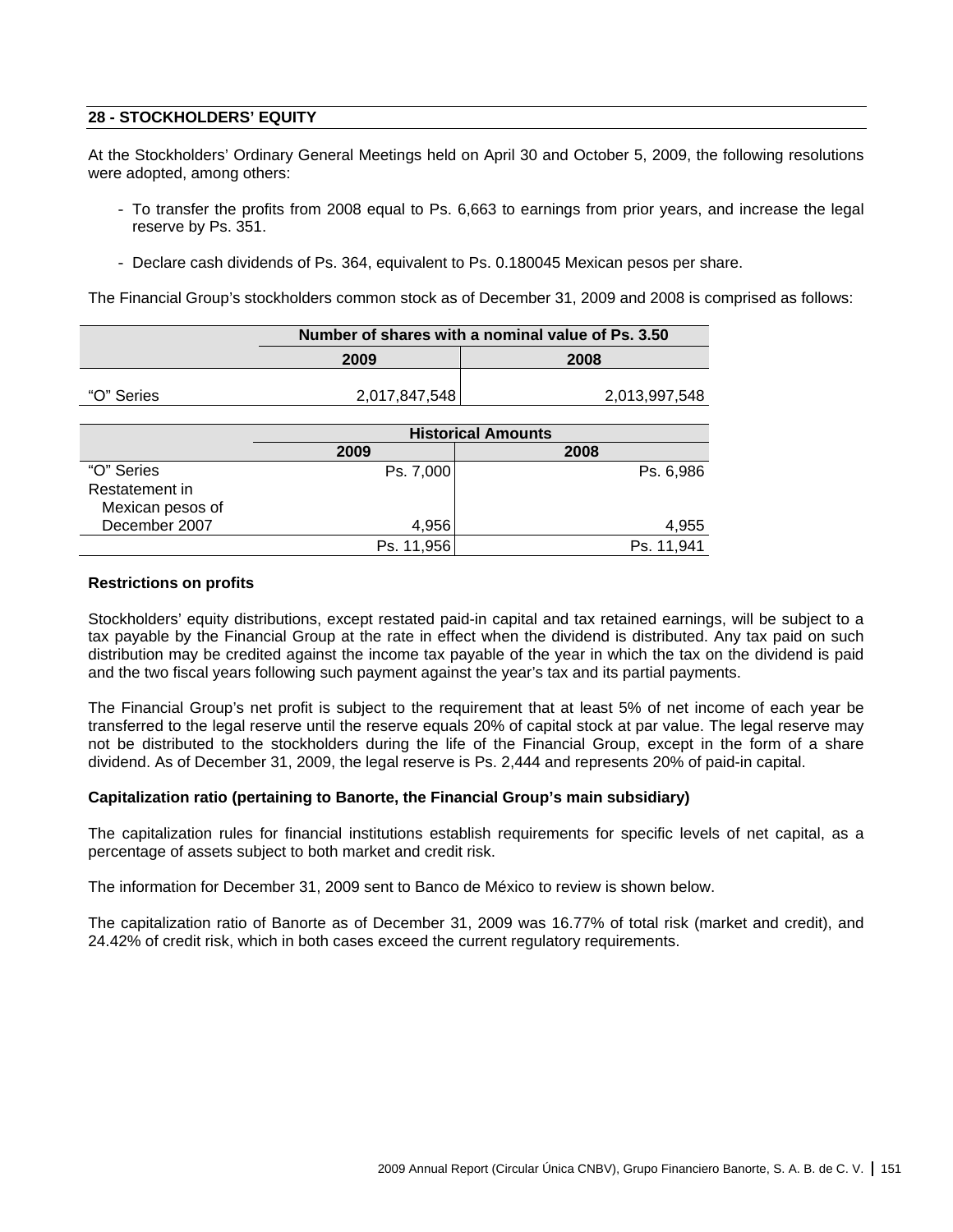The amount of net capital, divided by basic and complementary capital, is detailed below (these figures may differ from those in the basic financial statements):

| Net capital as of December 31, 2009                                            |                     |
|--------------------------------------------------------------------------------|---------------------|
| Stockholders' equity<br>Subordinated debentures and capitalization instruments | Ps. 40,340<br>4,615 |
| Deduction of investment in securitized instruments                             | 161                 |
| Deduction of investments in shares of financial entities                       | 6,235               |
| Deduction of investments in shares of non-financial entities                   | 2,941               |
| Deduction of intangibles and deferred expenses or costs                        | 237                 |
| <b>Basic capital</b>                                                           | 35,381              |
| Debentures and capitalization instruments                                      | 13,283              |
| Allowance for loan losses                                                      | 1,155               |
| Deduction of investment in securitized instruments                             | 161                 |
| <b>Complementary capital</b>                                                   | 14,277              |
| Net capital                                                                    | Ps. 49.658          |

Characteristics of the subordinated debentures:

|                                         | <b>Issuance</b> |                 | <b>Basic capital</b> | <b>Complementary</b> |
|-----------------------------------------|-----------------|-----------------|----------------------|----------------------|
| <b>Concept</b>                          | amount          | <b>Maturity</b> | proportion           | capital proportion   |
| Complementary capital debentures 2006   | Ps.5.297        | 13/10/2016      | 0%                   | 100%                 |
| Basic capital debentures 2006           | Ps.2.652        | 13/10/2021      | 100%                 | 0%                   |
| Basic capital debentures 2008           | Ps.3.008        | 27/02/2018      | 65%                  | 35%                  |
| Complementary capital debentures 2008   | Ps.1.971        | 15/02/2028      | 0%                   | 100%                 |
| Complementary capital debentures 2008-2 | Ps.2.759        | 15/06/2018      | $0\%$                | 100%                 |
| Complementary capital debentures 2009   | Ps.2.211        | 18/03/2019      | 0%                   | 100%                 |

Assets subject to risk are detailed below:

## **Assets subject to market risk**

| <b>Concept</b>                                                                                | <b>Positions</b><br>weighted by<br>risk | <b>Capital</b><br>requirement |
|-----------------------------------------------------------------------------------------------|-----------------------------------------|-------------------------------|
| Transactions in Mexican pesos with nominal interest rate                                      | Ps. 51,847                              | Ps. 4.148                     |
| Transactions with debt instruments in Mexican pesos with variable interest rates              | 10,879                                  | 870                           |
| Transactions in Mexican pesos with real interest rates or denominated in UDIS                 | 1.985                                   | 159                           |
| Transactions in UDIS or with yields referenced to the National Consumer Price Index<br>(INPC) | 5                                       |                               |
| Transactions in Mexican pesos with nominal interest rates                                     | 3.294                                   | 263                           |
| Exchange transactions                                                                         | 1,607                                   | 129                           |
| <b>Total</b>                                                                                  | Ps. 69,617                              | Ps. 5.569                     |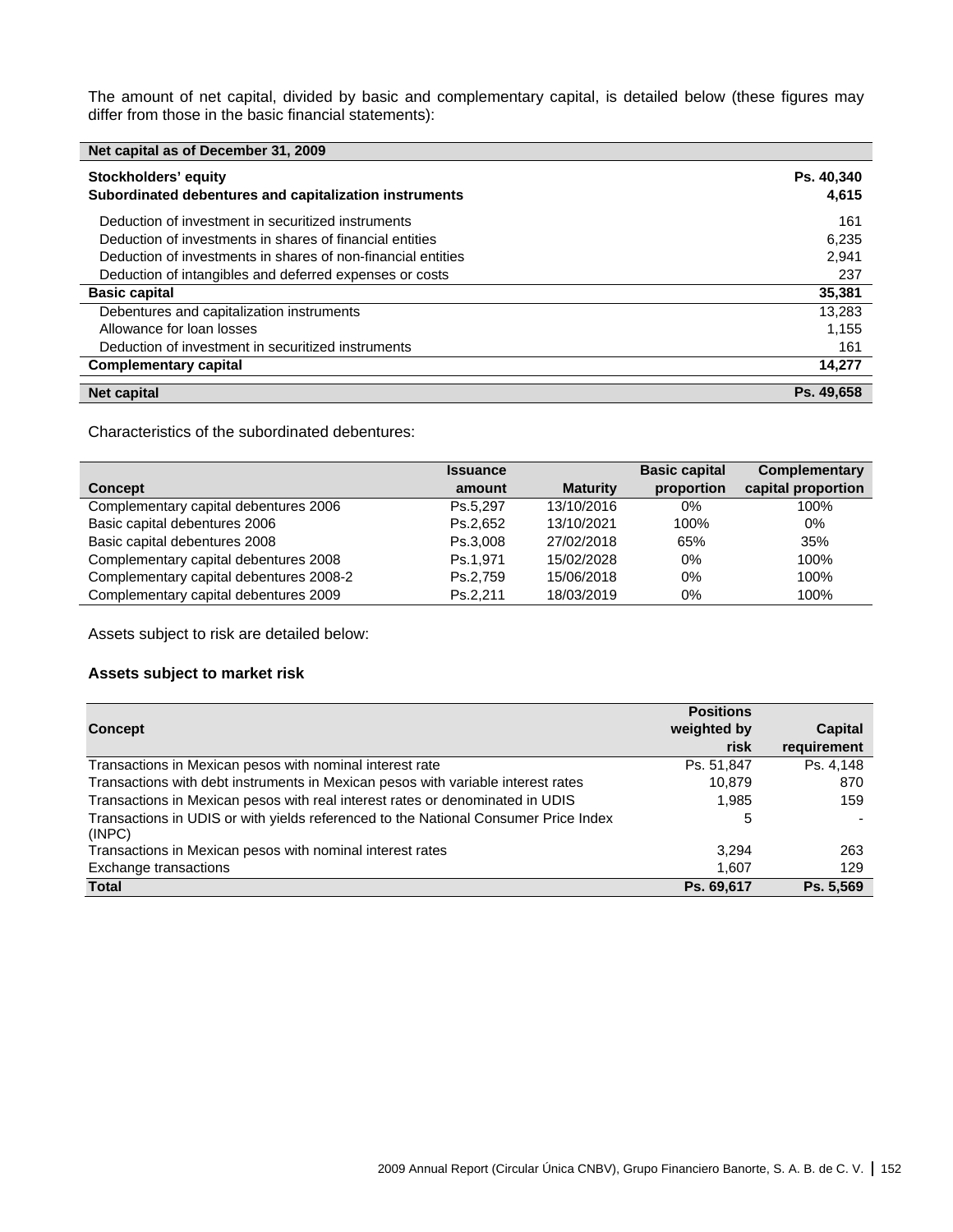## **Assets subject to credit risk**

|                                                                             | <b>Assets</b> |             |
|-----------------------------------------------------------------------------|---------------|-------------|
| <b>Concept</b>                                                              | weighted by   | Capital     |
|                                                                             | risk          | requirement |
| Group III (weighted at 10%)                                                 | Ps. 1         | Ps. -       |
| Group III (weighted at 20%)                                                 | 6,336         | 507         |
| Group III (weighted at 23%)                                                 | 409           | 33          |
| Group III (weighted at 50%)                                                 | 2,261         | 181         |
| Group III (weighted at 57.5%)                                               | 370           | 30          |
| Group IV (weighted at 20%)                                                  | 6,669         | 533         |
| Group V (weighted at 10%)                                                   | 14            |             |
| Group V (weighted at 20%)                                                   | 6,100         | 488         |
| Group V (weighted at 50%)                                                   | 3,813         | 305         |
| Group V (weighted at 150%)                                                  | 3,659         | 293         |
| Group VI (weighted at 50%)                                                  | 6,050         | 484         |
| Group VI (weighted at 75%)                                                  | 5,134         | 411         |
| Group VI (weighted at 100%)                                                 | 51,313        | 4,105       |
| Group VII (weighted at 20%)                                                 | 776           | 62          |
| Group VII (weighted at 50%)                                                 | 17            |             |
| Group VII (weighted at 100%)                                                | 55,269        | 4,421       |
| Group VII (weighted at 115%)                                                | 7,022         | 562         |
| Group VII (weighted at 150%)                                                | 506           | 40          |
| Group VIII (weighted at 125%)                                               | 2,070         | 166         |
| Group IX (weighted at 100%)                                                 | 31,849        | 2,548       |
| <b>Sum</b>                                                                  | 189,638       | 15,171      |
| For permanent shares, furniture and real property, and advance payments and | 13,667        | 1,093       |
| deferred charges                                                            |               |             |
| <b>Total</b>                                                                | Ps. 203,305   | Ps. 16,264  |

Assets subject to credit risk:

|                | <b>Assets</b> |                |
|----------------|---------------|----------------|
| <b>Concept</b> | weighted by   | <b>Capital</b> |
|                | risk          | requirement    |
| <b>Total</b>   | Ps. 23,124    | Ps. 1,850      |
|                |               |                |

# **29 - FOREIGN CURRENCY POSITION**

As of December 31, 2009 and 2008, the Financial Group holds certain assets and liabilities in foreign currency, mainly US dollars, converted to the exchange rate issued by Banco de México at Ps. 13.0659 and Ps. 13.8325 per USD 1.00, respectively, as shown below:

|                                     | <b>Thousands of US dollars</b> |           |
|-------------------------------------|--------------------------------|-----------|
|                                     | 2009                           | 2008      |
| Assets                              | 5.497.623                      | 5.179.560 |
| Liabilities                         | 5.166.587                      | 4.894.904 |
| Net asset position in US dollars    | 331.036                        | 284.656   |
| Net asset position in Mexican pesos | Ps. 4.325                      | Ps. 3.938 |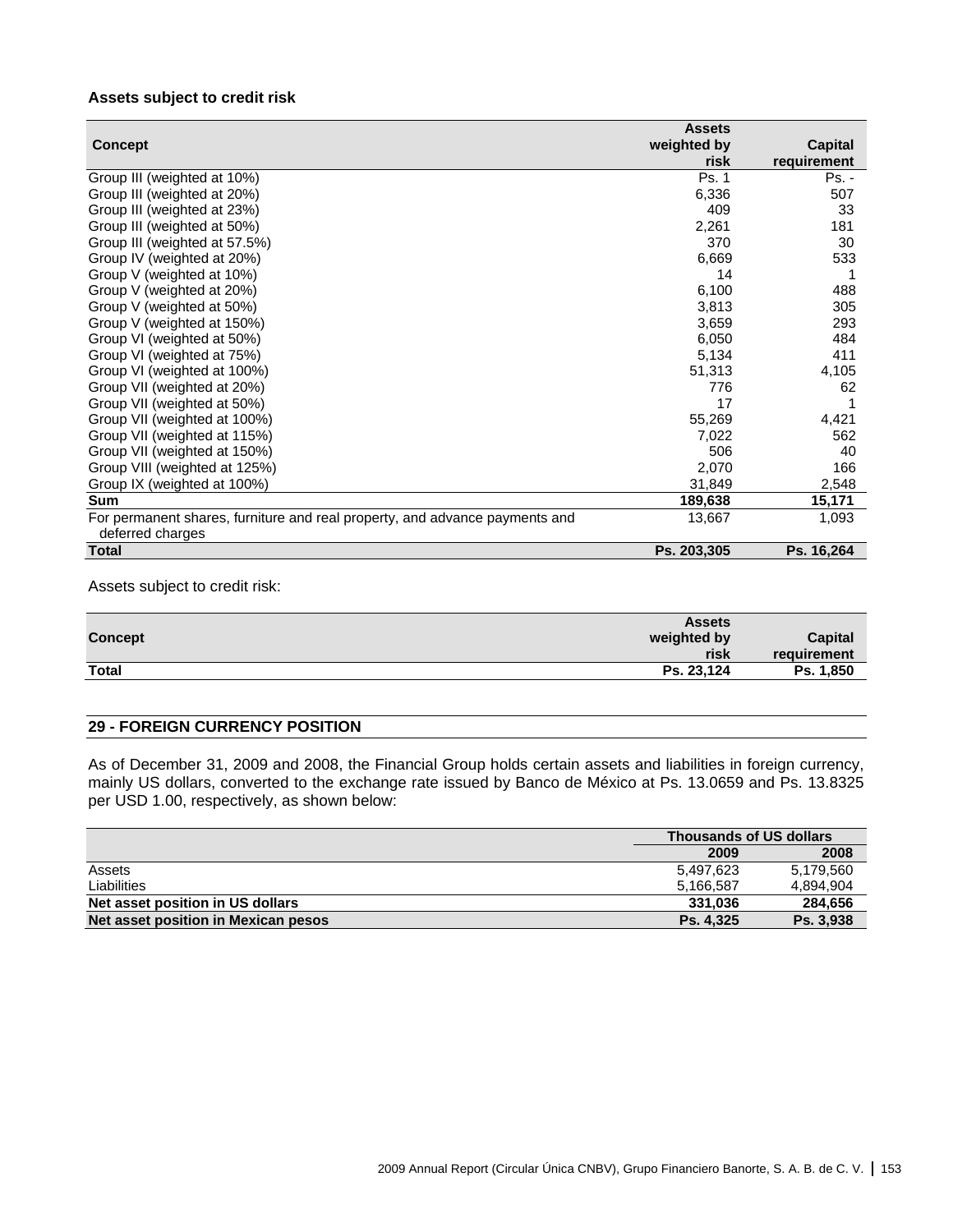## **30 - POSITION IN UDIS**

As of December 31, 2009 and 2008, the Financial Group holds certain assets and liabilities denominated in UDIS, converted to Mexican pesos based on the current equivalency of Ps. 4.340166 and Ps. 4.184316, per UDI, respectively, as shown below:

|                                                 |             | <b>Thousands of UDIS</b> |  |  |
|-------------------------------------------------|-------------|--------------------------|--|--|
|                                                 | 2009        | 2008                     |  |  |
| Assets                                          | 207.824     | 152.453                  |  |  |
| Liabilities                                     | 544.676     | 548.366                  |  |  |
| Net (liability) asset position in UDIS          | (336, 852)  | (395, 913)               |  |  |
| Net asset (liability) position in Mexican pesos | (Ps. 1,462) | (Ps. 1,657)              |  |  |

## **31 - EARNINGS PER SHARE**

Earnings per share is the result of dividing the net income by the weighted average of the Financial Group's shares in circulation during the year.

Earnings per share for the years ended December 31, 2009 and 2008 are shown below:

|                      |            | 2009                  |              | 2008                |
|----------------------|------------|-----------------------|--------------|---------------------|
|                      |            | <b>Weighted share</b> | Earnings per | <b>Earnings per</b> |
|                      | Net Income | average               | share        | share               |
| Net income per share | Ps. 5.854  | 2.017.132.134         | Ps. 2.9021   | Ps. 3.4775          |

### **32 - MANAGEMENT RISK (unaudited)**

#### **Authorized bodies**

To ensure adequate risk management of the Financial Group, as of 1997 the Financial Group's Board of Directors created the Risk Policy Committee (CPR), whose purpose is to manage the risks to which the Financial Group is exposed, and ensure that the performance of operations adheres to the established risk management objectives, guidelines, policies and procedures.

Furthermore, the CPR provides oversight on the global risk exposure limits approved by the Board of Directors, and also approves the specific risk limits for exposure to different types of risk.

The CPR is composed of regular members of the Board of Directors, the CEO of the Financial Group, the Managing of Comprehensive Risk Management, the Managing Director of Long Term Savings, and the Managing Director of the Brokerage House, as well as the Managing Director of Internal Audits, who has voice but not vote.

To adequately carry out its duties, the CPR performs the following functions, among others:

- 1. Propose for the approval of the Board of Directors:
	- The objectives, guidelines and policies for comprehensive risk management
	- The global limits for risk exposure
	- The mechanisms for implementing corrective measures
	- The special cases or circumstances in which the global and specific limits may be exceeded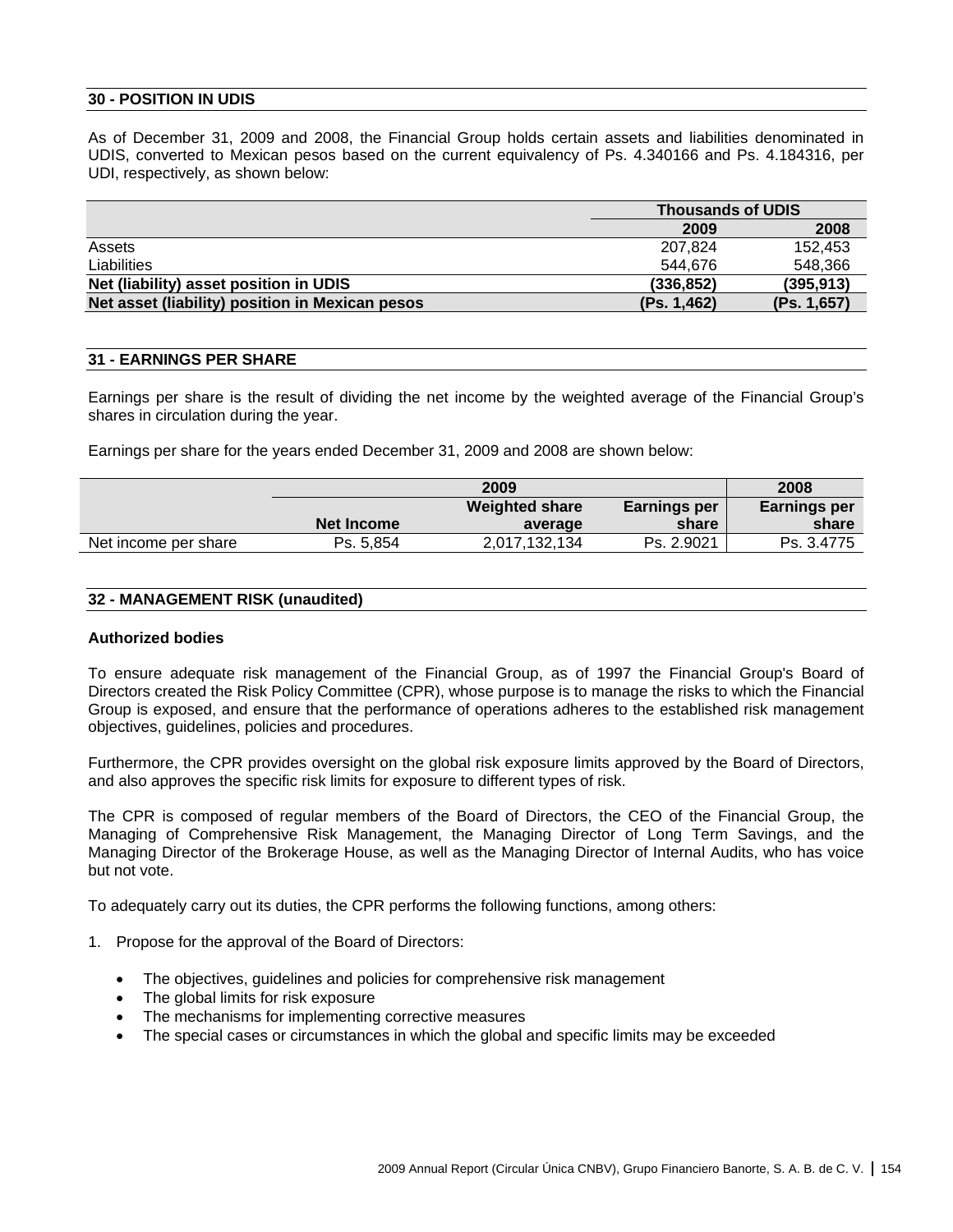- 2. Approve and review at least once a year:
	- The specific limits for discretionary risks, as well as tolerance levels for nondiscretionary risks
	- The methodology and procedures to identify, measure, oversee, limit, control, report and disclose the different kinds of risks to which the Financial Group is exposed
	- The models, parameters and scenarios used to perform the valuation, measurement and control of risks proposed by the Comprehensive Risk Management Unit
- 3. Approve:
	- The methodologies for identification, valuation, measurement and control of risks of the new operations, products and services which the Financial Group intends to introduce into the market
	- The corrective measures proposed by the Comprehensive Risk Management Unit
	- The manuals for comprehensive risk management
- 4. Appoint and remove the person responsible for the Comprehensive Risk Management Unit, who is ratified by the Board of Directors.
- 5. Inform the Board, at least every quarter, of the exposure to risk and its possible negative effects, as well as follow up on limits and tolerance levels.
- 6. Inform the Board of the corrective measures implemented.

## **33 - COMPREHENSIVE RISK MANAGEMENT UNIT (UAIR) (unaudited, regarding Banorte, the Financial Group's main subsidiary)**

The function of the UAIR is to identify, measure, oversee, limit, control, report and disclose the different kinds of risk to which the Financial Group is exposed, and it is the responsibility of the Office of Risk Management (DGAR).

The DGAR reports to the CPR in compliance with the requirements set forth in the Commission's circular, the "General Risk Management Rules Applicable to Credit Financial Groups", in relation to the independence of the different business areas.

The DGAR focuses Comprehensive Risk Management efforts through four different departments:

- Credit risk management;
- Market risk and liquidity management;
- Operational risk management; and
- Risk policy management.

The Financial Group currently has methodologies for managing risk in its different phases, such as credit, market, liquidity and operating risk.

The primary objectives of the DGAR are summarized as follows:

- Provide the different business areas with clear rules that facilitate their understanding so as to minimize risks and ensure that they are within the parameters established and approved by the Board of Directors and the Risk Policy Committee.
- Establish mechanisms that provide for follow-up on risk-taking within the Financial Group, ensuring that they are preventive as much as possible, and supported by advanced systems and processes.
- Standardize risk measurement and control.
- Protect the Financial Group's capital against unexpected losses from market movements, credit losses and operating risks.
- Develop valuation methods for the different types of risks.
- Establish procedures for portfolio optimization and loan portfolio management.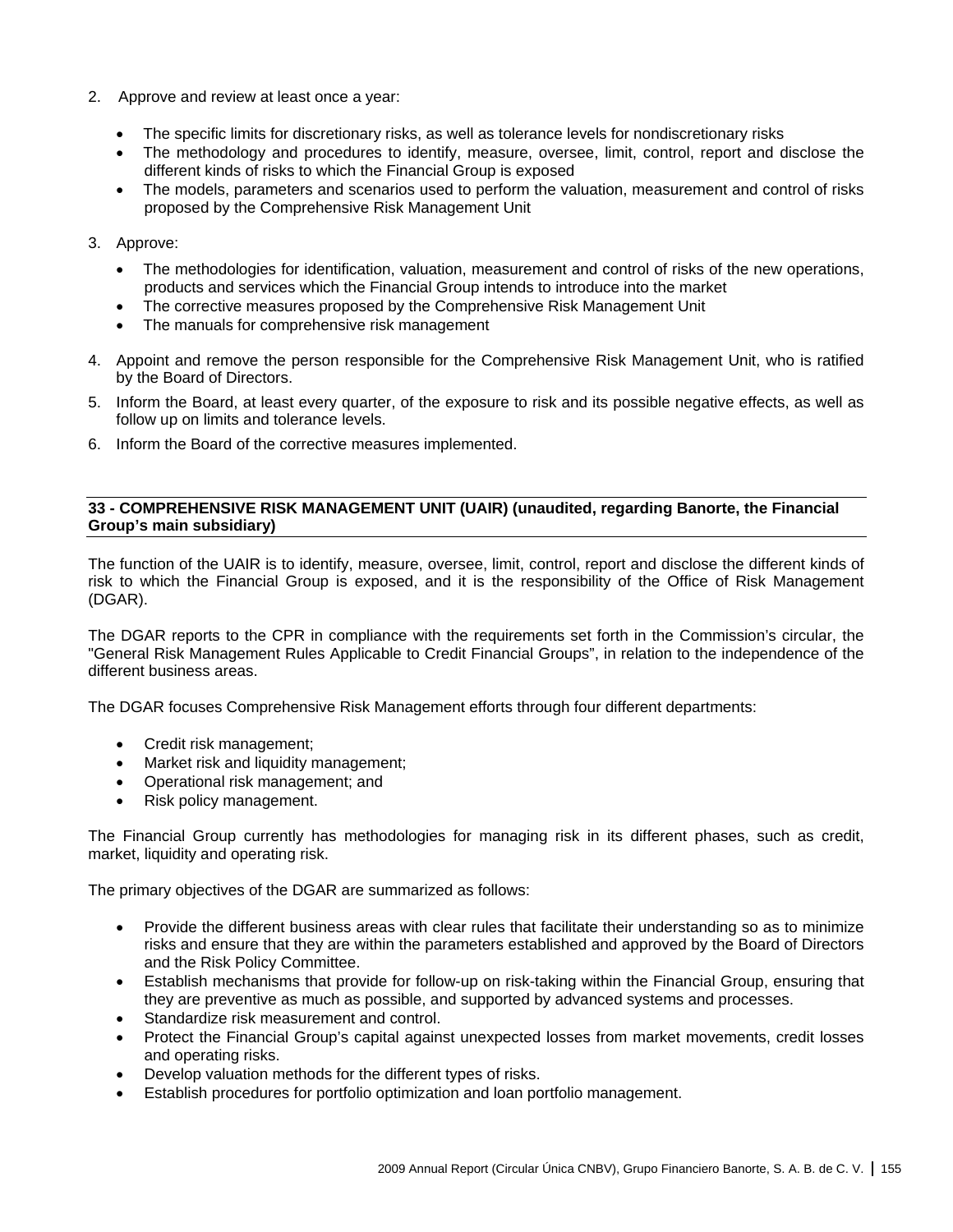The Financial Group has segmented risk assessment and management into the following headings:

Credit risk: volatility of revenues due to the creation of provisions for impairment of credits and potential credit losses due to nonpayment by a borrower or counterpart.

Market risk: volatility of revenues due to changes in the market, which affect the valuation of the positions from operations involving assets, liabilities or generating contingent liabilities, such as: interest rates, exchange rates, price indexes, etc.

Liquidity risk: potential loss derived from the impossibility of renewing debts or contracting others under normal conditions for the Financial Group, due to the anticipated or forced sale of assets at unusual discounts to meet its obligations.

Operational risk: loss resulting from lack of adaptation or failure in processes, personnel, internal systems or external events. This definition includes technological risk and legal risk. Technological risk groups includes all potential losses from damage, interruption, alteration or failures derived from the use of or dependence on hardware, software, systems, applications, networks and any other information distribution channel, while legal risk involves the potential loss from penalties for noncompliance with legal and administrative regulations or the issuance of adverse final court rulings in relation to the operations performed by the Financial Group.

## **Credit risk**

Credit risk is the risk that the customers, issuers or counterparts will not comply with their payment obligations; therefore, adequate risk management is essential to maintain a high quality loan portfolio.

The Financial Group management credit risk objectives are as follows:

- Improve the quality, diversification and composition of the loan portfolio to optimize the risk-return ratio.
- Provide senior management with reliable and timely information to support decision-making in credit matters.
- Provide the business departments with clear and sufficient tools to support credit placement and follow up.
- Support the creation of economic value for stockholders by means of efficient credit risk management.
- Define and constantly update the regulatory framework for credit risk management.
- Comply with the credit risk management reporting requirements established by the relevant authorities.
- Perform risk management in accordance with best practices; implementing models, methodologies, procedures and systems based on the latest international advances.

#### **Individual credit risk**

The Financial Group segments the loan portfolio into two large groups: the consumer and corporate portfolios.

Individual credit risk for the consumer portfolio is identified, measured and controlled by means of a parametric system (scoring) which includes models for each of the consumer products: mortgage, automotive, payroll credit, personal and credit card.

Individual risk for the corporate portfolio is identified, measured and controlled by means of the Target Markets, the Risk Acceptance Criteria and the Banorte Internal Risk Rating (CIR Banorte).

The Target Markets and Risk Acceptance Criteria are tools which, together with the Internal Risk Rating CIR, form part of the credit strategy of the Financial Group and support the estimate of the credit risk level.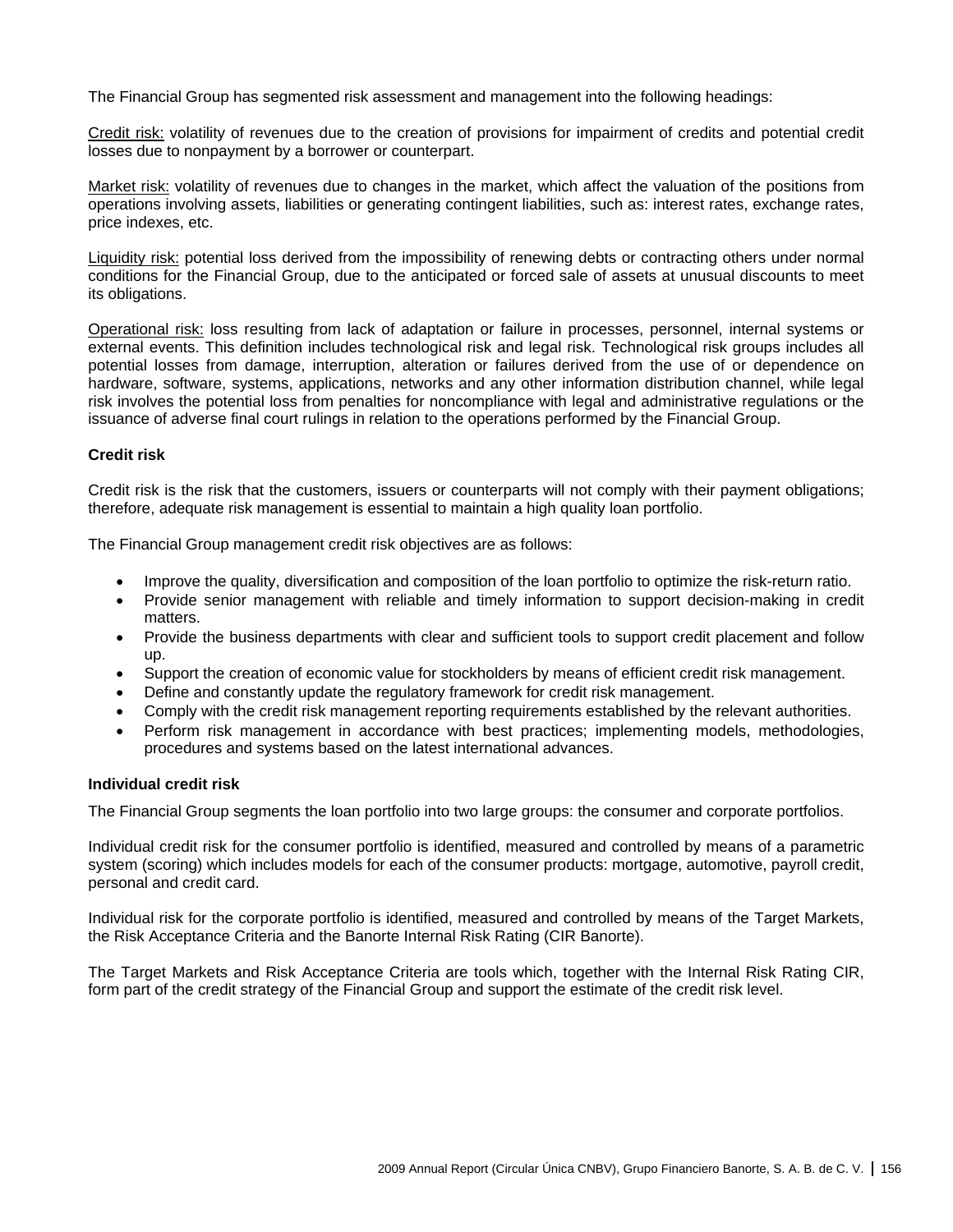The Target Markets are activities selected by region and economic activity - supported by economic studies and portfolio behavior analyses- in which the Financial Group wishes to place credits.

The Risk Acceptance Criteria are parameters which describe the risks identified by industries, facilitating an estimate of the risk involved for the Financial Group in granting a credit to a customer depending on the economic activity which it performs The types of risks evaluated in the Risk Acceptance Criteria are the financial risk, operating risk, market risk, company lifecycle risk, legal and regulatory risk, credit history and quality of management.

Early Warnings are a set of criteria based on information and indicators of the borrowers and their environment that have been set forth for timely prevention and identification of likely impairment in the loan portfolio, in order to take credit risk mitigating preventive actions in a timely manner.

The CIR Banorte is in line with the "General Regulations Applicable to the Classification Methodology for the Loan Portfolio of Credit Institutions" issued by the Commission on December 2, 2005. The CIR Banorte has been certified by the Commission and by an international external auditor since 2001.

The CIR Banorte is applied to a commercial portfolio equal to or exceeding an amount equivalent in Mexican pesos to four million UDIS at the classification date.

### **Portfolio credit risk**

The Financial Group has designed a portfolio credit risk methodology which, while also including the best and most current international practices with regard to identification, measurement, control and follow up, has been adapted to function within the context of the Mexican financial system.

The credit risk methodology identifies the exposure of all the loan portfolios of the Financial Group, overseeing risk concentration levels based on risk classifications, geographical regions, economic activities, currencies and type of product, for the purpose of ascertaining the portfolio profile and taking actions to diversify it and maximize profit with the lowest possible risk.

The calculation of loan exposure involves the generation of the cash flow from each of the loans, both in terms of principal and interest, for their subsequent discount. This exposure is sensitive to market changes, and facilitates the performance of calculations under different economic scenarios.

Apart from considering loan exposure, the methodology takes into account the probability of default, the recovery level associated with each customer and the sorting of the borrowers based on the Merton model. The probability of default is the probability that a borrower will not comply with its debt obligation to the Financial Group on the terms and conditions originally agreed. The probability of default is based on the transition matrixes which the Financial Group calculates as of the migration of the borrowers to different risk classification levels. The recovery level is the percentage of the total exposure that is expected to be recovered if the borrower defaults on its obligations. The sorting of the borrowers based on the Merton model is intended to tie the future behavior of the borrower to credit and market factors on which, using statistical techniques, the borrower's "credit health" depends.

The primary results obtained are the expected loss and unexpected loss over a one-year time horizon. The expected loss is the median of the distribution of losses of the loan portfolio, which enables a measurement of the average loss expected in the following year due to noncompliance or variations in the credit status of the borrowers. The unexpected loss is an indicator of the loss expected under extreme circumstances, and is measured as the difference between the maximum loss based on the distribution of losses, at a specific confidence level, which in the case of the Financial Group is 95%, and the expected loss.

The results obtained are used as a tool for better decision-making in granting loans and portfolio diversification, in accordance with the global strategy of the Financial Group. The individual risk identification tools and the portfolio credit risk methodology are reviewed and updated periodically to incorporate new techniques that can support or strengthen them.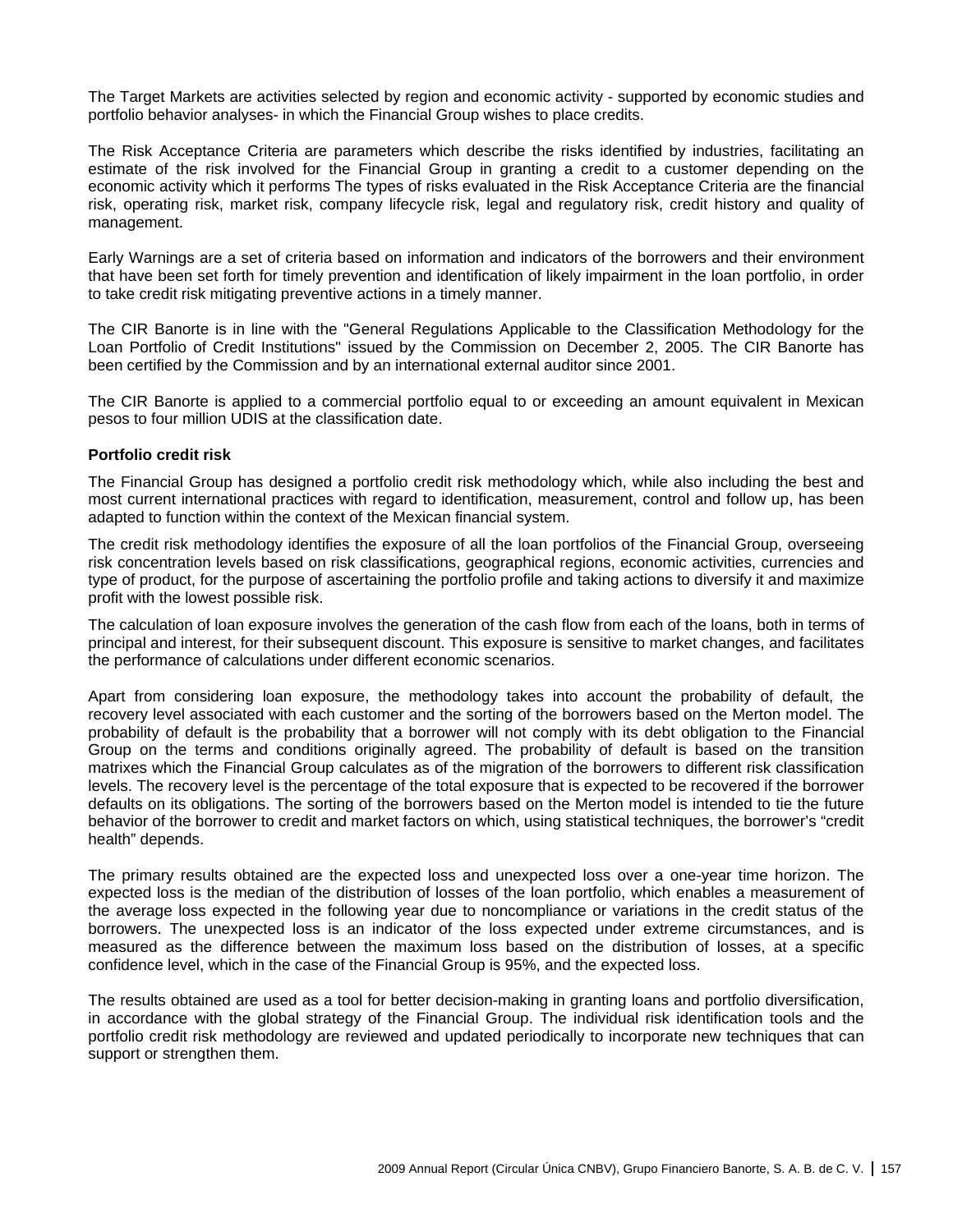As of December 31, 2009, the total portfolio of the Financial Group is Ps. 223,019. The expected loss represents 2.4% and the unexpected loss represents 3.9% of the total operating portfolio. The average expected loss was 2.5% for the period between October and December 2009. As of December 31, 2008, the Financial Group's total operating portfolio is Ps. 222,849. The expected loss represents 2.6% and the unexpected loss represents 4.4% of the total operating portfolio. The average expected loss was 2.4% for the period between October and December 2008.

## **Credit risk of financial instruments**

There are specific policies for the origination, analysis, authorization and management of financial instruments to identify, measure, keep track of and control credit risk.

The origination policies define the type of financial instruments to operate and how to evaluate the credit quality of different types of issuers and counterparts. Credit quality is assigned by means of a rating obtained by an internal methodology, external rating evaluations or a combination of both. Additionally, there are maximum operating parameters depending on the type of issuer or counterpart, rating and operation type.

Analysis policies include the type of information and variables considered to analyze operations with financial instruments when they're presented for their authorization by the corresponding committee, including information about the issuer or counterpart, financial instrument, operation destination and market information.

The Credit Committee is the body that authorizes operation lines with financial instruments according to the authorization policies. The authorization request is submitted by the business area and the areas involved in the operation with all the relevant information to be analyzed and, if applicable, authorized by the Committee.

The financial instrument operating lines management policy contemplates the procedures for registration, instrumentation, regulation compliance, revision, consumer monitoring, line management and responsibility of the areas and bodies involved in operating financial instruments.

Credit risk is measured by means of the rating associated with the issuer, issue or counterpart, which has an assigned degree of risk measured based on two elements:

1) The probability of delinquency by the issuer, issue or counterpart; expressed as a percentage between 0% and 100%. The higher the rating, the lower the probability of delinquency and vice versa.

2) The severity of the loss with respect to the operation's total in the event of noncompliance, expressed as a percentage between 0% and 100%. The better the sureties or credit structure, the lower the severity of the loss and vice versa.

As of December 31, 2009, the investment in securities exposure to credit risk is Ps. 213,274, of which 99.4% has a rating greater than or equal to A-(mex) on the local scale. This places them in investment grade and the three main issuers other than the Federal Government, Semi-Private agencies and Domestic Financial Institutions represent 23% of the basic capital as of September 2009. Additionally, the investment exposure with the same issuer other than the Federal Government that represents a concentration greater than or equal to 5% of the net capital as of September 2009 has a rating of at least AA+(mex) as is made up of (term and weighted average interest rate): 3-month Bancomer stock certificates for Ps. 14,001 at 4.8%; 5-month Pemex stock certificates and bonds for Ps. 8,445 at 6.2%; 3-month certificates of deposit of the Federal Mortgage Association for Ps. 5,012 at 4.8%; 27-year State and Municipal Governments securitized loan certificates for Ps. 4,321 at 5.3%; 4-month Banobras stock certificates and bonds for Ps. 4.043 at 4.8%; and 11-day Banco Inbursa promissory notes for Ps. 3,004 at 4.6%.

For derivatives, the exposure is (Ps. 2,669), of which 99.9% is rated at least A-(mex) on the local scale, which places them at an investment grade and the three main counterparts other than the Federal Government, Semi-Private agencies and Domestic Financial Institutions represent 5% of the basic capital as of September 2009.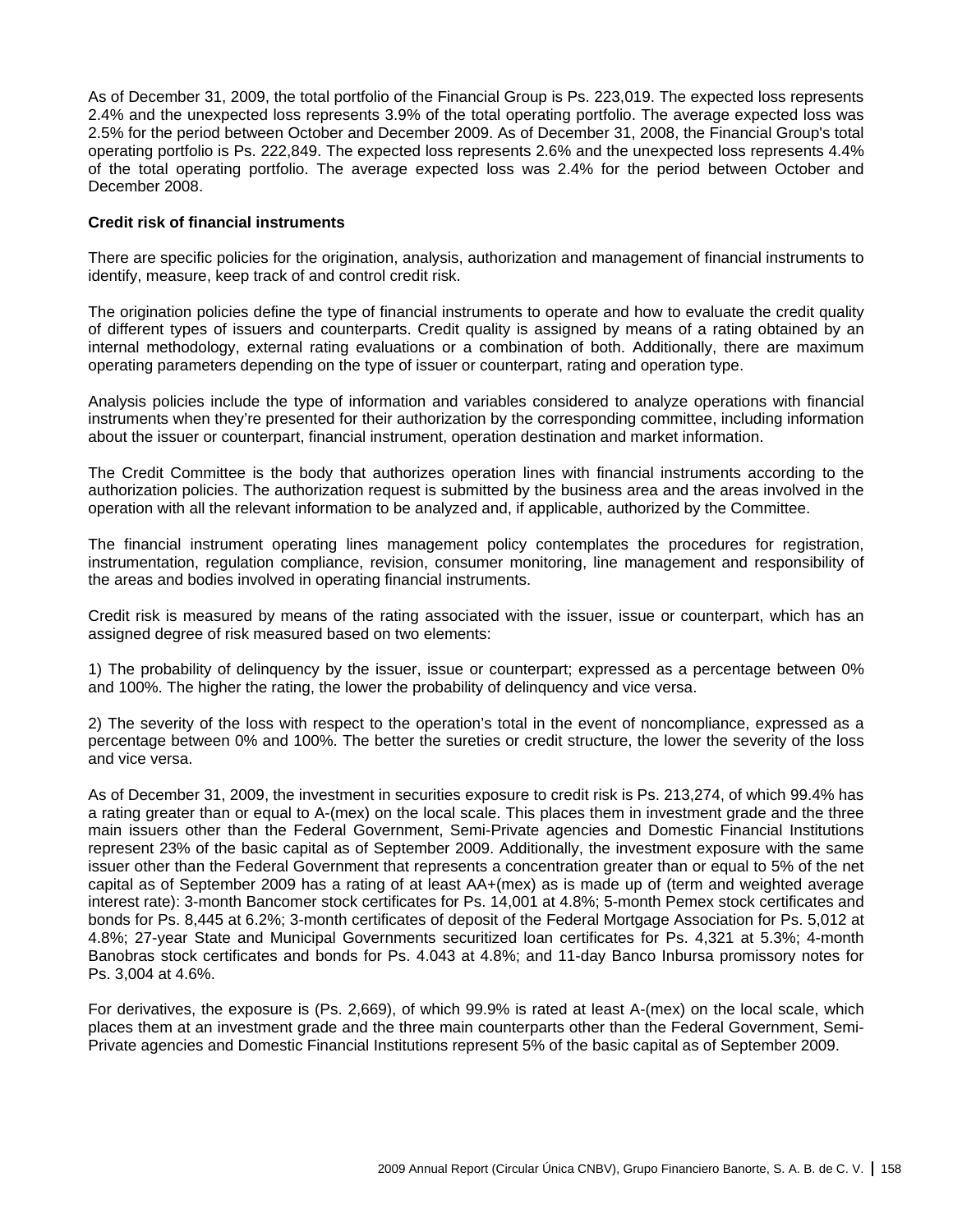As of December 31, 2008, the investment in securities exposure to credit risk is Ps. 236,192, of which 99.8% has a rating greater than or equal to A-(mex) on the local scale. This places them in investment grade and the three main issuers other than the Federal Government, Semi-Private agencies and Domestic Financial Institutions represent 24% of the basic capital as of September 2008. Additionally, the investment exposure with the same issuer other than the Federal Government that represents a concentration greater than or equal to 5% of the net capital as of September 2008 has a rating of at least A+(mex) as is made up of: Bancomer Ps. 16,126; Pemex Ps. 8,977; Banco Inbursa Ps. 5,551; Sociedad Hipotecaria Federal Ps. 5,002; Banobras Ps. 4,707; Securitization of State and Municipal Governments Ps. 4,498, and HSBC Ps. 2,616.

For derivatives, the exposure is (Ps. 2,835), of which 98.9% is rated at least A-(mex) on the local scale, which places them at an investment grade and the three main counterparts represent 8% of the basic capital as of September 2008.

### **Risk diversification**

In December 2005, the CNBV issued the "General Rules for Risk Diversification in Performing Asset and Liability Transactions Applicable to Credit Institutions".

These regulations require that the Financial Group perform an analysis of the borrowers and/or loans they hold to determine the amount of their "Common Risk". Also, the Financial Group must have the necessary documentation to support that a person or group of persons represents a common risk in accordance with the assumptions established under such rules.

In compliance with the risk diversification rules for asset and liability transactions, the following information is provided below:

| Basic capital as of September 30, 2009                                                | Ps. 31,844 |
|---------------------------------------------------------------------------------------|------------|
| I. Financing whose individual amount represents more than 10% of basic capital:       |            |
| Credit transactions                                                                   |            |
| Number of financings                                                                  |            |
| Amount of financings taken as a whole                                                 | 4,532      |
| % in relation to basic capital                                                        | 14%        |
| Money market transactions                                                             |            |
| Number of financings                                                                  |            |
| Amount of financings taken as a whole                                                 | 4,321      |
| % in relation to basic capital                                                        | 14%        |
| Overnight transactions                                                                |            |
| Number of financings                                                                  |            |
| Amount of financings taken as a whole                                                 | 5,618      |
| % in relation to basic capital                                                        | 18%        |
| II. Maximum amount of financing with the three largest debtors and common risk groups | Ps. 15,945 |

#### **Market risk**

#### Value at risk

The exposure to market risk is determined through the calculation of the Value at Risk ("VaR"). The meaning of the VaR under this method is the potential day loss that could be generated in the valuation of the portfolios at a given date. This methodology is used both for the calculation of market risk and for the establishment and control of internal limits.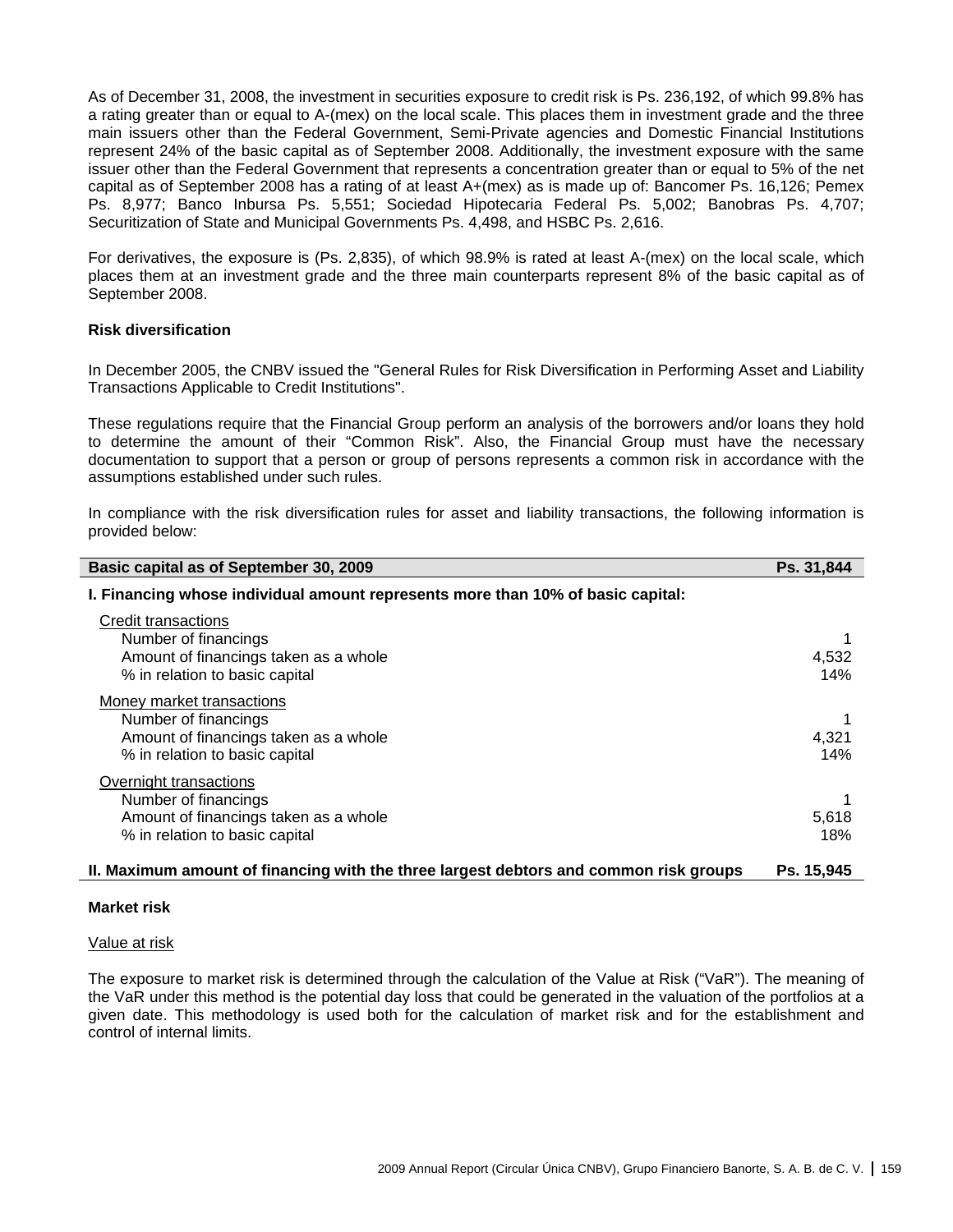The Financial Group applies the nonparametric historical simulation method to calculate the VaR, considering for such purpose a 99% confidence level, using the 500 immediate historical scenarios, multiplying the result by a security factor that fluctuates between 3 and 4 depending on the annual Back Testing results calculated on the previous quarter, considering 10 days to dispose of the risk portfolio in question. These measures insure that unforeseen volatiles are considered in the main risk factors that affect such portfolios.

Such methodology is applied to all financial instrument portfolios within and beyond the scope of the Financial Group, including money market and treasury transactions, capital, foreign-exchange and derivatives held for trading and hedging purposes, which are exposed to variations in their value due to changes in the risk factors affecting their market valuation (domestic and foreign interest rates, exchange rates and indexes, among others).

The average VaR for the portfolio of financial instruments was Ps. 2,584 for the last quarter 2009.

|                           | 4Q08      | 1Q09      | 2Q09      | 3Q09      | 4Q09      |
|---------------------------|-----------|-----------|-----------|-----------|-----------|
| VaR Banorte*              | Ps. 2.430 | Ps. 2.357 | Ps. 2.861 | Ps. 3.123 | Ps. 2.584 |
| Banorte net capital***    | 43.248    | 44.198    | 45.949    | 46.898    | 49.679    |
| VaR / net capital Banorte | 5.62%     | 5.33%     | 6.23%     | 6.66%     | 5.20%     |
|                           |           |           |           |           |           |

\* Quarterly average

\*\*\* Sum of net capital at the close of the quarter

Also, the average of the VaR per risk factor for the Financial Group's portfolio of securities behaved as follows during the fourth quarter of 2009:

| <b>Risk factor</b>     | <b>VaR</b> |
|------------------------|------------|
| Domestic interest rate | Ps. 2,582  |
| Foreign interest rate  | 648        |
| Exchange rate          | 122        |
| Capital                | 131        |
| <b>Total VaR</b>       | Ps. 2,584  |

The VaR for each of the risk factors presented is determined by simulating 500 historical scenarios of the variables comprising each of such factors, maintaining constant the variables that affect the other risk factors shown. By the same token, the consolidated VaR for the Financial Group considers the correlations of all the risk factors influencing the valuation of the portfolios, for which reason the arithmetical sum of the VaR Factor does not match.

## **Operations with derivatives products**

The one-day individual VaR that the Financial Group has for each type of trading and hedging derivatives for the fourth quarter of 2009 was:

| <b>Trading derivatives</b>         | 4Q08           | 4Q09           |
|------------------------------------|----------------|----------------|
| <b>Futures</b>                     |                |                |
| <b>MEXDER</b> rate futures         | $Ps. -$        | $Ps. -$        |
| <b>Exchange rate derivatives</b>   |                |                |
| Forwards                           | 2              | 15             |
| Options                            |                |                |
| <b>Interest Rate options</b>       | 6              | 4              |
| <b>Swap options</b>                |                | 2              |
| <b>Swaps</b>                       |                |                |
| TIIE swaps                         | 19             | 12             |
| <b>LIBOR</b> swaps                 |                | 2              |
| Cross currency exchange rate swaps | 212            | 207            |
| <b>Total trading derivatives</b>   | <b>Ps. 240</b> | <b>Ps. 242</b> |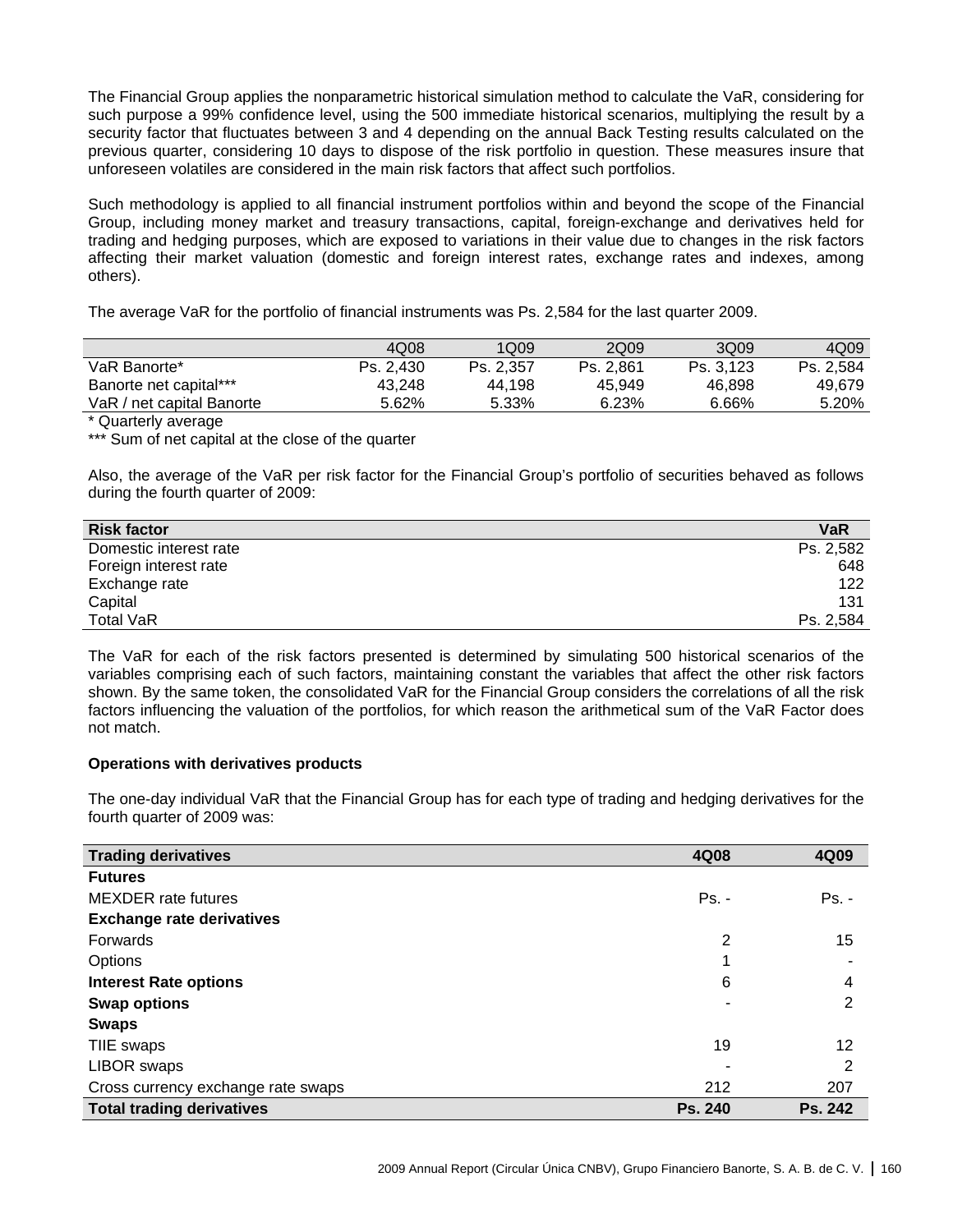| <b>Hedging derivatives</b>                                        | 4Q08           | 4Q09    |
|-------------------------------------------------------------------|----------------|---------|
| <b>Swaps</b>                                                      |                |         |
| Cross currency exchange rate swaps for portfolio hedging in USD   | Ps. 10         | Ps. 8   |
| Cross currency exchange rate swaps for obligations hedging in USD | 179            | 145     |
| Cross currency exchange rate swaps for bonds hedging in USD       | 305            | 304     |
| TIIE swaps for obligations hedging in Mexican pesos               | 30             | 63      |
| TIIE swaps for promissory note hedging in Mexican pesos           | 139            | 265     |
| Rate operations for portfolio hedging at a fixed rate             | 40             | 59      |
| <b>Total hedging derivatives</b>                                  | <b>Ps. 703</b> | Ps. 844 |

To calculate the VaR for each of the derivatives listed, the non-parametric historic simulation method is applied to a 99% level of confidence and a one-day horizon. For instance, the Value at Risk for TIIE Swaps is Ps. 21. This means that under normal condition, 99 days out of every 100 the maximum potential loss is Ps. 21 in one day.

The trading and hedging derivatives totals are the arithmetic sum of the VaR of each without considering any correlation among them.

### **Investments in securities**

The one-day individual VaR that the Financial Group has for each type of securities for the fourth quarter of 2009 was:

| <b>Trading securities</b>      | 4Q08           | 4Q09           |
|--------------------------------|----------------|----------------|
| Variable rate government bonds | $Ps. -$        | <b>Ps. 7</b>   |
| Fixed rate government bonds    |                |                |
| Bank bonds                     | 2              | 3              |
| Securitization certificates    | 36             | 37             |
| Capital                        | 8              | 13             |
| US treasury bonds              |                | 3              |
| <b>PEMEX Eurobonds</b>         | 5              | 28             |
| <b>UMS</b>                     | 12             | 12             |
| Bank eurobonds                 | 110            | 107            |
| Private company eurobonds      | 18             | 11             |
| <b>Total</b>                   | <b>Ps. 191</b> | <b>Ps. 223</b> |

| <b>Securities at maturity</b>  | 4Q08           | 4Q09           |
|--------------------------------|----------------|----------------|
|                                |                |                |
| Variable rate government bonds | Ps. 108        | Ps. 92         |
| Fixed rate government bonds    | 2              | 4              |
| Securitization certificates    | 40             | 42             |
| <b>CEDES</b>                   |                | 4              |
| Bank bonds                     | 3              |                |
| PEMEX eurobonds                | 140            | 157            |
| <b>UMS</b>                     | 52             | 89             |
| Zero coupon bank bonds         | 11             | 11             |
| Private company eurobonds      | 3              | 4              |
| <b>Total</b>                   | <b>Ps. 360</b> | <b>Ps. 403</b> |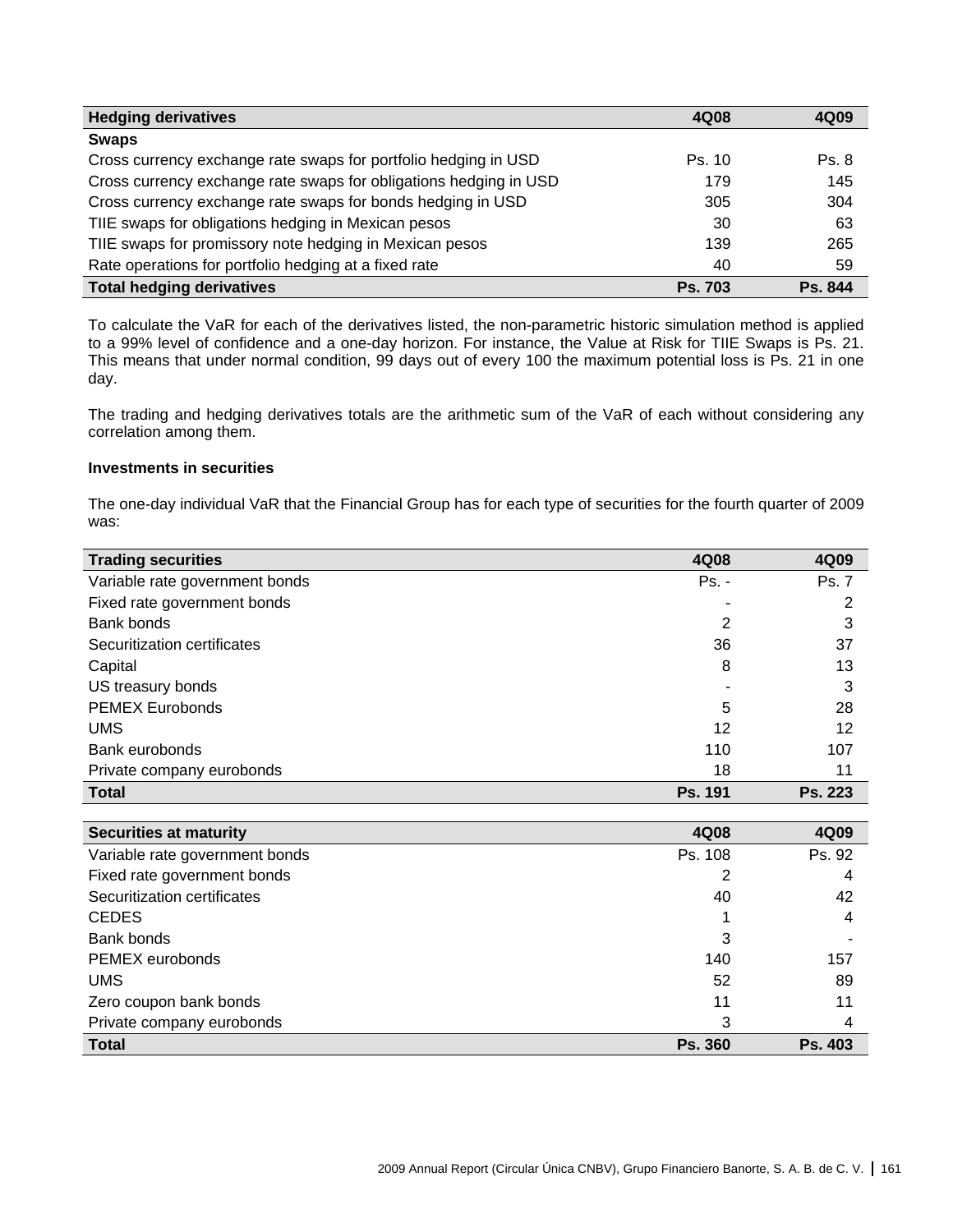To calculate the VaR for each of the types of securities listed, the non-parametric historic simulation method is applied to a 99% level of confidence and a one-day horizon. For instance, the Value at Risk for trading UMS is Ps. 12. This means that under normal condition, 99 days out of every 100 the maximum potential loss is Ps. 12 in one day.

The trading and hedging derivatives totals are the arithmetic sum of the VaR of each without considering any correlation among them.

### **Backtesting analysis**

To validate the effectiveness of the measurements of the calculation of the daily VaR as a measurement of market risk, the Backtesting analysis is updated each week. This analysis makes it possible to compare the estimated results through the VaR with the actual results generated.

As a result of Backtesting during 2009, the following three events showed losses that exceeded the one-day VaR calculations:

| Event date               | Affected risk factor   |
|--------------------------|------------------------|
| February 19, 2009        | Interest rate increase |
| <b>February 20, 2009</b> | Interest rate increase |
| <b>February 26, 2009</b> | Interest rate increase |
|                          |                        |

#### **Sensitivity analysis and tests under extreme conditions**

To improve analysis and obtain the impact of any movements in risk factors, sensitivity analyses and tests under extreme conditions are performed periodically. These analyses foresee potential situations in which the Financial Group might suffer extraordinary losses from the valuation of the financial instruments in which it holds positions.

#### **Sensitivity for derivatives transactions**

Sensitivity analysis on derivative transactions is carried out as follows:

- Estimate gain or loss of the securities valuation in the event of:
	- A parallel change of +100 basis points of domestic interest rates.
	- A parallel change of +100 basis points of foreign interest rates.
	- A 5% devaluation in the MXP/USD and MXP/EUR exchange rate.

The results may be gains or losses depending on the nature of the derivative.

|                                    | $+100$ bp      | $+100$ bp      | $+5%$         |
|------------------------------------|----------------|----------------|---------------|
| <b>Trading derivatives</b>         | domestic rates | foreign rates  | exchange rate |
| <b>Futures</b>                     |                |                |               |
| <b>MEXDER</b> rate futures         | (Ps. 1)        | $Ps. -$        | $Ps. -$       |
| <b>Exchange rate derivatives</b>   |                |                |               |
| Forwards                           | (1)            | 4              | (26)          |
| <b>Interest Rate options</b>       | (22)           |                |               |
| <b>Swap options</b>                | (2)            |                |               |
| <b>Swaps</b>                       |                |                |               |
| TIIE swaps                         | 30             | ٠              |               |
| <b>LIBOR</b> swaps                 |                |                |               |
| Cross currency exchange rate swaps | (146)          | 194            | (270)         |
| <b>Total trading derivatives</b>   | (Ps. 142)      | <b>Ps. 195</b> | (Ps. 295)     |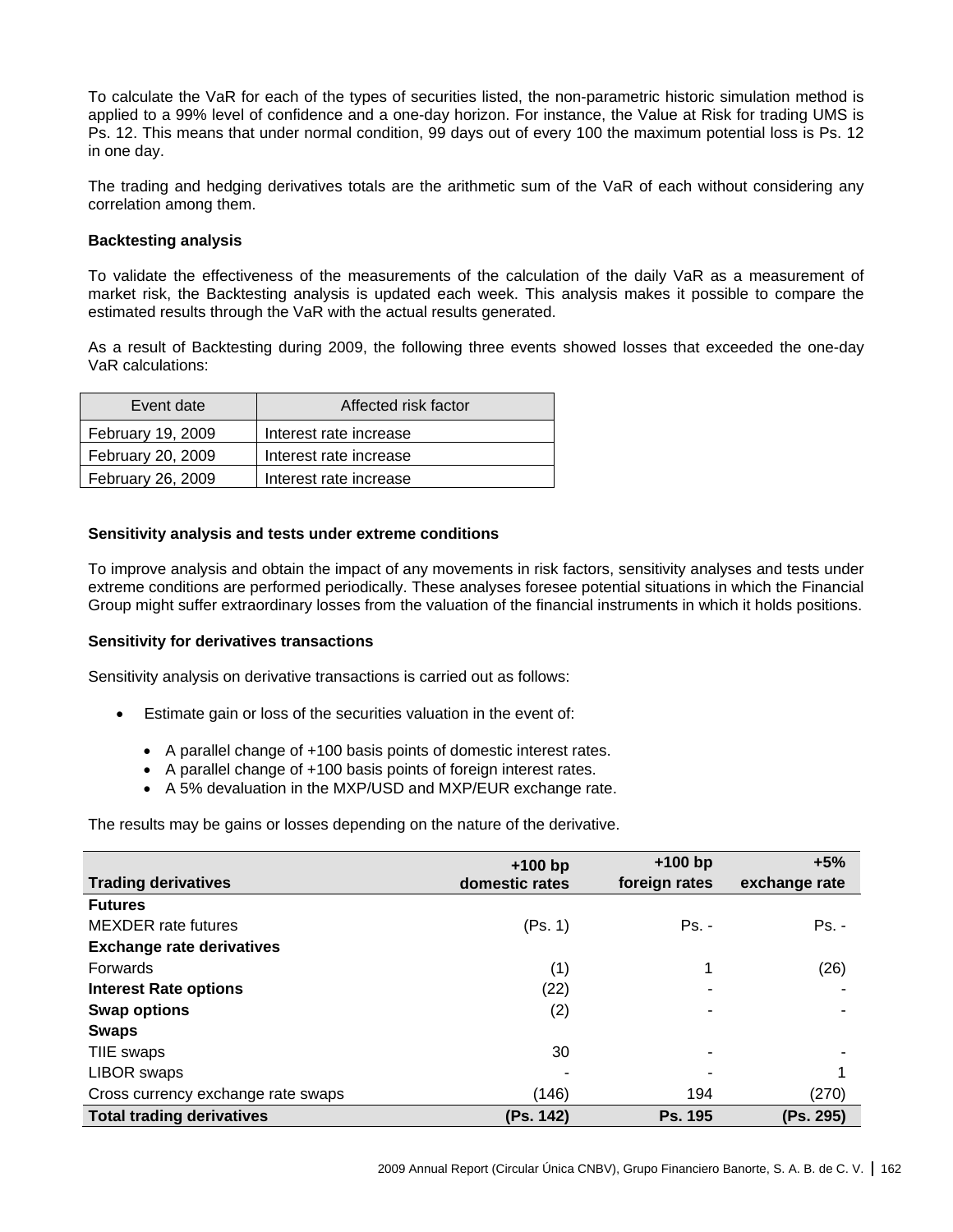|                                                                      | $+100$ bp<br>domestic | $+100$ bp<br>foreign rates | $+5%$         |
|----------------------------------------------------------------------|-----------------------|----------------------------|---------------|
| <b>Hedging derivatives</b>                                           | rates                 |                            | exchange rate |
| <b>Swaps</b>                                                         |                       |                            |               |
| Cross currency exchange rate swaps for portfolio<br>hedging in USD   | (Ps. 1)               | Ps. 2                      | (Ps. 13)      |
| Cross currency exchange rate swaps for obligations<br>hedging in USD | 51                    | (71)                       | 252           |
| TIIE swaps for obligations hedging in Mexican pesos                  | 162                   |                            |               |
| TIIE swaps for promissory note hedging in Mexican<br>pesos           | 562                   |                            |               |
| Rate operations for portfolio hedging at a fixed rate                | 64                    |                            |               |
| <b>Total hedging derivatives</b>                                     | <b>Ps. 838</b>        | (Ps. 69)                   | Ps. 239       |

In the event of any of above scenarios, the losses or gains of the trading securities will directly impact the Financial Group's income statement and capital hedging derivatives.

Based on the above analysis, it can be concluded that the trading derivatives portfolio is exposed mainly to increases in domestic interest rates and exchange rate devaluations. However, the hedging derivatives portfolio is exposed to foreign interest rate increases without considering the gain of the hedged liability.

## **Sensitivity for securities transactions**

Sensitivity analysis on securities transactions is carried out as follows:

- Estimate gain or loss of the securities valuation in the event of:
	- A parallel change of +100 basis points of domestic interest rates.
	- A parallel change of +100 basis points of foreign interest rates.
	- A 5% devaluation in the MXP/USD and MXP/EUR exchange rate.
	- A change of +5 basis points in government bond surcharges.
	- A change of +50 basis points in sovereign risk.

The results may be gains or losses depending on the nature of the instrument.

| <b>Trading securities</b>             | $+100$ bp<br>domestic<br>rates | $+100$ bp<br>foreign<br>rates | $+5%$<br>exchange<br>rate | $+5$ bp<br>sur-<br>charges | $+50$ bp<br>sove-<br>reign<br>risk |
|---------------------------------------|--------------------------------|-------------------------------|---------------------------|----------------------------|------------------------------------|
| Variable rate government bonds        | (Ps. 13)                       | $Ps. -$                       | $Ps. -$                   | (Ps. 14)                   | $Ps. -$                            |
| Fixed rate government bonds           | (8)                            | $\blacksquare$                | $\overline{\phantom{a}}$  |                            |                                    |
| Securitization certificates           | (7)                            |                               |                           |                            |                                    |
| Promissory note payable upon maturity | (4)                            |                               |                           |                            |                                    |
| US treasury bonds                     |                                | (8)                           | 6                         |                            |                                    |
| PEMEX eurobonds                       |                                | (33)                          | 48                        |                            | (19)                               |
| <b>UMS</b>                            |                                | (7)                           | 21                        |                            | (3)                                |
| Bank eurobonds                        |                                | (126)                         | 195                       |                            |                                    |
| Private company eurobonds             |                                | (6)                           | 19                        |                            |                                    |
| <b>Total</b>                          | (Ps. 32)                       | (Ps. 180)                     | Ps. 289                   | (Ps. 14)                   | (Ps. 22)                           |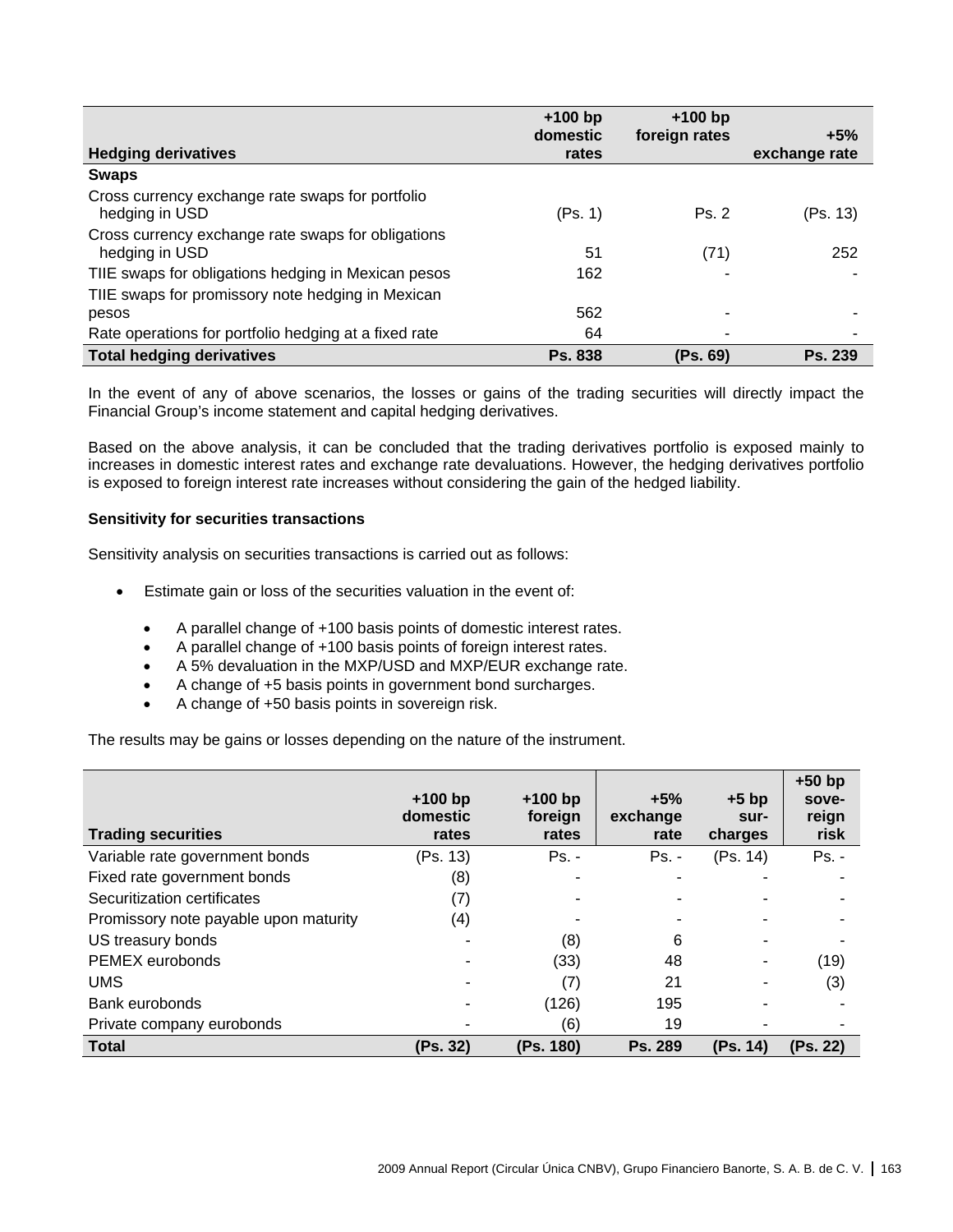| <b>Securities at maturity</b>            | $+100$ bp<br>domestic<br>rates | $+100$ bp<br>foreign<br>rates | $+5%$<br>exchange<br>rate | $+5$ bp<br>sur-<br>charges | $+50$ bp<br>sovereign<br>risk |
|------------------------------------------|--------------------------------|-------------------------------|---------------------------|----------------------------|-------------------------------|
|                                          |                                |                               |                           |                            |                               |
| Variable rate government bonds           | (Ps. 170)                      | $Ps. -$                       | $Ps. -$                   | (Ps. 154)                  | $Ps. -$                       |
| Fixed rate government bonds              | (16)                           |                               |                           |                            |                               |
| Securitization certificates              | (32)                           |                               |                           |                            |                               |
| Zero coupon government bonds             | (1)                            |                               |                           |                            |                               |
| Promissory note payable upon<br>maturity | (4)                            |                               |                           |                            |                               |
| <b>CEDES</b>                             | (1)                            |                               |                           |                            |                               |
| PEMEX eurobonds                          |                                | (214)                         | 280                       |                            | (109)                         |
| <b>UMS</b>                               |                                | (132)                         | 154                       |                            | (67)                          |
| Zero coupon bank bonds                   | (1)                            | (44)                          |                           |                            |                               |
| Private company eurobonds                |                                | (3)                           | 2                         |                            |                               |
| <b>Total</b>                             | (Ps. 225)                      | (Ps. 393)                     | Ps. 436                   | (Ps. 154)                  | (Ps. 176)                     |

In the event of any of above scenarios, the losses or gains of the operations with trading securities and securities at maturity will directly impact the Financial Group's results.

In conclusion, trading securities and securities at maturity are exposed to domestic interest rate increases, foreign rate increases, surcharges and deterioration of the sovereign risk.

### **Liquidity and balance sheet risk**

In order to provide a measurement of liquidity risk in the Financial Group and provide follow-up consistently, the Financial Group relies on the use of financial ratios, which include the liquidity ratio (current assets/liquid liabilities). Liquid assets include cash and cash equivalents, trading securities and available for sale securities. By the same token, liquid liabilities include immediate demand deposits, immediate demand interbank loans and short-term loans. The liquidity ratio at the end of the fourth quarter of 2009 is 63.9%, while the average during the quarter is 71.0%, as shown below:

|                    | <b>End of quarter</b> |             |             |             |            |
|--------------------|-----------------------|-------------|-------------|-------------|------------|
|                    | 4Q08                  | <b>1Q09</b> | <b>2Q09</b> | <b>3Q09</b> | 4Q09       |
| Liquid assets      | Ps. 72.557            | Ps. 73.101  | Ps. 90,359  | Ps. 85.221  | Ps. 91.931 |
| Liquid liabilities | 147.498               | 143.671     | 142,566     | 136.930     | 143.834    |
| Liquidity ratio    | 49.2%                 | 50.9%       | 63.4%       | 62.2%       | 63.9%      |

|                    | Average    |             |             |             |            |
|--------------------|------------|-------------|-------------|-------------|------------|
|                    | 4Q08       | <b>1Q09</b> | <b>2Q09</b> | <b>3Q09</b> | 4Q09       |
| Liquid assets      | Ps. 64.453 | Ps. 60.386  | Ps. 74.492  | Ps. 83.046  | Ps. 92.729 |
| Liquid liabilities | 127.061    | 125.844     | 129.632     | 127.571     | 130,575    |
| Liquidity ratio    | 50.7%      | 48.0%       | 57.5%       | 65.1%       | 71.0%      |

#### Average calculation considering the liquidity ratio's weekly estimates

To quantify and follow up on the liquidity risk for its dollar portfolio, the Financial Group uses the criteria established by Banco de México for the determination of the liquidity ratio. It facilitates an evaluation of the differences between the flows of assets and liabilities in different time periods. The above promotes a healthier distribution of terms for these assets.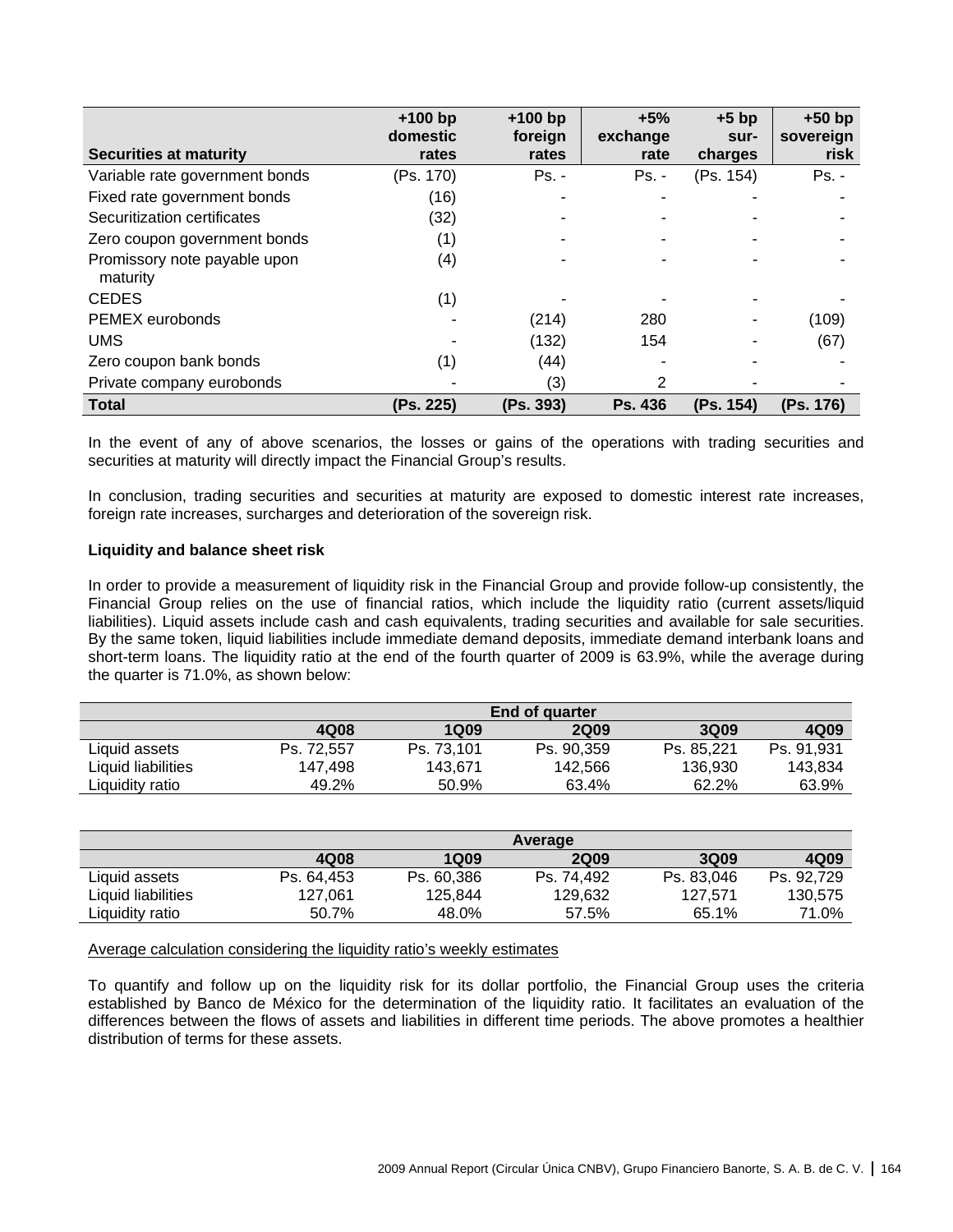Also, to prevent concentration risks in relation to payment terms and dates for the Financial Group, gap analysis is performed to match the resources with the funding sources, which detects any concentration in a timely fashion. These analyses are performed separately by currency (Mexican pesos, foreign currency and UDIS).

Furthermore, balance sheet simulation analyses are prepared for the Financial Group, which provides either a systematic or dynamic evaluation of the future behavior of the balance sheet. The base scenario is used to prepare sensitivity analyses for movements in domestic, foreign and real interest rates. Also, tests are performed under extreme conditions to evaluate the result of extreme changes in interest, funding and exchange rates.

As an evaluation measure of the effectiveness of the simulation model, the projections are periodically compared with actual data. Using these tests, the assumptions and methodology used can be evaluated and, if necessary, adjusted.

The operation with derivatives allows leveling the differentials between assets and liabilities in different maturity gaps, minimizing the liquidity risk. Considering only the contractual obligations of the different types of hedging and trading swaps that the Financial Group operates, a maturity analysis is found below:

| <b>Net position</b> |           |             |             |  |  |
|---------------------|-----------|-------------|-------------|--|--|
|                     | Asset     | Liability   |             |  |  |
| Gap                 | position  | position    | <b>Net</b>  |  |  |
| 1 month             | Ps. 271   | (Ps. 289)   | (Ps. 18)    |  |  |
| 3 months            | 3         |             | 3           |  |  |
| 6 months            | 2         | (12)        | (10)        |  |  |
| 1 year              | 5         | (247)       | (242)       |  |  |
| 2 years             | 655       | (70)        | 585         |  |  |
| 3 years             |           | (40)        | (39)        |  |  |
| 4 years             | 166       | (259)       | (93)        |  |  |
| 5 years             | 460       | (411)       | 49          |  |  |
| 7 years             | 361       | (709)       | (348)       |  |  |
| 10 years            | 4         | (1,051)     | (1,047)     |  |  |
| 15 years            | 6         |             | 6           |  |  |
| 20 years            | 8         | (12)        | (4)         |  |  |
| > 20 years          | 3         | (13)        | (10)        |  |  |
| Total               | Ps. 1,945 | (Ps. 3,113) | (Ps. 1,168) |  |  |

## **Operational risk**

As of January 2003, the Financial Group established a formal operational risk department denominated "Operational Risk Management Department" as part of its Risk Management Strategy.

The Financial Group defines operational risk as the potential loss due to failures or deficiencies in internal controls because of operation processing and storing or in data transfer, and adverse administrative and judicial rulings, frauds or theft (this definition includes technology and legal risk).

Operating risk management's objectives are: a) to enable and support the organization to reach its institutional objectives through operational risk prevention and management; b) to insure that the existing operational risks and the required controls are duly identified, evaluated and aligned with the organization's risk strategy; and c) to insure that operational risks are duly quantified in order to assign the proper capital for operational risk.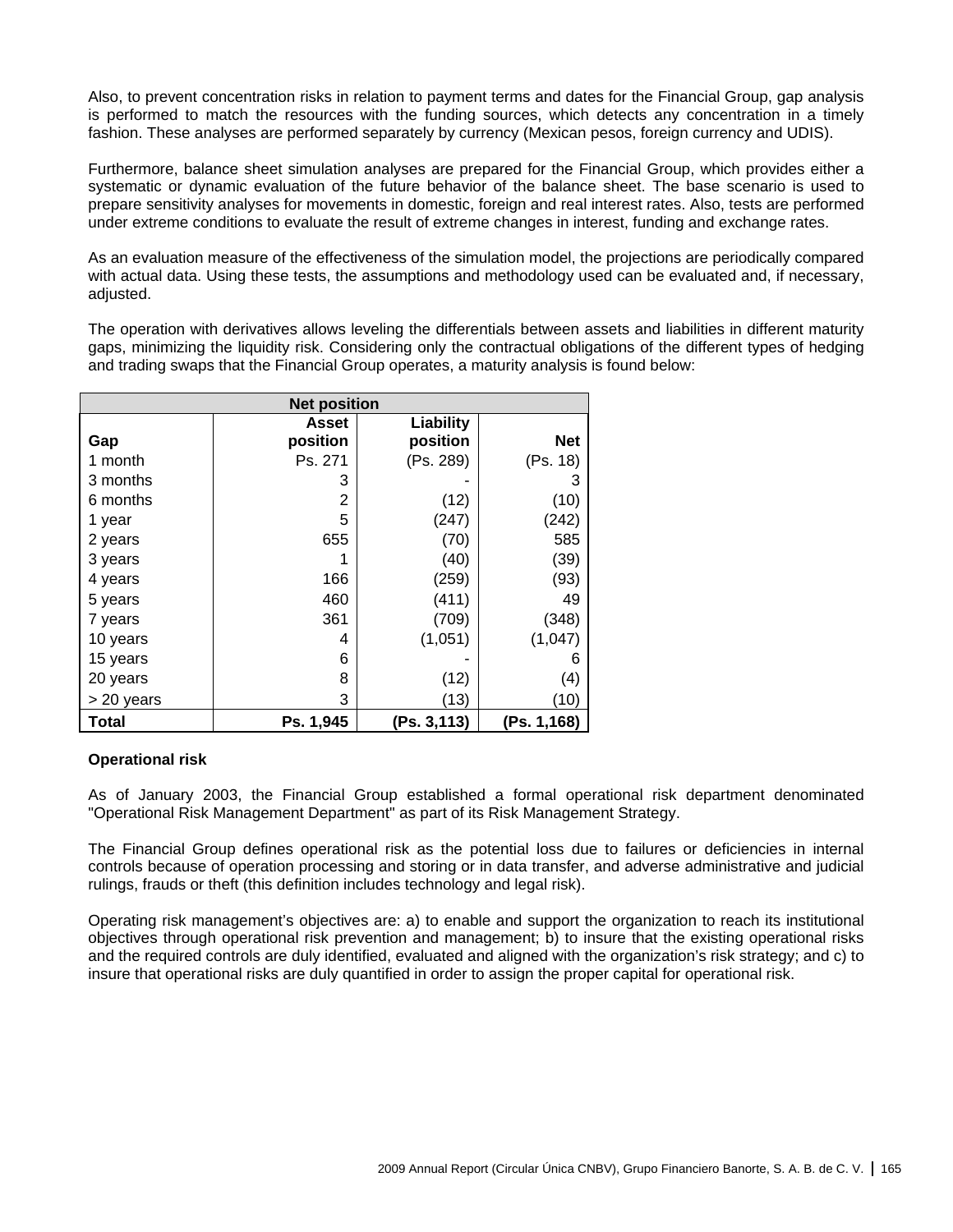## **Operational risk management's cornerstones**

## **I. Policies, objectives and guidelines**

The Financial Group has documented the operational risk policies, objectives, guidelines, methodologies and responsible areas.

The Operational Risk Department works closely with the Controllership Department to promote effective Internal Control that defines the proper procedures and controls to mitigate operational risk. The Internal Audit Department follows up on compliance.

Regulations Control, as part of the Internal Control System, performs the following risk-mitigating activities: a) internal control validation; b) institutional regulations management and control; c) monitoring of operating process internal control by means of control indicator reports submitted by the process controllers in the various areas; d) money-laundering prevention process management; e) regulatory provisions controls and follow-up; and f) analysis and assessment of operating processes and projects with the participation of the directors in each process in order to insure proper internal control.

### **II. Quantitative and qualitative measuring tools**

#### Operating losses database

To record operating loss events, a system has been developed internally known as the "Operating Loss and Events Capture System" (SCERO). This system enables the central information supplier areas to directly record such events online, which are classified by type of event in accordance with the following categories (in line with the Basle II Agreement proposals):

| Types of events            | <b>Description</b>                                                                          |
|----------------------------|---------------------------------------------------------------------------------------------|
|                            | Losses derived from actions intended to defraud, illegally seize ownership or evade the     |
|                            | regulations, law or policies of the Institution (excluding diversity/discrimination events) |
| Internal fraud             | involving at least one internal party.                                                      |
|                            | Losses derived from actions taken by third parties intended to defraud, illegally seize     |
| External fraud             | ownership or evade the law.                                                                 |
|                            | Losses derived from actions inconsistent with laws or employment, health or safety          |
| Labor relations and        | agreements, or which result in the payment of claims for damages to personnel or            |
| job safety                 | diversity/discrimination claims.                                                            |
| Customers, products        | Losses derived from negligence or unintentional breaches which prevent compliance           |
| and business               | with professional obligations with customers (including trust and adaptation                |
| practices                  | requirements or due to the nature or design of a product.                                   |
| Natural disasters and      | Losses due to damage or harm to physical assets due to natural disasters or other           |
| other events               | events.                                                                                     |
| <b>Business incidences</b> |                                                                                             |
| and system failures        | Losses derived from incidences in the business and system failures.                         |
| Process execution.         |                                                                                             |
| delivery and               | Losses derived from errors in transaction processing or in process management, as           |
| management                 | well as relations with counterparties and suppliers.                                        |

This historical database provides the statistics of the operating events experienced by the Financial Group in order to be able to determine the respective trends, frequency, impact and distribution. Furthermore, the database will serve to calculate capital requirements for advanced models in the future.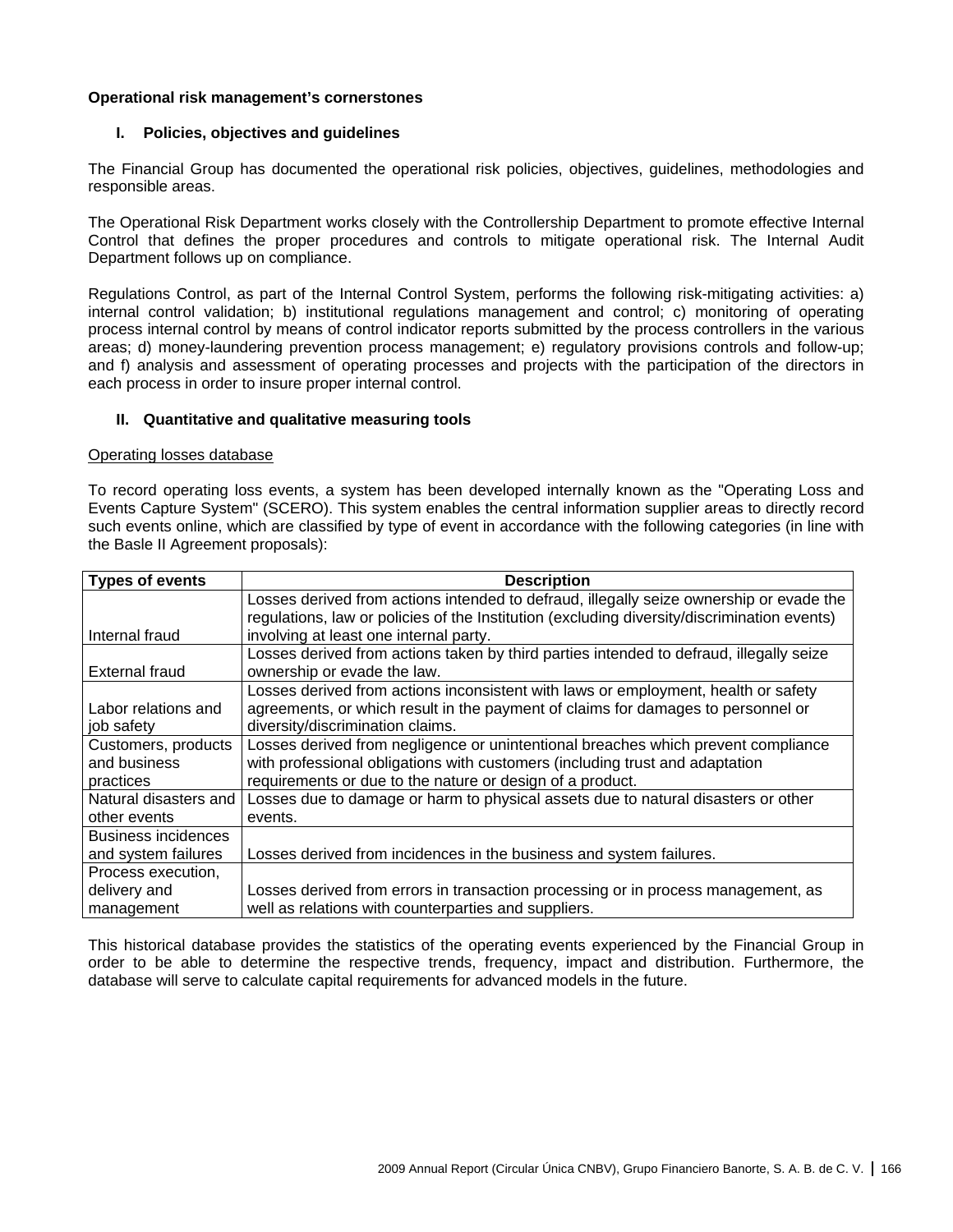### Legal and tax contingencies database

For the recording and follow-up of legal, administrative and tax issues that may arise from adverse unappealable ruling, an internal system called "Legal Risk Issues Monitoring System" (SMARL) was developed. This system enables the central data supplying areas to record such events directly and on-line, which are then classified by company, sector and legal issue, among others.

As part of the Financial Group's legal risk management initiative, legal and tax contingencies are estimated by the attorneys that process the issues based on an internal methodology. This makes it possible to create the necessary book reserve to face such estimated contingencies.

## Risk management model

The Financial Group and its subsidiaries have defined objectives, which are achieved through different plans, programs and projects. Compliance with such objectives may be adversely affected due to operating risks, for which reason a methodology must be in place to manage them within the organization. Consequently, operating risk management is now an institutional policy defined and supported by senior management.

To perform operating risk management, each of the operating risks involved in the processes must be identified in order to analyze them. In this regard, the risks identified by Regulations Control are recorded in a risk matrix and processed to eliminate or mitigate them (trying to reduce their severity or frequency) and to define the tolerance levels, as applicable. A new Operating Risk Management Model and the technology tool for its implementation are currently being developed.

## **III. Calculating capital requirement**

On November 23, 2007, the Official Gazette of the Federation published the operating risk capitalization rules that set forth a basic model, which is calculated and reported periodically to the authorities.

## **IV. Information and reporting**

The information generated by the databases and the Management Model is processed regularly in order to report the main operating events detected, trends, identified risks (risk matrix) and the mitigating strategies to the Risk Policy Committee and the Board of Directors. The status of the principal initiatives for operating risk mitigation implemented by the different areas of the organization is also reported.

## **Technology risk**

It is defined as the potential loss due to damage, interruption, alteration or failures in the use of or dependence on hardware, software, IT systems, applications, networks and any other data distribution channel for rendering services to customers. Technology risk forms an inherent part of operating risk, for which reason its management is performed throughout the entire organization

To address operating risk associated with data integrity, the "Integrity Committee" was created. Its objectives include aligning data security and control efforts to a prevention approach, defining new strategies, policies, processes or procedures and solving data security issues that affect or may affect the Financial Group's assets.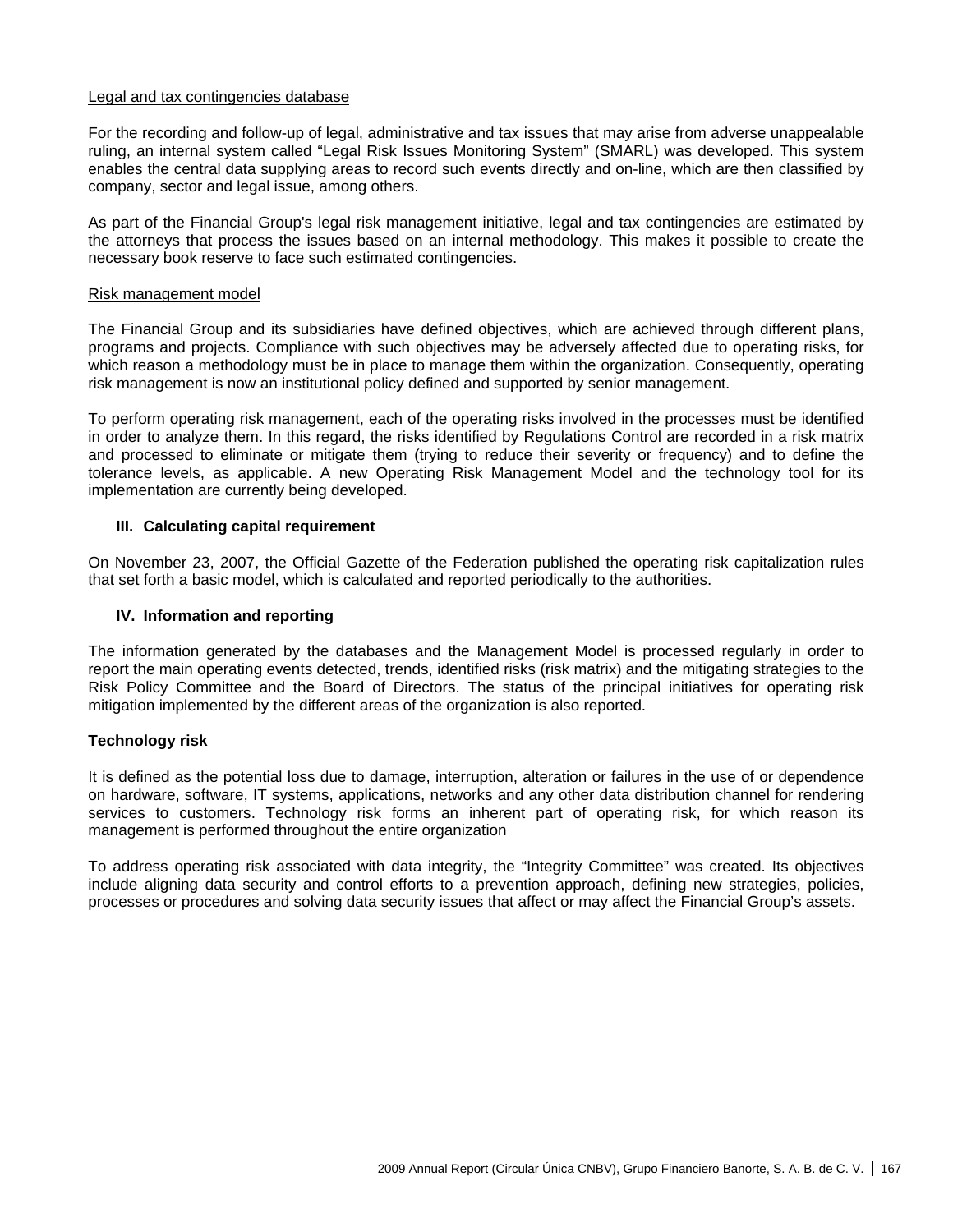The Financial Group performs the functions for technology risk management set forth by the Commission under the guidelines established by the institutional regulations and the Integrity Committee.

To address the operating risk caused by high impact external events, the Financial Group has a Business Continuity Plan (BCP) and Business Recovery Plan (BRP) based on a same-time data replication system at an alternate computer site. This guarantees the back-up and recovery of critical applications in the event of an operating contingency.

## **Legal risk**

Legal risk is defined as the potential loss due to noncompliance with applicable legal and administrative provisions, adverse administrative and judicial rulings, and imposed penalties.

The legal risk must be measured as an inherent part of operating risk in order to understand and estimate its impact. Therefore, those legal issues which result in actual operating losses in the SMARL system are recorded in the SCERO in accordance with a predetermined classification.

Based on the statistics of the current legal issues and real loss events, the Financial Group can identify specific legal or operating risks, which are analyzed in order to eliminate or mitigate them in an attempt to reduce or limit their future occurrence or impact.

### **34 - MEMORANDUM ACCOUNTS**

|                                                                   | 2009        | 2008        |
|-------------------------------------------------------------------|-------------|-------------|
| Bank customers (current accounts)                                 | Ps. 4       | Ps. 74      |
| Settlement of customer transactions                               | (80)        | 35          |
| Customer valuables received in custody                            | 134,480     | 118,537     |
| Customer repurchase agreements                                    | 35,680      | 35,688      |
| Customer call options transactions                                |             | 274         |
| Managed trusts                                                    | 4,641       | 2,378       |
|                                                                   | Ps. 174,725 | Ps. 156,986 |
| Other contingent assets and liabilities                           | Ps.273      | Ps.266      |
| Credit commitments                                                | 2,272       | 2,793       |
| Deposits of assets                                                | 1,632       | 3,006       |
| Financial Group securities delivered into custody                 |             | 886         |
| Financial Group government securities held in custody             |             | 101         |
| Assets in trusts or under mandate                                 | 112,942     | 90,469      |
| Managed assets in custody                                         | 158,547     | 131,886     |
| Investment banking transactions on account of third parties (net) | 74,646      | 84,615      |
| Collateral received by the institution                            | 33,464      | 31,567      |
| Collateral received and sold or given as a pledge by the entity   | 43,165      |             |
| Past-due loan portfolio accrued and uncollected interest          | 198         | 137         |
|                                                                   | Ps. 427,139 | Ps. 345,726 |
| Securities to be received in repurchase agreements                | $Ps.-$      | Ps.39,939   |
| Less: Creditor repurchase and resale agreement                    |             | (40, 176)   |
|                                                                   | $Ps. -$     | (Ps.237)    |
| Repurchase agreement from debtors                                 | $Ps. -$     | Ps.35,054   |
| Less: Securities to be received in repurchase agreements          |             | (34,908)    |
|                                                                   | $Ps. -$     | Ps. 146     |